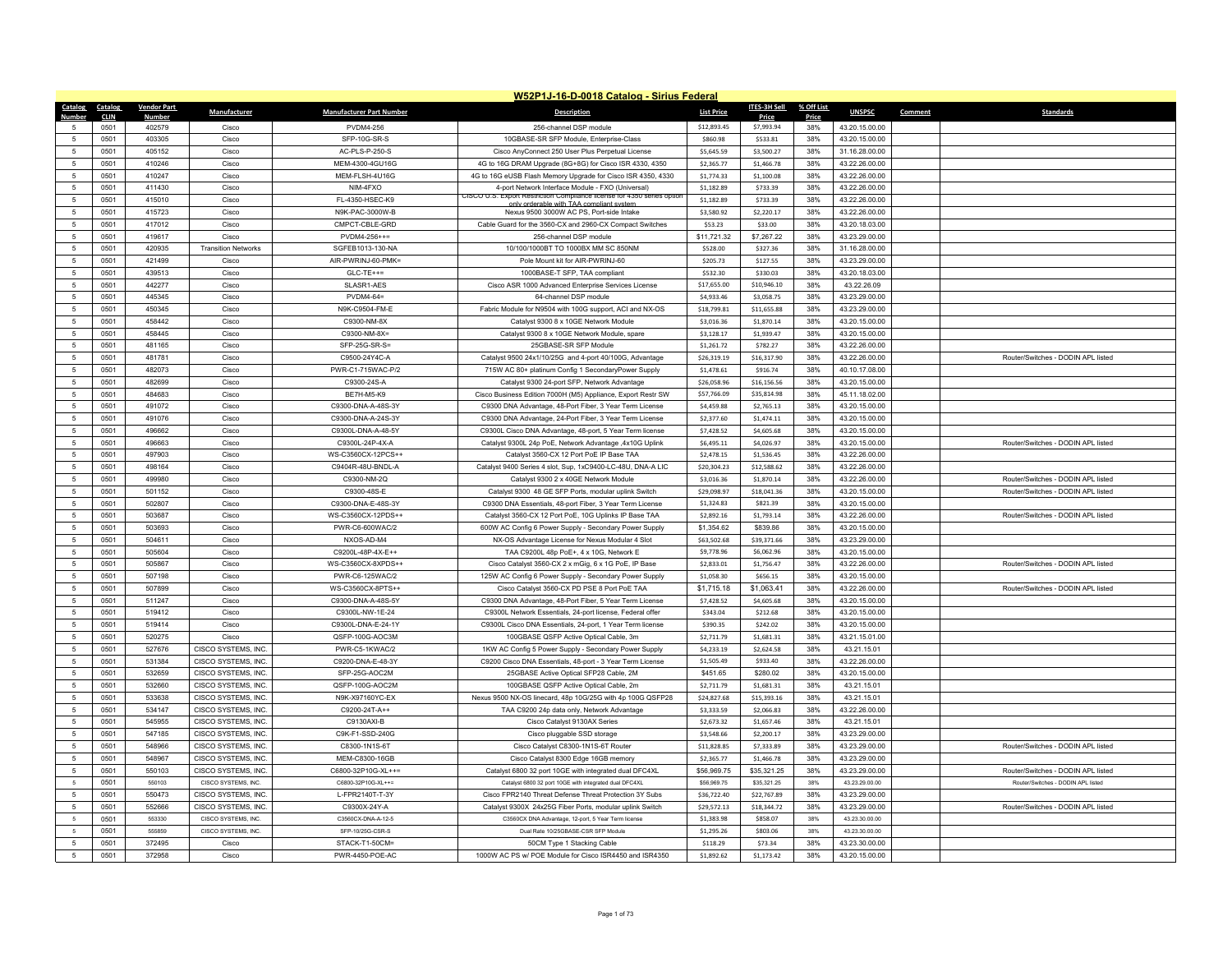|                | W52P1J-16-D-0018 Catalog - Sirius Federal |                    |                            |                                 |                                                                 |                   |                     |              |                |         |                                    |  |
|----------------|-------------------------------------------|--------------------|----------------------------|---------------------------------|-----------------------------------------------------------------|-------------------|---------------------|--------------|----------------|---------|------------------------------------|--|
| <b>Catalog</b> | Catalog                                   | <b>Vendor Part</b> | Manufacturer               | <b>Manufacturer Part Number</b> | <b>Description</b>                                              | <b>List Price</b> | <b>ITES-3H Sell</b> | % Off List   | <b>UNSPSC</b>  | Comment | Standards                          |  |
| $\sqrt{2}$     | <b>CLIN</b><br>0501                       | Number<br>373881   | Cisco                      | SFP-10G-LR++=                   | 10GBASE-LR SFP Module, TAA compliant                            | \$4,725.63        | Price<br>\$2,929.89 | Price<br>38% | 43.20.15.53.00 |         |                                    |  |
| -5             | 0501                                      | 374106             | Cisco                      | WS-C3850-24S-S                  | Cisco Catalyst 3850 24 Port GE SFP IP Base                      | \$36,250.86       | \$22,475.53         | 38%          | 43.22.17.00.00 |         | Router/Switches - DODIN APL listed |  |
| 5              | 0501                                      | 374271             | Cisco                      | SFP-10G-LRM=                    | 10GBASE-LRM SFP Module                                          | \$1,270.62        | \$787.78            | 38%          | 43.20.15.00.00 |         |                                    |  |
| 5              | 0501                                      | 374453             | Cisco                      | SM-X-1T3/E3++=                  | One port T3/E3 Service module                                   | \$14,786.06       | \$9,167.36          | 38%          | 43.20.15.00.00 |         |                                    |  |
| 5              | 0501                                      | 374486             | Cisco                      | SFP-H10GB-CU3M                  | 10GBASE-CU SFP+ Cable 3 Meter                                   | \$118.24          | \$73.31             | 38%          | 26.12.16.09.00 |         |                                    |  |
| 5              | 0501                                      | 375375             | Cisco                      | GLC-SX-MMD++=                   | CISCO 1000BASE-SX SFP transceiver module, MMF, 850nm, DOM       | \$591.44          | \$366.69            | 38%          | 43.20.15.00.00 |         |                                    |  |
| 5              | 0501                                      | 375870             | Cisco                      | SFP-10G-SR++=                   | 10GBASE-SR SFP Module                                           | \$1,176.98        | \$729.73            | 38%          | 43.20.15.00.00 |         |                                    |  |
| 5              | 0501                                      | 376175             | Cisco                      | QSFP-40G-SR4=                   | 40GBASE-SR4 QSFP Transceiver Module with MPO Connector          | \$3,699.29        | \$2,293.56          | 38%          | 43.20.15.00.00 |         |                                    |  |
| 5              | 0501                                      | C1-N9K-C9504       | Cisco                      | C1-N9K-C9504                    | Cisco ONE Nexus 9504 Chassis with 4 linecard slots              | \$17,993.06       | \$11,155.70         | 38%          | 43.23.29.00.00 |         |                                    |  |
| $\overline{5}$ | 0501                                      | ISR4331/K9         | Cisco                      | ISR4331/K9                      | Cisco ISR 4331 (3GE, 2NIM, 1SM, 4G FLASH, 4G DRAM, IPB)         | \$5,222.78        | \$3,238.12          | 38%          | 43.22.26.00.00 |         | Router/Switches - DODIN API listed |  |
| 5              | 0501                                      | ISR4331-VSEC/K9    | Cisco                      | ISR4331-VSEC/K9                 | Cisco ISR 4331 Bundle with UC & Sec Lic, PVDM4-32, CUBE-10      | \$13,159.54       | \$8,158.91          | 38%          | 43.22.26.00.00 |         | Router/Switches - DODIN APL listed |  |
| 5              | 0501                                      | ISR4351-AXV/K9     | Cisco                      | ISR4351-AXV/K9                  | Cisco ISR 4351 AXV Bundle, PVDM4-64 w/APP, SEC, UC lic, CUBE-25 | \$22,947.90       | \$14,227.74         | 38%          | 43.22.26.00.00 |         | Router/Switches - DODIN APL listed |  |
| $\overline{5}$ | 0501                                      | ISR4451-X/K9       | Cisco                      | ISR4451-X/K9                    | Cisco ISR 4451 (4GE, 3NIM, 2SM, 8G FLASH, 4G DRAM)              | \$24,486.35       | \$15,181.54         | 38%          | 43.22.26.00.00 |         | Router/Switches - DODIN APL listed |  |
| 5              | 0501                                      | ISR4451-X-SEC/K9   | Cisco                      | ISR4451-X-SEC/K9                | Cisco ISR 4451 Sec Bundle, w/SEC license                        | \$30,122.65       | \$18,676.04         | 38%          | 43.22.26.00.00 |         | Router/Switches - DODIN APL listed |  |
| 5              | 0501                                      | SL-44-APP-K9       | CISCO                      | SL-44-APP-K9                    | AppX License for Cisco ISR 4400 Series                          | \$3,871.26        | \$2,400.18          | 38%          | 43.23.29.00.00 |         |                                    |  |
| 5              | 0501                                      | WS-C3850-48XS-E    | Cisco                      | WS-C3850-48XS-E                 | Cisco Catalyst 3850 48 Port 10G Fiber Switch IP Services        | \$64,155.59       | \$39,776.47         | 38%          | 43.22.26.00.00 |         | Router/Switches - DODIN APL listed |  |
| 5              | 0501                                      | 377116             | Cisco                      | EHWIC-4ESG=                     | Four port 10/100/1000 Ethernet switch interface card            | \$545.00          | \$337.90            | 38%          | 43.22.26.00.00 |         |                                    |  |
| 5              | 0501                                      | 392475             | Cisco                      | WS-C3750X-48T-S                 | Catalyst 3750X 48 Port Data IP Base                             | \$13,200.00       | \$8,184.00          | 38%          | 43.22.26.12.00 |         |                                    |  |
| 5              | 0501                                      | 392479             | Cisco                      | CAB-AC-2500W-INT                | Power Cord, 250Vac 16A, INTL                                    | \$0.00            | \$0.00              | 38%          | 26.12.16.36.00 |         |                                    |  |
| 5              | 0501                                      | 392493             | Cisco                      | C1F1AASR1K9                     | Cisco ONE Foundation Perpetual ASR 1000                         | \$17,500.00       | \$10,850.00         | 38%          | 43.23.29.07.00 |         |                                    |  |
| 5              | 0501                                      | 392494             | Cisco                      | C1-A-SLASR1-AES                 | Cisco ASR 1000 Advanced Enterprise Services License             | \$0.00            | \$0.00              | 38%          | 43.23.37.01.00 |         |                                    |  |
| 5              | 0501                                      | 392496             | Cisco                      | C1-A-FLSASR1-AVC                | Cisco ONE Appl. Visibility and Control License ASR 1000 Ser     | \$0.00            | \$0.00              | 38%          | 43.23.29.07.00 |         |                                    |  |
| 5              | 0501                                      | 392497             | Cisco                      | C1-A-FLSASR1-FW                 | Cisco ONE FW License for ASR1000 Series                         | \$10,000.00       | \$6,200.00          | 38%          | 43.23.29.07.00 |         | Router/Switches - DODIN API listed |  |
| $\overline{4}$ | 0501                                      | 392502             | Cisco                      | C1-UCD-1-K9                     | Cisco ONE UCS Director Ent Cloud Per Server (inc Netwk, Stor)   | \$8,500.00        | \$5,270.00          | 38%          | 43.23.29.07.00 |         |                                    |  |
| 5              | 0501                                      | 392537             | Cisco                      | FLSA1-BIN-2X10GE-P              | ASR1001-X Built-In 10GE 2-port License                          | \$0.00            | \$0.00              | 38%          | 43.22.26.09.00 |         |                                    |  |
| 5              | 0501                                      | 392540             | Cisco                      | SASR1K1XUK9NLI316S              | Cisco ASR1001-X IOS XE UNIVERSAL W/O LI                         | \$0.00            | \$0.00              | 38%          | 43.23.29.07.00 |         |                                    |  |
| $\overline{5}$ | 0501                                      | 392550             | Cisco                      | NIM-2MFT-T1/E1++=               | 2 port Multiflex Trunk Voice/Clear-channel Data T1/E1 Module    | \$2,200.00        | \$1,364.00          | 38%          | 32.15.15.01.00 |         |                                    |  |
| 5              | 0501                                      | 392551             | Cisco                      | S45EUK9-S7-37E                  | CAT4500e SUP7-E/SUP7L-E Universal Crypto Image                  | \$0.00            | \$0.00              | 38%          | 43.23.29.00.00 |         | Router/Switches - DODIN APL listed |  |
| 5              | 0501                                      | 392554             | Cisco                      | <b>WS-X45-SUP7-E</b>            | Catalyst 4500 E-Series Supervisor, 848Gbps                      | \$24,144.00       | \$14,969.28         | 38%          | 43.22.26.12.00 |         |                                    |  |
| $\overline{5}$ | 0501                                      | 392555             | Cisco                      | <b>WS-X4148-FX-MT</b>           | Catalyst 4500 FE Switching Module, 48-100FX MMF(MTRJ)           | \$18,394.00       | \$11,404.28         | 38%          | 43.20.15.00.00 |         |                                    |  |
| 5              | 0501                                      | 392556             | Cisco                      | PWR-C45-1400AC                  | Catalyst 4500 1400W AC Power Supply (Data Only)                 | \$2,345.00        | \$1,453.90          | 38%          | 39.12.10.04.00 |         |                                    |  |
| 5              | 0501                                      | 392557             | Cisco                      | PWR-C45-1400AC/2                | Catalyst 4500 1400W AC Power Supply Redundant(Data Only)        | \$1,570.00        | \$973.40            | 38%          | 39.12.10.04.00 |         |                                    |  |
| $\overline{5}$ | 0501                                      | 392558             | <b>Brocade</b>             | 10G-SFPP-SR                     | 10GBASE-SR SFP+ LC MMF 300M                                     | \$990.00          | \$613.80            | 38%          | 43.20.15.09.00 |         |                                    |  |
| 5              | 0501                                      | 392559             | Brocade                    | E1MG-SX-OM                      | 1000BSX SFP MOD MM LC OM                                        | \$525.00          | \$325.50            | 38%          | 43.20.15.09.00 |         |                                    |  |
| 5              | 0501                                      | 392560             | Brocade                    | E1MG-LX-OM                      | 1000BLX SFP MOD SM LC OM                                        | \$1,100.00        | \$682.00            | 38%          | 43.20.15.09.00 |         | Router/Switches - DODIN APL listed |  |
| $\overline{5}$ | 0501                                      | 392597             | Cisco                      | WS-C3650-24PS-L                 | Cisco Catalyst 3650 24 Port PoE 4x1G Uplink LAN Base            | \$5,700.00        | \$3,534.00          | 38%          | 43.22.26.12.00 |         |                                    |  |
| 5              | 0501                                      | 392598             | Cisco                      | GLC-LX-SM-RGD=                  | 1000Mbps Single Mode Rugged SFP                                 | \$1,095.00        | \$678.90            | 38%          | 43.20.15.00.00 |         | Router/Switches - DODIN APL listed |  |
| 5              | 0501                                      | 392658             | Cisco                      | WS-C2960X-24TD-L++              | Catalyst 2960-X 24 GigE, 2 x 10G SFP+, LAN Base                 | \$3,795.00        | \$2,352.90          | 38%          | 43.22.26.12.00 |         | Router/Switches - DODIN APL listed |  |
| $\overline{5}$ | 0501                                      | 392714             | Cisco                      | WS-X6848-SFP-2T                 | Catalyst 6500 48-port GigE Mod: fabric-enabled with DFC4        | \$28,750.00       | \$17,825.00         | 38%          | 43.22.26.12.00 |         |                                    |  |
| 5              | 0501                                      | 392715             | Cisco                      | WS-X6848-SFP                    | Catalyst 6500 48 Port 1G SFP Baseboard                          | \$0.00            | \$0.00              | 38%          | 43.20.15.09.00 |         |                                    |  |
| $\overline{5}$ | 0501                                      | 392731             | Cisco                      | S2TAEK9-15201SY                 | Cisco CAT6000-VS-S2T IOS ADV ENT SERV FULL ENCRYPT              | \$25,000.00       | \$15,500.00         | 38%          | 43.23.29.00.00 |         |                                    |  |
| $\overline{5}$ | 0501                                      | 392742             | <b>Transition Networks</b> | S3100-4040-NA                   | MULTI-RATE FIBER TO FIBER REPEATER NA POWER SUPPLY              | \$495.00          | \$306.90            | 38%          | 39.12.10.04.00 |         |                                    |  |
| 5              | 0501                                      | 392830             | Cisco                      | C3KX-SM-10G                     | Catalyst 3K-X 10G Service Module                                | \$4,300.00        | \$2,666.00          | 38%          | 43.20.15.09.00 |         |                                    |  |
| $\overline{5}$ | 0501                                      | 393023             | Cisco                      | N7K-C7009-F-BLANK               | Nexus 7009 Fabric Module Blank                                  | \$0.00            | \$0.00              | 38%          | 43.20.15.09.00 |         |                                    |  |
| 5              | 0501                                      | 393024             | Cisco                      | N7K-MODULE-BLANK                | Nexus 7000 - I/O Module Blank Slot Cover                        | \$0.00            | \$0.00              | 38%          | 31.16.28.00.00 |         |                                    |  |
| -5             | 0501                                      | 393025             | Cisco                      | N7K-PS-BI ANK                   | Nexus 7000 - Chassis Power Supply Blank Slot Cover              | \$0.00            | \$0.00              | 38%          | 31.16.28.00.00 |         |                                    |  |
| $\overline{5}$ | 0501                                      | 393026             | Cisco                      | N7KS2NPEK9-622A                 | Cisco NX-OS 6.2(2a) NoPayload Encryption for SUP2 Nexus 7000    | \$0.00            | \$0.00              | 38%          | 43.23.29.00.00 |         | Router/Switches - DODIN APL listed |  |
| $\overline{5}$ | 0501                                      | 393027             | Cisco                      | N7K-C7009-FAB-2                 | Nexus 7000 - 9 Slot Chassis - 110Gbps/Slot Fabric Module        | \$15,000.00       | \$9,300.00          | 38%          | 43.20.16.02.00 |         |                                    |  |
| 5              | 0501                                      | 393028             | Cisco                      | N7K-DP-CORE                     | N7K or N77 DC Core Deployment; For Tracking Only                | \$0.00            | \$0.00              | 38%          | 31.16.28.00.00 |         | Router/Switches - DODIN API listed |  |
| $\overline{5}$ | 0501                                      | 393029             | Cisco                      | N7K-AC-7.5KW-US                 | Nexus 7000 - 7.5KW AC Power Supply Module US (cable included    | \$7,500.00        | \$4,650.00          | 38%          | 43.22.26.12.00 |         |                                    |  |
| $\overline{5}$ | 0501                                      | 393030             | Cisco                      | N7K-ADV1K9                      | Nexus 7000 Advanced LAN Enterprise License (VDC, CTS ONLY)      | \$20,000.00       | \$12,400.00         | 38%          | 43.23.29.00.00 |         |                                    |  |
| 5              | 0501                                      | 393031             | Cisco                      | N7K-LAN1K9                      | Nexus 7000 LAN Enterprise License (L3 protocols)                | \$15,000.00       | \$9,300.00          | 38%          | 43.23.29.00.00 |         |                                    |  |
| $\overline{5}$ | 0501                                      | 393032             | Cisco                      | N7K-MPLS1K9                     | Nexus 7000 MPLS License                                         | \$25,000.00       | \$15,500.00         | 38%          | 39.12.10.04.00 |         | Router/Switches - DODIN API listed |  |
| $\overline{5}$ | 0501                                      | 393033             | Cisco                      | N7K-SUP2E                       | Nexus 7000 - Supervisor 2 Enhanced, Includes 8GB USB Flash      | \$40,000.00       | \$24,800.00         | 38%          | 43.22.26.12.00 |         | Router/Switches - DODIN API listed |  |
| 5              | 0501                                      | 393035             | Cisco                      | N7K-F248XP-25F                  | Nexus 7000 F2-Series 48 Port 1/10G (SFP+) Enhanced              | \$50,600.00       | \$31,372.00         | 38%          | 43.22.26.12.00 |         | Router/Switches - DODIN APL listed |  |
| 5              | 0501                                      | 393036             | Cisco                      | N7K-F248XT-25E                  | Nexus 7000 F2-Series 48 Port 1/10GBase-T (RJ-45) Enhanced       | \$48,000.00       | \$29,760.00         | 38%          | 43.22.26.12.00 |         | Router/Switches - DODIN APL listed |  |
| 5              | 0501                                      | 393063             | Cisco                      | CISCO1921/K9                    | C1921 Modular Router, 2 GE, 2 EHWIC slots, 512DRAM, IP Base     | \$1,195.00        | \$740.90            | 38%          | 43.22.26.09.00 |         |                                    |  |
| 5              | 0501                                      | 393064             | Cisco                      | EHWIC-D-8ESG-P=                 | Eight port 10/100/1000 Ethernet switch interface card w/ PoE    | \$1,145.00        | \$709.90            | 38%          | 43.20.14.04.00 |         |                                    |  |
| $\overline{5}$ | 0501                                      | 393204             | Cisco                      | SASR1R2-AISK9-313S              | Cisco ASR 1000 Series RP2 ADVANCED IP SERVICES                  | \$10,000.00       | \$6,200.00          | 38%          | 43.22.26.12.00 |         |                                    |  |
| 5              | 0501                                      | 393205             | Cisco                      | XFP-10GLR-OC192SR               | Multirate XFP module for 10GBASE-LR and OC192 SR-1              | \$4,000.00        | \$2,480.00          | 38%          | 43.20.15.09.00 |         |                                    |  |
| 5              | 0501                                      | 393291             | Cisco                      | FLASR1-CUBEE-100P               | Unified Border Element - Enterprise Edition 100 Sessions        | \$9,950.00        | \$6,169.00          | 38%          | 43.23.29.00.00 |         |                                    |  |
|                |                                           |                    |                            |                                 |                                                                 |                   |                     |              |                |         |                                    |  |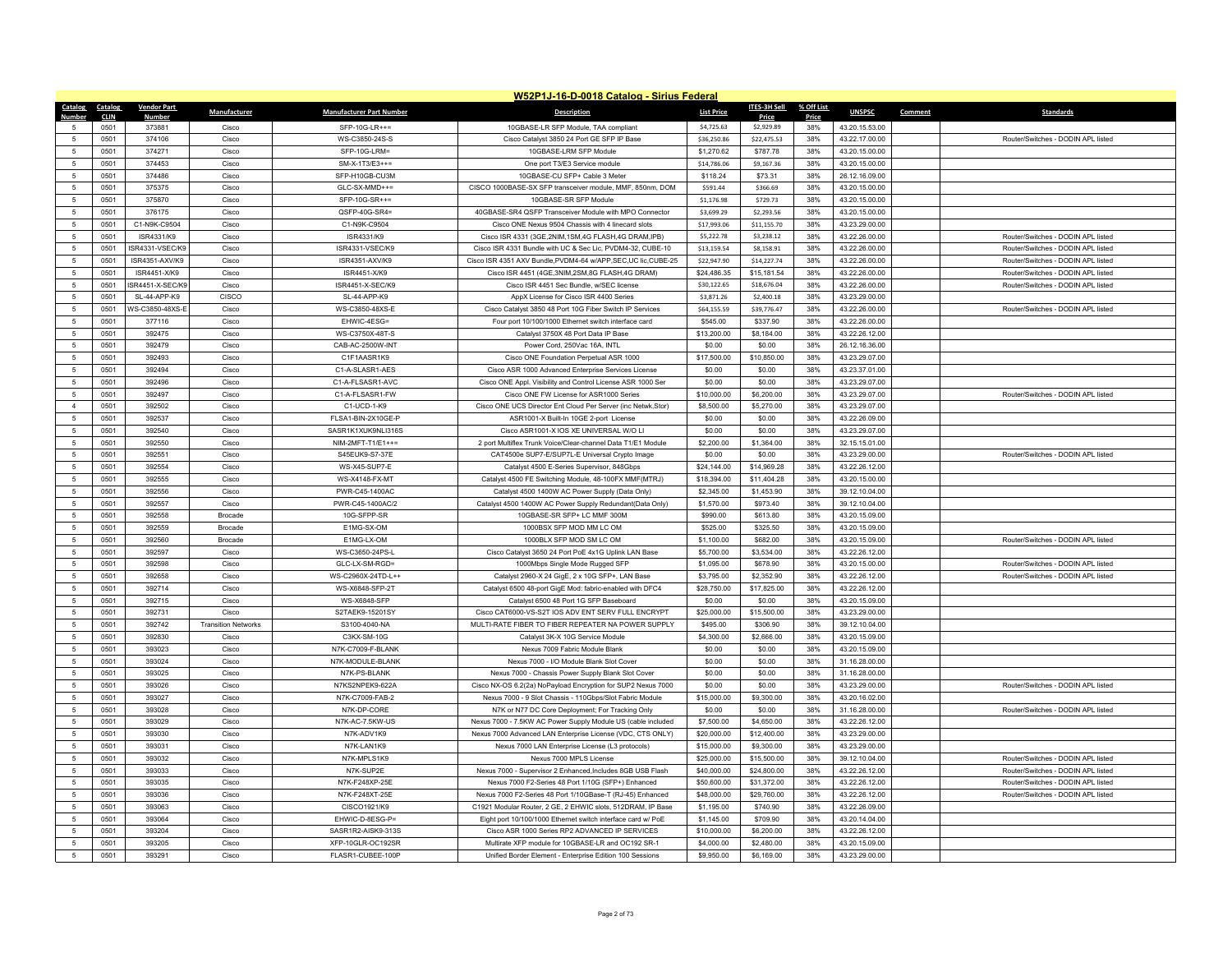| W52P1J-16-D-0018 Catalog - Sirius Federal |                     |                        |              |                                 |                                                                                                       |                   |                     |              |                          |                                    |  |
|-------------------------------------------|---------------------|------------------------|--------------|---------------------------------|-------------------------------------------------------------------------------------------------------|-------------------|---------------------|--------------|--------------------------|------------------------------------|--|
| Catalog                                   | Catalog             | <b>Vendor Part</b>     | Manufacturer | <b>Manufacturer Part Number</b> | <b>Description</b>                                                                                    | <b>List Price</b> | <b>ITES-3H Sell</b> | % Off List   | <b>UNSPSC</b><br>Comment | <b>Standards</b>                   |  |
| Numhei                                    | <b>CLIN</b><br>0501 | <b>Numbe</b><br>393292 | Cisco        | GLC-TE                          | 1000BASE-T SFP transceiver module for Category 5 copper wire                                          | \$530.00          | Price<br>\$328.60   | Price<br>38% | 43.20.15.09.00           |                                    |  |
| 5                                         | 0501                | 393404                 | Cisco        | UCS-ML-1X324RU-A=               | 32GB DDR4-2133-MHz LRDIMM/PC4-17000/quad rank/x4/1.2v                                                 | \$1,720.00        | \$1,066.40          | 38%          | 32.10.16.02.00           |                                    |  |
| -5                                        | 0501                | 393411                 | Cisco        | IEM-3000-8FM=                   | Cisco IE 3000 Expansion Module, 8 100FX                                                               | \$2,495.00        | \$1,546.90          | 38%          | 43.20.15.00.00           |                                    |  |
| 5                                         | 0501                | 393412                 | Cisco        | PWR-IE50W-AC=                   | IE3000/2000 AC Power Module (updated)                                                                 | \$395.00          | \$244.90            | 38%          | 39.12.10.04.00           |                                    |  |
| 5                                         | 0501                | 393413                 | Cisco        | GLC-FE-100FX-RGD=               | 100Base-FX Multi ModeRugged SFP                                                                       | \$275.00          | \$170.50            | 38%          | 39.12.15.52.00           | Router/Switches - DODIN APL listed |  |
| 5                                         | 0501                | 393452                 | Cisco        | <b>VS-S2T-10G</b>               | Cat 6500 Sup 2T with 2 x 10GbE and 3 x 1GbE with MSFC5 PFC4                                           | \$58,190.00       | \$36,077.80         | 38%          | 43.22.26.12.00           |                                    |  |
| 5                                         | 0501                | 393453                 | Cisco        | MEM-C6K-INTFL1GB                | Internal 1G Compact Flash                                                                             | \$1,095.00        | \$678.90            | 38%          | 32.10.16.22.00           |                                    |  |
| 5                                         | 0501                | 393454                 | Cisco        | MEM-SUP2T-2GB                   | Catalyst 6500 2GB memory for Sup2T and Sup2TXL                                                        | \$0.00            | \$0.00              | 38%          | 32.10.16.02.00           |                                    |  |
| 5                                         | 0501                | 393456                 | Cisco        | S2TIBK9-15201SY                 | Cisco CAT6000-VS-S2T IOS IP BASE FULL ENCRYPT                                                         | \$28,000.00       | \$17,360.00         | 38%          | 43.23.29.07.00           | Router/Switches - DODIN API listed |  |
| 5                                         | 0501                | 393457                 | Cisco        | WS-X6824-SFP-2T                 | Catalyst 6500 24-port GigE Mod: fabric-enabled with DFC4                                              | \$17,250.00       | \$10,695.00         | 38%          | 43.22.26.12.00           | Router/Switches - DODIN APL listed |  |
| 5                                         | 0501                | 393463                 | Cisco        | WS-C4507R+E                     | Catalyst4500E 7 slot chassis for 48Gbps/slot, fan, no ps                                              | \$7,345.00        | \$4,553.90          | 38%          | 43.22.26.12.00           | Router/Switches - DODIN APL listed |  |
| 5                                         | 0501                | 393468                 | Cisco        | WS-X45-SUP8-F/2                 | Catalyst 4500 E-Series Redundant Supervisor 8-E                                                       | \$20,995.00       | \$13,016.90         | 38%          | 43.22.26.36.00           | Router/Switches - DODIN API listed |  |
| $\overline{5}$                            | 0501                | 393469                 | Cisco        | WS-X4748-SFP-E                  | Catalyst 4500 E-Series 48-Port GE (SFP)                                                               | \$36,750.00       | \$22,785.00         | 38%          | 43.22.26.12.00           | Router/Switches - DODIN APL listed |  |
| 5                                         | 0501                | 393470                 | Cisco        | WS-X4748-RJ45V+E                | Catalyst 4500E 48-Port PoE 802.3at 10/100/1000(RJ45)                                                  | \$9,445.00        | \$5,855.90          | 38%          | 43.22.26.09.00           | Router/Switches - DODIN APL listed |  |
| 5                                         | 0501                | 393474                 | Cisco        | PWR-C45-4200ACV                 | Catalyst 4500 4200W AC dual input Power Supply (Data + PoE)                                           | \$3,145.00        | \$1,949.90          | 38%          | 39.12.10.04.00           |                                    |  |
| $\overline{5}$                            | 0501                | 393475                 | Cisco        | PWR-C45-4200ACV/2               | Catalyst 4500 4200W AC dual input Power Supply (Data + PoE)                                           | \$3,145.00        | \$1,949.90          | 38%          | 39.12.10.04.00           |                                    |  |
| 5                                         | 0501                | 393481                 | Cisco        | PWR-C1-1100WAC/2                | 1100W AC Config 1 Secondary Power Supply                                                              | \$1,900.00        | \$1,178.00          | 38%          | 39.12.10.04.00           |                                    |  |
| 5                                         | 0501                | 393487                 | Cisco        | L-MGMT3X-PI-BASE                | Cisco Ent MGMT: PI 3.x Platform Base Lic                                                              | \$95.00           | \$58.90             | 38%          | 43.23.29.07.00           |                                    |  |
| $\overline{5}$                            | 0501                | 393491                 | Cisco        | L-MGMT3X-3K-K9                  | Cisco Ent MGMT: PI 3.x LF.AS & APIC-EM Lic. 1 Cat 3K                                                  | \$105.00          | \$65.10             | 38%          | 43.23.29.07.00           |                                    |  |
| $\overline{5}$                            | 0501                | 393492                 | Cisco        | CON-ECMU-LMGMT3XM               | SWSS UPGRADES Cisco Ent MGMT: PI 3                                                                    | \$21.00           | \$13.02             | 38%          | 81.11.22.18.00           |                                    |  |
| 5                                         | 0501                | 393493                 | Cisco        | L-MGMT3X-4K-K9                  | Cisco Ent MGMT: PI 3.x LF, AS & APIC-EM Lic, 1 Cat 4K                                                 | \$210.00          | \$130.20            | 38%          | 43.23.29.07.00           |                                    |  |
| $\overline{5}$                            | 0501                | 393495                 | Cisco        | L-MGMT3X-6K-KS                  | Cisco Ent MGMT: PI 3.x LF, AS & APIC-EM Lic, 1 Cat 6K                                                 | \$315.00          | \$195.30            | 38%          | 43.23.29.07.00           | Router/Switches - DODIN API listed |  |
| $\overline{5}$                            | 0501                | 393497                 | Cisco        | UCS-SP-FI633216-2X              | UCS SP Select 6332-16UP FI/No PSU/24 QSFP+ 16 Unified PT                                              | \$49,000.00       | \$30,380.00         | 38%          | 43.22.26.12.00           | Router/Switches - DODIN APL listed |  |
| 5                                         | 0501                | 393498                 | Cisco        | UCS-SP-FI6332-16UP              | (Not sold standalone) UCS 6332-16UP FI/No PSU/24 QSFP+ 16 PT                                          | \$24,500.00       | \$15,190.00         | 38%          | 43.22.26.12.00           |                                    |  |
| $\overline{5}$                            | 0501                | 393499                 | Cisco        | QSFP-H40G-CU3M                  | 40GBASE-CR4 Passive Copper Cable, 3m                                                                  | \$299.00          | \$185.38            | 38%          | 31.16.28.00.00           |                                    |  |
| $\overline{5}$                            | 0501                | 393500                 | Cisco        | DS-SFP-FC16G-SW                 | 16 Gbps Fibre Channel SW SFP+, LC                                                                     | \$332.00          | \$205.84            | 38%          | 43.20.15.09.00           | Router/Switches - DODIN APL listed |  |
| 5                                         | 0501                | 393511                 | Cisco        | N7K-F248XT-25E++=               | Nexus 7000 F2-Series 48 Port 1/10GBase-T (RJ-45) Enhanced                                             | \$50,000.00       | \$31,000.00         | 38%          | 43.22.26.12.00           |                                    |  |
| $\overline{5}$                            | 0501                | 393546                 | Cisco        | AIR-CT5508-100-K9               | Cisco 5508 Series Wireless Controller for up to 100 APs                                               | \$43,995.00       | \$27,276.90         | 38%          | 43.20.15.44.00           |                                    |  |
| $\overline{5}$                            | 0501                | 393548                 | Cisco        | LIC-CT5508-100                  | 100 AP Base license                                                                                   | \$0.00            | \$0.00              | 38%          | 43.23.29.07.00           |                                    |  |
| $\overline{5}$                            | 0501                | 393549                 | Cisco        | CON-ECMU-LIT58100               | SWSS UPGRADES 100 AP Base license                                                                     | \$0.00            | \$0.00              | 38%          | 43.22.26.09.00           |                                    |  |
| $\overline{5}$                            | 0501                | 393550                 | Cisco        | LIC-CT5508-BASE                 | Base Software License                                                                                 | \$0.00            | \$0.00              | 38%          | 43.23.29.07.00           |                                    |  |
| -5                                        | 0501                | 393551                 | Cisco        | CON-ECMU-LICCT8BAS              | SWSS UPGRADES Base Software Licens                                                                    | \$0.00            | \$0.00              | 38%          | 43.23.29.00.00           |                                    |  |
| $\overline{5}$                            | 0501                | 393553                 | Cisco        | AIR-CT5508FIPSKIT=              | AIR-CT5508 FIPS Kit                                                                                   | \$300.00          | \$186.00            | 38%          | 43.20.15.44.00           |                                    |  |
| $\overline{5}$                            | 0501                | 393554                 | Cisco        | AIR-CAP3702I-BK910              | 802.11ac Ctrlr 10APs 4x4:3SS w/CleanAir; Int; B Reg Domain                                            | \$14,950.00       | \$9,269.00          | 38%          | 43.22.26.40.00           |                                    |  |
| 5                                         | 0501                | 393555                 | Cisco        | AIR-CAP3702I-BBULK              | BOM Level AP3700i Bulk PID for B reg domain                                                           | \$0.00            | \$0.00              | 38%          | 43.22.26.40.00           |                                    |  |
| $\overline{5}$                            | 0501                | 393557                 | Cisco        | AIR-CAP3702I-B-K9               | 802.11ac Ctrlr AP 4x4:3SS w/CleanAir; Int Ant; B Reg Domain                                           | \$1,495.00        | \$926.90            | 38%          | 43.22.26.40.00           |                                    |  |
| 5                                         | 0501                | 393560                 | Cisco        | AIR-AP-FIPSKIT=                 | FIPS Kit for APs Spare                                                                                | \$75.00           | \$46.50             | 38%          | 31.16.28.00.00           |                                    |  |
| 5                                         | 0501                | 393561                 | Cisco        | AIR-AP-BRACKFT-2=               | 802.11n AP Universal Mounting Bracket                                                                 | \$15.00           | \$9.30              | 38%          | 31.16.23.13.00           | Router/Switches - DODIN API listed |  |
| 5                                         | 0501                | 393827                 | Cisco        | ASR1002X-10G-K9                 | ASR1002-X, 10G, K9, AES license                                                                       | \$60,000.00       | \$37,200.00         | 38%          | 43.22.26.12.00           |                                    |  |
| 5                                         | 0501                | 393828                 | Cisco        | FLSA1-2X-5-10G                  | Upgrade from 5 Gbps to 10Gbps License for ASR 1002-X                                                  | \$17,000.00       | \$10,540.00         | 38%          | 43.23.29.00.00           | Router/Switches - DODIN APL listed |  |
| 5                                         | 0502                | 394514                 | Brocade      | MNT-STM-4000-L-3                | SUPPORT - VIRTUAL TRAFFIC MANAGER ENTERPRISE EDITION                                                  | \$64,800.00       | \$51,840.00         | 20%          | 43.23.29.07.00           |                                    |  |
| $\overline{5}$                            | 0501                | 394526                 | Cisco        | N2K-C2248TP-E++                 | 5GRP<br>N2K-C2248TP-E ++TAA PID                                                                       | \$9,000.00        | \$5,580.00          | 38%          | 43.22.26.12.00           |                                    |  |
| 5                                         | 0501                | 394532                 | Cisco        | XFP10GLR-192SR-L                | Low Power multirate XFP supporting 10GBASE-LR and OC-192 SR optio                                     | \$4,200.00        | \$2,604.00          | 38%          | 43.20.14.04.00           |                                    |  |
| 5                                         | 0501                | 394613                 | Cisco        | VMW-VS6-HYPPLS-K9               | only orderable with TAA compliant sys<br>Embedded License, Cisco UC Virt. Hypervisor Plus 6.x (2-cpu) | \$0.00            | \$0.00              | 38%          | 43.23.29.00.00           |                                    |  |
| $\overline{5}$                            | 0501                | 394615                 | Cisco        | NIM-FS2-8-P                     | 8-port POE/POE+ Layer 2 GE Switch Network Interface Module                                            | \$950.00          | \$589.00            | 38%          | 43.20.15.09.00           |                                    |  |
| $\overline{5}$                            | 0501                | 394631                 | Cisco        | EHWIC-D-8ESG=                   | Eight port 10/100/1000 Ethernet switch interface card                                                 | \$900.00          | \$558.00            | 38%          | 43.20.14.04.00           |                                    |  |
| 5                                         | 0501                | 394683                 | Cisco        | X2-10GB-SR++=                   | 10GBASE-SR X2 Module                                                                                  | \$2,100.00        | \$1,302.00          | 38%          | 43.20.15.09.00           |                                    |  |
| $\overline{5}$                            | 0501                | 395106                 | Cisco        | SWAP2600-RCOVRY-K9              | Cisco 2600 Series IOS WIRELESS LAN RECOVERY                                                           | \$0.00            | \$0.00              | 38%          | 43.23.29.00.00           |                                    |  |
| 5                                         | 0501                | 395107                 | Cisco        | AIR-AP2802I-BK910               | 802.11ac W2 10 AP w/CA; 4x4:3; Int Ant; 2xGbE -B Domain                                               | \$12,950.00       | \$8,029.00          | 38%          | 43.22.26.40.00           |                                    |  |
| 5                                         | 0501                | 395108                 | Cisco        | AIR-AP2802I-BBULK               | BOM Level AP2800i Bulk PID for B Domain                                                               | \$0.00            | \$0.00              | 38%          | 31.16.28.00.00           |                                    |  |
| $\overline{5}$                            | 0501                | 395279                 | Cisco        | CRS1-SPA                        | SPA for Cisco CRS-1; No Physical Part; For Tracking Only                                              | \$0.00            | \$0.00              | 38%          | 31.16.28.00.00           |                                    |  |
| $\overline{5}$                            | 0501                | 395290                 | I eviton     | 5R1UM-S03                       | Leviton Opt-X 1000i SDX Rack-Mount Enclosure                                                          | \$280.43          | \$173.87            | 38%          | 43.22.33.06.00           |                                    |  |
| 5                                         | 0501                | 395291                 | Leviton      | 5F100-2LC                       | Leviton Opt-X Precision Molded Plate - faceplate                                                      | \$87.61           | \$54.32             | 38%          | 39.12.13.02.00           |                                    |  |
| $\overline{5}$                            | 0501                | 396043                 | Cisco        | SL-4330-UC-K9                   | Unified Communication License for Cisco ISR 4330 Series                                               | \$1,400.00        | \$868.00            | 38%          | 43.22.26.09.00           | Router/Switches - DODIN APL listed |  |
| 5                                         | 0501                | 396052                 | Cisco        | WS-X4748-RJ45-E++=              | Catalyst 4500E 48-Port PoE 802.3at 10/100/1000(RJ45)                                                  | \$18,010.18       | \$11,166.31         | 38%          | 43.22.26.09.00           | Router/Switches - DODIN APL listed |  |
| $\overline{5}$                            | 0501                | 396100                 | Cisco        | N3K-C3132Q-40GX                 | Cisco Nexus 3132Q-X, 32 QSFP+ ports, low power, latency                                               | \$22,500.00       | \$13,950.00         | 38%          | 43.22.26.12.00           |                                    |  |
| $\sqrt{2}$                                | 0501                | 396101                 | Cisco        | N3KUK9-602U5.2                  | NX-OS Release 6.0(2)U5(2)                                                                             | \$0.00            | \$0.00              | 38%          | 43.23.29.00.00           |                                    |  |
| -5                                        | 0501                | 396241                 | Cisco        | NXOS-703I4.1                    | Nexus 9500, 9300, 3000 Base NX-OS Software Rel 7.0(3) 4(1)                                            | \$0.00            | \$0.00              | 38%          | 43.23.29.00.00           | Router/Switches - DODIN APL listed |  |
| $\overline{5}$                            | 0501                | 396242                 | Cisco        | ASR1001X-10G-K9                 | ASR1001-X, 10G Base Bundle, K9, AES, Built-in 6x1G                                                    | \$47,900.00       | \$29,698.00         | 38%          | 43.22.26.09.00           |                                    |  |
| $\overline{5}$                            | 0501                | 396243                 | Cisco        | FLSA1-1X-2.5-10G                | 2.5G to 10Gbps upgrade License for ASR 1001-X                                                         | \$20,900.00       | \$12,958.00         | 38%          | 43.23.29.00.00           |                                    |  |
| 5                                         | 0501                | 396244                 | Cisco        | FLSA1-BIN-1X10GE                | ASR1001-X Built-In 10GE 1-port License                                                                | \$7,000.00        | \$4,340.00          | 38%          | 43.23.29.00.00           |                                    |  |
|                                           |                     |                        |              |                                 |                                                                                                       |                   |                     |              |                          |                                    |  |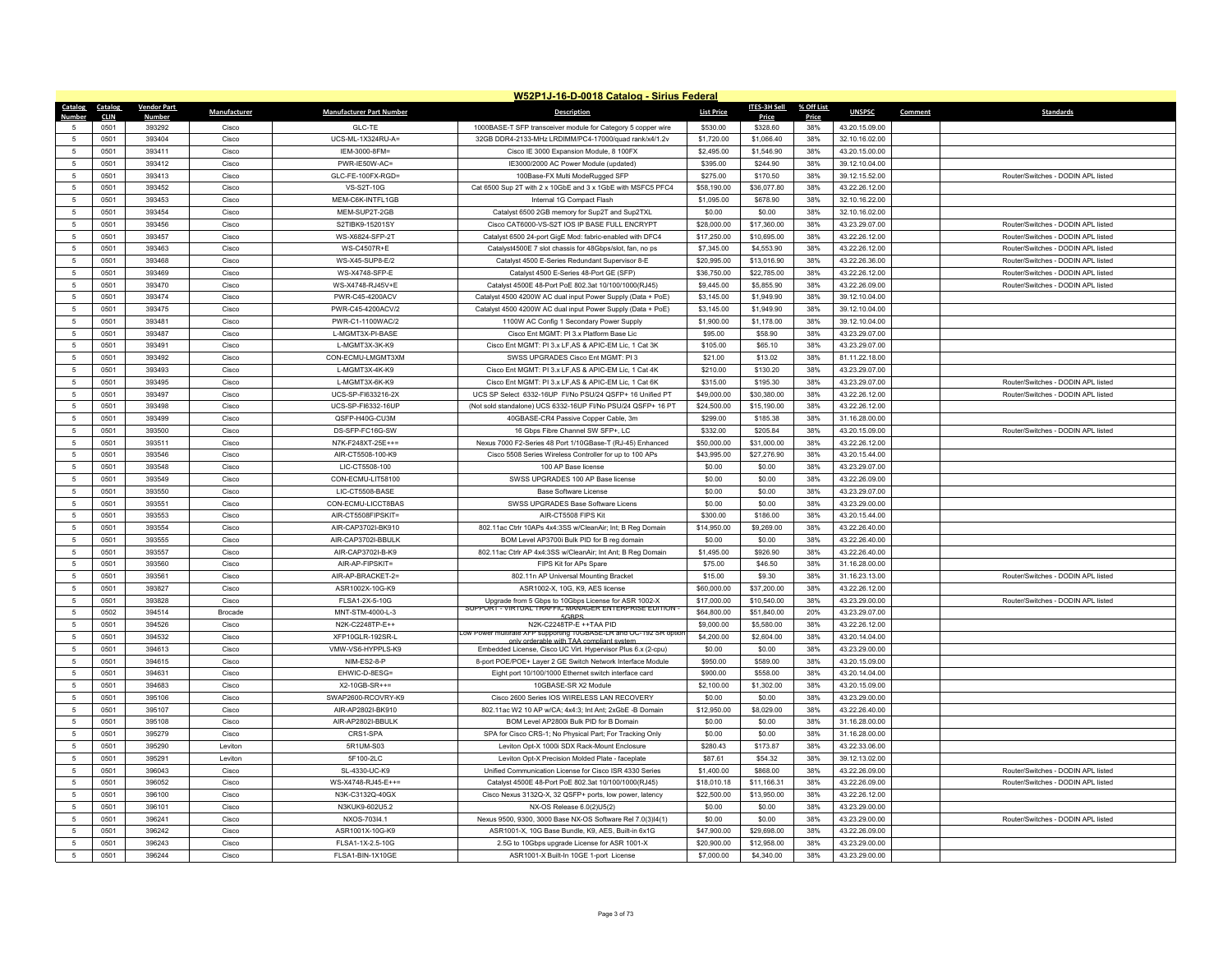|                | W52P1J-16-D-0018 Catalog - Sirius Federal |                    |                     |                                 |                                                                                                                                   |                   |                     |            |                |         |                                    |  |
|----------------|-------------------------------------------|--------------------|---------------------|---------------------------------|-----------------------------------------------------------------------------------------------------------------------------------|-------------------|---------------------|------------|----------------|---------|------------------------------------|--|
| Catalog        | Catalog                                   | <b>Vendor Part</b> | Manufacturer        | <b>Manufacturer Part Number</b> | <b>Description</b>                                                                                                                | <b>List Price</b> | <b>ITES-3H Sell</b> | % Off List | <b>UNSPSC</b>  | Comment | <b>Standards</b>                   |  |
| Numhei         | <b>CLIN</b>                               | <b>Numbe</b>       |                     |                                 |                                                                                                                                   |                   | Price               | Price      |                |         |                                    |  |
|                | 0501                                      | 396271             | Cisco               | C1F1VISR4330S-02                | Tracker PID v02 Fnd Perpetual ISR4330S - no delivery                                                                              | \$0.00            | \$0.00              | 38%        | 43.23.29.00.00 |         |                                    |  |
| $\sqrt{2}$     | 0501                                      | 396275             | Cisco               | MEM-4300-8G                     | 8G DRAM (1 DIMM) for Cisco ISR 4330, 4350.                                                                                        | \$0.00            | \$0.00              | 38%        | 32.10.16.21.00 |         |                                    |  |
| $\overline{5}$ | 0501                                      | 396319             | Cisco               | C3900-SPE150/K9                 | Cisco Services Performance Engine 150 for Cisco 3945 ISR                                                                          | \$0.00            | \$0.00              | 38%        | 43.22.26.35.00 |         |                                    |  |
| $\overline{5}$ | 0501                                      | 396320             | Cisco               | MEM-CF-256U512MB                | 256MB to 512MB CF Upgrade for Cisco 1900,2900,3900 ISR                                                                            | \$200.00          | \$124.00            | 38%        | 32.10.16.21.00 |         |                                    |  |
| $\overline{5}$ | 0501                                      | 396321             | Cisco               | FL-39-HSEC-K9                   | U.S. Export Restriction Compliance license for 3900 series                                                                        | \$750.00          | \$465.00            | 38%        | 43.23.29.00.00 |         | Router/Switches - DODIN APL listed |  |
| -5             | 0501                                      | 396322             | Cisco               | SM-D-ES3G-48-P                  | Enhcd EtherSwitch, L2/L3, SM, 48 GE, 2 SFP, POE                                                                                   | \$7,681.00        | \$4.762.22          | 38%        | 43.22.26.09.00 |         |                                    |  |
| $\overline{5}$ | 0501                                      | 396324             | Cisco               | VIC2-4FXO                       | Four-port Voice Interface Card - FXO (Universal)                                                                                  | \$880.00          | \$545.60            | 38%        | 43.20.14.04.00 |         |                                    |  |
| $\overline{5}$ | 0501                                      | 396331             | Cisco               | SL-39-UC-K9                     | Unified Communication License for Cisco 3900 Series                                                                               | \$1,000.00        | \$620.00            | 38%        | 43.23.29.00.00 |         | Router/Switches - DODIN APL listed |  |
| 5              | 0501                                      | 396382             | Cisco               | ASR1002-HX                      | Cisco ASR1002-HX System,4x10GE+4x1GE, 2xP/S, optional crypto                                                                      | \$106,000.00      | \$65,720.00         | 38%        | 43.22.26.09.00 |         |                                    |  |
| $\overline{5}$ | 0501                                      | 396384             | Cisco               | FLSA1-2HX8G25G                  | Crypto throughput upgrade from 8G to 25G for ASR1002-HX                                                                           | \$30,000.00       | \$18,600.00         | 38%        | 43.22.26.35.00 |         |                                    |  |
| $\overline{5}$ | 0501                                      | 396385             | Cisco               | SASR1K2HXK9-162                 | <b>UNIVERSAL</b>                                                                                                                  | \$0.00            | \$0.00              | 38%        | 31.16.28.00.00 |         | Router/Switches - DODIN APL listed |  |
| -5             | 0501                                      | 396386             | Cisco               | <b>FPA-18X1GF</b>               | ASR1000 18X1GE EPA                                                                                                                | \$15,000.00       | \$9,300.00          | 38%        | 43.20.15.09.00 |         |                                    |  |
| $\overline{5}$ | 0501                                      | 396387             | Cisco               | ASR1000X-AC-750W                | Cisco ASR1000-HX 750W AC Power Supply                                                                                             | \$0.00            | \$0.00              | 38%        | 39.12.10.04.00 |         |                                    |  |
| -5             | 0501                                      | 396388             | Cisco               | SFP-10G-LR                      | 10GBASE-LR SFP Module                                                                                                             | \$3,995.00        | \$2,476.90          | 38%        | 43.20.15.09.00 |         | Router/Switches - DODIN APL listed |  |
| 5              | 0501                                      | 396389             | Cisco               | M-ASR1002HX-32GB                | Cisco ASR1002-HX 32GB DRAM                                                                                                        | \$22,000.00       | \$13,640.00         | 38%        | 32.10.16.21.00 |         |                                    |  |
| $\overline{5}$ | 0501                                      | 397065             | Cisco               | M91S5K9-6.2.9A                  | MDS 9100 Supervisor/Fabric-5, NX-OS Software Release 6.2.9A                                                                       | \$0.00            | \$0.00              | 38%        | 43.23.29.00.00 |         |                                    |  |
| $\overline{5}$ | 0501                                      | 397070             | Cisco               | DS-C48S-300AC=                  | MDS 9148S AC Power Supply                                                                                                         | \$500.00          | \$310.00            | 38%        | 39.12.10.04.00 |         |                                    |  |
| 5              | 0501                                      | 397211             | Cisco               | MEM-FLASH-8U16G                 | 8G to 16G Compact Flash Memory Upgrade for Cisco ISR 4450                                                                         | \$1,500.00        | \$930.00            | 38%        | 31.16.28.00.00 |         |                                    |  |
| $\overline{5}$ | 0501                                      | 397220             | Cisco               | PWR-C1-440WDC/2                 | 440W DC Config 1 secondary Power Supply                                                                                           | \$650.00          | \$403.00            | 38%        | 39.12.10.04.00 |         | Router/Switches - DODIN API listed |  |
| -5             | 0501                                      | 397334             | Cisco               | WS-C2960X-24TSLL++              | Catalyst 2960-X 24 GigE, 2 x 1G SFP, LAN Lite                                                                                     | \$1,895.00        | \$1,174.90          | 38%        | 31.16.28.00.00 |         |                                    |  |
| $\overline{5}$ | 0501                                      | 397342             | Cisco               | VMW-VS6-FND-K9                  | Embedded License, Cisco UC Virt. Foundation 6.x (2-socket)                                                                        | \$2,499.00        | \$1,549.38          | 38%        | 43.23.29.00.00 |         |                                    |  |
| $\overline{5}$ | 0501                                      | 397346             | Cisco               | CTS-MX800-S-FSK                 | CTS-MX800-S-FSK Cisco MX800 Single Screen Floor stand kit                                                                         | \$0.00            | \$0.00              | 38%        | 31.16.28.00.00 |         |                                    |  |
| -5             | 0501                                      | 397347             | Cisco               | CAB-ETHRJ45-1.05M-              | Shielded Twisted Pair Ethernet Cable w/ RJ45 1.05 mts                                                                             | \$0.00            | \$0.00              | 38%        | 31.16.28.00.00 |         |                                    |  |
| $\overline{5}$ | 0501                                      | 397349             | Cisco               | CTS-PWR-AIR-INJ5-               | Power Injector (802.3af)                                                                                                          | \$0.00            | \$0.00              | 38%        | 31.16.28.00.00 |         |                                    |  |
| 5              | 0501                                      | 397351             | Cisco               | PWR-CAB-INT-1.4M                | Internal C13-C14 Power Cord NOT APPROVED for China,                                                                               | \$0.00            | \$0.00              | 38%        | 31.16.28.00.00 |         |                                    |  |
| -5             | 0501                                      | 397357             | Cisco               | CTS-MX700800-SPKR-              | Top Speaker MX700 and MX800                                                                                                       | \$0.00            | \$0.00              | 38%        | 31.16.28.00.00 |         |                                    |  |
| $\overline{5}$ | 0501                                      | 397359             | Cisco               | CAB-ETHRJ45-2.6M-               | Shielded Twisted Pair Ethernet Cable w/ RJ45 2.6 mts long,                                                                        | \$0.00            | \$0.00              | 38%        | 31.16.28.00.00 |         |                                    |  |
| $\overline{5}$ | 0501                                      | 397549             | Avocent Corporation | SC840-001                       | 4PT SWCH DVI-I SECURE KVM                                                                                                         | \$1,100.00        | \$682.00            | 38%        | 31.16.28.00.00 |         | Router/Switches - DODIN APL listed |  |
| 5              | 0501                                      | 397570             | Cisco               | ISR4451-X-V/K9                  | Cisco ISR 4451 UC Bundle, PVDM4-64, UC Lic,CUBE25                                                                                 | \$21,000.00       | \$13,020.00         | 38%        | 43.23.29.00.00 |         |                                    |  |
| $\overline{5}$ | 0501                                      | 397577             | Cisco               | MEM-4400-4GU16G                 | 4G to 16G DRAM Upgrade (8G+8G) for Cisco ISR 4400                                                                                 | \$2,000.00        | \$1,240.00          | 38%        | 31.16.28.00.00 |         |                                    |  |
| $\overline{5}$ | 0501                                      | 397578             | Cisco               | MEM-FLASH-8U32G                 | 8G to 32G Compact Flash Memory Upgrade for Cisco ISR 4450                                                                         | \$2,500.00        | \$1,550.00          | 38%        | 31.16.28.00.00 |         |                                    |  |
| 5              | 0501                                      | 397632             | Cisco               | UCS-CPU-F52695F                 | 2.10 GHz E5-2695 v4/120W 18C/45MB Cache/DDR4 2400MHz                                                                              | \$7,334.00        | \$4,547.08          | 38%        | 31.16.28.00.00 |         |                                    |  |
| $\overline{5}$ | 0501                                      | 397656             | Cisco               | NIM-8CE1T1-PRI                  | 8 port Multiflex Trunk Voice/Channelized Data T1/F1 Module<br>48 port 1G RJ45 PoE+, plus 8x 1G SFPP uplinks ports (upgradeable to | \$11,600.00       | \$7,192.00          | 38%        | 31.16.28.00.00 |         | Router/Switches - DODIN APL listed |  |
|                | 0501                                      | 397658             | Brocade             | ICX6610-48P-E                   | 10G) 4 x 40G stacking ports Exhaust air flow Base S/W** TRUSTED                                                                   | \$11,000.00       | \$6,820.00          | 38%        | 31.16.28.00.00 |         |                                    |  |
| 5              | 0501                                      | 397664             | Cisco               | FL-CUBEE-100-RED                | Unified Border Element Ent Lic, 100 Sessions, Redundancy                                                                          | \$12,995.00       | \$8,056.90          | 38%        | 31.16.28.00.00 |         |                                    |  |
| 5              | 0501                                      | 397705             | Cisco               | VG320                           | Modular 48 FXS Port VoIP Gateway with PVDM3-128                                                                                   | \$10,800.00       | \$6,696.00          | 38%        | 31.16.28.00.00 |         |                                    |  |
| $\overline{5}$ | 0501                                      | 397909             | Cisco               | UCSC-RAID-ROM55                 | Embedded SW RAID 0/1/10/5, 8 ports SAS/SATA                                                                                       | \$135.00          | \$83.70             | 38%        | 43.23.29.07.00 |         |                                    |  |
| 5              | 0501                                      | 397910             | Cisco               | UCS-MR-1X082RY-A=               | 8GB DDR3-1600-MHz RDIMM/PC3-12800/dual rank/1.35v                                                                                 | \$448.00          | \$277.76            | 38%        | 32.10.16.21.00 |         |                                    |  |
| $\sqrt{2}$     | 0501                                      | 397911             | Cisco               | FAN-MOD-4HS                     | High-Speed Fan Module for 7604/6504-E                                                                                             | \$0.00            | \$0.00              | 38%        | 31.16.28.00.00 |         | Router/Switches - DODIN API listed |  |
| 5              | 0501                                      | 398297             | Cisco               | N9K-C93108TCEXB18Q              | 2 Nexus 93108TC-EX with 8 QSFP-40G-SR-BD                                                                                          | \$50,000.00       | \$31,000.00         | 38%        | 31.16.28.00.00 |         |                                    |  |
| 5              | 0501                                      | 398301             | Cisco               | QSFP-H40G-CU5M                  | 40GBASE-CR4 Passive Copper Cable, 5m                                                                                              | \$375.00          | \$232.50            | 38%        | 31.16.28.00.00 |         |                                    |  |
| $\sqrt{2}$     | 0501                                      | 398302             | Cisco               | ACI-C9336-APIC-B1               | ACI Bundle with 2 9336 and APIC                                                                                                   | \$61,898.40       | \$38,377.01         | 38%        | 31.16.28.00.00 |         |                                    |  |
| -5             | 0501                                      | 398304             | Cisco               | APIC-PCIE-C10T-02               | Cisco VIC 1225T Dual Port 10GBaseT CNA                                                                                            | \$1,771.84        | \$1,098.54          | 38%        | 31.16.28.00.00 |         |                                    |  |
| 5              | 0501                                      | 398305             | Cisco               | APIC-DK9-1.3                    | APIC Base Software Release 1.3                                                                                                    | \$0.00            | \$0.00              | 38%        | 31.16.28.00.00 |         |                                    |  |
| 5              | 0501                                      | 398306             | Cisco               | APIC-PSU-BLKP1U                 | Power Supply Blanking Panel for C220 M4 servers                                                                                   | \$0.00            | \$0.00              | 38%        | 31.16.28.00.00 |         |                                    |  |
| 5              | 0501                                      | 398313             | Cisco               | C1FPCAT38504K9                  | Cisco One Foundation Perpetual Catalyst 3850 24-port Fiber                                                                        | \$700.00          | \$434.00            | 38%        | 31.16.28.00.00 |         |                                    |  |
| $\overline{5}$ | 0501                                      | 398314             | Cisco               | C1F1VCAT38504-01                | Cisco ONE Ver01 Fnd Perpetual Catalyst 3850 24-port Fiber                                                                         | \$0.00            | \$0.00              | 38%        | 31.16.28.00.00 |         |                                    |  |
| 5              | 0501                                      | 398316             | Cisco               | C3850-24-S-E                    | C3850-24 IP Base to IP Services Paper RTU License                                                                                 | \$5,100.00        | \$3,162.00          | 38%        | 43.23.29.00.00 |         |                                    |  |
| 5              | 0501                                      | 398317             | Cisco               | $C.3850 - NM - 4 - 10G =$       | Cisco Catalyst 3850 4 x 10GE Network Module                                                                                       | \$4,855.51        | \$3,010.42          | 38%        | 31.16.28.00.00 |         |                                    |  |
| 5              | 0501                                      | 398324             | Cisco               | ISE-PLS-1YR-5K                  | Cisco ISE 1-Yr 5K Endpoint Plus License                                                                                           | \$24,000.00       | \$14,880.00         | 38%        | 43.23.29.00.00 |         |                                    |  |
| 5              | 0501                                      | 398329             | Cisco               | L-ISE-PLS-S-5K=                 | Cisco ISE 5K Endpoint Plus Subscription License                                                                                   | \$0.00            | \$0.00              | 38%        | 43.23.29.00.00 |         |                                    |  |
| 5              | 0501                                      | 398330             | Cisco               | L-ISE-BSE-5K=                   | Cisco Identity Services Engine 5000 EndPoint Base License                                                                         | \$15,000.00       | \$9,300.00          | 38%        | 43.23.29.00.00 |         |                                    |  |
| $\overline{5}$ | 0501                                      | 398336             | Cisco               | N7K-F248XP-25E=                 | Nexus 7000 F2-Series 48 Port 1/10G (SFP+) Enhanced                                                                                | \$50,600.00       | \$31,372.00         | 38%        | 31.16.28.00.00 |         | Router/Switches - DODIN APL listed |  |
| 5              | 0501                                      | 398337             | Cisco               | N7K-C7010-FAB-2=                | Nexus 7000 - 10 Slot Chassis - 110Gbps/Slot Fabric Module                                                                         | \$15,000.00       | \$9,300.00          | 38%        | 31.16.28.00.00 |         |                                    |  |
| 5              | 0501                                      | 398525             | Cisco               | GLC-EX-SMD                      | 1000BASE-EX SFP transceiver module, SMF, 1310nm, DOM                                                                              | \$1,995.00        | \$1,236.90          | 38%        | 31.16.28.00.00 |         |                                    |  |
| $\overline{5}$ | 0501                                      | 398935             | Cisco               | C1-SL-1300-AKC                  | Cisco ONE Promo LIC Akamai Connect for 1300 connection WAAS                                                                       | \$0.00            | \$0.00              | 38%        | 31.16.28.00.00 |         |                                    |  |
| 5              | 0501                                      | 398936             | Cisco               | MEM-4400-8G                     | 8G DRAM (4G+4G) for Cisco ISR 4400, Spare                                                                                         | \$0.00            | \$0.00              | 38%        | 31.16.28.00.00 |         |                                    |  |
| 5              | 0501                                      | 398937             | Cisco               | C1F1VISR4400S-02                | Tracker PID v02 Fnd Perpetual ISR4400S - no delivery<br>For US Government accounts only. Premium support year 1, PA-5050*         | \$0.00            | \$0.00              | 38%        | 31.16.28.00.00 |         |                                    |  |
| $\sqrt{2}$     | 0501                                      | 398949             | Palo Alto Networks  | PAN-SVC-PREMUSG-5050            | For US Government accounts only. PRODUCT ** FOR US GOVERnment accounts only. Premium support year 1, PA-5050*                     | \$18,000.00       | \$11,160.00         | 38%        | 43.23.29.00.00 |         |                                    |  |
| 5              | 0502                                      | 398951             | Palo Alto Networks  | PAN-SVC-PREMUSG-5050-           | <b>TRUSTED PRODUCT**</b>                                                                                                          | \$16,000.00       | \$12,800.00         | 20%        | 43.20.15.09.00 |         |                                    |  |
| 5              | 0501                                      | 398952             | Cisco               | DS-C9148S-12PK9                 | MDS 9148S 16G FC switch, w/ 12 active ports                                                                                       | \$5,700.00        | \$3,534.00          | 38%        | 31.16.28.00.00 |         | Router/Switches - DODIN APL listed |  |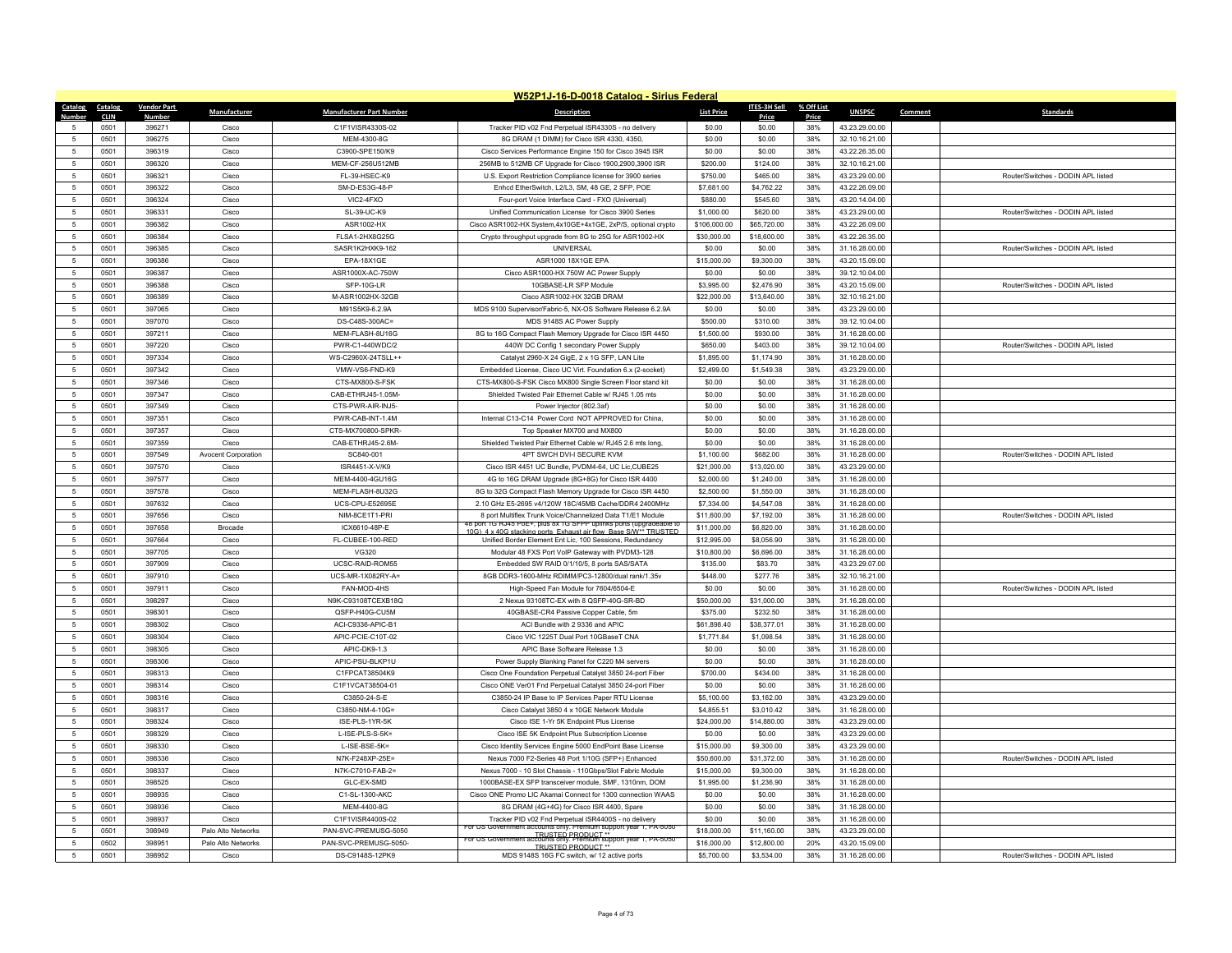|                     | W52P1J-16-D-0018 Catalog - Sirius Federal |                    |                            |                                        |                                                                                                                         |                            |                            |            |                                  |                                    |  |  |
|---------------------|-------------------------------------------|--------------------|----------------------------|----------------------------------------|-------------------------------------------------------------------------------------------------------------------------|----------------------------|----------------------------|------------|----------------------------------|------------------------------------|--|--|
|                     | Catalog Catalog                           | <b>Vendor Part</b> | Manufacturer               | <b>Manufacturer Part Number</b>        | <b>Description</b>                                                                                                      | <b>List Price</b>          | <b>ITES-3H Sell</b>        | % Off List | <b>UNSPSC</b>                    | Comment<br><b>Standards</b>        |  |  |
| Number              | <b>CLIN</b>                               | <b>Numbe</b>       |                            |                                        |                                                                                                                         |                            | Price                      | Price      |                                  |                                    |  |  |
|                     | 0501                                      | 398955             | Cisco                      | M9148S-PL12                            | MDS 9148S 16G FC 12-port upgrade license                                                                                | \$5,600.00                 | \$3,472.00                 | 38%        | 43.23.29.00.00                   |                                    |  |  |
| $\sqrt{2}$          | 0501                                      | 398956             | Cisco                      | M91S5K9-7.3.0                          | MDS 9100 Supervisor/Fabric-5, NX-OS Software Release 7.3.0                                                              | \$0.00                     | \$0.00                     | 38%        | 43.23.29.00.00                   |                                    |  |  |
| 5                   | 0501                                      | 398957             | Cisco                      | DS-SFP-FC8G-SW                         | 8 Gbps Fibre Channel SW SFP+, LC                                                                                        | \$260.00                   | \$161.20                   | 38%        | 31.16.28.00.00                   |                                    |  |  |
| $\overline{5}$      | 0501                                      | 398964             | Cisco                      | C2911-AX/K9                            | Cisco 2911 AX Bundle w/ App, SEC Lic                                                                                    | \$4,945.00                 | \$3,065.90                 | 38%        | 31.16.28.00.00                   | Router/Switches - DODIN API listed |  |  |
| -5                  | 0501                                      | 398966             | Cisco                      | FL-C2911-WAASX                         | WAASX Feature License RTU (Paper) for 2911                                                                              | \$2,000.00                 | \$1,240.00                 | 38%        | 43.23.29.00.00                   |                                    |  |  |
| 5                   | 0501                                      | 398967             | Cisco                      | PWR-2911-POE                           | Cisco 2911 AC Power Supply with Power Over Ethernet                                                                     | \$350.00                   | \$217.00                   | 38%        | 39.12.10.04.00                   |                                    |  |  |
| $\overline{5}$      | 0501                                      | 398968             | Cisco                      | SM-ES3-16-P                            | Enhcd EtherSwitch, L2/L3, SM, 15 FE, 1 GE, POE                                                                          | \$2,697.00                 | \$1,672.14                 | 38%        | 31.16.28.00.00                   |                                    |  |  |
| $\overline{5}$      | 0501                                      | 398980             | Cisco                      | L-ASA5512-TA=                          | Cisco ASA5512 FirePOWER IPS License                                                                                     | \$0.00                     | \$0.00                     | 38%        | 43.23.29.00.00                   |                                    |  |  |
| 5                   | 0501                                      | 400180             | Cisco                      | UCSX-TPM2-001                          | Trusted Platform Module 1.2 for UCS (SPI-based)                                                                         | \$75.00                    | \$46.50                    | 38%        | 31.16.28.00.00                   |                                    |  |  |
| 5                   | 0501                                      | 400181             | Cisco                      | UCSC-SCCBL220                          | Supercap cable 950mm                                                                                                    | \$59.00                    | \$36.58                    | 38%        | 31.16.28.00.00                   |                                    |  |  |
| 5                   | 0501                                      | 400182             | Cisco                      | UCSC-MRAID12G-2GB                      | Cisco 12Gbps SAS 2GB FBWC Cache module (Raid 0/1/5/6)                                                                   | \$1,405.00                 | \$871.10                   | 38%        | 31.16.28.00.00                   |                                    |  |  |
| 5                   | 0501                                      | 400185             | Cisco                      | UCSC-BZL-C220M4                        | C220 M4 Security Bezel                                                                                                  | \$130.00                   | \$80.60                    | 38%        | 31.16.28.00.00                   |                                    |  |  |
| 5                   | 0501                                      | 400186             | Cisco                      | N20-BKVM                               | KVM local IO cable for UCS servers console port<br>24 port 1G RJ45 PoE+, plus 8 x 1G SFPP uplinks ports (upgradeable to | \$0.00                     | \$0.00                     | 38%        | 31.16.28.00.00                   |                                    |  |  |
| 5                   | 0501                                      | 400277             | Brocade                    | ICX6610-24P-E                          | 10G) 4 x 40G stacking ports Exhaust air flow Base S/W** TRUSTED                                                         | \$6,595.00                 | \$4,088.90                 | 38%        | 31.16.28.00.00                   | Router/Switches - DODIN APL listed |  |  |
| 5                   | 0501                                      | 400316             | Cisco                      | SL-ES3G-24-48-IPS                      | IP Services License Upgrade 24/48 Port GE ES3 EtherSwitch                                                               | \$3,995.00                 | \$2,476.90                 | 38%        | 43.23.29.00.00                   |                                    |  |  |
| $\overline{5}$      | 0501                                      | 400404             | Cisco                      | NIM-ES2-4                              | 4-port Layer 2 GE Switch Network Interface Module<br>Fransition Networks MINI 100BASETX TO 100BASEFX SC MM 2KM 3.39     | \$597.00                   | \$370.14                   | 38%        | 31.16.28.00.00                   |                                    |  |  |
| 5                   | 0501                                      | 400411             | <b>Transition Networks</b> | M/E-TX-FX-01(SC)-NA                    |                                                                                                                         | \$166.00                   | \$102.92                   | 38%        | 31.16.28.00.00                   |                                    |  |  |
| 5                   | 0501                                      | 400575             | Cisco                      | PWR-3900-DC                            | Cisco 3925/3945 DC Power Supply                                                                                         | \$1,000.00                 | \$620.00                   | 38%        | 39.12.10.04.00                   |                                    |  |  |
| $\overline{5}$      | 0501                                      | 400576             | Cisco                      | PWR-3900-DC/2                          | Cisco 3925/3945 DC Power Supply (Secondary PS)                                                                          | \$1,500.00                 | \$930.00                   | 38%        | 31.16.28.00.00                   |                                    |  |  |
| 5                   | 0501                                      | 400774             | Cisco                      | S3850UK9-161                           | <b>UNIVERSAL</b>                                                                                                        | \$0.00                     | \$0.00                     | 38%        | 43.23.30.00.00                   |                                    |  |  |
| 5                   | 0501                                      | 400775             | Cisco                      | PWR-C1-440WDC                          | 440W DC Config 1 Power Supply                                                                                           | \$500.00                   | \$310.00                   | 38%        | 39.12.10.04.00                   |                                    |  |  |
| 5                   | 0501                                      | 400776             | Cisco                      | STACK-T1-3M                            | 3M Type 1 Stacking Cable<br>CISCO AP adder license for IOS based Wireless LAN Controllers option                        | \$300.00                   | \$186.00                   | 38%        | 43.23.30.00.00                   |                                    |  |  |
| 5                   | 0501                                      | 400777             | Cisco                      | LIC-CTIOS-1A                           | only orderable with TAA compliant system<br>Cisco Energy Management (JouleX) 100 endpoint License option only           | \$200.00                   | \$124.00                   | 38%        | 43.23.00.00.00                   |                                    |  |  |
| 5                   | 0501                                      | 400779             | Cisco                      | ENERGY-MGT-100-K9                      | orderable with TAA compliant system                                                                                     | \$0.00                     | \$0.00                     | 38%        | 43.23.29.08.00                   |                                    |  |  |
| 5                   | 0501                                      | 400783             | Cisco                      | FS750-K9                               | Cisco FireSIGHT Management Center 750 Chassis, 1U                                                                       | \$21,590.00                | \$13,385.80                | 38%        | 31.16.28.00.00                   |                                    |  |  |
| 5                   | 0501                                      | 400815             | Cisco                      | N7K-3KPS-BLANK-H                       | Nexus 7004 - Chassis Power Supply Blank Slot Cover                                                                      | \$0.00                     | \$0.00                     | 38%        | 31.16.28.00.00                   |                                    |  |  |
| 5                   | 0501                                      | 400816             | Cisco                      | N7K-SUP-BLANK                          | Nexus 7000 - Supervisor Blank Slot Cover                                                                                | \$0.00                     | \$0.00                     | 38%        | 31.16.28.00.00                   |                                    |  |  |
| 5                   | 0501                                      | 400817             | Cisco                      | N7K-C7004-FD-MB                        | Nexus 7004 Front Door Kit                                                                                               | \$1,000.00                 | \$620.00                   | 38%        | 31.16.28.00.00                   |                                    |  |  |
| 5                   | 0501                                      | 400818             | Cisco                      | N7K-AC-3KW                             | Nexus 7000 - 3.0KW AC Power Supply Module (Cable Included)                                                              | \$3,500.00                 | \$2,170.00                 | 38%        | 31.16.28.00.00                   |                                    |  |  |
| $\overline{5}$      | 0501                                      | 400819             | Cisco                      | N7K-F348XP-25                          | Nexus 7000 F3-Series 48 Port 10GbE (SFP+)                                                                               | \$44,000.00                | \$27,280.00                | 38%        | 31.16.28.00.00                   | Router/Switches - DODIN APL listed |  |  |
| 5                   | 0501                                      | 400820             | Cisco                      | SFP-10G-LR-S                           | 10GBASE-LR SFP Module, Enterprise-Class                                                                                 | \$2,000.00                 | \$1,240.00                 | 38%        | 31.16.28.00.00                   |                                    |  |  |
| 5                   | 0501                                      | 400822             | Cisco                      | C1-WS3850-24S/K9                       | Cisco One Catalyst 3850 24 Port Fiber Switch                                                                            | \$20,000.00                | \$12,400.00                | 38%        | 31.16.28.00.00                   | Router/Switches - DODIN API listed |  |  |
| 5                   | 0501                                      | 400851             | Cisco                      | N7K-C7010-FAB-2                        | Nexus 7000 - 10 Slot Chassis - 110Gbps/Slot Fabric Module                                                               | \$15,000.00                | \$9,300.00                 | 38%        | 31.16.28.00.00                   |                                    |  |  |
| 5                   | 0501                                      | 400852             | Cisco                      | N7K-AC-6.0KW                           | Nexus 7000 - 6.0KW AC Power Supply Module                                                                               | \$6,000.00                 | \$3,720.00                 | 38%        | 31.16.28.00.00                   |                                    |  |  |
| 5                   | 0501                                      | 400853             | Cisco                      | N7K-SUP2                               | Nexus 7000 - Supervisor 2, Includes External 8GB USB Flash                                                              | \$30,000.00                | \$18,600.00                | 38%        | 31.16.28.00.00                   | Router/Switches - DODIN APL listed |  |  |
| $\overline{5}$      | 0501                                      | 400872             | Cisco                      | N77-DC-3KW                             | Nexus 7700 - 3.0KW DC Power Supply Module                                                                               | \$8,000.00                 | \$4,960.00                 | 38%        | 39.12.13.02.00                   | Router/Switches - DODIN API listed |  |  |
| 5                   | 0501                                      | 400877             | Cisco                      | N77-C7706                              | Nexus 7700 6 Slot Chassis, No Power Supplies, Fans included                                                             | \$18,000.00                | \$11,160.00                | 38%        | 39.12.13.02.00                   | Router/Switches - DODIN APL listed |  |  |
| 5                   | 0501                                      | 400878             | Cisco                      | N77S2K9-72                             | Cisco NX-OS Release 7.2 for Nexus 7700 Series                                                                           | \$0.00                     | \$0.00                     | 38%        | 39.12.13.02.00                   |                                    |  |  |
| $\overline{5}$      | 0501                                      | 400880             | Cisco                      | CAB-9K16A-US*                          | Power Cord 250VAC 16A, US/Japan, Src Plug NEMA 6-20                                                                     | \$0.00                     | \$0.00                     | 38%        | 26.12.16.36.00                   |                                    |  |  |
| 5                   | 0501                                      | 400881             | Cisco                      | N77-3KPS-BLANK-H                       | Nexus 7700 - Power Supply Blank Slot Cover With Handle                                                                  | \$0.00                     | \$0.00                     | 38%        | 39.12.13.02.00                   |                                    |  |  |
| 5<br>$\overline{5}$ | 0501<br>0501                              | 400882<br>400884   | Cisco                      | N77-MPLS1K9<br>N77-SUP2F               | Nexus 7700 MPLS License                                                                                                 | \$25,000.00<br>\$40,000.00 | \$15,500.00<br>\$24,800.00 | 38%<br>38% | 39.12.13.02.00                   |                                    |  |  |
|                     |                                           |                    | Cisco                      |                                        | Nexus 7700 - Supervisor 2 Enhanced                                                                                      |                            |                            |            | 39.12.13.02.00                   |                                    |  |  |
| 5                   | 0501                                      | 400940             | Cisco                      | FLSASR900-1OC3=                        | ASR 9001 Port OC3/STM-1 License Paper PAK                                                                               | \$1,500.00                 | \$930.00                   | 38%        | 43.23.30.00.00                   | Router/Switches - DODIN API listed |  |  |
| 5<br>$\overline{5}$ | 0501                                      | 400968             | Cisco                      | SASR1K2XUK9-313S<br>BR-MLXE-8-MR2-M-AC | Cisco ASR 1002 IOS XE UNIVERSAL                                                                                         | \$0.00                     | \$0.00<br>\$30,686.90      | 38%<br>38% | 43.23.29.07.00                   |                                    |  |  |
| 5                   | 0501<br>0501                              | 400969<br>400970   | Brocade<br><b>Brocade</b>  | PC <sub>15USA</sub>                    | MLXE-8 AC SYS W/ 1MR2 M MGMT MOD 2HIGH S<br>NEMA 5.20 PWR CORD RPS4 AND SI-ACPWR                                        | \$49,495.00<br>\$33.00     | \$20.46                    | 38%        | 39.12.10.04.00<br>26.12.16.20.00 | Router/Switches - DODIN APL listed |  |  |
| 5                   | 0501                                      | 400971             | Brocade                    | BR-MLX-MR2-M                           | MLXE/MLX GEN2 MGMT M MOD FOR 4-8 AND 16-                                                                                | \$8,000.00                 | \$4,960.00                 | 38%        | 43.22.26.00.00                   |                                    |  |  |
| $\overline{5}$      | 0501                                      | 400973             | <b>Brocade</b>             | BR-MLXE-ACPWR-1800                     | 16 8 &4SLOT MLXE & 16 & 8SLOT XMR/MLX AC                                                                                | \$3,295.00                 | \$2,042.90                 | 38%        | 39.12.10.04.00                   |                                    |  |  |
| 5                   | 0501                                      | 400978             | <b>Brocade</b>             | PCUSA-3M                               | PWR CORD FOR RPS2/3/5/9 USA VER 3M                                                                                      | \$11.00                    | \$6.82                     | 38%        | 26.12.16.20.00                   |                                    |  |  |
| $\overline{5}$      | 0501                                      | 401095             | Cisco                      | SW-S52010-CE8-K9                       | SW Image for SX20 and MX200/300 (2nd gen) series endpoints                                                              | \$0.00                     | \$0.00                     | 38%        | 43.23.30.00.00                   |                                    |  |  |
| $\overline{5}$      | 0501                                      | 401469             | Cisco                      | VWIC3-2MFT-T1/E1=                      | 2-Port 3rd Gen Multiflex Trunk Voice/WAN Int. Card - T1/E1                                                              | \$2,530.00                 | \$1,568.60                 | 38%        | 31.15.17.06.00                   |                                    |  |  |
| 5                   | 0501                                      | 401470             | Cisco                      | WS-C3750X-48PF-F                       | Catalvst 3750X 48 Port Full PoE IP Services                                                                             | \$25,300.00                | \$15,686.00                | 38%        | 43.22.17.00.00                   | Router/Switches - DODIN APL listed |  |  |
| $\overline{5}$      | 0501                                      | 401473             | Cisco                      | AIR-CT2504-15-K9                       | 2504 Wireless Controller with 15 AP Licenses                                                                            | \$3,895.00                 | \$2,414.90                 | 38%        | 43.20.14.04.00                   |                                    |  |  |
| $\overline{5}$      | 0501                                      | 401475             | Cisco                      | AIR-CT2504-SW-7.6                      | 2504 Wireless Controller SW Rel. 7.6 with WLAN Express Setup                                                            | \$20.00                    | \$16.00                    | 38%        | 43.20.14.04.00                   |                                    |  |  |
| 5                   | 0502                                      | 401477             | Cisco                      | CON-SNT-CP7926GW                       | SNTC-8X5XNBD Cisco 7926G World Mode: CCM/CCMF UI_Read                                                                   | \$105.00                   | \$84.00                    | 20%        | 81.11.18.12.00                   |                                    |  |  |
| $\overline{5}$      | 0502                                      | 401582             | Cisco                      | CON-SAU-N93LPAK                        | SW APP SUPP + UPGR N9300 License PAK Ex                                                                                 | \$0.00                     | \$0.00                     | 20%        | 81.11.18.12.00                   |                                    |  |  |
| -5                  | 0502                                      | 401583             | Cisco                      | CON-SNT-C45X32SF                       | SMARTNET 8X5XNBD Catalyst 4500-X 32 Port 10G IP Base Fro                                                                | \$1,800.00                 | \$1,440.00                 | 20%        | 81.11.18.12.00                   |                                    |  |  |
| 5                   | 0502                                      | 401584             | Cisco                      | CON-SNT-ASR1010G                       | SMARTNET 8X5XNBD ASR1001-X, 10G, K9, AES license                                                                        | \$1,122.00                 | \$897.60                   | 20%        | 81.11.18.12.00                   |                                    |  |  |
| $\overline{5}$      | 0502                                      | 401585             | Cisco                      | CON-SNT-SLASR1AM                       | SMARTNET 8X5XNBD Cisco ASR 1000 Advanced Enterprise Ser                                                                 | \$2,376.00                 | \$1,900.80                 | 20%        | 81.11.18.12.00                   |                                    |  |  |
|                     | 0502                                      | 401586             | Cisco                      | CON-SNT-FLSABGEX                       | SMARTNET 8X5XNBD ASR1001-X Built-In 10GE 1-port License                                                                 | \$2,122.00                 | \$1,697.60                 | 38%        | 81.11.18.12.00                   |                                    |  |  |
| 5                   | 0502                                      | 401587             | Cisco                      | CON-SNT-FLSA11XM                       | SMARTNET 8X5XNBD Upgrade from 2.5 Gbps to 10Gbps License                                                                | \$4,488.00                 | \$3,590.40                 | 20%        | 81.11.18.12.00                   |                                    |  |  |
|                     |                                           |                    |                            |                                        |                                                                                                                         |                            |                            |            |                                  |                                    |  |  |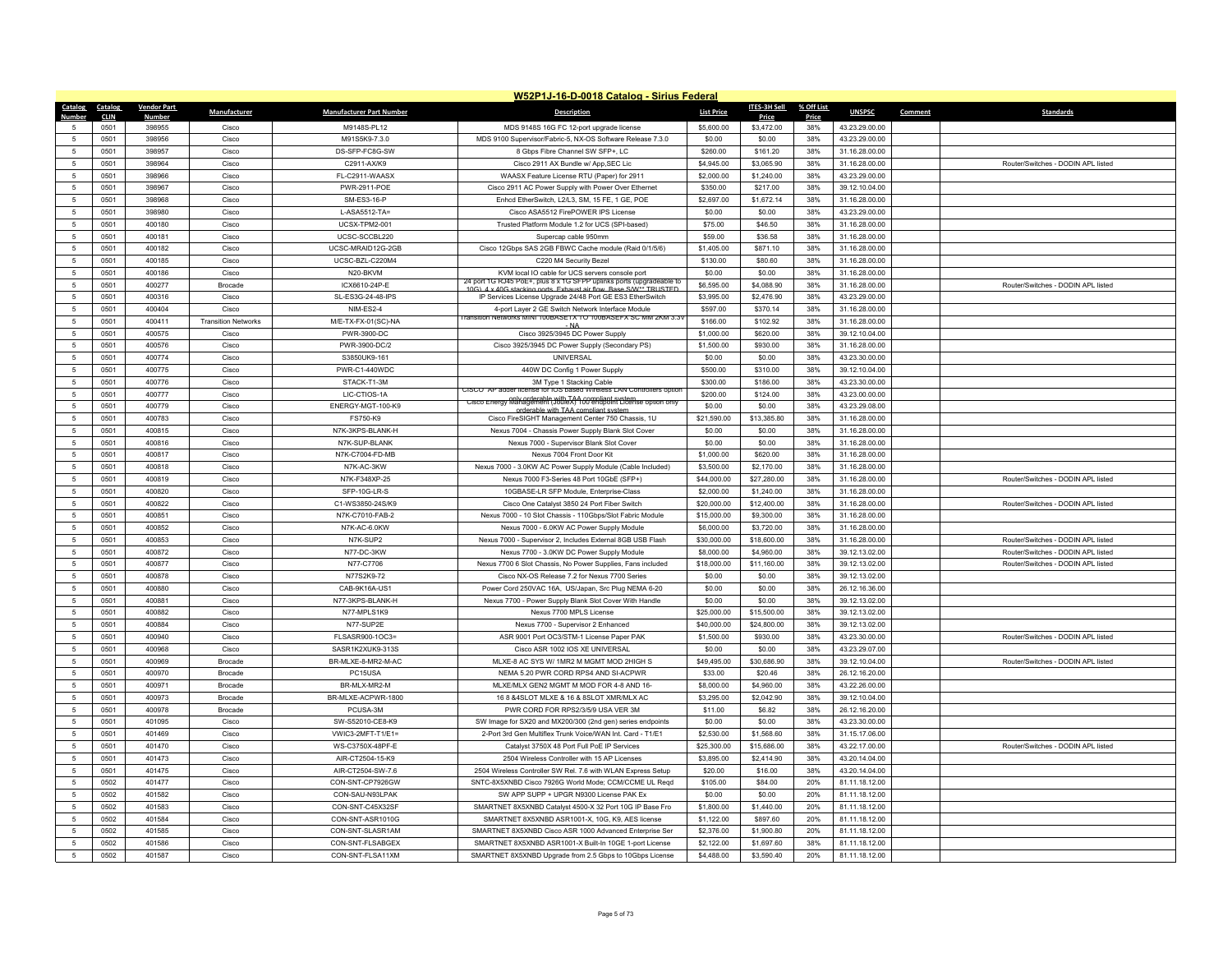|                 | W52P1J-16-D-0018 Catalog - Sirius Federal |                    |                            |                                 |                                                                                      |                   |                     |            |                |         |                                    |
|-----------------|-------------------------------------------|--------------------|----------------------------|---------------------------------|--------------------------------------------------------------------------------------|-------------------|---------------------|------------|----------------|---------|------------------------------------|
| Catalog         | Catalog                                   | <b>Vendor Part</b> | Manufacturer               | <b>Manufacturer Part Number</b> | <b>Description</b>                                                                   | <b>List Price</b> | <b>ITES-3H Sell</b> | % Off List | <b>UNSPSC</b>  | Comment | <b>Standards</b>                   |
| Numbe           | <b>CLIN</b>                               | Number             |                            |                                 |                                                                                      |                   | Price               | Price      |                |         |                                    |
| 5               | 0501                                      | 401651             | Brocade                    | ICX6610-10G-LIC-POD             | Switch 1 in Bldgs 170 and 171)                                                       | \$3,500.00        | \$2,170.00          | 38%        | 43.23.32.03.00 |         |                                    |
| 5               | 0501                                      | 401894             | Cisco                      | EW-DO-100-DE                    | Cisco EnergyWise Management for DO 1 Yr subs 100 end device                          | \$500.00          | \$310.00            | 38%        | 43.23.29.08.00 |         |                                    |
| $\sqrt{5}$      | 0502                                      | 402254             | Cisco                      | CON-ECDN-SX2PHD4X               | ESS WITH 8X5XNBD SX20 Qk Set HD. NPP.4x PHDCam.1 mic RC                              | \$891.00          | \$712.80            | 20%        | 81.11.18.12.00 |         |                                    |
| -5              | 0501                                      | 402274             | <b>Brocade</b>             | ICX6610-48-PF                   | 48PT 1G RJ45 PLUS 8 X 1G SFPP UPLINK PT                                              | \$9,000.00        | \$5,580.00          | 38%        | 43.22.26.12.00 |         | Router/Switches - DODIN API listed |
| $\,$ 5 $\,$     | 0502                                      | 402275             | Brocade                    | ICX6610-SVL-RMT-1               | 1YR REM SUP ICX6610                                                                  | \$500.00          | \$400.00            | 20%        | 81.11.18.12.00 |         |                                    |
| 5               | 0501                                      | 402276             | <b>Brocade</b>             | ICX6610-FAN-E                   | EXHAUST DIRECTION FAN THE ICX6610                                                    | \$300.00          | \$186.00            | 38%        | 43.22.00.00.00 |         |                                    |
| -5              | 0501                                      | 402277             | Cisco                      | AIR-CAP3702I-Z-K9               | 802.11ac Ctrlr AP 4x4:3SS w/CleanAir; Int Ant; Z Reg Domain                          | \$1,500.00        | \$930.00            | 38%        | 43.20.14.04.00 |         |                                    |
| $5\phantom{.0}$ | 0502                                      | 402278             | Cisco                      | CON-SNT-3702IZ                  | SNTC-8X5XNBD 802.11ac Ctrlr AP 4x4:3SS w/CleanAir; In                                | \$100.00          | \$80.00             | 20%        | 81.11.18.12.00 |         |                                    |
| 5               | 0502                                      | 402281             | Cisco                      | CON-ECMU-LCT25A                 | SWSS UPGRADES 25 AP Adder License for the 5508 Control                               | \$1,600.00        | \$1,280.00          | 20%        | 81.11.18.12.00 |         |                                    |
| $5\phantom{.0}$ | 0501                                      | 402435             | <b>Transition Networks</b> | SGPOE1040-100-NA                | Media Converter Transition Stand-Alone Power over Ethernet PSE<br>fiber media conver | \$515.00          | \$319.30            | 38%        | 43.20.15.53.00 |         |                                    |
| 5               | 0501                                      | 402490             | Cisco                      | <b>PWR2-20W-AC</b>              | C819 20W AC power supply with WiFi                                                   | \$0.00            | \$0.00              | 38%        | 39.12.10.04.00 |         |                                    |
| 5               | 0501                                      | 402494             | Cisco                      | MC-4G-LTE-V                     | Sierra MC7750 4G LTE for Verizon, 700 MHz Band 13                                    | \$0.00            | \$0.00              | 38%        | 43.22.26.28.00 |         |                                    |
| $\overline{5}$  | 0501                                      | 402501             | Cisco                      | ANT-4G-DP-IN-TNC                | Multiband Swivel Mount Dipole Indoor 4G Antenna                                      | \$60.00           | \$37.20             | 38%        | 43.22.17.06.00 |         |                                    |
| 5               | 0501                                      | 402558             | Cisco                      | C6800-16P10G++=                 | Catalyst 6800 16 port 10GE with integrated DFC4                                      | \$25,000.00       | \$15,500.00         | 38%        | 43.22.26.00.00 |         |                                    |
| $5\phantom{.0}$ | 0502                                      | 402572             | Cisco                      | CON-SNT-C14451K9                | SNTC-8X5XNBD C1 ISR 4451 (4GE,3NIM,2SM,8G FLASH)                                     | \$1,800.00        | \$1,440.00          | 20%        | 81.11.18.12.00 |         |                                    |
| 5               | 0501                                      | 402573             |                            |                                 |                                                                                      |                   |                     | 38%        |                |         |                                    |
|                 |                                           |                    | Cisco                      | C1-SL-2500-AKC                  | Cisco ONE Promo LIC Akamai Connect for 2500 connection WAAS                          | \$0.00            | \$0.00              |            | 43.23.29.00.00 |         |                                    |
| 5               | 0502                                      | 402574             | Cisco                      | CON-ECMU-C1F1PISR               | SWSS UPGRADES Cisco ONE Foundation Perpetual License I                               | \$800.00          | \$640.00            | 20%        | 81.11.18.12.00 |         |                                    |
| $\sqrt{5}$      | 0501                                      | 402575             | Cisco                      | VWAAS-RTU-2500                  | VWAAS 2500 conns RTU for UCS-E on single ISR only                                    | \$0.00            | \$0.00              | 38%        | 31.16.28.00.00 |         |                                    |
| $\sqrt{5}$      | 0502                                      | 402577             | Cisco                      | CON-ECMU-C1A4400S               | SWSS UPGRADES C1 Advanced Perpetual Lic ISR 4400                                     | \$480.00          | \$384.00            | 20%        | 81.11.18.12.00 |         |                                    |
| $\sqrt{5}$      | 0501                                      | 402578             | Cisco                      | NIM-8MFT-T1/E1                  | 8 port Multiflex Trunk Voice/Clear-channel Data T1/E1 Module                         | \$8,800.00        | \$5,456.00          | 38%        | 32.15.15.01.00 |         |                                    |
| $5\phantom{.0}$ | 0502                                      | 402654             | Cisco                      | CON-ECDN-CTSSX2N0               | ESS WITH 8X5XNBD SX20 Quick w P40 Cam, 1 mic, remote cnt                             | \$891.00          | \$712.80            | 20%        | 81.11.18.12.00 |         |                                    |
| $\overline{5}$  | 0501                                      | 402682             | Cisco                      | C1-WS3850-48P/K9                | Cisco One Catalyst 3850 48 Port PoE                                                  | \$10,610.00       | \$6,578.20          | 38%        | 43.23.29.00.00 |         | Router/Switches - DODIN API listed |
| $\sqrt{5}$      | 0501                                      | 402683             | Linksys                    | MGBSX1-AO                       | AddOn Linksys MGBSX1 Comp SFP TAA Xcvr                                               | \$70.00           | \$43.40             | 38%        | 43.22.26.08.00 |         |                                    |
| 5               | 0501                                      | 402708             | Cisco                      | M-ASR1002X-8GB                  | Cisco ASR1002-X 8GB DRAM                                                             | \$5,500.00        | \$3,410.00          | 38%        | 32.10.16.21.00 |         | Router/Switches - DODIN APL listed |
| $\sqrt{5}$      | 0501                                      | 402710             | Cisco                      | CCS-PWR-ACV2-650W               | Cisco Content Sec AC Power Supply 650W for x90 Appliance                             | \$0.00            | \$0.00              | 38%        | 39.12.10.11.00 |         |                                    |
| 5               | 0501                                      | 402712             | Cisco                      | CCS-MRAID-12G-1G                | Cisco Content Sec 12Gbps SAS 1GB FBWC Cache module                                   | \$0.00            | \$0.00              | 38%        | 43.20.14.07.00 |         |                                    |
| $5\phantom{.0}$ | 0501                                      | 402713             | Cisco                      | CCS-MLOM-I-RJ45                 | Cisco Content Sec i350 MLOM NIC                                                      | \$0.00            | \$0.00              | 38%        | 43.20.15.58.00 |         |                                    |
| $\sqrt{5}$      | 0501                                      | 402714             | Cisco                      | CCS-CPU-E5-2680D                | Content Sec 2.50 GHz E5-2680 v3/120W 12C/30MB Cache                                  | \$0.00            | \$0.00              | 38%        | 43.21.15.01.00 |         |                                    |
| -5              | 0501                                      | 402885             | Cisco                      | ASR1K4R2-40G-VPNK9              | ASR1004 VPN Bundle w/ ESP-40G.RP2.SIP40.AESK9.License                                | \$99,000.00       | \$61,380.00         | 38%        | 43.22.26.00.00 |         |                                    |
| $\sqrt{5}$      | 0501                                      | 402886             | Cisco                      | ASR1000-RP2-BUN                 | Cisco ASR1000 Route Processor 2, 8GB DRAM, Bundle Component                          | \$0.00            | \$0.00              | 38%        | 43.22.26.00.00 |         |                                    |
| $\sqrt{5}$      | 0501                                      | 402887             | Cisco                      | ASR1000-SIP40-BUN               | ASR1000-SIP40 for Special Bundle (SB)                                                | \$0.00            | \$0.00              | 38%        | 43.22.26.00.00 |         |                                    |
| 5               | 0501                                      | 402888             | Cisco                      | CAB-C13-C14-JMPR                | Recessed receptacle AC power cord 27in                                               | \$0.00            | \$0.00              | 38%        | 26.12.16.36.00 |         |                                    |
|                 |                                           |                    |                            |                                 | SUPPORTPLUS FOR CISCO POWERED BY SMARTNET 24X                                        |                   |                     |            |                |         |                                    |
| $5\phantom{.0}$ | 0502                                      | 402896             | Force 3                    | SPFC-SNT-1X10GEV2               | SUPPORT STAFFED BY US CITIZEN W/ CLEARANCE 8 x 5 x NBD                               | \$1,032.00        | \$825.60            | 20%        | 81.11.22.01.00 |         |                                    |
| 5               | 0501                                      | 402901             | Cisco                      | FLSASR1-IOSRED                  | SW Redundancy License for ASR1000 Series                                             | \$5,000.00        | \$3,100.00          | 38%        | 43.23.30.00.00 |         |                                    |
| $\sqrt{5}$      | 0501                                      | 403063             | Cisco                      | AIR-CT8510-SP-K9                | Cisco 8500 Series Wireless Controller with 0 AP included                             | \$48,000.00       | \$29,760.00         | 38%        | 43.20.14.04.00 |         |                                    |
| 5               | 0501                                      | 403064             | Cisco                      | LIC-8500-BASE                   | 8500 Base License                                                                    | \$0.00            | \$0.00              | 38%        | 43.23.00.00.00 |         |                                    |
| $5\phantom{.0}$ | 0501                                      | 403066             | Cisco                      | LIC-CT8510-DTLS-K9              | DTLS License for Cisco 8500 series controller                                        | \$0.00            | \$0.00              | 38%        | 43.23.00.00.00 |         |                                    |
| $5\phantom{.0}$ | 0501                                      | 403067             | Cisco                      | AIR-SVR-CAB                     | <b>Ethernet Cables</b>                                                               | \$0.00            | \$0.00              | 38%        | 43.20.14.04.00 |         |                                    |
| 5               | 0501                                      | 403068             | Cisco                      | AIR-CT8510-SW-8.0               | Cisco 8510 Wireless Controller SW Rel. 8.0                                           | \$0.00            | \$0.00              | 38%        | 43.20.14.04.00 |         |                                    |
| $\sqrt{5}$      | 0501                                      | 403069             | Cisco                      | AIR-CT8510-HA-K9                | Cisco 8510 Series High Availability Wireless Controller                              | \$48,000.00       | \$29,760.00         | 38%        | 43.20.14.04.00 |         |                                    |
| $\sqrt{5}$      | 0501                                      | 403071             | Cisco                      | AIR-CT8510-K9                   | Base PID for Cisco 8500 Series Wireless Controller                                   | \$0.00            | \$0.00              | 38%        | 43.20.14.04.00 |         |                                    |
| -5              | 0501                                      | 403300             | Cisco                      | CAB-CEE77-C15-EU                | CEE 7/7 to IEC-C15 8ft Europe                                                        | \$0.00            | \$0.00              | 38%        | 26.12.16.36.00 |         |                                    |
| 5               | 0501                                      | 403301             | Cisco                      | S45XU-39F                       | CAT4500-X Universal Image                                                            | \$0.00            | \$0.00              | 38%        | 43.23.29.00.00 |         |                                    |
| $5\phantom{.0}$ | 0501                                      | 403302             | Cisco                      | C1FAPCAT4500X                   | Cisco ONE Foundation Perpetual Cat4500X Std                                          | \$700.00          | \$434.00            | 38%        | 43.23.29.00.00 |         |                                    |
| 5               | 0501                                      | 403303             | Cisco                      | C1FAVCAT4500X-01                | Tracker PID v01 Fnd Perpetual CAT4500X - no delivery                                 | \$0.00            | \$0.00              | 38%        | 43.23.29.00.00 |         |                                    |
| $\sqrt{5}$      | 0501                                      | 403308             | Cisco                      | C1-WS3650-24PD/K9               | Cisco One Catalyst 3650 24 Port PoE 2x10G Uplink                                     | \$5,810.00        | \$3,602.20          | 38%        | 43.23.29.00.00 |         |                                    |
| $\sqrt{5}$      | 0501                                      | 403414             | Cisco                      | S375XVK9TN-15204E               | CAT 3750X IOS UNIVERSAL NO MACSEC WITH WEB BASED DEV                                 | \$0.00            | \$0.00              | 38%        | 43.23.29.00.00 |         |                                    |
| $\sqrt{5}$      | 0501                                      | 403730             | Cisco                      | SL-4350-IPB-K9                  | <b>MGR</b><br>IP Base License for Cisco ISR 4350 Series                              | \$0.00            | \$0.00              | 38%        | 43.23.00.00.00 |         |                                    |
| -5              | 0501                                      | 403731             | Cisco                      | SL-4350-SEC-K9                  | Security License for Cisco ISR 4350 Series                                           | \$25,000.00       | \$15,500.00         | 38%        | 43.23.00.00.00 |         |                                    |
|                 |                                           |                    |                            | C3560X-48-L-S                   |                                                                                      |                   |                     | 38%        |                |         |                                    |
| $5\phantom{.0}$ | 0501                                      | 403732             | Cisco                      |                                 | C3560X-48 LAN Base to IP Base Paper License                                          | \$1,610.00        | \$998.20            |            | 43.22.26.00.00 |         |                                    |
| 5               | 0501                                      | 403734             | Cisco                      | PWR-C45-1000AC/2                | Catalyst 4500 1000W AC Power Supply Redundant(Data Only)                             | \$1,045.00        | \$647.90            | 38%        | 39.12.10.04.00 |         |                                    |
| $\sqrt{5}$      | 0501                                      | 403735             | Cisco                      | SD-X45-2GB-E                    | Catalyst 4500 2GB SD Memory Card                                                     | \$500.00          | \$310.00            | 38%        | 43.20.20.05.00 |         |                                    |
| $\sqrt{5}$      | 0501                                      | 403737             | Cisco                      | C4K-SLOT-CVR-E=                 | Catalyst 4500 E-Series Family Slot Cover (Spare)                                     | \$53.00           | \$32.86             | 38%        | 43.22.26.00.00 |         |                                    |
| $\,$ 5 $\,$     | 0501                                      | 403761             | Cisco                      | WS-C2960X-48LPSL++              | Catalyst 2960-X 48 GigE PoE 370W, 4 x 1G SFP, LAN Base                               | \$5,595.00        | \$3,468.90          | 38%        | 43.22.17.00.00 |         |                                    |
| 5               | 0501                                      | 403777             | Cisco                      | WS-C3750X-48U-F                 | Catalyst 3750X 48 Port LIPOE IP Services                                             | \$25,900.00       | \$16,058.00         | 38%        | 43.22.17.00.00 |         | Router/Switches - DODIN API listed |
| $5\phantom{.0}$ | 0501                                      | 403778             | Cisco                      | S375XVK9TN-15202F               | CAT 3/50X IOS UNIVERSAL NO MACSEC WITH WEB BASED DEV<br>MCR                          | \$0.00            | \$0.00              | 38%        | 43.23.29.00.00 |         |                                    |
| $\,$ 5 $\,$     | 0501                                      | 403779             | Cisco                      | C3KX-PWR-1100WAC                | Catalyst 3K-X 1100W AC Power Supply                                                  | \$1,500.00        | \$930.00            | 38%        | 43.22.26.00.00 |         |                                    |
| 5               | 0501                                      | 403780             | Cisco                      | C3KX-PWR-1100WAC/2              | Catalyst 3K-X 1100W AC Secondary Power Supply                                        | \$1,725.00        | \$1,069.50          | 38%        | 43.22.26.00.00 |         |                                    |
| $\overline{5}$  | 0501                                      | 403794             | Cisco                      | PVDM4-32U64                     | PVDM4 32-channel to 64-channel factory upgrade                                       | \$1,600.00        | \$992.00            | 38%        | 43.20.15.00.00 |         |                                    |
| $\overline{5}$  | 0501                                      | 403817             | Cisco                      | WS-C3650-48PD-E                 | Cisco Catalyst 3650 48 Port PoE 2x10G Uplink IP Services                             | \$18,260.00       | \$11,321.20         | 38%        | 43 22 17 00 00 |         | Router/Switches - DODIN API listed |
| $\sqrt{5}$      | 0501                                      | 403818             | Cisco                      | CAB-STK-E-3M                    | CISCO FLEXSTACK 3M STACKING CABLE                                                    | \$200.00          | \$124.00            | 38%        | 26.12.16.36.00 |         |                                    |
|                 |                                           |                    |                            |                                 |                                                                                      |                   |                     |            |                |         |                                    |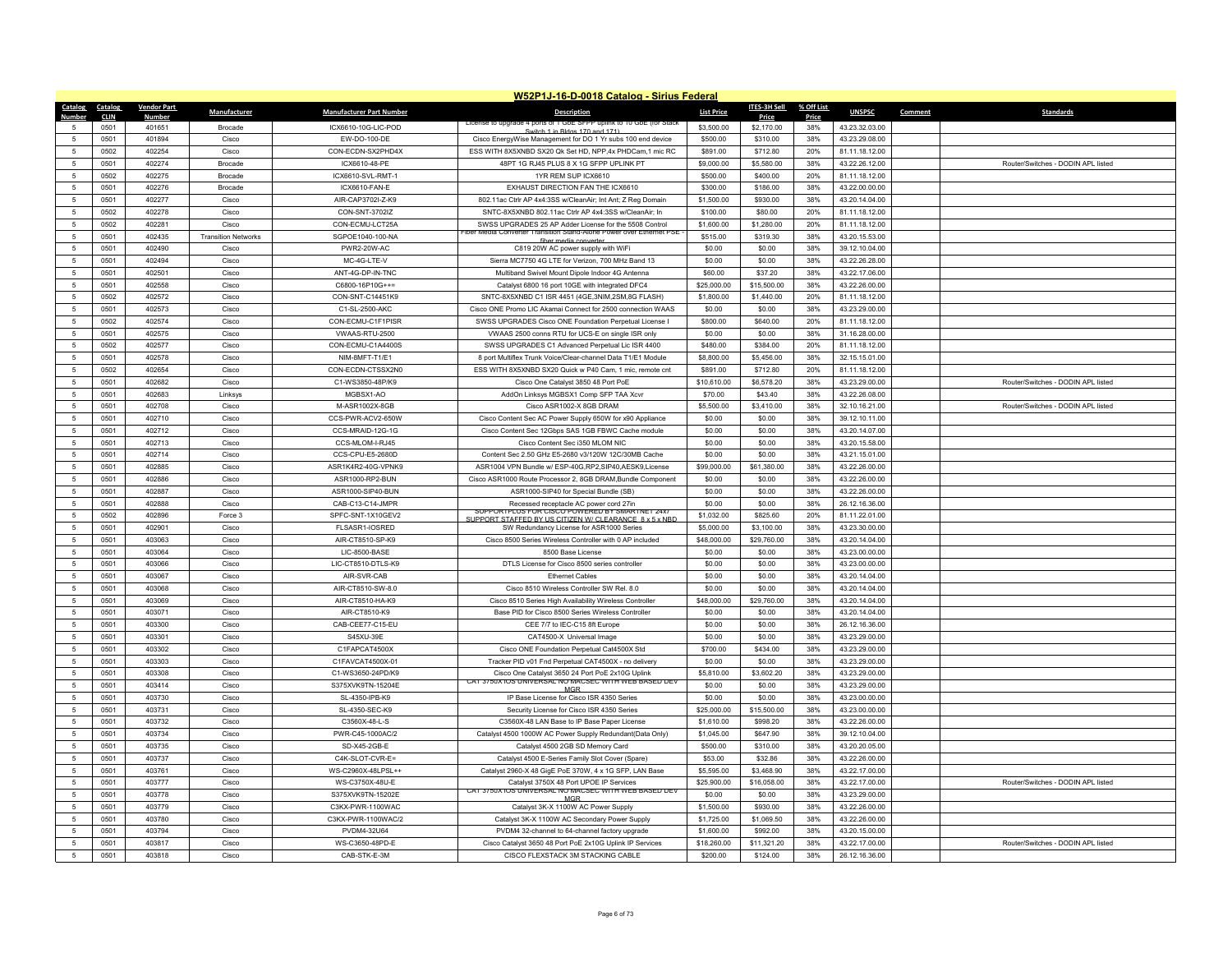|                      | W52P1J-16-D-0018 Catalog - Sirius Federal |                    |                            |                                     |                                                                                                                                  |                        |                      |            |                                  |         |                                    |  |
|----------------------|-------------------------------------------|--------------------|----------------------------|-------------------------------------|----------------------------------------------------------------------------------------------------------------------------------|------------------------|----------------------|------------|----------------------------------|---------|------------------------------------|--|
| Catalog              | Catalog                                   | <b>Vendor Part</b> | Manufacturer               | <b>Manufacturer Part Number</b>     | <b>Description</b>                                                                                                               | <b>List Price</b>      | <b>ITES-3H Sell</b>  | % Off List | <b>UNSPSC</b>                    | Comment | <b>Standards</b>                   |  |
| Numhe                | <b>CLIN</b>                               | Number             |                            |                                     |                                                                                                                                  |                        | Price                | Price      |                                  |         |                                    |  |
| 5                    | 0501                                      | 403977             | <b>Transition Networks</b> | SGPOE1040-100-EU                    | 10/100/1000BTX POE TO 10/1000B-X SFP                                                                                             | \$515.00               | \$319.30             | 38%        | 43.20.15.53.00                   |         |                                    |  |
| 5                    | 0501                                      | 404001             | Tech Data                  | ETCHS2U                             | 20 SLOT RM MEDIA CONVRT CHAS                                                                                                     | \$681.99               | \$422.83             | 38%        | 43.20.15.53.00                   |         |                                    |  |
| $\sqrt{5}$           | 0501                                      | 404002             | <b>Tech Data</b>           | ETCHS2UPSU                          | MEDIA CONVRT REDUN P/S FOR ETCHS2U                                                                                               | \$343.99               | \$213.27             | 38%        | 43.20.15.53.00                   |         |                                    |  |
| -5                   | 0501                                      | 404003             | <b>Tech Data</b>           | ET91000LC2                          | GIGABIT MM FIBER MEDIA CONV LC FIBER                                                                                             | \$226.99               | \$140.73             | 38%        | ET.91.00.0L.00                   |         |                                    |  |
| $\,$ 5 $\,$          | 0501                                      | 404049             | Cisco                      | M-ASR1002X-4GB                      | Cisco ASR1002-X 4GB DRAM                                                                                                         | \$0.00                 | \$0.00               | 38%        | 32.10.16.21.00                   |         | Router/Switches - DODIN API listed |  |
| 5                    | 0501                                      | 404050             | Cisco                      | ASR1002X-HD-BLANK                   | Blank Cover for ASR1002-X HDD                                                                                                    | \$0.00                 | \$0.00               | 38%        | 43.22.26.00.00                   |         | Router/Switches - DODIN APL listed |  |
| -5                   | 0501                                      | 404051             | Cisco                      | SASR1K2XU-313S                      | Cisco ASR 1002-X IOS XE UNIVERSAL - NO ENCRYPTION                                                                                | \$0.00                 | \$0.00               | 38%        | 43.23.29.07.00                   |         |                                    |  |
| $5\phantom{.0}$      | 0501                                      | 404052             | Cisco                      | ASR1002-PWR-AC                      | Cisco ASR1002 AC Power Supply                                                                                                    | \$0.00                 | \$0.00               | 38%        | 43.22.26.00.00                   |         |                                    |  |
| 5                    | 0501                                      | 404053             | Cisco                      | CAB-AC-RA                           | Power Cord, 110V, Right Angle                                                                                                    | \$0.00                 | \$0.00               | 38%        | 26.12.16.36.00                   |         |                                    |  |
| $5\phantom{.0}$      | 0501                                      | 404200             | Cisco                      | C6807-XL-FAN=                       | Catalyst 6807-XL Chassis Fan (spare)                                                                                             | \$500.00               | \$310.00             | 38%        | 43.22.26.00.00                   |         |                                    |  |
| $\sqrt{5}$           | 0501                                      | 404201             | Cisco                      | C6800-XL-PS-CONV=                   | Catalyst 6807-XL Power Supply Converter                                                                                          | \$200.00               | \$124.00             | 38%        | 43.22.26.00.00                   |         |                                    |  |
| 5                    | 0501                                      | 404205             | Cisco                      | C6880-X-LE-16P10G=                  | Cisco Catalyst 6880-X Multi Rate Port Card (Standard Tables)<br>sition Stand-Alone - Media converter - BNC / SC single-mode - up | \$19,000.00            | \$11,780.00          | 38%        | 43.22.26.00.00                   |         |                                    |  |
| $\overline{5}$       | 0501                                      | 404206             | <b>Transition Networks</b> | SCSCF3014-110-LA                    | 12.4 miles - DS-3/F-3/STS-1 - 1310 nm                                                                                            | \$845.00               | \$523.90             | 38%        | 39.12.10.04.00                   |         |                                    |  |
| 5                    | 0501                                      | 404280             | Cisco                      | SFP-CU-RJ45=                        | SFP Copper (RJ45)                                                                                                                | \$599.00               | \$371.38             | 38%        | 43.20.15.00.00                   |         |                                    |  |
| $5\phantom{.0}$      | 0501                                      | 404289             | Cisco                      | CIT-HDSASED600G                     | 600 GB, SAS SED hard disk drive for DoubleWide UCS-E                                                                             | \$0.00                 | \$0.00               | 38%        | 43.20.18.03.00                   |         |                                    |  |
| 5                    | 0501                                      | 404290             | Cisco                      | DISK-MODE-RAID-5                    | Configure Hard Drives as RAID 5                                                                                                  | \$0.00                 | \$0.00               | 38%        | 43.20.18.03.00                   |         |                                    |  |
| 5                    | 0502                                      | 404291             | Cisco                      | CON-ECMU-UCMENHUC                   | SWSS UPGRADES BE6K UCM 10X Enhance                                                                                               | \$72.00                | \$57.60              | 20%        | 81.11.18.12.00                   |         |                                    |  |
| $\sqrt{5}$           | 0502                                      | 404292             | Cisco                      | CON-ECMU-UCN10XVM                   | SWSS UPGRADES BE6K - Unity Connect                                                                                               | \$27.00                | \$21.60              | 20%        | 81.11.18.12.00                   |         |                                    |  |
| $\sqrt{5}$           | 0501                                      | 404295             | Cisco                      | WS-C2960C-8PC-L                     | Catalyst 2960C Switch 8 FE PoE, 2 x Dual Uplink, Lan Base                                                                        | \$1,432.60             | \$888.21             | 38%        | 43.22.17.00.00                   |         |                                    |  |
| $\sqrt{5}$           | 0502                                      | 404304             | Cisco                      | CISCO SMARTnet - Q349229            | <b>CISCO SMARTnet Services</b>                                                                                                   | \$16,524.00            | \$13,219.20          | 20%        | 81.11.22.01.00                   |         |                                    |  |
| $5\phantom{.0}$      | 0501                                      | 404312             | Cisco                      | S375XVK9T-15204E                    | CAT 3750X IOS UNIVERSAL WITH WEB BASE DEV MGR                                                                                    | \$0.00                 | \$0.00               | 38%        | 43.23.29.00.00                   |         |                                    |  |
| 5                    | 0501                                      | 404321             | Cisco                      | AIR-SD240GBKS4-FV                   | 240GB 2.5 inch Enterprise Value 6G SATA SSD                                                                                      | \$1,574.00             | \$975.88             | 38%        | 43.20.14.04.00                   |         |                                    |  |
| $\sqrt{5}$           | 0501                                      | 404323             | Cisco                      | AIR-PSU-BLKP1U                      | Power Supply Blanking Panel for C220 M4 servers                                                                                  | \$58.00                | \$35.96              | 38%        | 43.20.14.04.00                   |         |                                    |  |
| 5                    | 0501                                      | 404324             | Cisco                      | AIR-MR-1X081RU-A                    | 8GB DDR4-2133-MHz RDIMM/PC4-17000/single rank/x4/1.2v                                                                            | \$528.00               | \$327.36             | 38%        | 43.20.14.04.00                   |         |                                    |  |
| $\sqrt{5}$           | 0501                                      | 404325             | Cisco                      | AIR-CT6870-NIC-K9                   | PCIe Network Interface 20G                                                                                                       | \$0.00                 | \$0.00               | 38%        | 43.20.14.04.00                   |         |                                    |  |
| 5                    | 0501                                      | 404327             | Cisco                      | AIR-CPU-E52609D                     | 1.90 GHz E5-2609 v3/85W 6C/15MB Cache/DDR4 1600MHz                                                                               | \$0.00                 | \$0.00               | 38%        | 43.20.14.04.00                   |         |                                    |  |
| $5\phantom{.0}$      | 0501                                      | 404328             | Cisco                      | AIR-SD-32G-S                        | 32GB SD Card for UCS servers                                                                                                     | \$162.00               | \$100.44             | 38%        | 43.20.14.04.00                   |         |                                    |  |
| $\overline{5}$       | 0501                                      | 404329             | Cisco                      | AIR-TPM2-001                        | Trusted Platform Module 1.2 for UCS (SPI-based)                                                                                  | \$75.00                | \$46.50              | 38%        | 43.20.14.04.00                   |         |                                    |  |
| -5                   | 0501                                      | 404330             | Cisco                      | C1FPAIR500K9                        | Cisco ONE Foundation Perpetual - Wireless (>=500 qty tier)                                                                       | \$300.00               | \$186.00             | 38%        | 43.23.29.00.00                   |         |                                    |  |
| $\sqrt{5}$           | 0501                                      | 404331             | Cisco                      | C1APAIR500K9                        | Cisco ONE Advanced Perpetual - Wireless (>=500 qty tier)                                                                         | \$135.00               | \$83.70              | 38%        | 43.23.29.00.00                   |         |                                    |  |
| $\sqrt{5}$           | 0501                                      | 404332<br>404333   | Cisco<br>Cisco             | C1-MSE-WIPS-1<br>C1-MSF-CMX-1       | Cisco ONE Mobility Svcs - Wireless Intrusion Prevention 1AP                                                                      | \$0.00<br>\$0.00       | \$0.00               | 38%<br>38% | 43.23.29.00.00<br>43 23 29 00 00 |         |                                    |  |
| 5                    | 0501                                      |                    |                            |                                     | Cisco ONE Mobility Svcs-Connected Mobile Experience 1AP Lic                                                                      |                        | \$0.00               |            |                                  |         |                                    |  |
| $5\phantom{.0}$<br>5 | 0501                                      | 404556             | Cisco                      | SM-X-ES3-16-P++=                    | SM-X EtherSwitch, L2/L3, SM, 16 GE, POE+                                                                                         | \$2,435.00             | \$1,509.70           | 38%        | 43.22.17.00.00                   |         |                                    |  |
|                      | 0501                                      | 404584             | Cisco                      | SM-ES3G-24-P                        | Enhcd EtherSwitch, L2/L3, SM, 24 GE, POE                                                                                         | \$4,173.00             | \$2,587.26           | 38%        | 43.22.17.00.00                   |         |                                    |  |
| $\sqrt{5}$<br>5      | 0501<br>0501                              | 404585<br>404644   | Cisco<br>Cisco             | MEM-2900-512U2.5GB<br>USB-X45-4GB-E | 512MB to 2.5GB DRAM Upgrade (2GB+512MB) for Cisco 2901-2921<br>Catalyst 4500 4GB USB device for Sup7-E                           | \$580.00               | \$359.60<br>\$316.20 | 38%<br>38% | 31.16.28.00.00<br>32.10.16.22.00 |         |                                    |  |
| $5\phantom{.0}$      | 0501                                      | 404645             | Cisco                      | C1AAPCAT45001                       | Cisco ONE Advanced Perpetual Cat4500X 16P and 24P Std                                                                            | \$510.00<br>\$4,000.00 | \$2,480.00           | 38%        | 43.23.29.00.00                   |         |                                    |  |
|                      | 0501                                      | 404646             | Cisco                      | C4500X-16P-ES-C1                    | Cisco ONE Ent. Services license for 16P Catalyst 4500-X                                                                          | \$4,000.00             | \$2,480.00           | 38%        | 43.22.26.00.00                   |         |                                    |  |
| $5\phantom{.0}$<br>5 | 0501                                      | 404648             | <b>DMSI Manufacturing</b>  | MF31855                             | rter, 10/100/1000, MM, LC, 1 RJ45, 850nm, 55                                                                                     | \$178.39               | \$110.60             | 38%        | 31.15.17.06.00                   |         |                                    |  |
| $\sqrt{5}$           | 0501                                      | 404735             | Tripp-lite                 | SR12UB                              | external powe<br>12U Rack Enclosure Server Cabinet                                                                               | \$810.00               | \$502.20             | 38%        | 24.10.20.01.00                   |         |                                    |  |
| $\sqrt{5}$           | 0501                                      | 404781             | Cisco                      | UCSB-MRAID12G-HE                    | Cisco FlexStorage 12G SAS RAID contr w/2GB FBWC/drive bays                                                                       | \$1,874.00             | \$1,161.88           | 38%        | 31.16.28.00.00                   |         |                                    |  |
| -5                   | 0501                                      | 404782             | Cisco                      | UCSB-VIC-M83-8P                     | Cisco UCS VIC 1380 mezzanine adapter for blade servers                                                                           | \$1,699.00             | \$1,053.38           | 38%        | 31.16.28.00.00                   |         |                                    |  |
| 5                    | 0501                                      | 404785             | Cisco                      | VSG-VLEM-UCS-1                      | VSG License Paper Delivery (1 CPU) for bundles                                                                                   | \$0.00                 | \$0.00               | 38%        | 43.23.29.08.00                   |         |                                    |  |
| $5\phantom{.0}$      | 0501                                      | 404845             | Cisco                      | DS-9148S-KIT-EM                     | MDS 9148S Accessory Kit for EMC                                                                                                  | \$0.00                 | \$0.00               | 38%        | 43.22.26.00.00                   |         |                                    |  |
| 5                    | 0501                                      | 404846             | Cisco                      | M91S5K9-6.2.11C                     | MDS 9100 Supervisor/Fabric-5, NX-OS Software Release 6.2.11C                                                                     | \$0.00                 | \$0.00               | 38%        | 43.20.15.07.00                   |         |                                    |  |
| $\sqrt{5}$           | 0501                                      | 404873             | Cisco                      | WS-C6506-E                          | Catalyst 6500 Enhanced 6-slot chassis, 12RU, no PS, no Fan Tray                                                                  | \$5,500.00             | \$3,410.00           | 38%        | 43.22.26.00.00                   |         | Router/Switches - DODIN APL listed |  |
| $\sqrt{5}$           | 0501                                      | 404874             | Cisco                      | WS-C6506-E-FAN                      | Catalyst 6506-E Chassis Fan Tray                                                                                                 | \$595.00               | \$368.90             | 38%        | 43.22.26.00.00                   |         |                                    |  |
| $5\overline{5}$      | 0501                                      | 404876             | Cisco                      | VS-S2T-10G-XL                       | Cat 6500 Sup 2T with 2x10GbE and 3 x 1GbE with MSFC5 PFC4XL                                                                      | \$38,000.00            | \$23,560.00          | 38%        | 43.20.15.07.00                   |         | Router/Switches - DODIN API listed |  |
| -5                   | 0501                                      | 404877             | Cisco                      | VS-F6K-PFC4XL                       | Cat 6k 80G Sys Daughter Board Sup2T PFC4XL                                                                                       | \$0.00                 | \$0.00               | 38%        | 43.20.15.07.00                   |         |                                    |  |
| $5\phantom{.0}$      | 0501                                      | 404879             | Cisco                      | WS-X6748-GE-TX                      | Cat6500 48-port 10/100/1000 GE Mod: fabric enabled, RJ-45                                                                        | \$23,000.00            | \$14,260.00          | 38%        | 43.22.26.12.00                   |         | Router/Switches - DODIN API listed |  |
| $\,$ 5 $\,$          | 0501                                      | 404880             | Cisco                      | WS-X6816-10G-2T                     | 16 Port 10G with DFC4                                                                                                            | \$36,800.00            | \$22,816.00          | 38%        | 43.22.26.12.00                   |         | Router/Switches - DODIN APL listed |  |
| $\sqrt{5}$           | 0501                                      | 404881             | Cisco                      | WS-X6816-10GE                       | 6816 10G baseboard                                                                                                               | \$0.00                 | \$0.00               | 38%        | 43.22.26.12.00                   |         |                                    |  |
| $\sqrt{5}$           | 0501                                      | 404882             | Cisco                      | WS-F6K-DFC4-E                       | Cat 6k 80G Sys Daughter Board DFC4E                                                                                              | \$0.00                 | \$0.00               | 38%        | 43.22.26.00.00                   |         |                                    |  |
| $\sqrt{5}$           | 0501                                      | 404883             | Cisco                      | X2-10GB-SR                          | 10GBASE-SR X2 Module                                                                                                             | \$2,100.00             | \$1,302.00           | 38%        | 43.20.15.00.00                   |         |                                    |  |
| 5                    | 0501                                      | 404884             | Cisco                      | S2TAIK9-15201SY                     | Cisco CAT6000-VS-S2T IOS ADVANCED IP SERVICES FULL ENCRYPT                                                                       | \$15,000.00            | \$9,300.00           | 38%        | 43.23.29.00.00                   |         | Router/Switches - DODIN API listed |  |
| $5\phantom{.0}$      | 0501                                      | 404885             | Cisco                      | WS-CAC-3000W                        | Catalyst 6500 3000W AC power supply                                                                                              | \$3,000.00             | \$1,860.00           | 38%        | 43.22.26.00.00                   |         |                                    |  |
| $\,$ 5 $\,$          | 0501                                      | 404949             | Cisco                      | N2K-C2248TP++                       | N2K-C2248TP-1GE (48x100/1000-T+4x10GE), airflow/power option                                                                     | \$10,350.00            | \$6,417.00           | 38%        | 43.20.16.14.00                   |         | Router/Switches - DODIN APL listed |  |
| 5                    | 0501                                      | 404951             | Cisco                      | N2248TP-FA-BUN                      | Standard airflow pack: N2K-C2248TP-1GE, 2AC PS, 1Fan                                                                             | \$0.00                 | \$0.00               | 38%        | 43.22.26.00.00                   |         |                                    |  |
| $\overline{5}$       | 0501                                      | 404952             | Cisco                      | FLSA1-2X-5-36G                      | Upgrade from 5 Gbps to 36Gbps License for ASR 1002-X                                                                             | \$40,000.00            | \$24,800.00          | 38%        | 43.22.26.00.00                   |         | Router/Switches - DODIN APL listed |  |
| $\overline{5}$       | 0502                                      | 404953             | Cisco                      | CON-SSSNT-FLSA536G                  | SOLN SUPP 8X5XNBD Upgrade from 5 Gbps to 36Gbps License for                                                                      | \$3,692.00             | \$2,953.60           | 20%        | 81.11.18.12.00                   |         |                                    |  |
| $\sqrt{5}$           | 0501                                      | 404954             | Cisco                      | SPA-4XOC3-POS-V2=                   | 4-port OC-3/STM-1 POS Shared Port Adapters                                                                                       | \$23,000.00            | \$14,260.00          | 38%        | 43.22.17.00.00                   |         |                                    |  |
|                      |                                           |                    |                            |                                     |                                                                                                                                  |                        |                      |            |                                  |         |                                    |  |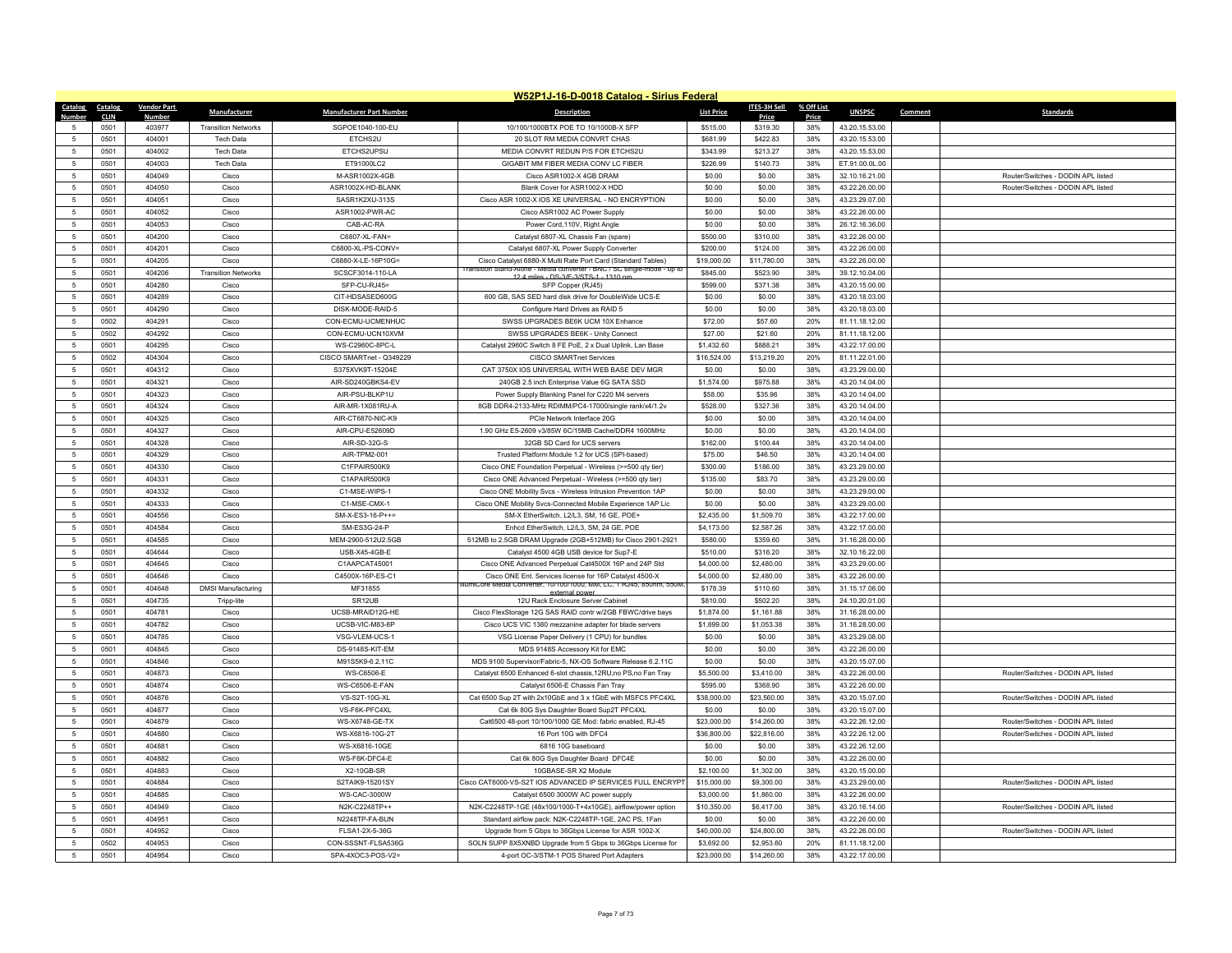|                | W52P1J-16-D-0018 Catalog - Sirius Federal |                    |                       |                                 |                                                                                                                                   |                   |              |            |                |                                    |  |
|----------------|-------------------------------------------|--------------------|-----------------------|---------------------------------|-----------------------------------------------------------------------------------------------------------------------------------|-------------------|--------------|------------|----------------|------------------------------------|--|
|                | Catalog Catalog                           | <b>Vendor Part</b> | Manufacturer          | <b>Manufacturer Part Number</b> | <b>Description</b>                                                                                                                | <b>List Price</b> | ITES-3H Sell | % Off List | <b>UNSPSC</b>  | Comment<br><b>Standards</b>        |  |
| Number         | <b>CLIN</b>                               | Numbe              |                       |                                 |                                                                                                                                   |                   | Price        | Price      |                |                                    |  |
|                | 0502                                      | 404955             | Cisco                 | CON-SNT-4XOC3V2                 | SNTC-8X5XNBD 4-port OC-3/STM-1 POS Shared Prt Adapter                                                                             | \$1,250.00        | \$1,000.00   | 20%        | 81.11.18.12.00 |                                    |  |
| $\overline{5}$ | 0501                                      | 404956             | Cisco                 | SPA-2XOC12-POS=                 | 2-port OC12/STM4 POS Shared Port Adapters                                                                                         | \$32,000.00       | \$19,840.00  | 38%        | 43.22.17.00.00 |                                    |  |
| 5              | 0502                                      | 404957             | Cisco                 | CON-SNT-2XOC12                  | SNTC-8X5XNBD 2-port OC12/STM4 POS Shared Port Adapter                                                                             | \$1,400.00        | \$1,120.00   | 20%        | 81.11.18.12.00 |                                    |  |
| $\overline{5}$ | 0502                                      | 404958             | Cisco                 | CON-SNT-8X1GEV2                 | SNTC-8X5XNBD 8-Port Gigabit Enet Shared Pt Adptr                                                                                  | \$1,300.00        | \$1,040.00   | 20%        | 81.11.18.12.00 |                                    |  |
| $\overline{5}$ | 0501                                      | 404959             | Cisco                 | ASR1000-RP2=                    | Cisco ASR1000 Route Processor 2, 8GB DRAM, Spare                                                                                  | \$32,200.00       | \$19,964.00  | 38%        | 43.22.26.00.00 | Router/Switches - DODIN API listed |  |
| 5              | 0501                                      | 404960             | Cisco                 | ASR1000-ESP40=                  | Cisco ASR1000 Embedded Services Processor, 40G Spare                                                                              | \$40,000.00       | \$24,800.00  | 38%        | 43.22.26.00.00 | Router/Switches - DODIN APL listed |  |
| $\overline{5}$ | 0502                                      | 404961             | Cisco                 | CON-SSSNT-ASR1000E              | SOLN SUPP 8X5XNBD Cisco ASR1000 Embedded Services Processor                                                                       | \$3,696.00        | \$2,291.52   | 38%        | 81.11.18.12.00 |                                    |  |
| $\overline{5}$ | 0501                                      | 404962             | Cisco                 | CAB-1900W-US2=                  | Power Cord, 250VAC 20A, Right Angle C19, NEMA L6-20 Plug, US                                                                      | \$100.00          | \$62.00      | 38%        | 26.12.16.36.00 |                                    |  |
| 5              | 0501                                      | 404963             | Cisco                 | CRS-AC-CAB-NA=                  | CRS AC Power Cord for Modular Power - North America                                                                               | \$100.00          | \$62.00      | 38%        | 43.22.26.00.00 |                                    |  |
| 5              | 0501                                      | 404964             | Cisco                 | ASR1006-ACS=                    | Cisco ASR1006 Accessory Kit, Spare                                                                                                | \$172.50          | \$106.95     | 38%        | 43.22.26.00.00 |                                    |  |
| 5              | 0501                                      | 404965             | Cisco                 | SFP-OC12-LR1=                   | OC-12/ STM-4 SFP, Long Reach (40km)                                                                                               | \$2,200.00        | \$1,364.00   | 38%        | 26.12.16.09.00 |                                    |  |
| 5              | 0501                                      | 404966             | Cisco                 | SFP-OC3-IR1=                    | OC3/STM1 SFP, Single-mode fiber, Intermediate Reach                                                                               | \$887.80          | \$550.44     | 38%        | 26.12.16.09.00 |                                    |  |
| 5              | 0501                                      | 404969             | Cisco                 | EHWIC-4ESG                      | Four port 10/100/1000 Ethernet switch interface card                                                                              | \$475.00          | \$294.50     | 38%        | 43.22.26.00.00 |                                    |  |
| 5              | 0501                                      | 405033             | Cisco                 | SL-4350-APP-K9                  | AppX License for Cisco ISR 4350 Series                                                                                            | \$2,000.00        | \$1,240.00   | 38%        | 43.23.00.00.00 |                                    |  |
| 5              | 0501                                      | 405034             | Cisco                 | C1F1VISR4350S-02                | Tracker PID v02 Fnd Perpetual ISR4350S - no delivery                                                                              | \$0.00            | \$0.00       | 38%        | 43.23.29.00.00 |                                    |  |
| $\overline{5}$ | 0501                                      | 405065             | <b>Allied Telesis</b> | AT-2916SX/LC-901                | ALLIED TELESIS FIBER NETWORK INTERFACE CARD                                                                                       | \$265.00          | \$164.30     | 38%        | 43.20.14.04.00 |                                    |  |
| 5              | 0501                                      | 405067             | Cisco                 | PWR-C2-250WAC/2                 | 250W AC Config 2 Secondary Power Supply                                                                                           | \$550.00          | \$341.00     | 38%        | 39.12.10.04.00 |                                    |  |
| 5              | 0502                                      | 405120             | Cisco                 | CON-ECMU-C1AIRK                 | SWSS UPGRADES Cisco ONE - Wireless                                                                                                | \$0.00            | \$0.00       | 20%        | 81.11.22.18.00 |                                    |  |
| $\overline{5}$ | 0502                                      | 405124             | Cisco                 | CON-ECMU-C1FPAIR                | SWSS UPGRADES C1 Foundation Perpetual - Wireless                                                                                  | \$60.95           | \$48.76      | 20%        | 81.11.22.18.00 |                                    |  |
| 5              | 0501                                      | 405133             | Cisco                 | C1APAIRK9                       | Cisco ONE Advanced Perpetual - Wireless                                                                                           | \$155.00          | \$96.10      | 38%        | 43.23.29.00.00 |                                    |  |
| 5              | 0502                                      | 405134             | Cisco                 | CON-ECMU-C1APAIR                | SWSS UPGRADES C1 Advd Perpetual - Wireless                                                                                        | \$26.45           | \$21.16      | 20%        | 81.11.22.18.00 |                                    |  |
| 5              | 0502                                      | 405138             | Cisco                 | CON-SNT-AIBOK910                | SNTC-8X5XNBD 802.11ac Ctrlr 10APs                                                                                                 | \$0.00            | \$0.00       | 20%        | 81.11.18.12.00 |                                    |  |
| 5              | 0502                                      | 405140             | Cisco                 | CON-SNT-AIRCLP3D                | SNTC-8X5XNBD BOM Level AP3700i Bu                                                                                                 | \$69.00           | \$55.20      | 20%        | 81.11.18.12.00 |                                    |  |
| 5              | 0502                                      | 405142             | Cisco                 | CON-SNT-AIRIBCAP                | SNTC-8X5XNBD 802.11ac CAP 10APs w/CleanAir; 3x4:3SS;                                                                              | \$0.00            | \$0.00       | 20%        | 81.11.18.12.00 |                                    |  |
| 5              | 0501                                      | 405143             | Cisco                 | AIR-CAP27IBO-EBULK              | BOM Level AP2700i Bulk PID for E reg domainn                                                                                      | \$0.00            | \$0.00       | 38%        | 43.20.14.04.00 |                                    |  |
| 5              | 0502                                      | 405144             | Cisco                 | CON-SNT-AIRCAPBO                | SNTC-8X5XNBD BOM Level AP2700i Bulk PID for E reg dom                                                                             | \$50.60           | \$40.48      | 20%        | 81.11.18.12.00 |                                    |  |
| 5              | 0501                                      | 405146             | Cisco                 | AIR-RM3000M-10=                 | Wireless Security Module, 10 Pack                                                                                                 | \$5,000.00        | \$3,100.00   | 38%        | 43.20.14.04.00 |                                    |  |
| 5              | 0502                                      | 405147             | Cisco                 | CON-SNT-RM3KM10                 | SNTC-8X5XNBD WSSI Mod (dual-band 2.4, 5 GHz)-10 pack                                                                              | \$0.00            | \$0.00       | 20%        | 81.11.22.18.00 |                                    |  |
| 5              | 0501                                      | 405148             | Cisco                 | AIR-RM3000M-BULK                | BOM Level Wireless Security & Spectrum Intelligence Bulk PID                                                                      | \$0.00            | \$0.00       | 38%        | 43.20.14.04.00 |                                    |  |
| $\overline{5}$ | 0502                                      | 405149             | Cisco                 | CON-SNT-AIR-RM3M                | SNTC-8X5XNBD BOM Level Wireless S                                                                                                 | \$46.00           | \$36.80      | 20%        | 81.11.18.12.00 |                                    |  |
| 5              | 0502                                      | 405151             | Cisco                 | CON-SAU-LACPLSPG                | SW APP SUPP + UPGR Cisco AnyConnect Plus Perpetual License                                                                        | \$0.00            | \$0.00       | 20%        | 81.11.22.18.00 |                                    |  |
| 5              | 0502                                      | 405153             | Cisco                 | CON-SAU-ACPL250                 | SW APP SUPP + UPGR Cisco AnyConnect 250 User Plus Perpetual                                                                       | \$314.00          | \$251.20     | 20%        | 81.11.22.18.00 |                                    |  |
| 5              | 0501                                      | 405154             | Cisco                 | L-AC-PLS-P-250                  | Cisco AnyConnect 250 User Plus Perpetual (ASA License Key)                                                                        | \$0.00            | \$0.00       | 38%        | 43.22.26.00.00 |                                    |  |
| 5              | 0501                                      | 405157             | Cisco                 | LIC-CT5520-DTLS-K9              | Cisco 5520 Wireless Controller DTLS License                                                                                       | \$0.00            | \$0.00       | 38%        | 43.23.00.00.00 |                                    |  |
| 5              | 0501                                      | 405172             | Cisco                 | R-PI31-SW-K9                    | Prime Infrastructure 3.1 Software                                                                                                 | \$25.00           | \$15.50      | 38%        | 43.20.15.07.00 |                                    |  |
| $\overline{5}$ | 0502                                      | 405173             | Cisco                 | CON-ECMU-RPI31SW9               | SWSS UPGRADES Prime Infrastructure 3.1 Software                                                                                   | \$5.75            | \$4,60       | 20%        | 81.11.22.18.00 |                                    |  |
| 5              | 0502                                      | 405178             | Cisco                 | CON-SNT-CT5520K9                | SNTC-8X5XNBD Cisco 5520 Wireless Controller w/rack mo                                                                             | \$2,990.00        | \$2,392.00   | 20%        | 81.11.18.12.00 |                                    |  |
| 5              | 0501                                      | 405599             | Cisco                 | ACS-1900-RM-19                  | Rack Mount Kit for 1921, 1905                                                                                                     | \$110.00          | \$68.20      | 38%        | 31.16.28.00.00 |                                    |  |
| $\overline{5}$ | 0501                                      | 405600             | Cisco                 | BF7H-M4-XU                      | Cisco Business Edition 7000H Svr (M4), Export Unrestrict SW                                                                       | \$50,084.00       | \$31,052.08  | 38%        | 45.11.18.02.00 |                                    |  |
| 5              | 0501                                      | 405607             | Pelican Products      | CLASSIC-V-7U-SAE                | Classic V Series 7U Rackmount Black                                                                                               | \$4,000.00        | \$2,480.00   | 38%        | 43.20.18.03.00 |                                    |  |
| 5              | 0501                                      | 405608             | Cisco                 | SM-NM-ADPTR=                    | Network Module Adapter for SM Slot on Cisco 2900, 3900 ISR                                                                        | \$295.00          | \$182.90     | 38%        | 43.23.00.00.00 |                                    |  |
| $\overline{5}$ | 0502                                      | 405610             | Cisco                 | CON-SNT-WSC384TL                | SNTC-8X5XNBD Cisco Catalyst 3850 24 Port Data LAN Bas<br>ndoor Access Point flat surface mount kit (box style, secure, low-profil | \$328.00          | \$262.40     | 20%        | 81.11.18.12.00 |                                    |  |
| $\overline{5}$ | 0501                                      | 405614             | Aruba Networks        | AP-220-MNT-W3                   | large)** TRUSTED PRODUCT **                                                                                                       | \$110.00          | \$68.20      | 38%        | 43.22.00.00.00 |                                    |  |
| 5              | 0501                                      | 405663             | Cisco                 | PS-SWITCH-AC-3P                 | 3 Prong C13/C14 On-Off AC Power Supply Switch                                                                                     | \$0.00            | \$0.00       | 38%        | 43.20.15.07.00 |                                    |  |
| $\overline{5}$ | 0502                                      | 405664             | Cisco                 | CON-SNT-CP8845K9                | SNTC-8X5XNBD Cisco IP Phone 8845                                                                                                  | \$20.70           | \$16.56      | 20%        | 81.11.18.12.00 |                                    |  |
| 5              | 0501                                      | 405666             | Cisco                 | CP-8800-VIDEO-WMK=              | Wall Mount Kit for Cisco IP Phone 8800 Video Series                                                                               | \$95.00           | \$58.90      | 38%        | 43.19.15.11.00 |                                    |  |
| 5              | 0502                                      | 405667             | Cisco                 | CON-SNT-CPBEKEM                 | SNTC-8X5XNBD Cisco IP Phone 8800 Key Expansion Module                                                                             | \$11.50           | \$9.20       | 20%        | 81.11.18.12.00 |                                    |  |
| $\overline{5}$ | 0502                                      | 405668             | Cisco                 | CON-SNT-CP8831K9                | SNTC-8X5XNBD Cisco 8831 IP Confer Phone w/ controller                                                                             | \$64.40           | \$51.52      | 20%        | 81.11.18.12.00 |                                    |  |
| 5              | 0502                                      | 405669             | Cisco                 | CON-SNT-CPDX80KG                | SNTC-8X5XNBD Cisco DX80                                                                                                           | \$366.85          | \$293.48     | 20%        | 81.11.18.12.00 |                                    |  |
| $\overline{5}$ | 0501                                      | 405670             | Cisco                 | CP-8821-K9-BUN                  | Cisco Unified Wireless IP Phone 8821, World Mode Bundle                                                                           | \$885.00          | \$548.70     | 38%        | 43.19.15.11.00 |                                    |  |
| 5              | 0502                                      | 405671             | Cisco                 | CON-SNT-CP88K9BN                | SNTC-8X5XNBD Cisco Unified Wirele                                                                                                 | \$100.05          | \$80.04      | 20%        | 81.11.18.12.00 |                                    |  |
| 5              | 0501                                      | 405672             | Cisco                 | CP-PWR-8821-CE                  | Cisco 8821 Power Supply for Central Europe                                                                                        | \$0.00            | \$0.00       | 38%        | 43.22.26.00.00 |                                    |  |
| $\overline{5}$ | 0501                                      | 405673             | Cisco                 | CP-BATT-8821                    | Cisco 8821 Battery, Extended                                                                                                      | \$0.00            | \$0.00       | 38%        | 43.22.26.00.00 |                                    |  |
| $\overline{5}$ | 0501                                      | 405674             | Cisco                 | CP-BATT-8821=                   | Cisco 8821 Battery, Extended                                                                                                      | \$100.00          | \$62.00      | 38%        | 43.22.26.00.00 |                                    |  |
| 5              | 0501                                      | 405675             | Cisco                 | CP-DSKCH-8821-BUN               | Cisco 8821 Desk Top Charger, Power Supply, AC Power Cord                                                                          | \$190.00          | \$117.80     | 38%        | 43.22.26.00.00 |                                    |  |
| $\overline{5}$ | 0501                                      | 405676             | Cisco                 | CP-PWR-DC8821-CE                | Cisco 8821 Desk Top Charger Power Supply For Europe                                                                               | \$0.00            | \$0.00       | 38%        | 43.22.26.00.00 |                                    |  |
| -5             | 0501                                      | 405677             | Cisco                 | CP-MCHGR-8821-BUN               | Cisco 8821 Multi-Charger, Power Supply, AC Power Cord                                                                             | \$695.00          | \$430.90     | 38%        | 43.22.26.00.00 |                                    |  |
| 5              | 0502                                      | 405700             | Cisco                 | CON-SNT-WSC48PWS                | SMARTNET 8X5XNBD CATALYST 3850                                                                                                    | \$870.00          | \$696.00     | 20%        | 81.11.18.12.00 |                                    |  |
| $\overline{5}$ | 0501                                      | 405707             | Cisco                 | C1-X45-SUP8-E                   | Cisco One Catalyst 4500 E-Series Supervisor 8-E                                                                                   | \$10,500.00       | \$6,510.00   | 38%        | 43.23.29.00.00 | Router/Switches - DODIN APL listed |  |
|                | 0501                                      | 405708             | Cisco                 | CAB-CEE77-C19-EU                | CEE 7/7 to IEC-C19 13ft Europe                                                                                                    | \$0.00            | \$0.00       | 38%        | 26.12.16.36.00 |                                    |  |
| 5              | 0501                                      | 405711             | Cisco                 | C4500X-ES-C1                    | Cisco ONE Ent. Services license for 32P Catalyst 4500-X                                                                           | \$0.00            | \$0.00       | 38%        | 43.23.29.00.00 |                                    |  |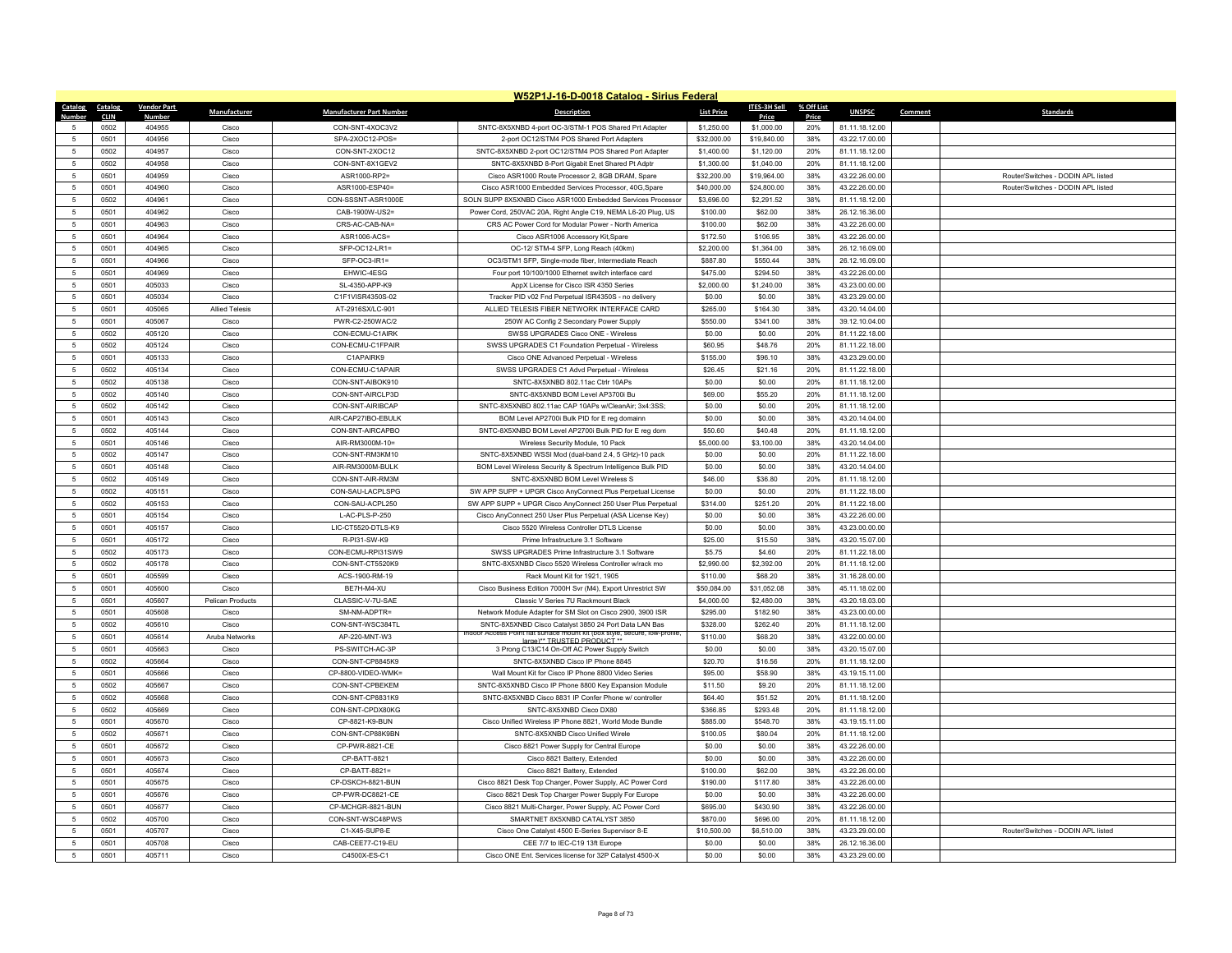|                     | W52P1J-16-D-0018 Catalog - Sirius Federal |                    |                                |                                        |                                                                                                                            |                            |                         |              |                                  |         |                                    |
|---------------------|-------------------------------------------|--------------------|--------------------------------|----------------------------------------|----------------------------------------------------------------------------------------------------------------------------|----------------------------|-------------------------|--------------|----------------------------------|---------|------------------------------------|
| Catalog             | Catalog                                   | <b>Vendor Part</b> | Manufacturer                   | <b>Manufacturer Part Number</b>        | <b>Description</b>                                                                                                         | <b>List Price</b>          | <b>ITES-3H Sell</b>     | % Off List   | <b>UNSPSC</b>                    | Comment | <b>Standards</b>                   |
| 5                   | <b>CLIN</b><br>0501                       | Number<br>405713   | Cisco                          | WS-X4748-SFP-E++=                      | Catalyst 4500 E-Series 48-Port GE (SFP)                                                                                    | \$36,750.00                | Price<br>\$22,785.00    | Price<br>38% | 43.22.17.00.00                   |         | Router/Switches - DODIN APL listed |
| -5                  | 0501                                      | 405834             | Cisco                          | N9K-PAC-650W                           | Nexus 9300 650W AC PS, Port-side Intake                                                                                    | \$0.00                     | \$0.00                  | 38%          | 43.22.26.00.00                   |         |                                    |
| 5                   | 0501                                      | 406238             | TRENDnet                       | <b>TEW-810DR</b>                       | TEW-810DR AC750 DUAL BAND WLS RTR                                                                                          | \$49.99                    | \$30.99                 | 38%          | 43.22.26.09.00                   |         |                                    |
| 5                   | 0501                                      | 406240             | Cisco                          | CMP-PSU1-770W-1                        | 770W AC Hot-Plug Power Supply for 1U C-Series Rack Server                                                                  | \$699.00                   | \$433.38                | 38%          | 43.20.18.03.00                   |         |                                    |
| 5                   | 0501                                      | 406241             | Cisco                          | CMP-CMAF-M4                            | Reversible CMA for C220 M4 friction & ball bearing rail kits                                                               | \$85.00                    | \$52.70                 | 38%          | 43.20.18.03.00                   |         |                                    |
| $\sqrt{5}$          | 0501                                      | 406244             | Cisco                          | CMP-PSU1-770W                          | 770W AC Hot-Plug Power Supply for 1U C-Series Rack Server                                                                  | \$0.00                     | \$0.00                  | 38%          | 43.20.18.03.00                   |         |                                    |
| 5                   | 0501                                      | 406245             | Cisco                          | CMP-MR-1X081RU-A                       | 8GB DDR4-2133-MHz RDIMM/PC4-17000/single rank/x4/1.2v                                                                      | \$0.00                     | \$0.00                  | 38%          | 43.20.18.03.00                   |         |                                    |
| 5                   | 0501                                      | 406252             | Cisco                          | SW-WIN-OS-2012-SD                      | Cisco AnyRes Live, Gen4, Windows Server 2012R2 Image, SD Card                                                              | \$0.00                     | \$0.00                  | 38%          | 43.23.00.00.00                   |         |                                    |
| $\sqrt{5}$          | 0501                                      | 406253             | Cisco                          | CMP-CPU-E52609D                        | 1.90 GHz E5-2609 v3/85W 6C/15MB Cache/DDR4 1600MHz                                                                         | \$0.00                     | \$0.00                  | 38%          | 43.20.18.03.00                   |         |                                    |
| 5                   | 0501                                      | 406256             | Cisco                          | SPN-5300HF-K9                          | 5300HE Platform. Gen4 Hardware, SDI1SD4                                                                                    | \$7,895.00                 | \$4,894.90              | 38%          | 43.23.00.00.00                   |         |                                    |
| 5                   | 0501                                      | 406259             | Cisco                          | LSPN-G4-SD-SDI                         | Cisco AnyRes Live License, SD-SDI, 1in/4out, 5300HE                                                                        | \$6,150.00                 | \$3,813.00              | 38%          | 43.23.00.00.00                   |         |                                    |
| $\sqrt{5}$          | 0501                                      | 406260             | Cisco                          | LSPN-G4-HDLOW-SD                       | Cisco AnyRes Live License, 1in/4out, HD Option                                                                             | \$9,990.00                 | \$6,193.80              | 38%          | 43.23.00.00.00                   |         |                                    |
| 5                   | 0501                                      | 406264             | Cisco                          | CMP-A03-D600GA2                        | 600GB 6Gb SAS 10K RPM SFF HDD/hot plug/drive sled mounted                                                                  | \$0.00                     | \$0.00                  | 38%          | 43.20.18.03.00                   |         |                                    |
| 5                   | 0501                                      | 406265             | Cisco                          | CMP-HASP-HLPRO                         | USB License Dongle for all CMP Gen3 UCS C220 Appliances                                                                    | \$0.00                     | \$0.00                  | 38%          | 43.20.18.03.00                   |         |                                    |
| 5                   | 0501                                      | 406266             | Cisco                          | CMP-SD-32G-S                           | 32GB SD Card for UCS servers                                                                                               | \$0.00                     | \$0.00                  | 38%          | 43.20.18.03.00                   |         |                                    |
| 5                   | 0501                                      | 406267             | Cisco                          | CMP-MRAID12G                           | Cisco 12G SAS Modular Raid Controller                                                                                      | \$0.00                     | \$0.00                  | 38%          | 43.20.18.03.00                   |         |                                    |
| $\sqrt{5}$          | 0501                                      | 406268             | Cisco                          | CMP-MSWS-12R2-ST2S                     | Windows Server 2012 R2 Standard (2 CPU/2 VMs)                                                                              | \$0.00                     | \$0.00                  | 38%          | 43.20.18.03.00                   |         |                                    |
| 5                   | 0501                                      | 406269             | Cisco                          | CMP-BZL-C220M4                         | Bezel, AnyRes, C220                                                                                                        | \$0.00                     | \$0.00                  | 38%          | 43.20.18.03.00                   |         |                                    |
| 5                   | 0501                                      | 406272             | Cisco                          | SW-WIN-OS-2012                         | Cisco AnyRes Live Gen3 Windows 2012 OS Image v1                                                                            | \$0.00                     | \$0.00                  | 38%          | 43.23.00.00.00                   |         |                                    |
| -5                  | 0501                                      | 406273             | Cisco                          | CMP-OFM-I HI-G4                        | SD/HD Single SDI Capture Card, UCS C220 only, Gen4                                                                         | \$0.00                     | \$0.00                  | 38%          | 43.20.18.03.00                   |         |                                    |
| 5                   | 0501                                      | 406369             | Cisco                          | WS-X4712-SFP+E++=                      | Catalyst 4500 E-Series 12-Port 10GbE (SFP+)                                                                                | \$28,345.00                | \$17,573.90             | 38%          | 43.20.15.00.00                   |         | Router/Switches - DODIN APL listed |
| 5                   | 0501                                      | 406370             | Cisco                          | S45EU-S7-38E                           | CAT4500e SUP7-E/SUP7L-E Universal Image                                                                                    | \$0.00                     | \$0.00                  | 38%          | 43.23.29.00.00                   |         |                                    |
| -5                  | 0501                                      | 406396             | Cisco                          | N7K-M224XP-23I ++=                     | Nexus 7000 M2-Series 24 Port 10GE with XL Option (req. SFP+)                                                               | \$77,000.00                | \$47,740.00             | 38%          | 43 22 26 00 00                   |         | Router/Switches - DODIN API listed |
| $\sqrt{5}$          | 0501                                      | 406508             | Cisco                          | N7K-F312FQ-25++=                       | Nexus 7000 F3-Series 12 Port 40GbE (QSFP)                                                                                  | \$44,000.00                | \$27,280.00             | 38%          | 43.22.26.00.00                   |         | Router/Switches - DODIN API listed |
| 5                   | 0501                                      | 406509             | Cisco                          | N7K-F348XP-25=                         | Nexus 7000 F3-Series 48 Port 10GbE (SFP+)                                                                                  | \$44,000.00                | \$27,280.00             | 38%          | 43.22.26.00.00                   |         | Router/Switches - DODIN APL listed |
| 5                   | 0501                                      | 406510             | Cisco                          | N2K-C2348UPQ++                         | N2K-C2348UPO++ TAA PID                                                                                                     | \$9,800.00                 | \$6,076.00              | 38%          | 43.20.16.14.00                   |         | Router/Switches - DODIN API listed |
| $5\phantom{.0}$     | 0501                                      | 406512             | Cisco                          | WS-X4712-SFP+E                         | Catalyst 4500 E-Series 12-Port 10GbE (SFP+)                                                                                | \$28,345.00                | \$17,573.90             | 38%          | 43.20.15.00.00                   |         | Router/Switches - DODIN APL listed |
| $\sqrt{5}$          | 0501                                      | 406597             | Cisco                          | UCSB-GPU-M6                            | UCS Blade Server M6 GPU HW - GRID 2.0 SW req™d for VDI                                                                     | \$11,864.00                | \$7,355.68              | 38%          | 43.20.15.00.00                   |         |                                    |
| 5                   | 0501                                      | 406600             | Cisco                          | $UCS$ -IOM-2204XP=                     | UCS 2204XP I/O Module (4 External, 16 Internal 10Gb Ports)                                                                 | \$5,000.00                 | \$3,100.00              | 38%          | 43.20.15.00.00                   |         |                                    |
| $\sqrt{5}$          | 0501                                      | 406708             | Cisco                          | NIM-1GE-CU-SFP                         | 1-port GE WAN NIM, dual-mode RJ45 & SFP<br>ALLIED TELESIS GIGABIT ETHERNET CARD: FED COMP 32/64 BIT                        | \$995.00                   | \$616.90                | 38%          | 43.22.26.00.00                   |         |                                    |
| 5                   | 0501<br>0502                              | 406730<br>406790   | <b>Allied Telesis</b><br>Cisco | AT-2911SX/LC-901<br>CON-SSSNP-CTSSX8I9 | PCIE ADAPTER CARD LC CONNECTOR                                                                                             | \$399.00                   | \$247.38<br>\$15,200.00 | 38%<br>20%   | 43.20.14.04.00<br>81.11.18.12.00 |         |                                    |
| 5<br>$\overline{5}$ | 0502                                      | 406791             | Cisco                          | CON-SSSNP-CTSSX80                      | SOLN SUPP 24X7X4 Cisco SX80 Codec, Precision 60 Cam, Touc<br>SOLN SUPP 24X7X4 Cisco SX80 Codec kit                         | \$19,000.00<br>\$13,000.00 | \$10,400.00             | 20%          | 81.11.18.12.00                   |         |                                    |
| 5                   | 0502                                      | 406793             | Cisco                          | CON-SSSNP-CTSCAM60                     | SOLN SUPP 24X7X4 Cisco TelePresence P                                                                                      | \$8,000.00                 | \$6,400.00              | 20%          | 81.11.18.12.00                   |         |                                    |
| $\sqrt{5}$          | 0502                                      | 406977             | Cisco                          | CON-SSSNP-CTI5320M                     | SOLN SUPP 24X7X4 Spare - Cisco TelePr                                                                                      | \$36,828.00                | \$29,462.40             | 20%          | 81.11.18.12.00                   |         |                                    |
| 5                   | 0501                                      | 407035             | Cisco                          | WS-C3650-48PD-I                        | Cisco Catalyst 3650 48 Port PoE 2x10G Uplink LAN Base                                                                      | \$9,100.00                 | \$5,642.00              | 38%          | 43.22.17.00.00                   |         | Router/Switches - DODIN APL listed |
| 5                   | 0501                                      | 410048             | Cisco                          | UCS-SP-C220M4-B-S2                     | UCS SP C220M4S Std2w/2xE52620v4.4x16GB,VIC1227                                                                             | \$9,820.00                 | \$6,088.40              | 38%          | 43.23.00.00.00                   |         |                                    |
| $\sqrt{5}$          | 0501                                      | 410049             | Cisco                          | UCS-CPU-E52620E                        | 2.10 GHz E5-2620 v4/85W 8C/20MB Cache/DDR4 2133MHz                                                                         | \$1,500.00                 | \$930.00                | 38%          | 43.23.00.00.00                   |         |                                    |
| -5                  | 0501                                      | 410050             | Cisco                          | PCIE-E16002-OPTOUT                     | Emulex Opt Out                                                                                                             | \$0.00                     | \$0.00                  | 38%          | 43.23.30.00.00                   |         |                                    |
| 5                   | 0501                                      | 410093             | Brocade                        | ICX7250-24P                            | 24-port 1 GbE switch PoE+ 3/0W with 8x1GbE SFP+ (upgradeable to                                                            | \$2,950.00                 | \$1,829.00              | 38%          | 43.22.26.12.00                   |         | Router/Switches - DODIN APL listed |
| 5                   | 0501                                      | 410094             | Brocade                        | ICX7450-48P-E                          | 48-port 1 GbE switch Poet Bundle includes 4x10GSHCT traininks, 2x40G                                                       | \$10,995.00                | \$6,816.90              | 38%          | 43.22.26.12.00                   |         | Router/Switches - DODIN APL listed |
| 5                   | 0501                                      | 410095             | <b>Brocade</b>                 | ICX64XX-SVL-RMT-1                      | <u> PEESt krijaks/stackine skilppook A Geroest-ene, ierderst fen front "</u>                                               | \$50.00                    | \$31.00                 | 38%          | 43.22.26.12.00                   |         |                                    |
| 5                   | 0501                                      | 410096             | Brocade                        | ICX7250-SVL-RMT-1                      | ESSERTRI (CEROFIL SOPPORTE CEP & 2X100/1GBE COPPER                                                                         | \$160.00                   | \$99.20                 | 38%          | 81.11.18.12.00                   |         |                                    |
| 5                   | 0501                                      | 410097             | Brocade                        | ICX7450-SVL-RMT-1                      | ESSENTIAL REMOTE SUPPORT, PRODUCT **<br>ESSENTIAL REMOTE SUPPORT, PCX 7450 240 & 480 configurations*<br>TRUSTED PRODUCT ** | \$410.00                   | \$254.20                | 38%          | 81.11.18.12.00                   |         |                                    |
| 5                   | 0502                                      | 410173             | Cisco                          | CON-SNT-WSC38PCS                       | SNTC-8X5XNBD Cisco Catalyst 3560-CX 8 Port PoE IP Bas                                                                      | \$107.00                   | \$85.60                 | 20%          | 81.11.18.12.00                   |         |                                    |
| $\sqrt{5}$          | 0501                                      | 410243             | Cisco                          | ASR1001X-AES-AX                        | ASR1001X AX, AVC, AES, vWAAS Bundle                                                                                        | \$29,000.00                | \$17,980.00             | 38%          | 43 22 26 00 00                   |         | Router/Switches - DODIN API listed |
| 5                   | 0501                                      | 410244             | Cisco                          | FLSASR1-AVC                            | Appl. Visibility and Control License for ASR1000 Series                                                                    | \$10,000.00                | \$6,200.00              | 38%          | 43.22.26.00.00                   |         |                                    |
| 5                   | 0501                                      | 410245             | Cisco                          | SF-I4330-5.5-K9                        | Cisco ISRWAAS Software Release 5.5 for ISR 4300 Series                                                                     | \$0.00                     | \$0.00                  | 38%          | 43.20.15.07.00                   |         |                                    |
| -5                  | 0501                                      | 410248             | Cisco                          | ISR4330U-MEM-MSATA                     | Upgrade to 16GB DRAM/16GB Flash, 200GB mSATA SSD bundle                                                                    | \$4,000.00                 | \$2,480.00              | 38%          | 43.22.26.00.00                   |         | Router/Switches - DODIN API listed |
| 5                   | 0501                                      | 410249             | Cisco                          | SSD-MSATA-200G                         | 200 GB, SATA Solid State Disk for Cisco ISR 4300 Series                                                                    | \$0.00                     | \$0.00                  | 38%          | 43.20.18.30.00                   |         |                                    |
| 5                   | 0501                                      | 410346             | Cisco                          | WS-C3650-24TD-L                        | Cisco Catalyst 3650 24 Port Data 2x10G Uplink LAN Base                                                                     | \$5,640.00                 | \$3,496.80              | 38%          | 43.22.26.00.00                   |         | Router/Switches - DODIN APL listed |
| -5                  | 0501                                      | 410347             | Cisco                          | S6650-STK-BLANK                        | Inspur S6650 Stacking Blank                                                                                                | \$0.00                     | \$0.00                  | 38%          | 43.20.15.07.00                   |         |                                    |
| $\sqrt{5}$          | 0501                                      | 410349             | Cisco                          | PWR-ADPT                               | Power adaptor for compact switches                                                                                         | \$100.00                   | \$62.00                 | 38%          | 43.20.15.07.00                   |         |                                    |
| 5                   | 0501                                      | 410398             | Cisco                          | AIR-ANT2524DW-R                        | 2.4 GHz 2 dBi/5 GHz 4 dBi Dipole Ant., White, RP-TNC                                                                       | \$20,506.00                | \$12,713.72             | 38%          | 43.20.14.04.00                   |         |                                    |
| 5                   | 0501                                      | 410412             | Cisco                          | C1F1VCAT38501-02                       | Tracker PID v02 Fnd Perpetual CAT38501 - no delivery                                                                       | \$0.00                     | \$0.00                  | 38%          | 43.23.29.00.00                   |         |                                    |
| 5<br>5              | 0501                                      | 410414             | Cisco                          | C1F1VCAT38503-02                       | Tracker PID v02 Fnd Perpetual CAT38503 - no delivery<br>Advanced Services Premium upgrade for Netiron CER 2000 24-port     | \$0.00                     | \$0.00                  | 38%          | 43.23.29.00.00                   |         |                                    |
| 5                   | 0501                                      | 410452<br>410561   | Brocade<br>Dell                | NI-CER-2024-ADVU<br>634-BFBI           | routers (Nettron CER 2024C, Nettron CER 2024F)<br>Software, Rights to use Full-Switch Mode, FN I/O Module                  | \$2,995.00<br>\$0.00       | \$1,856.90<br>\$0.00    | 38%<br>38%   | 43.23.32.03.00                   |         |                                    |
| $\overline{5}$      | 0501<br>0501                              | 410575             | Cisco                          | UCS-SP-B200M4-BS1                      | UCS SPSelect B200M4 Std1 w/2xE52630v4,8x16GB,VIC1340                                                                       | \$0.00                     | \$0.00                  | 38%          | 43.21.15.01.00<br>43.23.00.00.00 |         |                                    |
| 5                   | 0501                                      | 410576             | Cisco                          | UCS-SP-B200M4-B-S1                     | (Not sold standalone)B200M4 Std1 w/2xE52630v4,8x16GB,VIC1340                                                               | \$11,565.00                | \$7,170.30              | 38%          | 43.23.00.00.00                   |         |                                    |
| $\sqrt{5}$          | 0501                                      | 410676             | Cisco                          | N3K-C3172PQ-10GE=                      | Nexus 3172P 48 x SFP+ and 6 QSFP+ ports                                                                                    | \$18,300.00                | \$11,346.00             | 38%          | 43.20.16.14.00                   |         | Router/Switches - DODIN APL listed |
|                     |                                           |                    |                                |                                        |                                                                                                                            |                            |                         |              |                                  |         |                                    |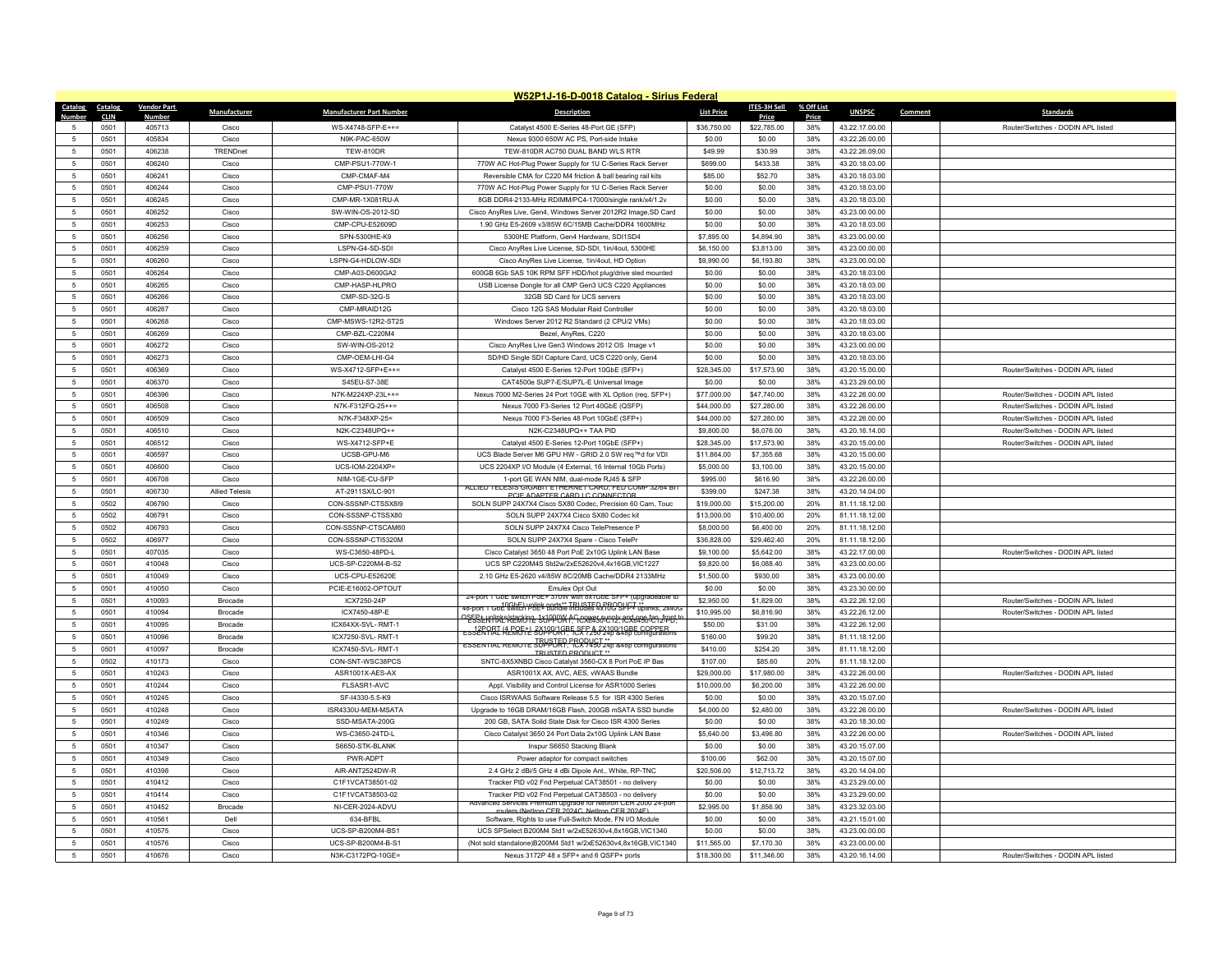|                     | W52P1J-16-D-0018 Catalog - Sirius Federal |                    |                            |                                   |                                                                                                          |                           |                         |            |                                  |         |                                    |  |
|---------------------|-------------------------------------------|--------------------|----------------------------|-----------------------------------|----------------------------------------------------------------------------------------------------------|---------------------------|-------------------------|------------|----------------------------------|---------|------------------------------------|--|
| Catalog             | Catalog                                   | <b>Vendor Part</b> | Manufacturer               | <b>Manufacturer Part Number</b>   | <b>Description</b>                                                                                       | <b>List Price</b>         | <b>ITES-3H Sell</b>     | % Off List | <b>UNSPSC</b>                    | Comment | <b>Standards</b>                   |  |
| Numhei              | <b>CLIN</b>                               | Numbe              |                            |                                   |                                                                                                          |                           | Price                   | Price      |                                  |         |                                    |  |
| $\sqrt{2}$          | 0501                                      | 410677<br>410678   | Cisco                      | C1F1VISR4330S-03<br>C1-ODNS-1Y    | Tracker PID v03 Fnd Perpetual ISR4330S - no delivery                                                     | \$0.00                    | \$0.00                  | 38%        | 43.23.29.00.00                   |         |                                    |  |
| 5                   | 0501<br>0501                              | 410708             | Cisco<br>Cisco             | WS-C3650-24TD-S                   | Cisco ONE OpenDNS Lic 1 YR<br>Cisco Catalyst 3650 24 Port Data 2x10G Uplink IP Base                      | \$0.00<br>\$5,920.00      | \$0.00<br>\$3,670.40    | 38%<br>38% | 43.23.29.00.00<br>43.22.26.00.00 |         | Router/Switches - DODIN APL listed |  |
| $\overline{5}$      | 0501                                      | 410767             | Cisco                      | N3K-C3172PQ-10GE                  | Nexus 3172P 48 x SFP+ and 6 QSFP+ ports                                                                  | \$20,000.00               | \$12,400.00             | 38%        | 43.20.16.14.00                   |         | Router/Switches - DODIN APL listed |  |
| 5                   | 0502                                      | 410777             | Cisco                      | CON-SNT-WSC388PL                  | SNTC-8X5XNBD Cisco Catalyst 3850 48 Port PoE LAN Base                                                    | \$655.00                  | \$524.00                | 20%        | 81.11.18.12.00                   |         |                                    |  |
|                     | 0502                                      | 410778             | Cisco                      | CON-SNT-WSC384PL                  |                                                                                                          |                           | \$423.36                | 20%        |                                  |         |                                    |  |
| 5<br>$\overline{5}$ | 0501                                      | 410783             | Cisco                      | SISR4300UK9-163                   | SNTC-8X5XNBD Cisco Catalyst 3850 24 Port PoE LAN Base<br>Cisco ISR 4300 Series IOS XE Universal          | \$529.20<br>\$0.00        | \$0.00                  | 38%        | 81.11.18.12.00<br>43.23.00.00.00 |         |                                    |  |
| 5                   | 0501                                      | 410784             | Cisco                      | S3850UK9-163                      | <b>UNIVERSAL</b>                                                                                         | \$0.00                    | \$0.00                  | 38%        | 43.23.30.00.00                   |         |                                    |  |
| 5                   | 0501                                      | 410835             | Cisco                      | UCS-MR-1X322RU-A=                 | 32GB DDR4-2133-MHz RDIMM/PC4-17000/dual rank/x4/1.2v                                                     | \$2,055.00                | \$1,274.10              | 38%        | 32.10.16.21.00                   |         |                                    |  |
| $\overline{5}$      | 0501                                      | 411022             | <b>Black Box</b>           | LPM600A                           | POE PSE 10/100TX TO 100FX SC MULTMODE 2KM                                                                | \$312.00                  | \$193,44                | 38%        | 43.20.15.53.00                   |         |                                    |  |
| $\overline{5}$      | 0501                                      | 411031             | Cisco                      | UCS-MR-1X081RU-A=                 | 8GB DDR4-2133-MHz RDIMM/PC4-17000/single rank/x4/1.2v                                                    | \$560.00                  | \$347.20                | 38%        | 32.10.16.02.00                   |         |                                    |  |
| 5                   | 0501                                      | 411121             | Cisco                      | SWAP1530-81-A1-K9                 | Cisco AP1530 Series Unified WiFi 8.1 Software Release                                                    | \$0.00                    | \$0.00                  | 38%        | 43.22.26.40.00                   |         |                                    |  |
| $\overline{5}$      | 0501                                      | 411123             | Cisco                      | IR829-PWR125W-AC                  | PWRSPLY AC/DC for IR829                                                                                  | \$140.00                  | \$86.80                 | 38%        | 43.22.26.00.00                   |         |                                    |  |
| 5                   | 0501                                      | 411124             | Cisco                      | CAB-L400-20-TNC-N                 | 20-ft (6m) Ultra Low Loss LMR 400 Cable with TNC-N Connector                                             | \$250.00                  | \$155.00                | 38%        | 26.12.16.36.00                   |         |                                    |  |
| 5                   | 0501                                      | 411125             | Cisco                      | ANT-4G-OMNI-OUT-N                 | Multiband Omni-Directional Stick Outdoor 4G Antenna                                                      | \$200.00                  | \$124.00                | 38%        | 43.22.17.06.00                   |         |                                    |  |
| $\overline{5}$      | 0501                                      | 411126             | Cisco                      | PWR-CORD-G2A-NA                   | TelePresence G2A Power Cords - North America                                                             | \$0.00                    | \$0.00                  | 38%        | 26.12.16.36.00                   |         |                                    |  |
| 5                   | 0501                                      | 411127             | Cisco                      | IR829-DINRAIL                     | DIN RAIL kit for IR829                                                                                   | \$100.00                  | \$62.00                 | 38%        | 43.22.26.00.00                   |         |                                    |  |
| 5                   | 0501                                      | 411128             | Cisco                      | SWAP1530-81A-A1-K9                | Cisco AP1530 Series Autonomous WiFi 8.1 Software Release                                                 | \$0.00                    | \$0.00                  | 38%        | 43.22.26.40.00                   |         |                                    |  |
| $\overline{5}$      | 0501                                      | 411143             | Cisco                      | WS-C2960X-48FPDL++                | Catalyst 2960-X 48 GigE PoE 740W, 2 x 10G SFP+, LAN Base                                                 | \$7,995.00                | \$4,956.90              | 38%        | 43.22.26.00.00                   |         | Router/Switches - DODIN APL listed |  |
| -5                  | 0501                                      | 411180             | Cisco                      | XFP-10G-MM-SR                     | 10GBASE-SR XFP Module                                                                                    | \$2,100.00                | \$1,302.00              | 38%        | 43.23.30.00.00                   |         |                                    |  |
| 5                   |                                           |                    |                            | SPFC-ECDN-CTRLDVC8                | SUPPORTPLUS FOR CISCO POWERED BY SMARTNET 74X1                                                           |                           |                         |            |                                  |         |                                    |  |
| $\overline{5}$      | 0502<br>0502                              | 411352             | Force 3                    | SPFC-ECDN-SX2PHD12                | <u>SUBBOPFJATPETEFFBKYSSCUFFOWKKELFBPSMAFTREYDAXX5</u>                                                   | \$309.00                  | \$247.20                | 20%<br>20% | 81.11.22.01.00                   |         |                                    |  |
|                     | 0502                                      | 411353<br>411354   | Force 3<br>Cisco           | SPFC-ECDN-SX2PHD4X                | support staffed by HS GU 855XN6G 5526 QK Set HD YN P 35 *                                                | \$1,071.00<br>\$1,071.00  | \$856.80<br>\$856.80    | 20%        | 81.11.22.01.00<br>81.11.22.01.00 |         |                                    |  |
| 5<br>$\overline{5}$ | 0501                                      | 411369             | <b>Transition Networks</b> | N-GXE-LC-01                       | PHDCam 1 mic RC<br>PCIE EXPRESS NIC 1000BFX LC MM 220M/550M                                              | \$519.05                  | \$321.81                | 38%        | 43.23.30.00.00                   |         |                                    |  |
| 5                   | 0501                                      | 411370             | <b>Transition Networks</b> | NEC-GXE-LC-01                     | GIGABIT PCIE CARD 1000BSX LC MM                                                                          | \$449.18                  | \$278.49                | 38%        | 43.23.30.00.00                   |         |                                    |  |
|                     |                                           | 411399             |                            | N77-C7710-FAB-2                   |                                                                                                          |                           |                         |            |                                  |         |                                    |  |
| 5<br>$\overline{5}$ | 0501<br>0501                              | 411408             | Cisco<br>Cisco             | N77-F324-P2                       | Nexus 7700 - 10 Slot Chassis 220Gbps/Slot Fabric Module<br>N77-F324-40G 2-pack Bundle for Chassis Config | \$0.00<br>\$65,000.00     | \$0.00<br>\$40,300.00   | 38%<br>38% | 43.22.26.00.00<br>43.22.26.00.00 |         | Router/Switches - DODIN APL listed |  |
| 5                   | 0501                                      | 411409             | Cisco                      | QSFP-H40G-AOC5M                   | 40GBASE Active Optical Cable, 5m                                                                         | \$1,000.00                | \$620.00                | 38%        | 43.20.15.07.00                   |         |                                    |  |
|                     |                                           |                    |                            |                                   |                                                                                                          |                           |                         |            |                                  |         |                                    |  |
| 5<br>$\overline{5}$ | 0501<br>0501                              | 411410<br>411412   | Cisco<br>Cisco             | QSFP-H40G-AOC10M<br>N2K-C2348TQ++ | 40GBASE Active Optical Cable, 10m<br>Nexus 2000, 10GT FEX; 48x1/10T; 6x40G QSFP                          | \$1,000.00<br>\$16,386.67 | \$620.00<br>\$10,159.74 | 38%<br>38% | 43.20.15.07.00<br>43.20.16.14.00 |         | Router/Switches - DODIN APL listed |  |
| 5                   | 0501                                      | 411431             | Cisco                      | C1F1VASR1-02                      | Tracker PID v02 Fnd Perpetual ASR1 - no delivery                                                         | \$0.00                    | \$0.00                  | 38%        | 43.23.29.00.00                   |         |                                    |  |
| 5                   | 0501                                      | 411441             | Cisco                      | SM-X-NIM-ADPTR                    | SM-X Adapter for one NIM module for Cisco 4000 Series ISR                                                | \$500.00                  | \$310.00                | 38%        | 39.12.10.11.00                   |         |                                    |  |
| $\overline{5}$      | 0501                                      | 411442             | Cisco                      | APIC-FM-API-R-K9                  | Cisco APIC EM Controller Appliance 10C-64G-2T                                                            | \$0.00                    | \$0.00                  | 38%        | 31.16.28.00.00                   |         |                                    |  |
| $\overline{5}$      | 0501                                      | 411465             | Cisco                      | C1-WS3850-12XS-S                  | Cisco ONE Catalyst 3850 12 Port 10G Fiber Switch IP Base                                                 | \$14,180.00               | \$8,791.60              | 38%        | 43.23.29.00.00                   |         | Router/Switches - DODIN APL listed |  |
| 5                   | 0501                                      | 411470             | Cisco                      | <b>PVDM4-64</b>                   | 64-channel DSP module                                                                                    | \$3,400.00                | \$2,108.00              | 38%        | 43.20.15.07.00                   |         |                                    |  |
| $\overline{5}$      | 0502                                      | 411487             | Cisco                      | CON-SNT-ISR4321K                  | SNTC-8X5XNBD Cisco ISR 4321 (2GE,2NIM,4G FLASH,4G DRAM,IPB)                                              | \$246.00                  | \$196.80                | 20%        | 81.11.22.18.00                   |         |                                    |  |
| 5                   | 0501                                      | 411489             | Cisco                      | PWR-4320-AC=                      | AC Power Supply for Cisco ISR 4320, Spare                                                                | \$322.00                  | \$199.64                | 38%        | 43.20.15.07.00                   |         |                                    |  |
| 5                   | 0502                                      | 411497             | Cisco                      | CON-ECMU-RPI2XNK9                 | SWSS UPGRADES Cisco Prime Infrastructure 2.x - No Node                                                   | \$0.00                    | \$0.00                  | 20%        | 81.11.22.18.00                   |         |                                    |  |
| $\overline{5}$      | 0502                                      | 411499             | Cisco                      | CON-ECMU-LPXLFN25                 | SWSS UPGRADES Prime Infrastructure 2.x - Lifecycle - 2                                                   | \$599.00                  | \$479.20                | 20%        | 81.11.22.18.00                   |         |                                    |  |
| -5                  | 0502                                      | 411501             | Cisco                      | CON-ECMU-LPI2XA25                 | SWSS UPGRADES Prime Infrastructure 2.x - Assurance - 2                                                   | \$599.00                  | \$479.20                | 20%        | 81.11.22.18.00                   |         |                                    |  |
| $\overline{5}$      | 0501                                      | 411660             | Cisco                      | E100S-MEM-UDIMM4G                 | 4GB 1333MHz VLP UDIMM/PC3-10600 2R for SinglWde UCS-E                                                    | \$0.00                    | \$0.00                  | 38%        | 43.22.26.00.00                   |         |                                    |  |
| 5                   | 0501                                      | 411661             | Cisco                      | UCS-EN120SM2BUN/K9                | Promotional UCS-EN120S-M2/K9 bundled with ISR-G2                                                         | \$3,060.00                | \$1,897.20              | 38%        | 43.23.00.00.00                   |         |                                    |  |
| 5                   | 0501                                      | 411662             | Cisco                      | E100S-HDDSATA500G                 | 500GB, SATA hard disk drive for SingleWide UCS E-Series                                                  | \$495.00                  | \$306.90                | 38%        | 43.22.26.00.00                   |         |                                    |  |
| 5                   | 0501                                      | 411666             | Cisco                      | ASR1001-HX                        | Cisco ASR1001-HX System,8x10GE+8x1GE,2xP/S, optional crypto                                              | \$95,000.00               | \$58,900.00             | 38%        | 43.22.26.00.00                   |         | Router/Switches - DODIN APL listed |  |
| 5                   | 0501                                      | 411667             | Cisco                      | M-ASR1001HX-8GB                   | Cisco ASR1001-HX 8GB DRAM                                                                                | \$0.00                    | \$0.00                  | 38%        | 43.22.26.00.00                   |         |                                    |  |
| 5                   | 0501                                      | 411668             | Cisco                      | SASR1KHXK9-163                    | <b>UNIVERSAL</b>                                                                                         | \$0.00                    | \$0.00                  | 38%        | 31.16.28.00.00                   |         |                                    |  |
| $\overline{5}$      | 0501                                      | 411669             | Cisco                      | ASR1KX-AC-750W-R                  | Cisco ASR1000-X 750W AC Power Supply, Reverse Air                                                        | \$0.00                    | \$0.00                  | 38%        | 43.22.26.00.00                   |         |                                    |  |
| 5                   | 0501                                      | 411673             | Cisco                      | IE-2000-8TC-G-B                   | IE 8 10/100,2 T/SFP, Base                                                                                | \$1,995.00                | \$1,236.90              | 38%        | 43.22.26.00.00                   |         |                                    |  |
| 5                   | 0501                                      | 411674             | Cisco                      | IND-IE-PROMO                      | IND Promotional License for Managing IE switches                                                         | \$0.00                    | \$0.00                  | 38%        | 43.22.26.00.00                   |         |                                    |  |
| $\overline{5}$      | 0502                                      | 411676             | Cisco                      | CON-SSSNT-C1SCO290                | SOLN SUPP 8X5XNBD Cisco ONE - ISR 2901                                                                   | \$126.00                  | \$100.80                | 20%        | 81.11.18.12.00                   |         |                                    |  |
| 5                   | 0502                                      | 411677             | Cisco                      | CON-ECMUS-C1F1+R29                | SOLN SUPP SWSS, Cisco ONE Foundation Perpetual ISR2900 Std                                               | \$341.00                  | \$272.80                | 20%        | 81.11.22.18.00                   |         |                                    |  |
| 5                   | 0502                                      | 411678             | Cisco                      | CON-ECMUS-WS1300                  | SOLN SUPP SWSS WAAS and VWAAS Right to Use for 1300 con                                                  | \$64.00                   | \$51.20                 | 20%        | 81.11.22.18.00                   |         |                                    |  |
| $\overline{5}$      | 0501                                      | 411679             | Cisco                      | C1F1VISR2900S-02                  | Tracker PID v02 Fnd Perpetual ISR2900S - no delivery                                                     | \$0.00                    | \$0.00                  | 38%        | 43.23.29.00.00                   |         |                                    |  |
| 5                   | 0502                                      | 411681             | Cisco                      | CON-ECMUS-C1AUS29K                | SOLN SUPP SWSS, Cisco ONE Advanced UC Services Perpetual ISR                                             | \$263.00                  | \$210.40                | 20%        | 81.11.22.18.00                   |         |                                    |  |
| 5                   | 0501                                      | 411697             | Cisco                      | C1F1VCAT36502-02                  | Tracker PID v02 Fnd Perpetual CAT36502 - no delivery                                                     | \$0.00                    | \$0.00                  | 38%        | 43.23.29.00.00                   |         |                                    |  |
| 5                   | 0501                                      | 411698             | Cisco                      | NXOS-703I2.3                      | Nexus 9500, 9300, 3000 Base NX-OS Software Rel 7.0(3)l2(3)                                               | \$0.00                    | \$0.00                  | 38%        | 43.22.26.00.00                   |         |                                    |  |
| 5                   | 0502                                      | 411776             | Cisco                      | CON-SNT-C819HK9                   | SNTC-8X5XNBD C819 M2M Hardened                                                                           | \$67.00                   | \$53.60                 | 20%        | 81.11.18.12.00                   |         |                                    |  |
| 5                   | 0502                                      | 411783             | Cisco                      | S81HUK9-15403M                    | Cisco 810 Series IOS UNIVERSAL                                                                           | \$0.00                    | \$0.00                  | 20%        | 81.11.18.12.00                   |         |                                    |  |
| $\overline{5}$      | 0502                                      | 411793             | Cisco                      | CON-SSSNT-C1SCO290-4Y             | SOLN SUPP 8X5XNBD Cisco ONE - ISR 2901, 48 months                                                        | \$504.00                  | \$403.20                | 20%        | 81.11.18.12.00                   |         |                                    |  |
| -5                  | 0502                                      | 411794             | Cisco                      | CON-ECMUS-C1F1+R29-4Y             | SOLN SUPP SWSS, Cisco ONE Foundation Perpetual ISR2900 Std. 48                                           | \$1,364.00                | \$1,091.20              | 20%        | 81.11.22.18.00                   |         |                                    |  |
| $\overline{5}$      | 0502                                      | 411795             | Cisco                      | CON-ECMUS-WS1300-4Y               | SOLN SUPP SWSS WAAS and WWAAS Right to Use for 1300 con, 48                                              | \$256.00                  | \$204.80                | 20%        | 81.11.22.18.00                   |         |                                    |  |
|                     |                                           |                    |                            |                                   | months                                                                                                   |                           |                         |            |                                  |         |                                    |  |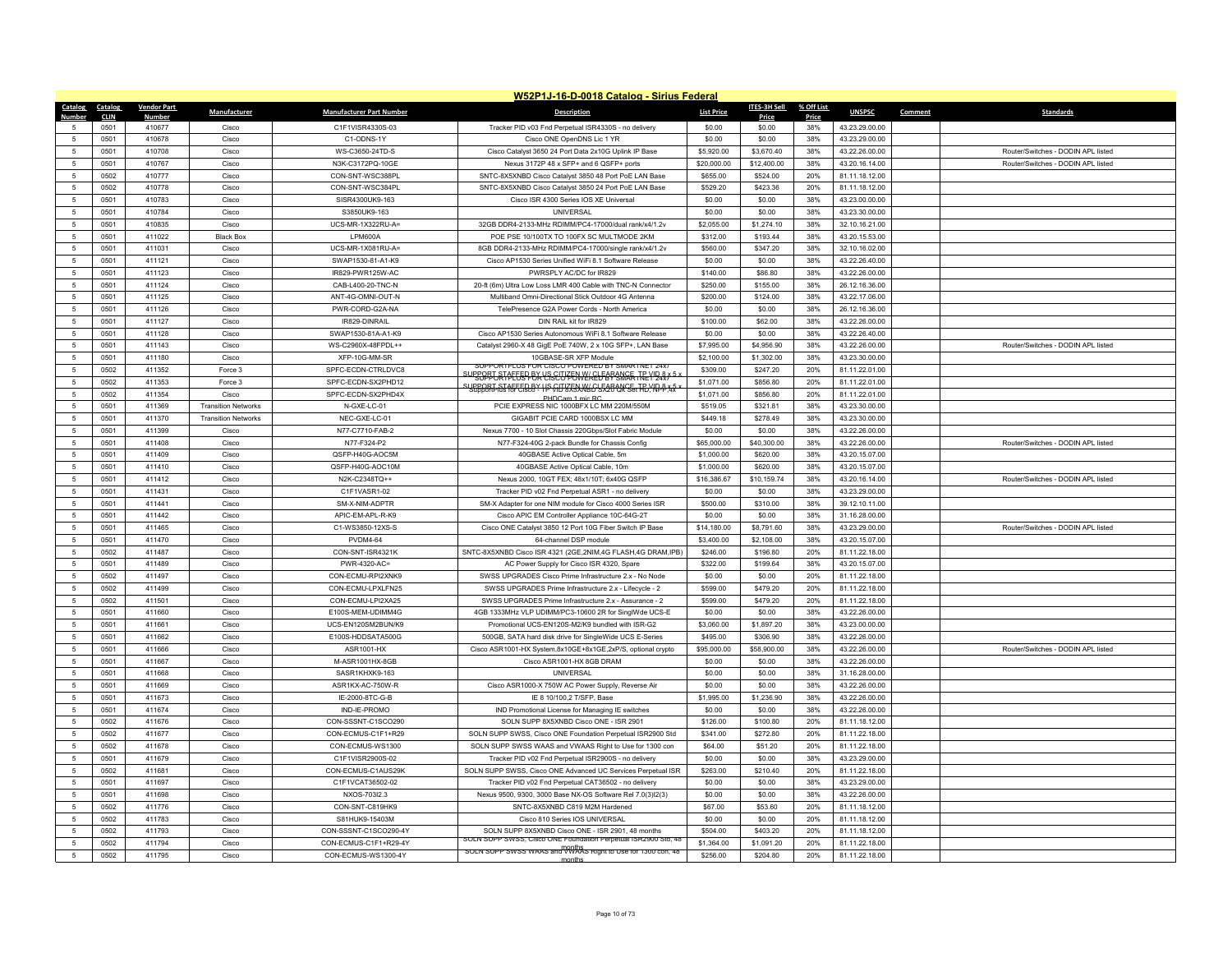|                 | W52P1J-16-D-0018 Catalog - Sirius Federal |                    |                           |                                 |                                                                                                                |                      |                      |            |                                  |         |                                    |  |
|-----------------|-------------------------------------------|--------------------|---------------------------|---------------------------------|----------------------------------------------------------------------------------------------------------------|----------------------|----------------------|------------|----------------------------------|---------|------------------------------------|--|
| Catalog         | Catalog                                   | <b>Vendor Part</b> | Manufacturer              | <b>Manufacturer Part Number</b> | <b>Description</b>                                                                                             | <b>List Price</b>    | ITES-3H Sell         | % Off List | <b>UNSPSC</b>                    | Comment | <b>Standards</b>                   |  |
| <b>Number</b>   | <b>CLIN</b>                               | <b>Number</b>      |                           |                                 | SULN SUPP SWSS. UISCO (<br>ed UC Services Perpetual ISR                                                        |                      | Price                | Price      |                                  |         |                                    |  |
| 5               | 0502                                      | 411796             | Cisco                     | CON-ECMUS-C1AUS29K-4Y           | 48 month                                                                                                       | \$1,052.00           | \$841.60             | 20%        | 81.11.22.18.00                   |         |                                    |  |
| -5              | 0502                                      | 411797             | Cisco                     | CON-SNT-WSC38PCS-4Y             | SNTC-8X5XNBD Cisco Catalyst 3560-CX 8 Port PoE IP Bas, 48 months                                               | \$428.00             | \$342.40             | 20%        | 81.11.18.12.00                   |         |                                    |  |
| 5               | 0501                                      | 411881             | Cisco                     | WS-C2960X-48TSLL++              | Catalyst 2960-X 48 GigE, 2 x 1G SFP, LAN Lite<br>SUPPORTPLUS FOR CISCO POWERED BY SMARTNET 24x7                | \$3,395.00           | \$2,104.90           | 38%        | 43.22.26.00.00                   |         | Router/Switches - DODIN APL listed |  |
| 5               | 0502                                      | 411917             | Force 3                   | SPFC-ECDN-1080P4XS              | SUPGOBJATAETGPBKYGSCUZENWEKELFARANGE TREYDAX                                                                   | \$535.00             | \$428.00             | 20%        | 81.11.22.01.00                   |         |                                    |  |
| 5               | 0502                                      | 411918             | Force 3                   | SPFC-ECDN-180P12XS              | SUPPOPT ATAETSP BK VSSCUTT WIKELFARANCE TRYIDAX 5 x                                                            | \$745.00             | \$596.00             | 20%        | 81.11.22.01.00                   |         |                                    |  |
| -5              | 0502                                      | 411919             | Force 3                   | SPEC-ECDN-INTPC40               | SUBBOPT AT PETER BK USGUTTENNEKELF BP SNAFT TREVIDAY 5 x                                                       | \$2,053.00           | \$1,642.40           | 20%        | 81.11.22.01.00                   |         |                                    |  |
| 5               | 0502                                      | 411921             | Force 3                   | SPFC-ECDN-QSC20MIC              | SUPPORT STAFFED BY US CITIZEN W/ CLEARANCE TP VID 8 x 5                                                        | \$41.00              | \$32.80              | 20%        | 81.11.22.01.00                   |         |                                    |  |
| 5               | 0501                                      | 412041             | Cisco                     | C6800-8P10G-XL++=               | Catalyst 6800 8 port 10GE with integrated DFC4XL                                                               | \$38,000.00          | \$23,560.00          | 38%        | 43.22.26.00.00                   |         | Router/Switches - DODIN APL listed |  |
| -5              | 0501                                      | 412094             | Cisco                     | PWR-RPS2300=                    | Spare RPS 2300 Chassis w/ Blower, PS blank, No Power Supply                                                    | \$1,200.00           | \$744.00             | 38%        | 43.20.15.07.00                   |         |                                    |  |
| 5               | 0501                                      | 412095             | Cisco                     | BLNK-RPS2300                    | Bay Insert for Cisco Redundant Power System 2300                                                               | \$0.00               | \$0.00               | 38%        | 45.11.18.02.00                   |         |                                    |  |
| 5               | 0501                                      | 412096             | Cisco                     | CAB-RPS2300=                    | Spare RPS2300 Cable for Devices other than E-Series Switches                                                   | \$150.00             | \$93.00              | 38%        | 26.12.16.36.00                   |         |                                    |  |
| -5              | 0501                                      | 412097             | Cisco                     | C3K-PWR-1150WAC=                | Catalyst 3750-E/3560-E/RPS 2300 1150WAC power supply spare                                                     | \$1,495.00           | \$926.90             | 38%        | 43.22.26.00.00                   |         |                                    |  |
| 5               | 0501                                      | 412105             | Cisco                     | $L-SLFL-29=$                    | Technology and Feature E-Delivery PAKs for Cisco 2900                                                          | \$0.00               | \$0.00               | 38%        | 43.23.00.00.00                   |         |                                    |  |
| 5               | 0501                                      | 412106             | Cisco                     | L-SL-29-DATA-K9                 | CISCO DATA E-DELIVERY PAK                                                                                      | \$700.00             | \$434.00             | 38%        | 43.23.00.00.00                   |         |                                    |  |
| $\sqrt{5}$      | 0501                                      | 412107             | Cisco                     | L-SL-29-SEC-K9                  | ISCO Security E-Delivery PAK for Cisco 2901-2951 option only orderabl<br>with TAA compliant system             | \$1,200.00           | \$744.00             | 38%        | 43.23.00.00.00                   |         |                                    |  |
| 5               | 0502                                      | 412108             | Cisco                     | CON-SNT-WS3848UE                | SNTC-8X5XNBD Cisco Catalyst 3850                                                                               | \$1,386.00           | \$1,108.80           | 20%        | 81.11.18.12.00                   |         |                                    |  |
| 5               | 0501                                      | 412109             | Cisco                     | UCSC-PCIE-CSC-02=               | Cisco VIC 1225 Dual Port 10Gb SFP+ CNA                                                                         | \$1,594.00           | \$988.28             | 38%        | 43.23.29.00.00                   |         |                                    |  |
| 5               | 0501                                      | 412126             | Cisco                     | N2K-C2232PP++                   | N2K-C2232PP++ TAA PID                                                                                          | \$9,000.00           | \$5,580.00           | 38%        | 43.20.16.14.00                   |         | Router/Switches - DODIN APL listed |  |
| 5               | 0501                                      | 412127             | Cisco                     | N2232PP-BA-BUN                  | Reversed airflow pack: N2K-C2232PP-10GE, 2AC PS, 1Fan                                                          | \$0.00               | \$0.00               | 38%        | 43.22.26.00.00                   |         |                                    |  |
| 5               | 0501                                      | 412128             | Cisco                     | SFP-H10GB-CU5M                  | 10GBASE-CU SFP+ Cable 5 Meter                                                                                  | \$150.00             | \$93.00              | 38%        | 26.12.16.09.00                   |         |                                    |  |
| 5               | 0501                                      | 412129             | Cisco                     | C1F2VNEX55481-02                | Tracker PID v02 Fnd Perpetual NEX55481 - no delivery                                                           | \$0.00               | \$0.00               | 38%        | 43.23.29.00.00                   |         |                                    |  |
| 5               | 0501                                      | 412211             | Cisco                     | SVG35NPEK9-15303M               | Cisco VG350 Series IOS UNIVERSAL - NO PAYLOAD ENCRYPTION                                                       | \$0.00               | \$0.00               | 38%        | 43.23.29.00.00                   |         |                                    |  |
| 5               | 0501                                      | 412215             | Cisco                     | AIR-AP3802I-B-K9                | 802.11ac W2 AP w/CA; 4x4:3; Mod; Int Ant; mGig B Domain                                                        | \$1,650.00           | \$1,023.00           | 38%        | 43.20.14.04.00                   |         |                                    |  |
| 5               | 0501                                      | 412224             | Cisco                     | AIR-AP-BRACKET-7                | AP-702 Series Mounting Bracket (Default)                                                                       | \$0.00               | \$0.00               | 38%        | 43.20.14.04.00                   |         |                                    |  |
| 5               | 0501                                      | 412226             | Cisco                     | CAB-AC2                         | AC Power cord North America                                                                                    | \$0.00               | \$0.00               | 38%        | 26.12.16.36.00                   |         |                                    |  |
| -5              | 0501                                      | 412227             | Cisco                     | CAB-ACA-RA                      | Plug, Power Cord, Australian, 10A, Right Angle                                                                 | \$0.00               | \$0.00               | 38%        | 26.12.16.36.00                   |         |                                    |  |
| $-5$            | 0501                                      | 412285             | Cisco                     | C1F1VISR3900S-02                | Tracker PID v02 Fnd Perpetual ISR3900S - no delivery                                                           | \$0.00               | \$0.00               | 38%        | 43.23.29.00.00                   |         |                                    |  |
| -5              | 0501                                      | 412348             | Cisco                     | EM-HDA-6FXO                     | 6-port voice/fax expansion module - FXO                                                                        | \$1,320.00           | \$818.40             | 38%        | 43.22.26.00.00                   |         |                                    |  |
| 5               | 0501                                      | 412350             | Cisco                     | MFM-3900-1GU4GB                 | 1GB to 4GB DRAM Upgrade (2GB+2GB) for Cisco 3925/3945 ISR                                                      | \$1,000.00           | \$620.00             | 38%        | 43.22.26.00.00                   |         |                                    |  |
| $\sqrt{5}$      | 0501                                      | 412601             | Cisco                     | C3KX-PWR-350WAC=                | Catalyst 3K-X 350W AC Power Supply                                                                             | \$575.00             | \$356.50             | 38%        | 43.22.26.00.00                   |         |                                    |  |
| 5               | 0502                                      | 412676             | Cisco                     | CON-SNT-WSC3851E                | SNTC-8X5XNBD Cisco Catalyst 3850 12 Port 10G Fiber Sw                                                          | \$976.00             | \$780.80             | 20%        | 81.11.18.12.00                   |         |                                    |  |
| 5               | 0502                                      | 412677             | Cisco                     | CON-SNT-WSC3854S                | SNTC-8X5XNBD Cisco Catalyst 3850 24 Port GE SFP IP Ba                                                          | \$1,200.00           | \$960.00             | 20%        | 81.11.18.12.00                   |         |                                    |  |
| 5               | 0501                                      | 412685             | <b>Brocade</b>            | BR-MLXE-4-MR2-M-AC              | ade MLXe-4 AC system with 1 MR2 (M) management module, 21                                                      | \$29,695.00          | \$18,410.90          | 38%        | 43.22.26.00.00                   |         | Router/Switches - DODIN API listed |  |
| 5               | 0502                                      | 412707             | Brocade                   | MLXE4-SVL-NDP-1                 | speed switch fabric modules of 1800 Y 6C nower supply 4 exhaust fan                                            | \$5,205.00           | \$4,164.00           | 20%        | 81.11.18.12.00                   |         |                                    |  |
| $5\phantom{.0}$ | 0501                                      | 412758             | Cisco                     | C2951-AX/K9                     | <b>TRUSTED PRODUCT**</b><br>Cisco 2951 AX Bundle w/ APP, SEC lic                                               | \$11,725.00          | \$7,269.50           | 38%        | 43.22.26.00.00                   |         | Router/Switches - DODIN APL listed |  |
| -5              | 0501                                      | 412760             | Cisco                     | S2TAEK9N-15201SY                | Cisco CAT6000-VS-S2T IOS ADVANCED ENTERPRISE SERVICES NPE                                                      | \$25,000.00          | \$15,500.00          | 38%        | 43.23.29.00.00                   |         | Router/Switches - DODIN APL listed |  |
| 5               | 0501                                      | 412764             | Cisco                     | CAB-TA-250V-JP                  | Japan 250V AC Type A Power Cable                                                                               | \$0.00               | \$0.00               | 38%        | 26.12.16.36.00                   |         |                                    |  |
| 5               | 0502                                      | 412786             | Cisco                     | ESA-ESP-LIC=                    | CISCO ESA Premium SW Bundle (AS, AV, OF, DLP, ENC) License                                                     | \$0.00               | \$0.00               | 20%        | 81.11.18.12.00                   |         |                                    |  |
| $\sqrt{5}$      | 0502                                      | 412787             | Cisco                     | FSA-FSP-1Y-S9                   | Premium SW Bundle(AS+AV+OF+ENC+DLP) 1YR Lic, 10K-19999 Users                                                   | \$24.61              | \$19.69              | 20%        | 81.11.18.12.00                   |         |                                    |  |
| -5              | 0501                                      | 412891             | <b>Brocade</b>            | FCX648S-HPOF                    | 48 ports of 10/100/1000 Mbps POE Ethernet. Plus 2 stacking ports of                                            | \$9,495.00           | \$5,886.90           | 38%        | 43.22.26.12.00                   |         | Router/Switches - DODIN API listed |  |
| $\sqrt{5}$      | 0501                                      | 412917             | Cisco                     | WS-X45-SUP8L-E=                 | one RPS14 nower sunnly and one 0.5m<br>16Chne each<br>Catalyst 4500 E-Series Supervisor 8L-E                   | \$12,595.00          | \$7,808.90           | 38%        | 43.22.17.00.00                   |         | Router/Switches - DODIN APL listed |  |
| 5               | 0501                                      | 413107             | Cisco                     | S3850ULPEK9-163                 | UNIVERSAL W/O DTLS                                                                                             | \$0.00               | \$0.00               | 38%        | 43.23.30.00.00                   |         |                                    |  |
| -5              | 0501                                      | 413116             | <b>Brocade</b>            | PCUSA                           | Power Cord for RPS2/3/5/9, USA version, 9'10" (~ 10')*                                                         | \$11.00              | \$6.82               | 38%        | 26.12.16.20.00                   |         |                                    |  |
| 5               | 0501                                      | 413117             | Brocade                   | NI-CER-2024-ADVU-SW             | Advanced Services Premium software upgrade for NetIron CER 2000 24                                             | \$2,995.00           | \$1,856.90           | 38%        | 43.23.32.03.00                   |         |                                    |  |
| 5               | 0502                                      | 413119             | Brocade                   | RT-4X-SVL-NDP-1                 | ESSENTRE RUPPARTY ONCFS 2024G NettroCEB 2024E)                                                                 | \$1,620.00           | \$1,296.00           | 20%        | 81.11.18.12.00                   |         |                                    |  |
| 5               | 0501                                      | 413199             | Cisco                     | AIR-CT5508-25-K9                | RT 500W AC & 500W DC 4X10G Fixed BASESW<br>Cisco 5508 Series Wireless Controller for up to 25 APs              | \$17,595.00          | \$10,908.90          | 38%        | 43.20.14.04.00                   |         |                                    |  |
| 5               | 0501                                      | 413200             | Cisco                     | LIC-CT5508-25                   | 25 AP Base license                                                                                             | \$0.00               | \$0.00               | 38%        | 43.23.00.00.00                   |         |                                    |  |
| 5               | 0501                                      | 413221             | Cisco                     | WS-C3650-24TS-E                 | Cisco Catalyst 3650 24 Port Data 4x1G Uplink IP Services                                                       | \$7,960.00           | \$4,935.20           | 38%        | 43.22.26.00.00                   |         | Router/Switches - DODIN APL listed |  |
| $\sqrt{5}$      | 0502                                      | 413222             | Cisco                     | S3650UK9-163                    | <b>UNIVERSAL</b>                                                                                               | \$0.00               | \$0.00               | 20%        | 81.11.18.12.00                   |         |                                    |  |
| 5               | 0501                                      | 413557             | Cisco                     | C1-N5K-C5672UP-16G              | Cisco ONENexus56/2UP 1RU.24x10G SFP+.24pxUP SFP+.6x400                                                         | \$32,000.00          | \$19,840.00          | 38%        | 43.23.29.00.00                   |         | Router/Switches - DODIN APL listed |  |
| 5               | 0501                                      | 413558             | Cisco                     | N56-SERVICES1K9                 | OSEP-<br>Nexus 5600 Network Services (includes ITD, RISE)                                                      | \$0.00               | \$0.00               | 38%        | 43.23.29.00.00                   |         |                                    |  |
| $\sqrt{5}$      | 0501                                      | 413559             | Cisco                     | C1A2PNEX56721K9                 | Cisco ONE Advanced Perpetual Nexus 5672                                                                        | \$10,000.00          | \$6,200.00           | 38%        | 43.23.29.00.00                   |         | Router/Switches - DODIN APL listed |  |
| 5               | 0501                                      | 413560             | Cisco                     | N5672-72P-SSK9                  | Nexus 5672 Chassis Storage License                                                                             | \$0.00               | \$0.00               | 38%        | 43.23.29.00.00                   |         |                                    |  |
| 5               | 0501                                      | 413575             | Cisco                     | C1F1VCAT29001-02                | Tracker PID v02 Fnd Perpetual IE4K5K1 - no delivery                                                            | \$0.00               | \$0.00               | 38%        | 43.23.29.00.00                   |         |                                    |  |
|                 |                                           |                    |                           |                                 |                                                                                                                |                      |                      |            |                                  |         |                                    |  |
| 5<br>5          | 0501                                      | 413578             | Cisco                     | C1F1VCAT29002-02                | Tracker PID v02 Fnd Perpetual CAT29002 - no delivery<br>MEDIA CONV, 10/100 MBPS TX/SX MM 1300NM 2KM ST WARRANT | \$0.00               | \$0.00               | 38%        | 43.23.29.00.00                   |         |                                    |  |
| 5               | 0502<br>0502                              | 413602<br>413657   | <b>Black Box</b><br>Cisco | LHC013A-R3<br>CON-SNT-29X24PSL  | STD 6 YEAR<br>SNTC-8X5XNBD Cat 2960-X 24 GigE PoE 370W,4 x 1G SFP                                              | \$210.05<br>\$192.00 | \$168.04<br>\$153.60 | 20%<br>20% | 81.11.18.12.00<br>81.11.18.12.00 |         |                                    |  |
|                 |                                           |                    |                           |                                 |                                                                                                                |                      |                      |            |                                  |         |                                    |  |
| 5               | 0502                                      | 413658             | Cisco                     | CON-ECMU-C1FPC291               | SWSS UPGRADES C1 FND Perpetual - Cat2900 24 Port                                                               | \$30.00              | \$24.00              | 20%        | 81.11.22.18.00                   |         |                                    |  |
| 5               | 0502                                      | 413659             | Cisco                     | CON-SNT-2948FPSI                | SNTC-8X5XNBD Cat 2960-X 48 GigE PoE 740W,4x1G SFF                                                              | \$396.00             | \$316.80             | 20%        | 81.11.18.12.00                   |         |                                    |  |
| -5              | 0502                                      | 413660             | Cisco                     | CON-FCMU-C1FPC292               | SWSS UPGRADES C1 FND Perpetual - Cat2900 48 Port                                                               | \$30.00              | \$24.00              | 20%        | 81.11.22.18.00                   |         |                                    |  |
| $\sqrt{5}$      | 0502                                      | 413661             | Cisco                     | CON-SNT-C14331K9                | SNTC-8X5XNBD C1 ISR 4331 (2GE,2NIM,1SM,4G FLASH)                                                               | \$264.00             | \$211.20             | 20%        | 81.11.18.12.00                   |         |                                    |  |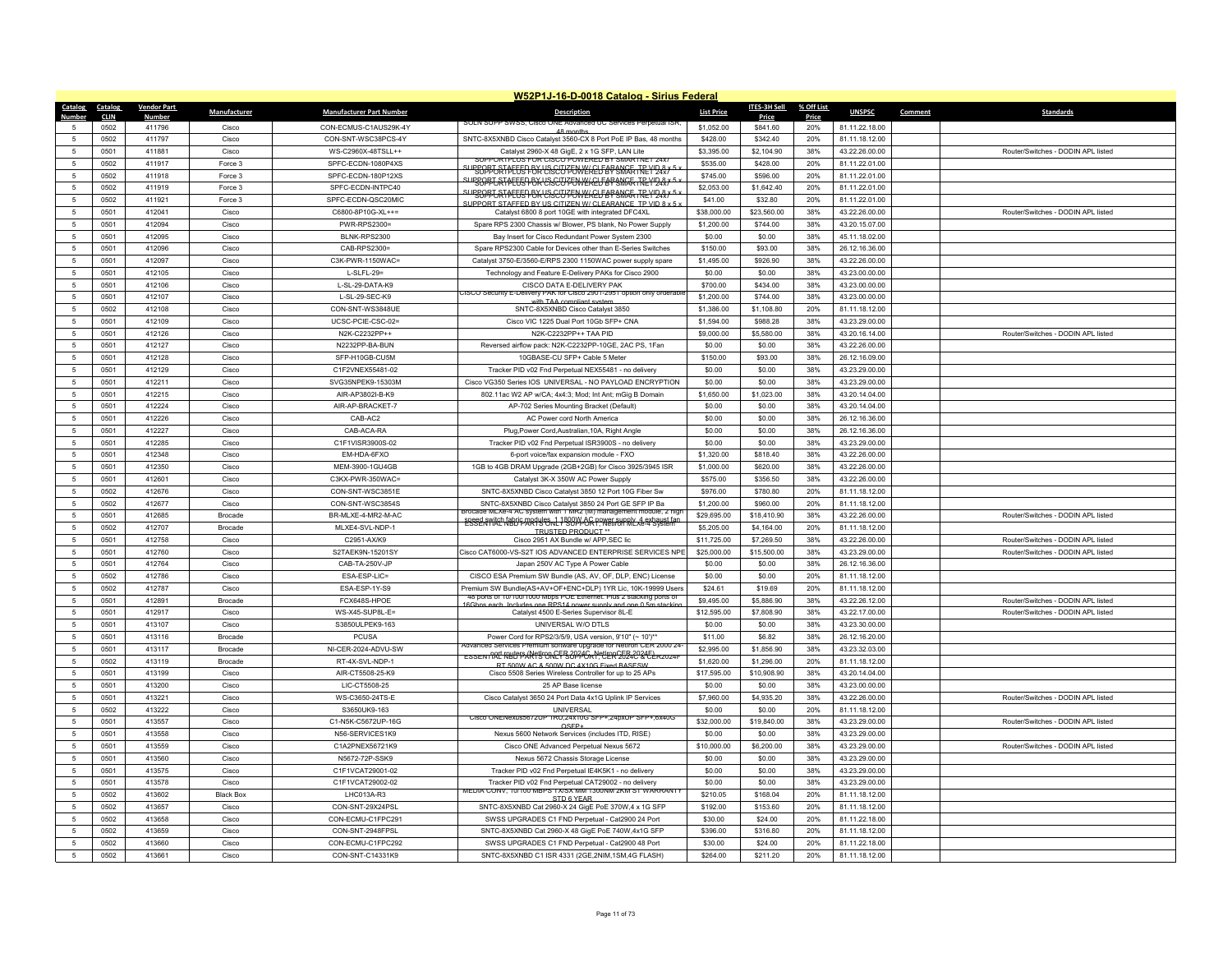| W52P1J-16-D-0018 Catalog - Sirius Federal |             |                    |                            |                                 |                                                                                                                        |                   |              |            |                |         |                                    |
|-------------------------------------------|-------------|--------------------|----------------------------|---------------------------------|------------------------------------------------------------------------------------------------------------------------|-------------------|--------------|------------|----------------|---------|------------------------------------|
| Catalog                                   | Catalog     | <b>Vendor Part</b> | Manufacturer               | <b>Manufacturer Part Number</b> | <b>Description</b>                                                                                                     | <b>List Price</b> | ITES-3H Sell | % Off List | <b>UNSPSC</b>  | Comment | <b>Standards</b>                   |
| Numhei                                    | <b>CLIN</b> | <b>Numbe</b>       |                            |                                 |                                                                                                                        |                   | Price        | Price      |                |         |                                    |
|                                           | 0502        | 413662             | Cisco                      | CON-ECMU-C1F4330S               | SWSS UPGRADES C1 Foundation Perpetual Lic ISR 4331                                                                     | \$405.00          | \$324.00     | 20%        | 81.11.22.18.00 |         |                                    |
| $\sqrt{2}$                                | 0502        | 413663             | Cisco                      | CON-FCMU-ISRW750                | SWSS UPGRADES ISRWAAS 750 conns RT                                                                                     | \$0.00            | \$0.00       | 20%        | 81.11.22.18.00 |         |                                    |
| $\overline{5}$                            | 0502        | 413664             | Cisco                      | CON-SNT-WSC28PCL                | SNTC-8X5XNBD Cisco Catalyst 2960-CX 8 Port PoE. LAN B<br>(IPP LITE : 48-Port Cat6 Cat5 Patch Panel Rackmount 110 Punch | \$85.00           | \$68.00      | 20%        | 81.11.18.12.00 |         |                                    |
| $\overline{5}$                            | 0501        | 413826             | Tripp-lite                 | N252-048                        | Down RJ45 Ethernet 1URM 568F                                                                                           | \$317.25          | \$196.70     | 38%        | 43.22.00.00.00 |         |                                    |
| -5                                        | 0501        | 413894             | Cisco                      | C1-ISR-ADD                      | Cisco ONE for ISR - CHOOSE ONLY QTY 1 HERE                                                                             | \$0.00            | \$0.00       | 38%        | 43.23.29.00.00 |         |                                    |
| 5                                         | 0501        | 413896             | Cisco                      | C1-SL-4330-SEC-K9               | Cisco ONE Security License for Cisco ISR 4330 Series                                                                   | \$1,500.00        | \$930.00     | 38%        | 43 23 29 00 00 |         |                                    |
| $\overline{5}$                            | 0501        | 413897             | Cisco                      | C1-SL-4330-APP-K9               | Cisco ONE AppX License for Cisco ISR 4330 Series                                                                       | \$0.00            | \$0.00       | 38%        | 43.23.29.00.00 |         |                                    |
| $\overline{5}$                            | 0501        | 413898             | Cisco                      | C1-ISRWAAS-RTU-750              | Cisco ONE ISRWAAS 750 conns RTU for ISR4300 series                                                                     | \$0.00            | \$0.00       | 38%        | 43.23.29.00.00 |         |                                    |
| 5                                         | 0501        | 413899             | Cisco                      | C1-VWAAS-RTU-750                | Cisco ONE VWAAS RTU for 750 connections                                                                                | \$0.00            | \$0.00       | 38%        | 43.23.29.00.00 |         |                                    |
| 5                                         | 0501        | 414012             | Signamax                   | 065-1110                        | SIGNAMAX 100TX TO 100FX<br>MAGNETIC MOUNTING TRAY FOR 3560-CX & 2960-CX COMPACT                                        | \$204.13          | \$126.56     | 38%        | 43.20.15.53.00 |         |                                    |
| 5                                         | 0501        | 414031             | Cisco                      | CMPCT-MGNT-TRAY=                | <b>SWITCH</b>                                                                                                          | \$56.00           | \$34.72      | 38%        | 43.20.18.03.00 |         |                                    |
| 5                                         | 0501        | 414360             | <b>Transition Networks</b> | M/GE-PSW-SFP-01-NA              | 10/100/1000 BASE-T TO 100/1000 BASE-X                                                                                  | \$350.00          | \$217.00     | 38%        | 31.16.28.00.00 |         |                                    |
| $\overline{5}$                            | 0501        | 414408             | <b>Transition Networks</b> | SGFEB1040-130-NA                | 10/100/1000BT TO 1000BX SGL SFP W NA P/S                                                                               | \$420.00          | \$260.40     | 38%        | 43.20.15.53.00 |         |                                    |
| 5                                         | 0501        | 414802             | Cisco                      | ISR4351-AX/K9                   | Cisco ISR 4351 AX Bundle w/ APP, SEC lic                                                                               | \$12,000.00       | \$7,440.00   | 38%        | 43.22.26.00.00 |         | Router/Switches - DODIN APL listed |
| 5                                         | 0501        | 414812             | Cisco                      | SASR1K1XUK9-313S                | Cisco ASR1001-X IOS XE UNIVERSAL                                                                                       | \$0.00            | \$0.00       | 38%        | 43.23.29.00.00 |         |                                    |
| $\overline{5}$                            | 0501        | 414813             | Cisco                      | N2K-C2232PF++                   | N2K-C2232PF++ TAA PID                                                                                                  | \$13,000.00       | \$8,060.00   | 38%        | 43.20.16.14.00 |         | Router/Switches - DODIN APL listed |
| 5                                         | 0501        | 414821             | Cisco                      | AIR-RM3000M++=                  | CISCO Wireless Security & Spectrum Intelligence Module - TAA                                                           | \$500.00          | \$310.00     | 38%        | 43.20.14.04.00 |         |                                    |
| 5                                         | 0501        | 414844             | <b>Allied Telesis</b>      | AT-ANC10S/2-901                 | ALLIED TELESIS INC.: 10G x2, PCIe x8                                                                                   | \$599.00          | \$371.38     | 38%        | 43.20.14.04.00 |         |                                    |
| $\overline{5}$                            | 0501        | 415014             | Cisco                      | AC-PLS-P-50-S                   | Cisco AnyConnect 50 User Plus Perpetual License                                                                        | \$2,100.00        | \$1,302.00   | 38%        | 31.16.28.00.00 |         |                                    |
| 5                                         | 0501        | 415015             | Cisco                      | L-AC-PLS-P-50                   | Cisco AnyConnect 50 User Plus Perpetual (ASA License Key)                                                              | \$0.00            | \$0.00       | 38%        | 43.22.26.00.00 |         |                                    |
| 5                                         | 0501        | 415019             | Cisco                      | EM3-MEM-16G                     | 16 GB 1200MHz VLP RDIMM/PC4-2400 1R for UCS-E M3                                                                       | \$900.00          | \$558.00     | 38%        | 43.22.26.00.00 |         |                                    |
| $\overline{5}$                            | 0501        | 415020             | Cisco                      | UCS-E160S-M3/K9                 | UCS-E, SingleWide, 6 Core CPU, 8 GB Flash, 1-2 HDD                                                                     | \$15,087.00       | \$9,353.94   | 38%        | 43.23.00.00.00 |         |                                    |
| 5                                         | 0501        | 415024             | Cisco                      | C1-CUBEE-STD                    | Cisco ONE license for CUBE Standard Single Session                                                                     | \$80.00           | \$49.60      | 38%        | 43.23.29.00.00 |         |                                    |
| 5                                         | 0501        | 415057             | Cisco                      | C1F1VCAT36501-02                | Tracker PID v02 Fnd Perpetual CAT36501 - no delivery                                                                   | \$0.00            | \$0.00       | 38%        | 43.23.29.00.00 |         |                                    |
| $\overline{5}$                            | 0501        | 415069             | Cisco                      | C1-WS3650-48FS/K9               | Cisco One Catalyst 3650 48 Port Full PoE 4x1G Uplink                                                                   | \$8,770.00        | \$5,437.40   | 38%        | 43.23.29.00.00 |         | Router/Switches - DODIN APL listed |
| 5                                         | 0501        | 415074             | Cisco                      | C1FPCAT38503K9                  | Cisco One Foundation Perpetual Catalyst 3850 12-port Fiber                                                             | \$700.00          | \$434.00     | 38%        | 43.23.29.00.00 |         | Router/Switches - DODIN APL listed |
| 5                                         | 0501        | 415078             | Cisco                      | S45EUK9-S7-38E                  | CAT4500e SUP7-E/SUP7L-E Universal Crypto Image                                                                         | \$0.00            | \$0.00       | 38%        | 43.23.29.00.00 |         |                                    |
| $\overline{5}$                            | 0501        | 415126             | Cisco                      | WS-F6K-DFC4-A++=                | Catalyst 6500 Dist Fwd Card DFC4 S<br>atalyst 6500 1GB DDR, XCEF /20 (6/xx interface, DFC3BXL) option onl              | \$10,000.00       | \$6,200.00   | 38%        | 43.22.26.00.00 |         | Router/Switches - DODIN APL listed |
| 5                                         | 0501        | 415127             | Cisco                      | MFM-XCFF720-1GB                 | orderable with TAA compliant syste                                                                                     | \$0.00            | \$0.00       | 38%        | 43.22.26.00.00 |         |                                    |
| $\overline{5}$                            | 0501        | 415146             | Cisco                      | CISCO1941-2.5G/K9               | Cisco 1941 with 2.5G DRAM, 256MB Flash                                                                                 | \$2,475.00        | \$1,534.50   | 38%        | 43.22.26.00.00 |         | Router/Switches - DODIN APL listed |
| 5                                         | 0501        | 415147             | Cisco                      | MEM-1900-512U2.5GB              | 512MB to 2.5GB DRAM Upgrade (2GB+512MB) for Cisco 1941 ISR                                                             | \$0.00            | \$0.00       | 38%        | 43.22.26.00.00 |         |                                    |
| 5                                         | 0501        | 415148             | Cisco                      | S190UK9-15602T                  | Cisco 1900 IOS UNIVERSAL                                                                                               | \$0.00            | \$0.00       | 38%        | 43.22.17.00.00 |         |                                    |
| 5                                         | 0501        | 415149             | Cisco                      | EHWIC-D-8ESG-P                  | Eight port 10/100/1000 Ethernet switch interface card w/ PoE                                                           | \$995.00          | \$616.90     | 38%        | 43.22.26.00.00 |         |                                    |
| 5                                         | 0501        | 415150             | Cisco                      | PWR-1941-POE                    | Cisco 1941 AC Power Supply with Power Over Ethernet                                                                    | \$200.00          | \$124.00     | 38%        | 43.20.15.07.00 |         |                                    |
| 5                                         | 0501        | 415498             | Cisco                      | C3945-VSEC/K9                   | Cisco 3945 Voice Sec. Bundle, PVDM3-64, UC&SEC Lic, FL-CUBE25                                                          | \$18,150.00       | \$11,253.00  | 38%        | 43.22.26.00.00 |         | Router/Switches - DODIN APL listed |
| $\overline{5}$                            | 0501        | 415499             | Cisco                      | CAB-AUX-RJ45                    | Auxiliary Cable 8ft with RJ45 and DB25M                                                                                | \$30.00           | \$18.60      | 38%        | 26.12.16.36.00 |         |                                    |
| 5                                         | 0501        | 415500             | Cisco                      | FL-CUBEE-5-RED                  | Unified Border Element Ent Lic, 5 Sessions, Redundancy                                                                 | \$975.00          | \$604.50     | 38%        | 43.22.26.00.00 |         |                                    |
| 5                                         | 0501        | 415501             | Cisco                      | FL-CUBEE-25-RED                 | Unified Border Element Ent Lic. 25 Sessions, Redundancy                                                                | \$3,895.00        | \$2,414.90   | 38%        | 43.22.26.00.00 |         |                                    |
| $\overline{5}$                            | 0501        | 415502             | Cisco                      | MEM-CF-256U4GB                  | 256MB to 4GB Compact Flash Upgrade for Cisco 1900,2900,3900                                                            | \$1,200.00        | \$744.00     | 38%        | 43.22.26.00.00 |         |                                    |
| 5                                         | 0501        | 415630             | Cisco                      | AIR-CT5508-HA-K9                | Cisco 5508 Series Wireless Controller for High Availability                                                            | \$22,000.00       | \$13,640.00  | 38%        | 43.20.14.04.00 |         |                                    |
| 5                                         | 0502        | 415631             | Cisco                      | CON-SNT-CT5508HA                | SNTC-8X5XNBD Cisco 5508 Series Wi                                                                                      | \$2,599.00        | \$2,079.20   | 20%        | 81.11.18.12.00 |         |                                    |
| $\overline{5}$                            | 0501        | 415708             | Cisco                      | N9K-C9504-B2                    | Nexus 9504 Chassis Bundle with 1 Sup, 3 PS, 2 SC, 6 FM, 3 FT                                                           | \$65,000.00       | \$40,300.00  | 38%        | 43.22.26.00.00 |         | Router/Switches - DODIN API listed |
| 5                                         | 0501        | 415709             | Cisco                      | N9K-C9500-LC-CV                 | Nexus 9500 Linecard slot cover                                                                                         | \$0.00            | \$0.00       | 38%        | 43.22.26.00.00 |         |                                    |
| 5                                         | 0501        | 415710             | Cisco                      | N9K-C9500-ACK                   | Nexus 9500 Accessory Kit                                                                                               | \$0.00            | \$0.00       | 38%        | 43.22.26.00.00 |         |                                    |
| $\overline{5}$                            | 0501        | 415711             | Cisco                      | N9K-C9504-FM                    | Fabric Module for Nexus 9504 chassis                                                                                   | \$10,000.00       | \$6,200.00   | 38%        | 43.22.26.00.00 |         | Router/Switches - DODIN APL listed |
| 5                                         | 0501        | 415712             | Cisco                      | N9K-C9504-RMK                   | Nexus 9504 Rack Mount Kit                                                                                              | \$0.00            | \$0.00       | 38%        | 43.22.26.00.00 |         |                                    |
| 5                                         | 0501        | 415713             | Cisco                      | N9K-C9504-FAN                   | Fan Tray for Nexus 9504 chassis, Port-side Intake                                                                      | \$0.00            | \$0.00       | 38%        | 43.22.26.00.00 |         |                                    |
| $\overline{5}$                            | 0501        | 415714             | Cisco                      | N9K-SC-A                        | System Controller for Nexus 9500                                                                                       | \$0.00            | \$0.00       | 38%        | 43.22.26.00.00 |         |                                    |
| -5                                        | 0501        | 415715             | Cisco                      | N9K-SELECT-SUP-B                | PID to Upgrade Supervisor : N9K-SUP-B                                                                                  | \$10,000.00       | \$6,200.00   | 38%        | 43.22.26.00.00 |         | Router/Switches - DODIN API listed |
| $\overline{5}$                            | 0501        | 415717             | Cisco                      | N9K-SUP-B                       | Supervisor B for Nexus 9500                                                                                            | \$20,000.00       | \$12,400.00  | 38%        | 43.22.26.00.00 |         | Router/Switches - DODIN APL listed |
| $\overline{5}$                            | 0501        | 415718             | Cisco                      | N95-LIC-PAK                     | N9500 License PAK Expansion                                                                                            | \$0.00            | \$0.00       | 38%        | 43.22.26.00.00 |         |                                    |
| -5                                        | 0501        | 415719             | Cisco                      | <b>N95-LAN1K9</b>               | LAN Enterprise License for Nexus 9500 Platform                                                                         | \$15,000.00       | \$9,300.00   | 38%        | 43.22.26.00.00 |         | Router/Switches - DODIN API listed |
| $\overline{5}$                            | 0501        | 415720             | Cisco                      | N9K-DCNM-PAK                    | N9000 DCNM License PAK Expansion                                                                                       | \$0.00            | \$0.00       | 38%        | 43.22.26.00.00 |         |                                    |
| $\overline{5}$                            | 0501        | 415721             | Cisco                      | DCNM-LAN-N95-K9                 | DCNM for LAN Advanced Edt. for Nexus 9500 switches                                                                     | \$10,000.00       | \$6,200.00   | 38%        | 43.22.26.00.00 |         | Router/Switches - DODIN APL listed |
| 5                                         | 0501        | 415722             | Cisco                      | N9K-SELECT-C95PAC               | PID to Select Default Power Supply: N9K-PAC-3000W-B                                                                    | \$0.00            | \$0.00       | 38%        | 43.22.26.00.00 |         |                                    |
| $\overline{5}$                            | 0501        | 415724             | Cisco                      | N9K-X9636PO                     | Nexus 9500 linecard, Non Blocking 36p 40G QSFP                                                                         | \$45,000.00       | \$27,900.00  | 38%        | 43.22.26.00.00 |         | Router/Switches - DODIN APL listed |
| -5                                        | 0501        | 415725             | Cisco                      | N9K-X9464PX                     | Nexus 9500 linecard, 48p 1/10G SFP+ & 4p QSFP                                                                          | \$42,270.00       | \$26,207.40  | 38%        | 43.22.26.00.00 |         | Router/Switches - DODIN APL listed |
| 5                                         | 0501        | 415726             | Cisco                      | N9K-C9500-P-CV                  | Nexus 9500 Power Supply slot cover                                                                                     | \$0.00            | \$0.00       | 38%        | 43.22.26.00.00 |         |                                    |
| $\overline{5}$                            | 0501        | 415729             | Cisco                      | PI-UCS-APL-IMG-31               | Cisco Prime Infrastructure 3.1 UCS Appliance Software                                                                  | \$0.00            | \$0.00       | 38%        | 43.20.15.07.00 |         |                                    |
|                                           | 0502        | 415730             | Cisco                      | CON-ECMU-LMGMT3HA               | SWSS UPGRADES Cisco Ent MGMT PI 3.x, APIC-EM (if appl                                                                  | \$599.00          | \$479.20     | 20%        | 81.11.22.18.00 |         |                                    |
| 5                                         | 0501        | 415751             | Cisco                      | PI-UCS-SD960GBKS4               | 960GB 2.5 inch Enterprise Value 6G SATA SSD (PI / APIC-EM)                                                             | \$4,167.00        | \$2,583.54   | 38%        | 43.20.15.07.00 |         |                                    |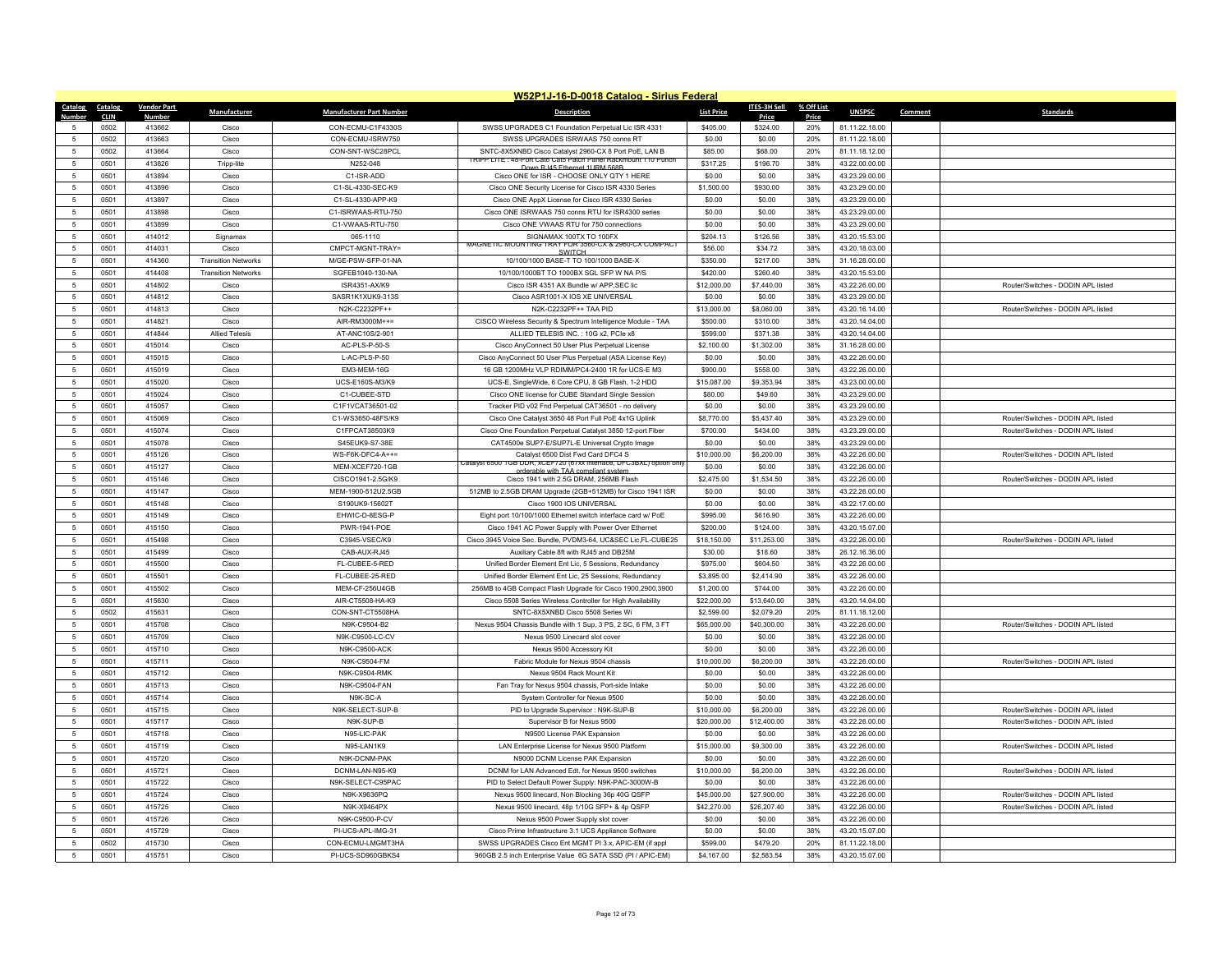|                          | W52P1J-16-D-0018 Catalog - Sirius Federal |                    |                                                          |                                 |                                                                                                                   |                        |                        |            |                                  |         |                                    |  |
|--------------------------|-------------------------------------------|--------------------|----------------------------------------------------------|---------------------------------|-------------------------------------------------------------------------------------------------------------------|------------------------|------------------------|------------|----------------------------------|---------|------------------------------------|--|
| Catalog                  | Catalog                                   | <b>Vendor Part</b> | Manufacturer                                             | <b>Manufacturer Part Number</b> | <b>Description</b>                                                                                                | <b>List Price</b>      | <b>ITES-3H Sell</b>    | % Off List | <b>UNSPSC</b>                    | Comment | <b>Standards</b>                   |  |
| Numhe                    | <b>CLIN</b>                               | <b>Numbe</b>       |                                                          |                                 |                                                                                                                   |                        | Price                  | Price      |                                  |         |                                    |  |
|                          | 0501                                      | 415799             | Cisco                                                    | PI-UCS-APL-K9                   | Cisco Prime Infrastructure UCS Physical HW Appliance                                                              | \$18,531.00            | \$11,489.22            | 38%        | 43.20.15.07.00                   |         |                                    |  |
| 5                        | 0501                                      | 415801             | Cisco                                                    | C1FBVCAT6000S-02                | Tracker PID v02 Fnd Perpetual CAT6000S - no delivery                                                              | \$0.00                 | \$0.00                 | 38%        | 43.23.29.00.00                   |         |                                    |  |
| $\sqrt{5}$               | 0501                                      | 415802             | Cisco                                                    | S2TIAI9-15201SY                 | Cisco CAT6000-VS-S2T IOS UPD IP SRV 2 ADV IP ENCRYPT                                                              | \$5,000.00             | \$3,100.00             | 38%        | 43.23.29.00.00                   |         | Router/Switches - DODIN APL listed |  |
| -5                       | 0501                                      | 415803             | Cisco                                                    | WS-X6848-TX-2T                  | C6k 48-port 10/100/1000 GE Mod: fabric enabled, RJ-45 DFC4                                                        | \$17,250.00            | \$10,695.00            | 38%        | 43.22.17.00.00                   |         |                                    |  |
| $\sqrt{5}$               | 0501                                      | 415804             | Cisco                                                    | DCNM-LAN-N93-K9                 | DCNM for LAN Advanced Edt. for Nexus 9300 switches                                                                | \$1,000.00             | \$620.00               | 38%        | 43.22.26.00.00                   |         | Router/Switches - DODIN APL listed |  |
| 5                        | 0501                                      | 415892             | Cisco                                                    | C1-AIR-CT5508-K9                | Cisco ONE - 5500 series WLAN Controller w/ 0 AP lics                                                              | \$13,750.00            | \$8,525.00             | 38%        | 43 23 29 00 00                   |         | Router/Switches - DODIN API listed |  |
| -5                       | 0501                                      | 416096             | Cisco                                                    | WS-X45-SUP8L-E                  | Catalyst 4500 E-Series Supervisor 8L-E                                                                            | \$12,595.00            | \$7,808.90             | 38%        | 43.22.17.00.00                   |         | Router/Switches - DODIN APL listed |  |
| $\,$ 5 $\,$              | 0501                                      | 416237             | Cisco                                                    | UCS-SD240GBKS4-EV               | 240GB 2.5 inch Enterprise Value 6G SATA SSD                                                                       | \$734.00               | \$455.08               | 38%        | 43.23.00.00.00                   |         |                                    |  |
| 5                        | 0501                                      | 416238             | Cisco                                                    | UCSC-PCIE-Q2672                 | Qlogic QLE2672-CSC, 16Gb Fibre Channel HBA with SR Optics                                                         | \$5,248.00             | \$3,253.76             | 38%        | 43.23.00.00.00                   |         |                                    |  |
| $\overline{5}$           | 0501                                      | 416239             | Cisco                                                    | UCS-300WKIT-240M4               | 300 Watt Cable and Kit for UCS C240M4 Rack Server                                                                 | \$628.00               | \$389.36               | 38%        | 43.23.00.00.00                   |         |                                    |  |
| $\sqrt{5}$               | 0501                                      | 416321             | Cisco                                                    | SL-44-SEC-K9=                   | Security PAK for Cisco ISR 4400 Series                                                                            | \$4,600.00             | \$2,852.00             | 38%        | 43.23.29.00.00                   |         | Router/Switches - DODIN APL listed |  |
| 5                        | 0501                                      | 416322             | Cisco                                                    | SL-44-APP-K9=                   | AppX License for Cisco ISR 4400 Series                                                                            | \$3,600.00             | \$2,232.00             | 38%        | 43.23.29.00.00                   |         | Router/Switches - DODIN APL listed |  |
| $\overline{5}$           | 0501                                      | 416323             | Cisco                                                    | VWAAS-RTU-2500S                 | VWAAS 2500 conns RTU for UCS-E on single ISR only                                                                 | \$0.00                 | \$0.00                 | 38%        | 31.16.28.00.00                   |         |                                    |  |
| 5                        | 0501                                      | 416324             | Cisco                                                    | ISRWAAS-RTU-2500S               | ISRWAAS RTU for 2500 connections, for spare use                                                                   | \$0.00                 | \$0.00                 | 38%        | 31.16.28.00.00                   |         |                                    |  |
| $5\phantom{.0}$          | 0501                                      | 416325             | Cisco                                                    | SL-44-UC-K9=                    | Unified Communication PAK for Cisco ISR 4400 Series<br>UTIBIS PIJU - Z4 X IEU 603Z0 UT3, 6 X IEU 603Z0 UT9 - 8.6  | \$2,300.00             | \$1,426.00             | 38%        | 43.23.00.00.00                   |         | Router/Switches - DODIN APL listed |  |
| $\sqrt{5}$               | 0501                                      | 416340             | Geist Manufacturing                                      | 120035                          | vork (R.L45) - Vertical Rackmou                                                                                   | \$970.18               | \$601.51               | 38%        | 39.12.10.00.00                   |         |                                    |  |
| 5                        | 0501                                      | 416341             | Signamax                                                 | 065-1185                        | 16 Bay Rack Mount 065-1185                                                                                        | \$840.00               | \$520.80               | 38%        | 24.10.20.01.00                   |         |                                    |  |
| $\sqrt{5}$               | 0501                                      | 416343             | Signamax                                                 | 065-1174                        | 10/100BaseT/TX to 100BaseFX                                                                                       | \$237.81               | \$147.44               | 38%        | 43.20.15.53.00                   |         |                                    |  |
| -5                       | 0501                                      | 416523             | Cisco                                                    | C1-X45-SUP8L-E                  | Cisco One Catalyst 4500 E-Series Supervisor 8L-E                                                                  | \$2,100.00             | \$1,302.00             | 38%        | 43.23.29.00.00                   |         |                                    |  |
| 5                        | 0501                                      | 416524             | Cisco                                                    | WS-X45-SUP8L-E/2                | Catalyst 4500 E-Series Redundant Supervisor 8L-E                                                                  | \$12,595.00            | \$7,808.90             | 38%        | 43.22.17.00.00                   |         | Router/Switches - DODIN APL listed |  |
| 5                        | 0501                                      | 416526             | Cisco                                                    | C1FBVCAT4500S-03                | Tracker PID v03 Fnd Perpetual CAT4500S - no delivery                                                              | \$0.00                 | \$0.00                 | 38%        | 43.23.29.00.00                   |         |                                    |  |
| 5                        | 0501                                      | 416527             | Cisco                                                    | N7KS2K9-80                      | Cisco NX-OS Release 8.0 for Nexus 7000 Series                                                                     | \$0.00                 | \$0.00                 | 38%        | 43.23.29.00.00                   |         |                                    |  |
| $\sqrt{5}$               | 0501                                      | 416528             | Cisco                                                    | C1F1PNEX70001K9                 | Cisco ONE Foundation Perpetual Nexus 7004                                                                         | \$24,000.00            | \$14,880.00            | 38%        | 43.23.29.00.00                   |         | Router/Switches - DODIN APL listed |  |
| 5                        | 0501                                      | 416529             | Cisco                                                    | N7K-TRS1K9                      | Nexus 7000 Transport Services License (OTV/LISP)                                                                  | \$0.00                 | \$0.00                 | 38%        | 31.16.28.00.00                   |         |                                    |  |
| 5                        | 0501                                      | 416530             | Cisco                                                    | N7K-EL21K9                      | Nexus 7000 Enhanced layer 2 (includes FabricPath, RISE)                                                           | \$0.00                 | \$0.00                 | 38%        | 43.22.26.12.00                   |         |                                    |  |
| 5                        | 0501                                      | 416531             | Cisco                                                    | C1-DCI-N7K-K9                   | Cisco ONE DCNM LAN Enterprise License Nexus 7000                                                                  | \$0.00                 | \$0.00                 | 38%        | 43.23.29.00.00                   |         |                                    |  |
| $5\phantom{.0}$          | 0501                                      | 416532             | Cisco                                                    | C1F1VNEX70001-02                | Tracker PID v02 Fnd Perpetual NEX70001 - no delivery                                                              | \$0.00                 | \$0.00                 | 38%        | 31.16.28.00.00                   |         |                                    |  |
| $\sqrt{5}$               | 0501                                      | 416534             | Cisco                                                    | C1F1VCAT38503-03                | Tracker PID v03 Fnd Perpetual CAT38503 - no delivery                                                              | \$0.00                 | \$0.00                 | 38%        | 43.23.29.00.00                   |         |                                    |  |
| -5                       | 0501                                      | 416535             | <b>Transition Networks</b>                               | M/GE-PSW-SX-01-EU               | MINI 10/100/1000BT 1000BX SWCH SC MM                                                                              | \$375.00               | \$232.50               | 38%        | 31.16.28.00.00                   |         |                                    |  |
| $\sqrt{5}$               | 0501                                      | 416544             | Cisco                                                    | WS-C3850-24UW-S                 | Cisco Catalyst 3850 24 Port UPOE with 5 AP licenses IP Base                                                       | \$8,470.00             | \$5,251.40             | 38%        | 43.22.26.00.00                   |         | Router/Switches - DODIN APL listed |  |
| 5                        | 0501<br>0501                              | 416549<br>416554   | Cisco                                                    | NIM-4T<br>$NIM-2T++=$           | 4-Port Serial WAN Interface card<br>2-Port Serial WAN Interface card                                              | \$2,800.00<br>\$800.00 | \$1,736.00<br>\$496.00 | 38%<br>38% | 43.22.26.00.00<br>43.22.26.00.00 |         |                                    |  |
| -5                       |                                           |                    | Cisco                                                    |                                 |                                                                                                                   |                        |                        |            |                                  |         |                                    |  |
| $\sqrt{5}$               | 0501                                      | 416585             | Cisco                                                    | ASR1000-RP-BLANK                | Blank Cover for ASR1000 RP                                                                                        | \$0.00                 | \$0.00                 | 38%        | 43.22.17.00.00                   |         |                                    |  |
| $\sqrt{5}$               | 0501                                      | 416586             | Cisco                                                    | ASR1000-ESP-BLANK               | Blank Cover for ASR1000 ESP                                                                                       | \$0.00                 | \$0.00                 | 38%        | 43.22.26.00.00                   |         |                                    |  |
| $\sqrt{5}$<br>5          | 0501<br>0501                              | 416587<br>416588   | Cisco<br>Cisco                                           | SASR1KRPUK9-163<br>CAB-9K20A-NA | Cisco ASR 1000 Series RP2 ADV ENT SERVICES                                                                        | \$0.00                 | \$0.00<br>\$0.00       | 38%<br>38% | 43.20.15.07.00<br>26.12.16.36.00 |         |                                    |  |
| 5                        | 0501                                      | 416589             | Cisco                                                    | SPA-8XCHT1/E1-V2                | Power Cord, 125VAC 20A NEMA 5-20 Plug, North America/Japan<br>8-port Channelized T1/E1 to DS0 Shared Port Adapter | \$0.00<br>\$11,000.00  | \$6,820.00             | 38%        | 43.22.17.00.00                   |         |                                    |  |
|                          | 0501                                      | 416590             |                                                          | SPA-4XT3/E3-V2                  | 4-port Clear Channel T3/E3 Shared Port Adapter, Version 2                                                         | \$17,000.00            | \$10,540.00            | 38%        | 43.22.17.00.00                   |         |                                    |  |
| $\sqrt{5}$<br>$\sqrt{5}$ | 0501                                      | 416591             | Cisco<br>Netsource                                       | COAS2179-BM1.0/2.3-100          | T3/E3 Cable, 1.0/2.3RF to BNC-Male, 100Ft. (inc pair 1Tx/1Rx)                                                     | \$288.00               | \$178.56               | 38%        | 43.20.18.03.00                   |         |                                    |  |
| $\sqrt{5}$               | 0501                                      | 416596             | <b>Transition Networks</b>                               | SCSCF3014-110                   | DS3 CONVRT 2 COAX TO SM SC 20KM                                                                                   | \$880.00               | \$545.60               | 38%        | 39.12.10.04.00                   |         |                                    |  |
|                          |                                           |                    |                                                          |                                 |                                                                                                                   |                        |                        |            |                                  |         |                                    |  |
| 5<br>5                   | 0501<br>0501                              | 416597<br>416598   | <b>Transition Networks</b><br><b>Transition Networks</b> | E-MCR-05-NA<br>F-SM-MM-02-NA    | 12SLOT MEDIA CNVRSN RACK<br>1300NM MMF 2KM TO 1310NM SMF 20KM SC CON                                              | \$445.00<br>\$925.00   | \$275.90<br>\$573.50   | 38%<br>38% | 43.22.26.00.00<br>43.22.26.00.00 |         |                                    |  |
| 5                        | 0501                                      | 416599             | <b>Transition Networks</b>                               | SGFEB1029-130                   | 10/100/1000BT TO 1000BX 1310-1550 SC 20K                                                                          | \$1,215.00             | \$753.30               | 38%        | 43.20.15.53.00                   |         |                                    |  |
| $5\phantom{.0}$          | 0501                                      | 416613             | Cisco                                                    | MC7354-4G-LTE-NA                | Sierra MC7354 North America LTE, Band 2, 5, 17, AWS                                                               | \$0.00                 | \$0.00                 | 38%        | 43.22.26.28.00                   |         |                                    |  |
| $\overline{5}$           | 0502                                      | 416759             | Cisco                                                    | CON-SSSNT-C819G4GN              | SOLN SUPP 8X5XNBD C819 M2M 4G LTE for North America, AWS/1                                                        | \$192.00               | \$153.60               | 20%        | 81.11.18.12.00                   |         |                                    |  |
| $\sqrt{5}$               | 0502                                      | 416843             | Cisco                                                    | CON-SNT-WS296X48                | SNTC-8X5XNBD Catalyst 2960-XR 48 GigE, 4 x 1G SFP+, I                                                             | \$460.00               | \$368.00               | 20%        | 81.11.18.12.00                   |         |                                    |  |
| 5                        | 0501                                      | 416845             | Cisco                                                    | WS-C2960XR-24TS-I               | Catalyst 2960-XR 24 GigE, 4 x 1G SFP, IP Lite                                                                     | \$4,495.00             | \$2,786.90             | 38%        | 43.22.26.00.00                   |         | Router/Switches - DODIN APL listed |  |
| $\sqrt{5}$               | 0502                                      | 416846             | Cisco                                                    | CON-SNT-WS296X24                | SNTC-8X5XNBD Catalyst 2960-XR 24 GigE, 4 x 1G SFP, IP                                                             | \$283.00               | \$226.40               | 20%        | 81.11.18.12.00                   |         |                                    |  |
| -5                       | 0501                                      | 416849             | Oberon                                                   | 106400                          | OBERON WIRELESS FOR CISCO 1142                                                                                    | \$438.39               | \$271.80               | 38%        | 43.20.15.07.00                   |         |                                    |  |
| $5\phantom{.0}$          | 0501                                      | 416850             | Netsource                                                | NL62-LCST-10M                   | LC/ST DPLX MM 10M CORD 62.5 MICRON FIBER                                                                          | \$25.50                | \$15.81                | 38%        | 43.23.29.00.00                   |         |                                    |  |
| $\overline{5}$           | 0501                                      | 416851             | Netsource                                                | NL62-LCST-3M                    | LC TO ST DPLX M/MODE 3MTR                                                                                         | \$14.50                | \$8.99                 | 38%        | 43.23.29.00.00                   |         |                                    |  |
| -5                       | 0502                                      | 416917             | Cisco                                                    | CON-SAU-LLICCTVM                | SW APP SUPP + UPGR Prmry SKU for CTVM Upg Lic (Del via emai                                                       | \$0.00                 | \$0.00                 | 20%        | 81.11.22.18.00                   |         |                                    |  |
| $\sqrt{5}$               | 0502                                      | 416919             | Cisco                                                    | CON-SAU-CTVM25A                 | SW APP SUPP + UPGR 25 AP Adder License                                                                            | \$750.00               | \$600.00               | 20%        | 81.11.22.18.00                   |         |                                    |  |
| $\,$ 5 $\,$              | 0501                                      | 416993             | StarTech.com                                             | MCM1110MMLC                     | 550M GETH FIBER MEDIA CONVRT 850NM MM LC                                                                          | \$165.99               | \$102.91               | 38%        | 43.20.15.07.00                   |         |                                    |  |
| -5                       | 0501                                      | 416998             | <b>Transition Networks</b>                               | E-100BTX-FX-05(SMLC)-NA         | FETH 100BTX TO 100BFX LC SMF SA CONVRT 2                                                                          | \$533.62               | \$330.84               | 38%        | 43.20.15.53.00                   |         |                                    |  |
| $\sqrt{5}$               | 0501                                      |                    | Cisco                                                    | SASR1K1XUK9-164                 | Cisco ASR1001-X IOS XE UNIVERSAL                                                                                  | \$0.00                 | \$0.00                 | 38%        | 43.23.29.00.00                   |         |                                    |  |
| $\,$ 5 $\,$              | 0502                                      | 417001<br>417005   | Cisco                                                    | CON-ECMUS-WS2500                | SOLN SUPP SWSS WAAS and VWAAS Right to Use for 2500 con                                                           | \$90.00                | \$72.00                | 20%        | 81.11.22.18.00                   |         |                                    |  |
| 5                        | 0501                                      | 417175             | <b>Transition Networks</b>                               | SISTG1013-211-LRT               | 10/100/1000B-T TO 1000BSX MM (SC) HI-TEM                                                                          | \$735.00               | \$455.70               | 38%        | 43.23.00.00.00                   |         |                                    |  |
| $\overline{5}$           | 0501                                      | 417236             | Cisco                                                    | FLSASR1-IPSEC=                  | IPSEC Paper PAK for ASR1000 Series                                                                                | \$10,000.00            | \$6,200.00             | 38%        | 43.22.26.00.00                   |         |                                    |  |
| -5                       | 0501                                      | 417242             | Cisco                                                    | PVDM4-64U128                    |                                                                                                                   | \$3,200.00             | \$1,984.00             | 38%        | 43.20.15.07.00                   |         |                                    |  |
|                          |                                           |                    |                                                          |                                 | PVDM4 64-channel to 128-channel factory upgrade                                                                   |                        |                        |            |                                  |         |                                    |  |
| $\sqrt{5}$               | 0501                                      | 417243             | Cisco                                                    | C1F1VCAT38504-03                | Tracker PID v03 Fnd Perpetual CAT38504 - no delivery                                                              | \$0.00                 | \$0.00                 | 38%        | 43.23.29.00.00                   |         |                                    |  |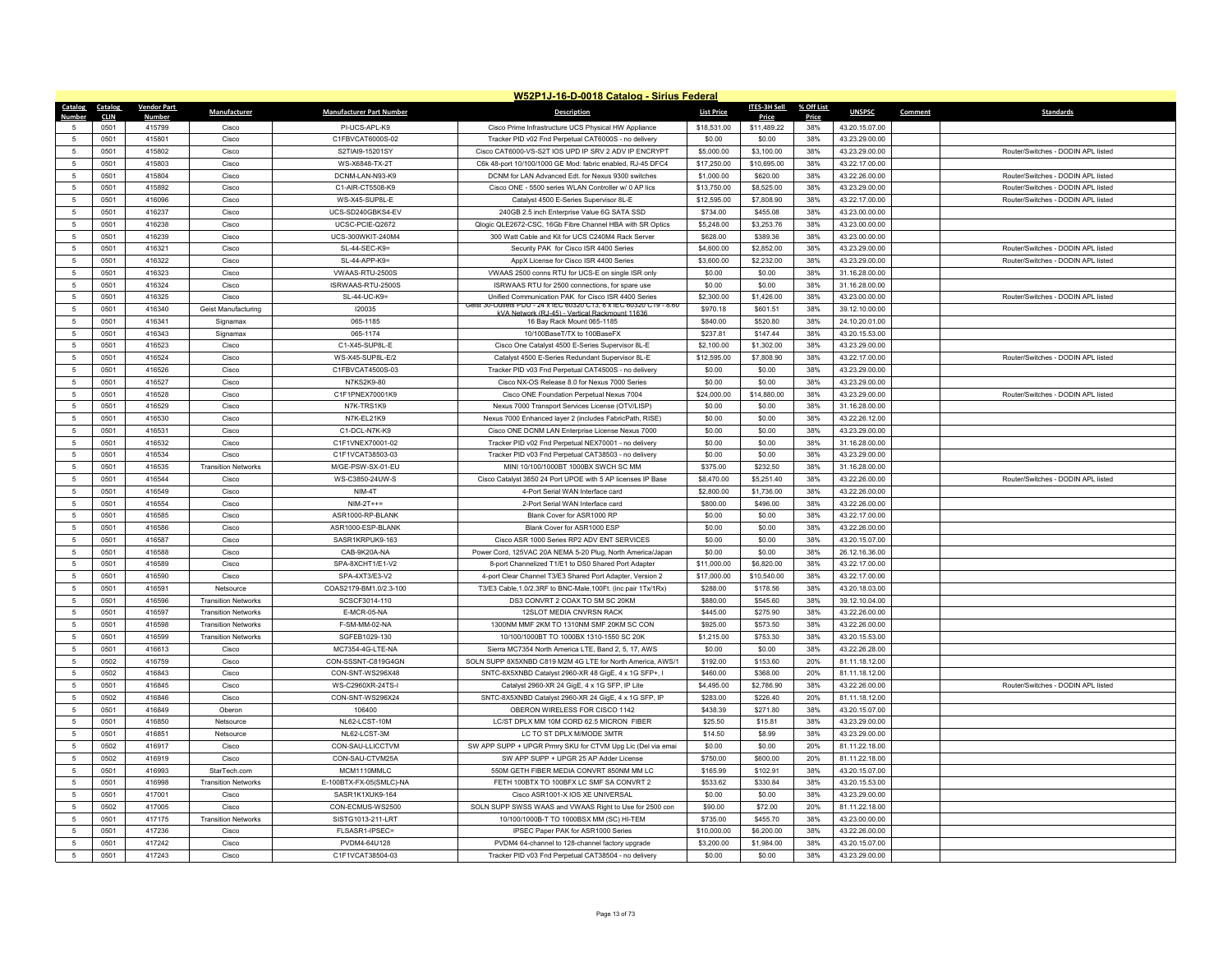|                | W52P1J-16-D-0018 Catalog - Sirius Federal |                    |                             |                                 |                                                                 |                   |                     |              |                |         |                                    |
|----------------|-------------------------------------------|--------------------|-----------------------------|---------------------------------|-----------------------------------------------------------------|-------------------|---------------------|--------------|----------------|---------|------------------------------------|
| <b>Catalog</b> | <b>Catalog</b>                            | <b>Vendor Part</b> | Manufacturer                | <b>Manufacturer Part Number</b> | <b>Description</b>                                              | <b>List Price</b> | <b>ITES-3H Sell</b> | % Off List   | <b>UNSPSC</b>  | Comment | Standards                          |
| $\sqrt{2}$     | <b>CLIN</b><br>0501                       | Number<br>417245   | Cisco                       | C1FAVCAT4500X-03                | Tracker PID v03 Fnd Perpetual CAT4500X - no delivery            | \$0.00            | Price<br>\$0.00     | Price<br>38% | 43.23.29.00.00 |         |                                    |
| -5             | 0501                                      | 417279             | Cisco                       | C891F-K9                        | Cisco 890 Series Integrated Services Routers                    | \$1,395.00        | \$864.90            | 38%          | 43.22.26.00.00 |         | Router/Switches - DODIN APL listed |
| 5              | 0501                                      | 417280             | Cisco                       | S89UK9-15303M                   | Cisco 890 Series IOS UNIVERSAL                                  | \$0.00            | \$0.00              | 38%          | 43.20.15.07.00 |         |                                    |
| 5              | 0501                                      | 417281             | Cisco                       | <b>SL-890-AIS</b>               | Cisco 890 Advanced IP Services License                          | \$0.00            | \$0.00              | 38%          | 43.23.00.00.00 |         |                                    |
| 5              | 0501                                      | 417282             | Cisco                       | PWR-66W-AC-V2                   | Power Supply 66 Watt AC version 2 for C890 platforms            | \$0.00            | \$0.00              | 38%          | 43.20.15.07.00 |         |                                    |
| 5              | 0501                                      | 417283             | Cisco                       | <b>PACK-800</b>                 | Packaging PIDs for 800 with no 3G and POE                       | \$0.00            | \$0.00              | 38%          | 43.20.15.07.00 |         |                                    |
| $\overline{5}$ | 0501                                      | 417289             | Cisco                       | SP6TISK9N-15301SY               | CAT6800-VS-S6T IOS IP SERV NPE                                  | \$10,000.00       | \$6,200.00          | 38%          | 43.23.29.00.00 |         | Router/Switches - DODIN APL listed |
| 5              | 0501                                      | 417394             | Cisco                       | C1-ASR1006X/K9                  | Cisco ONE - ASR1006-X                                           | \$21,000.00       | \$13,020.00         | 38%          | 81.11.22.01.00 |         | Router/Switches - DODIN APL listed |
| 5              | 0501                                      | 417395             | Cisco                       | ASR1000X-FAN                    | Cisco ASR1000-X Fan Module                                      | \$0.00            | \$0.00              | 38%          | 43.22.26.00.00 |         |                                    |
| $\overline{5}$ | 0501                                      | 417396             | Cisco                       | ASR1KX-PWR-BLANK                | Blank Cover for ASR1000 X Chassis Power Supply                  | \$0.00            | \$0.00              | 38%          | 43.22.26.00.00 |         |                                    |
| $\overline{5}$ | 0501                                      | 417397             | Cisco                       | ASR1000-RP3                     | Cisco ASR1000 Route Processor 3                                 | \$28,000.00       | \$17,360.00         | 38%          | 43.22.17.00.00 |         | Router/Switches - DODIN APL listed |
| 5              | 0501                                      | 417398             | Cisco                       | M-ASR1K-RP3-8GB                 | Cisco ASR1000 RP3 8GB                                           | \$0.00            | \$0.00              | 38%          | 32.10.16.02.00 |         |                                    |
| $\overline{5}$ | 0501                                      | 417399             | Cisco                       | M-ASR1K-SSD-100GB               | Cisco ASR1000 RP3 100GB SSD                                     | \$0.00            | \$0.00              | 38%          | 32.10.16.02.00 |         |                                    |
| 5              | 0501                                      | 417403             | Cisco                       | ASR1000X-AC-1100W               | Cisco ASR1000-X 1100W AC Power Supply                           | \$3,000.00        | \$1,860.00          | 38%          | 39.12.10.04.00 |         |                                    |
| 5              | 0501                                      | 417404             | Cisco                       | ASR1KX-AC-1100W-D               | Cisco ASR1000-X 1100W AC Default Power Supply                   | \$0.00            | \$0.00              | 38%          | 43.22.26.00.00 |         |                                    |
| $\overline{5}$ | 0501                                      | 417430             | Cisco                       | CIT-HD300G10K12G                | 300GB 12G SAS 10K RPM SFF HDD                                   | \$0.00            | \$0.00              | 38%          | 43.20.18.03.00 |         |                                    |
| 5              | 0501                                      | 417431             | Cisco                       | NIM-2CE1T1-PRI                  | 2 PORT MULTIFLEX TRUNK VOICE/CHANNELIZED DATA                   | \$4,000.00        | \$2,480.00          | 38%          | 43.20.15.00.00 |         |                                    |
| 5              | 0501                                      | 417432             | Cisco                       | CAB-C13-C14-2M=                 | POWER CORD JUMPER, C13-C14 CONNECTORS, 2 METER                  | \$50.00           | \$31.00             | 38%          | 39.12.10.04.00 |         |                                    |
| $\overline{5}$ | 0501                                      | 417433             | Cisco                       | SP-INFMCST-1-250=               | 1YR INFORMACAST ADVANCE SUBSCRIPTION 250 ENDPOINTS              | \$4,960.00        | \$3,075.20          | 38%          | 43.23.00.00.00 |         |                                    |
| $\overline{5}$ | 0501                                      | 417607             | Cisco                       | UCS-IOM-2208XP=                 | UCS 2208XP I/O Module (8 External, 32 Internal 10Gb Ports)      | \$10,000.00       | \$6,200.00          | 38%          | 43.23.00.00.00 |         |                                    |
| 5              | 0501                                      | 417609             | Cisco                       | SFP-10G-AOC3M                   | 10GBASE Active Optical SFP+ Cable, 3M                           | \$210.00          | \$130.20            | 38%          | 43.22.18.00.00 |         |                                    |
| $\overline{5}$ | 0501                                      | 417610             | Cisco                       | N5672-DFA-BUN-P1                | Nexus 5672 DFA Bundle-Limited Time Promo; LAN, EL2, DCNM-LAN    | \$15,000.00       | \$9,300.00          | 38%          | 43.23.29.00.00 |         | Router/Switches - DODIN APL listed |
| -5             | 0501                                      | 417611             | Cisco                       | N56-LAN1K9-P                    | Limited Time Promotion for Nexus 5600 Series LAN Enterprise     | \$0.00            | \$0.00              | 38%          | 43.23.29.00.00 |         |                                    |
| $\overline{5}$ | 0501                                      | 417612             | Cisco                       | N5672-EL2-P-SSK9                | Limited Time Promotion-Nexus 5672 Enhanced Layer 2 License      | \$4,000.00        | \$2,480.00          | 38%          | 43.23.29.00.00 |         |                                    |
| 5              | 0501                                      | 417629             | Cisco                       | AIR-CAP3702I-T-K9               | 802.11ac Ctrlr AP 4x4:3SS w/CleanAir; Int Ant; T Reg Domain     | \$1,495.00        | \$926.90            | 38%          | 43.20.14.04.00 |         |                                    |
| 5              | 0501                                      | 417635             | Cisco                       | 12000-SPA                       | SPA for Cisco 12000; No Physical Part; For Tracking Only        | \$0.00            | \$0.00              | 38%          | 43.20.15.34.00 |         |                                    |
| $\overline{5}$ | 0501                                      | 417658             | Extron                      | 60-1211-01                      | 12x8 ProDSP Processor                                           | \$1,990.00        | \$1,233.80          | 38%          | 43.22.15.22.00 |         |                                    |
| $\overline{5}$ | 0501                                      | 417660             | <b>Crestron Electronics</b> | DMC-VGA                         | VGA/Video Input Card for DM Switchers                           | \$1,000.00        | \$620.00            | 38%          | 31.15.17.06.00 |         |                                    |
| 5              | 0501                                      | 417661             | <b>Crestron Flectronics</b> | <b>TSW-560</b>                  | 7 Touch Screen                                                  | \$1,400.00        | \$868.00            | 38%          | 43.21.19.03.00 |         |                                    |
| $\overline{5}$ | 0501                                      | 417662             | <b>Crestron Electronics</b> | <b>TSW-760-TTK</b>              | Tabletop Kit for TSW-760                                        | \$200.00          | \$124.00            | 38%          | 43.23.00.00.00 |         |                                    |
| 5              | 0501                                      | 417664             | <b>Crestron Electronics</b> | DM-TX-200-C-2G                  | Wall Plate DigitalMedia 8G+ Transmitter 200                     | \$1,400.00        | \$868.00            | 38%          | 43.22.26.12.00 |         |                                    |
| 5              | 0501                                      | 417665             | Middle Atlantic             | <b>ERK-2120LRD</b>              | ERK Series Rack with Power Surge, ventilation and rach shelves. | \$2,251.00        | \$1,395.62          | 38%          | 43.22.26.00.00 |         |                                    |
| 5              | 0501                                      | 417687             | Cisco                       | NIM-4MFT-T1/E1                  | 4 port Multiflex Trunk Voice/Clear-channel Data T1/E1 Module    | \$4,400.00        | \$2,728.00          | 38%          | 43.22.26.00.00 |         |                                    |
| 5              | 0501                                      | 417726             | <b>Transition Networks</b>  | M/E-PSW-FX-02(SC)-NA            | MINI10/100BSE EX TO FX SC MM 2KM W/ NA                          | \$130.00          | \$80.60             | 38%          | 31.16.28.00.00 |         |                                    |
| 5              | 0501                                      | 417729             | <b>DMSI Manufacturing</b>   | CF67102                         | 10/100 TO 100BASE-FX MULTOMODE MEDIA CON MCM110ST2              | \$110.00          | \$68.20             | 38%          | 43.20.15.07.00 |         |                                    |
| $\overline{5}$ | 0501                                      | 417731             | <b>DMSI Manufacturing</b>   | CY61101                         | 10/100MBPS SINGLE-MODE MEDIA CONVERT MC110CS                    | \$89.00           | \$55.18             | 38%          | 43.20.15.07.00 |         |                                    |
| 5              | 0501                                      | 417732             | <b>Transition Networks</b>  | M/GE-T-SFP-01-NA                | MINI1000BSEET TO 1000BSEX SFP W/ NA                             | \$202.00          | \$125.24            | 38%          | 31.16.28.00.00 |         |                                    |
| 5              | 0501                                      | 417821             | Cisco                       | SFP-H25G-CU1M=                  | 25GBASE-CU SFP28 Cable 1 Meter                                  | \$125.00          | \$77.50             | 38%          | 26.12.16.09.00 |         |                                    |
| $\overline{5}$ | 0501                                      | 417849             | Cisco                       | AIR-AP2802E-B-K9                | 802.11ac W2 AP w/CA; 4x4:3; Ext Ant; 2xGbE -B Domain            | \$5,015.00        | \$3,109.30          | 38%          | 43.20.14.04.00 |         |                                    |
| 5              | 0501                                      | 417909             | Brocade                     | ICX6450-24-A                    | 24PT 1G SWCH 2X1G SFP+ UPG 10G 2X1G/10G                         | \$2,995.00        | \$1,856.90          | 38%          | 43.22.26.12.00 |         | Router/Switches - DODIN APL listed |
| 5              | 0501                                      | 417914             | Cables To Go                | NL62-LCLC-2M                    | Fiber Patch Cable 62.5MM LC/LC 2 Meter X 10                     | \$19.99           | \$12.39             | 38%          | 31.15.17.06.00 |         |                                    |
| $\overline{5}$ | 0501                                      | 417915             | Cables To Go                | NL62-LCST-2M                    | Fiber Patch Cable 62.5MM LC/ST 2 Meter X 10                     | \$25.00           | \$15.50             | 38%          | 31.15.17.06.00 |         |                                    |
| $\overline{5}$ | 0501                                      | 417916             | Cables To Go                | NL62-LCSC-2M                    | Fiber Patch Cable 62.5MM LC/SC 2 Meter X 10                     | \$19.99           | \$12.39             | 38%          | 31.15.17.06.00 |         |                                    |
| 5              | 0501                                      | 417932             | Cisco                       | N55-48P-SSK9                    | Nexus 5500 Storage License, 48 Ports                            | \$0.00            | \$0.00              | 38%          | 43.20.16.14.00 |         |                                    |
| $\overline{5}$ | 0501                                      | 417945             | Cisco                       | N56-16P-SSK9                    | Nexus 5600 Series 16 Port Storage License                       | \$6,400.00        | \$3,968.00          | 38%          | 43.23.29.00.00 |         | Router/Switches - DODIN APL listed |
| 5              | 0501                                      | 419478             | Cisco                       | N5672-SBUN-P1                   | Nexus5672 SBUN-Promo;L3,DCNM-LAN/SAN,72 Ports10G Storage,EL2    | \$20,000.00       | \$12,400.00         | 38%          | 43.23.29.00.00 |         |                                    |
| 5              | 0501                                      | 419479             | Cisco                       | NXOS-703I4.4                    | Nexus 9k/3K NX-OS Maintenance Software Rel 7.0(3)l4.4           | \$0.00            | \$0.00              | 38%          | 43.23.29.00.00 |         |                                    |
| $\overline{5}$ | 0501                                      | 419484             | Cisco                       | RPS-ADPTR-2921-51               | Cisco 2921/2951 RPS Adapter for use with External RPS           | \$250.00          | \$155.00            | 38%          | 43.23.29.00.00 |         |                                    |
| -5             | 0501                                      | 419505             | Cisco                       | C1-ASR1009X/K9                  | Cisco ONE - ASR1009-X                                           | \$23,000.00       | \$14,260.00         | 38%          | 43.23.29.00.00 |         |                                    |
| 5              | 0501                                      | 419506             | Cisco                       | ASR1K-MSE                       | ASR1k-MultiService Edge incl. MPLS, L2/L3VPN- Tracking only     | \$0.00            | \$0.00              | 38%          | 43.23.29.00.00 |         |                                    |
| 5              | 0501                                      | 419508             | Cisco                       | ASR1000-ESP200                  | Cisco ASR1000 Embedded Services Processor, 200G                 | \$85,000.00       | \$52,700.00         | 38%          | 43.23.29.00.00 |         | Router/Switches - DODIN APL listed |
| -5             | 0501                                      | 419517             | Cisco                       | ASR1000-MIP100                  | ASR1000 100G Modular Interface Processor                        | \$12,000.00       | \$7,440.00          | 38%          | 43.23.29.00.00 |         | Router/Switches - DODIN APL listed |
| $\overline{5}$ | 0501                                      | 419518             | Cisco                       | EPA-10X10GE                     | ASR1000 10X10GE Ethernet Port Adapter                           | \$50,000.00       | \$31,000.00         | 38%          | 43.23.29.00.00 |         |                                    |
| 5              | 0501                                      | 419524             | Cisco                       | DNA-VOUCHER                     | Tracker Eligibility SKU for DNA Offers (Part of Bundle)         | \$0.00            | \$0.00              | 38%          | 43.23.29.00.00 |         |                                    |
| 5              | 0501                                      | 419557             | Cisco                       | SASR1K1XUK9-163                 | Cisco ASR1001-X IOS XF UNIVERSAL                                | \$0.00            | \$0.00              | 38%          | 43.23.29.00.00 |         |                                    |
| $\overline{5}$ | 0501                                      | 419616             | Cisco                       | PVDM4-32U256                    | PVDM4 32-channel to 256-channel factory upgrade                 | \$8,600.00        | \$5,332.00          | 38%          | 43.23.29.00.00 |         |                                    |
| $\overline{5}$ | 0501                                      | 419761             | Cisco                       | C3850-4PT-KIT=                  | Cisco Catalyst 3850 4 Point rack mount kit                      | \$250.00          | \$155.00            | 38%          | 43.23.29.00.00 |         |                                    |
| -5             | 0501                                      | 419775             | Cisco                       | MEM-CF-2GB=                     | 2GB Compact Flash for Cisco 1900, 2900, 3900 ISR                | \$1,380.00        | \$855.60            | 38%          | 43.23.29.00.00 |         |                                    |
| $\overline{5}$ | 0501                                      | 419781             | Cisco                       | AIR-ANT2524DB-R                 | 2.4 GHz 2 dBi/5 GHz 4 dBi Dipole Ant., Blk, RP-TNC              | \$39.00           | \$24.18             | 38%          | 43.23.29.00.00 |         |                                    |
|                | 0501                                      | 419783             | Cisco                       | S800IUK9-15603M                 | Cisco IR800 Series UNIVERSAL                                    | \$0.00            | \$0.00              | 38%          | 43.23.29.00.00 |         |                                    |
| 5              | 0501                                      | 419810             | <b>Transition Networks</b>  | N-TGE-SFP-01                    | 10GIG ETH PCIE NIC W/ 2 OPEN SFP+ PT                            | \$680.00          | \$421.60            | 38%          | 31.16.28.00.00 |         |                                    |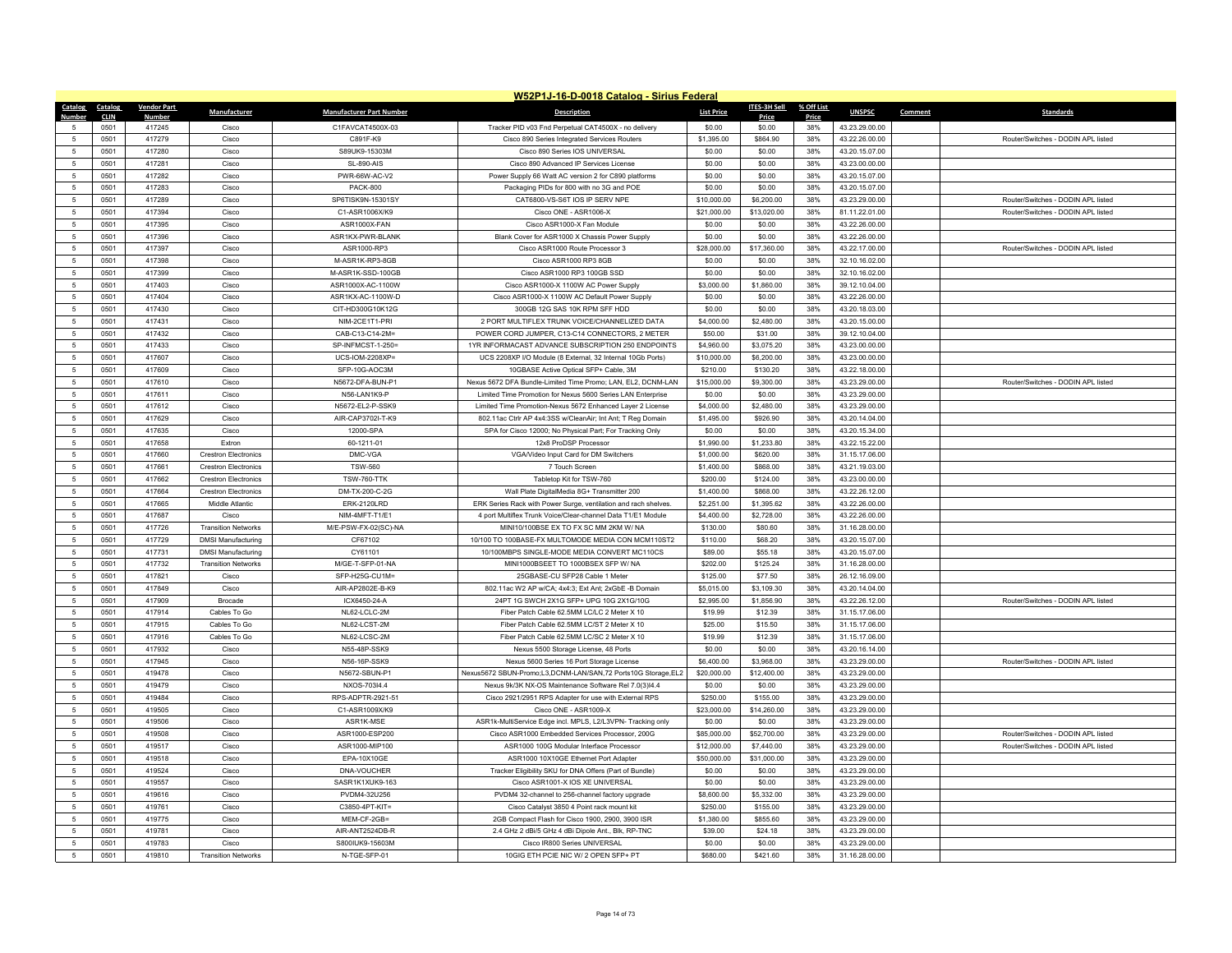|                 | W52P1J-16-D-0018 Catalog - Sirius Federal |                    |                                                                |                                 |                                                                                                                                              |                      |                      |            |                                  |         |                                    |  |
|-----------------|-------------------------------------------|--------------------|----------------------------------------------------------------|---------------------------------|----------------------------------------------------------------------------------------------------------------------------------------------|----------------------|----------------------|------------|----------------------------------|---------|------------------------------------|--|
| Catalog Catalog |                                           | <b>Vendor Part</b> | Manufacturer                                                   | <b>Manufacturer Part Number</b> | <b>Description</b>                                                                                                                           | <b>List Price</b>    | ITES-3H Sell         | % Off List | <b>UNSPSC</b>                    | Comment | <b>Standards</b>                   |  |
| Number          | <b>CLIN</b>                               | <b>Number</b>      |                                                                |                                 |                                                                                                                                              |                      | Price                | Price      |                                  |         |                                    |  |
| $\sqrt{2}$      | 0501<br>0501                              | 419854<br>419994   | <b>Transition Networks</b>                                     | M/GE-PSW-LX-01-NA<br>ET91000LC2 | Gigabit Ethernet - 10Base-T, 1000Base-LX, 100Base-TX, 1000Base-T<br>Startech.com: Convert and extend a gigabit ethernet connection up to 550 | \$817.82<br>\$296.09 | \$507.05<br>\$183.58 | 38%<br>38% | 31.16.28.00.00<br>43.20.15.07.00 |         |                                    |  |
|                 |                                           | 420034             | StarTech.com<br>Cisco                                          |                                 | m / 1804 ft over multimode LC fiber - fiber converter - ethernet medi                                                                        | \$8,695.00           |                      | 38%        |                                  |         | Router/Switches - DODIN API listed |  |
| $\overline{5}$  | 0501                                      |                    |                                                                | WS-C2960XR-48LPS-I              | Catalyst 2960-XR 48 GigE PoE 370W, 4 x 1G SFP, IP Lite                                                                                       |                      | \$5,390.90           |            | 43.23.29.00.00                   |         |                                    |  |
| 5               | 0501                                      | 420311             | Cisco                                                          | AIR-PWRINJ3=                    | Power Injector for 1100, 1130AG, 1200 1230AG, 1240AG Series<br>802.11ac AP 4x4:3SS w/CleanAir; Int Ant; Universal (Config) (AIR-CAP          | \$59.00              | \$36.58              | 38%        | 43.23.29.00.00                   |         |                                    |  |
| $\sqrt{2}$      | 0501                                      | 420312             | Cisco                                                          | AIR-AP3702I-UXK9C               | 3702Lis on the DODIN APL: effective 3-9-2017 Expires 3-9-2020)                                                                               | \$1,495.00           | \$926.90             | 38%        | 43.23.29.00.00                   |         | Router/Switches - DODIN APL listed |  |
| -5              | 0501                                      | 420359             | <b>Transition Networks</b>                                     | SBFTF1040-105-NA                | 10/100BTX EMPTY SEP SLOT MEDIA CONVRT                                                                                                        | \$220.00             | \$136.40             | 38%        | 31.16.28.00.00                   |         |                                    |  |
| 5               | 0501                                      | 420360             | <b>Transition Networks</b>                                     | TN-SFP-OC3M                     | 100BASE-FX / OC-3 SFP 1300NM MM LC 2KM                                                                                                       | \$185.00             | \$114.70             | 38%        | 31.16.28.00.00                   |         |                                    |  |
| $\sqrt{2}$      | 0501                                      | 420420             | Cisco                                                          | AIR-CAP1532I-B-K9               | 802.11n Low-Profile Outdoor AP, Internal Ant., B Reg Dom.                                                                                    | \$1,295.00           | \$802.90             | 38%        | 43.23.29.00.00                   |         | Router/Switches - DODIN API listed |  |
| -5              | 0501                                      | 420431             | Cisco                                                          | SASR1K2XK9-163                  | UNIVERSAL                                                                                                                                    | \$0.00               | \$0.00               | 38%        | 43.23.29.00.00                   |         |                                    |  |
| $\overline{5}$  | 0501                                      | 420475             | Cisco                                                          | NIM-2CE1T1-PRI++=               | 2 port Multiflex Trunk Voice/Channelized Data T1/E1 Module                                                                                   | \$4,600.00           | \$2,852.00           | 38%        | 43.23.29.00.00                   |         |                                    |  |
| $\overline{5}$  | 0501                                      | 420550             | Cisco                                                          | S45EUK9-S8-38E                  | CAT4500e SUP8e Universal Crypto Image                                                                                                        | \$0.00               | \$0.00               | 38%        | 43.23.29.00.00                   |         |                                    |  |
| -5              | 0501                                      | 420556             | Cisco                                                          | C6880-X                         | Cisco Catalyst 6880-X-Chassis (XL Tables)                                                                                                    | \$46,000.00          | \$28,520.00          | 38%        | 43.23.29.00.00                   |         | Router/Switches - DODIN API listed |  |
| $\overline{5}$  | 0501                                      | 420558             | Cisco                                                          | CAB-AC-2500W-EU                 | Power Cord, 250Vac 16A, Europe                                                                                                               | \$0.00               | \$0.00               | 38%        | 43.23.29.00.00                   |         |                                    |  |
| $\overline{5}$  | 0501                                      | 420559             | Cisco                                                          | S68XAEK9-15401SY                | Cisco CAT6880-X IOS ADV ENT SERVICES FULL ENCRYPT                                                                                            | \$25,000.00          | \$15,500.00          | 38%        | 43.23.29.00.00                   |         | Router/Switches - DODIN APL listed |  |
| 5               | 0501                                      | 420563             | Cisco                                                          | ASR1000-FSP100                  | Cisco ASR1000 Embedded Services Processor, 100G                                                                                              | \$66,000.00          | \$40,920.00          | 38%        | 43.23.29.00.00                   |         | Router/Switches - DODIN API listed |  |
| $\overline{5}$  | 0501                                      | 420569             | Cisco                                                          | M-ASR1K-RP3-32GB                | Cisco ASR1000 RP3 32GB                                                                                                                       | \$16,000.00          | \$9,920.00           | 38%        | 43.23.29.00.00                   |         | Router/Switches - DODIN APL listed |  |
| $\overline{5}$  | 0501                                      | 420570             | Cisco                                                          | M-ASR1K-SSD-200GB               | Cisco ASR1000 RP3 200GB SSD                                                                                                                  | \$2,000.00           | \$1,240.00           | 38%        | 43.23.29.00.00                   |         |                                    |  |
| -5              | 0501                                      | 420574             | Cisco                                                          | CAB-ACE                         | AC Power Cord (Europe), C13, CEE 7, 1.5M                                                                                                     | \$0.00               | \$0.00               | 38%        | 43.23.29.00.00                   |         |                                    |  |
| $\overline{5}$  | 0501                                      | 420577             | Cisco                                                          | C1-SL-750-AKC                   | Cisco ONE Promo LIC Akamai Connect for 750 connection WAAS                                                                                   | \$0.00               | \$0.00               | 38%        | 43.23.29.00.00                   |         |                                    |  |
| $\overline{5}$  | 0501                                      | 420578             | Cisco                                                          | CAB-C15-ACE                     | AC Power Cord (Europe), C15, CEE 7, 2.5m                                                                                                     | \$0.00               | \$0.00               | 38%        | 43.23.29.00.00                   |         |                                    |  |
| 5               | 0501                                      | 420583             | Cisco                                                          | VWAAS-RTU-750                   | VWAAS 750 conns RTU for UCS-E on single ISR only                                                                                             | \$0.00               | \$0.00               | 38%        | 43.23.29.00.00                   |         |                                    |  |
| $\overline{5}$  | 0501                                      | 420584             | Cisco                                                          | C1-PI-LFAS-ISR-K9               | Cisco ONE PI Device License for LF, AS, & IWAN App for ISR                                                                                   | \$0.00               | \$0.00               | 38%        | 43.23.29.00.00                   |         |                                    |  |
| $\overline{5}$  | 0501                                      | 420585             | Cisco                                                          | C1-CFM-100-K9                   | Cisco ONE Energy Management - 100 DO End Points                                                                                              | \$0.00               | \$0.00               | 38%        | 43.23.29.00.00                   |         |                                    |  |
| 5               | 0501                                      | 420586             | Cisco                                                          | C1-LIC-VCM-1N                   | Cisco ONE Promo license to manage one WAAS node                                                                                              | \$0.00               | \$0.00               | 38%        | 43.23.29.00.00                   |         |                                    |  |
| $\sqrt{2}$      | 0501                                      | 420588             | Cisco                                                          | C1-WSC3850-48XS-FS              | Cisco ONE Catalyst 3850 48 Port 10G Fiber Switch IP Base                                                                                     | \$26,500.00          | \$16,430.00          | 38%        | 43.23.29.00.00                   |         | Router/Switches - DODIN APL listed |  |
| -5              | 0501                                      | 420590             | Cisco                                                          | PWR-C3-750WAC-F/2               | 750W AC Config 3 redundant Power Supply back to front cool                                                                                   | \$1,500.00           | \$930.00             | 38%        | 43.23.29.00.00                   |         |                                    |  |
| 5               | 0501                                      | 420591             | Cisco                                                          | FAN-T3-F                        | Catalyst 3850 Type 3 back to front cooling Fan (Part of Bundle)                                                                              | \$0.00               | \$0.00               | 38%        | 43.23.29.00.00                   |         |                                    |  |
| $\overline{5}$  | 0501                                      | 420592             | Cisco                                                          | PWR-C3-750WAC-F                 | 750W AC Config 3 Power Supply back to front cooling                                                                                          | \$0.00               | \$0.00               | 38%        | 43.23.29.00.00                   |         |                                    |  |
| -5              | 0501                                      | 420594             | Cisco                                                          | C1FPCAT38505K9                  | Cisco One Foundation Perpetual Catalyst 3850 48-port Fiber                                                                                   | \$700.00             | \$434.00             | 38%        | 43.23.29.00.00                   |         | Router/Switches - DODIN APL listed |  |
| $\overline{5}$  | 0501                                      | 420599             | Cisco                                                          | C1F1VCAT38505-03                | Tracker PID v03 Fnd Perpetual CAT38505 - no delivery                                                                                         | \$0.00               | \$0.00               | 38%        | 43.23.29.00.00                   |         |                                    |  |
| $\overline{5}$  | 0501                                      | 420600             | Cisco                                                          | C1APCAT38502K9                  | Cisco One Advanced Perpetual - Catalyst 3850 48-port                                                                                         | \$8,000.00           | \$4,960.00           | 38%        | 43.23.29.00.00                   |         |                                    |  |
| $\overline{5}$  | 0501                                      | 420601             | Cisco                                                          | C3850-48-S-E                    | C3850-48 IP Base to IP Services Paper RTU License                                                                                            | \$10,200.00          | \$6,324.00           | 38%        | 43.23.29.00.00                   |         |                                    |  |
| $\overline{5}$  | 0501                                      | 420637             | Cisco                                                          | ACI-N9KDK9-12.2                 | Nexus 9500 or 9300 ACI Base Software NX-OS Rel 12.2                                                                                          | \$0.00               | \$0.00               | 38%        | 43.23.29.00.00                   |         |                                    |  |
| $\overline{5}$  | 0501                                      | 420638             | Cisco                                                          | N9K-M6PQ-E                      | ACI capable Uplink Module for Nexus 9300, 6p 40G QSFP                                                                                        | \$2,000.00           | \$1,240.00           | 38%        | 43.23.29.00.00                   |         |                                    |  |
| -5              | 0501                                      | 420720             | <b>Allied Telesis</b>                                          | AT-MMC2000/SP-90                | 10/100/1000T TO 1000X/SP CONVRT TAA                                                                                                          | \$325.00             | \$201.50             | 38%        | 43 20 14 04 00                   |         |                                    |  |
| $\overline{5}$  | 0501                                      | 420721             | <b>Allied Telesis</b>                                          | AT-2711FX/MT-901                | NIC 100FX MT PCIE ROHS TAA                                                                                                                   | \$255.00             | \$158.10             | 38%        | 43.20.14.04.00                   |         |                                    |  |
| $\overline{5}$  | 0501                                      | 420794             | Aellanox Technologies<br>Mellanox Hd<br>Mellanox Technologies, | MCX516A-CCAT                    | CONNECTX-5 EN NIC 100GBE QSFP28 PCIE3.0                                                                                                      | \$2,581.00           | \$1,600.22           | 38%        | 43.20.15.52.00                   |         |                                    |  |
| 5               | 0501                                      | 420795             | vellanox I td.<br>vellanox lechnologie                         | MMA1B00-C100D                   | XCVR 100GBE QSFP28 MPO 850NM + 100M DDMI                                                                                                     | \$730.23             | \$452.74             | 38%        | 43 20 15 52 00                   |         |                                    |  |
| $\overline{5}$  | 0501                                      | 420796             | I td                                                           | MMA1I 10-CR-AX                  | 100GBASE-LR4 QSFP28 XCVR MELL MMA1L10-CR                                                                                                     | \$8,992.00           | \$5,575.04           | 38%        | 43.20.15.52.00                   |         |                                    |  |
| $\overline{5}$  | 0501                                      | 420849             | <b>Transition Networks</b>                                     | SGETF1013-110-EU                | 1000BASE-T TO 1000BASE-SX/LX MM SC                                                                                                           | \$455.00             | \$282.10             | 38%        | 31.16.28.00.00                   |         |                                    |  |
| 5               | 0501                                      | 420875             | Cisco                                                          | CAB-L620P-C19-US                | NEMA L6-20 to IEC-C19 14ft US                                                                                                                | \$0.00               | \$0.00               | 38%        | 43.23.29.00.00                   |         |                                    |  |
| $\overline{5}$  | 0501                                      | 420930             | Cisco                                                          | WS-C3650-8X24PD-                | Cisco Catalyst 3650 24 Port mGig, 2x10G Uplink, LAN Base                                                                                     | \$7,200.00           | \$4,464.00           | 38%        | 43.23.29.00.00                   |         | Router/Switches - DODIN APL listed |  |
| -5              | 0501                                      | 421106             | Cisco                                                          | NIM-8MFT-T1/E1++=               | 8 port Multiflex Trunk Voice/Clear-channel Data T1/E1 Module                                                                                 | \$8,800.00           | \$5,456.00           | 38%        | 43.23.29.00.00                   |         |                                    |  |
| 5               | 0501                                      | 421138             | <b>Transition Networks</b>                                     | M/GE-T-SX-01-NA                 | MINI 1000BT TO 1000BSX SC MM 220 550M                                                                                                        | \$305.00             | \$189.10             | 38%        | 31.16.28.00.00                   |         |                                    |  |
| $\overline{5}$  | 0501                                      | 421263             | <b>Allied Telesis</b>                                          | AT-2712FX/SC-901                | TOOMbos PCI Express Secure Fast Ethernet Fiber Adapter Card: SC<br>ector: includes both standard and low profile brackets: Single            | \$215.00             | \$133.30             | 38%        | 43.20.14.04.00                   |         |                                    |  |
| -5              | 0501                                      | 421266             | Cisco                                                          | UCS-FI-6332-16UP-U              | ICS 6332-16UP 1RU FI/NO PSU/24 OSEP+ 16UP/4X40G LIC/ 8XUP LIC                                                                                | \$56,000.00          | \$34,720.00          | 38%        | 43.23.29.00.00                   |         |                                    |  |
| 5               | 0501                                      | 421291             | Cisco                                                          | L-C3560X-LIC=                   | Electronic Product Activation Keys for 3560-X Series (Part of Bundle)                                                                        | \$0.00               | \$0.00               | 38%        | 43.23.29.00.00                   |         |                                    |  |
| $\overline{5}$  | 0501                                      | 421292             | Cisco                                                          | L-C3560X-48-L-S                 | C3560X-48 LAN Base to IP Base E-License                                                                                                      | \$1,610.00           | \$998.20             | 38%        | 43.23.29.00.00                   |         |                                    |  |
| -5              | 0501                                      | 421304             | Cisco                                                          | ASR1002X-20G-SECK9              | ASR1002-X, 20G, VPN+FW Bundle, K9, AES license                                                                                               | \$95,000.00          | \$58,900.00          | 38%        | 43.23.29.00.00                   |         | Router/Switches - DODIN APL listed |  |
| $\overline{5}$  | 0501                                      | 421305             | Cisco                                                          | FLSA1-2X-5-20G                  | Upgrade from 5 Gbps to 20Gbps License for ASR 1002-X (Part of Bundle)                                                                        | \$0.00               | \$0.00               | 38%        | 43.23.29.00.00                   |         |                                    |  |
| $\overline{5}$  | 0501                                      | 421306             | Cisco                                                          | FLSASR1-FW                      | FW License for ASR1000 Series                                                                                                                | \$0.00               | \$0.00               | 38%        | 43.23.29.00.00                   |         |                                    |  |
| -5              | 0501                                      | 421308             | Cisco                                                          | ASR1002X-10G-SECK9              | ASR1002-X, 10G, VPN+FW Bundle, K9, AES license                                                                                               | \$80,000.00          | \$49,600.00          | 38%        | 43.23.29.00.00                   |         | Router/Switches - DODIN APL listed |  |
| $\overline{5}$  | 0501                                      | 421311             | Cisco                                                          | SASR1K2XNLIK9-163               | UNIVERSAL W/O L                                                                                                                              | \$0.00               | \$0.00               | 38%        | 43.23.29.00.00                   |         |                                    |  |
| $\overline{5}$  | 0501                                      | 421313             | Cisco                                                          | M-ASR1002HX-16GB                | Cisco ASR1002-HX 16GB DRAM                                                                                                                   | \$0.00               | \$0.00               | 38%        | 43.23.29.00.00                   |         |                                    |  |
| -5              | 0501                                      | 421314             | Cisco                                                          | FPA-BI ANK                      | Ethernet Port Adapter (EPA) Blank Cover (Part of Bundle)                                                                                     | \$0.00               | \$0.00               | 38%        | 43.23.29.00.00                   |         |                                    |  |
| 5               | 0501                                      | 421315             | Cisco                                                          | SASR1KHXNPEK9-164               | UNIVERSAL - NO PAYLOAD ENCRYPTION                                                                                                            | \$0.00               | \$0.00               | 38%        | 43.23.29.00.00                   |         |                                    |  |
| -5              | 0501                                      | 421317             | Cisco                                                          | SASR1KRPUK9-164                 | Cisco ASR 1000 Series RP2 and RP3 UNIVERSAL                                                                                                  | \$0.00               | \$0.00               | 38%        | 43.23.29.00.00                   |         | Router/Switches - DODIN APL listed |  |
| -5              | 0501                                      | 421321             | Cisco                                                          | C3850-NM-2-40G                  | Cisco Catalyst 3850 2 x 40GE Network Module                                                                                                  | \$8,160.00           | \$5,059.20           | 38%        | 43.23.29.00.00                   |         | Router/Switches - DODIN API listed |  |
| $\sqrt{2}$      | 0501                                      | 421323             | Cisco                                                          | <b>MEM-44-4G</b>                | 4G DRAM (1 x 4G) for Cisco ISR 4400                                                                                                          | \$0.00               | \$0.00               | 38%        | 43.23.29.00.00                   |         |                                    |  |
|                 | 0501                                      | 421325             | Cisco                                                          | PWR-C45-6000ACV=                | Catalyst 4500 6000W AC dual input Power Supply (Data + PoE)                                                                                  | \$4,195.00           | \$2,600.90           | 38%        | 43.23.29.00.00                   |         |                                    |  |
| 5               | 0501                                      | 421358             | <b>Allied Telesis</b>                                          | AT-2711FX/SC-901                | Niled Telesis AT-2711FX Fast Ethernet Fiber Network Interface Card<br>PCI Express x1 - 1 x SC - 100Base-EX                                   | \$209.00             | \$129.58             | 38%        | 43.20.14.04.00                   |         |                                    |  |
|                 |                                           |                    |                                                                |                                 |                                                                                                                                              |                      |                      |            |                                  |         |                                    |  |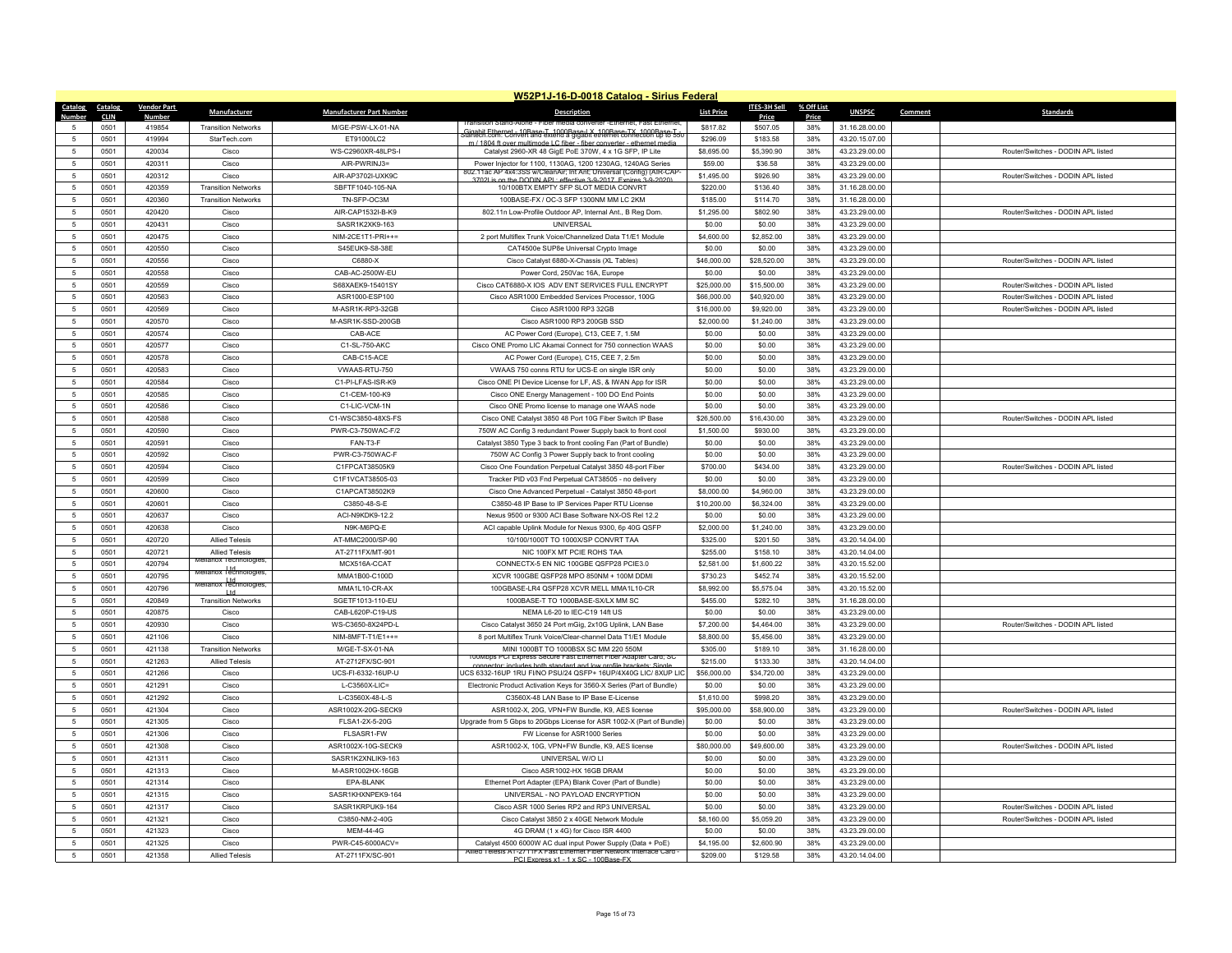|                | W52P1J-16-D-0018 Catalog - Sirius Federal |                    |                            |                                         |                                                                                                                                      |                      |                      |              |                                  |         |                                    |
|----------------|-------------------------------------------|--------------------|----------------------------|-----------------------------------------|--------------------------------------------------------------------------------------------------------------------------------------|----------------------|----------------------|--------------|----------------------------------|---------|------------------------------------|
| <b>Catalog</b> | Catalog                                   | <b>Vendor Part</b> | Manufacturer               | <b>Manufacturer Part Number</b>         | <b>Description</b>                                                                                                                   | <b>List Price</b>    | <b>ITES-3H Sell</b>  | % Off List   | <b>UNSPSC</b>                    | Comment | <b>Standards</b>                   |
| $\sqrt{2}$     | <b>CLIN</b><br>0501                       | Number<br>421390   | Cisco                      | N9K-C9504-B1                            | Nexus 9504 Chassis Bundle with 1 Sup, 3 PS, 2 SC, 3 FM, 3 FT                                                                         | \$50,000.00          | Price<br>\$31,000.00 | Price<br>38% | 43.23.29.00.00                   |         | Router/Switches - DODIN APL listed |
| -5             | 0501                                      | 421391             | Cisco                      | N9K-C9504-FM-CV                         | Nexus 9508 Fabric Module slot cover                                                                                                  | \$0.00               | \$0.00               | 38%          | 43.23.29.00.00                   |         |                                    |
| 5              | 0501                                      | 421392             | Cisco                      | N9K-SELECT-SUP-A                        | PID to Select Default Supervisor: N9K-SUP-A                                                                                          | \$0.00               | \$0.00               | 38%          | 43.23.29.00.00                   |         |                                    |
| 5              | 0501                                      | 421393             | Cisco                      | N9K-SUP-A                               | Supervisor for Nexus 9500                                                                                                            | \$14,375.00          | \$8,912.50           | 38%          | 43.23.29.00.00                   |         |                                    |
|                | 0501                                      | 421395             | Cisco                      | N9K-X9564PX                             | Nexus 9500 linecard, VxLAN Routing, 48p 1/10G SFP+ & 4p QSFP                                                                         | \$45,000.00          | \$27,900.00          | 38%          | 43.23.29.00.00                   |         | Router/Switches - DODIN APL listed |
| 5              | 0501                                      | 421475             | Cisco                      | AIR-ANT-GPS-1                           | GPS Antenna for AP1570                                                                                                               | \$299.00             | \$185.38             | 38%          | 43.23.29.00.00                   |         |                                    |
| $\sqrt{2}$     | 0501                                      | 421477             | Cisco                      | AIR-ANT5114P2M-N=                       | 5 GHz 14 dBi Directional Antenna, 2 port, N connectors                                                                               | \$599.00             | \$371.38             | 38%          | 43.23.29.00.00                   |         |                                    |
| 5              | 0501                                      | 421478             | Cisco                      | AIR-ANT2480V-N=                         | 2.4 GHz, 8 dBi Omni with N Connector                                                                                                 | \$399.00             | \$247.38             | 38%          | 43.23.29.00.00                   |         |                                    |
| 5              | 0501                                      | 421480             | Cisco                      | AIR-ACCAMK-1=                           | 1550 Directional Antenna Mount Kit                                                                                                   | \$299.00             | \$185.38             | 38%          | 43.23.29.00.00                   |         |                                    |
| $\overline{5}$ | 0501                                      | 421483             | Cisco                      | AIR-ACC15-AC-PLGS=                      | Outdoor-AP, AC-Power connector Kit, Field-Install, Bag of 5                                                                          | \$499.00             | \$309.38             | 38%          | 43.23.29.00.00                   |         |                                    |
| 5              | 0501                                      | 421484             | Cisco                      | AIR-ACC15-SFP-GLD=                      | Outdoor-AP1570, SFP Port Gland, Bag of 5 units                                                                                       | \$449.00             | \$278.38             | 38%          | 43.23.29.00.00                   |         |                                    |
| 5              | 0501                                      | 421485             | Cisco                      | AIR-CAB010LL-N=                         | 10 ft LOW LOSS CABLE ASSEMBLY W/N CONNECTORS                                                                                         | \$139.00             | \$86.18              | 38%          | 43.23.29.00.00                   |         |                                    |
| $\overline{5}$ | 0501                                      | 421486             | Cisco                      | AIR-ACC245LA-N=                         | 2.4 and 5 GHz Lightning Arrestor, N Connector                                                                                        | \$289.00             | \$179.18             | 38%          | 43.23.29.00.00                   |         |                                    |
| 5              | 0501                                      | 421490             | Cisco                      | IW3702-2E-B-K9                          | dustrial Wireless AP 3702, 4 RF ports on top/btm, B dom, (AP-CAP-37t                                                                 | \$2,995.00           | \$1,856.90           | 38%          | 43.23.29.00.00                   |         |                                    |
| 5              | 0501                                      | 421492             | Cisco                      | SWIW3702-RCOVRY-K9                      | series are on the DODIN API This is the industrial version 1<br>IW3700 Series IOS Wireless LAN Recovery                              | \$0.00               | \$0.00               | 38%          | 43.23.29.00.00                   |         |                                    |
| $\overline{5}$ |                                           | 421493             |                            | AIR-ACCPMK3700-2                        | IW3700 Series Pole-Mount Kit, 2"" to 16""                                                                                            |                      |                      |              |                                  |         |                                    |
| 5              | 0501<br>0501                              | 421494             | Cisco<br>Cisco             | CAB-L400-5-N-N                          | 5-ft (1.5 m) Ultra Low Loss LMR 400 Cable with N Connectors                                                                          | \$439.00<br>\$150.00 | \$272.18<br>\$93.00  | 38%<br>38%   | 43.23.29.00.00<br>43.23.29.00.00 |         |                                    |
| 5              | 0501                                      | 421495             | Cisco                      | AIR-ACC370-NM-RF                        | N (m) to RP-TNC (f) RF adapter                                                                                                       | \$50.00              | \$31.00              | 38%          | 43.23.29.00.00                   |         |                                    |
|                |                                           |                    |                            |                                         |                                                                                                                                      |                      |                      |              |                                  |         |                                    |
| 5              | 0501<br>0501                              | 421496             | Cisco                      | AIR-ACC370-NF-NF=<br>AIR-PWRINJ-60RGD1= | N (f) to N (f) RF adapter                                                                                                            | \$50.00<br>\$795.00  | \$31.00<br>\$492.90  | 38%          | 43.23.29.00.00<br>43.23.29.00.00 |         |                                    |
| 5              |                                           | 421498             | Cisco                      |                                         | Power Injector, 60W, outdoor, North America plug                                                                                     |                      |                      | 38%          |                                  |         |                                    |
| 5              | 0501                                      | 421500             | Cisco                      | CAB-ETHRJ45-M12-10                      | M12 to RJ-45 Ethernet cable, non-HazLoc, 10 ft                                                                                       | \$399.00             | \$247.38             | 38%          | 43.23.29.00.00                   |         |                                    |
| $\overline{5}$ | 0501                                      | 421501             | Cisco                      | C1-AIR-CT5520-K9                        | Cisco ONE - 5520 Wireless Controller w/rack mounting kit                                                                             | \$20,000.00          | \$12,400.00          | 38%          | 43.23.29.00.00                   |         |                                    |
| 5              | 0501                                      | 421503             | Cisco                      | AIR-CT5520-SW-8.1                       | Cisco 5520 Wireless Controller SW Rel. 8.1                                                                                           | \$0.00               | \$0.00               | 38%          | 43.23.29.00.00                   |         | Router/Switches - DODIN API listed |
| $\overline{5}$ | 0501                                      | 421504             | Cisco                      | AIR-BZL-C220M4                          | C220 M4 Security Bezel                                                                                                               | \$0.00               | \$0.00               | 38%          | 43.23.29.00.00                   |         |                                    |
| 5              | 0501                                      | 421505             | Cisco                      | AIR-PSU1-770W                           | 770W AC Hot-Plug Power Supply for 1U C-Series Rack Server                                                                            | \$699.00             | \$433.38             | 38%          | 43.23.29.00.00                   |         |                                    |
| 5              | 0501                                      | 421557             | Cisco                      | NIM-2FXO                                | 2-port Network Interface Module - FXO (Universal)                                                                                    | \$500.00             | \$310.00             | 38%          | 43.23.29.00.00                   |         |                                    |
| $\overline{5}$ | 0501                                      | 421730             | Cisco<br>lewlett Packar    | N9K-C92160YC-X                          | Nexus 9K Fixed with 48p 10G SFP+ and 6p 40G OR 4p 100G<br>ruba LIC-AW Aruba Airwaye with RAPIDS and VisualRF 1 Devic                 | \$23,275.00          | \$14,430.50          | 38%          | 43.23.29.00.00                   |         | Router/Switches - DODIN APL listed |
| 5              | 0501                                      | 421783             | Fnterprise (HPF)           | JW546AAE                                | License E-LTU (Part of bundle solution for Aruba 7220; not sold a                                                                    | \$95.00              | \$58.90              | 38%          | 43.21.21.05.00                   |         |                                    |
| 5              | 0501                                      | 421800             | <b>Transition Networks</b> | SFMFF4040-100                           | Small Form Factor Pluggable Conversion Media Converter                                                                               | \$775.00             | \$480.50             | 38%          | 31.16.28.00.00                   |         |                                    |
| $\overline{5}$ | 0501                                      | 421802             | <b>Transition Networks</b> | SFMFF4040-101                           | LC SFP                                                                                                                               | \$700.00             | \$434.00             | 38%          | 31.16.28.00.00                   |         |                                    |
| $\overline{5}$ | 0501                                      | 421804             | <b>Transition Networks</b> | SFMFF4040-102                           | LC to SC Jumper 1M MMF                                                                                                               | \$700.00             | \$434.00             | 38%          | 31.16.28.00.00                   |         |                                    |
| 5              | 0501                                      | 421870             | Cisco                      | NIM-1MFT-T1/E1                          | 1 port Multiflex Trunk Voice/Clear-channel Data T1/E1 Module<br>ort 1 GbE switch PoE+, 3 modular slots for optional uplinks/stacking | \$1,430.00           | \$886.60             | 38%          | 43.23.29.00.00                   |         |                                    |
| $\overline{5}$ | 0501                                      | 422002             | <b>Brocade</b>             | ICX7450-48P                             | Power supply fan & modules need to be ordered separatel                                                                              | \$7,795.00           | \$4,832.90           | 38%          | 43.22.26.00.00                   |         | Router/Switches - DODIN API listed |
| 5              | 0501                                      | 422003             | Brocade                    | ICX7400-1X40GQ                          | ICX 7450 1-port 40GbE QSFP + Module                                                                                                  | \$800.00             | \$496.00             | 38%          | 43.22.26.00.00                   |         | Router/Switches - DODIN APL listed |
| 5              | 0501                                      | 422015             | Brocade                    | ICX7750-SVLRMT-1                        | ESSENTIAL REMOTE SUPPORT, ICX 7750 48F,48C, & 26Q                                                                                    | \$1,100.00           | \$682.00             | 38%          | 43.22.26.00.00                   |         |                                    |
| 5              | 0501                                      | 422016             | Brocade                    | ICX7450-SVLRMT-1                        | ESSENTIAL REMOTE SUPPORT, ICX 7450 24p & 48p configurations                                                                          | \$340.00             | \$210.80             | 38%          | 43.22.26.00.00                   |         |                                    |
| 5              | 0501                                      | 422034             | <b>Transition Networks</b> | TN-SFP-I X1                             | SFP 1000BLX 1310NM SMF LC 10KMM                                                                                                      | \$370.00             | \$229.40             | 38%          | 31.16.28.00.00                   |         |                                    |
| 5              | 0501                                      | 422382             | Cisco                      | C1-N9K-C93180LC-EX                      | Cisco ONE Nexus 9300 Series, 24p 40/50G and 6p 100G                                                                                  | \$28,000.00          | \$17,360.00          | 38%          | 43.23.29.00.00                   |         | Router/Switches - DODIN APL listed |
| $\overline{5}$ | 0501                                      | 422383             | Cisco                      | NXOS-703l6.1                            | Nexus 9500, 9300, 3000 Base NX-OS Software Rel 7.0(3)l6(1)                                                                           | \$0.00               | \$0.00               | 38%          | 43.23.29.00.00                   |         |                                    |
| 5              | 0501                                      | 422384             | Cisco                      | NXA-PAC-500W-PI                         | Nexus NEBs AC 500W PSU - Port Side Intake                                                                                            | \$0.00               | \$0.00               | 38%          | 43.23.29.00.00                   |         |                                    |
| $\overline{5}$ | 0501                                      | 422386             | Cisco                      | C1-N93-LAN1K9                           | Cisco ONE LAN Enterprise License for Nexus 9300 Platform                                                                             | \$9,550.00           | \$5,921.00           | 38%          | 43.23.29.00.00                   |         |                                    |
| $\overline{5}$ | 0501                                      | 422387             | Cisco                      | C1-N93-SERVICES1K9                      | Cisco ONE Nexus 9300 Network Services (includes ITD)                                                                                 | \$0.00               | \$0.00               | 38%          | 43.23.29.00.00                   |         |                                    |
| 5              | 0501                                      | 422388             | Cisco                      | C1-ACI-N9K-48X                          | Cisco ONE ACI SW license for a 48p 1/10G Nexus 9K                                                                                    | \$0.00               | \$0.00               | 38%          | 43.23.29.00.00                   |         |                                    |
| $\overline{5}$ | 0501                                      | 422389             | Cisco                      | C1-NDB-SWT-K9                           | Cisco ONE Tap/SPAN Agg lic for 1 Cisco Nexus Switch                                                                                  | \$0.00               | \$0.00               | 38%          | 43.23.29.00.00                   |         |                                    |
| 5              | 0501                                      | 422390             | Cisco                      | C1-DCL-N93-K9                           | Cisco ONE DCNM for LAN Advanced Edt. for Nexus 9300 switches                                                                         | \$0.00               | \$0.00               | 38%          | 43.23.29.00.00                   |         |                                    |
| -5             | 0501                                      | 422391             | Cisco                      | C1-PI-I FAS-N9K-K9                      | Cisco ONE PI Device License for LE & AS for Nexus 9K                                                                                 | \$0.00               | \$0.00               | 38%          | 43.23.29.00.00                   |         |                                    |
| $\overline{5}$ | 0501                                      | 422392             | Cisco                      | C1-N9K-NFM1K9                           | Cisco ONE Nexus Fabric Manager License for N9K Switch                                                                                | \$0.00               | \$0.00               | 38%          | 43.23.29.00.00                   |         |                                    |
| $\overline{5}$ | 0501                                      | 422393             | Cisco                      | C1F2VNEX9300A-03                        | Tracker PID v03 Fnd Perpetual NEX9300A - no delivery                                                                                 | \$0.00               | \$0.00               | 38%          | 43.23.29.00.00                   |         |                                    |
| 5              | 0501                                      | 422394             | Cisco                      | C1-N9K-C9372PX-F                        | Cisco ONE Nexus 9300 with 48p 10G SFP+ and 6p 40G QSFP+                                                                              | \$22,500.00          | \$13,950.00          | 38%          | 43.23.29.00.00                   |         |                                    |
| $\overline{5}$ | 0501                                      | 422396             | Cisco                      | N93-SERVICES1K9                         | Nexus 9300 Network Services (ITD, IP Media Fabric)                                                                                   | \$0.00               | \$0.00               | 38%          | 43.23.29.00.00                   |         |                                    |
| $\overline{5}$ | 0501                                      | 422402             | Cisco                      | C1F2VNEX9300-03                         | Tracker PID v03 Fnd Perpetual NEX9300 - no delivery                                                                                  | \$0.00               | \$0.00               | 38%          | 43.23.29.00.00                   |         |                                    |
| -5             | 0501                                      | 422403             | Cisco                      | C1-N9K-C9372TX-E                        | Cisco ONE Nexus 9300 with 48p 1/10G-T and 6p 40G QSFP+                                                                               | \$22,500.00          | \$13,950.00          | 38%          | 43.23.29.00.00                   |         |                                    |
| $\overline{5}$ | 0501                                      | 422412             | Cisco                      | N77-USB-2GB                             | Nexus 7700 - USB Flash Memory - 2GB (Expansion Flash)                                                                                | \$1,200.00           | \$744.00             | 38%          | 43.23.29.00.00                   |         |                                    |
| $\overline{5}$ | 0501                                      | 422593             | Cisco                      | FW-MC7304-LTE-GB                        | FW Switching Load for MC7304 Global                                                                                                  | \$0.00               | \$0.00               | 38%          | 43.23.29.00.00                   |         |                                    |
| 5              | 0501                                      | 422609             | Cisco                      | WS-C2960X-48LPDL++                      | Catalyst 2960-X 48 GigE PoE 370W, 2 x 10G SFP+ LAN Base                                                                              | \$6,995.00           | \$4,336.90           | 38%          | 43.23.29.00.00                   |         | Router/Switches - DODIN APL listed |
| 5              | 0501                                      | 422643             | Cisco                      | WS-C3650-48TD-E                         | Cisco Catalyst 3650 48 Port Data 2x10G Uplink IP Services                                                                            | \$16,730.00          | \$10,372.60          | 38%          | 43.23.29.00.00                   |         | Router/Switches - DODIN APL listed |
| 5              | 0501                                      | 422680             | Cisco                      | WS-X4712-SFP-F++=                       | Catalyst 4500 E-Series 12-Port GE (SFP)                                                                                              | \$6,295.00           | \$3,902.90           | 38%          | 43.23.29.00.00                   |         | Router/Switches - DODIN APL listed |
| 5              | 0501                                      | 422682             | Cisco                      | NAM24-CPU-E52660D                       | 2.60 GHz E5-2660 v3/105W 10C/25MB Cache/DDR4 2133MHz                                                                                 | \$0.00               | \$0.00               | 38%          | 43.23.29.00.00                   |         |                                    |
| $\sqrt{2}$     | 0501                                      | 422683             | Cisco                      | NAM24-MR-1X162RU-A                      | 16GB DDR4-2133-MHz RDIMM/PC4-17000/dual rank/x4/1.2v                                                                                 | \$0.00               | \$0.00               | 38%          | 43.23.29.00.00                   |         |                                    |
| 5              | 0501                                      | 422684             | Cisco                      | NAM24-SD-32-C220                        | NAM 32GB SD Card Module                                                                                                              | \$0.00               | \$0.00               | 38%          | 43.23.29.00.00                   |         |                                    |
| 5              | 0501                                      | 422685             | Cisco                      | NAM24-MLOM-CSC-02                       | NAM 2400: Cisco UCS VIC1227 VIC MLOM - Dual Port 10Gb SFP+                                                                           | \$0.00               | \$0.00               | 38%          | 43.23.29.00.00                   |         |                                    |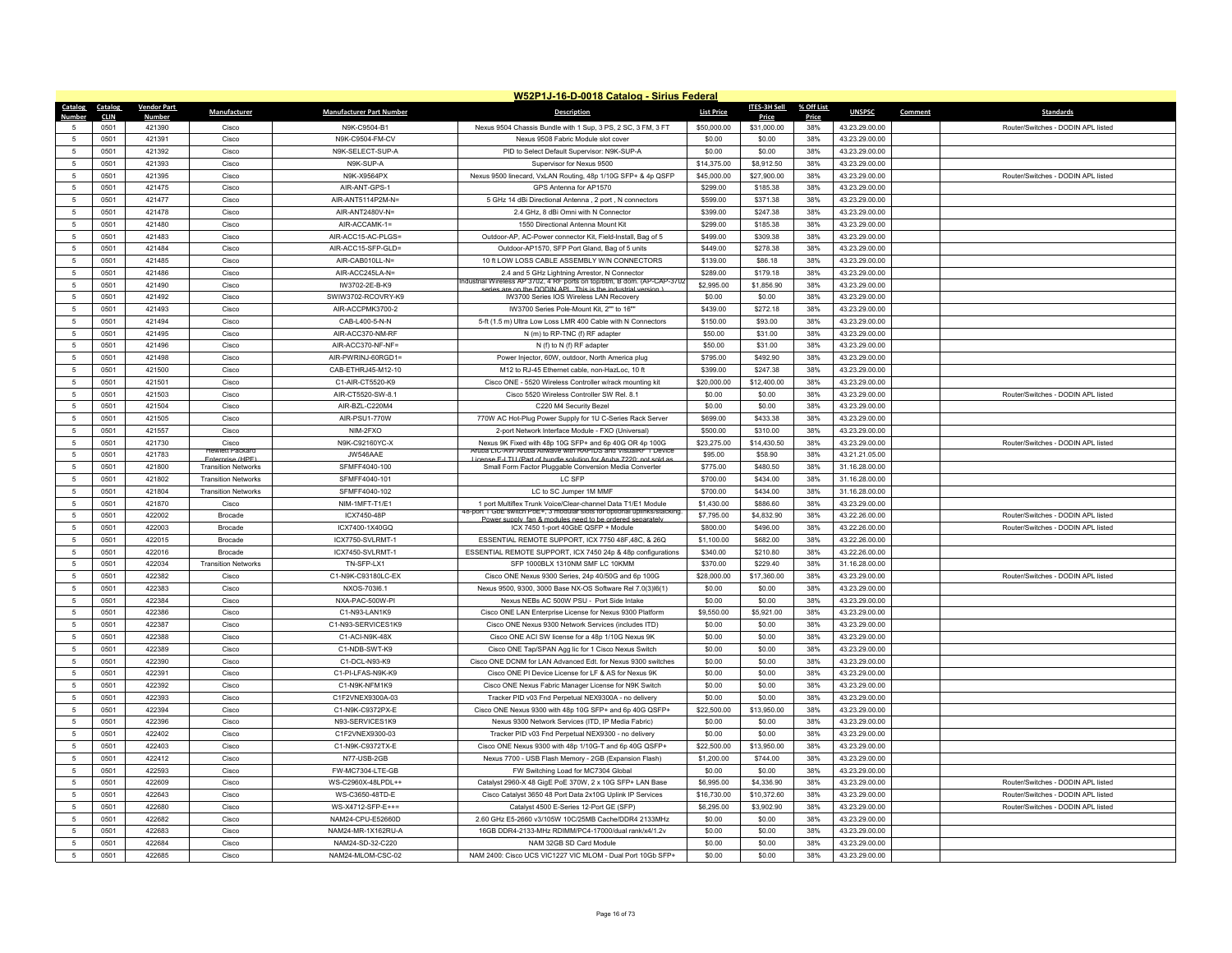|                                  | W52P1J-16-D-0018 Catalog - Sirius Federal |                        |                           |                                 |                                                                                                                       |                       |                       |              |                                  |         |                                    |
|----------------------------------|-------------------------------------------|------------------------|---------------------------|---------------------------------|-----------------------------------------------------------------------------------------------------------------------|-----------------------|-----------------------|--------------|----------------------------------|---------|------------------------------------|
| <b>Catalog</b>                   | <b>Catalog</b>                            | <b>Vendor Part</b>     | Manufacturer              | <b>Manufacturer Part Number</b> | <b>Description</b>                                                                                                    | <b>List Price</b>     | ITES-3H Sell          | % Off List   | <b>UNSPSC</b>                    | Comment | <b>Standards</b>                   |
| $\sqrt{2}$                       | <b>CLIN</b><br>0501                       | <b>Numbe</b><br>422686 | Cisco                     | NAM24-PCI-1B-240M4              | Right PCIe Riser Board (Riser 1) (3 x8) for 6 PCI slots                                                               | \$0.00                | Price<br>\$0.00       | Price<br>38% | 43.23.29.00.00                   |         |                                    |
| -5                               | 0501                                      | 422687                 | Cisco                     | NAM24-TPM2-001                  | NAM TPM Module                                                                                                        | \$0.00                | \$0.00                | 38%          | 43.23.29.00.00                   |         |                                    |
| 5                                | 0501                                      | 422688                 | Cisco                     | NAM24-MRAID12G                  | NAM 2400: Cisco 12G SAS Modular Raid Controller                                                                       | \$0.00                | \$0.00                | 38%          | 43.23.29.00.00                   |         |                                    |
| 5                                | 0501                                      | 422689                 | Cisco                     | NAM24-HD1T7K12G                 | 1 TB 12G SAS 7.2K RPM SFF HDD                                                                                         | \$0.00                | \$0.00                | 38%          | 43.23.29.00.00                   |         |                                    |
|                                  | 0501                                      | 422690                 | Cisco                     | NAM24-MRAID12G-4GB              | NAM2400: 12Gbps SAS 4GB FBWC Cache module (Raid 0/1/5/6)                                                              | \$0.00                | \$0.00                | 38%          | 43.23.29.00.00                   |         |                                    |
| 5                                | 0501                                      | 422691                 | Cisco                     | NAM24-NT20E3-2-PTP              | Napatech NT20E3-2-PTP 2x10G card                                                                                      | \$0.00                | \$0.00                | 38%          | 43.23.29.00.00                   |         |                                    |
| $\overline{5}$                   | 0501                                      | 422692                 | Cisco                     | NAM24-PSU2V2-1200W              | NAM2400: 1200W / 800W V2 AC Power Supply                                                                              | \$0.00                | \$0.00                | 38%          | 43.23.29.00.00                   |         |                                    |
| 5                                | 0501                                      | 422693                 | Cisco                     | NAM-APPLSW1-6.2-K9              | Cisco Prime NAM Software Version 6.2 for Appliances                                                                   | \$0.00                | \$0.00                | 38%          | 43.23.29.00.00                   |         |                                    |
| 5                                | 0501                                      | 422694                 | Cisco                     | NAM24-PSU-BLKP240               | Power Supply Blanking Panel for C240 M4 servers                                                                       | \$0.00                | \$0.00                | 38%          | 43.23.29.00.00                   |         |                                    |
| $\overline{5}$                   | 0501                                      | 422695                 | Cisco                     | NAM24-N20-BBI KD                | UCS 2.5 inch HDD blanking panel                                                                                       | \$0.00                | \$0.00                | 38%          | 43.23.29.00.00                   |         |                                    |
| -5                               | 0501                                      | 422868                 | <b>iStarUSA</b>           | <b>WN158</b>                    | ISTARUSA: 15U 800MM Depth Rackmount Server Cabinet                                                                    | \$1,150.00            | \$713.00              | 38%          | 43.20.18.03.00                   |         |                                    |
| 5                                | 0501                                      | 422883                 | Cisco                     | WS-SVC-NAM3-6G-K9=              | Cisco Catalyst 6500 Series Network Analysis Module (NAM-3)                                                            | \$59,000.00           | \$36,580.00           | 38%          | 43.23.29.00.00                   |         | Router/Switches - DODIN APL listed |
| $\overline{5}$                   | 0501                                      | 422884                 | Cisco                     | NAM3-HDD-600G                   | Hard Drives - 600G - for NAM-3                                                                                        | \$0.00                | \$0.00                | 38%          | 43.23.29.00.00                   |         |                                    |
| $\overline{5}$                   | 0501                                      | 422885                 | Cisco                     | WS-SVC-NAM-3-K9                 | Cisco Catalyst 6500 Series NAM-3                                                                                      | \$0.00                | \$0.00                | 38%          | 43.23.29.00.00                   |         | Router/Switches - DODIN APL listed |
| 5                                | 0501                                      | 422886                 | Cisco                     | MEM-C6K-APP-24GB                | Cat6500 24GB Service Module Memory                                                                                    | \$0.00                | \$0.00                | 38%          | 43.23.29.00.00                   |         |                                    |
| $\overline{5}$                   | 0501                                      | 422887                 | Cisco                     | SC-SVC-NAM3-6.0-K9              | Cisco NAM 6.0 Software for Cat6500 NAM3                                                                               | \$0.00                | \$0.00                | 38%          | 43.23.29.00.00                   |         |                                    |
| $\overline{5}$                   | 0501                                      | 422889                 | Cisco                     | SASR1K1XUK9-165                 | Cisco ASR1001-X IOS XE UNIVERSAL                                                                                      | \$0.00                | \$0.00                | 38%          | 43.23.29.00.00                   |         |                                    |
| 5                                | 0501                                      | 423436                 | Cisco                     | C1APCAT36501K9                  | Cisco One Advanced Perpetual - Catalyst 3650 24-port                                                                  | \$3,500.00            | \$2,170.00            | 38%          | 43.23.29.00.00                   |         |                                    |
| $\overline{5}$                   | 0501                                      | 423437                 | Cisco                     | C3650-24-L-E                    | C3650-24 LAN Base to IP Services Paper RTU License                                                                    | \$0.00                | \$0.00                | 38%          | 43.23.29.00.00                   |         |                                    |
| $\overline{5}$                   | 0501                                      | 423438                 | Cisco                     | WS-X4640-CSFP-E                 | Catalyst 4500 40 SFP/80 C-SFP ports 1000BaseX(SFPs Optional)                                                          | \$20,950.00           | \$12,989.00           | 38%          | 43.23.29.00.00                   |         | Router/Switches - DODIN API listed |
| $\overline{5}$                   | 0501                                      | 423442                 | Cisco                     | N77-M348XP-23L                  | Nexus 7700 M3-Series 48 Port 10GE                                                                                     | \$65,000.00           | \$40,300.00           | 38%          | 43.23.29.00.00                   |         | Router/Switches - DODIN APL listed |
| $\overline{5}$                   | 0501                                      | 423444                 | Cisco                     | WS-4507E-S8L+96SFP              | C4507R+E Chassis, two ME-X4748-SFP-E, Sup8L-E, LAN Base                                                               | \$57,000.00           | \$35,340.00           | 38%          | 43.23.29.00.00                   |         | Router/Switches - DODIN APL listed |
| -5                               | 0501                                      | 423445                 | Cisco                     | MF-X4748-SFP-F                  | Catalyst 4500 E-Series 48-Port GE (SFP) Bundle PID                                                                    | \$18,375.00           | \$11,392.50           | 38%          | 43.23.29.00.00                   |         | Router/Switches - DODIN APL listed |
| $\overline{5}$                   | 0501                                      | 423446                 | Cisco                     | C4500E-S8L-SFP-DEF              | Default WS-X45-SUP8L-E with dual ME-X4748-SFP-E Bundle                                                                | \$0.00                | \$0.00                | 38%          | 43.23.29.00.00                   |         |                                    |
| 5                                | 0501                                      | 423449                 | Cisco                     | WS-X4748-12X48U+E               | Catalyst 4500E 48-Port UPOE w/ 12p mGig and 36p 10/100/1000                                                           | \$10,495.00           | \$6,506.90            | 38%          | 43.23.29.00.00                   |         | Router/Switches - DODIN APL listed |
| 5                                | 0501                                      | 423457                 | Cisco                     | WS-4510F-S8+96SFP               | 4510R+E Chassis, two ME-X4748-SFP-E, Sup8E, LAN Base Bundle                                                           | \$65,000.00           | \$40,300.00           | 38%          | 43.23.29.00.00                   |         | Router/Switches - DODIN APL listed |
| $\overline{5}$                   | 0501                                      | 423459                 | Cisco                     | C4500E-S8E-SFP-DEF              | Default WS-X45-SUP8E with dual ME-X4748-SFP-E Bundle                                                                  | \$0.00                | \$0.00                | 38%          | 43.23.29.00.00                   |         |                                    |
| $\overline{5}$                   | 0501                                      | 423463                 | Cisco                     | C1-CAT-ADD                      | Cisco ONE Add On for Catalyst Switches                                                                                | \$0.00                | \$0.00                | 38%          | 43.23.29.00.00                   |         |                                    |
| 5                                | 0501                                      | 423465                 | Cisco                     | C4500F-IPB-LIC-C1               | Cisco ONE IP Base license                                                                                             | \$10,495.00           | \$6,506.90            | 38%          | 43.23.29.00.00                   |         |                                    |
| $\sqrt{2}$                       | 0501                                      | 423467                 | Cisco                     | C4500E-ES-LIC-C1                | Cisco ONE Enterprise Services license                                                                                 | \$10,495.00           | \$6,506.90            | 38%          | 43.23.29.00.00                   |         |                                    |
| 5                                | 0501                                      | 423469                 | Cisco                     | C1F2PNEX9500K9                  | Cisco ONE Foundation Perpetual Nexus 9500                                                                             | \$30,800.00           | \$19,096.00           | 38%          | 43.23.29.00.00                   |         |                                    |
| 5                                | 0501                                      | 423470                 | Cisco                     | N9K-C9508-FM-CV                 | Nexus 9508 Fabric Module slot cover                                                                                   | \$0.00                | \$0.00                | 38%          | 43.23.29.00.00                   |         |                                    |
| 5                                | 0501                                      | 423471                 | Cisco                     | N9K-C9508-FM                    | Fabric Module for Nexus 9508 chassis                                                                                  | \$0.00                | \$0.00                | 38%          | 43.23.29.00.00                   |         |                                    |
| 5                                | 0501                                      | 423472                 | Cisco                     | NXOS-703I2.2A                   | Nexus 9500, 9300, 3000 Base NX-OS Software Rel 7.0(3)l2(2a)                                                           | \$0.00                | \$0.00                | 38%          | 43.23.29.00.00                   |         |                                    |
| 5                                | 0501                                      | 423473                 | Cisco                     | N9K-C9500-RMK                   | Nexus 9500 Rack Mount Kit                                                                                             | \$0.00                | \$0.00                | 38%          | 43.23.29.00.00                   |         |                                    |
| $\overline{5}$                   | 0501                                      | 423474                 | Cisco                     | N9K-C9508-FAN                   | Fan Tray for Nexus 9508 chassis, Port-side Intake                                                                     | \$0.00                | \$0.00                | 38%          | 43.23.29.00.00                   |         |                                    |
| 5                                | 0501                                      | 423475                 | Cisco                     | N95-SERVICES1K9                 | Nexus 9500 Network Services (includes ITD)                                                                            | \$0.00                | \$0.00                | 38%          | 43.23.29.00.00                   |         |                                    |
| 5                                | 0501                                      | 423476                 | Cisco                     | C1-DCL-N95-K9                   | Cisco ONE DCNM for LAN Advanced Edt. for Nexus 9500 switches                                                          | \$0.00                | \$0.00                | 38%          | 43.23.29.00.00                   |         |                                    |
| $\overline{5}$                   | 0501                                      | 423479                 | Cisco                     | N9K-X9464TX                     | Nexus 9500 linecard, 48p 1/10G-T plus 4p QSFP P                                                                       | \$15,000.00           | \$9,300.00            | 38%          | 43.23.29.00.00                   |         | Router/Switches - DODIN API listed |
| 5                                | 0501                                      | 423480                 | Cisco                     | C1F2VNEX9500-03                 | Tracker PID v03 Fnd Perpetual NEX9500 - no delivery                                                                   | \$0.00                | \$0.00                | 38%          | 43.23.29.00.00                   |         |                                    |
| 5                                | 0501                                      | 423843                 | Cisco                     | CAB-ACS-RA                      | Power Cord, Switzerland, Right Angle                                                                                  | \$0.00                | \$0.00                | 38%          | 43.23.29.00.00                   |         |                                    |
| $\overline{5}$<br>$\overline{5}$ | 0501<br>0501                              | 423844<br>423845       | Cisco<br>Cisco            | GLC-FE-100FX24=<br>CAB-TA-EU=   | 24 units of GLC-FE-100FX<br>Europe AC Type A Power Cable                                                              | \$4,500.00<br>\$50.00 | \$2,790.00<br>\$31.00 | 38%<br>38%   | 43.23.29.00.00<br>43.23.29.00.00 |         |                                    |
| 5                                | 0501                                      | 423887                 | <b>DMSI Manufacturing</b> | 052602T58ZNN003M-BL             | CORNING CABLE SYSTEMS: STANDARD LC DUPLEX MM/ BLUE                                                                    | \$43.32               | \$26.86               | 38%          | 31.15.17.06.00                   |         |                                    |
| $\overline{5}$                   | 0501                                      | 423888                 | <b>DMSI Manufacturing</b> | 052602T58ZNN002M-BL             | <u> KEYERING PURI EY AM 1 EMB 591 MI 3 ER OP PER ER ENIM BELIF</u>                                                    | \$42.12               | \$26.11               | 38%          | 31.15.17.06.00                   |         |                                    |
| -5                               | 0501                                      | 423889                 | <b>DMSI Manufacturing</b> | 052602T58ZOO003M-ORANGE         | <del>CEXTING CABEL SYSIN AS! STANDARD ZU GOBELS! FINN WRANGE</del>                                                    | \$43.32               | \$26.86               | 38%          | 31.15.17.06.00                   |         |                                    |
| 5                                | 0501                                      | 423890                 | <b>DMSI Manufacturing</b> | 052602T58ZOO002M-ORANGE         | <del>coKFiKEPU&amp;PL'SYEXIMS:PMARUMAJECZUPPLEPRAMFUKMnae</del>                                                       | \$42.12               | \$26.11               | 38%          | 31.15.17.06.00                   |         |                                    |
| $\overline{5}$                   | 0501                                      | 423891                 | <b>DMSI Manufacturing</b> | 052602T58ZBB003M-BLACK          | CORRYFRE CABLES FS NEWS 'S ANDARDE CBGPEER RHAMBLACK                                                                  | \$43.32               | \$26.86               | 38%          | 31.15.17.06.00                   |         |                                    |
| -5                               | 0501                                      | 423892                 | <b>DMSI Manufacturing</b> | 052602T58ZBB002M-BLACK          | KEXTRAIG PURIFY AVA PARE SIAN LE ZIPCORD PI FAMM BI ACK                                                               | \$42.12               | \$26.11               | 38%          | 31.15.17.06.00                   |         |                                    |
| $\overline{5}$                   | 0501                                      | 423967                 | Cisco                     | C1-N9K-C93180YC-EX              | KEYED I C DUPLEX MM OM3 50UM 2 E ZIPCORD PLENUM BLACK<br>Cisco ONE Nexus 9300 with 48p 10/25G SFP+ and 6p 100G QSFP28 | \$22,500.00           | \$13,950.00           | 38%          | 43.23.29.00.00                   |         |                                    |
| 5                                | 0501                                      | 423969                 | Cisco                     | CAB-HVAC-C14-2M                 | HVAC power cable for C14, 2 meters                                                                                    | \$0.00                | \$0.00                | 38%          | 43.23.29.00.00                   |         |                                    |
| -5                               | 0501                                      | 423985                 | Cisco                     | NXA-AIRFLOW-SLV-E               | Nexus Airflow Extension Sleeve for 23xx FEX                                                                           | \$0.00                | \$0.00                | 38%          | 43.23.29.00.00                   |         |                                    |
| $\overline{5}$                   | 0501                                      | 424204                 | Cisco                     | CAB-TA-IT                       | Italy AC Type A Power Cable                                                                                           | \$0.00                | \$0.00                | 38%          | 43.23.29.00.00                   |         |                                    |
| $\overline{5}$                   | 0501                                      | 424211                 | Cisco                     | S2TIBK9-15401SY                 | Cisco CAT6000-VS-S2T IOS IP BASE FULL ENCRYPT                                                                         | \$0.00                | \$0.00                | 38%          | 43.23.29.00.00                   |         |                                    |
| 5                                | 0501                                      | 424225                 | Cisco                     | CAB-ASYNC-8                     | Async cable                                                                                                           | \$150.00              | \$93.00               | 38%          | 43.23.29.00.00                   |         |                                    |
| $\overline{5}$                   | 0501                                      | 424226                 | Cisco                     | <b>NIM-16A</b>                  | 16 Channel Async serieal interface for ISR4000 series router                                                          | \$2,400.00            | \$1,488.00            | 38%          | 43.23.29.00.00                   |         | Router/Switches - DODIN APL listed |
| $\overline{5}$                   | 0501                                      | 424227                 | Cisco                     | NIMASYNC-BRA                    | Cable Bracket for NIM 16A-24A                                                                                         | \$0.00                | \$0.00                | 38%          | 43.23.29.00.00                   |         |                                    |
| -5                               | 0501                                      | 424228                 | Cisco                     | ASR1013-ESP-BAFFL               | FSP Expansion Slot Filler Plate for ASR1013                                                                           | \$0.00                | \$0.00                | 38%          | 43 23 29 00 00                   |         |                                    |
| $\overline{5}$                   | 0501                                      | 424229                 | Cisco                     | SASR1KRPUK9-165                 | Cisco ASR 1000 RP2/RP3 UNIVERSAL                                                                                      | \$0.00                | \$0.00                | 38%          | 43.23.29.00.00                   |         |                                    |
|                                  | 0501                                      | 424230                 | Cisco                     | ASR1000-RP3-32G-2P              | Cisco ASR1000 RP3 w/ 32GB, 2 Pack                                                                                     | \$81,500.00           | \$50,530.00           | 38%          | 43.23.29.00.00                   |         | Router/Switches - DODIN API listed |
| 5                                | 0501                                      | 424263                 | Cisco                     | N77-C7710-FDK                   | Nexus 7700 - 10 Slot Chassis Front Door Kit                                                                           | \$2,000.00            | \$1,240.00            | 38%          | 43.23.29.00.00                   |         |                                    |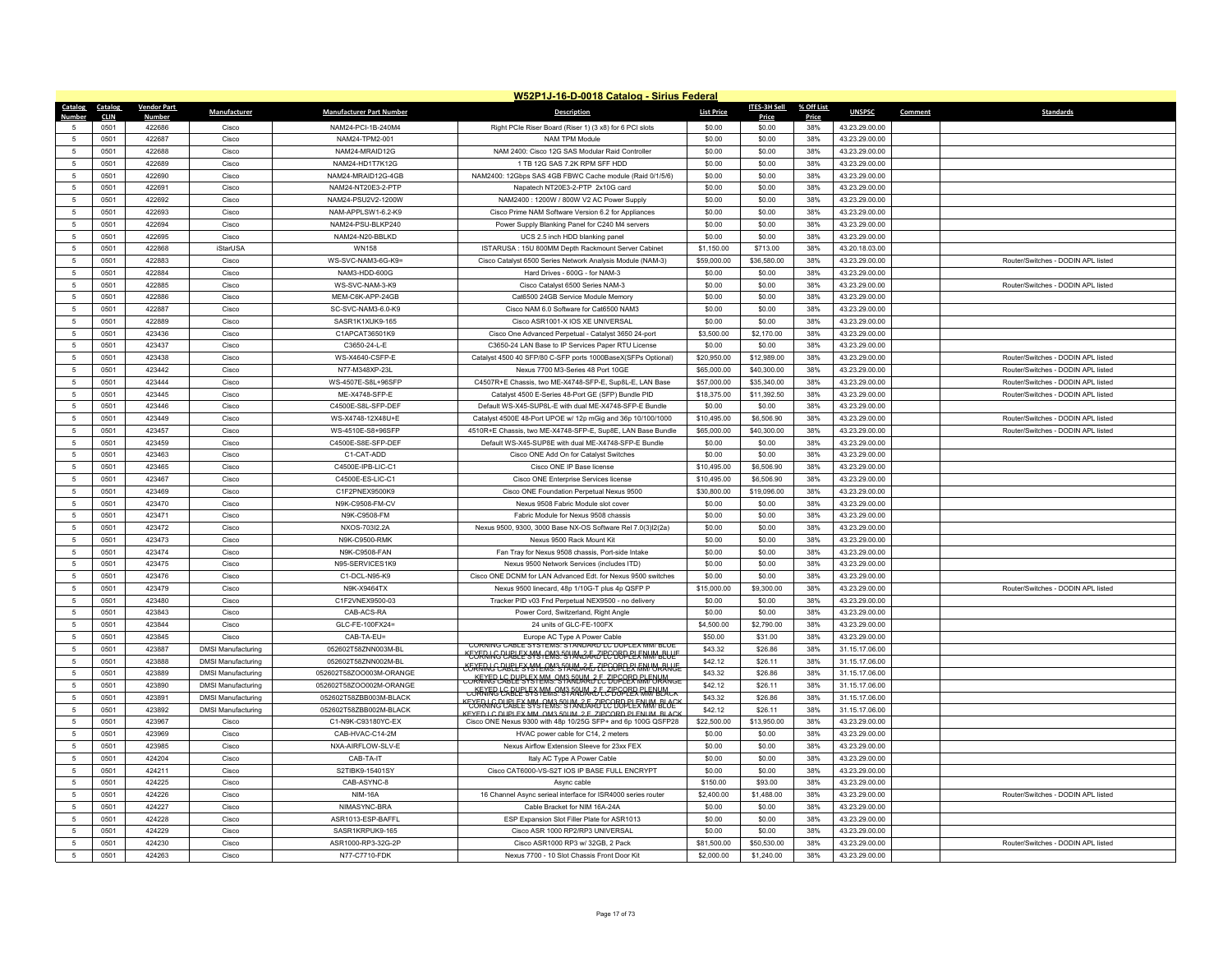|                      | W52P1J-16-D-0018 Catalog - Sirius Federal |                    |                            |                                           |                                                                                                                                                  |                          |                          |            |                                  |         |                                    |  |
|----------------------|-------------------------------------------|--------------------|----------------------------|-------------------------------------------|--------------------------------------------------------------------------------------------------------------------------------------------------|--------------------------|--------------------------|------------|----------------------------------|---------|------------------------------------|--|
| Catalog Catalog      |                                           | <b>Vendor Part</b> | Manufacturer               | <b>Manufacturer Part Number</b>           | <b>Description</b>                                                                                                                               | <b>List Price</b>        | <b>ITES-3H Sell</b>      | % Off List | <b>UNSPSC</b>                    | Comment | <b>Standards</b>                   |  |
| Numhei               | <b>CLIN</b>                               | Numbe              |                            |                                           |                                                                                                                                                  |                          | Price                    | Price      |                                  |         |                                    |  |
|                      | 0501                                      | 424264             | Cisco                      | N77-C7710-AFLT                            | Nexus 7700 - 10 Slot Chassis Air Filter Kit (Front/Side)<br>DMSI LC/UPC to SC/UPC, 2 Fiber Corning InfiniCor 300 OM1, Orange                     | \$4,000.00               | \$2,480.00               | 38%        | 43.23.29.00.00                   |         |                                    |  |
| $\sqrt{2}$           | 0501                                      | 424287             | <b>DMSI Manufacturing</b>  | 3161002F249002M                           | jacket 2 Meter                                                                                                                                   | \$10.80                  | \$6.70                   | 38%        | 31.15.17.06.00                   |         |                                    |  |
| -5                   | 0501                                      | 424415             | <b>Transition Networks</b> | M/E-PSW-FX-02-NA                          | MINI10/100BSE EX TO FX ST MM 2KM W/ NA                                                                                                           | \$130.00                 | \$80.60                  | 38%        | 31.16.28.00.00                   |         |                                    |  |
| $\overline{5}$       | 0501                                      | 424418             | Cisco                      | UCSB-MLOM-PT-01                           | Cisco UCS Port Expander Card (mezz) for VIC                                                                                                      | \$600.00                 | \$372.00                 | 38%        | 43.23.29.00.00                   |         |                                    |  |
| -5                   | 0501                                      | 424525             | Cisco                      | UCS-LIC-6300-10G                          | UCS 6300 Series ONLY Fabric Int 1PORT 10GE/FC-port license                                                                                       | \$2,774.00               | \$1,719.88               | 38%        | 43.23.29.00.00                   |         |                                    |  |
| -5                   | 0501                                      | 424592             | Cisco                      | C3850-NM-BLANK=                           | Cisco Catalyst 3850 Network Module Blank<br>Citrix NetScaler MPX 14030 FIPS Standard Edition (16x10G SFP+); 10GI                                 | \$50.00                  | \$31.00                  | 38%        | 43 23 29 00 00                   |         |                                    |  |
| $\overline{5}$       | 0501                                      | 424604             | Citrix                     | 3015581-F2                                | 1 Year Silver Maintenance Citrix NetScaler MPX 14030 FIPS Standard                                                                               | \$90,000.00              | \$55,800.00              | 38%        | 81.11.18.12.00                   |         | Router/Switches - DODIN APL listed |  |
| $\overline{5}$       | 0502                                      | 424605             | Citrix                     | 4045431-E2                                | Edition (16x10G SEP+): 10GE SEP+ and 1GE CU Sold separately                                                                                      | \$12,600.00              | \$10,080.00              | 20%        | 81.11.18.12.00                   |         |                                    |  |
| 5                    | 0501                                      | 424668             | Cisco                      | N3K-LAN1K9                                | Nexus 3000 LAN Enterprise License                                                                                                                | \$8,000.00               | \$4,960.00               | 38%        | 43.23.29.00.00                   |         |                                    |  |
| $\overline{5}$       | 0501                                      | 424669             | Cisco                      | N3KUK9-602U6.5C                           | NX-OS Release 6.0(2)U6(5c)                                                                                                                       | \$0.00                   | \$0.00                   | 38%        | 43.23.29.00.00                   |         |                                    |  |
| 5                    | 0501                                      | 424672             | Cisco                      | QSFP-H40G-CU1M=                           | 40GBASE-CR4 Passive Copper Cable, 1m                                                                                                             | \$250.00                 | \$155.00                 | 38%        | 43.23.29.00.00                   |         |                                    |  |
| 5                    | 0501                                      | 424681             | Gigatech                   | AT-SPSX-GT                                | 1000BSX SEP 850NM TRANSCEIVERS<br>STARTECH.COM : Convert & extend a GbE connection up                                                            | \$55.00                  | \$34.10                  | 38%        | 39.12.10.17.00                   |         |                                    |  |
| $\sqrt{2}$           | 0501                                      | 424690             | StarTech.com               | ET91000SM10                               | mi) using single-mode L.C. fiber cable - Gigabit Ethernet Conner-to-Eiber.<br>STARTECH.COM : Convert and extend different networks over a Gigabi | \$315.00                 | \$195.30                 | 38%        | 43.20.15.07.00                   |         |                                    |  |
|                      | 0501                                      | 424691             | StarTech.com               | MCM1110SFP                                | fiber cable connection using the SEP of your choice - Gigabit Ethernet                                                                           | \$115.99                 | \$71.91                  | 38%        | 43.20.15.07.00                   |         |                                    |  |
| 5                    | 0501                                      | 424703             | Cisco                      | ASR1K-RR                                  | ASR1k-Router Reflector - Tracking only                                                                                                           | \$0.00                   | \$0.00                   | 38%        | 43.23.29.00.00                   |         |                                    |  |
| $\overline{5}$       | 0501                                      | 424706             | Cisco                      | SASR1K2XK9-165                            | Cisco ASR1002-X IOS XE UNIVERSAL                                                                                                                 | \$0.00                   | \$0.00                   | 38%        | 43.23.29.00.00                   |         |                                    |  |
| 5                    | 0501                                      | 424755             | Cisco                      | AIR-AP2802I-B-K9                          | 802.11ac W2 AP w/CA: 4x4:3: Int Ant: 2xGbE -B Domain                                                                                             | \$1,601.23               | \$992.76                 | 38%        | 43.23.29.00.00                   |         | Router/Switches - DODIN APL listed |  |
| 5                    | 0501                                      | 424760             | Cisco                      | LIC-CT2504-UPG                            | Upgrade Options for 2504 WLAN Controller                                                                                                         | \$0.00                   | \$0.00                   | 38%        | 43.23.29.00.00                   |         |                                    |  |
| $\overline{5}$       | 0501                                      | 424761             | Cisco                      | LIC-CT2504-5A                             | 5 AP Adder Licenses for 2504 WLAN Controller                                                                                                     | \$1,295.00               | \$802.90                 | 38%        | 43.23.29.00.00                   |         |                                    |  |
| -5                   | 0501                                      | 424895             | Cisco                      | SASR1KRPUNPEK9163                         | UNIVERSAL - NO PAYLOAD ENCRYPTION                                                                                                                | \$0.00                   | \$0.00                   | 38%        | 43.23.29.00.00                   |         |                                    |  |
| 5                    | 0501                                      | 424896             | Cisco                      | ASR1K-DCI                                 | ASR1k-DCI incl. LISP, OTV, VXLAN, VPLS, etc. - Tracking only                                                                                     | \$0.00                   | \$0.00                   | 38%        | 43.23.29.00.00                   |         |                                    |  |
| -5                   | 0501                                      | 424897             | Cisco                      | SASR1R2-AISK9-MS                          | ASR 1000 RP2 ADV IP SERVICES for Managed Services                                                                                                | \$10,000.00              | \$6,200.00               | 38%        | 43.23.29.00.00                   |         |                                    |  |
| -5                   | 0501                                      | 424899             | Cisco                      | C1-ASR1-CUBEE-100F                        | Cisco ONE Unified Border Element-Enterprise Ed 100 Sessions                                                                                      | \$0.00                   | \$0.00                   | 38%        | 43.23.29.00.00                   |         |                                    |  |
| 5                    | 0501                                      | 424900             | Cisco                      | SPA-4X1FE-TX-V2                           | Cisco 4-Port Fast Ethernet (TX) Shared Port Adapter                                                                                              | \$8,000.00               | \$4,960.00               | 38%        | 43.23.29.00.00                   |         |                                    |  |
| $\overline{5}$       | 0501                                      | 424957             | Cisco                      | E100S-HDD-SAS18T                          | 1.8 TB, SAS hard disk drive for SingleWide UCS-E                                                                                                 | \$2,200.00               | \$1,364.00               | 38%        | 43.23.29.00.00                   |         |                                    |  |
| -5                   | 0502                                      | 424963             | Cisco                      | <b>UWI-11X-MTG</b>                        | CUWL Meetings 11.x Users - Service Use Only                                                                                                      | \$0.00                   | \$0.00                   | 20%        | 81.11.18.12.00                   |         |                                    |  |
| 5                    | 0502                                      | 424964             | Cisco                      | MIGS-UWL-11X-MTG                          | Migrate Standard single user to Meetings - install base only<br>Paper license for SRE VMware ESXI 6 with vCenter agent (Part of a                | \$285.00                 | \$228.00                 | 20%        | 81.11.18.12.00                   |         |                                    |  |
| $\overline{5}$       | 0501                                      | 424978             | Cisco                      | FL-UCSE-VS6-FND                           | hundle solution                                                                                                                                  | \$1,150.00               | \$713.00                 | 38%        | 43.23.29.00.00                   |         |                                    |  |
| -5                   | 0501                                      | 424979             | Cisco                      | C1-CUBE-STD-RED-UE                        | License upgrade from C1 CUBE Standard to C1 CUBE Redundant                                                                                       | \$40.00                  | \$24.80                  | 38%        | 43.23.29.00.00                   |         |                                    |  |
| $\overline{5}$       | 0501                                      | 424982             | Cisco                      | S29UK9-15303M                             | Cisco 2901-2921 IOS UNIVERSAL                                                                                                                    | \$0.00                   | \$0.00                   | 38%        | 43.23.29.00.00                   |         |                                    |  |
| 5                    | 0501                                      | 424984             | Cisco                      | SL-4330-UC-K9=                            | Unified Communication License for Cisco ISR 4330 Series<br>C Smart-UPS X 2000VA Rack/Tower LCD 100-127V Model: SMX                               | \$1,610.00               | \$998.20                 | 38%        | 43.23.29.00.00                   |         |                                    |  |
| 5                    | 0501                                      | 425272             | APC by Schneider Electric  | SMX-2000 IV                               | $2000 + V$                                                                                                                                       | \$2,140.00               | \$1,326.80               | 38%        | 39.12.10.11.00                   |         | UPS - EPA Energy Star qualified    |  |
| $\overline{5}$       | 0501                                      | 425771             | <b>Avocent Corporation</b> | LRA185KMM-G01                             | 18.5IN LCD USB KYBD 2USB PASS US TAA                                                                                                             | \$1,485.00               | \$920.70                 | 38%        | 43.22.15.22.00                   |         |                                    |  |
|                      | 0501                                      | 425772             | <b>Avocent Corporation</b> | MPU1016DAC-001                            | 16PT 1DIG KVM PATH DUAL P/S                                                                                                                      | \$5,625.00               | \$3,487.50               | 38%        | 43.22.15.22.00                   |         |                                    |  |
| 5                    | 0501                                      | 425773             | Avocent Corporation        | SC380-001                                 | 1U 8SYS SWCH VIEW SC USB EXPANDED DVI-I                                                                                                          | \$1,295.00               | \$802.90                 | 38%        | 43.22.15.22.00                   |         |                                    |  |
| $\overline{5}$       | 0501                                      | 425774             | <b>Avocent Corporation</b> | MPUIQ-VMCHS-G01                           | HIGH-RES/VM/CAC/USB2HS IQ MODULE                                                                                                                 | \$235.00                 | \$145.70                 | 38%        | 43.22.15.22.00                   |         |                                    |  |
| 5                    | 0501                                      | 425775             | <b>Avocent Corporation</b> | <b>VAD-27</b>                             | MALE DVI-I TO FEMALE HD15 VGA VIDEO ADPT                                                                                                         | \$35.00                  | \$21.70                  | 38%        | 43.22.15.22.00                   |         |                                    |  |
| 5                    | 0501                                      | 425776             | Cables To Go               | 26954                                     | 2M DVI A MALE TO HD15 VGA MALE ALOG CBL                                                                                                          | \$22.99                  | \$14.25                  | 38%        | 31.15.17.06.00                   |         |                                    |  |
| $\overline{5}$       | 0501                                      | 425777             | Cables To Go               | 28102                                     | 2M CBL USB 2.0 A/B BLK                                                                                                                           | \$5.99                   | \$3.71                   | 38%        | 31.15.17.06.00                   |         |                                    |  |
| $\overline{5}$       | 0501                                      | 425990             | Cisco                      | L-C3850-RTU=                              | Electronic SW License for C3850 Switches                                                                                                         | \$0.00                   | \$0.00                   | 38%        | 43.23.29.00.00                   |         |                                    |  |
| 5                    | 0501<br>0501                              | 425991<br>426050   | Cisco                      | L-C3850-48-S-E<br><b>UCS-MR-1X081RU-A</b> | C3850-48 IP Base to IP Services Electronic RTU License                                                                                           | \$10,200.00<br>\$560.00  | \$6,324.00<br>\$347.20   | 38%        | 43.23.29.00.00<br>43.23.29.00.00 |         |                                    |  |
| $\overline{5}$       |                                           |                    | Cisco                      |                                           | 8GB DDR4-2133-MHz RDIMM/PC4-17000/single rank/x4/1.2v                                                                                            |                          |                          | 38%        |                                  |         |                                    |  |
| $\overline{5}$       | 0501                                      | 426091             | Cisco                      | C1-SL-200-AKC                             | Cisco ONE Promo LIC Akamai Connect for 200 connection WAAS                                                                                       | \$0.00                   | \$0.00                   | 38%        | 43.23.29.00.00                   |         |                                    |  |
| 5                    | 0501                                      | 426092             | Cisco                      | SL-4320-IPB-K9                            | IP Base License for Cisco ISR 4320 Series                                                                                                        | \$0.00                   | \$0.00                   | 38%        | 43.23.29.00.00                   |         | Router/Switches - DODIN APL listed |  |
| $\sqrt{2}$           | 0501                                      | 426093             | Cisco                      | FL-4320-HSEC-K9                           | U.S. Export Restriction Compliance license for 4320 series                                                                                       | \$700.00                 | \$434.00                 | 38%        | 43.23.29.00.00                   |         |                                    |  |
| -5                   | 0501                                      | 426095             | Cisco                      | SL-4320-APP-K9                            | AnnX License for Cisco ISR 4320 Series                                                                                                           | \$0.00                   | \$0.00                   | 38%        | 43.23.29.00.00                   |         | Router/Switches - DODIN API listed |  |
| 5<br>$\sqrt{2}$      | 0501<br>0501                              | 426096<br>426097   | Cisco                      | ISRWAAS-200-RTU<br>C1F1VISR4320S-03       | ISRWAAS software 200 conns for ISR4300 series                                                                                                    | \$0.00                   | \$0.00<br>\$0.00         | 38%<br>38% | 43.23.29.00.00                   |         | Router/Switches - DODIN APL listed |  |
|                      |                                           |                    | Cisco                      |                                           | Tracker PID v03 Fnd Perpetual ISR4320S - no delivery                                                                                             | \$0.00                   |                          |            | 43.23.29.00.00                   |         |                                    |  |
| -5                   | 0501                                      | 426098             | Cisco                      | S45XUK9-39E                               | CAT4500-X Universal Crvpto Image<br>iteelHead CX 570 B020 with RiOS, BMC Module**TRUSTED PRODUC                                                  | \$0.00                   | \$0.00                   | 38%        | 43.23.29.00.00                   |         |                                    |  |
| $\overline{5}$       | 0501                                      | 426104             | Riverbed Technology, Inc.  | CXA-00570-B020                            | License SteelHead CX 570-H, 10Mbps, 700 conn** IRUSTED PRODUCT                                                                                   | \$10,195.00              | \$6,320.90               | 38%        | 43.22.26.00.00                   |         |                                    |  |
| $\overline{5}$       | 0501<br>0501                              | 426105<br>426106   | Riverbed Technology, Inc   | LIC-CXA-570-H<br>LIC-SCPS-002             | SCPS License onCX555/570** TRUSTED PRODUCT *                                                                                                     | \$6,300.00<br>\$2,995.00 | \$3,906.00<br>\$1,856.90 | 38%<br>38% | 43.22.26.00.00<br>43.22.26.00.00 |         |                                    |  |
| -5                   |                                           |                    | Riverbed Technology, Inc   |                                           |                                                                                                                                                  |                          |                          |            |                                  |         |                                    |  |
| $\overline{5}$       | 0502                                      | 426107             | Riverbed Technology, Inc.  | MNT-GLD-CXA-00570                         | SteelHead CX Appliance 570 Gold Support** TRUSTED PRODUCT **                                                                                     | \$2,320.00               | \$1,856.00               | 20%        | 81.11.22.01.00                   |         |                                    |  |
| $\overline{5}$       | 0502                                      | 426108             | Riverbed Technology, Inc.  | MNT-LIC-SCPS-002                          | Support SCPS License on 555/570 Series** TRUSTED PRODUCT **<br>Disc/Memory Support-xx55CX255/555/755/5/0/7/0** IRUSTED                           | \$400.00                 | \$320.00                 | 20%        | 81.11.22.01.00                   |         |                                    |  |
| -5                   | 0502                                      | 426109             | Riverbed Technology, Inc   | MNT-FHR-DT-CX                             | PRODUCT <sup>**</sup>                                                                                                                            | \$412.00                 | \$329.60                 | 20%        | 81.11.22.01.00                   |         |                                    |  |
| $\overline{5}$       | 0501                                      | 426110             | Cisco                      | LIC-CUCM-10X-ENH-A                        | UC Manager-10.x Enhanced Single User-Under 1K                                                                                                    | \$230.50                 | \$142.91                 | 38%        | 43.23.29.00.00                   |         |                                    |  |
| -5                   | 0501                                      | 426122             | Quiktron                   | 26632                                     | 10/100/1000 TO 1000BASE SX LC MM CONVRT                                                                                                          | \$270.00                 | \$167.40                 | 38%        | 31.16.28.00.00                   |         |                                    |  |
| -5<br>$\overline{5}$ | 0501                                      | 426224             | Cisco                      | SISR4300UK9-165                           | Cisco ISR 4300 Series IOS XF Universal                                                                                                           | \$0.00                   | \$0.00                   | 38%        | 43.23.29.00.00                   |         | Router/Switches - DODIN API listed |  |
|                      | 0501                                      | 426225             | Cisco                      | NIM-4FXSF                                 | 4-Port Network Interface Module - FXS, FXS-F and DID                                                                                             | \$1,000.00               | \$620.00                 | 38%        | 43.23.29.00.00                   |         |                                    |  |
|                      | 0501                                      | 426230             | Cisco                      | VIC3-4FXS/DID=                            | Four-Port Voice Interface Card - FXS and DID                                                                                                     | \$1,000.00               | \$620.00                 | 38%        | 43 23 29 00 00                   |         |                                    |  |
| 5                    | 0501                                      | 426231             | Cisco                      | VIC2-2FXO=                                | Two-port Voice Interface Card - FXO (Universal)                                                                                                  | \$500.00                 | \$310.00                 | 38%        | 43.23.29.00.00                   |         |                                    |  |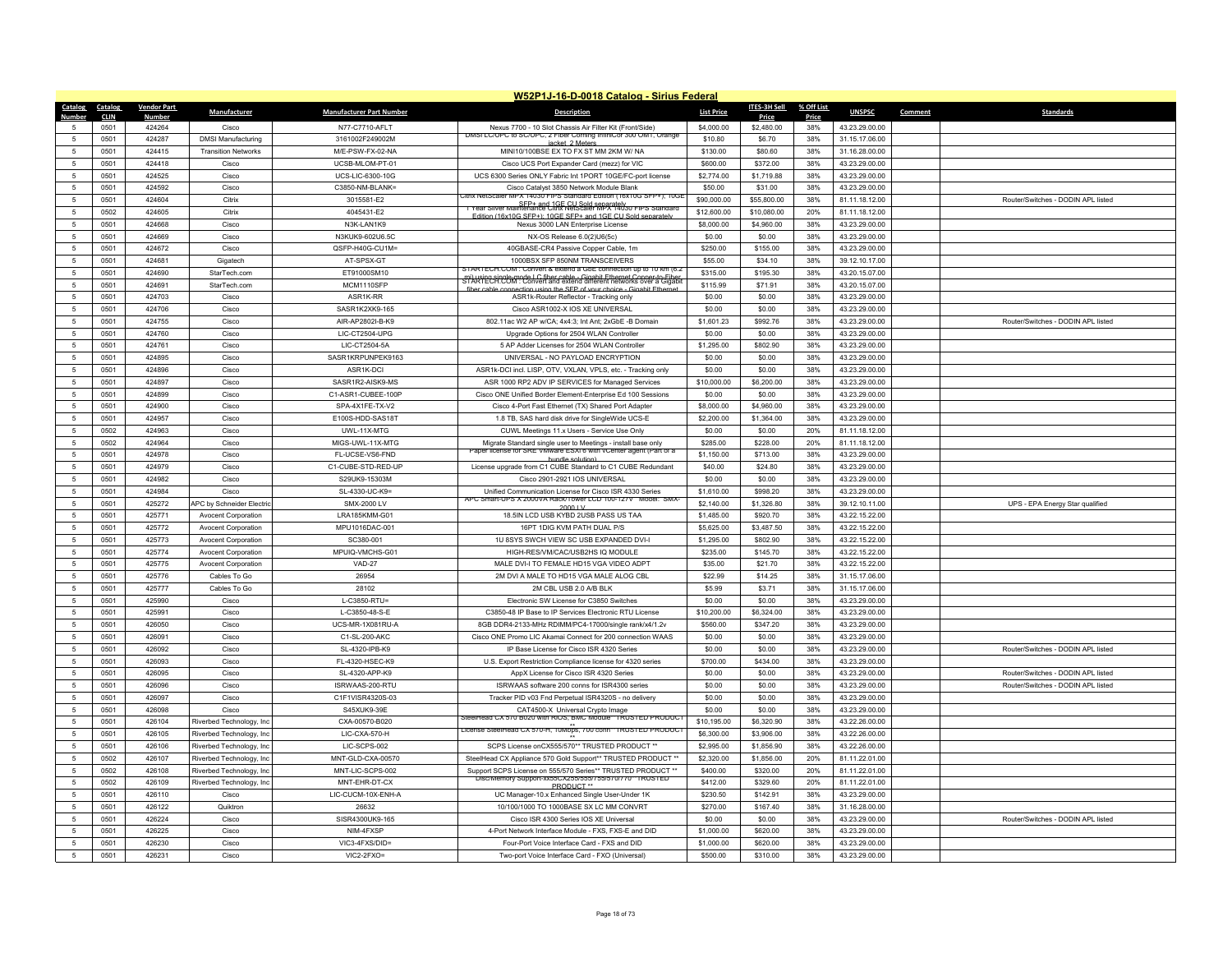|                 | W52P1J-16-D-0018 Catalog - Sirius Federal |                    |                                                     |                                 |                                                                                                                |                   |              |            |                |         |                                    |  |
|-----------------|-------------------------------------------|--------------------|-----------------------------------------------------|---------------------------------|----------------------------------------------------------------------------------------------------------------|-------------------|--------------|------------|----------------|---------|------------------------------------|--|
| Catalog         | Catalog                                   | <b>Vendor Part</b> | Manufacturer                                        | <b>Manufacturer Part Number</b> | <b>Description</b>                                                                                             | <b>List Price</b> | ITES-3H Sell | % Off List | <b>UNSPSC</b>  | Comment | <b>Standards</b>                   |  |
| Numhe           | <b>CLIN</b>                               | Number             |                                                     |                                 |                                                                                                                |                   | Price        | Price      |                |         |                                    |  |
| -5              | 0501                                      | 426233             | <b>Allied Telesis</b>                               | AT-MMC2000/LC-90                | 10/100/1000T TO 1000X/LC CONVRT TAA                                                                            | \$382.00          | \$236.84     | 38%        | 43.20.14.04.00 |         |                                    |  |
| 5               | 0501                                      | 426235             | Cisco                                               | C1-C4510RE-S8+96V+              | Cisco ONE 4510R+E Chassis, Two WS-X4748-RJ45V+E, Sup8-E                                                        | \$33,000.00       | \$20,460.00  | 38%        | 43.23.29.00.00 |         |                                    |  |
| $\sqrt{5}$      | 0501                                      | 426236             | Cisco                                               | C1-X45-SUP8-E/2                 | Cisco One Catalyst 4500 E-Series Redundant Supervisor 8-E                                                      | \$10,500.00       | \$6,510.00   | 38%        | 43.23.29.00.00 |         |                                    |  |
| -5              | 0501                                      | 426237             | Cisco                                               | S45EUK9-S8-39E                  | CAT4500e SUP8e Universal Crypto Image                                                                          | \$0.00            | \$0.00       | 38%        | 43.23.29.00.00 |         |                                    |  |
| $\sqrt{5}$      | 0501                                      | 426311             | <b>Transition Networks</b><br>ole Source Technology | SGETF1039-110-NA                | 1000BT RJ45 TO 1000BSX 850NM MMF LC CONV<br>SULE SUURCE TECHNOLOGY : 090-15200-601 MICK                        | \$482.00          | \$298.84     | 38%        | 31.16.28.00.00 |         |                                    |  |
| 5               | 0501                                      | 426416             |                                                     | 090-15200-601-SG                | S600 Standard Oscillator Single AC Power Supply, NOTE: Ante                                                    | \$9,500.00        | \$5,890.00   | 38%        | 32.10.16.17.00 |         |                                    |  |
| $5\phantom{.0}$ | 0501                                      | 426444             | <b>Transition Networks</b>                          | E-100BTX-FX-05-NA               | 100BTX TO 100BFX STANDALONE ST 1300NM 2KM                                                                      | \$330.00          | \$204.60     | 38%        | 31.16.28.00.00 |         |                                    |  |
| 5               | 0501                                      | 426447             | Cisco                                               | C819HG-LTE-MNA-K9               | C819 Hardened 4G LTE M2M GW for Multi Carrier North America                                                    | \$2,300.00        | \$1,426.00   | 38%        | 43.23.29.00.00 |         |                                    |  |
| $\sqrt{5}$      | 0501                                      | 426449             | Cisco                                               | S84GUK9-15603M                  | Cisco 8004G UNIVERSAL                                                                                          | \$0.00            | \$0.00       | 38%        | 43.23.29.00.00 |         |                                    |  |
| 5               | 0501                                      | 426450             | Cisco                                               | NFTWORK-PNP-LIC                 | Network Plug-n-Play License for zero-touch device deployment                                                   | \$0.00            | \$0.00       | 38%        | 43 23 29 00 00 |         |                                    |  |
| 5               | 0501                                      | 426451             | Cisco                                               | FW-MC7354M-LTE-AT               | FW Switching for MC7354 Multi Carriers North America ATT                                                       | \$0.00            | \$0.00       | 38%        | 43.23.29.00.00 |         |                                    |  |
| $\sqrt{5}$      | 0501                                      | 426455             | Cisco                                               | SISR4400UK9-165                 | Cisco ISR 4400 Series IOS XE Universal                                                                         | \$0.00            | \$0.00       | 38%        | 43.23.29.00.00 |         | Router/Switches - DODIN API listed |  |
| $-5$            | 0501                                      | 426538             | Allen Tel                                           | NLXG-LCLC-2M                    | LC/LC 10G MM DPLX AQUA 2M                                                                                      | \$10.22           | \$6.34       | 38%        | 26.12.16.09.00 |         |                                    |  |
| 5               | 0501                                      | 426544             | Cisco                                               | C1F1PIR8X9                      | Cisco ONE Foundation Perpetual IR 8X9                                                                          | \$200.00          | \$124.00     | 38%        | 43.23.29.00.00 |         |                                    |  |
| $5\phantom{.0}$ | 0501                                      | 426545             | Cisco                                               | C1-IOTFND-IR800                 | Cisco ONE IoTFND device license for managing IR 800                                                            | \$0.00            | \$0.00       | 38%        | 43.23.29.00.00 |         |                                    |  |
| 5               | 0501                                      | 426546             | Cisco                                               | C1F1VIR8X9-02                   | Tracker PID v02 Fnd Perpetual IR8X9 - no delivery                                                              | \$0.00            | \$0.00       | 38%        | 43.23.29.00.00 |         |                                    |  |
| $\sqrt{5}$      | 0501                                      | 426706             | Cisco                                               | <b>PWR-125W-AC</b>              | Power Supply 125 Watt AC                                                                                       | \$0.00            | \$0.00       | 38%        | 43.23.29.00.00 |         |                                    |  |
| 5               | 0501                                      | 426707             | Cisco                                               | FL-8XX-512U1GB                  | CISCO800 DRAM Upgrade from 512MB to 1GB                                                                        | \$250.00          | \$155.00     | 38%        | 43.23.29.00.00 |         |                                    |  |
| $\sqrt{5}$      | 0501                                      | 426708             | Cisco                                               | 800-II -PM-4                    | 4 Port 802.3af capable pwr module for 890 Series Router                                                        | \$200.00          | \$124.00     | 38%        | 43.23.29.00.00 |         |                                    |  |
| -5              | 0501                                      | 426709             | Cisco                                               | S89UK9-15503M                   | Cisco 890 Series IOS UNIVERSAL                                                                                 | \$0.00            | \$0.00       | 38%        | 43.23.29.00.00 |         |                                    |  |
| $5\phantom{.0}$ | 0501                                      | 426733             | Cisco                                               | XFP10GLR-192SR-L=               | Low Power multirate XFP supporting 10GBASE-LR and OC-192 SR                                                    | \$4,373.00        | \$2,711.26   | 38%        | 43.23.29.00.00 |         |                                    |  |
| 5               | 0501                                      | 426757             | Middle Atlantic                                     | <b>PTRK-2126</b>                | PTRK Series Rack, PTRK-2126                                                                                    | \$942.99          | \$584.65     | 38%        | 43.22.26.00.00 |         |                                    |  |
| 5               | 0501                                      | 426758             | Signamax                                            | 48HDLC-FT                       | 48-Fiber High-Density LC MM Panel, 3.5"H                                                                       | \$577.00          | \$357.74     | 38%        | 43.20.15.53.00 |         |                                    |  |
| $\sqrt{5}$      | 0501                                      | 426760             | <b>Allied Telesis</b>                               | AT-SPSX/I                       | 500M 850NM EXT TEMP 1000 BASE SX SFP                                                                           | \$224.58          | \$139.24     | 38%        | 43.20.14.04.00 |         |                                    |  |
| $\sqrt{5}$      | 0501                                      | 426765             | Tripp-lite                                          | N320-03M                        | 3M DUPLX MMF 62.5 FIBER CBL LC LC 10FT<br>Bulk Zipcord Fiber Optic Cable, Multimode, Duplex, 62.5/125, Orange, | \$20.99           | \$13.01      | 38%        | 43.22.00.00.00 |         |                                    |  |
| 5               | 0501                                      | 426766             | Corning                                             | 002K58-31130-24                 | Riser Rated, Spool, 1000 foot                                                                                  | \$674.93          | \$418.46     | 38%        | 26.12.16.07.00 |         |                                    |  |
| $5\phantom{.0}$ | 0501                                      | 426774             | Cisco                                               | AIR-AP2802E-B-K9C               | 802.11ac W2 AP w/CA; 4x4:3; Ext Ant; 2xGbE, B Domain (CFG)                                                     | \$1,395.00        | \$864.90     | 38%        | 43.23.29.00.00 |         |                                    |  |
| 5               | 0501                                      | 426775             | Cisco                                               | AIR-CMX-CLD-CPA-1Y              | CMX Cloud - Connect with Presence Analytics 1Yr license                                                        | \$0.00            | \$0.00       | 38%        | 43.23.29.00.00 |         |                                    |  |
| $\sqrt{5}$      | 0501                                      | 426776             | Cisco                                               | SW2802-MECPWP-K9                | Cisco 2800 Series Mobility Express software image                                                              | \$0.00            | \$0.00       | 38%        | 43.23.29.00.00 |         |                                    |  |
| 5               | 0501                                      | 426777             | Cisco                                               | WS-C2960+24TC-S                 | Catalyst 2960 Plus 24 10/100 + 2 T/SFP LAN Lite                                                                | \$725.00          | \$449.50     | 38%        | 43.23.29.00.00 |         | Router/Switches - DODIN APL listed |  |
| $\sqrt{5}$      | 0501                                      | 426780             | Cisco                                               | WS-C2960X-24PSQ-L++             | Catalyst 2960-X 24 GigE PoE 110W, 2xSFP + 2x1GBT, LAN Base                                                     | \$3,195.00        | \$1,980.90   | 38%        | 43.23.29.00.00 |         | Router/Switches - DODIN APL listed |  |
| $5\phantom{.0}$ | 0501                                      | 426781             | Cisco                                               | WS-C2960X-48LPS-L++             | Catalyst 2960-X 48 GigE PoE 370W, 4 x 1G SFP, LAN Base                                                         | \$5,595.00        | \$3,468.90   | 38%        | 43.23.29.00.00 |         | Router/Switches - DODIN APL listed |  |
| -5              | 0501                                      | 426811             | Cisco                                               | C3850-12-S-F                    | C3850-12 IP Base to IP Services Paper RTU License                                                              | \$2,550.00        | \$1,581.00   | 38%        | 43.23.29.00.00 |         |                                    |  |
| $\sqrt{5}$      | 0501                                      | 426840             | Tripp-lite                                          | N785-001-LC-MM                  | FO LC MMF MEDIA CONVRT 550M                                                                                    | \$272.00          | \$168.64     | 38%        | 43.22.00.00.00 |         |                                    |  |
| 5               | 0501                                      | 427179             | <b>Black Box</b>                                    | LGC135A                         | Media Converter                                                                                                | \$579.99          | \$359.59     | 38%        | 45.11.19.01.00 |         |                                    |  |
| 5               | 0501                                      | 427181             | Cables To Go                                        | 39511                           | MM Gig SFP (Cisco compatible)                                                                                  | \$106.58          | \$66.08      | 38%        | 31.15.17.06.00 |         |                                    |  |
| $\sqrt{5}$      | 0501                                      | 427182             | Cisco                                               | SFP-GE-T-LEG                    | Cisco SFP-GE-T Compatible 1000Base-T Copper SFP                                                                | \$137.91          | \$85.50      | 38%        | 43.23.29.00.00 |         |                                    |  |
| 5               | 0501                                      | 427183             | Cisco                                               | GLC-FE-100FX-LEG                | Cisco GLC-FE-100FX Compatible 100Base-FX MMF SFP                                                               | \$115.00          | \$71.30      | 38%        | 43.23.29.00.00 |         |                                    |  |
| 5               | 0501                                      | 427199             | CISCO SYSTEMS, INC                                  | CAB-ETH-S-RJ45-15=              | Yellow Cable for Ethernet, Straight-through, RJ-45, 6 feet                                                     | \$20.00           | \$12.40      | 38%        | 43.23.29.00.00 |         |                                    |  |
| -5              | 0501                                      | 427207             | <b>Brocade</b>                                      | XBR-R000162                     | RM KIT FOR 200F/300/41/5K 51/49/53/75/VA                                                                       | \$149.00          | \$92.38      | 38%        | 43.22.26.00.00 |         |                                    |  |
| $\sqrt{5}$      | 0501                                      | 427208             | Brocade                                             | 300-SVS-NDP-1                   | 300 1YR ESSEN NBD PTS ONLY SUP                                                                                 | \$795.00          | \$492.90     | 38%        | 43.22.26.00.00 |         |                                    |  |
| 5               | 0501                                      | 427213             | Cisco                                               | WS-C3650-24TD-E                 | Cisco Catalyst 3650 24 Port Data 2x10G Uplink IP Services                                                      | \$13,684.21       | \$8,484.21   | 38%        | 43.23.29.00.00 |         | Router/Switches - DODIN APL listed |  |
| 5               | 0501                                      | 427487             | Cisco                                               | N56-16P-SSK9=                   | Nexus 5600 Series 16 Port Storage License                                                                      | \$6,400.00        | \$3,968.00   | 38%        | 43.23.29.00.00 |         |                                    |  |
| $5\phantom{.0}$ | 0501                                      | 427586             | Cisco                                               | C1FPCAT29004K9                  | Cisco ONE Foundation Perpetual - Catalyst 2900 48 Port                                                         | \$1,900.00        | \$1,178.00   | 38%        | 43.23.29.00.00 |         |                                    |  |
| $\sqrt{5}$      | 0501                                      | 427587             | Cisco                                               | C1-NAAS-48P-RTU                 | Cisco One C2900 48-ports NaaS RTU                                                                              | \$0.00            | \$0.00       | 38%        | 43.23.29.00.00 |         |                                    |  |
| $\sqrt{5}$      | 0501                                      | 427589             | Cisco                                               | C1F1VCAT29004-01                | Tracker PID v01 Fnd Perpetual CAT29004 - no delivery                                                           | \$0.00            | \$0.00       | 38%        | 43.23.29.00.00 |         |                                    |  |
| $\sqrt{5}$      | 0501                                      | 427590             | Cisco                                               | AIR-AP1852I-B-K9++              | 802.11ac Wave 2; 4x4:4SS; Int Ant; B Reg Dom (TAA)                                                             | \$995.00          | \$616.90     | 38%        | 43.23.29.00.00 |         |                                    |  |
| $5\phantom{.0}$ | 0501                                      | 427591             | Cisco                                               | SW1850-CAPWAP-K9                | Cisco Aironet 1850 Series CAPWAP Software Image                                                                | \$0.00            | \$0.00       | 38%        | 43.23.29.00.00 |         |                                    |  |
| $5\phantom{.0}$ | 0501                                      | 427592             | Cisco                                               | C1-AIR-CT2504-K9                | Cisco ONE - 2500 series WLAN Controller w/ 0 AP lics                                                           | \$1,200.00        | \$744.00     | 38%        | 43.23.29.00.00 |         |                                    |  |
| 5               | 0501                                      | 427759             | Cisco                                               | CGR-2010/K9                     | Cisco CGR2010 w/2GE, 4 GRWIC slots, 256MB CF, 1GB DRAM, IPB                                                    | \$4,595.00        | \$2,848.90   | 38%        | 43.23.29.00.00 |         |                                    |  |
| $\sqrt{5}$      | 0501                                      | 427760             | Cisco                                               | RPS-CG-COVER                    | Power Supply Blank for CGR2010 and CGS2520                                                                     | \$0.00            | \$0.00       | 38%        | 43.23.29.00.00 |         |                                    |  |
| $\sqrt{5}$      | 0501                                      | 427761             | Cisco                                               | CGR-SLOT-DIVIDER                | Slot Divider (Guide) for Cisco CGR 2010                                                                        | \$0.00            | \$0.00       | 38%        | 43.23.29.00.00 |         |                                    |  |
| $\sqrt{5}$      | 0501                                      | 427762             | Cisco                                               | <b>GRWIC-BI ANK</b>             | GRWIC Blank (Part of Bundle)                                                                                   | \$0.00            | \$0.00       | 38%        | 43.23.29.00.00 |         |                                    |  |
| 5               | 0501                                      | 427763             | Cisco                                               | SL-20-IPB-K9                    | IP Base License (Paper) for Cisco CGR2010                                                                      | \$0.00            | \$0.00       | 38%        | 43.23.29.00.00 |         |                                    |  |
| $5\phantom{.0}$ | 0501                                      | 427764             | Cisco                                               | PWR-RGD-AC-DC                   | Hgh AC/DC (88-300VDC/85-264VAC) Pwr Sup for CGR2010/CGS2520                                                    | \$700.00          | \$434.00     | 38%        | 43.23.29.00.00 |         |                                    |  |
| 5               | 0501                                      | 427768             | Cisco                                               | SASR1R2-IPBK9-MS                | Cisco ASR 1000 Series RP2 IP BASE for Managed Services                                                         | \$5,000.00        | \$3,100.00   | 38%        | 43.23.29.00.00 |         | Router/Switches - DODIN APL listed |  |
| 5               | 0501                                      | 427942             | Middle Atlantic                                     | FD-27                           | Solid Front Door for Locking Cabinet - Brand Name or equal                                                     | \$223.87          | \$138.80     | 38%        | 43.22.26.00.00 |         |                                    |  |
| 5               | 0501                                      | 427943             | Middle Atlantic                                     | QFAN                            | QFAN Cooling Fan - Brand name or equal                                                                         | \$100.00          | \$62.00      | 38%        | 43.22.26.00.00 |         |                                    |  |
| 5               | 0501                                      | 427950             | Cisco                                               | C1-WS3650-24TD/K9               | Cisco One Catalyst 3650 24 Port Data 2x10G Uplink                                                              | \$5,000.00        | \$3,100.00   | 38%        | 43.23.29.00.00 |         | Router/Switches - DODIN APL listed |  |
| -5              | 0501                                      | 428009             | <b>IBM Corporation</b>                              | RPO8A2313                       | Non-Lenovo HMC                                                                                                 | \$0.00            | \$0.00       | 38%        | 43 20 21 05 00 |         |                                    |  |
| $\sqrt{5}$      | 0501                                      | 428253             | Cisco                                               | C1-WS3650-48PD/K9               | Cisco One Catalyst 3650 48 Port PoE 2x10G Uplink                                                               | \$9,280.00        | \$5,753.60   | 38%        | 43.23.29.00.00 |         | Router/Switches - DODIN APL listed |  |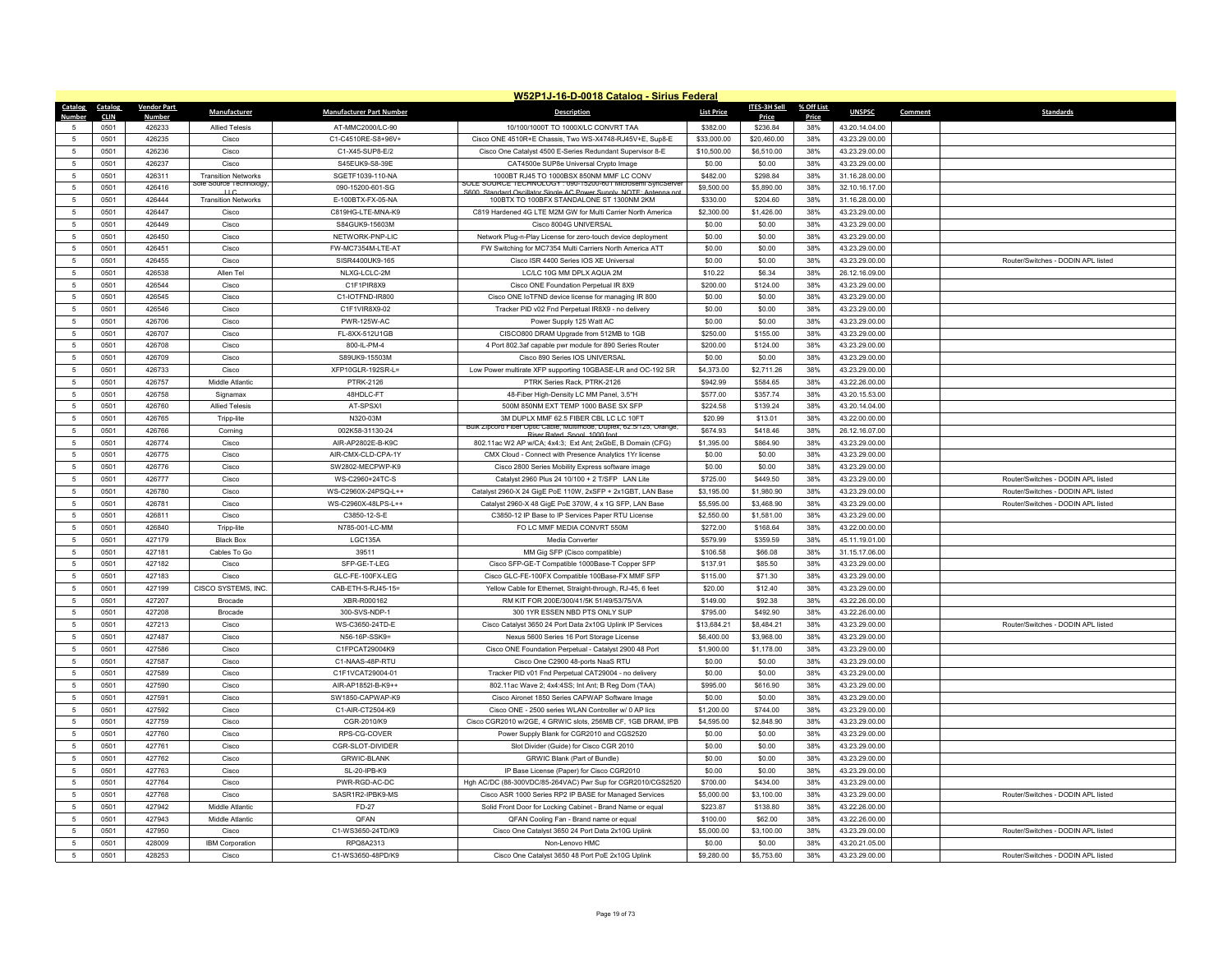|                      | W52P1J-16-D-0018 Catalog - Sirius Federal |                    |                            |                                  |                                                                                                                                      |                       |                     |              |                                  |         |                                    |
|----------------------|-------------------------------------------|--------------------|----------------------------|----------------------------------|--------------------------------------------------------------------------------------------------------------------------------------|-----------------------|---------------------|--------------|----------------------------------|---------|------------------------------------|
| <b>Catalog</b>       | <b>Catalog</b>                            | <b>Vendor Part</b> | Manufacturer               | <b>Manufacturer Part Number</b>  | <b>Description</b>                                                                                                                   | <b>List Price</b>     | <b>ITES-3H Sell</b> | % Off List   | <b>UNSPSC</b>                    | Comment | <b>Standards</b>                   |
| $\sqrt{2}$           | <b>CLIN</b><br>0501                       | Number<br>428288   | Cisco                      | L-LIC-CT2504-25A                 | 25 AP Adder Licenses for 2504 WLAN Controller (e-Delivery)                                                                           | \$6,495.00            | Price<br>\$4,026.90 | Price<br>38% | 43.23.29.00.00                   |         |                                    |
| -5                   | 0501                                      | 428289             | Cisco                      | L-LIC-CT25-DTLS-K9               | 2504 Wireless LAN Controller DTLS License (e-Delivery)                                                                               | \$0.00                | \$0.00              | 38%          | 43.23.29.00.00                   |         |                                    |
| 5                    | 0501                                      | 428290             | Cisco                      | AIR-CT2504-HA-K9                 | 2504 Wireless Controller for High Availability                                                                                       | \$1,200.00            | \$744.00            | 38%          | 43.23.29.00.00                   |         | Router/Switches - DODIN APL listed |
| $\overline{5}$       | 0501                                      | 428291             | Cisco                      | AIR-CT2504-RMNT                  | 2504 Wireless Controller Rack Mount Bracket                                                                                          | \$95.00               | \$58.90             | 38%          | 43.23.29.00.00                   |         |                                    |
|                      | 0501                                      | 428316             | <b>Transition Networks</b> | SGFEB1040-230-NA                 | 10/100/1000BT TO 1000BX DUAL SFP WITH NA PWR SUPPLY                                                                                  | \$550.00              | \$341.00            | 38%          | 31.16.28.00.00                   |         |                                    |
| 5                    | 0501                                      | 428342             | Cisco                      | N9K-C9508                        | Nexus 9508 Chassis with 8 linecard slots                                                                                             | \$15,000.00           | \$9,300.00          | 38%          | 43.23.29.00.00                   |         | Router/Switches - DODIN APL listed |
| 5                    | 0501                                      | 428343             | Cisco                      | CAB-AC-STRT-C19US                | Power Cord, 250Vac, 16A, straight blade NEMA 6-20 plug, US/J                                                                         | \$0.00                | \$0.00              | 38%          | 43.23.29.00.00                   |         |                                    |
| 5                    | 0501                                      | 428344             | Cisco                      | N9K-C9500-SUP-CV                 | Nexus 9500 Supervisor slot cover                                                                                                     | \$0.00                | \$0.00              | 38%          | 43.23.29.00.00                   |         |                                    |
| 5                    | 0501                                      | 428345             | Cisco                      | NXOS-703I5.1                     | Nexus 9500, 9300, 3000 Base NX-OS Software Rel 7.0(3)l5(1)                                                                           | \$0.00                | \$0.00              | 38%          | 43.23.29.00.00                   |         |                                    |
| $\overline{5}$       | 0501                                      | 428347             | Cisco                      | N9K-X9464TX2                     | Nexus 9500 linecard, 48p 1/10G-T & 4p QSFP                                                                                           | \$20,000.00           | \$12,400.00         | 38%          | 43.23.29.00.00                   |         | Router/Switches - DODIN API listed |
| -5                   | 0501                                      | 428350             | Cisco                      | N77S2K9-81                       | Cisco NX-OS Release 8.1 for Nexus 7700 Series                                                                                        | \$0.00                | \$0.00              | 38%          | 43.23.29.00.00                   |         |                                    |
| 5                    | 0501                                      | 428354             | <b>Transition Networks</b> | SPOEB1039-105-NA                 | 2KM 10/100/1000BTX RJ45 POE 100BFX M/M                                                                                               | \$375.00              | \$232.50            | 38%          | 31.16.28.00.00                   |         |                                    |
| 5                    | 0501                                      | 428379             | Cisco                      | SPA-2X1GF-V2=                    | Cisco 2-Port Gigabit Ethernet Shared Port Adapte                                                                                     | \$10,000.00           | \$6,200.00          | 38%          | 43.23.29.00.00                   |         |                                    |
| 5                    | 0501                                      | 428395             | Cisco                      | SM-X-4X1G-1X10G                  | SM-X module with 4-port dual-mode GE/SFP or 1-port 10G SFP+                                                                          | \$9,000.00            | \$5,580.00          | 38%          | 43.23.29.00.00                   |         |                                    |
| 5                    | 0501                                      | 428406             | Cisco                      | QSFP-4X10G-AOC3M                 | 40GBASE Active Optical QSFP to 4SFP breakout Cable, 3m                                                                               | \$1,100.00            | \$682.00            | 38%          | 43.23.29.00.00                   |         |                                    |
| $\sqrt{2}$           | 0501                                      | 428409             | Cisco                      | HWIC-1DSU-T1                     | 1-Port T1/Fractional T1 DSU/CSU WAN Interface Card                                                                                   | \$0.00                | \$0.00              | 38%          | 43.23.29.00.00                   |         |                                    |
| 5                    | 0501                                      | 428412             | Cisco                      | AIR-PWRADPT-1530=                | Power Adapter (AC/DC) - Outdoor AP1530 Series                                                                                        | \$249.00              | \$154.38            | 38%          | 43.23.29.00.00                   |         |                                    |
| 5                    | 0501                                      | 428434             | Cisco                      | AIR-AP3802I-BK910                | 802.11ac W2 10 AP w/CA; 4x4:3SS; Int Ant; mGig -B Domain                                                                             | \$16,500.00           | \$10,230.00         | 38%          | 43.23.29.00.00                   |         | Router/Switches - DODIN APL listed |
| $\sqrt{2}$           | 0501                                      | 428435             | Cisco                      | AIR-AP3802I-BBULK                | BOM Level AP3800i Bulk PID for B Domain                                                                                              | \$0.00                | \$0.00              | 38%          | 43.23.29.00.00                   |         |                                    |
| -5                   | 0501                                      | 428436             | Cisco                      | C6832-X-I F                      | Cisco Catalyst 6832-X-Chassis (Standard Tables)                                                                                      | \$46,000.00           | \$28,520.00         | 38%          | 43.23.29.00.00                   |         | Router/Switches - DODIN API listed |
| $\overline{5}$       | 0501                                      | 428438             | Cisco                      | C6840-X-750W-AC                  | Power Supply AC-750W                                                                                                                 | \$2,000.00            | \$1,240.00          | 38%          | 43.23.29.00.00                   |         |                                    |
| 5                    | 0501                                      | 428439             | Cisco                      | NXOS-703l4.3                     | Nexus 9k/3K NX-OS Maintenance Software Rel 7.0(3)l4.3                                                                                | \$0.00                | \$0.00              | 38%          | 43.23.29.00.00                   |         |                                    |
| -5                   | 0501                                      | 428442             | Cisco                      | AIR-CAP1702I-B-K9                | 802.11ac CAP; 3x3:2SS; Int Ant; B Reg Domain                                                                                         | \$795.00              | \$492.90            | 38%          | 43 23 29 00 00                   |         | Router/Switches - DODIN APL listed |
| $\overline{5}$       | 0501                                      | 428443             | Cisco                      | SWAP1700-CMB-A1-K9               | Cisco 1700 Series Combined Unified and Autonomous (xxxxx) SW                                                                         | \$0.00                | \$0.00              | 38%          | 43.23.29.00.00                   |         |                                    |
| 5                    | 0501                                      | 428445             | Cisco                      | SWAP1700-RCOVRY-K9               | Cisco 1700 Series IOS WIRELESS LAN RECOVERY                                                                                          | \$0.00                | \$0.00              | 38%          | 43.23.29.00.00                   |         |                                    |
| 5                    | 0501                                      | 428463             | Cisco                      | FNF-CA                           | 90 Day Trial of CA Technology/Nimsoft NetFlow Analyzer (Part of Bundle)                                                              | \$0.00                | \$0.00              | 38%          | 43.23.29.00.00                   |         |                                    |
| $\overline{5}$       | 0501                                      | 428485             | Cisco                      | 39630                            | XCVR MERAKI CISCO COMPAT MA-SFP-1GB-SX                                                                                               | \$99.99               | \$61.99             | 38%          | 43.23.29.00.00                   |         |                                    |
| $\overline{5}$       | 0501<br>0501                              | 428486<br>428489   | <b>Transition Networks</b> | S3230-1013-UK<br>RCKMNT-REC-2KX= | 10/100/1000BASET TO 1000BASESX MM SC<br>RECESSED 1RU RACK MOUNT FOR 2960X and 2960-XR                                                | \$1,393.00<br>\$50.00 | \$863.66<br>\$31.00 | 38%<br>38%   | 31.16.28.00.00<br>43.23.29.00.00 |         |                                    |
| -5<br>$\sqrt{2}$     | 0501                                      | 428598             | Cisco<br>Cisco             | N56128-EL2-P-SSK9                | Limited Time Promotion-Nexus 56128 Enhanced Layer 2 License                                                                          | \$6,000.00            | \$3,720.00          | 38%          | 43.23.29.00.00                   |         |                                    |
| 5                    | 0501                                      | 428599             | Cisco                      | N56128-FAN-F                     | Nexus 56128 Fan Mod with F-B Airflow or Port side exhaust                                                                            | \$0.00                | \$0.00              | 38%          | 43.23.29.00.00                   |         |                                    |
| -5                   | 0501                                      | 428600             | Cisco                      | N56-M24UP2O                      | Nexus 56128P Module, 24x 10G SFP+ UP, 2x QSFP+ fixed ports                                                                           | \$12,000.00           | \$7,440.00          | 38%          | 43 23 29 00 00                   |         | Router/Switches - DODIN API listed |
| $\overline{5}$       | 0501                                      | 428608             | Cisco                      | MSE-MR-1X161RV-A                 | 16GB DDR4-2400-MHz RDIMM/PC4-19200/single rank/x4/1.2v                                                                               | \$0.00                | \$0.00              | 38%          | 43.23.29.00.00                   |         |                                    |
| 5                    | 0501                                      | 428609             | Cisco                      | MSE-HD600G10K12G                 | 600GB 6Gb SAS 10K RPM SFF HDD/hot plug/drive sled mounted                                                                            | \$0.00                | \$0.00              | 38%          | 43.23.29.00.00                   |         |                                    |
| 5                    | 0501                                      | 428657             | Cisco                      | N7K-C7009-B2S2E                  | Nexus 7009 Bundle (Chassis,1xSUP2E,5xFAB2),No Power Supplies                                                                         | \$90,000.00           | \$55,800.00         | 38%          | 43.23.29.00.00                   |         | Router/Switches - DODIN APL listed |
| $\overline{5}$       | 0501                                      | 428658             | Cisco                      | N7KS2K9-81                       | Cisco NX-OS Release 8.1 for Nexus 7000 Series                                                                                        | \$0.00                | \$0.00              | 38%          | 43.23.29.00.00                   |         |                                    |
|                      | 0501                                      | 428660             | Cisco                      | N7K-M324FQ-25L                   | Nexus 7000 M3-Series 24 Port 40GE                                                                                                    | \$85,000.00           | \$52,700.00         | 38%          | 43.23.29.00.00                   |         | Router/Switches - DODIN APL listed |
| 5                    | 0501                                      | 428661             | Cisco                      | N7K-F312FQ-25                    | Nexus 7000 F3-Series 12 Port 40GbE (QSFP)                                                                                            | \$44,000.00           | \$27,280.00         | 38%          | 43.23.29.00.00                   |         | Router/Switches - DODIN APL listed |
| $\overline{5}$       | 0501                                      | 428662             | Cisco                      | N7K-M348XP-25L                   | Nexus 7000 M3-Series 48 Port 10GE                                                                                                    | \$85,000.00           | \$52,700.00         | 38%          | 43.23.29.00.00                   |         | Router/Switches - DODIN APL listed |
| $\overline{5}$       | 0501                                      | 428671             | CommScope, Inc             | 760193904                        | CommScope SYSTIMAX 360G2 1U Internal Sliding IP360 Shelf Model                                                                       | \$355.00              | \$220.10            | 38%          | 31.15.17.06.00                   |         |                                    |
| 5                    | 0501                                      | 428674             | CommScope, Inc             | FJZMPMPDH-HCF320                 | CommScope 50 Micron, 48-Strand Multi-Mode Plenum Grade fiber optic                                                                   | \$6,788,33            | \$4,208.76          | 38%          | 31.15.17.06.00                   |         |                                    |
| $\overline{5}$       | 0501                                      | 428675             | CommScope, Inc             | FJWMPMPDH-JCF320                 | cable MPQ-MPQ 48 fiber riser MM 50/125, 320ET, DRY BLOCK<br>MPO-MPO 48 fiber_riser_SM 8/125_320ET_DRY BLOCK                          | \$5,140.00            | \$3,186.80          | 38%          | 31.15.17.06.00                   |         |                                    |
| $\overline{5}$       | 0501                                      | 428685             | Cisco                      | SPA-4X1FE-TX-V2=                 | Cisco 4-Port Fast Ethernet (TX) Shared Port Adapter                                                                                  | \$8,000.00            | \$4,960.00          | 38%          | 43.23.29.00.00                   |         |                                    |
| 5                    | 0501                                      | 428707             | Cisco                      | NIM-2GE-CU-SFP=                  | CISCO 2-port GE WAN NIM, dual-mode RJ45 & SFP                                                                                        | \$2,060.00            | \$1,277.20          | 38%          | 43.23.29.00.00                   |         |                                    |
| $\sqrt{2}$           | 0501                                      | 428736             | Brocade                    | NI-MLX-10GX8-M                   | Brocade MLX Series eight (8)-port 10-GbE (M) module with<br>2v4/IPv6/MPLS hardware sunnort - requires SEPP ontics. Sunnorts 512      | \$39,995.00           | \$24,796.90         | 38%          | 43.22.26.00.00                   |         | Router/Switches - DODIN APL listed |
| -5                   | 0501                                      | 428750             | Cisco                      | ASR9000-SPA                      | SPA for ASR9000; No Physical Part; For Tracking Only<br>24 port 1G RJ45, plus 8 x 1G SFPP uplinks ports (upgradeable to 10G). 4      | \$0.00                | \$0.00              | 38%          | 43.23.29.00.00                   |         |                                    |
| 5                    | 0501                                      | 428974             | Brocade                    | ICX6610-24-E                     | 40G stacking norts Exhaust air flow Base SAV                                                                                         | \$6,595.00            | \$4,088.90          | 38%          | 43.22.26.00.00                   |         | Router/Switches - DODIN APL listed |
| $\overline{5}$       | 0501                                      | 429035             | Cisco                      | PVDM3-16=                        | 16-channel high-density voice DSP module SPARE                                                                                       | \$920.00              | \$570.40            | 38%          | 43.23.29.00.00                   |         |                                    |
| -5                   | 0501                                      | 429040             | Cisco                      | AIR-CAP2702E-BK910               | 802 11ac CAP 10APs w/CleanAir: 3x4:3SS: Ext Ant: B Domain<br>OM Level AP2700e Bulk PID for B reg domain (CISCO Air-CAP2702E i        | \$11,950.00           | \$7,409.00          | 38%          | 43.23.29.00.00                   |         | Router/Switches - DODIN API listed |
| $\overline{5}$       | 0501                                      | 429041             | Cisco                      | AIR-CAP2702E-BBULK               | on the DODIN API                                                                                                                     | \$0.00                | \$0.00              | 38%          | 43.23.29.00.00                   |         | Router/Switches - DODIN APL listed |
| $\overline{5}$       | 0501                                      | 429067             | Cisco                      | QSFP-4SFP10G-CU3M                | QSFP to 4xSFP10G Passive Copper Splitter Cable, 3m                                                                                   | \$450.00              | \$279.00            | 38%          | 43.23.29.00.00                   |         |                                    |
| -5<br>$\overline{5}$ | 0501<br>0501                              | 429081<br>429096   | Cisco<br>Cisco             | N3KUK9-602A7.1<br>N77S2K9-80     | NX-OS Release 6.0(2)A7(1)                                                                                                            | \$0.00<br>\$0.00      | \$0.00<br>\$0.00    | 38%<br>38%   | 43.23.29.00.00                   |         |                                    |
| $\overline{5}$       | 0501                                      | 429097             | Cisco                      | N77-SUP-BLANK                    | Cisco NX-OS Release 8.0 for Nexus 7700 Series<br>Nexus 7700 - Supervisor Blank Slot Cover                                            | \$0.00                | \$0.00              | 38%          | 43.23.29.00.00<br>43.23.29.00.00 |         |                                    |
| 5                    | 0501                                      | 429117             | Cisco                      | FI ASR1-AX-VWAAS12K              | ASR VWAAS 12K Bundle                                                                                                                 | \$10,600.00           | \$6,572.00          | 38%          | 43.23.29.00.00                   |         |                                    |
| $\overline{5}$       | 0501                                      | 429118             | Cisco                      | DVDVWS12K-5.5-K9                 | Cisco VWAAS Software Release 5.5 - 12000 Connections (Part of a                                                                      | \$0.00                | \$0.00              | 38%          | 43.23.29.00.00                   |         |                                    |
| $\overline{5}$       | 0501                                      | 429119             | Cisco                      | C4KX-PWR-750AC-F                 | CISCO Bundle of parts that were specifically requested by customer (REC<br>Catalyst 4500X 750W AC back to front cooling power supply | \$2,000.00            | \$1,240.00          | 38%          | 43.23.29.00.00                   |         |                                    |
| -5                   | 0501                                      | 429120             | Cisco                      | SPA-4XT3/F3-V2=                  | 4-port Clear Channel T3/E3 Shared Port Adapter, Version 2                                                                            | \$17,000.00           | \$10,540.00         | 38%          | 43.23.29.00.00                   |         |                                    |
| $\overline{5}$       | 0501                                      | 429308             | Cisco                      | AIR-AP1562E-E-K9                 | 802.11ac W2 Low-Profile Outdoor AP, External Ant, E Reg Dom.                                                                         | \$1,795.00            | \$1,112.90          | 38%          | 43.23.29.00.00                   |         |                                    |
|                      | 0501                                      | 429310             | Cisco                      | SWAP1560-LOCAL-K9                | Cisco 1560 Series Unified Local Mode Software                                                                                        | \$0.00                | \$0.00              | 38%          | 43.23.29.00.00                   |         |                                    |
| 5                    | 0501                                      | 429498             | Microsemi                  | BC637PCIE                        | GPS Referenced PCI Express 1 ime and Frequency Processor - Includes                                                                  | \$4,845.00            | \$3,003.90          | 38%          | 43.22.26.00.00                   |         |                                    |
|                      |                                           |                    |                            |                                  | GPS antenna and 50 ft of cable                                                                                                       |                       |                     |              |                                  |         |                                    |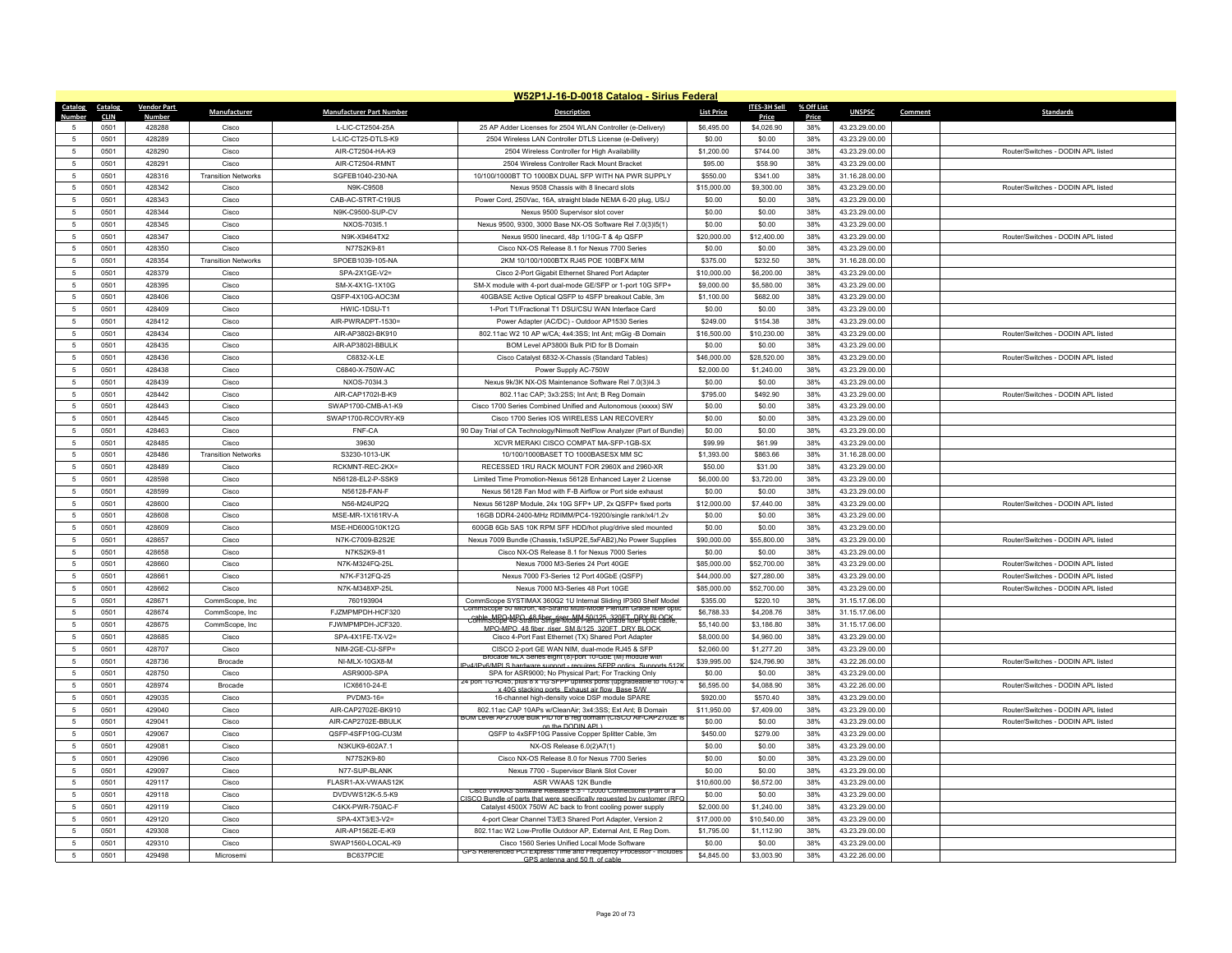|                 | W52P1J-16-D-0018 Catalog - Sirius Federal |                    |                            |                                 |                                                                                                                                                                                                 |                   |              |            |                |         |                                    |  |
|-----------------|-------------------------------------------|--------------------|----------------------------|---------------------------------|-------------------------------------------------------------------------------------------------------------------------------------------------------------------------------------------------|-------------------|--------------|------------|----------------|---------|------------------------------------|--|
| Catalog         | Catalog                                   | <b>Vendor Part</b> | Manufacturer               | <b>Manufacturer Part Number</b> | <b>Description</b>                                                                                                                                                                              | <b>List Price</b> | ITES-3H Sell | % Off List | <b>UNSPSC</b>  | Comment | <b>Standards</b>                   |  |
| Numhe           | <b>CLIN</b>                               | Number             |                            |                                 |                                                                                                                                                                                                 |                   | Price        | Price      |                |         |                                    |  |
| 5               | 0501                                      | 429527             | Cisco                      | CAB-AC-C5-C14                   | AC Power Cord, Type C5 to C14 converter cable, US, Canada                                                                                                                                       | \$0.00            | \$0.00       | 38%        | 43.23.29.00.00 |         |                                    |  |
| 5               | 0501                                      | 429562             | Cisco                      | N7K-VDC1K9                      | Nexus 7000 Incremental VDC license (+4 VDC per license)                                                                                                                                         | \$20,000.00       | \$12,400.00  | 38%        | 43.23.29.00.00 |         |                                    |  |
| $\sqrt{5}$      | 0501                                      | 429563             | Cisco                      | N77-C7702-CMK                   | Nexus 7700 - 2 Slot Chassis Center Mount Kit                                                                                                                                                    | \$250.00          | \$155.00     | 38%        | 43.23.29.00.00 |         |                                    |  |
| $\sqrt{5}$      | 0501                                      | 429564             | Cisco                      | N77-C7702-5LSB-P1               | Inc N7702 LAN, VDC, TRS, EL2, DCNM License - Promotion                                                                                                                                          | \$20,000.00       | \$12,400.00  | 38%        | 43.23.29.00.00 |         |                                    |  |
| $\,$ 5 $\,$     | 0501                                      | 429566             | Cisco                      | FLASR1-IOSRED-RTU               | SW Redundancy Right-To-Use Feat Lic for ASR1000 Series                                                                                                                                          | \$5,000.00        | \$3,100.00   | 38%        | 43.23.29.00.00 |         |                                    |  |
| -5              | 0501                                      | 429567             | Cisco                      | M-ASR1K-RP2-16GB                | Cisco ASR1000 RP2 16GB DRAM                                                                                                                                                                     | \$11,000.00       | \$6,820.00   | 38%        | 43.23.29.00.00 |         | Router/Switches - DODIN API listed |  |
| $\sqrt{5}$      | 0501                                      | 429641             | Cisco                      | CAB-TA-UK                       | United Kingdom AC Type A Power Cable                                                                                                                                                            | \$0.00            | \$0.00       | 38%        | 43.23.29.00.00 |         |                                    |  |
| $\,$ 5 $\,$     | 0501                                      | 429675             | Cisco                      | CAB-AC-C5-UK                    | AC Power Cord, Type C5, UK                                                                                                                                                                      | \$0.00            | \$0.00       | 38%        | 43.23.29.00.00 |         |                                    |  |
| 5               | 0501                                      | 429706             | Cisco                      | ISM-VPN-19                      | 3DES/AES/SUITE-B VPN Encryption module (Part of Bundle)<br>nse for 1941 only w/ ISM-VPN-19 (Part<br>S. Export Restriction                                                                       | \$0.00            | \$0.00       | 38%        | 43.23.29.00.00 |         |                                    |  |
| 5               | 0501                                      | 429707             | Cisco                      | FL-19-HSEC-K9                   | <b>Bundle</b>                                                                                                                                                                                   | \$0.00            | \$0.00       | 38%        | 43.23.29.00.00 |         |                                    |  |
| $\sqrt{5}$      | 0501                                      | 429768             | <b>Black Box</b>           | EWN010-0006-MM                  | BLACKBOX, TWINAX CABLE, PVC, 6                                                                                                                                                                  | \$68.92           | \$42.73      | 38%        | 45.11.19.01.00 |         |                                    |  |
| 5               | 0501                                      | 429769             | APC by Schneider Electric  | AP8704S                         | 1.2M PWR CORD IEC 60320 C13-C14 (6 ea)                                                                                                                                                          | \$128.76          | \$79.83      | 38%        | 39.12.10.11.00 |         |                                    |  |
| 5               | 0501                                      | 429770             | APC by Schneider Electric  | AP8706S                         | 1.8M PWR CORD IEC 60320 C13-C14 (6 ea)                                                                                                                                                          | \$178.52          | \$110.68     | 38%        | 39.12.10.11.00 |         |                                    |  |
| 5               | 0501                                      | 429771             | APC by Schneider Electric  | AP9870                          | 2.5M PWR CORD IEC 60320 C13-C14                                                                                                                                                                 | \$31.45           | \$19.50      | 38%        | 39.12.10.11.00 |         | UPS - EPA Energy Star qualified    |  |
| $5\phantom{.0}$ | 0501                                      | 429772             | APC by Schneider Electric  | AC3-15                          | BAFO 15FT APC PWR CORD IEC 60320-C19 IEC                                                                                                                                                        | \$86.71           | \$53.76      | 38%        | 39.12.10.11.00 |         | UPS - EPA Energy Star qualified    |  |
| $5\phantom{.0}$ | 0501                                      | 429773             | Middle Atlantic            | $CLB-6$                         | Straight Cable Ladder Rack Section, 6'L X 12"W                                                                                                                                                  | \$94.31           | \$58.47      | 38%        | 43.22.26.00.00 |         |                                    |  |
| $\sqrt{5}$      | 0501                                      | 429774             | Middle Atlantic            | CI B-10                         | Straight Cable Ladder Rack Section, 10'L X 12"W                                                                                                                                                 | \$152.45          | \$94.52      | 38%        | 43.22.26.00.00 |         |                                    |  |
| -5              | 0501                                      | 429775             | Middle Atlantic            | CLH-J_BOLTS                     | Cable ladder 5/16" J bolt (1 pair)                                                                                                                                                              | \$5.12            | \$3.17       | 38%        | 43.22.26.00.00 |         |                                    |  |
| $5\overline{5}$ | 0501                                      | 429776             | <b>Black Box</b>           | RM239                           | BLACK BOX, Horizontal Cable Managers                                                                                                                                                            | \$99.21           | \$61.51      | 38%        | 45.11.19.01.00 |         |                                    |  |
| -5              | 0501                                      | 429922             | Cisco                      | SM-X-PVDM-500                   | Up to 768-channel DSP module for 4xxx family                                                                                                                                                    | \$19,000.00       | \$11,780.00  | 38%        | 43.23.29.00.00 |         |                                    |  |
| -5              | 0501                                      | 429971             | Cisco                      | $NIM-4MFT-T1/E1=$               | 4 port Multiflex Trunk Voice/Clear-channel Data T1/E1 Module                                                                                                                                    | \$4,400.00        | \$2,728.00   | 38%        | 43.23.29.00.00 |         |                                    |  |
| $\overline{5}$  | 0501                                      | 429973             | Cisco                      | CAB-AC-C5-JAP                   | AC Power Cord, Type C5, Japan                                                                                                                                                                   | \$0.00            | \$0.00       | 38%        | 43.23.29.00.00 |         |                                    |  |
| $\sqrt{5}$      | 0501                                      | 429974             | <b>Transition Networks</b> | SGFEB1039-130-NA                | 10/100/1000BT TO 1000BASE-LX MM LC                                                                                                                                                              | \$550.00          | \$341.00     | 38%        | 31.16.28.00.00 |         |                                    |  |
| $\sqrt{5}$      | 0501                                      | 430277             | National Instruments       | 782878-01                       | NI PXIe-4322 Isolated Analog Output Module                                                                                                                                                      | \$5,800.00        | \$3,596.00   | 38%        | 43.22.26.00.00 |         |                                    |  |
| 5               | 0501                                      | 430278             | National Instruments       | 778858-01                       | NI PXI-6509 Industrial, 96 ch 5V/TTL/CMOS Digital I/O and NI-DAQ<br>-XI-6232, 60 V Isoleted (Analog Voltage: 16 SE 2 AO, Digital 30 V: 6                                                        | \$1,075.00        | \$666.50     | 38%        | 43.22.26.00.00 |         |                                    |  |
| 5               | 0501                                      | 430279             | National Instruments       | 779618-01                       | Innuts 4 Sourcin                                                                                                                                                                                | \$3,750.00        | \$2,325.00   | 38%        | 43.22.26.00.00 |         |                                    |  |
| $5\phantom{.0}$ | 0501                                      | 430280             | Spectracom Corporation     | CA01-0N0N-3150                  | GPS 150 ft. Coax Antenna Cable With Type N Connectors.                                                                                                                                          | \$950.00          | \$589.00     | 38%        | 43.20.15.07.00 |         |                                    |  |
| $\sqrt{5}$      | 0501                                      | 430589             | Cisco                      | C1-N5K-ADD                      | Cisco ONE Add On for Nexus 5000                                                                                                                                                                 | \$0.00            | \$0.00       | 38%        | 43.23.29.00.00 |         |                                    |  |
| 5               | 0501                                      | 430590             | Cisco                      | C1F2ANFX56721K9                 | Cisco ONE Foundation Perpetual Nexus 5672                                                                                                                                                       | \$12,000.00       | \$7,440.00   | 38%        | 43.23.29.00.00 |         |                                    |  |
| $5\phantom{.0}$ | 0501                                      | 430591             | Cisco                      | C1A2ANEX56721K9                 | Cisco ONE Advanced Perpetual Nexus 5672                                                                                                                                                         | \$10,000.00       | \$6,200.00   | 38%        | 43.23.29.00.00 |         |                                    |  |
| 5               | 0501                                      | 430593             | Cisco                      | C1-N56-BAS1K9                   | Cisco ONE Nexus 5600 Series LAN Base License                                                                                                                                                    | \$0.00            | \$0.00       | 38%        | 43 23 29 00 00 |         |                                    |  |
| 5               | 0501                                      | 430594             | Cisco                      | C1-N56-LAN1K9                   | Cisco ONE Nexus 5600 Series LAN Enterprise License                                                                                                                                              | \$0.00            | \$0.00       | 38%        | 43 23 29 00 00 |         |                                    |  |
| $\sqrt{5}$      | 0501                                      | 430595             | Cisco                      | C1-N5672-EL2-K9                 | Cisco ONE Nexus 5672 Enhanced Layer 2 License                                                                                                                                                   | \$0.00            | \$0.00       | 38%        | 43.23.29.00.00 |         |                                    |  |
| 5               | 0501                                      | 430596             | Cisco                      | C1-N56-VMFFX9                   | Cisco ONE N5600 Software Licenses                                                                                                                                                               | \$0.00            | \$0.00       | 38%        | 43.23.29.00.00 |         |                                    |  |
| $5\phantom{.0}$ | 0501                                      | 430597             | Cisco                      | C1-N56-SERVICES1K9              | Nexus 5600 Network Services (includes ITD RISE)                                                                                                                                                 | \$0.00            | \$0.00       | 38%        | 43.23.29.00.00 |         |                                    |  |
| 5               | 0501                                      | 430601             | Cisco                      | C1-N56-FNPV-K9                  | Cisco ONE Nexus 5600 FNPV License                                                                                                                                                               | \$0.00            | \$0.00       | 38%        | 43.23.29.00.00 |         |                                    |  |
| 5               | 0501                                      | 430602             | Cisco                      | C1-N5672-72P-K9                 | Cisco ONE Nexus 5672 Chassis Storage License                                                                                                                                                    | \$0.00            | \$0.00       | 38%        | 43.23.29.00.00 |         |                                    |  |
| $5\phantom{.0}$ | 0501                                      | 430625             | Cisco                      | L-AC-VPNO-25=                   | Cisco AnyConnect VPN Only, 25 Simultaneous (eDelivery)                                                                                                                                          | \$3,995.00        | \$2,476.90   | 38%        | 43.23.29.00.00 |         |                                    |  |
| $\overline{5}$  | 0501                                      | 430793             | Cisco                      | PI-UCS-H900G10K12G              | 900GB 6Gb SAS 10K RPM SFF HDD/hot plug/drive sled mounted                                                                                                                                       | \$1,366.00        | \$846.92     | 38%        | 43.23.29.00.00 |         |                                    |  |
| 5               | 0501                                      | 430794             | Cisco                      | PI-MR-1X161RV-A                 | 16GB DDR4-2133-MHz RDIMM/PC4-17000/single rank/x4/1.2v                                                                                                                                          | \$0.00            | \$0.00       | 38%        | 43.23.29.00.00 |         |                                    |  |
| 5               | 0501                                      | 430808             | Cisco                      | S3650ULPEK9-163                 | UNIVERSAL W/O DTLS                                                                                                                                                                              | \$0.00            | \$0.00       | 38%        | 43.23.29.00.00 |         |                                    |  |
| 5               | 0501                                      | 430897             | Cisco                      | SASR1KRPUNLIK9-163              | Cisco ASR 1000 Series RP2 ADV ENT SERVICES W/O LI                                                                                                                                               | \$0.00            | \$0.00       | 38%        | 43.23.29.00.00 |         | Router/Switches - DODIN API listed |  |
| -5              | 0501                                      | 430905             | Cisco                      | ASR1K-MSP                       | ASR1k - Managed Services - Tracking only                                                                                                                                                        | \$0.00            | \$0.00       | 38%        | 43.23.29.00.00 |         |                                    |  |
| 5               | 0501                                      | 430973             | Axiom Memory Solutions     | GLC-SX-MM-AX                    | XCVR CISCO COMPAT GLC-SX-MM TAA                                                                                                                                                                 | \$88.00           | \$54.56      | 38%        | 43.20.18.03.00 |         |                                    |  |
| $\sqrt{5}$      | 0501                                      | 430974             | Tripp-lite                 | N820-01M                        | 1M MMF 50 OM3 FIBER CBL AQUA LC LC 3FT                                                                                                                                                          | \$20.00           | \$12.40      | 38%        | 43.22.00.00.00 |         |                                    |  |
| 5               | 0501                                      | 430975             | Tripp-lite                 | N816-01M                        | 1M MMF 50 OM3 FIBER CBL AQUA LC SC 3FT                                                                                                                                                          | \$18.52           | \$11.48      | 38%        | 43.22.00.00.00 |         |                                    |  |
| -5              | 0501                                      | 430976             | Tripp-lite                 | N820-02M                        | 2M MMF 50 OM3 FIBER CBL AQUA LC LC 6FT                                                                                                                                                          | \$20.96           | \$13.00      | 38%        | 43.22.00.00.00 |         |                                    |  |
| 5               | 0501                                      | 430977             | Tripp-lite                 | N816-02M                        | 2M MMF 50 OM3 FIBER CBL AQUA LC SC 6FT                                                                                                                                                          | \$19.36           | \$12.00      | 38%        | 43.22.00.00.00 |         |                                    |  |
| 5               | 0501                                      | 430978             | Tripp-lite                 | <b>N820-03M</b>                 | 3M MME 50 OM3 FIRER CBL AOUA LC LC 10FT                                                                                                                                                         | \$22.72           | \$14.09      | 38%        | 43.22.00.00.00 |         |                                    |  |
| $5\phantom{.0}$ | 0501                                      | 430979             | <b>DMSI Manufacturing</b>  | MFXXXX5                         | ower Supply, Stand alone Ethernet Media and Rate Co<br>10/100/1000 Base-T to 100/1000 Base-X SEP 7.5 to 24 VDC, 2.2 Watt.<br>10/100/1000 Base-T to 100/1000 Base-X SEP 7.5 to 24 VDC, 2.2 Watt. | \$350.00          | \$217.00     | 38%        | 31.15.17.06.00 |         |                                    |  |
| 5               | 0501                                      | 430980             | <b>DMSI Manufacturing</b>  | SFP-F85                         | VDX 67401, 24P 10GB-TPOCREPY-ROOP-TICS, AC, NON-PORT                                                                                                                                            | \$178.00          | \$110.36     | 38%        | 31.15.17.06.00 |         |                                    |  |
| 5               | 0501                                      | 431256             | Brocade                    | BR-VDX6740T-24-F                | Citrix NetScaler MPX 12036-FASHALIST AIRELOW (16x10G SFP+); 20G                                                                                                                                 | \$17,995.00       | \$11,156.90  | 38%        | 43.22.26.00.00 |         | Router/Switches - DODIN APL listed |  |
| 5               | 0501                                      | 431722             | Citrix                     | 3015581-EZ-Q366345              | <u>SER+and 165 GU Sold penarately**TRUSTED PRODUCT **</u>                                                                                                                                       | \$220,000.00      | \$136,400.00 | 38%        | 81.11.18.12.00 |         | Router/Switches - DODIN APL listed |  |
| 5               | 0501                                      | 431723             | Citrix                     | 3015581-EZ                      | Citrix NetScaler 3-E.L.I. Sold separately**TRUSTED PRODUCT **<br>Citrix NetScaler 3-E.F. 10 Gigabit Ethernet Short Range (300m) - Single                                                        | \$90,000.00       | \$55,800.00  | 38%        | 81.11.18.12.00 |         | Router/Switches - DODIN APL listed |  |
| $5\phantom{.0}$ | 0501                                      | 431724             | Citrix                     | EW3Z0000585                     | Pear Silver Maintenance Citrix NetScaler MPX 14030 FIPS Standard                                                                                                                                | \$1,800.00        | \$1,116.00   | 38%        | 81.11.18.12.00 |         |                                    |  |
| 5               | 0502                                      | 431725             | Citrix                     | 4045431-EZ                      | Edition (16x10G SEP+): 10GE SEP+and 1GE CLLSold                                                                                                                                                 | \$13,616.00       | \$10,892.80  | 20%        | 81.11.18.12.00 |         |                                    |  |
| 5               | 0501                                      | 431802             | Cisco                      | CAB-NONE                        | Eco friendly green option. No power cable will be shipped.                                                                                                                                      | \$0.00            | \$0.00       | 38%        | 43.23.29.00.00 |         |                                    |  |
| 5               | 0501                                      | 431807             | Cisco                      | WS-X45-SUP7-E=                  | Catalyst 4500 E-Series Supervisor, 848Gbps                                                                                                                                                      | \$24,144.00       | \$14,969.28  | 38%        | 43.23.29.00.00 |         | Router/Switches - DODIN APL listed |  |
| 5               | 0501                                      | 431808             | Cisco                      | C4500E-IPB-S                    | Catalyst 4500E IPB license for Spare Supervisor                                                                                                                                                 | \$0.00            | \$0.00       | 38%        | 43.23.29.00.00 |         |                                    |  |
| 5               | 0501                                      | 431809             | Cisco                      | C4500E-LIC-PAK                  | PAK license SKU for spare sup configuration                                                                                                                                                     | \$0.00            | \$0.00       | 38%        | 43.23.29.00.00 |         |                                    |  |
| 5               | 0501                                      | 432194             | Cisco                      | SASR1R2-AISK9-316S              | Cisco ASR 1000 Series RP2 ADVANCED IP SERVICES                                                                                                                                                  | \$10,000.00       | \$6,200.00   | 38%        | 43.23.29.00.00 |         | Router/Switches - DODIN APL listed |  |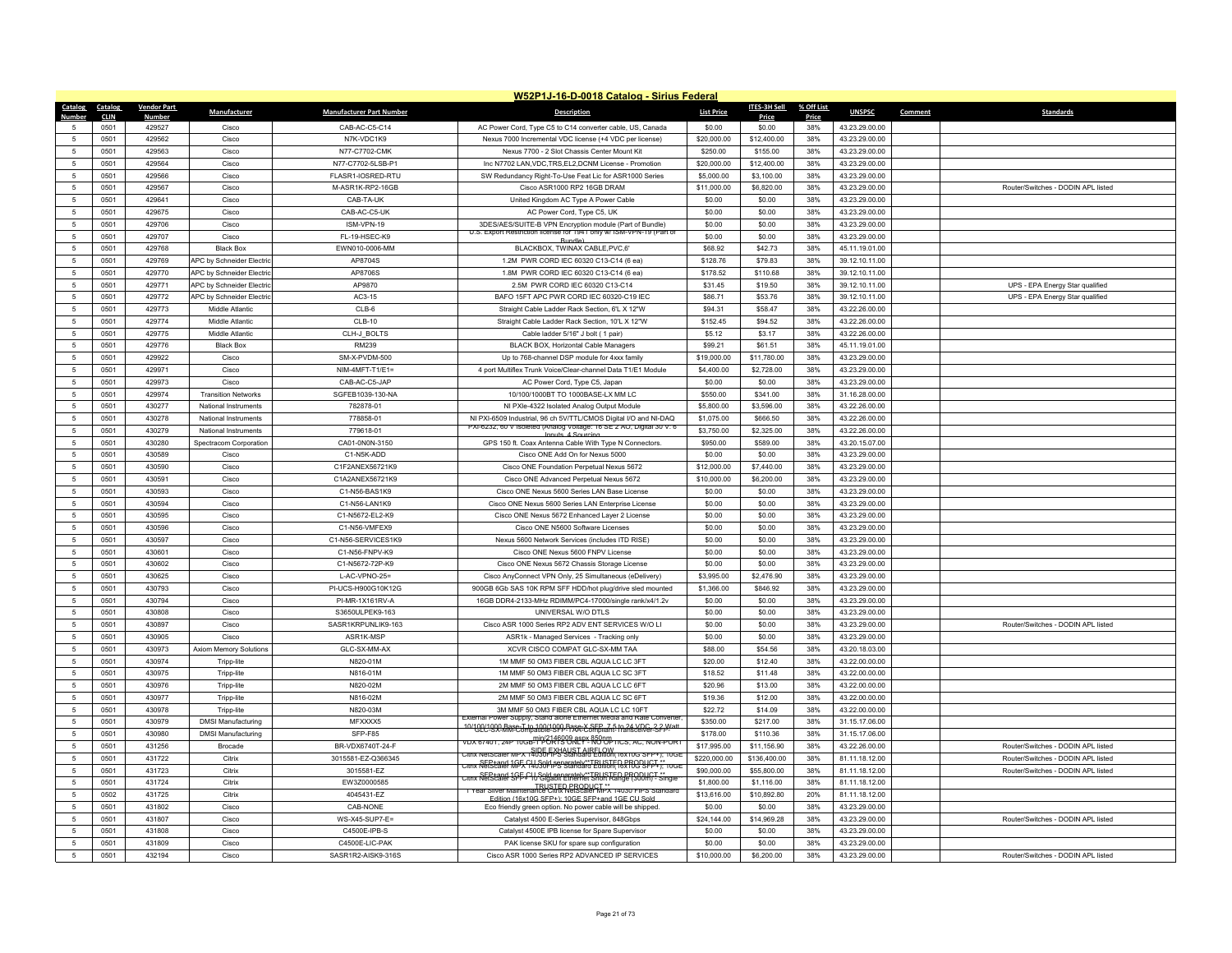|                 | W52P1J-16-D-0018 Catalog - Sirius Federal |                    |                           |                                 |                                                                                                                        |                   |              |            |                |         |                                    |  |
|-----------------|-------------------------------------------|--------------------|---------------------------|---------------------------------|------------------------------------------------------------------------------------------------------------------------|-------------------|--------------|------------|----------------|---------|------------------------------------|--|
| Catalog         | Catalog                                   | <b>Vendor Part</b> | Manufacturer              | <b>Manufacturer Part Number</b> | <b>Description</b>                                                                                                     | <b>List Price</b> | ITES-3H Sell | % Off List | <b>UNSPSC</b>  | Comment | <b>Standards</b>                   |  |
| Numhe           | <b>CLIN</b>                               | <b>Numbe</b>       |                           |                                 |                                                                                                                        |                   | Price        | Price      |                |         |                                    |  |
| 5               | 0501                                      | 432446             | Cisco                     | GLC-FE-100ZX                    | 100BASE-ZX SFP 80KM                                                                                                    | \$1,295.00        | \$802.90     | 38%        | 43.23.29.00.00 |         |                                    |  |
|                 | 0501                                      | 432447             | <b>DMSI Manufacturing</b> | 6767002Y242020M                 | DMSI- 20m SC-ST 9/125 OS2 Duplex Single-Mode PVC Fiber Optic Cable                                                     | \$20.22           | \$12.54      | 38%        | 31.15.17.06.00 |         |                                    |  |
| $\sqrt{5}$      | 0501                                      | 432746             | Cisco                     | MEM-2900-512U1.5GB              | 512MB to 1.5GB DRAM Upgrade (1GB+512MB) for Cisco 2901-2921                                                            | \$450.00          | \$279.00     | 38%        | 43.23.29.00.00 |         |                                    |  |
| -5              | 0501                                      | 432750             | Cisco                     | WS-X6K-SLOT-CVR-E               | Catalyst 6500 Enhanced chassis line card slot cover                                                                    | \$0.00            | \$0.00       | 38%        | 43.23.29.00.00 |         |                                    |  |
| $\,$ 5 $\,$     | 0501                                      | 432752             | Cisco                     | S2TIAE9-15201SY                 | Cisco CAT6000-VS-S2T IOS UPD IOS IP SRV 2 ADV ENT ENCRYPT                                                              | \$15,000.00       | \$9,300.00   | 38%        | 43.23.29.00.00 |         |                                    |  |
| 5               | 0501                                      | 433056             | Cisco                     | S45EU-S8-39E                    | CAT4500e SUP8e Universal Image                                                                                         | \$0.00            | \$0.00       | 38%        | 43.23.29.00.00 |         |                                    |  |
| -5              | 0501                                      | 433058             | Cisco                     | WS-X4582+E=                     | Catalyst 4510R+E Fan Tray (Spare)<br>ALLIED TELESIS INC.: 32 bit 100Mbps PCI Express Fast Ethernet Fiber               | \$520.00          | \$322.40     | 38%        | 43.23.29.00.00 |         | Router/Switches - DODIN API listed |  |
| $\,$ 5 $\,$     | 0501                                      | 433125             | <b>Allied Telesis</b>     | AT-2711FX/LC-901                | Adapter Card: LC connector: includes both standard and low profile                                                     | \$209.00          | \$129.58     | 38%        | 43.20.14.04.00 |         |                                    |  |
| $\sqrt{5}$      | 0501                                      | 433144             | Cisco                     | N7706-EN-B22S2E                 | Nexus 7706 EN Bundle                                                                                                   | \$26,600.00       | \$16,492.00  | 38%        | 43.23.29.00.00 |         | Router/Switches - DODIN APL listed |  |
| $5\phantom{.0}$ | 0501                                      | 433145             | Cisco                     | N77-HV-3.5KW                    | Nexus 7700 - 3.5KW High Voltage Power Supply Module                                                                    | \$0.00            | \$0.00       | 38%        | 43.23.29.00.00 |         |                                    |  |
| $\sqrt{5}$      | 0501                                      | 433146             | Cisco                     | CAB-AC-20A-SG-US1               | US TWIST LOCK NEMA L5-20/Saf-D-Grid 125VAC 20A                                                                         | \$500.00          | \$310.00     | 38%        | 43.23.29.00.00 |         |                                    |  |
| 5               | 0501                                      | 433748             | Cisco                     | QSFP-40G-CSR4=                  | QSFP 4x10GBASE-SR Transceiver Module, MPO, 300M<br>VWAAS Software Release 6.2 DVD - 12000 Connections( Part of         | \$2,995.00        | \$1,856.90   | 38%        | 43.23.29.00.00 |         |                                    |  |
| 5               | 0501                                      | 434253             | Cisco                     | DVDVWS12K-6.2-K9                | CISCO Bundle of parts that were specifically requested by customer (RFO                                                | \$0.00            | \$0.00       | 38%        | 43.23.29.00.00 |         |                                    |  |
| 5               | 0501                                      | 434256             | Cisco                     | SASR1K2XNLIK9-166               | Cisco ASR1002-X IOS XE UNIVERSAL W/O LI                                                                                | \$0.00            | \$0.00       | 38%        | 43.23.29.00.00 |         |                                    |  |
| $5\phantom{.0}$ | 0501                                      | 434433             | Cisco                     | QSFP-40G-LR4-S                  | QSFP 40GBASE-LR4 Trnscvr Mod, LC, 10km, Enterprise-Class                                                               | \$10,900.00       | \$6,758.00   | 38%        | 43.23.29.00.00 |         |                                    |  |
| $-5$            | 0501                                      | 434761             | Cisco                     | AIR-AP1852I-B-K9                | 802.11ac Wave 2; 4x4:4SS; Int Ant; B Reg Dom                                                                           | \$995.00          | \$616.90     | 38%        | 43.23.29.00.00 |         |                                    |  |
| 5               | 0501                                      | 434762             | Cisco                     | AIR-CT5508-50-K9                | 5508 Series Controller for up to 50 APs                                                                                | \$24,745.00       | \$15,341.90  | 38%        | 43.23.29.00.00 |         | Router/Switches - DODIN APL listed |  |
| $\sqrt{5}$      | 0501                                      | 434763             | Cisco                     | LIC-CT5508-50                   | 50 AP Base license                                                                                                     | \$0.00            | \$0.00       | 38%        | 43.23.29.00.00 |         |                                    |  |
| 5               | 0501                                      | 434773             | Cisco                     | ACI-N9KDK9-13.0                 | Nexus 9500 or 9300 ACI Base Software NX-OS Rel 13.0                                                                    | \$0.00            | \$0.00       | 38%        | 43.23.29.00.00 |         |                                    |  |
| 5               | 0501                                      | 434785             | Cisco                     | PVDM3-256=                      | 256-channel high-density voice DSP module SPARE                                                                        | \$11,385.00       | \$7,058.70   | 38%        | 43.23.29.00.00 |         |                                    |  |
| 5               | 0501                                      | 434786             | Cisco                     | SPA-DSP                         | Digital Signal Processor SPA                                                                                           | \$35,000.00       | \$21,700.00  | 38%        | 43.23.29.00.00 |         |                                    |  |
| 5               | 0501                                      | 434933             | Cisco                     | C1F2VNEX9300-04                 | Tracker PID v04 Fnd Perpetual NEX9300 - no delivery                                                                    | \$0.00            | \$0.00       | 38%        | 43.23.29.00.00 |         |                                    |  |
| $\sqrt{5}$      | 0501                                      | 434936             | Cisco                     | N9K-X9432PQ                     | Nexus 9500 linecard, 32p QSFP P (The Nexus 9000 Series is on the<br>DODIN API Fffective 6/28/12017: Expires 6/28/2020) | \$22,500.00       | \$13,950.00  | 38%        | 43.23.29.00.00 |         | Router/Switches - DODIN APL listed |  |
| 5               | 0501                                      | 435403             | Cisco                     | CAB-HV-25A-SG-US1               | JAPAN/NORTH AMERICA Saf-D-Grid/Saf-D-Grid 277VAC/240VDC/380                                                            | \$500.00          | \$310.00     | 38%        | 43.23.29.00.00 |         |                                    |  |
| 5               | 0501                                      | 435533             | Brocade                   | BR-6510-24-16GR                 | Brocade 6510, 24P, 16Gb SWL SFPs, BR, AC, PORT SIDE EXHAUST                                                            | \$27,235.00       | \$16,885.70  | 38%        | 43.22.26.00.00 |         | Router/Switches - DODIN APL listed |  |
| 5               | 0502                                      | 435535             | <b>Brocade</b>            | 6510-SVS-NDP-1                  | ESSENTIAL NBD PARTS ONL <sup>0</sup> SUPPORT, BR-6510-24 port, BR-6510<br>48 nort                                      | \$1,198.00        | \$958.40     | 20%        | 81.11.18.12.00 |         |                                    |  |
| $5\phantom{.0}$ | 0502                                      | 435536             | Brocade                   | 6510-SVCSECUPLIFT-1             | SECURE UPLIFT SUPPORT, BR-6510-24 port, BR-6510-48 port                                                                | \$650.00          | \$520.00     | 20%        | 81.11.18.12.00 |         |                                    |  |
| $\sqrt{5}$      | 0501                                      | 436017             | Brocade                   | ICX7250-PREM-LIC                | License, ICX7250 Layer 3                                                                                               | \$1,000.00        | \$620.00     | 38%        | 43.22.26.12    |         | Router/Switches - DODIN APL listed |  |
| 5               | 0501                                      | 436019             | <b>Brocade</b>            | SX-ACPWR-SYS                    | Brocade SX AC Power Supply 1200W                                                                                       | \$1,645.00        | \$1,019.90   | 38%        | 43.22.26.12    |         |                                    |  |
| $\sqrt{5}$      | 0501                                      | 436022             | Cisco                     | WS-3850-12S-E                   | Switch, 12 port SFP with dual power capability                                                                         | \$12,000.00       | \$7,440.00   | 38%        | 43.22.26.12    |         | Router/Switches - DODIN APL listed |  |
| 5               | 0501                                      | 436077             | Cisco                     | SF15454M-R1062K9                | MSTP R10.6.2 Preloaded SW, TCC3, TNCE, TSCE, TNCS/O - NO WSON                                                          | \$0.00            | \$0.00       | 38%        | 31.16.28.00.00 |         |                                    |  |
| 5               | 0501                                      | 436078             | Cisco                     | 15454M-R1062SWK9=               | MSTP - ANSI & ETSI, R10.6.2 - RTU LIC DVD, NO WSON                                                                     | \$1,995.00        | \$1,236.90   | 38%        | 31.16.28.00.00 |         |                                    |  |
| $\sqrt{5}$      | 0501                                      | 436087             | Cisco                     | C3850-STACK-NONE                | No Stack Cable Selected                                                                                                | \$0.00            | \$0.00       | 38%        | 43.20.16.02.00 |         |                                    |  |
| $\sqrt{5}$      | 0501                                      | 436088             | Cisco                     | C3850-SPWR-NONE                 | No Stack Power Cable Selected                                                                                          | \$0.00            | \$0.00       | 38%        | 43.20.16.02.00 |         |                                    |  |
| $\sqrt{5}$      | 0501                                      | 436090             | Cisco                     | IE-4000-4GS8GP4G-E              | IE 4000 4 x SFP 1G with 8 x 1G PoE, 4 x 1G Combo, LAN Base                                                             | \$7,020.00        | \$4,352.40   | 38%        | 31.16.28.00.00 |         |                                    |  |
| 5               | 0501                                      | 436092             | Cisco                     | IE-4010-4S24P                   | IE4010 4x 1G SFP, 24 10/100/1000 GE PoE LAN Base                                                                       | \$7,632.00        | \$4,731.84   | 38%        | 31.16.28.00.00 |         |                                    |  |
| 5               | 0501                                      | 436094             | Cisco                     | SIE40UK9T-15204EC               | Cisco IE4010 UNIVERSAL WITH WEB BASED DEV MGR                                                                          | \$0.00            | \$0.00       | 38%        | 31.16.28.00.00 |         |                                    |  |
| $\sqrt{5}$      | 0501                                      | 436119             | Cisco                     | OSFP-H40G-ACU7M                 | 40GBASE-CR4 Active Copper Cable, 7m                                                                                    | \$1,100.00        | \$682.00     | 38%        | 43.23.29.00.00 |         |                                    |  |
| $-5$            | 0501                                      | 436309             | Cisco                     | C1F1VCAT38503-04                | Tracker PID v04 Fnd Perpetual CAT38503 - no delivery                                                                   | \$0.00            | \$0.00       | 38%        | 43.22.26.00.00 |         |                                    |  |
| $\sqrt{5}$      | 0501                                      | 436337             | Cisco                     | HWIC-1DSU-T1=                   | 1-Port T1/Fractional T1 DSU/CSU WAN Interface Card                                                                     | \$1,150.00        | \$713.00     | 38%        | 43.23.29.00.00 |         |                                    |  |
| 5               | 0501                                      | 436588             | Cisco                     | CAB-AC-2800W-6-20               | Non-locking NEMA Cord For The 2800WAC PS                                                                               | \$0.00            | \$0.00       | 38%        | 43.20.16.02.00 |         |                                    |  |
| 5               | 0501                                      | 436673             | Cisco                     | S3850UK9-166                    | UNIVERSAL                                                                                                              | \$0.00            | \$0.00       | 38%        | 43.23.29.00.00 |         |                                    |  |
| 5               | 0501                                      | 437364             | Cisco                     | C1F1VISR4330S-04                | Tracker PID v04 Fnd Perpetual ISR4330S - no delivery                                                                   | \$0.00            | \$0.00       | 38%        | 43.22.26.00.00 |         |                                    |  |
| $5\phantom{.0}$ | 0501                                      | 437365             | Cisco                     | C1F1VCAT38504-04                | Racker PID v04 Fnd Perpetual CAT38504 - no delivery                                                                    | \$0.00            | \$0.00       | 38%        | 43.22.26.00.00 |         |                                    |  |
| 5               | 0501                                      | 437366             | Cisco                     | C1F1VCAT36502-03                | Tracker PID v03 Fnd Perpetual CAT36502 - no delivery                                                                   | \$0.00            | \$0.00       | 38%        | 43.22.26.00.00 |         |                                    |  |
| $\sqrt{5}$      | 0501                                      | 437447             | Cisco                     | UCS-CPU-E78894E                 | 2.4 GHz E7-8894 v4/165W 24C/60M Cache/DDR4 1866MHz                                                                     | \$28,000.00       | \$17,360.00  | 38%        | 43.20.18.03.00 |         |                                    |  |
| 5               | 0501                                      | 437448             | Cisco                     | UCSC-CMA-4U                     | Cable Management Arm for UCS C460 M4                                                                                   | \$100.00          | \$62.00      | 38%        | 43.20.18.03.00 |         |                                    |  |
| $\sqrt{5}$      | 0501                                      | 437449             | Cisco                     | UCSC-BRCKT1-C460                | Bracket and Supercap cable for C460 M4 and 12G RAID                                                                    | \$0.00            | \$0.00       | 38%        | 43.20.18.03.00 |         |                                    |  |
| 5               | 0501                                      | 437450             | Cisco                     | UCS-SD32TSASS3-EP               | 3.2TB 2.5 inch Enterprise performance 12G SAS SSD(3X DWPD)                                                             | \$16,843.00       | \$10,442.66  | 38%        | 43.20.18.03.00 |         |                                    |  |
| $5\phantom{.0}$ | 0501                                      | 437451             | Cisco                     | UCSC-PCIE-ID10GF                | Intel X710-DA2 dual-port 10G SFP+ NIC                                                                                  | \$1,873.00        | \$1,161.26   | 38%        | 43.20.14.09    |         |                                    |  |
| 5               | 0501                                      | 437495             | Cisco                     | C1F1VCAT36501-03                | Tracker PID v03 Fnd Perpetual CAT36501 - no delivery                                                                   | \$0.00            | \$0.00       | 38%        | 43.22.26.00.00 |         |                                    |  |
| -5              | 0501                                      | 437498             | Cisco                     | C1F1VISR4400S-04                | Tracker PID v04 Fnd Perpetual ISR4400S - no delivery                                                                   | \$0.00            | \$0.00       | 38%        | 43.22.26.00.00 |         |                                    |  |
| $\sqrt{5}$      | 0501                                      | 438341             | Cisco                     | PWR-C3-750WR-K9                 | 750W AC Config 3 Power Supply back to front cooling                                                                    | \$0.00            | \$0.00       | 38%        | 43.23.29.00.00 |         |                                    |  |
| $\,$ 5 $\,$     | 0501                                      | 438349             | Cisco                     | PWR-3900-AC=                    | CISCO 3925/3945 AC POWER                                                                                               | \$575.00          | \$356.50     | 38%        | 43.23.29.00.00 |         |                                    |  |
| 5               | 0501                                      | 438366             | Cisco                     | L-C3850-24-S-F                  | C3850-24 IP Base to IP Services Electronic RTU License                                                                 | \$5,870.00        | \$3.639.40   | 38%        | 43.23.29.00    |         |                                    |  |
| $5\phantom{.0}$ | 0501                                      | 438713             | Cisco                     | AIR-CAP3702I-AK910              | 802.11ac Ctrlr 10APs 4x4:3SS w/CleanAir; Int; A Reg Domain                                                             | \$14,950.00       | \$9,269.00   | 38%        | 43.23.29.00.00 |         |                                    |  |
| $\,$ 5 $\,$     | 0501                                      | 438715             | Cisco                     | AIR-CAP3702I-ABULK              | BOM Level AP3700i Bulk PID for A reg domain                                                                            | \$0.00            | \$0.00       | 38%        | 43.23.29.00.00 |         |                                    |  |
| 5               | 0501                                      | 439343             | Cisco                     | AIR-AP1562I-B-K9                | 802.11ac W2 Low-Profile Outdoor AP, Internal Ant, B Reg Dom.                                                           | \$1,890.00        | \$1,171.80   | 38%        | 43.23.29.00.00 |         |                                    |  |
| $\overline{5}$  | 0501                                      | 439344             | Cisco                     | SWAP1560-MESH-K9                | Cisco 1560 Series Unified Mesh Mode Software                                                                           | \$0.00            | \$0.00       | 38%        | 31.16.28.00.00 |         |                                    |  |
| 5               | 0501                                      | 439345             | Cisco                     | AIR-AP1562E-B-K9                | 802.11ac W2 Low-Profile Outdoor AP, External Ant, B Reg Dom.                                                           | \$2,009.46        | \$1,245.87   | 38%        | 43.23.29.00.00 |         |                                    |  |
| $\sqrt{5}$      | 0501                                      | 439347             | Cisco                     | AIR-ACC1530-PMK1=               | Standard Pole/Wall Mount Kit for AP1530 Series                                                                         | \$124.00          | \$76.88      | 38%        | 43.23.29.00.00 |         |                                    |  |
|                 |                                           |                    |                           |                                 |                                                                                                                        |                   |              |            |                |         |                                    |  |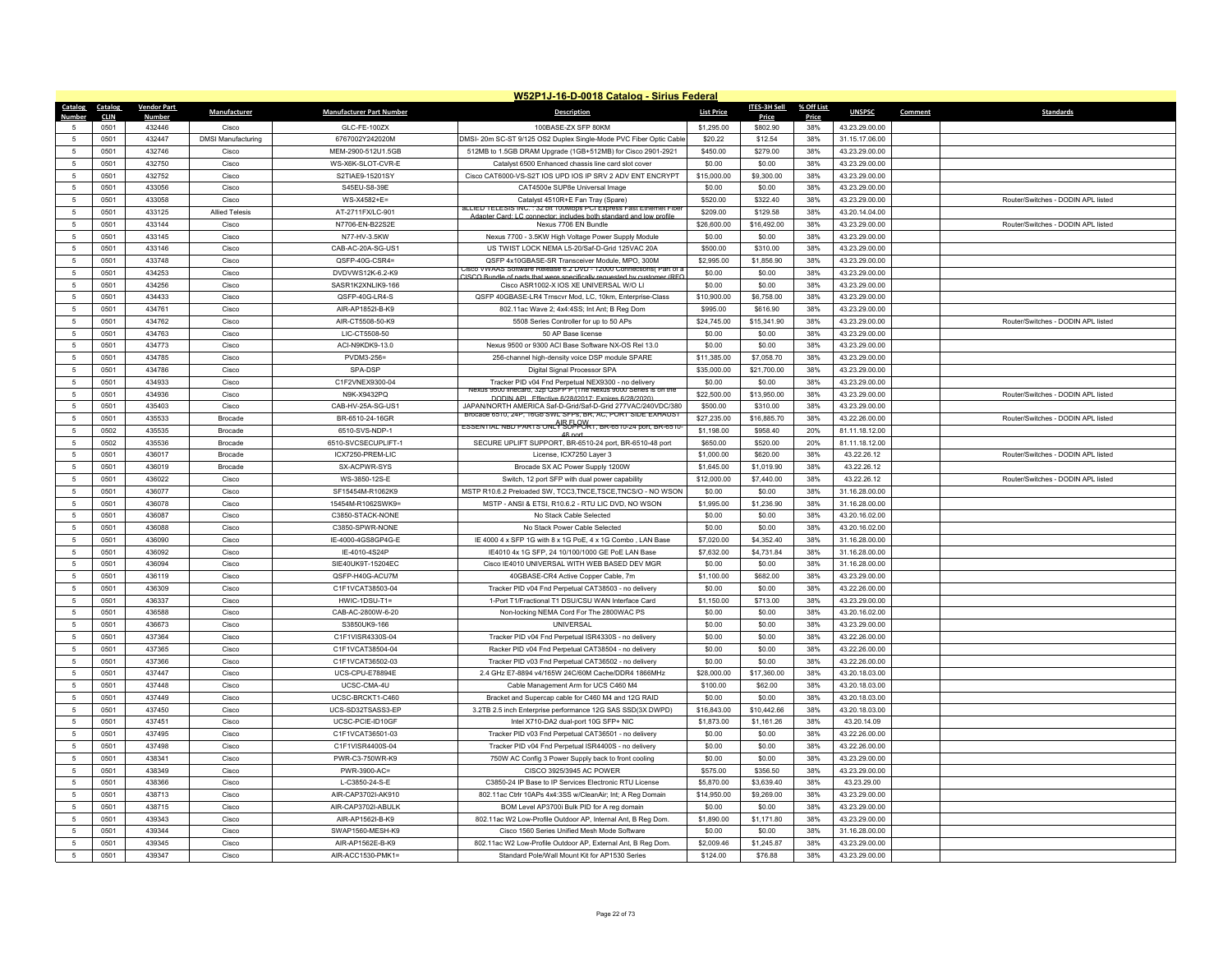|                 | W52P1J-16-D-0018 Catalog - Sirius Federal |                    |                            |                                 |                                                                                                         |                   |                     |            |                |         |                                    |  |
|-----------------|-------------------------------------------|--------------------|----------------------------|---------------------------------|---------------------------------------------------------------------------------------------------------|-------------------|---------------------|------------|----------------|---------|------------------------------------|--|
| Catalog         | Catalog                                   | <b>Vendor Part</b> | Manufacturer               | <b>Manufacturer Part Number</b> | <b>Description</b>                                                                                      | <b>List Price</b> | <b>ITES-3H Sell</b> | % Off List | <b>UNSPSC</b>  | Comment | <b>Standards</b>                   |  |
| Numbe           | <b>CLIN</b>                               | Number             |                            |                                 |                                                                                                         |                   | Price               | Price      |                |         |                                    |  |
| 5               | 0501                                      | 439508             | <b>Transition Networks</b> | E-100BTX-FX-05(LH)-NA           | 100BTX TO 100BFX CONVRT 1310NM SM SC 40K                                                                | \$625.00          | \$387.50            | 38%        | 43.20.16.02.00 |         |                                    |  |
| 5               | 0501                                      | 439509             | <b>Transition Networks</b> | E-100BTX-FX-05(LW)NA            | FETH 100BTX TO 100BFX SC SMF SA CONVRT 8                                                                | \$1,254.00        | \$777.48            | 38%        | 43.20.16.02.00 |         |                                    |  |
| $\sqrt{5}$      | 0501                                      | 439510             | <b>Transition Networks</b> | E-100BTX-FX-05(SM)-NA           | FETH 100BTX TO 100BFX SC SMF SA CONVRT 2                                                                | \$580.00          | \$359.60            | 38%        | 43.20.16.02.00 |         |                                    |  |
| $\sqrt{5}$      | 0501                                      | 439511             | <b>Transition Networks</b> | E-100BTX-FX-05(XL)NA            | FETH 100BTX TO 100BFX SC SMF SA CONVRT 6                                                                | \$675.00          | \$418.50            | 38%        | 43.20.16.02.00 |         |                                    |  |
| $\,$ 5 $\,$     | 0501                                      | 439615             | Cisco                      | 6500-SPA                        | SPA for 6500; No Physical Part; For Tracking Only                                                       | \$0.00            | \$0.00              | 38%        | 43.23.29.00.00 |         |                                    |  |
| 5               | 0502                                      | 439670             | Cisco                      | CON-ECMU-LCTUPG                 | SWSS UPGRADES Primary SKU for all upgrade options on t                                                  | \$0.00            | \$0.00              | 20%        | 81.11.18.12.00 |         |                                    |  |
| -5              | 0502                                      | 439673             | Cisco                      | CON-ECMU-PI2XLF1K               | SWSS UPGRADES PI 2.x - Lifecycle - 1K Device Lic                                                        | \$13,800.00       | \$11,040.00         | 20%        | 81.11.18.12.00 |         |                                    |  |
| $\,$ 5 $\,$     | 0501                                      | 439748             | Cisco                      | PWR-2911-DC                     | Cisco 2911 DC Power Supply                                                                              | \$400.00          | \$248.00            | 38%        | 43.23.29.00.00 |         |                                    |  |
| 5               | 0501                                      | 440700             | Cisco                      | N9K-C9508-B3-E                  | Nexus 9508 Chassis Bundle with 1Sup, 3 PS, 2SC, 4 FM-E, 3Fan                                            | \$115,000.00      | \$71,300.00         | 38%        | 43.23.29.00.00 |         |                                    |  |
| $5\phantom{.0}$ | 0501                                      | 440701             | Cisco                      | N9K-X9732C-EX                   | Nexus 9500 Agg and ACI Spine linecard, 32p 100G QSFP28                                                  | \$55,000.00       | \$34,100.00         | 38%        | 43.23.29.00.00 |         |                                    |  |
| 5               | 0501                                      | 440702             | Cisco                      | N9K-C9508-FM-E                  | Fabric Module for N9508 with 100G support, ACI and NX-OS                                                | \$28,000.00       | \$17,360.00         | 38%        | 43.23.29.00.00 |         |                                    |  |
| 5               | 0501                                      | 440733             | <b>Transition Networks</b> | SGFEB1040-330-NA                | DUAL 10/100/1000BT TO DUAL 1000BX SFP                                                                   | \$545.00          | \$337.90            | 38%        | 31.16.28.00.00 |         |                                    |  |
| $\overline{5}$  | 0501                                      | 440882             | Cisco                      | CMPCT-DIN-MNT=                  | DIN Rail Mount For 3560-CX and 2960-CX Compact Switch                                                   | \$95.00           | \$58.90             | 38%        | 43.20.16.02.00 |         |                                    |  |
| 5               | 0501                                      | 440912             | Cisco                      | C1F2VNEX56721-03                | Tracker PID v03 Fnd Perpetual NEX56721 - no delivery                                                    | \$0.00            | \$0.00              | 38%        | 43.22.26.00.00 |         |                                    |  |
| $5\phantom{.0}$ | 0501                                      | 441247             | Cisco                      | SL-19-SEC-K9                    | Security License for Cisco 1900                                                                         | \$0.00            | \$0.00              | 38%        | 43.23.29.00.00 |         |                                    |  |
| 5               | 0501                                      | 441252             | Cisco                      | SL-19-DATA-APP-K9               | DATA features for 1900 series APP license                                                               | \$0.00            | \$0.00              | 38%        | 43.23.29.00.00 |         |                                    |  |
| 5               | 0501                                      | 441253             | Cisco                      | FL-C1941-WAASX                  | WAASX Feature License RTU (Paper) for 1941                                                              | \$0.00            | \$0.00              | 38%        | 43.20.16.02.00 |         |                                    |  |
| $\sqrt{5}$      | 0501                                      | 441255             | Cisco                      | C1F1VISR1900S-03                | Tracker PID v03 Fnd Perpetual ISR1900S - no delivery                                                    | \$0.00            | \$0.00              | 38%        | 43.22.26.00.00 |         |                                    |  |
| $\sqrt{5}$      | 0501                                      | 441271             | Cisco                      | SL-19-APP-K9                    | AppX License with; DATA and WAAS for Cisco 1900 Series                                                  | \$0.00            | \$0.00              | 38%        | 43.23.29.00.00 |         |                                    |  |
| 5               | 0501                                      | 441526             | Cisco                      | C1F1VCAT29002-03                | Tracker PID v03 Fnd Perpetual CAT29002 - no delivery                                                    | \$0.00            | \$0.00              | 38%        | 43.22.26.00.00 |         |                                    |  |
| 5               | 0501                                      | 441599             | Cisco                      | UCS-E160D-M2/K9                 | UCS-E,DoubleWide,6 Core CPU 2.0,2x8G SD,1x8GB RDIMM,1-3 HDD                                             | \$4,878.00        | \$3,024.36          | 38%        | 43.20.18.03.00 |         |                                    |  |
| 5               | 0501                                      | 441600             | Cisco                      | NIM-LTEA-EA                     | CAT6 LTE Advanced NIM for Europe and North America                                                      | \$1,475.00        | \$914.50            | 38%        | 43.23.29.00.00 |         |                                    |  |
| 5               | 0501                                      | 441601             | Cisco                      | FW-7455-LTE-AT                  | FW Switching Load for 7455 AT&T and T-Mobile                                                            | \$0.00            | \$0.00              | 38%        | 31.16.28.00.00 |         |                                    |  |
| 5               | 0501                                      | 441602             | Cisco                      | LTE-ANTM-D                      | LTE articulating dipole antenna 698-960,1448-1511,1710-2690                                             | \$0.00            | \$0.00              | 38%        | 31.16.28.00.00 |         |                                    |  |
| $\sqrt{5}$      | 0501                                      | 441603             | Cisco                      | FW-7455-LTE-VZ                  | FW Switching Load for 7455 Verizon<br>DVX-3150HD-SP All-In-One Presentation Switcher in a 3 RU Box 10x4 | \$0.00            | \$0.00              | 38%        | 31.16.28.00.00 |         |                                    |  |
| 5               | 0501                                      | 441622             | AMX                        | FG1905-15                       | witcher 2x25 W Ar                                                                                       | \$11,900.00       | \$7,378.00          | 38%        | 43.22.26.12    |         |                                    |  |
| 5               | 0501                                      | 441634             | Cisco                      | WS-C3850-48XS-F-E               | Cisco Catalyst 3850 48 Port 10G Fiber Switch IP Services                                                | \$34,500.00       | \$21,390.00         | 38%        | 43.22.26.12    |         | Router/Switches - DODIN APL listed |  |
| 5               | 0501                                      | 441641             | Cisco                      | SASR1K1XUK9-166                 | Cisco ASR1001-X IOS XE Universal                                                                        | \$0.00            | \$0.00              | 38%        | 43.22.26.09    |         |                                    |  |
| -5              | 0501                                      | 441747             | Cisco                      | AIR-AP3802I-BK910C              | 802.11ac W2 10 AP w/CA; 4x4:3 Mod Int Ant; mGig -B (CFG)                                                | \$16,500.00       | \$10,230.00         | 38%        | 43.23.29.00.00 |         |                                    |  |
| 5               | 0501                                      | 441748             | Cisco                      | AIR-AP3802I-BBULKC              | BOM Level AP3800i Bulk PID for B Domain (CFG)                                                           | \$0.00            | \$0.00              | 38%        | 43.23.29.00.00 |         |                                    |  |
| $\sqrt{5}$      | 0501                                      | 441749             | Cisco                      | AIR-CT5520-SW-8.2               | Cisco 5520 Wireless Controller SW Rel. 8.2                                                              | \$0.00            | \$0.00              | 38%        | 43.23.29.00.00 |         |                                    |  |
| 5               | 0501                                      | 441750             | Cisco                      | C1F1VAIR-04                     | Tracker PID v04 Fnd Perpetual AIR - no delivery                                                         | \$0.00            | \$0.00              | 38%        | 43.22.26.00.00 |         |                                    |  |
| $5\phantom{.0}$ | 0501                                      | 441751             | Cisco                      | PI-UCS-APL-IMG-3.2              | Cisco Prime Infrastructure 3.2 UCS Appliance Software                                                   | \$0.00            | \$0.00              | 38%        | 31.16.28.00.00 |         |                                    |  |
| 5               | 0501                                      | 441785             | Cisco                      | N6KUK9-703N1.1                  | Nexus 5600/6000 Base OS Software Rel 7.0(3)N1(1)                                                        | \$0.00            | \$0.00              | 38%        | 43.23.29.00.00 |         |                                    |  |
| $\sqrt{5}$      | 0501                                      | 441788             | Cisco                      | SF-I4451-6.2-K9                 | Cisco ISRWAAS Software Release 6.2 for ISR 4451 Series                                                  | \$0.00            | \$0.00              | 38%        | 43.22.26.09    |         |                                    |  |
| 5               | 0501                                      | 442009             | Cisco                      | S3650UK9-166                    | <b>UNIVERSAL</b>                                                                                        | \$0.00            | \$0.00              | 38%        | 43.23.29.00.00 |         |                                    |  |
| $\sqrt{5}$      | 0501                                      | 442144             | Cisco                      | C1-CAT-ADD-T                    | Cisco ONE Term Add for Catalyst Switches - CHOOSE QTY 1 HERE                                            | \$0.00            | \$0.00              | 38%        | 43.22.26.00.00 |         |                                    |  |
| $\sqrt{5}$      | 0501                                      | 442145             | Cisco                      | C1-SUB-TRK-5Y                   | Cisco ONE Generic Subscription SKU 5Y                                                                   | \$0.00            | \$0.00              | 38%        | 43.22.26.00.00 |         |                                    |  |
| $-5$            | 0501                                      | 442146             | Cisco                      | C1A1ATCAT38504                  | Cisco ONE Advantage Term C3850 24 Port Fiber                                                            | \$0.00            | \$0.00              | 38%        | 43.22.26.00.00 |         |                                    |  |
| $\sqrt{5}$      | 0501                                      | 442147             | Cisco                      | C1A1ATCAT38504-5Y               | C1 Advantage Term C3850 24P Fiber 5Y-DNA, 25 ISE, 25 SWATCH                                             | \$11,840.00       | \$7,340.80          | 38%        | 43.22.26.00.00 |         |                                    |  |
| 5               | 0501                                      | 442148             | Cisco                      | C1-C3850-24-DNAA-T              | Cisco ONE C3850 DNA Advantage 24 Port Term license                                                      | \$0.00            | \$0.00              | 38%        | 43.22.26.00.00 |         |                                    |  |
| 5               | 0501                                      | 442149             | Cisco                      | C1-CAT3K-TRK-5Y                 | Cisco ONE Subscription SKU CAT3K Tracker 5Y                                                             | \$0.00            | \$0.00              | 38%        | 43.22.26.00.00 |         |                                    |  |
| 5               | 0501                                      | 442275             | Cisco                      | N6KUK9-706N1.1                  | Nexus 5600/6000 Base OS Software Rel 7.0(6)N1(1)                                                        | \$0.00            | \$0.00              | 38%        | 43.23.29.00.00 |         |                                    |  |
| $5\phantom{.0}$ | 0501                                      | 442276             | Cisco                      | SASR1KHXK9-165                  | UNIVERSAL                                                                                               | \$0.00            | \$0.00              | 38%        | 43.23.29.00.00 |         |                                    |  |
| $\mathbf{q}$    | 0501                                      | 442278             | Cisco                      | ASR1002-FIPS-KIT=               | ASR1002 FIPS Opacity Kit                                                                                | \$1,150.00        | \$713.00            | 38%        | 31.16.28.00.00 |         |                                    |  |
| $\sqrt{5}$      | 0501                                      | 442279             | Cisco                      | ASA-IC-6GECU-INC-C              | ASA 5545-X/5555-X Intf Card 6-port 10/100/1000 (Incl w/ Bdl)                                            | \$0.00            | \$0.00              | 38%        | 43.22.26.09    |         |                                    |  |
| 5               | 0501                                      | 442280             | Cisco                      | SF-ASA-X-9.8-K8                 | Cisco ASA 9.8 Software image for ASA Spyker/Saleen                                                      | \$0.00            | \$0.00              | 38%        | 31.16.28.00.00 |         |                                    |  |
| $\sqrt{5}$      | 0501                                      | 442281             | Cisco                      | $SFP-10G-SR-X=$                 | 10GBASE-SR SFP Module for Extended Temp range                                                           | \$1,575.00        | \$976.50            | 38%        | 31.15.17.06.00 |         |                                    |  |
| -5              | 0501                                      | 442283             | Cisco                      | M-ASR1K-RP3-16GB                | Cisco ASR1000 RP3 16GB                                                                                  | \$11,000.00       | \$6,820.00          | 38%        | 43.22.26.09    |         | Router/Switches - DODIN API listed |  |
| $5\phantom{.0}$ | 0501                                      | 442284             | Cisco                      | M-ASR1K-SSD-400GB               | Cisco ASR1000 RP3 400GB SSD                                                                             | \$4,000.00        | \$2,480.00          | 38%        | 43.22.26.09    |         | Router/Switches - DODIN APL listed |  |
| 5               | 0501                                      | 442286             | Cisco                      | ASR1006-FIPS-KIT=               | ASR1006 FIPS Opacity Kit                                                                                | \$1,150.00        | \$713.00            | 38%        | 43.22.26.09    |         |                                    |  |
| $\sqrt{5}$      | 0501                                      | 442370             | Cisco                      | SISR4300UK9-166                 | Cisco ISR 4300 Series IOS XF Universal                                                                  | \$0.00            | \$0.00              | 20%        | 43.23.00.00.00 |         |                                    |  |
| $\sqrt{5}$      | 0501                                      | 442513             | Cisco                      | A9K-750W-DC=                    | ASR 9000 750W DC Power Supply for ASR-9001 Spare                                                        | \$2,500.00        | \$1,550.00          | 38%        | 43.22.26.09    |         |                                    |  |
| $\,$ 5 $\,$     | 0502                                      | 442547             | Cisco                      | CON-FC-NF-VE=                   | 1 Yr Renwal Support for L-LC-FC-NF-VE-K9 from Lancope                                                   | \$6,539.00        | \$5,231.20          | 20%        | 81.11.18.12.00 |         |                                    |  |
| 5               | 0502                                      | 442548             | Cisco                      | CON-FPS-25K=                    | 1 Yr Renewal Support for L-LC-FPS-25K= from Lancope                                                     | \$49,979.00       | \$39,983.20         | 20%        | 81.11.18.12.00 |         |                                    |  |
| $5\phantom{.0}$ | 0502                                      | 442549             | Cisco                      | CON-FS3K-2F=                    | 1 Yr Renewal Support for LC-FS-3000-K9 from Lancope                                                     | \$18,679.00       | \$14,943.20         | 20%        | 81.11.18.12.00 |         |                                    |  |
| $\,$ 5 $\,$     | 0501                                      | 442586             | Cisco                      | AIRLAP-FIPSKIT=                 | FIPS Kit for LWAPP APs Spare<br>MAGNETIC MOUNTING TRAY FOR 3560-CX & 2960-CX COMPACT                    | \$30.00           | \$18.60             | 38%        | 43.23.29.00.00 |         |                                    |  |
| 5               | 0501                                      | 442628             | Cisco                      | CMPCT-MGNT-TRAY                 | <b>SWITCH</b>                                                                                           | \$45.00           | \$27.90             | 38%        | 43.20.16.02.00 |         |                                    |  |
| $\overline{5}$  | 0501                                      | 442629             | Cisco                      | C1F1VCAT3560CX-02               | Tracker PID v02 Fnd Perpetual CAT3560CX - no delivery                                                   | \$0.00            | \$0.00              | 38%        | 43.22.26.00.00 |         |                                    |  |
| 5               | 0501                                      | 442630             | Cisco                      | C1A1PCAT3560CXK9                | Cisco ONE Advanced Perpetual - Catalyst 3560CX                                                          | \$3,060.00        | \$1,897.20          | 38%        | 43.22.26.00.00 |         |                                    |  |
| $\sqrt{5}$      | 0501                                      | 442631             | Cisco                      | C1A1VCAT3560CX-01               | Tracker PID v01 Adv Perpetual CAT3560CX - no delivery                                                   | \$0.00            | \$0.00              | 38%        | 43.22.26.00.00 |         |                                    |  |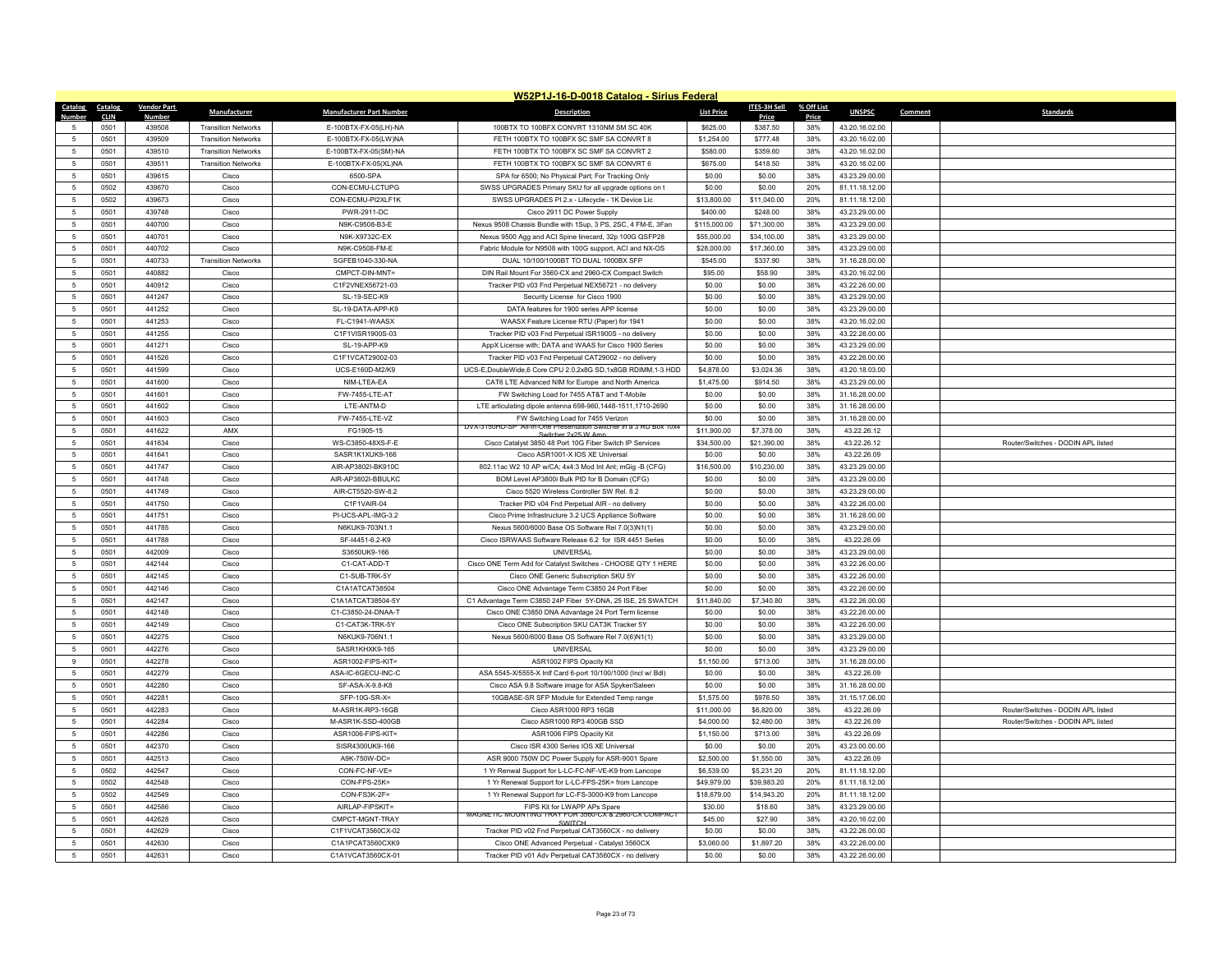|                                   | W52P1J-16-D-0018 Catalog - Sirius Federal |                    |                                     |                                          |                                                                                                                        |                       |                       |            |                                  |         |                                    |
|-----------------------------------|-------------------------------------------|--------------------|-------------------------------------|------------------------------------------|------------------------------------------------------------------------------------------------------------------------|-----------------------|-----------------------|------------|----------------------------------|---------|------------------------------------|
| Catalog                           | <b>Catalog</b>                            | <b>Vendor Part</b> | Manufacturer                        | <b>Manufacturer Part Number</b>          | <b>Description</b>                                                                                                     | <b>List Price</b>     | ITES-3H Sell          | % Off List | <b>UNSPSC</b>                    | Comment | <b>Standards</b>                   |
| <b>Numbe</b><br>5                 | <b>CLIN</b>                               | Number             | Cisco                               |                                          |                                                                                                                        |                       | Price                 | Price      |                                  |         |                                    |
|                                   | 0501                                      | 442632             |                                     | C1A1ICAT3560CX                           | Cisco ONE Adv 3560CX IP Services Lic - Preinstalled                                                                    | \$0.00                | \$0.00                | 38%        | 43.22.26.00.00                   |         |                                    |
| 5                                 | 0501                                      | 442651<br>442669   | Cisco<br>Cisco                      | SLASR1-IPB<br>S800IUK9-15703M            | Cisco ASR 1000 IP BASE License<br>Cisco IR800 Series UNIVERSAL                                                         | \$9,000.00<br>\$0.00  | \$5,580.00            | 38%<br>38% | 43.22.26.09<br>31.16.28.00.00    |         |                                    |
| $\overline{5}$<br>$\overline{5}$  | 0501                                      | 442733             | Cisco                               |                                          |                                                                                                                        |                       | \$0.00                |            |                                  |         | Router/Switches - DODIN API listed |
| 5                                 | 0501                                      | 442758             |                                     | WS-C3850-12X48U-S                        | Cisco Catalyst 3850 48 Port (12 mGig+36 Gig) UPoE IP Base                                                              | \$18,845.91<br>\$0.00 | \$11,684.46<br>\$0.00 | 38%<br>38% | 43.22.26.12<br>43.22.26.00.00    |         |                                    |
|                                   | 0501                                      |                    | Cisco                               | C1F1VCAT29001-03                         | Tracker PID v03 Fnd Perpetual CAT29001 - no delivery                                                                   |                       |                       |            |                                  |         |                                    |
| $\sqrt{5}$<br>5                   | 0501<br>0501                              | 442765<br>443002   | Cisco<br><b>Transition Networks</b> | C1F2VNEX9500-04<br>E-100BTX-FX-05(LC)-NA | Tracker PID v04 Fnd Perpetual NEX9500 - no delivery<br>100MB TX TO FIBER MEDIA CONV MMLC W/NA PS                       | \$0.00<br>\$540.50    | \$0.00<br>\$335.11    | 38%<br>38% | 43.22.26.00.00<br>43.20.16.02.00 |         |                                    |
| 5                                 |                                           | 443061             | Cisco                               | C9300-24P-A                              |                                                                                                                        | \$5,920.00            |                       | 38%        |                                  |         |                                    |
|                                   | 0501                                      |                    |                                     |                                          | Catalyst 9300 24-port PoE+, Network Advantage                                                                          |                       | \$3,670.40            |            | 43.22.26.12                      |         |                                    |
| $5\phantom{.0}$<br>$\overline{5}$ | 0501                                      | 443062             | Cisco                               | C9300-NW-A-24                            | C9300 Network Advantage, 24-port license                                                                               | \$0.00                | \$0.00                | 38%        | 43.20.16.02.00                   |         |                                    |
|                                   | 0501                                      | 443063             | Cisco                               | C1A1TCAT93001                            | Cisco ONE Advantage Term, C9300 24-Port                                                                                | \$0.00                | \$0.00                | 38%        | 43.22.26.00.00                   |         |                                    |
| 5                                 | 0501                                      | 443064             | Cisco                               | C1A1TCAT93001-5Y                         | C1 Advantage Term C9300 24P 5Y - DNA, 25 ISE PLS, 25 SWATCH                                                            | \$4,360.00            | \$2,703.20            | 38%        | 43.22.26.00.00                   |         |                                    |
| 5<br>5                            | 0501<br>0501                              | 443065<br>443087   | Cisco                               | C1-C9300-24-DNAA-T<br>C1A1TAIRK9         | Cisco ONE C9300 DNA Advantage 24-Port Term licenses                                                                    | \$0.00                | \$0.00<br>\$0.00      | 38%<br>38% | 43.22.26.00.00                   |         |                                    |
|                                   |                                           |                    | Cisco                               |                                          | Cisco ONE Advantage Term Wireless (Not sold as a standalone item)                                                      | \$0.00                |                       |            | 43.22.26.00.00                   |         |                                    |
| -5                                | 0501                                      | 443088             | Cisco                               | C1A1TAIRK9-5Y                            | Cisco ONF Advantage Term Wireless 5Y                                                                                   | \$1,000.00            | \$620.00              | 38%        | 43.22.26.00.00                   |         |                                    |
| $-5$                              | 0501                                      | 443089             | Cisco                               | C1-AIR-DNA-A                             | Cisco ONE DNA Term License Wireless<br>JISCO UNE UNA TERM LICENSE FOR WILAIN 5Y (INOT SOID AS A STAI                   | \$0.00                | \$0.00                | 38%        | 43.22.26.00.00                   |         |                                    |
| $\sqrt{5}$                        | 0501                                      | 443090             | Cisco                               | C1-AIR-DNA-A-5Y                          | Cisco UNE Wireless LAN Controller Term License (Not sold as a                                                          | \$0.00                | \$0.00                | 38%        | 43.22.26.00.00                   |         |                                    |
| $\sqrt{5}$                        | 0501                                      | 443091             | Cisco                               | C1-WLC-AP-T                              | standalone item)<br>Cisco ONE Wireless LAN Controller AP Term License 5Y (Not sold as a                                | \$0.00                | \$0.00                | 38%        | 43.22.26.00.00                   |         |                                    |
| -5                                | 0501                                      | 443092             | Cisco                               | C1-WLC-AP-5Y                             | standalone item)<br>Cisco ONE PI Dev Lic for Lifecycle & Assurance Term (Not sold as a                                 | \$0.00                | \$0.00                | 38%        | 43.22.26.00.00                   |         |                                    |
| 5                                 | 0501                                      | 443093             | Cisco                               | C1-PI-LFAS-AP-T                          | standalone item)<br>Cisco ONE PT Dev Lic for Lifecycle & Assurance Term 5Y (Not sold as a                              | \$0.00                | \$0.00                | 38%        | 43.22.26.00.00                   |         |                                    |
| 5                                 | 0501                                      | 443094             | Cisco                               | C1-PLI FAS-AP-5Y                         | USCO UNE MODILITY SERVICES Engine Base Location Term (NOT SOID as a                                                    | \$0.00                | \$0.00                | 38%        | 43.22.26.00.00                   |         |                                    |
| $\sqrt{5}$                        | 0501                                      | 443095             | Cisco                               | C1-MSE-LS-1-T                            | standalone item)<br>Isco ONE Mobility Services Engine Base Location Term 5Y (Not sold as                               | \$0.00                | \$0.00                | 38%        | 43.22.26.00.00                   |         |                                    |
| $\sqrt{5}$                        | 0501                                      | 443096             | Cisco                               | C1-MSE-LS-1-5Y                           | a standalone item)<br>Cisco ONE Advantage Add-On Term, Stealthwatch (Not sold as a                                     | \$0.00                | \$0.00                | 38%        | 43.22.26.00.00                   |         |                                    |
| 5                                 | 0501                                      | 443097             | Cisco                               | C1AA2TAIR                                | isco ONE Advantage Add-On Subscription 5Y (Not sold as a standalo                                                      | \$0.00                | \$0.00                | 38%        | 43 22 26 00 00                   |         |                                    |
| 5                                 | 0501                                      | 443098             | Cisco                               | C1AA2TAIR-5Y                             | item)                                                                                                                  | \$205.00              | \$127.10              | 38%        | 43.22.26.00.00                   |         |                                    |
| 5                                 | 0501                                      | 443099             | Cisco                               | C1AA1TAIR                                | Cisco ONE Advantage Add-On Term (Not sold as a standalone item)                                                        | \$0.00                | \$0.00                | 38%        | 43.22.26.00.00                   |         |                                    |
| $\sqrt{5}$                        | 0501                                      | 443152             | Cisco                               | PVDM4-128=                               | 128-channel DSP module                                                                                                 | \$7,820.00            | \$4,848.40            | 38%        | 43.23.29.00.00                   |         |                                    |
| $\overline{5}$                    | 0501                                      | 443224             | Cisco                               | PWR-C1-1100WAC=                          | 1100W AC Config 1 Power Supply                                                                                         | \$1,900.00            | \$1,900.00            | 0%         | 43.23.29.00.00                   |         |                                    |
| 5                                 | 0501                                      | 443513             | Cisco                               | C4500E-7R-S8L-4748                       | Sup8L-E and 2x WS-4748-RJ45V+E upgrade for 7-slot bundle<br>CISCO ASR1001-X IOS XE UNIVERSAL - NO PAYLOAD ENCRYPTION.  | \$0.00                | \$0.00                | 38%        | 43.20.16.02.00                   |         |                                    |
| $\sqrt{5}$                        | 0501                                      | 444112             | Cisco                               | SASR1K1XNPEK9-MS                         | MS                                                                                                                     | \$0.00                | \$0.00                | 38%        | 43.22.26.09                      |         |                                    |
| 5                                 | 0501                                      | 444412             | Cisco                               | WS-X45-SUP7-E-RF                         | Catalyst 4500 E-Series Supervisor, 848Gbps REMANUFACTURED                                                              | \$14,486.00           | \$8,981.32            | 38%        | 43.22.26.12                      |         | Router/Switches - DODIN APL listed |
| 5                                 | 0501                                      | 444511             | Cisco                               | SM-X-ES3-24-P++=                         | SM-X EtherSwitch, L2/L3, SM, 24 GE, POE+                                                                               | \$2,920.00            | \$1,810.40            | 38%        | 43.22.26.12                      |         |                                    |
| $\sqrt{5}$                        | 0501                                      | 444513             | Cisco                               | PWR-4330-POE-AC=                         | AC Power Supply for Cisco ISR 4330, Spare                                                                              | \$575.00              | \$356.50              | 38%        | 43.23.29.00.00                   |         |                                    |
| $\sqrt{2}$                        | 0501                                      | 444555             | Cisco                               | UCS-SP-B200M5-CC2                        | SP B200 M5 w/2x6148,12x32GB mem, VIC1340                                                                               | \$0.00                | \$0.00                | 38%        | 43.20.18.03.00                   |         |                                    |
| 5                                 | 0501                                      | 444556             | Cisco                               | UCS-SP-B200M5-C2                         | SP B200 M5 w/2x6148,12x32GB mem,VIC1340                                                                                | \$32,350.00           | \$20,057.00           | 38%        | 43.20.18.03.00                   |         |                                    |
| 5                                 | 0501                                      | 444558             | Cisco                               | UCS-CPU-6148                             | 2.4 GHz 6148/150W 20C/27.50MB Cache/DDR4 2666MHz                                                                       | \$0.00                | \$0.00                | 38%        | 43.20.18.03.00                   |         |                                    |
| 5                                 | 0501                                      | 444560             | Cisco                               | UCS-SP-5108-AC3                          | UCS SP Select 5108 AC2 Chassis w/2304 IO, 4x SFP cable 3m                                                              | \$19,500.00           | \$12,090.00           | 38%        | 43.20.18.03.00                   |         |                                    |
| 5                                 | 0501                                      | 444564             | Cisco                               | UCS-SP-FI6332-L-4X                       | UCS SP Select 6300 Series Fabric Int port license 4Pk                                                                  | \$0.00                | \$0.00                | 38%        | 43.20.18.03.00                   |         |                                    |
| 5                                 | 0501                                      | 444565             | Cisco                               | UCS-SP-LIC-40GE                          | SP 3rdGen FI Per port Lic to connect Bseries, FEX or C-di                                                              | \$3,000.00            | \$1,860.00            | 38%        | 43.20.18.03.00                   |         |                                    |
| 5                                 | 0501                                      | 444566             | Cisco                               | UCS-LIC-6300-40G-B                       | 3rd Gen FI Per port License to connect B-series, FEX or C-di                                                           | \$0.00                | \$0.00                | 38%        | 43.20.18.03.00                   |         |                                    |
| 5                                 | 0501                                      | 444569             | Cisco                               | M91S5K9-8.1.1                            | MDS 9100 Supervisor/Fabric-5, NX-OS Software Release 8.1(1)<br>ALLIED TELESIS INC. : 2KM 1310nm 1000Base-SX Small Forr | \$0.00                | \$0.00                | 38%        | 31.16.28.00.00                   |         |                                    |
| $\sqrt{5}$                        | 0501                                      | 444797             | <b>Allied Telesis</b>               | AT-SPEX                                  | ALLIED TELESIS INC. : Fed Comp. 32/64 Bit, PCI-Express, Single Mode                                                    | \$130.00              | \$80.60               | 38%        | 43.20.14.04.00                   |         |                                    |
| $\sqrt{5}$                        | 0501                                      | 444798             | <b>Allied Telesis</b>               | AT-2911LX/LC-901                         | ALLIED TELESIS INC.: 12 slot media converter rackmount chassis with                                                    | \$399.00              | \$247.38              | 38%        | 43.20.14.04.00                   |         |                                    |
| 5                                 | 0501                                      | 444799             | <b>Allied Telesis</b>               | AT-MCR12-10                              | redundant power option                                                                                                 | \$460.00              | \$285.20              | 38%        | 43.20.14.04.00                   |         |                                    |
| 5                                 | 0501                                      | 445081             | <b>Allied Telesis</b>               | AT-2914SX/LC-901                         | Network adapter - PCIe - 1000Base-SX x 1 - federal government                                                          | \$349.00              | \$216.38              | 38%        | 43.20.14.04.00                   |         |                                    |
| $\sqrt{5}$                        | 0501                                      | 445095             | Cisco                               | HWIC-4A/S=                               | 4-Port Async/Sync Serial HWIC                                                                                          | \$1,980.00            | \$1,227.60            | 38%        | 43.23.29.00.00                   |         |                                    |
| $\sqrt{5}$                        | 0501                                      | 445238             | Cisco                               | C1FBVCAT6000S-03                         | Tracker PID v03 Fnd Perpetual CAT6000S - no delivery                                                                   | \$0.00                | \$0.00                | 38%        | 43.22.26.00.00                   |         |                                    |
| $\sqrt{5}$                        | 0501                                      | 445239             | Cisco                               | C6800-8P10G                              | Catalyst 6800 8 port 10GE with integrated DFC4                                                                         | \$33,718.00           | \$20,905.16           | 38%        | 43.22.26.12                      |         |                                    |
| 5                                 | 0501                                      | 445242             | Cisco                               | ASR1002X-AES-AX                          | ASR1002X AX, AVC, AES, vWAAS Bundle                                                                                    | \$47,500.00           | \$29,450.00           | 38%        | 43.22.26.09                      |         | Router/Switches - DODIN APL listed |
| $5\phantom{.0}$                   | 0501                                      | 445243             | Cisco                               | SPA-2X1GE-V2                             | Cisco 2-Port Gigabit Ethernet Shared Port Adapte<br>Dell Storage MD1420, 24 HDs 2.5", rackmount, 2Us: Includes the     | \$10,000.00           | \$6,200.00            | 38%        | 31.16.28.00.00                   |         |                                    |
| 5                                 | 0501                                      | 445288             | Dell                                | 210-ADBP                                 | n Bezel MD1420 2LL 24 drives Enclosur                                                                                  | \$10,000.00           | \$6,200.00            | 38%        | 43.21.15.01.00                   |         |                                    |
| 5                                 | 0501                                      | 445305             | Cisco                               | NXOS-703l7.2                             | Nexus 9500, 9300, 3000 Base NX-OS Software Rel 7.0(3)17(2)                                                             | \$0.00                | \$0.00                | 38%        | 43.23.29.00.00                   |         |                                    |
| $\sqrt{5}$                        | 0501                                      | 445316             | Cisco                               | L-C4500E-LB-ES                           | Catalyst 4500E LAN Base to Enterprise Services software upgrade license                                                | \$20,995.00           | \$13,016.90           | 38%        | 43.23.29.00                      |         |                                    |
| -5                                | 0501                                      | 445321             | Cisco                               | WS-C3650-24PDM-S                         | Cisco Catalyst 3650 24 Port Mini, 2x1G 2x10G Uplink, IP Base                                                           | \$6,730.00            | \$4,172.60            | 38%        | 43.22.26.12                      |         | Router/Switches - DODIN API listed |
| 5                                 | 0501                                      | 445746             | Cisco                               | CS3560X-16-L-S                           | SM-X 16 Port Layer 3 LAN base to IP Base paper license                                                                 | \$440.00              | \$272.80              | 38%        | 43.20.16.02.00                   |         |                                    |
| 5                                 | 0501                                      | 445820             | Cisco                               | WSA-WSP-1Y-S4                            | Web Premium SW Bundle (WREP+WUC+AMAL) 1YR, 1K-1999 Users                                                               | \$37.49               | \$23.24               | 38%        | 31.16.28.00.00                   |         |                                    |
| 5                                 | 0501                                      | 446607             | Brocade                             | ICX7750-RMK                              | FRU RM KIT 2 POST ICX7750                                                                                              | \$98.00               | \$60.76               | 38%        | 43.22.26.12                      |         |                                    |
| 5                                 | 0501                                      | 446701             | Cisco                               | C1F1VISR4320S-04                         | Tracker PID v04 Fnd Perpetual ISR4320S - no delivery                                                                   | \$0.00                | \$0.00                | 38%        | 43.22.26.00.00                   |         |                                    |
| 5                                 | 0501                                      | 446702             | Cisco                               | C1-4320-PERF-K9                          | Cisco ONE Performance on Demand License for 4320 Series                                                                | \$1,000.00            | \$620.00              | 38%        | 43.22.26.00.00                   |         |                                    |
| 5                                 | 0501                                      | 447125             | Cisco                               | UCS-SD960GBE1K9=                         | 960GB Enterprise value SSD (SATA)                                                                                      | \$4,166.25            | \$2,583.08            | 38%        | 43.20.18.03.00                   |         |                                    |
| -5                                | 0501                                      | 447133             | Cisco                               | SASR1K2XNLIK9-167                        | Cisco ASR1002-X IOS XF UNIVERSAL W/O LI                                                                                | \$0.00                | \$0.00                | 38%        | 43.22.26.09                      |         |                                    |
| $\sqrt{5}$                        | 0501                                      | 447193             | Cisco                               | D9865-NTSC-NA                            | LICENSABLE D9865, NTSC MODULATOR, NA POWER CORD                                                                        | \$878.00              | \$544.36              | 38%        | 43.20.16.02.00                   |         |                                    |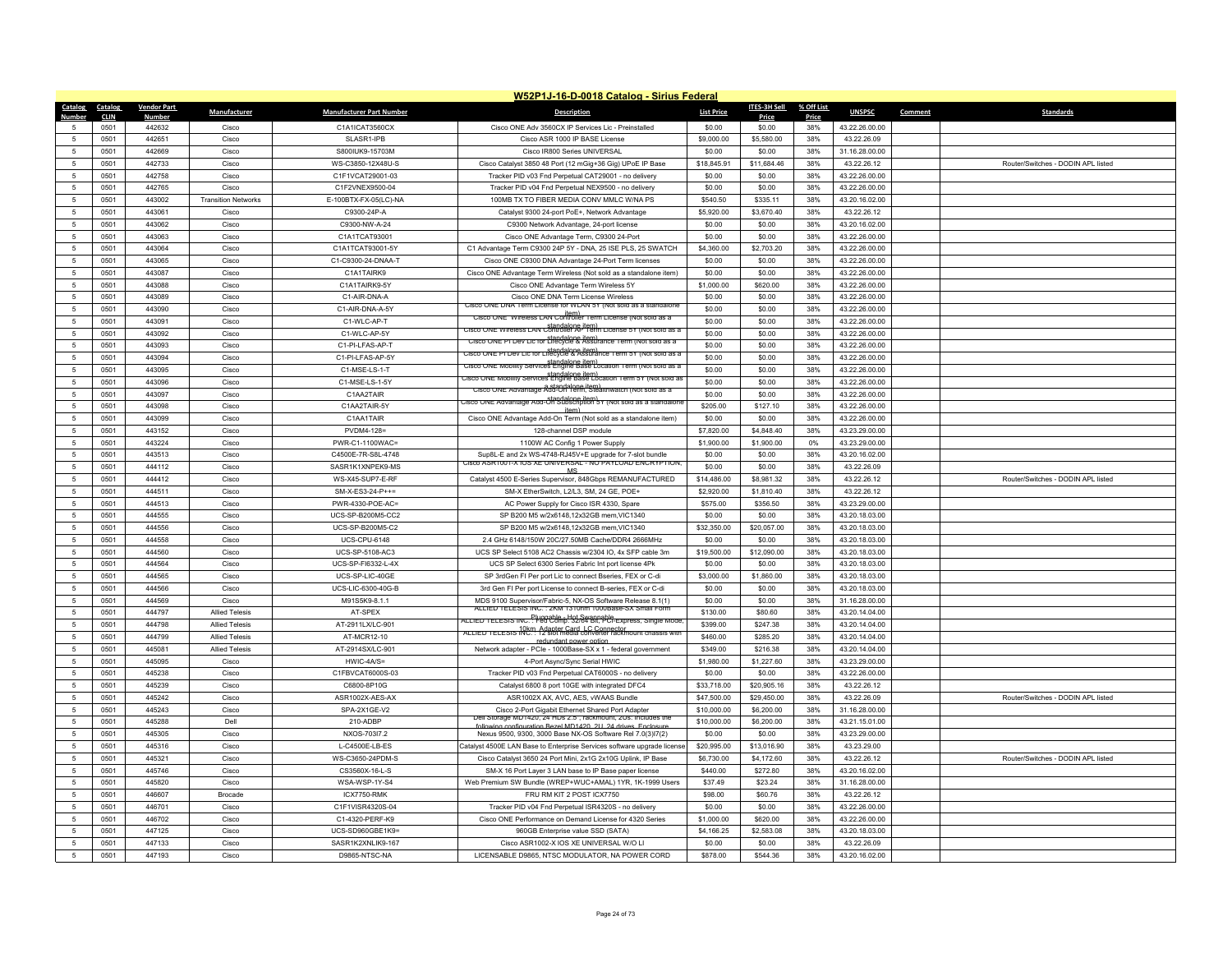|                 | W52P1J-16-D-0018 Catalog - Sirius Federal |                    |                |                                  |                                                                                                    |                       |                       |            |                               |         |                                    |
|-----------------|-------------------------------------------|--------------------|----------------|----------------------------------|----------------------------------------------------------------------------------------------------|-----------------------|-----------------------|------------|-------------------------------|---------|------------------------------------|
| Catalog Catalog |                                           | <b>Vendor Part</b> | Manufacturer   | <b>Manufacturer Part Number</b>  | <b>Description</b>                                                                                 | <b>List Price</b>     | <b>ITES-3H Sell</b>   | % Off List | <b>UNSPSC</b>                 | Comment | <b>Standards</b>                   |
| Number          | <b>CLIN</b>                               | Numbe<br>447194    |                |                                  |                                                                                                    |                       | Price<br>\$988.90     | Price      |                               |         |                                    |
| $\sqrt{2}$      | 0501                                      | 447382             | Cisco          | D9865-D-NTSC-NA                  | D9865D, NTSC MODULATOR, NA POWER CORD<br>CISCO CATALYST 4500E SERIES LINE CARD - SWITCH - 24 PORTS | \$1,595.00            |                       | 38%        | 43.20.16.02.00                |         | Router/Switches - DODIN API listed |
|                 | 0501<br>0501                              | 447505             | Cisco<br>Cisco | WS-X4724-SFP-E++=<br>CS-TOUCH10+ | PLUG-IN MODULE TAA COMPLIANT                                                                       | \$26,743.00<br>\$0.00 | \$16,580.66<br>\$0.00 | 38%<br>38% | 43.22.26.12<br>43.20.16.02.00 |         |                                    |
| $\overline{5}$  |                                           |                    |                |                                  | Cisco Touch10 controller for collaboration endpoints                                               |                       |                       |            |                               |         |                                    |
| $\overline{5}$  | 0501                                      | 447903             | Cisco          | C6840-X-LE-40G                   | Cisco Catalyst 6840-X-Chassis and 2 x 40G (Standard Tables)                                        | \$57,750.00           | \$35,805.00           | 38%        | 43.22.26.12                   |         |                                    |
| -5              | 0501                                      | 447904             | Cisco          | S684AEK9-15401SY                 | Cisco CAT6840-X IOS ADV ENT SERVICES FULL ENCRYPT                                                  | \$10,000.00           | \$6,200.00            | 38%        | 43.23.29.00.00                |         |                                    |
| 5               | 0501                                      | 447905             | Cisco          | WS-C3650-48FD-E                  | Cisco Catalyst 3650 48 Port Full PoE 2x10G Uplink IPServices                                       | \$19,280.00           | \$11,953.60           | 38%        | 43.22.26.12                   |         |                                    |
| $\overline{5}$  | 0501                                      | 448234             | Cisco          | DS-C9132T-8PMESK9                | MDS 9132T 32G FC switch, 8 FC ports, 8X16G SW, exhaust                                             | \$6,800.00            | \$4,216.00            | 38%        | 43.20.16.02.00                |         |                                    |
| $\overline{5}$  | 0501                                      | 448236             | Cisco          | DS-9132T-KIT-CSCO                | MDS 9132T Accessory Kit for Cisco                                                                  | \$0.00                | \$0.00                | 38%        | 43.20.16.02.00                |         |                                    |
| 5               | 0501                                      | 448237             | Cisco          | DS-CAC-650W-E                    | 650W AC PSU Port side Exhaust                                                                      | \$0.00                | \$0.00                | 38%        | 43.20.16.02.00                |         |                                    |
| 5               | 0501                                      | 448238             | Cisco          | DS-C32S-FAN-E                    | MDS 9132 FAN tray, port side Exhaust                                                               | \$0.00                | \$0.00                | 38%        | 43.20.16.02.00                |         |                                    |
| 5               | 0501                                      | 448239             | Cisco          | M9132T-PL8                       | MDS 9132T 32G FC switch 8-Port upgrade license                                                     | \$5,800.00            | \$3,596.00            | 38%        | 31.16.28.00.00                |         |                                    |
| 5               | 0501                                      | 448240             | Cisco          | M91S5K9-8.2.1                    | MDS 9100 Supervisor/Fabric-5, NX-OS Software Rel. 8.2(1)                                           | \$0.00                | \$0.00                | 38%        | 31.16.28.00.00                |         |                                    |
| 5               | 0501                                      | 448246             | Cisco          | AIR-CT5520-K9                    | Cisco 5520 Wireless Controller w/rack mounting kit (On the DODIN APL)                              | \$23,000.00           | \$14,260.00           | 38%        | 43.23.29.00.00                |         |                                    |
| 5               | 0501                                      | 448282             | Cisco          | ASR1000-SIP40=                   | Cisco ASR1000 SPA Interface Processor 40                                                           | \$11,500.00           | \$7,130.00            | 38%        | 43.22.26.09                   |         |                                    |
| 5               | 0501                                      | 448990             | Cisco          | MC7354-4G-LTE-MNA                | Sierra MC7354 Multi-Carriers NA LTE, 2, 5, 13, 17, 25, AWS                                         | \$0.00                | \$0.00                | 38%        | 31.16.28.00.00                |         |                                    |
| $\overline{5}$  | 0501                                      | 448999             | Quiktron       | M541-110-001                     | QS 1FT BLU BOOTED C6 CM                                                                            | \$5.50                | \$3.41                | 38%        | 31.16.28.00.00                |         |                                    |
| 5               | 0501                                      | 449000             | Quiktron       | M541-110-015                     | QS 15FT BLU BOOTED C6 CM                                                                           | \$11.23               | \$6.96                | 38%        | 31.16.28.00.00                |         |                                    |
| 5               | 0501                                      | 449001             | Quiktron       | M541-110-003                     | QS 3FT BLU BOOTED C6 CM                                                                            | \$5.79                | \$3.59                | 38%        | 31.16.28.00.00                |         |                                    |
| $\overline{5}$  | 0501                                      | 449813             | Cisco          | WS-C3650-48PS-E                  | Cisco Catalyst 3650 48 Port PoE 4x1G Uplink IP Services                                            | \$16,730.00           | \$10,372.60           | 38%        | 43.22.26.12                   |         | Router/Switches - DODIN APL listed |
| 5               | 0501                                      | 449819             | Cisco          | N3548-BAS1K9                     | Nexus 3500 Base License                                                                            | \$0.00                | \$0.00                | 38%        | 43.23.29.00.00                |         |                                    |
| 5               | 0501                                      | 449820             | Cisco          | N3KUK9-602A7.2                   | NX-OS Release 6.0(2)A7(2)                                                                          | \$0.00                | \$0.00                | 38%        | 43.23.29.00.00                |         |                                    |
| $\overline{5}$  | 0501                                      | 449821             | Cisco          | N2200-PAC-400W                   | N2K/N3K AC Power Supply, Std airflow (port side exhaust)                                           | \$0.00                | \$0.00                | 38%        | 31.16.28.00.00                |         |                                    |
| 5               | 0501                                      | 450299             | Cisco          | QSFP-4SFP10G-CU5M=               | QSFP to 4xSFP10G Passive Copper Splitter Cable, 5m                                                 | \$675.00              | \$418.50              | 38%        | 43.23.29.00.00                |         |                                    |
| 5               | 0501                                      | 450339             | Cisco          | C1APCAT36502K9                   | Cisco One Advanced Perpetual - Catalyst 3650 48-port                                               | \$8,000.00            | \$4,960.00            | 38%        | 43.22.26.00.00                |         |                                    |
| 5               | 0501                                      | 450340             | Cisco          | C3650-48-L-E                     | C3650-48 LAN Base to IP Services Paper RTU License                                                 | \$0.00                | \$0.00                | 38%        | 43.20.16.02.00                |         |                                    |
| 5               | 0501                                      | 450341             | Cisco          | C1-WS3650-48TO/K9                | Cisco One Catalyst 3650 48 Port Data 4x10G Uplink                                                  | \$9,000.00            | \$5,580.00            | 38%        | 43.22.26.00.00                |         |                                    |
| 5               | 0501                                      | 450352             | Cisco          | NXA-PAC-1200W-PI                 | Nexus NEBs AC 1200W PSU - Port Side Intake                                                         | \$0.00                | \$0.00                | 38%        | 43.23.29.00.00                |         |                                    |
| 5               | 0501                                      | 450353             | Cisco          | NXA-FAN-160CFM-P                 | Nexus Fan, 160CFM, port side intake airflow                                                        | \$0.00                | \$0.00                | 38%        | 43.23.29.00.00                |         |                                    |
| 5               | 0501                                      | 450356             | Cisco          | C9300-NM-NONE                    | No Network Module Selected                                                                         | \$0.00                | \$0.00                | 38%        | 43.20.16.02.00                |         |                                    |
| $\overline{5}$  | 0501                                      | 450357             | Cisco          | NM-BLANK-T1                      | Cisco Catalyst Type 1 Network Module Blank                                                         | \$0.00                | \$0.00                | 38%        | 31.16.28.00.00                |         |                                    |
| 5               | 0501                                      | 450363             | Cisco          | NIM-1CE1T1-PRI++=                | 1 port Multiflex Trunk Voice/Channelized Data T1/E1 Module                                         | \$2,600.00            | \$1,612.00            | 38%        | 43.23.29.00.00                |         |                                    |
| 5               | 0501                                      | 450364             | Cisco          | NIM-2FXS=                        | 2-Port Network Interface Module - FXS, FXS-E and DID                                               | \$650.00              | \$403.00              | 38%        | 43 20 14 09                   |         |                                    |
| 5               | 0501                                      | 450365             | Cisco          | PVDM4-256=                       | 256-channel DSP module                                                                             | \$14,000.00           | \$8,680.00            | 38%        | 43.23.29.00.00                |         |                                    |
| 5               | 0501                                      | 450366             | Cisco          | SM-X-ES3D-48-P++=                | SM-X EtherSwitch, L2/L3, SM, 48 GE, 2 SFP, POE+                                                    | \$5,200.00            | \$3,224.00            | 38%        | 43.22.26.12                   |         |                                    |
| 5               | 0501                                      | 450368             | Cisco          | $NIM-4T++=$                      | 4-Port Serial WAN Interface card                                                                   | \$3,600.00            | \$2,232.00            | 38%        | 43.20.14.09                   |         |                                    |
| $\overline{5}$  | 0501                                      | 450369             | Cisco          | E100D-HDD-SATA2T                 | 2 TB, SATA hard disk drive for DoubleWide UCS-E                                                    | \$2,000.00            | \$1,240.00            | 38%        | 43.20.16.02.00                |         |                                    |
| 5               | 0501                                      | 450370             | Cisco          | UCS-E160S-M3/K9=                 | UCS-E, SingleWide, 6 Core CPU, 8 GB Flash, 1-2 HDD                                                 | \$4,400.00            | \$2,728.00            | 38%        | 43.20.18.03.00                |         |                                    |
| 5               | 0501                                      | 450371             | Cisco          | UCS-EN140N-M2/K9=                | UCS E-Series NCE, 4-core, 8GB RAM, 1 SSD, NIM                                                      | \$2,187.29            | \$1,356.12            | 38%        | 43.20.18.03.00                |         |                                    |
| $\overline{5}$  | 0501                                      | 450372             | Cisco          | E100-SD-2G                       | 2 GB SD Card for UCS-EN                                                                            | \$0.00                | \$0.00                | 38%        | 43.20.16.02.00                |         |                                    |
| 5               | 0501                                      | 450373             | Cisco          | E100N-SSD-50G                    | 50 GB, mSATA SSD for NCE NIM                                                                       | \$700.00              | \$434.00              | 38%        | 43.20.16.02.00                |         |                                    |
| 5               | 0501                                      | 450374             | Cisco          | E100N-SSD-100G                   | 100 GB, mSATA SSD for NCE NIM                                                                      | \$1,200.00            | \$744.00              | 38%        | 43.20.16.02.00                |         |                                    |
| $\overline{5}$  | 0501                                      | 450375             | Cisco          | C1-AIR-CT8540-K9                 | Cisco ONE - Cisco 8540 Wireless LAN Controller with 0AP Lics                                       | \$45,000.00           | \$27,900.00           | 38%        | 43.22.26.00.00                |         |                                    |
| 5               | 0501                                      | 450376             | Cisco          | AIR-CT8540-SW-8.2                | Cisco 8540 Wireless Controller SW Rel. 8.2                                                         | \$0.00                | \$0.00                | 38%        | 43.23.29.00.00                |         |                                    |
| 5               | 0501                                      | 450377             | Cisco          | AIR-PSU2V2-1200W                 | 1200W V2 AC Power Supply for 8540 Controller                                                       | \$0.00                | \$0.00                | 38%        | 43.23.29.00.00                |         |                                    |
| $\overline{5}$  | 0501                                      | 450378             | Cisco          | AIR-MR-1X161RV-A                 | 16GB DDR4-2400-MHz RDIMM                                                                           | \$0.00                | \$0.00                | 38%        | 43.23.29.00.00                |         |                                    |
| 5               | 0501                                      | 450381             | Cisco          | AIR-CT6880-NIC-K9                | PCIe Network Interface 40G                                                                         | \$0.00                | \$0.00                | 38%        | 43.20.14.09                   |         |                                    |
| 5               | 0501                                      | 450382             | Cisco          | AIR-BZL-C240M4                   | Cisco 8540 Wireless Controller Security Bezel                                                      | \$0.00                | \$0.00                | 38%        | 43.23.29.00.00                |         |                                    |
| $\overline{5}$  | 0501                                      | 450383             | Cisco          | AIR-CPU-E52680D                  | 2.50 GHz E5-2680 v3/120W 12C/30MB Cache/DDR4 2133MHz                                               | \$0.00                | \$0.00                | 38%        | 43.23.29.00.00                |         |                                    |
| -5              | 0501                                      | 450384             | Cisco          | AIR-PCI-1A-240M4                 | Right PCIe Riser Board (Riser 1) (x8 + GPU) for C240 M4                                            | \$0.00                | \$0.00                | 38%        | 43.23.29.00.00                |         |                                    |
| $\overline{5}$  | 0501                                      | 450385             | Cisco          | AIR-AP2802E-BK910                | 802.11ac W2 10 AP w/CleanAir; 4x4:3; Ext Ant; B                                                    | \$16,000.00           | \$9,920.00            | 38%        | 43.23.29.00.00                |         |                                    |
| 5               | 0501                                      | 450386             | Cisco          | AIR-AP2802E-BBULK                | BOM Level AP2800e Bulk PID for B Domain                                                            | \$0.00                | \$0.00                | 38%        | 43.23.29.00.00                |         |                                    |
| 5               | 0501                                      | 450387             | Cisco          | AIR-AP3802E-B-K9                 | 802.11ac W2 AP w/CA; 4x4:3; Mod; Ext Ant; mGig B Domain                                            | \$2,000.00            | \$1,240.00            | 38%        | 43.23.29.00.00                |         |                                    |
| $\overline{5}$  | 0501                                      | 450388             | Cisco          | AIR-AP3802E-BK910                | 802.11ac W2 10 AP w/CleanAir; 4x4:3; Mod; Ext Ant; -B Domain                                       | \$20,000.00           | \$12,400.00           | 38%        | 43.23.29.00.00                |         |                                    |
| $\overline{5}$  | 0501                                      | 450389             | Cisco          | AIR-AP3802E-BBULK                | BOM Level AP3800e Bulk PID for B Domain                                                            | \$0.00                | \$0.00                | 38%        | 43.23.29.00.00                |         |                                    |
| 5               | 0501                                      | 450390             | Cisco          | AIR-ANT2566P4W-R=                | 2.4 GHz 6 dBi/5 GHz 6 dBi Directional Ant., 4-port, RP-TNC                                         | \$800.00              | \$496.00              | 38%        | 43.23.29.00.00                |         |                                    |
| $\overline{5}$  | 0501                                      | 450394             | Cisco          | AIR-PWR-ST-LT-R3P=               | 1520 Series Street Light Power Tap, 4 ft.                                                          | \$350.00              | \$217.00              | 38%        | 43.23.29.00.00                |         |                                    |
| -5              | 0501                                      | 450395             | Cisco          | <b>UCS-CPU-6130</b>              | 2.1 GHz 6130/125W 16C/22MB Cache/DDR4 2666MHz                                                      | \$5,000.00            | \$3,100.00            | 38%        | 43.20.18.03.00                |         |                                    |
| 5               | 0501                                      | 450396             | Cisco          | UCS-ML-X32G2RS-H                 | 32GB DDR4-2666-MHz LRDIMM/PC4-21300/dual rank/x4/1.2v                                              | \$1,700.00            | \$1,054.00            | 38%        | 43.20.18.03.00                |         |                                    |
| $\overline{5}$  | 0501                                      | 450397             | Cisco          | UCSC-C240-M5SX                   | UCS C240 M5 24 SFF + 2 rear drives w/o CPU, mem, HD, PCIe, PS                                      | \$3,400.00            | \$2,108.00            | 38%        | 43.20.18.03.00                |         |                                    |
|                 | 0501                                      | 450398             | Cisco          | UCSC-PCI-1-C240M5                | Riser 1 incl 3 PCIe slots (x8, x16, x8); slot 3 req CPU2                                           | \$145.00              | \$89.90               | 38%        | 43 20 18 03 00                |         |                                    |
| 5               | 0501                                      | 450399             | Cisco          | UCSC-PCI-2A-240M5                | Riser 2A incl 3 PCIe slots (x8, x16, x16) supports GPU                                             | \$145.00              | \$89.90               | 38%        | 43.20.18.03.00                |         |                                    |
|                 |                                           |                    |                |                                  |                                                                                                    |                       |                       |            |                               |         |                                    |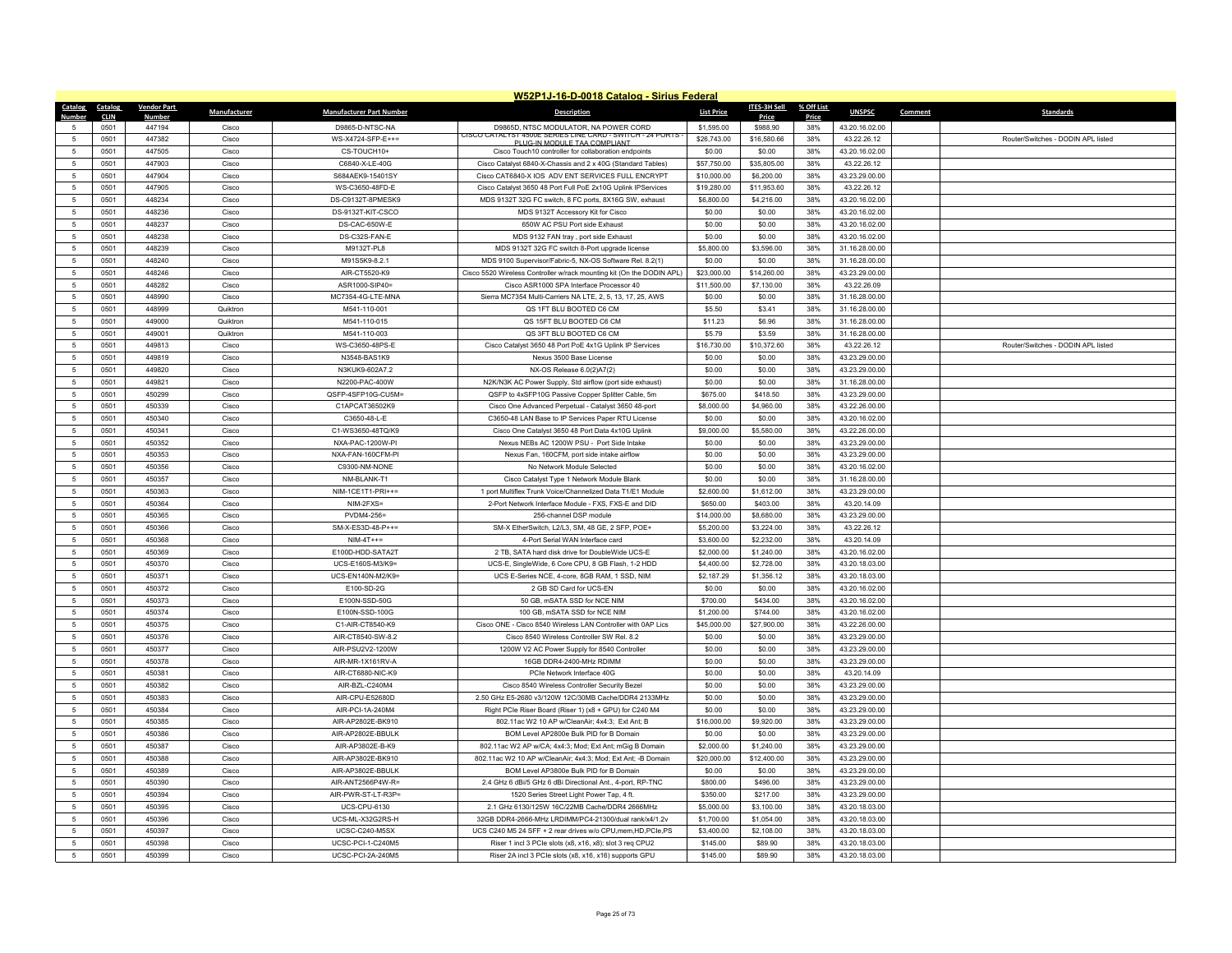|                                   | W52P1J-16-D-0018 Catalog - Sirius Federal |                    |                                |                                 |                                                                                                                            |                      |                          |            |                                  |         |                                    |  |
|-----------------------------------|-------------------------------------------|--------------------|--------------------------------|---------------------------------|----------------------------------------------------------------------------------------------------------------------------|----------------------|--------------------------|------------|----------------------------------|---------|------------------------------------|--|
| Catalog                           | Catalog                                   | <b>Vendor Part</b> | Manufacturer                   | <b>Manufacturer Part Number</b> | <b>Description</b>                                                                                                         | <b>List Price</b>    | ITES-3H Sell             | % Off List | <b>UNSPSC</b>                    | Comment | <b>Standards</b>                   |  |
|                                   | <b>CLIN</b>                               | Number             |                                | CBL-SC-MR12GM5P                 |                                                                                                                            |                      | <b>Price</b>             | Price      |                                  |         |                                    |  |
| -5<br>5                           | 0501<br>0501                              | 450400<br>450403   | Cisco<br>Cisco                 | UCS-MR-X32G2RS-H=               | Super Cap cable for UCSC-RAID-M5HD<br>32GB DDR4-2666-MHz RDIMM/PC4-21300/dual rank/x4/1.2v                                 | \$0.00<br>\$2,553.27 | \$0.00<br>\$1,583.03     | 38%<br>38% | 43.20.16.02.00<br>43.20.18.03.00 |         |                                    |  |
|                                   |                                           |                    |                                |                                 |                                                                                                                            |                      |                          |            |                                  |         |                                    |  |
| 5                                 | 0501                                      | 450404             | Cisco                          | UCS-MR-X16G1RS-H=               | 16GB DDR4-2666-MHz RDIMM/PC4-21300/single rank/x4/1.2v                                                                     | \$700.00             | \$434.00                 | 38%        | 43.20.18.03.00                   |         |                                    |  |
| $\sqrt{5}$<br>$\sqrt{5}$          | 0501<br>0501                              | 450524<br>450526   | Axiom Memory Solutions         | AXG97591<br>AXG97605            | 240GB C565N SSD SATA3 SATA M.2 22X80 TAA                                                                                   | \$250.00<br>\$625.00 | \$155.00<br>\$387.50     | 38%<br>38% | 43.20.18.03.00                   |         |                                    |  |
|                                   |                                           |                    | Axiom Memory Solutions         |                                 | 1TB C565N SSD SATA3 DT 3D TLC 6GB/S TAA                                                                                    |                      |                          |            | 43.20.18.03.00                   |         |                                    |  |
| 5                                 | 0501                                      | 450685             | Cisco                          | ISR4221/K9                      | Cisco ISR 4221 (2GE, 2NIM, 4G FLASH, 4G DRAM, IPB)                                                                         | \$3,399.05           | \$2,719.24               | 38%        | 43.23.29.00                      |         | Router/Switches - DODIN APL listed |  |
| $\sqrt{5}$<br>$\sqrt{5}$          | 0501<br>0501                              | 450688<br>450873   | Cisco                          | SISR4200UK9-167<br>CBI 0098     | UNIVERSAL<br>6FT CBL ASSY 2 DVI I 1 USB 1 AUD                                                                              | \$0.00<br>\$90.00    | \$0.00<br>\$55.80        | 38%<br>38% | 43.23.00.00.00                   |         |                                    |  |
| 5                                 |                                           | 451101             | Avocent Corporation            |                                 | CX 6450-24P - Switch - L3 - managed - 24 x 10/100/1000 (PoE+) + 2 x 1                                                      |                      |                          |            | 43.20.16.02.00                   |         |                                    |  |
|                                   | 0501                                      |                    | Brocade                        | ICX6450-24P                     | Gigabit Ethernet / 1 Gigabit Ethernet SFP+ - rack-mountable - PoF+ (390                                                    | \$4,395.00           | \$2,724.90               | 38%        | 43.22.26.12                      |         | Router/Switches - DODIN APL listed |  |
| $5\phantom{.0}$<br>$\overline{5}$ | 0501                                      | 451616             | Cisco                          | A9K-DATACENTER                  | ASR9000; Data Center Interconnect; For Tracking Only                                                                       | \$0.00               | \$0.00                   | 38%        | 43.22.26.09                      |         |                                    |  |
| $\sqrt{5}$                        | 0501<br>0501                              | 451617<br>451618   | Cisco<br>Cisco                 | ASR-9001-FAN<br>ASR-9001-2P-KIT | ASR 9001 Fan Tray<br>ASR 9001 2 Post Mounting Kit                                                                          | \$2,900.00<br>\$0.00 | \$1,798.00<br>\$0.00     | 38%<br>38% | 43.22.26.09<br>43.22.26.09       |         |                                    |  |
| 5                                 | 0501                                      | 451619             | Cisco                          | XR-A9K-PX-06.01                 | Cisco IOS XR IP/MPLS Core Software                                                                                         | \$15,000.00          | \$9,300.00               | 38%        | 43.22.26.12                      |         |                                    |  |
| 5                                 | 0501                                      | 451620             | Cisco                          | A9K-SW-MANAGER-CD               |                                                                                                                            | \$0.00               | \$0.00                   | 38%        | 43.22.26.09                      |         |                                    |  |
| -5                                | 0501                                      | 451621             | Cisco                          | A9K-9001-MPA-FILR               | ASR 9000 Software Manager CD<br>ASR 9001 MPA Filler                                                                        | \$0.00               | \$0.00                   | 38%        | 43 22 26 09                      |         |                                    |  |
|                                   |                                           |                    |                                |                                 |                                                                                                                            |                      |                          |            |                                  |         |                                    |  |
| $5\phantom{.0}$<br>5              | 0501                                      | 451622             | Cisco                          | A9K-MPA-20X1GE                  | ASR 9000 20-port 1GE Modular Port Adapter                                                                                  | \$15,000.00          | \$9,300.00               | 38%<br>38% | 43.22.26.09                      |         | Router/Switches - DODIN APL listed |  |
|                                   | 0501<br>0501                              | 451623<br>451693   | Cisco                          | A9K-750W-AC<br>ICX7450-24P-F    | ASR 9000 Series 750W AC Power Supply for ASR-9001                                                                          | \$1,900.00           | \$1,178.00<br>\$4,770.90 | 38%        | 43.22.26.09<br>43 22 26 12       |         | Router/Switches - DODIN API listed |  |
| -5<br>5                           |                                           |                    | <b>Brocade</b>                 |                                 | 24PT 1GBE SWCH POE BDL 4X10G SFP UPLINKS                                                                                   | \$7,695.00           |                          |            |                                  |         |                                    |  |
|                                   | 0501                                      | 451702             | Net Source                     | NL62-STST-10M                   | NET SOURCE NL62-STST-10M 62.5 ST-ST 10M                                                                                    | \$18.95              | \$11.75                  | 38%        | 31.15.17.06.00                   |         |                                    |  |
| 5                                 | 0501                                      | 451703             | Net Source                     | NLSM-LCST-10M                   | NET SOURCE NLSM-LCST-10M SM LC-ST 10M                                                                                      | \$18.30              | \$11.35                  | 38%        | 26.12.16.09.00                   |         |                                    |  |
| $\sqrt{5}$<br>5                   | 0501                                      | 451704             | Net Source                     | NI SM-STST-10M                  | NFT SOURCE NLSM-STST-10M SM ST-ST                                                                                          | \$18.30              | \$11.35                  | 38%        | 26.12.16.09.00                   |         |                                    |  |
|                                   | 0501                                      | 451705             | Net Source                     | NLSM-LCLC-10M                   | NET SOURCE NLSM-LCLC-10M SM LC-LC                                                                                          | \$18.30              | \$11.35                  | 38%        | 26.12.16.09.00                   |         |                                    |  |
| 5                                 | 0501                                      | 451706             | Net Source                     | NL62-LCLC-10M                   | NET SOURCE NL62-LCLC-10M 62.5 LC-LC 10M                                                                                    | \$19.20              | \$11.90                  | 38%        | 31.15.17.06.00                   |         |                                    |  |
| $\sqrt{5}$                        | 0501                                      | 451707             | Net Source                     | NLSM-LCLC-20                    | NET SOURCE NLSM-LCLC-20 SM LC-LC 20FT                                                                                      | \$17.15              | \$10.63                  | 38%        | 26.12.16.09.00                   |         |                                    |  |
| 5                                 | 0501                                      | 451708             | Net Source                     | NLSM-LCST-50M                   | NET SOURCE NLSM-LCST-50M SM LC-ST 50M                                                                                      | \$36.00              | \$22.32                  | 38%        | 26.12.16.09.00                   |         |                                    |  |
| 5                                 | 0501                                      | 451709             | Net Source                     | NLSM-STST-50M                   | NET SOURCE NLSM-STST-50M SM ST-ST 50M                                                                                      | \$36.00              | \$22.32                  | 38%        | 26.12.16.09.00                   |         |                                    |  |
| $5\phantom{.0}$<br>-5             | 0501                                      | 451793             | Cisco                          | SFP-H10GB-ACU10M                | Active Twinax cable assembly, 10m                                                                                          | \$410.00             | \$254.20                 | 38%        | 43.20.15.00.00                   |         |                                    |  |
|                                   | 0501                                      | 451800             | Cisco                          | IE-4000-8GS4G-E                 | IE 4000 8 x SFP 1G, 4 x 1G Combo, LAN Base                                                                                 | \$5,490.00           | \$3,403.80               | 38%        | 43.20.15.00.00                   |         | Router/Switches - DODIN API listed |  |
| 5                                 | 0501                                      | 451801             | Cisco                          | L-IE4000-RTU=                   | Electronic SW License for IE4000 Switches                                                                                  | \$2,995.00           | \$1,856.90               | 38%        | 43.20.15.00.00                   |         |                                    |  |
| 5                                 | 0502                                      | 451869             | NetApp                         | CS-SVC-REINST-VA-1              | Reinstatement fee for lapsed support, VA                                                                                   | \$1,122.16           | \$897.73                 | 20%        | 81.11.18.12.00                   |         |                                    |  |
| 5                                 | 0502                                      | 451873             | NetApp                         | CS-SVC-REINST-VA-2              | Reinstatement fee for lapsed support, VA                                                                                   | \$274.40             | \$219.52                 | 20%        | 81.11.18.12.00                   |         |                                    |  |
| 5                                 | 0501                                      | 452484             | Cisco                          | WS-C3650-48TQ-S                 | Cisco Catalyst 3650 48 Port Data 4x10G Uplink IP Base                                                                      | \$10,610.00          | \$6,578.20               | 38%        | 43.20.15.00.00                   |         | Router/Switches - DODIN APL listed |  |
| -5                                | 0501                                      | 452740             | Cisco                          | <b>HX240C-M5L</b>               | Cisco HyperFlex HX240c M5 LFF                                                                                              | \$4,199,00           | \$2,603.38               | 38%        | 43.20.15.00.00                   |         |                                    |  |
| 5                                 | 0501                                      | 452741             | Cisco                          | HX-SD32T123X-EP                 | 3.2TB 2.5in Enterprise Performance 12G SAS SSD(3X endurance)                                                               | \$16,843.00          | \$10,442.66              | 38%        | 43.20.15.00.00                   |         |                                    |  |
| -5                                | 0501                                      | 452743             | Cisco                          | HX240C-BZL-M5S                  | HX240C M5 Security Bezel                                                                                                   | \$0.00               | \$0.00                   | 38%        | 43.20.15.00.00                   |         |                                    |  |
| 5                                 | 0501                                      | 452745             | Cisco                          | HX-HD8T7KL4KN                   | 8 TB 12G SAS 7.2K RPM LFF HDD (4K)                                                                                         | \$2,855.00           | \$1,770.10               | 38%        | 43.20.15.00.00                   |         |                                    |  |
| 5                                 | 0501                                      | 453029             | Cisco                          | WS-C4500X-24X-IPB               | Catalyst 4500-X 24 Port 10G IP Base, Front-to-Back, No P/S                                                                 | \$21,000.00          | \$13,020.00              | 38%        | 43.20.15.00.00                   |         | Router/Switches - DODIN APL listed |  |
| -5                                | 0501                                      | 453031             | Cisco                          | C4KX-PWR-750AC-R=               | Catalyst 4500X 750W AC front to back cooling power supply                                                                  | \$2,100.00           | \$1,302.00               | 38%        | 43.20.15.00.00                   |         |                                    |  |
| 5                                 | 0501                                      | 453032             | Cisco                          | QSFP-4X10G-AOC10M=              | 40GBASE Active Optical QSFP to 4SFP breakout Cable, 10m                                                                    | \$1,250.00           | \$775.00                 | 38%        | 43.20.15.00.00                   |         |                                    |  |
| $\sqrt{5}$                        | 0501                                      | 453034             | Cisco                          | WS-C3850-16XS-S                 | Cisco Catalyst 3850 16 Port 10G Fiber Switch IP Base                                                                       | \$18,380.00          | \$11,395.60              | 38%        | 43.20.15.00.00                   |         | Router/Switches - DODIN APL listed |  |
| $\sqrt{5}$                        | 0501                                      | 453036             | Cisco                          | SISR4400UK9-166                 | Cisco ISR 4400 Series IOS XE Universal                                                                                     | \$0.00               | \$0.00                   | 38%        | 43.20.15.00.00                   |         |                                    |  |
| $\sqrt{5}$                        | 0501                                      | 453037             | Cisco                          | UCS-E1120D-M3/K9                | UCS-E Double-Wide, 12 Core, 1.6GHz Intel Broadwell                                                                         | \$5,900.00           | \$3,658.00               | 38%        | 43.20.15.00.00                   |         |                                    |  |
| 5                                 | 0501                                      | 453038             | Cisco                          | E100D-SSD-4T                    | 4TB, SAS eMLC SSD hard disk drive for DoubleWide UCS-E<br>aper license for SRE VMware ESXI 6 with vCenter agent (Part of a | \$6,500.00           | \$4,030.00               | 38%        | 43.20.15.00.00                   |         |                                    |  |
| $5\phantom{.0}$                   | 0501                                      | 453039             | Cisco                          | FL-UCSE-VS6-STD                 | CISCO ISR 4451 bundled solution and is not sold as a standalone                                                            | \$1,825.00           | \$1,131.50               | 38%        | 43.20.15.00.00                   |         |                                    |  |
| 5                                 | 0501                                      | 453041             | Cisco                          | INSTALL-OS-FLASH                | Install the OS on the internal eMMC drive                                                                                  | \$0.00               | \$0.00                   | 38%        | 43.20.15.00.00                   |         |                                    |  |
| 5                                 | 0501                                      | 453042             | Cisco                          | EM3-MEM-32G                     | 32 GB 1333MHz VLP PC3-10600 2R for UCS-E M3                                                                                | \$1,200.00           | \$744.00                 | 38%        | 43.20.15.00.00                   |         |                                    |  |
| 5                                 | 0501                                      | 453431             | Cisco                          | WS-C3850-24T-L                  | Cisco Catalyst 3850 24 Port Data LAN Base                                                                                  | \$5,878.00           | \$3,644.36               | 38%        | 43.20.15.00.00                   |         | Router/Switches - DODIN APL listed |  |
| 5                                 | 0501                                      | 453594             | Aruba                          | <b>JW711A</b>                   | Aruba 7030 (US) FIPS/TAA Branch Cntlr                                                                                      | \$9,500.00           | \$5,890.00               | 38%        | 43.22.00.00.00                   |         |                                    |  |
| 5                                 | 0501                                      | 453836             | Cisco<br>wieff Packard         | N56128-128P-SSK9                | Nexus 56128 Chassis Storage License                                                                                        | \$25,000.00          | \$15,500.00              | 38%        | 43.20.15.00.00                   |         |                                    |  |
| 5                                 | 0501                                      | 453903             | <del>Fiatorialista (URE)</del> | <b>JW740A</b>                   | Aruba 7205 (US) FIPS/TAA Controller                                                                                        | \$18,000.00          | \$11,160.00              | 38%        | 43.21.21.05.00                   |         |                                    |  |
| 5                                 | 0501                                      | 453904             | mrise (HPF                     | <b>JW046A</b>                   | AP-220-MNT-W1 Basic Mount Kit<br>esiral ORT DSP fixed I/O server with 12 analog inputs, 8 analog outputs                   | \$29.00              | \$17.98                  | 38%        | 43.21.21.05.00                   |         |                                    |  |
| 5                                 | 0501                                      | 454226             | Biamp                          | TesiraFORTVT                    | ble LISB audio. Acoustic Echo Ca                                                                                           | \$3,850.00           | \$2,387.00               | 38%        | 31.15.17.06.00                   |         |                                    |  |
| 5                                 | 0501                                      | 454232             | <b>Crestron Electronics</b>    | USB-EXT                         | USB over Twisted Pair Extender                                                                                             | \$800.00             | \$496.00                 | 38%        | 31.15.17.06.00                   |         |                                    |  |
| 5                                 | 0501                                      | 454252             | Cisco                          | C9300-24U-E                     | Catalyst 9300 24-port UPOE, Network Essentials                                                                             | \$6,020.00           | \$3,732.40               | 38%        | 43.20.15.00.00                   |         | Router/Switches - DODIN APL listed |  |
| -5                                | 0501                                      | 454253             | Cisco                          | C9300-NW-E-24                   | C9300 Network Essentials, 24-port license                                                                                  | \$0.00               | \$0.00                   | 38%        | 43.20.15.00.00                   |         |                                    |  |
| $5\phantom{.0}$                   | 0501                                      | 454413             | Cisco                          | N7K-SUP2=                       | Nexus 7000 - Supervisor 2, Includes External 8GB USB Flash                                                                 | \$30,000.00          | \$18,600.00              | 38%        | 43.20.15.00.00                   |         |                                    |  |
| 5                                 | 0501                                      | 454773             | Cisco                          | NXOS-703I4.5                    | Nexus 9k/3K NX-OS Maintenance Software Rel 7.0(3)l4.5                                                                      | \$0.00               | \$0.00                   | 38%        | 43.20.15.00.00                   |         |                                    |  |
| -5<br>$\overline{5}$              | 0501                                      | 454790             | Cisco                          | C9300-48P-E                     | Catalyst 9300 48-port PoE+, Network Essentials                                                                             | \$9,490.00           | \$5,883.80               | 38%        | 43.20.15.00.00                   |         | Router/Switches - DODIN APL listed |  |
|                                   | 0501                                      | 454791             | Cisco                          | C9300-SPS-NONE                  | No Secondary Power Supply Selected                                                                                         | \$0.00               | \$0.00                   | 38%        | 43.20.15.00.00                   |         |                                    |  |
| 5                                 | 0501                                      | 454792             | Cisco                          | C9300-24P-E                     | Catalyst 9300 24-port PoE+, Network Essentials<br>Citrix NetScaler MPX 14030 FIPS Enterprise Edition (16x10G SFP+);        | \$5,510.00           | \$3,416.20               | 38%        | 43.20.15.00.00                   |         | Router/Switches - DODIN APL listed |  |
| $\sqrt{5}$                        | 0501                                      | 455630             | Citrix                         | 3015582-E2                      | 10GE SEP+ and 1GE CLLSold senarately** TRUSTED PRODUCT **                                                                  | \$130,000.00         | \$80,600.00              | 38%        | 81.11.18.12.00                   |         |                                    |  |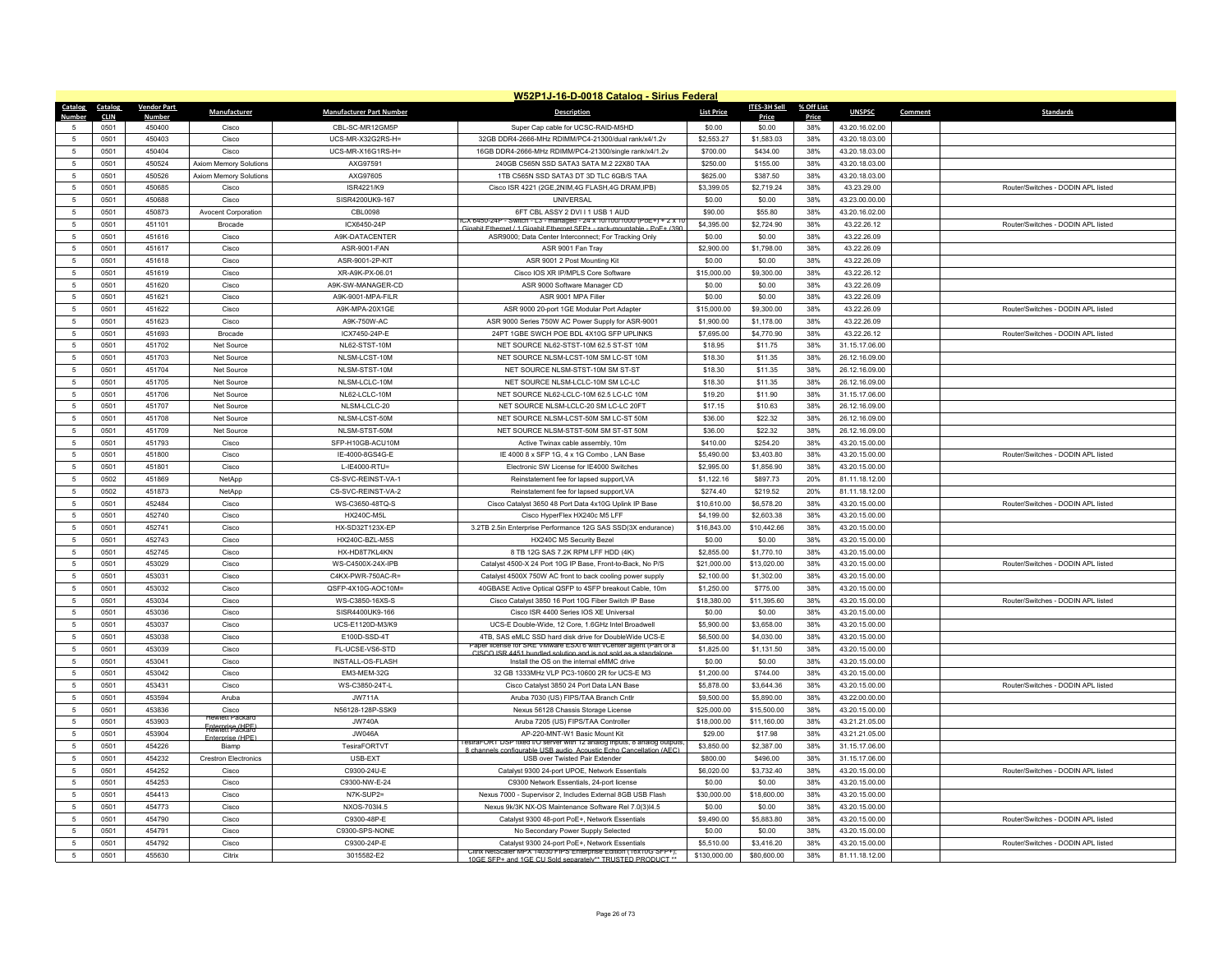|                 | W52P1J-16-D-0018 Catalog - Sirius Federal |                    |                                                    |                                 |                                                                                                                                            |                   |              |            |                |         |                                    |  |
|-----------------|-------------------------------------------|--------------------|----------------------------------------------------|---------------------------------|--------------------------------------------------------------------------------------------------------------------------------------------|-------------------|--------------|------------|----------------|---------|------------------------------------|--|
| Catalog         | Catalog                                   | <b>Vendor Part</b> | Manufacturer                                       | <b>Manufacturer Part Number</b> | <b>Description</b>                                                                                                                         | <b>List Price</b> | ITES-3H Sell | % Off List | <b>UNSPSC</b>  | Comment | <b>Standards</b>                   |  |
| Number          | <b>CLIN</b>                               | <b>Number</b>      |                                                    |                                 | JITIX NEISCAIEF SHP+ 10 GIOADII                                                                                                            |                   | Price        | Price      |                |         |                                    |  |
| 5               | 0501                                      | 455632             | Citrix                                             | EW3A0000710                     | TRUSTED PRODUCT **<br>Citrix XenServer - Enterprise Edition - Perpetual Per Socket Software                                                | \$2,600.00        | \$1,612.00   | 38%        | 81.11.18.12.00 |         |                                    |  |
| 5               | 0502                                      | 455638             | Citrix                                             | 4034042-EZ                      | 100B-1 RJ4510100B-1-Y 850NR MATEC BRANL-ST0B1x-Fx-05                                                                                       | \$355.00          | \$284.00     | 20%        | 81.11.18.12.00 |         |                                    |  |
| $\sqrt{5}$      | 0501                                      | 455740             | <b>Transition Networks</b><br>Zyxel Communication: | E-100BTX-FX-05LC-NA             | $(1)$ C $NA$                                                                                                                               | \$275.00          | \$170.50     | 38%        | 43.20.15.53.00 |         |                                    |  |
| $5\phantom{.0}$ | 0501                                      | 455755             | <b>Hewlett</b> Packard                             | SFP10GLR                        | SFP10GLR 10G SFP+ LR Single-Mode Fiber 10km                                                                                                | \$355.00          | \$220.10     | 38%        | 43.20.15.53.00 |         |                                    |  |
| $\overline{5}$  | 0501                                      | 455756             | <b>Enterprise (HPF)</b>                            | AJ716B                          | HP 8Gb Short Wave B-Series SFP+ 1 Pack                                                                                                     | \$290.00          | \$179.80     | 38%        | 43.20.15.53.00 |         |                                    |  |
| $\sqrt{5}$      | 0501                                      | 455758             | Cisco                                              | MA-SFP-1GB-TX                   | Meraki 1 GbE SFP Copper Module                                                                                                             | \$415.60          | \$257.67     | 38%        | 43.20.15.00.00 |         |                                    |  |
| 5               | 0501                                      | 455761             | <b>Ruckus Wireless</b>                             | ICX7750-FAN-E                   | Ruckus - Fan unit (pack of 4) - for ICX 7750-26Q, 7750-48C, 7750-48F<br>Ruckus Essential Direct Support Next-Business-Day Parts - Extended | \$1,695.00        | \$1,050.90   | 38%        | 43.22.26.00.00 |         |                                    |  |
| $\sqrt{5}$      | 0502                                      | 455762             | <b>Ruckus Wireless</b>                             | ICX7750-SVL-NDP-1               | ervice agreement - parts - 1 year - shipment - response time: NBD - fo                                                                     | \$1,250.00        | \$1,000.00   | 20%        | 81.11.18.12.00 |         |                                    |  |
| -5              | 0501                                      | 455939             | Cisco                                              | SL-ASR1-SEC=                    | Security Solution License for ASR1000 Series                                                                                               | \$23,000.00       | \$14,260.00  | 38%        | 43.20.15.00.00 |         |                                    |  |
| -5              | 0501                                      | 455940             | Cisco                                              | SASR1K1XUK9-168                 | Cisco ASR1001-X IOS XE UNIVERSAL                                                                                                           | \$0.00            | \$0.00       | 38%        | 43.20.15.00.00 |         |                                    |  |
| $\sqrt{5}$      | 0501                                      | 455941             | Brocade                                            | BR-MLX-10GX24-DM                | MLX 24PT 10 GBE MOD W/ MPLS SUP                                                                                                            | \$80,000.00       | \$49,600.00  | 38%        | 43.22.26.00.00 |         |                                    |  |
| $\sqrt{5}$      | 0501                                      | 455952             | <b>Brocade</b>                                     | SFPP-10G-LR-AO                  | NAPATECH COMPAT SFPP-10G-LR SFP+ LC XCVR                                                                                                   | \$590.00          | \$365.80     | 38%        | 43.22.26.00.00 |         |                                    |  |
| $\sqrt{5}$      | 0501                                      | 455953             | <b>Brocade</b>                                     | SFPP-10G-SR-AO                  | NAPATECH COMPAT SFPP-10G-SR SFP+ LC XCVR                                                                                                   | \$410.00          | \$254.20     | 38%        | 43.22.26.00.00 |         |                                    |  |
| 5               | 0501                                      | 456235             | Cisco                                              | C1-N3K-C3172TQ-XL               | Cisco ONE Nexus 3172TQ,48x10GT & 6 QSFP+ ports, extended mem                                                                               | \$25,806.25       | \$15,999.88  | 38%        | 43.20.15.00.00 |         |                                    |  |
| 5               | 0502                                      | 456236             | Cisco                                              | C1-PLI FAS-N3K-K9               | Cisco ONE PI Device License for LF & AS for Nexus 3K                                                                                       | \$0.00            | \$0.00       | 20%        | 81.11.18.12.00 |         |                                    |  |
| 5               | 0502                                      | 456237             | Cisco                                              | NXOS-703l4.7                    | Nexus 9k/3K NX-OS Maintenance Software Rel 7.0(3)l4.7                                                                                      | \$0.00            | \$0.00       | 20%        | 81.11.18.12.00 |         |                                    |  |
| 5               | 0501                                      | 456240             | Cisco                                              | C1F1VNEX30001-03                | Tracker PID v03 Fnd Perpetual NEX30001 - no delivery                                                                                       | \$0.00            | \$0.00       | 38%        | 43.20.15.00.00 |         |                                    |  |
| 5               | 0501                                      | 456256             | Cisco                                              | CAB-1900W-US2                   | POWER CORD, 250VAC 20A, RIGHT ANGLE C19, NEMA                                                                                              | \$0.00            | \$0.00       | 38%        | 43.20.15.00.00 |         |                                    |  |
| 5               | 0501                                      | 456257             | Cisco                                              | SPA-1XOC48POS/RPR=              | 1-PORT OC48/STM16 POS/RPR SHARED PORT ADAPTERS                                                                                             | \$44,700.00       | \$27,714.00  | 38%        | 43.20.15.00.00 |         |                                    |  |
| 5               | 0501                                      | 456259             | Cisco                                              | SPA-1XOC12-POS-V2=              | SPA-2XOC12-POS SPARE WITH A LICENSE TO USE 1 PORT                                                                                          | \$17,100.00       | \$10,602.00  | 38%        | 43.20.15.00.00 |         |                                    |  |
| $\sqrt{5}$      | 0501                                      | 456260             | Cisco                                              | SPA-2XOC12-POS                  | 2-PORT OC12/STM4 POS SHARED PORT ADAPTERS                                                                                                  | \$0.00            | \$0.00       | 38%        | 43.20.15.00.00 |         |                                    |  |
| $5\phantom{.0}$ | 0501                                      | 456261             | Cisco                                              | SFP-OC12-SR                     | OC12/STM4 SFP, SHORT REACH                                                                                                                 | \$1,600.00        | \$992.00     | 38%        | 43.20.15.00.00 |         |                                    |  |
| 5               | 0501                                      | 456409             | Cisco                                              | ASR-9906-TH-BUN                 | ASR 9906 TH Chassis bundle                                                                                                                 | \$0.00            | \$0.00       | 38%        | 43.20.15.00.00 |         |                                    |  |
| $\sqrt{5}$      | 0501                                      | 456410             | Cisco                                              | ASR-9906-FAN                    | ASR 9906 Fan Tray                                                                                                                          | \$0.00            | \$0.00       | 38%        | 43.20.15.00.00 |         |                                    |  |
| 5               | 0501                                      | 456411             | Cisco                                              | A9K-AC-PEM-V3                   | ASR9K AC Power Enclosure Module Version 3                                                                                                  | \$1,700.00        | \$1,054.00   | 38%        | 43.20.15.00.00 |         |                                    |  |
| $\sqrt{5}$      | 0501                                      | 456412             | Cisco                                              | PWR-6KW-AC-V3                   | 6KW AC Power Module Version 3                                                                                                              | \$5,600.00        | \$3,472.00   | 38%        | 43.20.15.00.00 |         |                                    |  |
| $5\phantom{.0}$ | 0501                                      | 456413             | Cisco                                              | PWR-CAB-AC-USA                  | Power Cord for AC V2 Power Module (USA)                                                                                                    | \$0.00            | \$0.00       | 38%        | 43.20.15.00.00 |         |                                    |  |
| -5              | 0501                                      | 456414             | Cisco                                              | A9K-IP-CORE                     | ASR9000; Lean Core, Internet Back Bone; For Tracking Only                                                                                  | \$0.00            | \$0.00       | 38%        | 43.20.15.00.00 |         |                                    |  |
| $\sqrt{5}$      | 0501                                      | 456415             | Cisco                                              | A99-SFC-T                       | ASR 9906 Switch Fabric Card                                                                                                                | \$0.00            | \$0.00       | 38%        | 43.20.15.00.00 |         | Router/Switches - DODIN APL listed |  |
| 5               | 0501                                      | 456416             | Cisco                                              | A9K-LC-FILR-V2                  | A9K Line Card Slot Filler version 2                                                                                                        | \$0.00            | \$0.00       | 38%        | 43.20.15.00.00 |         | Router/Switches - DODIN APL listed |  |
| 5               | 0501                                      | 456417             | Cisco                                              | ASR-9906-SFC-FILF               | ASR 9906 Switch Fabric Card Slot Filler                                                                                                    | \$0.00            | \$0.00       | 38%        | 43.20.15.00.00 |         | Router/Switches - DODIN APL listed |  |
| 5               | 0501                                      | 456418             | Cisco                                              | 9906-LC-MSC-PKG                 | ASR 9906 LC Packaging Box                                                                                                                  | \$0.00            | \$0.00       | 38%        | 43.20.15.00.00 |         |                                    |  |
| 5               | 0501                                      | 456419             | Cisco                                              | RSP-SE                          | ASR 9900 Route Switch Processor 880 SE for Bundles                                                                                         | \$26,000.00       | \$16,120.00  | 38%        | 43.20.15.00.00 |         | Router/Switches - DODIN APL listed |  |
| $\sqrt{5}$      | 0501                                      | 456420             | Cisco                                              | XR-A9K-PXK9-06.03               | Cisco IOS XR IP/MPLS Core Software 3DES                                                                                                    | \$15,000.00       | \$9,300.00   | 38%        | 43.20.15.00.00 |         |                                    |  |
| 5               | 0501                                      | 456421             | Cisco                                              | A9K-24X10GE-1G-SE               | ASR 9000 24-port 10GE & 1GE dual rate SE LC                                                                                                | \$192,000.00      | \$119,040.00 | 38%        | 43.20.15.00.00 |         | Router/Switches - DODIN API listed |  |
| $\sqrt{5}$      | 0501                                      | 456422             | Cisco                                              | A9K-24P10G-IVRF                 | Infra. VRF lic. for upto 8 VRF instances per 24-port 10G/1G                                                                                | \$10,000.00       | \$6,200.00   | 38%        | 43.20.15.00.00 |         |                                    |  |
| 5               | 0501                                      | 456444             | Cisco                                              | SM-X-24FXS/4FXO=                | Fixed Port High Density Analog Voice ServiceModule for ISR4K                                                                               | \$8,050.00        | \$4,991.00   | 38%        | 43.20.15.00.00 |         |                                    |  |
| 5               | 0501                                      | 456700             | Cisco                                              | QSFP-40G-LR4                    | QSFP 40GBASE-LR4 OTN Transceiver, LC, 10KM                                                                                                 | \$14,995.00       | \$9,296.90   | 38%        | 43.20.15.00.00 |         |                                    |  |
| 5               | 0501                                      | 456815             | Cisco                                              | FLSA1-HX-2X1GE                  | ASR1000-HX Built-In 1GE 2-port License                                                                                                     | \$1,500.00        | \$930.00     | 38%        | 43.20.15.00.00 |         |                                    |  |
| $\sqrt{5}$      | 0501                                      | 456816             | Cisco                                              | ASR1001X-20G-SEC                | ASR1001-X, 20G, VPN+FW Bundle, K9, AES, Built-in 6x1G, 2x10G                                                                               | \$76,400.00       | \$47,368.00  | 38%        | 43.20.15.00.00 |         | Router/Switches - DODIN APL listed |  |
| 5               | 0501                                      | 456817             | Cisco                                              | C9500-16X-A                     | Catalyst 9500 16-port 10Gig switch, Network Advantage                                                                                      | \$16,100.00       | \$9,982.00   | 38%        | 43.20.15.00.00 |         | Router/Switches - DODIN APL listed |  |
| $\sqrt{5}$      | 0501                                      | 456818             | Cisco                                              | S9500UK9-168                    | UNIVERSAL                                                                                                                                  | \$0.00            | \$0.00       | 38%        | 43.20.15.00.00 |         |                                    |  |
| 5               | 0501                                      | 456819             | Cisco                                              | C9500-DNA-16X-A                 | C9500 DNA Advantage, Term licenses                                                                                                         | \$0.00            | \$0.00       | 38%        | 43.20.15.00.00 |         |                                    |  |
| $\sqrt{5}$      | 0501                                      | 456820             | Cisco                                              | C9500-DNA-L-A-3Y                | Cisco Catalyst 9500 DNA Advantage 3 Year License                                                                                           | \$7,100.00        | \$4,402.00   | 38%        | 43.20.15.00.00 |         |                                    |  |
| 5               | 0501                                      | 456821             | Cisco                                              | C9500-NM-8X                     | Cisco Catalyst 9500 8 x 10GE Network Module<br>LC/MT 62.5/125 Multimode Duplex Fiber Patch Cable - OM1 - 1 Meter                           | \$4,100.00        | \$2,542.00   | 38%        | 43.20.15.00.00 |         |                                    |  |
| $\sqrt{5}$      | 0501                                      | 457913             | Quiktron                                           | 811-0L2-003Y                    | LC/MT 62.5/125 Multimode Duplex Fiber Patch Cable - OM1 - 3 Meter -                                                                        | \$10.00           | \$6.20       | 38%        | 31.16.28.00.00 |         |                                    |  |
| $\sqrt{5}$      | 0501                                      | 457915             | Quiktron                                           | 811-0L2-009Y                    |                                                                                                                                            | \$10.50           | \$6.51       | 38%        | 31.16.28.00.00 |         |                                    |  |
| 5               | 0501                                      | 457917             | Quiktron                                           | 27248                           | 5ft Catse Molded Shielded (STP) Network Patch Cable<br>Media Converter. Power Uver Ethernet PoE+, 10/100/1000mbps, RJ45 to                 | \$8.50            | \$5.27       | 38%        | 31.16.28.00.00 |         |                                    |  |
| 5               | 0501                                      | 458240             | <b>DMSI Manufacturing</b>                          | PMF31855                        | SPP+ Optical Transceiver Module, 10Gbase-SR, SM, 1310nm, 10KM,                                                                             | \$257.40          | \$159.59     | 38%        | 31.15.17.06.00 |         |                                    |  |
| $5\phantom{.0}$ | 0501                                      | 458241             | <b>DMSI Manufacturing</b>                          | SFP-G101                        | SFP Optical Transceiver Module, 1.25G, SM, 1390nm, 10km,, Duplex Lt                                                                        | \$183.46          | \$113.75     | 38%        | 31.15.17.06.00 |         |                                    |  |
| 5               | 0501                                      | 458242             | <b>DMSI Manufacturing</b>                          | SFP-Y101                        | SFP Optical Transceiver Module. 1000Base-SR. MM. 850nm. 550 meter                                                                          | \$81.40           | \$50.47      | 38%        | 31.15.17.06.00 |         |                                    |  |
| $\sqrt{5}$      | 0501                                      | 458243             | <b>DMSI Manufacturing</b>                          | <b>SFP-M855</b>                 | Dunlex LC (Equal to Cisco GLC-SX-MM)                                                                                                       | \$81.40           | \$50.47      | 38%        | 31.15.17.06.00 |         |                                    |  |
| 5               | 0501                                      | 458377             | Cisco                                              | N3K-C3172TQ-10GT=               | CISCO Nexus 3172T 48 x 1/10GBase-T and 6 QSFP+ ports                                                                                       | \$18,300.00       | \$11,346.00  | 38%        | 43.20.15.00.00 |         | Router/Switches - DODIN APL listed |  |
| $\sqrt{5}$      | 0501                                      | 458394             | Cisco                                              | AIR-CT2504-25-K9                | 2504 Wireless Controller with 25 AP Licenses (DODIN APL)                                                                                   | \$6,495.00        | \$4,026.90   | 38%        | 43.20.15.00.00 |         |                                    |  |
| 5               | 0501                                      | 458431             | Cisco                                              | C9300-48U-1A                    | Fed Only, C9300 48P UPOE, Network Advantage, 1yr offering                                                                                  | \$10,510.00       | \$6,516.20   | 38%        | 43.20.15.00.00 |         |                                    |  |
| $\sqrt{5}$      | 0501                                      | 458432             | Cisco                                              | C9300-NW-1A-48                  | C9300 Network Advantage, 48-port license, Federal offer                                                                                    | \$2,010.00        | \$1,246.20   | 38%        | 43.20.15.00.00 |         |                                    |  |
| 5               | 0501                                      | 458433             | Cisco                                              | S9300UK9-166                    | CAT9300 Universal image                                                                                                                    | \$0.00            | \$0.00       | 38%        | 43.20.15.00.00 |         |                                    |  |
| -5              | 0501                                      | 458434             | Cisco                                              | C9300-DNA-1A-48                 | C9300 DNA Advantage, 48-Port Term Licenses, Federal offer                                                                                  | \$0.00            | \$0.00       | 38%        | 43.20.15.00.00 |         |                                    |  |
| $\sqrt{5}$      | 0501                                      | 458435             | Cisco                                              | C9300-DNA-A-48-1Y               | C9300 DNA Advantage, 48-Port, 1 Year Term License                                                                                          | \$2,000.00        | \$1,240.00   | 38%        | 43.20.15.00.00 |         |                                    |  |
| 5               | 0501                                      | 458534             | Cisco                                              | N2K-C2232PP                     | N2K-C2232PP-10GE (32x1/10GE+8x10GE), airflow/power option                                                                                  | \$10,000.00       | \$6,200.00   | 38%        | 43.20.15.00.00 |         |                                    |  |
| 5               | 0501                                      | 458539             | Cisco                                              | NIM-SSD=                        | NIM Carrier Card for SSD Drives, Spare                                                                                                     | \$575.00          | \$356.50     | 38%        | 43.20.15.00.00 |         |                                    |  |
|                 |                                           |                    |                                                    |                                 |                                                                                                                                            |                   |              |            |                |         |                                    |  |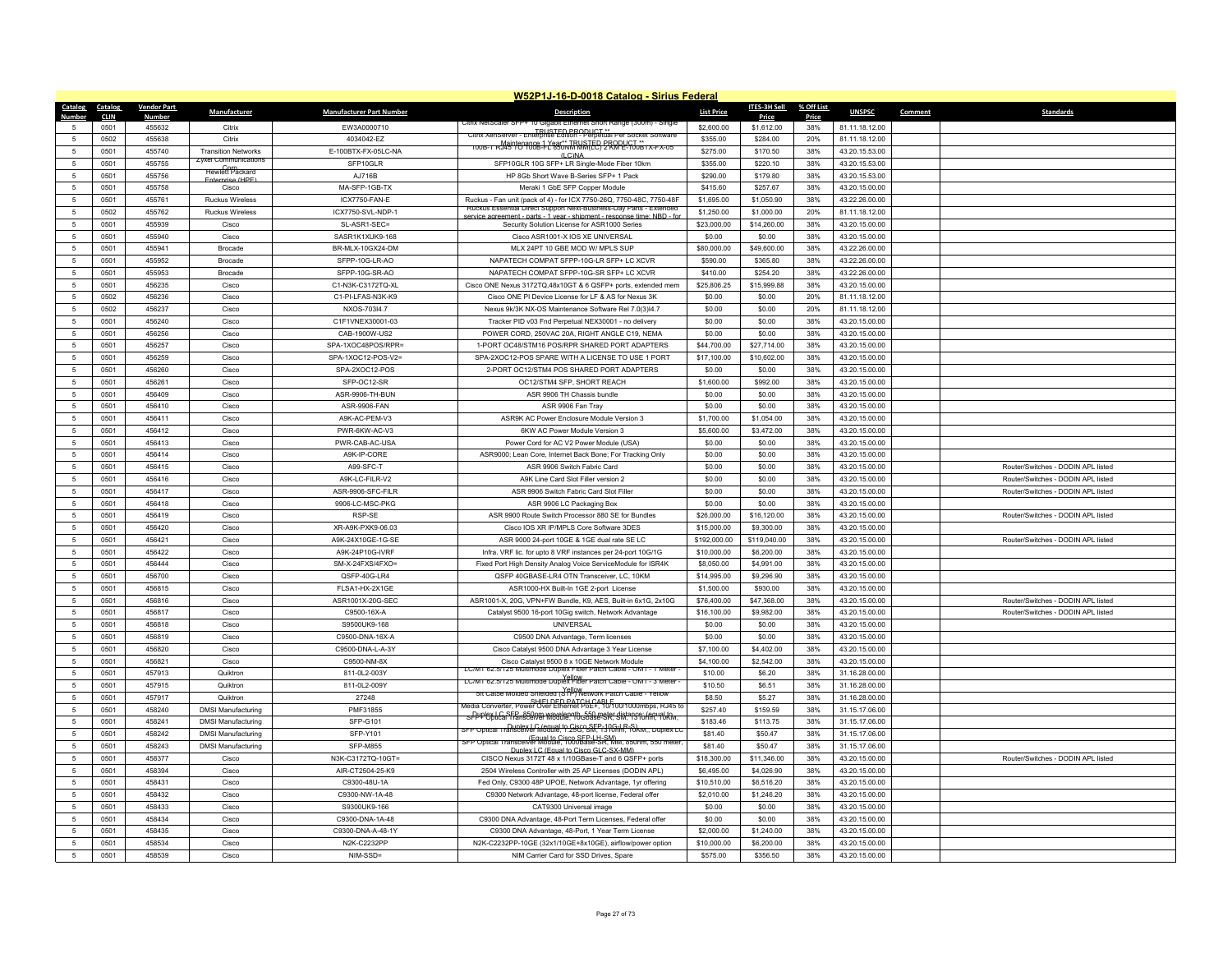|                     | W52P1J-16-D-0018 Catalog - Sirius Federal |                    |                            |                                         |                                                                                                             |                           |                           |            |                                  |         |                                    |  |
|---------------------|-------------------------------------------|--------------------|----------------------------|-----------------------------------------|-------------------------------------------------------------------------------------------------------------|---------------------------|---------------------------|------------|----------------------------------|---------|------------------------------------|--|
| Catalog             | Catalog                                   | <b>Vendor Part</b> | Manufacturer               | <b>Manufacturer Part Number</b>         | <b>Description</b>                                                                                          | <b>List Price</b>         | <b>ITES-3H Sell</b>       | % Off List | <b>UNSPSC</b>                    | Comment | <b>Standards</b>                   |  |
| Numhei              | <b>CLIN</b>                               | Numbe              |                            |                                         |                                                                                                             |                           | Price                     | Price      |                                  |         |                                    |  |
| $\overline{5}$      | 0501                                      | 458562<br>458600   | Cisco<br>Cisco             | WS-C2960XR-24PD-I<br>C9300-24T-E        | Catalyst 2960-XR 24 GigE PoE 370W, 2 x 10G SFP+, IP Lite                                                    | \$6,495.00                | \$4,026.90<br>\$7,898.40  | 38%        | 43.20.15.00.00                   |         | Router/Switches - DODIN API listed |  |
|                     | 0501                                      |                    | Cisco                      |                                         | Catalyst 9300 24-port data only, Network Essentials                                                         | \$12,739.36               |                           | 38%        | 43.20.15.00.00                   |         |                                    |  |
| -5                  | 0501                                      | 458601             |                            | C9300-DNA-E-24                          | C9300 DNA Essentials, 24-Port Term Licenses                                                                 | \$0.00                    | \$0.00                    | 38%        | 43.20.15.00.00                   |         |                                    |  |
| 5                   | 0501                                      | 458602             | Cisco                      | C9300-DNA-E-24-3Y                       | C9300 DNA Essentials, 24-Port, 3 Year Term License                                                          | \$610.00                  | \$378.20                  | 38%        | 43.20.15.00.00                   |         |                                    |  |
| 5                   | 0501                                      | 458603             | Cisco                      | C9300-DNA-A-48-3Y                       | C9300 DNA Advantage, 48-Port, 3 Year Term License                                                           | \$3,770.00                | \$2,337.40                | 38%        | 43.20.15.00.00                   |         |                                    |  |
| 5                   | 0501                                      | 458754             | Cisco                      | ASR1006X-ACS=                           | Cisco ASR1006-X Accessory Kit                                                                               | \$1,150.00                | \$713.00                  | 38%        | 43.20.15.00.00                   |         |                                    |  |
| 5                   | 0501                                      | 458928             | Cisco                      | C9500-24Y4C-1E                          | 9500 1Y DNA Essentials, HW                                                                                  | \$21,600.00               | \$13,392.00               | 38%        | 43.20.15.00.00                   |         | Router/Switches - DODIN APL listed |  |
| 5                   | 0501                                      | 458929             | Cisco                      | C9500-NW-1E                             | C9500 Network Stack, Essentials                                                                             | \$0.00                    | \$0.00                    | 38%        | 43.20.15.00.00                   |         |                                    |  |
| 5                   | 0501                                      | 458930             | Cisco                      | C9K-PWR-650WAC-R                        | 650W AC Config 4 Power Supply front to back cooling                                                         | \$0.00                    | \$0.00                    | 38%        | 43.20.15.00.00                   |         |                                    |  |
| 5                   | 0501                                      | 458931             | Cisco                      | C9K-PWR-C5-BLANK                        | Catalyst 9500 power supply blank cover                                                                      | \$0.00                    | \$0.00                    | 38%        | 43.20.15.00.00                   |         |                                    |  |
| 5                   | 0501                                      | 458932             | Cisco                      | C9K-F1-SSD-BLANK                        | Cisco pluggable SSD storage                                                                                 | \$0.00<br>\$0.00          | \$0.00<br>\$0.00          | 38%        | 43.20.15.00.00                   |         |                                    |  |
| 5<br>$\overline{5}$ | 0501                                      | 458933             | Cisco                      | C9500-DNA-24Y4C-1E                      | C9500 DNA Advantage, Term License                                                                           |                           |                           | 38%        | 43.20.15.00.00                   |         |                                    |  |
|                     | 0501                                      | 458934             | Cisco                      | C9500-DNA-E-1Y                          | Cisco Catalyst 9500 High Density 1-Year License                                                             | \$950.00                  | \$589.00                  | 38%        | 43.20.15.00.00                   |         |                                    |  |
| 5                   | 0501                                      | 459183             | Cisco                      | C1-ISRWAAS-RTU2500                      | Cisco ONE ISRWAAS RTU for 2500 connections                                                                  | \$0.00                    | \$0.00                    | 38%        | 43.20.15.00.00                   |         |                                    |  |
| 5                   | 0501                                      | 459184             | Cisco                      | C1-VWAAS-RTU-2500                       | Cisco ONE VWAAS RTU for 2500 connections                                                                    | \$0.00                    | \$0.00                    | 38%        | 43.20.15.00.00                   |         |                                    |  |
| $\overline{5}$      | 0501                                      | 459479             | Cisco                      | N9K-C93180LC-EX-B                       | Nexus 93180LC-EX bundle PID                                                                                 | \$0.00                    | \$0.00                    | 38%        | 43.20.15.00.00                   |         |                                    |  |
| 5                   | 0501                                      | 459480             | Cisco                      | NXA-PAC-500W-PE                         | Nexus NEBs AC 500W PSU - Port Side Exhaut                                                                   | \$0.00                    | \$0.00                    | 38%        | 43.20.15.00.00                   |         |                                    |  |
| 5                   | 0501                                      | 459481             | Cisco                      | NXK-PICK-BIDI                           | PID to select QSFP-100G-SR-BD Optic in the bundle                                                           | \$0.00                    | \$0.00                    | 38%        | 43.20.15.00.00                   |         |                                    |  |
| $\overline{5}$      | 0501                                      | 459487             | Cisco                      | N93-LIC-BUN-P3                          | N9300 LAN and ACI Software License Bundle PAK, 9332                                                         | \$17,000.00               | \$10,540.00               | 38%        | 43.20.15.00.00                   |         |                                    |  |
| $\overline{5}$      | 0501                                      | 459532             | Cisco                      | ACI-N9K-32Q                             | ACI SW license for a? 32 leaf ports 40G Nexus 9K switch                                                     | \$17,000.00               | \$10,540.00               | 38%        | 43.20.15.00.00                   |         |                                    |  |
| 5<br>$\overline{5}$ | 0501<br>0501                              | 459788<br>459912   | Cisco<br>ON-COMPU          | C1-ISRWAAS-RTU1300<br>ADD-SCISMU-PDAC3M | Cisco ONE ISRWAAS RTU for 1300 connections                                                                  | \$0.00<br>\$95.50         | \$0.00                    | 38%        | 43.20.15.00.00                   |         |                                    |  |
| $\overline{5}$      |                                           | 459951             | PERIPHERALS LI             |                                         | 3M 10GBASE-CU DAC CISCO TO VARIOUS TAA                                                                      |                           | \$59.21<br>\$0.00         | 38%        | 43.20.15.00.00                   |         |                                    |  |
|                     | 0501                                      |                    | Cisco                      | NXA-PAC-500W-B                          | Nexus sw 500W AC PSU, Reversed AF (port-side intake)                                                        | \$0.00                    |                           | 38%        | 43.20.15.00.00                   |         |                                    |  |
| 5<br>$\overline{5}$ | 0501                                      | 459965<br>459966   | Cisco                      | C6800-8P40G                             | Catalyst 6800 8 port 40GE with integrated DFC4                                                              | \$46,000.00               | \$28,520.00               | 38%        | 43.20.15.00.00                   |         |                                    |  |
|                     | 0501                                      |                    | Cisco                      | C1ABPCAT6807S                           | Cisco ONE Advanced Perpetual Cat6807 Bundle                                                                 | \$15,000.00               | \$9,300.00                | 38%        | 43.20.15.00.00                   |         |                                    |  |
| $\overline{5}$      | 0501                                      | 459967             | Cisco                      | SP6TAEK9Z-15501SY                       | CAT6800-VS-S6T IOS ADV ENT SERV FULL ENCRYPT                                                                | \$0.00                    | \$0.00                    | 38%        | 43.20.15.00.00                   |         |                                    |  |
| 5                   | 0501                                      | 459971             | <b>Transition Networks</b> | N-GXE-POE-SFP-01                        | 10/100/1000 RJ45 POE+ TO SFP                                                                                | \$335.00                  | \$207.70                  | 38%        | 43.20.15.53.00                   |         |                                    |  |
| $\overline{5}$      | 0501                                      | 459972             | <b>Transition Networks</b> | N-POE-CBLKIT                            | KIT PWR CBL FOR N-GXE-POE-LC-01                                                                             | \$28.00                   | \$17.36                   | 38%        | 43.20.15.53.00                   |         |                                    |  |
| $\overline{5}$      | 0501                                      | 459973             | <b>Transition Networks</b> | TN-GLC-FE-100FX                         | CISCO COMPATIBLE SFP 100BFX 1300NM LC MM                                                                    | \$225.00                  | \$139.50                  | 38%        | 43.20.15.53.00                   |         |                                    |  |
| $\overline{5}$      | 0501                                      | 460641<br>460645   | Cisco                      | N9K-C9504                               | Nexus 9504 Chassis with 4 linecard slots                                                                    | \$12,500.00               | \$7,750.00                | 38%        | 43.20.15.00.00                   |         |                                    |  |
| $\,$ 5<br>-5        | 0501<br>0501                              | 460646             | Cisco<br>Cisco             | N9K-C93180YC-FX<br>N93-FNPV1K9          | Nexus 9300 with 48p 10/25G SFP+, 6p 100G QSFP, MACsec, UP<br>FCOE NPV License for 9300 Series Switches      | \$27,500.00<br>\$3,000.00 | \$17,050.00<br>\$1,860.00 | 38%<br>38% | 43.20.15.00.00<br>43.20.15.00.00 |         |                                    |  |
| $\overline{5}$      |                                           |                    | Cisco                      | C4500E-LB-IPB                           |                                                                                                             |                           |                           |            |                                  |         |                                    |  |
| $\overline{5}$      | 0501                                      | 460755             |                            |                                         | Lan Base to IP Base license                                                                                 | \$13,000.00               | \$8,060.00                | 38%        | 43.20.15.00.00                   |         |                                    |  |
| 5                   | 0501<br>0501                              | 460756<br>460761   | Cisco<br>Cisco             | GLC-GE-100FX<br>N9K-C93180LC-EX         | 100FX SFP on GE ports                                                                                       | \$250.00                  | \$155.00<br>\$17,360.00   | 38%<br>38% | 43.20.15.00.00<br>43.20.15.00.00 |         |                                    |  |
| 5                   | 0501                                      | 460795             | Cisco                      | WS-C3850-24P-L                          | Nexus 9300 Series, Upto 32p 40/50G OR 18p 100G<br>Cisco Catalyst 3850 24 Port PoE LAN Base                  | \$28,000.00<br>\$8,923.67 | \$5,532.68                | 38%        | 43.20.15.00.00                   |         | Router/Switches - DODIN APL listed |  |
| 5                   | 0501                                      | 460876             | <b>Transition Networks</b> | SGPAT1013-105-NA                        | Transition Stand-Alone Power over Ethernet (PoE+) PSE - Fiber media                                         | \$590.00                  | \$365.80                  | 38%        | 39.12.10.04.00                   |         |                                    |  |
| 5                   | 0501                                      | 460879             | Cisco                      | UCSC-MLOM-CSC-02=                       | er - GigE - 10Base-T -1000Base-SX - R.I-45 / SC multi-n<br>Cisco UCS VIC1227 VIC MLOM - Dual Port 10Gb SFP+ | \$1,499.00                | \$929.38                  | 38%        | 43.20.15.00.00                   |         |                                    |  |
| 5                   | 0501                                      | 463986             | CISCO SYSTEMS, INC         | NIM-ES2-8                               | 8-port Layer 2 GE Switch Network Interface Module                                                           | \$910.00                  | \$564.20                  | 38%        | 43.20.16.14.00                   |         |                                    |  |
| 5                   | 0501                                      | 468283             | Cisco                      | WS-C2960X-24TS-L++                      | Catalyst 2960-X 24 GigE, 4 x 1G SFP, LAN Base                                                               | \$2,644.22                | \$1,639.41                | 38%        | 43.22.26.00.00                   |         | Router/Switches - DODIN APL listed |  |
| 5                   | 0501                                      | 474199             | Cisco                      | WS-C2960X-48TS-L++                      | Catalyst 2960-X 48 GigE, 4 x 1G SFP, LAN Base                                                               | \$4,631.15                | \$2,871.31                | 38%        | 43.22.26.00.00                   |         | Router/Switches - DODIN APL listed |  |
| $\overline{5}$      | 0501                                      | 475633             | Cisco                      | N7KS2K9-82                              | Cisco NX-OS Release 8.2 for Nexus 7000 Series                                                               | \$0.00                    | \$0.00                    | 38%        | 43.22.26.00.00                   |         |                                    |  |
| 5                   | 0501                                      | 475635             | Cisco                      | N7K-C7009-FAN=                          | Nexus 7000 - 9 Slot Fan                                                                                     | \$3,095.00                | \$1,918.90                | 38%        | 43.22.26.00.00                   |         | Router/Switches - DODIN APL listed |  |
| 5                   | 0501                                      | 475636             | Cisco                      | N7K-AC-6.0KW=                           | Nexus 7000 - 6.0KW AC Power Supply Module                                                                   | \$6,305.00                | \$3,909.10                | 38%        | 43.22.26.00.00                   |         |                                    |  |
| $\overline{5}$      | 0501                                      | 475637             | Cisco                      | N7K-C7009-FAB-2++=                      | Nexus 7000 - 9 Slot Chassis - 110Gbps/Slot Fabric Module TAA                                                | \$15,000.00               | \$9,300.00                | 38%        | 43.22.26.00.00                   |         | Router/Switches - DODIN APL listed |  |
| $\overline{5}$      | 0501                                      | 475667             | Cisco                      | CAB-CONSOLE-USB                         | Console Cable 6ft with USB Type A and mini-B                                                                | \$30.00                   | \$18.60                   | 38%        | 43.22.26.00.00                   |         |                                    |  |
| 5                   | 0501                                      | 475668             | Cisco                      | PNP-CAP-VBOND                           | Network Plug-n-Play License optional zero-touch device                                                      | \$0.00                    | \$0.00                    | 38%        | 43.22.26.00.00                   |         |                                    |  |
| $\overline{5}$      | 0501                                      | 475669             | Cisco                      | NETWORK-PNP-LIC-O                       | Network Plug-n-Play License optional zero-touch device                                                      | \$0.00                    | \$0.00                    | 38%        | 43.22.26.00.00                   |         |                                    |  |
| 5                   | 0501                                      | 475671             | Cisco                      | CAB-ADSL-800-RJ11                       | ADSL RJ11-to-RJ11 Straight Cable                                                                            | \$0.00                    | \$0.00                    | 38%        | 43.22.26.00.00                   |         |                                    |  |
| 5                   | 0501                                      | 475672             | Cisco                      | FW-VA-38H3J                             | VDSL2/ADSL2+ Firmware for Multimode DSL products                                                            | \$0.00                    | \$0.00                    | 38%        | 43.22.26.00.00                   |         |                                    |  |
| $\overline{5}$      | 0501                                      | 475674             | Cisco                      | S89UK9-15403M                           | Cisco 890 Series IOS UNIVERSAL                                                                              | \$0.00                    | \$0.00                    | 38%        | 43.22.26.00.00                   |         |                                    |  |
| $\overline{5}$      | 0501                                      | 475716             | Cisco                      | C9300-24S-E                             | Catalyst 9300 24-port SFP+, Network Essentials                                                              | \$45,000.00               | \$27,900.00               | 38%        | 43.22.26.00.00                   |         | Router/Switches - DODIN APL listed |  |
| 5                   | 0501                                      | 476026             | Cisco                      | C9300-48UXM-1A                          | Fed Only, C9300 48P mGig, Network Advantage, 1yr offering                                                   | \$12,629.99               | \$7,830.59                | 38%        | 43.22.26.00.00                   |         |                                    |  |
| $\overline{5}$      | 0501                                      | 476027             | Cisco                      | PWR-C1-1100WAC-P                        | 1100W AC 80+ platinum Config 1 Power Supply                                                                 | \$0.00                    | \$0.00                    | 38%        | 43.22.26.00.00                   |         |                                    |  |
| 5                   | 0501                                      | 476315             | Cisco                      | WS-C6509-E                              | Catalyst 6500 Enhanced 9-slot chassis, 14RU, no PS, no Fan Tray                                             | \$21,447.04               | \$13,297.16               | 38%        | 43.22.26.00.00                   |         | Router/Switches - DODIN APL listed |  |
| $\overline{5}$      | 0501                                      | 476316             | Cisco                      | WS-C6509-E-FAN                          | Catalyst 6509-E Chassis Fan Tray                                                                            | \$790.00                  | \$489.80                  | 38%        | 43.22.26.00.00                   |         |                                    |  |
| $\sqrt{2}$          | 0501                                      | 476581             | Cisco                      | SFP-10G-AOC5M                           | 10GBASE Active Optical SFP+ Cable, 5M                                                                       | \$260.00                  | \$161.20                  | 38%        | 43.22.26.00.00                   |         |                                    |  |
| -5                  | 0501                                      | 476592             | Cisco                      | <b>TG-CPU-E52697E</b>                   | 2.30 GHz, E5-2697 v4, 45MB Cache, 18 Core, 28 thread                                                        | \$0.00                    | \$0.00                    | 38%        | 43.22.26.00.00                   |         |                                    |  |
| $\overline{5}$      | 0501                                      | 476593             | Cisco                      | TG-MEM-32GB-M4                          | 32GB DDR4-2400-MHz RDIMM/PC4-17000/dual rank/x4/1.2v                                                        | \$0.00                    | \$0.00                    | 38%        | 43.22.26.00.00                   |         |                                    |  |
| $\overline{5}$      | 0501                                      | 476594             | Cisco                      | TG-RAID-1GB-FBWC                        | Cisco 12Gbps SAS 1GB FBWC Cache module (Raid 0/1/5/6)                                                       | \$0.00                    | \$0.00                    | 38%        | 43.22.26.00.00                   |         |                                    |  |
| 5                   | 0501                                      | 476595             | Cisco                      | TG-RAID-CISCO12G                        | Cisco 12G SAS Modular Raid Controller                                                                       | \$0.00                    | \$0.00                    | 38%        | 43.22.26.00.00                   |         |                                    |  |
|                     |                                           |                    |                            |                                         |                                                                                                             |                           |                           |            |                                  |         |                                    |  |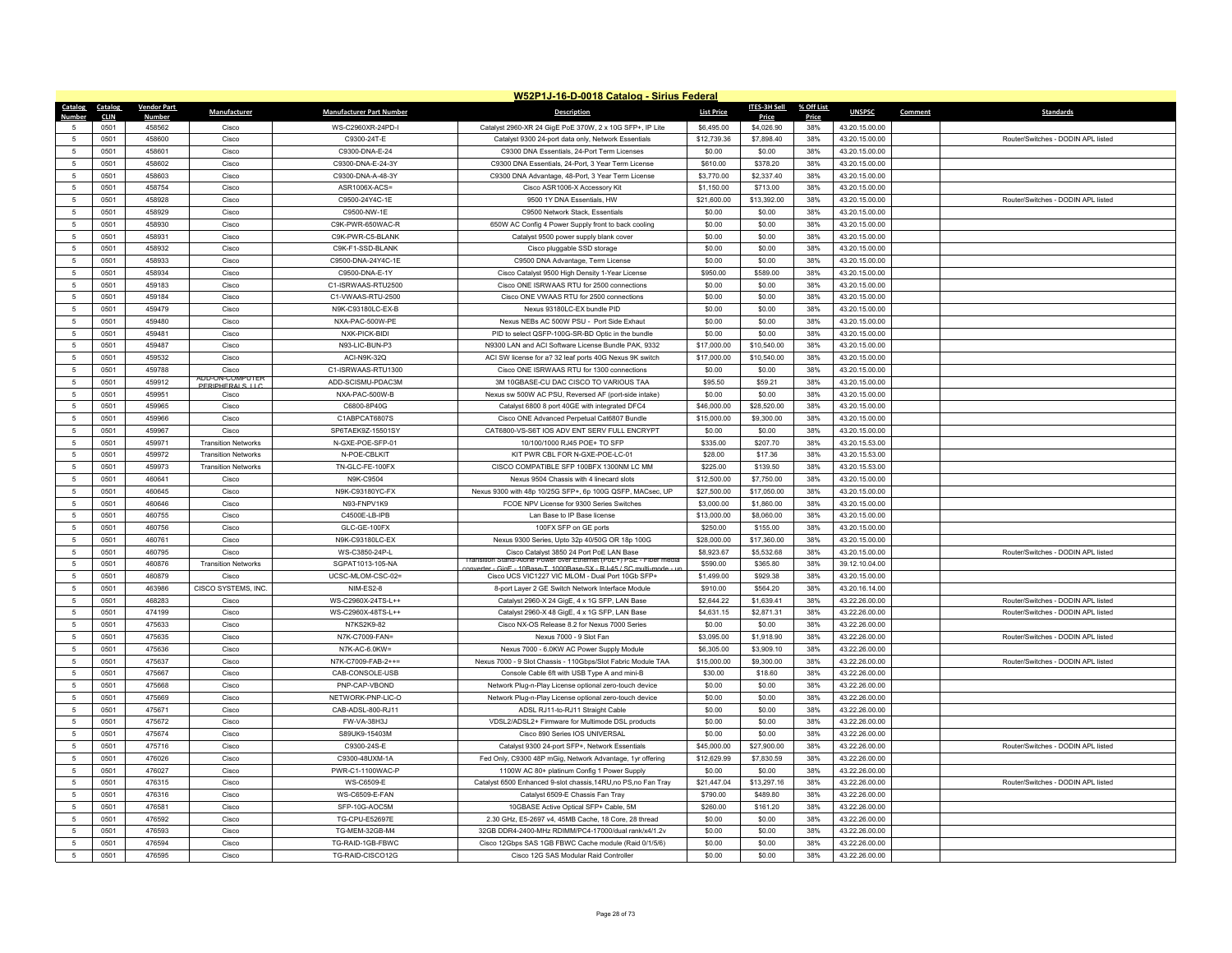|                      | W52P1J-16-D-0018 Catalog - Sirius Federal |                    |                            |                                 |                                                                                                                    |                      |                      |            |                |         |                                    |  |
|----------------------|-------------------------------------------|--------------------|----------------------------|---------------------------------|--------------------------------------------------------------------------------------------------------------------|----------------------|----------------------|------------|----------------|---------|------------------------------------|--|
| Catalog              | Catalog                                   | <b>Vendor Part</b> | Manufacturer               | <b>Manufacturer Part Number</b> | <b>Description</b>                                                                                                 | <b>List Price</b>    | <b>ITES-3H Sell</b>  | % Off List | <b>UNSPSC</b>  | Comment | <b>Standards</b>                   |  |
| Numb                 | <b>CLIN</b>                               | <b>Numbe</b>       |                            |                                 |                                                                                                                    |                      | Price                | Price      |                |         |                                    |  |
| -5<br>$\overline{5}$ | 0501                                      | 476596             | Cisco                      | TG-HDD-1.2TB                    | 1.2TB SATA 10K RPM 12G SAS                                                                                         | \$0.00               | \$0.00               | 38%        | 43.22.26.00.00 |         |                                    |  |
|                      | 0501                                      | 476599             | Cisco                      | L-TGA500-LIC-K9=                | Cisco TG Adv File Analysis Sub 500 Files/Day - Appliance                                                           | \$0.00               | \$0.00               | 38%        | 43.22.26.00.00 |         |                                    |  |
| 5                    | 0501                                      | 476600             | Cisco                      | L-TGA500-3Y-K9                  | Cisco TG Adv File Analysis Sub 500 Files/Day-Appliance, 3Y                                                         | \$45,000.00          | \$27,900.00          | 38%        | 43.22.26.00.00 |         |                                    |  |
| 5                    | 0501                                      | 476621             | Cisco                      | C4500E-DNAC1A                   | DNAC1 Advantage Term C4500E                                                                                        | \$0.00               | \$0.00               | 38%        | 43.22.26.00.00 |         |                                    |  |
| $\overline{5}$       | 0501                                      | 476622             | Cisco                      | C4500E-DNAC1A-1Y                | DNAC1 Advantage Term C4500E 1Y                                                                                     | \$4,502.00           | \$2,791.24           | 38%        | 43.22.26.00.00 |         |                                    |  |
| 5                    | 0501                                      | 476623             | Cisco                      | C1-PI-LFAS-4K6K-D               | PI Lifecycle & Assurance C4K Support only (No Lic)                                                                 | \$0.00               | \$0.00               | 38%        | 43.22.26.00.00 |         |                                    |  |
| $5\phantom{.0}$      | 0501                                      | 476625             | Cisco                      | C4500E-DNAA                     | C4500E DNA Advantage Term Lic                                                                                      | \$0.00               | \$0.00               | 38%        | 43.22.26.00.00 |         |                                    |  |
| $\,$ 5 $\,$          | 0501                                      | 476626             | Cisco                      | C45E-DNAC1-TRK-1Y               | DNAC1 Support Only Tracker Term SKU 1Y                                                                             | \$0.00               | \$0.00               | 38%        | 43.22.26.00.00 |         |                                    |  |
| 5                    | 0501                                      | 476627             | Cisco                      | C4500E-ES-C1-D                  | C4500E Ent Services Lic Support only (No Lic)                                                                      | \$0.00               | \$0.00               | 38%        | 43.22.26.00.00 |         |                                    |  |
| 5                    | 0501                                      | 476632             | Cisco                      | N3K-C3172PQ-XL                  | Nexus 3172PQ, 48 x SFP+ & 6 QSFP+ ports, extended memory                                                           | \$26,075.00          | \$16,166.50          | 38%        | 43.22.26.00.00 |         | Router/Switches - DODIN APL listed |  |
| $\sqrt{5}$           | 0501                                      | 476643             | Cisco                      | AIR-DNA-A                       | Aironet CISCO DNA Advantage Term Licenses                                                                          | \$0.00               | \$0.00               | 38%        | 43.22.26.00.00 |         |                                    |  |
| 5                    | 0501                                      | 476644             | Cisco                      | AIR-DNA-NWSTACK-A               | AIR CISCO DNA Perpetual Network Stack                                                                              | \$0.00               | \$0.00               | 38%        | 43.22.26.00.00 |         |                                    |  |
| $\sqrt{5}$           | 0501                                      | 476645             | Cisco                      | PI-LFAS-AP-T                    | Prime AP Term Licenses                                                                                             | \$0.00               | \$0.00               | 38%        | 43.22.26.00.00 |         |                                    |  |
| $\sqrt{5}$           | 0501                                      | 476646             | Cisco                      | AIR-DNA-A-T                     | Aironet AP License Term Licenses                                                                                   | \$0.00               | \$0.00               | 38%        | 43.22.26.00.00 |         |                                    |  |
| 5                    | 0501                                      | 476647             | Cisco                      | WI C-AP-T                       | Aironet AP License Term Licenses                                                                                   | \$0.00               | \$0.00               | 38%        | 43.22.26.00.00 |         |                                    |  |
| $5\phantom{.0}$      | 0501                                      | 476661             | Cisco                      | DNAC1E-OP-50M-3Y                | DNAC1 Essentials On-Prem 50mbps Subscription 3Y                                                                    | \$2,324.88           | \$1,441.43           | 38%        | 43.22.26.00.00 |         |                                    |  |
| $\sqrt{5}$           | 0501                                      | 476662             | Cisco                      | SDWAN-DNA-E                     | Cisco DNA Essentials for DNA Center                                                                                | \$0.00               | \$0.00               | 38%        | 43.22.26.00.00 |         |                                    |  |
| 5                    | 0501                                      | 476663             | Cisco                      | SVS-DNA-P-FSS                   | Embedded Support - Cisco DNA Essentials On Premise Lic                                                             | \$0.00               | \$0.00               | 38%        | 43.22.26.00.00 |         |                                    |  |
| 5                    | 0501                                      | 476664             | Cisco                      | C1-VWAAS-RTU-750-D              | vWAAS 750 conns For ISR Support Only (No Lic)                                                                      | \$0.00               | \$0.00               | 38%        | 43.22.26.00.00 |         |                                    |  |
| 5                    | 0501                                      | 476665             | Cisco                      | C1-ISRWAAS-750-D                | ISRWAAS 750 conns For ISR Support Only (No Lic)                                                                    | \$0.00               | \$0.00               | 38%        | 43.22.26.00.00 |         |                                    |  |
| $\,$ 5 $\,$          | 0501                                      | 476666             | Cisco                      | C1-PI-LFAS-ISR-D                | PI Lifecycle & Assurance for ISR Support only (No Lic)                                                             | \$0.00               | \$0.00               | 38%        | 43.22.26.00.00 |         |                                    |  |
| 5                    | 0501                                      | 476667             | Cisco                      | C1-CUBEE-1-D                    | Unified Border Elem Ent Lic, 1 Session Support Only (No Lic)                                                       | \$0.00               | \$0.00               | 38%        | 43.22.26.00.00 |         |                                    |  |
| 5                    | 0501                                      | 476668             | Cisco                      | SL-4330-APP-D                   | ISR 4330 AppX Lic Support only (No Lic)                                                                            | \$0.00               | \$0.00               | 38%        | 43.22.26.00.00 |         |                                    |  |
| $\sqrt{5}$           | 0501                                      | 476669             | Cisco                      | SL-4330-UC-D                    | UC Lic for ISR 4331 Support (No Lic)                                                                               | \$0.00               | \$0.00               | 38%        | 43.22.26.00.00 |         |                                    |  |
| 5                    | 0501                                      | 476670             | Cisco                      | SL-4330-SEC-D                   | ISR 4330 Security Lic Support only (No Lic)                                                                        | \$0.00               | \$0.00               | 38%        | 43.22.26.00.00 |         |                                    |  |
| 5                    | 0501                                      | 476860             | Cisco                      | PWR-C1-715WAC-P                 | 715W AC 80+ platinum Config 1 Power Supply                                                                         | \$0.00               | \$0.00               | 38%        | 43.22.26.00.00 |         |                                    |  |
| $5\phantom{.0}$      | 0501                                      | 476867             | Cisco                      | C9500-NM-2Q                     | Cisco Catalyst 9500 2 x 40GE Network Module                                                                        | \$4,100.00           | \$2,542.00           | 38%        | 43.22.26.00.00 |         |                                    |  |
| -5                   | 0501                                      | 476902             | Cisco                      | <b>HX-CPU-5120</b>              | 2.2 GHz 5120/105W 14C/19.25MB Cache/DDR4 2400MHz                                                                   | \$5,200.00           | \$3,224.00           | 38%        | 43.20.18.03.00 |         |                                    |  |
| $\sqrt{5}$           | 0501                                      | 476946             | <b>Transition Networks</b> | SGPOF1013-100-NA                | GBIT POE MEDIA CONVRT BTX TO 1000BSX 130                                                                           | \$775.00             | \$480.50             | 38%        | 43.22.26.00.00 |         |                                    |  |
| 5                    | 0501                                      | 477006             | Cisco                      | ASR1001HX-IPSECHW               | Cisco ASR1001-HX Crypto Module with no default throughput                                                          | \$5,000.00           | \$3,100.00           | 38%        | 43.22.26.00.00 |         |                                    |  |
| 5                    | 0501                                      | 477007             | Cisco                      | FLSA1-1HXIPS8G                  | Crypto throughput License for ASR1001-HX 8G                                                                        | \$15,000.00          | \$9,300.00           | 38%        | 43.22.26.00.00 |         |                                    |  |
| $5\phantom{.0}$      | 0501                                      | 477045             | Cisco                      | C1A1TCAT95005                   | DNA Premier Term, C9500-48Y4C                                                                                      | \$0.00               | \$0.00               | 38%        | 43.22.26.00.00 |         |                                    |  |
| -5                   | 0501                                      | 477046             | Cisco                      | C1A1TCAT95005-3Y                | DNA Premier High Term C9500 3Y - DNA, 25 ISE PLS, 25 SWATCH                                                        | \$12,950.00          | \$8,029.00           | 38%        | 43.22.26.00.00 |         |                                    |  |
| $\sqrt{5}$           | 0501                                      | 477047             | Cisco                      | C1-C9500-48Y4C-DNA              | Cisco ONE C9500 High DNA Advantage Term licenses                                                                   | \$0.00               | \$0.00               | 38%        | 43.22.26.00.00 |         |                                    |  |
| $5\phantom{.0}$      | 0501                                      | 477184             | Cisco                      | S3850ULPEK9-166                 | UNIVERSAL W/O DTLS                                                                                                 | \$0.00               | \$0.00               | 38%        | 43.22.26.00.00 |         |                                    |  |
| 5                    | 0501                                      | 477188             | Cisco                      | C9500-24X-A                     | Catalyst 9500 16-port 10G, 8-port 10G switch                                                                       | \$16,559.99          | \$10,267.19          | 38%        | 43.22.26.00.00 |         | Router/Switches - DODIN API listed |  |
| 5                    | 0501                                      | 477195             | Cisco                      | C9410R-96U-BNDL-1A              | Fed Only, C9400 10 slot, Sup, 2xC9400-LC-48U, DNA-A LIC                                                            | \$29,400.00          | \$18,228.00          | 38%        | 43.22.26.00.00 |         |                                    |  |
| $5\phantom{.0}$      | 0501                                      | 477196             | Cisco                      | C9400-NW-1A                     | Cisco Catalyst 9400 Network Advantage License                                                                      | \$0.00               | \$0.00               | 38%        | 43.22.26.00.00 |         |                                    |  |
| $\overline{5}$       | 0501                                      | 477197             | Cisco                      | C9400-SSD-960GB                 | Cisco Catalyst 9400 Series 960GB M2 SATA memory (Supervisor)                                                       | \$6,120.00           | \$3,794.40           | 38%        | 43.22.26.00.00 |         |                                    |  |
| 5                    | 0501                                      | 477198             | Cisco                      | C9400-NW-A                      | Cisco Catalyst 9400 Network Advantage License                                                                      | \$0.00               | \$0.00               | 38%        | 43.22.26.00.00 |         |                                    |  |
| 5                    | 0501                                      | 477199             | Cisco                      | CAB-CON-C9K-RJ45                | Console Cable 6ft with RJ-45-to-RJ-45                                                                              | \$0.00               | \$0.00               | 38%        | 43.22.26.00.00 |         |                                    |  |
| $\sqrt{5}$           | 0501                                      | 477200             | Cisco                      | C9400-DNA-1A                    | Cisco Catalyst 9400 DNA Advantage 1 Year Term License                                                              | \$0.00               | \$0.00               | 38%        | 43.22.26.00.00 |         |                                    |  |
| 5                    | 0501                                      | 477201             | Cisco                      | C9400-DNA-A-1Y                  | Cisco Catalyst 9400 DNA Advantage 1 Year License                                                                   | \$6,820.00           | \$4,228.40           | 38%        | 43.22.26.00.00 |         |                                    |  |
| $5\phantom{.0}$      | 0501                                      | 477202             | Cisco                      | C9400-SUP-1-B                   | Cisco Catalyst 9400 Series Supervisor-1 Bundle Select Option                                                       | \$0.00               | \$0.00               | 38%        | 43.22.26.00.00 |         |                                    |  |
| $\overline{5}$       | 0501                                      | 477203             | Cisco                      | C9400-SUP-1                     | Cisco Catalyst 9400 Series Supervisor 1 Module                                                                     | \$14,280.00          | \$8,853.60           | 38%        | 43.22.26.00.00 |         |                                    |  |
| 5                    | 0501                                      | 477204             | Cisco                      | C9400-SUP-1/2                   | Cisco Catalyst 9400 Series Redundant Supervisor 1 Module                                                           | \$14,280.00          | \$8,853.60           | 38%        | 43.22.26.00.00 |         |                                    |  |
| $5\phantom{.0}$      | 0501                                      | 477206             | Cisco                      | C9400-LC-48P                    | Cisco Catalyst 9400 Series 48-Port POE+ 10/100/1000 (RJ-45)                                                        | \$7,500.00           | \$4,650.00           | 38%        | 43.22.26.00.00 |         |                                    |  |
| $\sqrt{5}$           | 0501                                      | 477208             | Cisco                      | C9404R-48U-BNDL-1A              | Fed Only, C9400 4 slot, Sup, 1xC9400-LC-48U, DNA-A LIC                                                             | \$16,400.00          | \$10,168.00          | 38%        | 43.22.26.00.00 |         |                                    |  |
| 5                    | 0501                                      | 477212             | Cisco                      | C9400-S-BLANK                   | Cisco Catalyst 9400 Series Slot Blank Cover                                                                        | \$0.00               | \$0.00               | 38%        | 43.22.26.00.00 |         |                                    |  |
| $5\phantom{.0}$      | 0501                                      | 477220             | Cisco                      | C9400-LC-48UX-B1                | Catalyst 9400 Series 1xC9400-LC-48UX for Bundle Select                                                             | \$2,500.00           | \$1,550.00           | 38%        | 43.22.26.00.00 |         |                                    |  |
| 5                    | 0501                                      | 477227             | Cisco                      | C9407R-96U-BNDL-E               | Catalyst 9400 Series 7 slot, Sup, 2xC9400-LC-48U, DNA-E LIC                                                        | \$16,400.00          | \$10,168.00          | 38%        | 43.22.26.00.00 |         | Router/Switches - DODIN APL listed |  |
| $\sqrt{5}$           | 0501                                      | 477228             | Cisco                      | C9400-NW-E                      | Cisco Catalyst 9400 Network Essential License                                                                      | \$0.00               | \$0.00               | 38%        | 43.22.26.00.00 |         |                                    |  |
| $\sqrt{5}$           | 0501                                      | 477229             | Cisco                      | C9400-PWR-BLANK                 | Cisco Catalyst 9400 Series Power Supply Blank Cover                                                                | \$0.00               | \$0.00               | 38%        | 43.22.26.00.00 |         |                                    |  |
| $\sqrt{5}$           | 0501                                      | 477231             | Cisco                      | C9400-DNA-E                     | Cisco Catalyst 9400 DNA Essential Term License                                                                     | \$0.00               | \$0.00               | 38%        | 43.22.26.00.00 |         |                                    |  |
| 5                    | 0501                                      | 477232             | Cisco                      | C9400-DNA-F-3Y                  | Cisco Catalyst 9400 DNA Essential 3 Year License                                                                   | \$3,670.00           | \$2,275.40           | 38%        | 43.22.26.00.00 |         |                                    |  |
| 5                    | 0501                                      | 477233             | Cisco                      | C9400-LC-48P-B                  | Cisco Catalyst 9400 Series 2xC9400-LC-48P for Bundle Select                                                        | \$0.00               | \$0.00               | 38%        | 43.22.26.00.00 |         |                                    |  |
| 5                    |                                           |                    |                            | C9800-CL-K9                     |                                                                                                                    |                      |                      |            | 43.22.26.00.00 |         |                                    |  |
| 5                    | 0501<br>0501                              | 477683<br>478001   | Cisco<br>Cisco             | IE-4000-8GT8GP4G-E              | Cisco Catalyst 9800-CL Wireless Controller for Cloud<br>IE 4000 8 x RJ45 10/100/1000 with 8 x 1G PoE, 4 x 1G Combo | \$0.00<br>\$9,826.96 | \$0.00<br>\$6,092.72 | 38%<br>38% | 43.22.26.00.00 |         | Router/Switches - DODIN API listed |  |
| $\overline{5}$       | 0501                                      | 478009             | Cisco                      | C38502-DNAC1E-1Y                | DNAC1 Ess. Term C3850 48P 1Y                                                                                       | \$28,899.49          | \$17,917.68          | 38%        | 43.22.26.00.00 |         |                                    |  |
| 5                    | 0501                                      | 478137             | Cisco                      | C4500X-IP-ES                    |                                                                                                                    | \$0.00               | \$0.00               | 38%        | 43.22.26.00.00 |         |                                    |  |
|                      |                                           |                    |                            |                                 | IP Base to Ent. Services license for 32 Port Catalyst 4500-X                                                       |                      |                      |            |                |         |                                    |  |
| $\sqrt{5}$           | 0501                                      | 478576             | Proline                    | GLC-SX-MM-PRO                   | Proline Cisco GLC-SX-MM Compatible SFP TAA Compliant Transceiver                                                   | \$119.99             | \$74.39              | 38%        | 43.22.26.00.00 |         |                                    |  |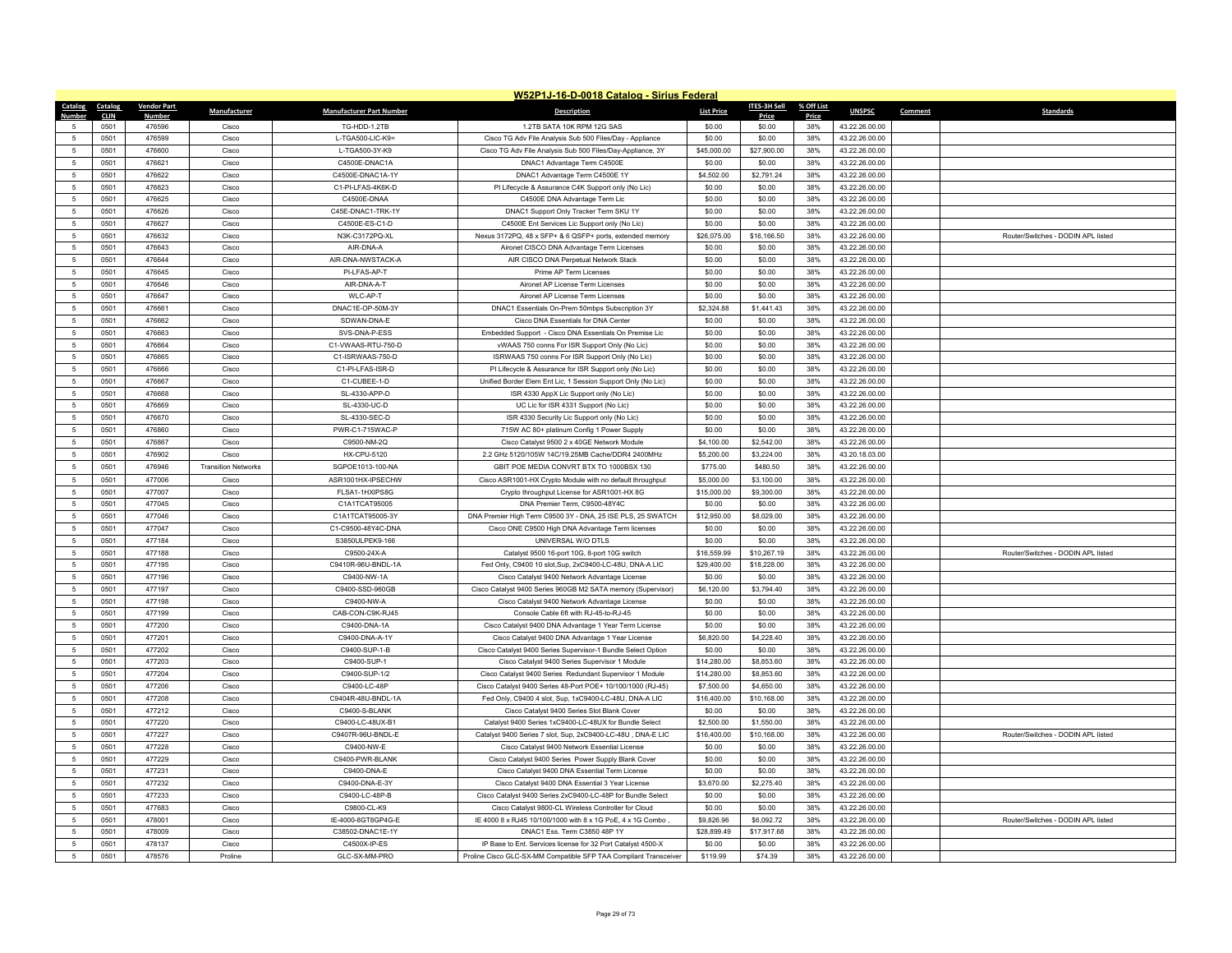|                | W52P1J-16-D-0018 Catalog - Sirius Federal |                    |                                         |                                      |                                                                                                                                         |                   |              |            |                |         |                                    |  |
|----------------|-------------------------------------------|--------------------|-----------------------------------------|--------------------------------------|-----------------------------------------------------------------------------------------------------------------------------------------|-------------------|--------------|------------|----------------|---------|------------------------------------|--|
| Catalog        | Catalog                                   | <b>Vendor Part</b> | Manufacturer                            | <b>Manufacturer Part Number</b>      | <b>Description</b>                                                                                                                      | <b>List Price</b> | ITES-3H Sell | % Off List | <b>UNSPSC</b>  | Comment | <b>Standards</b>                   |  |
| Number         | <b>CLIN</b>                               | <b>Number</b>      |                                         |                                      |                                                                                                                                         |                   | Price        | Price      |                |         |                                    |  |
| 5              | 0501                                      | 478687             | Cisco                                   | C3560CX1-DNAC1A                      | DNAC1 Advantage Term C3560CX 8P                                                                                                         | \$0.00            | \$0.00       | 38%        | 43.22.26.00.00 |         |                                    |  |
| $\sqrt{2}$     | 0501                                      | 478688<br>478689   | Cisco<br>Cisco                          | C3560CX1-DNAC1A-1Y<br>C3560CX-8-DNAA | DNAC1 Adv. Term C3560CX 8P 1Y                                                                                                           | \$2,263.02        | \$1,403.07   | 38%<br>38% | 43.22.26.00.00 |         |                                    |  |
| $\overline{5}$ | 0501                                      |                    |                                         |                                      | C3560CX DNA Advantage 8-Port Term License                                                                                               | \$0.00            | \$0.00       |            | 43.22.26.00.00 |         |                                    |  |
| 5              | 0501                                      | 478699             | Proline                                 | GLC-SX-MMD-PRO-10PK                  | 10 pack of Cisco GLC-SX-MMD compatible SFP transceivers                                                                                 | \$1,579.99        | \$979.59     | 38%        | 43.22.26.00.00 |         |                                    |  |
| $\overline{5}$ | 0501                                      | 479280             | Cisco                                   | NIM-4G-LTE-NA                        | 4G LTE NIM for North America AT&T and Canada                                                                                            | \$1,450.00        | \$899.00     | 38%        | 43.22.26.00.00 |         |                                    |  |
| -5             | 0501                                      | 479282             | Cisco                                   | GPS-ACT-ANTM-SMA                     | 4G LTE indoor active GPS antenna with 17ft cable                                                                                        | \$125.00          | \$77.50      | 38%        | 43.22.26.00.00 |         |                                    |  |
| 5              | 0501                                      | 479283             | Cisco                                   | 4G-ANTM-OM-CM                        | Multi-Band Indoor Omni-Directional Antenna - Ceiling Mount                                                                              | \$220.00          | \$136.40     | 38%        | 43.22.26.00.00 |         |                                    |  |
| $\sqrt{2}$     | 0501                                      | 479294             | Cisco                                   | SFP-10G-ER                           | 10GBASE-ER SFP Module                                                                                                                   | \$10,000.00       | \$6,200.00   | 38%        | 43.22.26.00.00 |         |                                    |  |
| -5             | 0501                                      | 479296             | Cisco                                   | C3850-48-L-E                         | C3850-48 LAN Base to IP Services Paper RTU License                                                                                      | \$0.00            | \$0.00       | 38%        | 43.22.26.00.00 |         |                                    |  |
| $\overline{5}$ | 0501                                      | 479478             | Cisco                                   | C9500-24Q-A                          | Catalyst 9500 24-port 40G switch, Network Advantage                                                                                     | \$26,330.00       | \$16,324.60  | 38%        | 43.22.26.00.00 |         | Router/Switches - DODIN API listed |  |
| 5              | 0501                                      | 479479             | Cisco                                   | C9500-DNA-24Q-A                      | C9500 DNA Advantage, Term licenses                                                                                                      | \$0.00            | \$0.00       | 38%        | 43.22.26.00.00 |         |                                    |  |
| -5             | 0501                                      | 479562             | Cisco                                   | AIR-PSU1-770W=                       | 770W AC Hot-Plug Power Supply for 5520 Controller                                                                                       | \$745.00          | \$461.90     | 38%        | 43.22.26.00.00 |         |                                    |  |
| $\overline{5}$ | 0501                                      | 479563             | Cisco                                   | AIR-AP2802I-EK910                    | 802.11ac W2 10 AP w/CA; 4x4:3SS; Int Ant; 2xGbE, E Domain                                                                               | \$14,950.00       | \$9,269.00   | 38%        | 43.22.26.00.00 |         | Router/Switches - DODIN APL listed |  |
| $\overline{5}$ | 0501                                      | 479564             | Cisco                                   | AIR-AP2802I-EBULK                    | BOM Level AP2800i Bulk PID for E Domain                                                                                                 | \$0.00            | \$0.00       | 38%        | 43.22.26.00.00 |         |                                    |  |
| 5              | 0501                                      | 479616             | Cisco                                   | C6800-32P10G=                        | Catalyst 6800 32 port 10GE with integrated dual DFC4                                                                                    | \$35,700.00       | \$22,134.00  | 38%        | 43.22.26.00.00 |         | Router/Switches - DODIN API listed |  |
| $\overline{5}$ | 0501                                      | 479624             | Cisco                                   | CAB-AC-C5-FUR                        | AC Power Cord, Type C5, Europe                                                                                                          | \$0.00            | \$0.00       | 35%        | 43.22.26.00.00 |         |                                    |  |
| 5              | 0501                                      | 479626             | Cisco                                   | AIR-CT3504-RMNT=                     | 3504 Wireless Controller Rack Mount Tray                                                                                                | \$240.00          | \$148.80     | 38%        | 43.22.26.00.00 |         |                                    |  |
| -5             | 0501                                      | 479707             | Cisco                                   | S9400UK9-1610                        | Cisco Catalyst 9400 XE 16.10 UNIVERSAL                                                                                                  | \$0.00            | \$0.00       | 38%        | 43.22.26.00.00 |         |                                    |  |
| $\overline{5}$ | 0501                                      | 479712             | Cisco                                   | C36502-DNAC1E                        | DNAC1 Essentials Term C3650 48P                                                                                                         | \$0.00            | \$0.00       | 38%        | 43.22.26.00.00 |         |                                    |  |
| $\overline{5}$ | 0501                                      | 479713             | Cisco                                   | C36502-DNAC1E-1Y                     | DNAC1 Ess. Term C3650 48P 1Y                                                                                                            | \$446.00          | \$276.52     | 38%        | 43.22.26.00.00 |         |                                    |  |
| 5              | 0501                                      | 479714             | Cisco                                   | C3650-48-DNAE                        | C3650 DNA Essentials 48-Port Term License                                                                                               | \$0.00            | \$0.00       | 38%        | 43.22.26.00.00 |         |                                    |  |
| $\overline{5}$ | 0501                                      | 479715             | Cisco                                   | C3650-48-L-S-D                       | C3650 48P LAN Base to IP Base Lic Support only (No Lic)                                                                                 | \$0.00            | \$0.00       | 38%        | 43.22.26.00.00 |         |                                    |  |
| $\overline{5}$ | 0501                                      | 480618             | Cisco                                   | C3850-DNA-A-24-3Y                    | C3850 DNA Advantage, 24-port, 3 Year Term license                                                                                       | \$2,010.00        | \$1,246.20   | 38%        | 43.22.26.00.00 |         |                                    |  |
| 5              | 0501                                      | 480663             | Aruba                                   | JZ195AAE                             | Aruba 72xx Gateway Fnd 1yr Sub E-STU                                                                                                    | \$12,000.00       | \$7,440.00   | 38%        | 43.22.26.00.00 |         |                                    |  |
| $\overline{5}$ | 0501                                      | 480665             | Aruba                                   | <b>JW124A</b>                        | PC-AC-NA (NA) AC Power Cord                                                                                                             | \$5.00            | \$3.10       | 38%        | 43.22.26.00.00 |         |                                    |  |
| -5             | 0501                                      | 480667             | Aruba                                   | <b>JW091A</b>                        | Aruba 10GBASE-SR LC Connector SFP+ XCVR                                                                                                 | \$1,310.00        | \$812.20     | 38%        | 43.22.26.00.00 |         |                                    |  |
| 5              | 0501                                      | 481089             | Cisco                                   | L-KIT-RM                             | Remote monitoring option for Room Kit systems                                                                                           | \$100.00          | \$62.00      | 38%        | 43.22.26.00.00 |         |                                    |  |
| $\overline{5}$ | 0501                                      | 481116             | Cisco                                   | C9300-24UX-E                         | Catalyst 9300 24-port mGig and UPOE, Network Essentials                                                                                 | \$13,000.00       | \$8,060.00   | 38%        | 43.22.26.00.00 |         | Router/Switches - DODIN API listed |  |
| -5             | 0501                                      | 481133             | lewlett Packa<br><b>Enterprise (HPF</b> | JY681A                               | ARUBA AP-303H US FIPS TAA UNIFIED AP                                                                                                    | \$873.96          | \$541.86     | 38%        | 43.22.26.00.00 |         |                                    |  |
| $\overline{5}$ | 0501                                      | 481164             | Cisco                                   | QSFP-100G-CU2M                       | 100GBASE-CR4 Passive Copper Cable 2m                                                                                                    | \$325.00          | \$201.50     | 38%        | 43.22.26.00.00 |         |                                    |  |
| $\overline{5}$ | 0501                                      | 481166             | Cisco                                   | N55-M16UP=                           | Nexus 5500 Unified Ports Module 16p                                                                                                     | \$6,400.00        | \$3,968.00   | 38%        | 43.22.26.00.00 |         |                                    |  |
| $\overline{5}$ | 0501                                      | 481187             | Cisco                                   | C3850-48-L-L                         | C3850-48 LAN Base E- Delivery License                                                                                                   | \$0.00            | \$0.00       | 38%        | 43.22.26.00.00 |         |                                    |  |
| $\overline{5}$ | 0501                                      | 481446             | <b>Allied Telesis</b>                   | AT-2914SX/LC                         | - CS-FED-TAA GIG PCIE FIBER ADAPTER CTER CARD<br>Open Market<br>WOLLC CONNECTOR (A9873429                                               | \$269.00          | \$166.78     | 38%        | 43.22.26.00.00 |         |                                    |  |
| $\overline{5}$ | 0501                                      | 481550             | Cisco                                   | PWR-C1-350WAC-F                      | 350W AC 80+ platinum Config 1 Power Supply                                                                                              | \$0.00            | \$0.00       | 38%        | 43.22.26.00.00 |         |                                    |  |
| 5              | 0501                                      | 481648             | <b>Allied Telesis</b>                   | AT-2911GP/SFP-901                    | Allied Telesis AT-2911GP/SFP - Network adapter - PCIe 2.0 low profile<br>SEP (mini-GRIC) x 1 + Gigabit Ethernet (PoE+) x 1 - government | \$362.00          | \$224.44     | 38%        | 43.22.26.00.00 |         |                                    |  |
| $\overline{5}$ | 0501                                      | 481787             | Cisco                                   | C9500-DNA-24Y4C-A                    | C9500 DNA Advantage, Term License                                                                                                       | \$0.00            | \$0.00       | 38%        | 43.22.26.00.00 |         |                                    |  |
| $\overline{5}$ | 0501                                      | 481865             | <b>Allied Telesis</b>                   | AT-2914SP-901                        | Allied Telesis AT-29114SP - Network adapter - PCIe low profile - 100Bas<br>FX/1000Base-X x 1 - TAA Compliant                            | \$258.00          | \$159.96     | 38%        | 43.22.26.00.00 |         |                                    |  |
| 5              | 0501                                      | 481885             | Cisco                                   | N2232PP-FA-BUN                       | Standard airflow pack: N2K-C2232PP-10GE, 2AC PS, 1Fan                                                                                   | \$0.00            | \$0.00       | 38%        | 40.10.17.08.00 |         |                                    |  |
| $\overline{5}$ | 0501                                      | 481886             | Cisco                                   | C9500-40X-1A                         | Fed Only, 9500 40P10G 1Y DNA Advantage, HW                                                                                              | \$31,796.36       | \$19,713.74  | 38%        | 40.10.17.08.00 |         |                                    |  |
| $\overline{5}$ | 0501                                      | 481887             | Cisco                                   | C9500-DNA-40X-1A                     | C9500 DNA Advantage, Term License                                                                                                       | \$0.00            | \$0.00       | 38%        | 40.10.17.08.00 |         |                                    |  |
| 5              | 0501                                      | 481895             | Cisco                                   | C9500-DNA-40X-ABDL                   | C9500 DNA Advantage, Term licenses, FTTD Bundle                                                                                         | \$0.00            | \$0.00       | 38%        | 40.10.17.08.00 |         |                                    |  |
| $\overline{5}$ | 0501                                      | 481897             | Cisco                                   | C9500-40X-A-FTTD                     | 9500 - 40 x 1G, 1 x 950W AC PSU, 3Y DNA Advantage                                                                                       | \$18,880.85       | \$11,706.13  | 38%        | 40.10.17.08.00 |         |                                    |  |
| $\overline{5}$ | 0501                                      | 482128             | Cisco                                   | C3650-48-L-L                         | C3650-48 LAN Base E- Delivery License                                                                                                   | \$0.00            | \$0.00       | 38%        | 40.10.17.08.00 |         |                                    |  |
| $\,$ 5         | 0501                                      | 482130             | Cisco                                   | C3850-12-L-S                         | C3850-12 LAN Base to IP Base E- Delivery License                                                                                        | \$0.00            | \$0.00       | 38%        | 40.10.17.08.00 |         |                                    |  |
| $\overline{5}$ | 0501                                      | 482562             | Cisco                                   | C3850-24XS-L-S                       | C3850-24XS LAN Base to IP Base E- Delivery License                                                                                      | \$0.00            | \$0.00       | 38%        | 43.23.29.00.00 |         |                                    |  |
| $\overline{5}$ | 0501                                      | 482603             | Cisco                                   | C9300-24T-1E                         | Fed Only, C9300 24P data, Network Essentials, 1yr offering                                                                              | \$4,690.00        | \$2,907.80   | 38%        | 43.22.26.00.00 |         |                                    |  |
| 5              | 0501                                      | 482646             | Cisco                                   | CP-8832-DC=                          | 8832 Daisy Chain Kit for North America                                                                                                  | \$507.00          | \$314.34     | 38%        | 43.19.15.11.00 |         |                                    |  |
| $\overline{5}$ | 0501                                      | 482656             | Cisco                                   | C9200L-48T-4X-A++                    | TAA C9200 48p data only, 4 x 10G ,Network Advantage                                                                                     | \$8,273.70        | \$5,129.69   | 38%        | 43.20.15.00.00 |         |                                    |  |
| -5             | 0501                                      | 482657             | Cisco                                   | C9200L-NW-A-48                       | C9200L Network Advantage, 48-port license                                                                                               | \$0.00            | \$0.00       | 38%        | 43.20.15.00.00 |         |                                    |  |
| $\overline{5}$ | 0501                                      | 482661             | Cisco                                   | S3650UK9-169                         | <b>UNIVERSAL</b>                                                                                                                        | \$0.00            | \$0.00       | 38%        | 43.23.29.00.00 |         |                                    |  |
| $\overline{5}$ | 0501                                      | 482706             | Cisco                                   | C9300-NM-4M                          | Catalyst 9300 4 x mGig Network Module                                                                                                   | \$1,500.00        | \$930.00     | 38%        | 43.20.15.00.00 |         |                                    |  |
| -5             | 0501                                      | 482949             | Cisco                                   | C9300-24UX-1E                        | Fed Only, C9300 24P mGig & UPOE, Network Ess, 1yr offering                                                                              | \$17,310.00       | \$10,732.20  | 38%        | 43.20.15.00.00 |         |                                    |  |
| $\overline{5}$ | 0501                                      | 482970             | Cisco                                   | SM-X-8FXS/12FXO                      | Fixed Port High Density Analog Voice ServiceModule for ISR4K                                                                            | \$5,500.00        | \$3,410.00   | 38%        | 43.23.29.00.00 |         |                                    |  |
| $\overline{5}$ | 0501                                      | 483095             | Cisco                                   | C3560CX2-DNAC1A-1Y                   | DNAC1 Adv. Term C3560CX 12P 1Y                                                                                                          | \$2,226.00        | \$1,380.12   | 38%        | 43.22.26.00.00 |         |                                    |  |
| 5              | 0501                                      | 483101             | Cisco                                   | $C.3650 - 24 - 1 - 1$                | C3650-24 LAN Base E- Delivery License                                                                                                   | \$0.00            | \$0.00       | 38%        | 43.23.29.00.00 |         |                                    |  |
| 5              | 0501                                      | 483259             | Cisco                                   | N9K-C9332C                           | Nexus 9K ACI & NX-OS Spine, 32p 40/100G & 2p 10G                                                                                        | \$36,000.00       | \$22,320.00  | 38%        | 43.20.15.00.00 |         |                                    |  |
| $\overline{5}$ | 0501                                      | 483260             | Cisco                                   | ACI-N9KDK9-14.0                      | Nexus 9500 or 9300 ACI Base Software NX-OS Rel 14.0                                                                                     | \$0.00            | \$0.00       | 38%        | 43.23.29.00.00 |         |                                    |  |
| -5             | 0501                                      | 483261             | Cisco                                   | NXA-FAN-35CFM-PF                     | Nexus 2K/3K/9K Single Fan, 35CFM, port side exhast airflow                                                                              | \$0.00            | \$0.00       | 38%        | 31.16.28.00.00 |         |                                    |  |
| $\sqrt{2}$     | 0501                                      | 483262             | Cisco                                   | NXA-PAC-1100W-PE2                    | Nexus AC 1100W PSU - Port Side Exhaust                                                                                                  | \$0.00            | \$0.00       | 38%        | 31.16.28.00.00 |         |                                    |  |
|                | 0501                                      | 483263             | Cisco                                   | APIC-CLUSTER-M3                      | APIC Cluster - Medium Configurations (Up to 1200 Edge Ports)                                                                            | \$60,903.00       | \$37,759.86  | 38%        | 31.16.28.00.00 |         |                                    |  |
| 5              | 0501                                      | 483264             | Cisco                                   | APIC-SERVER-M3                       | APIC Appliance - Medium Configuration (Upto 1200 Edge Ports)                                                                            | \$16,297.64       | \$10,104.54  | 38%        | 31.16.28.00.00 |         |                                    |  |
|                |                                           |                    |                                         |                                      |                                                                                                                                         |                   |              |            |                |         |                                    |  |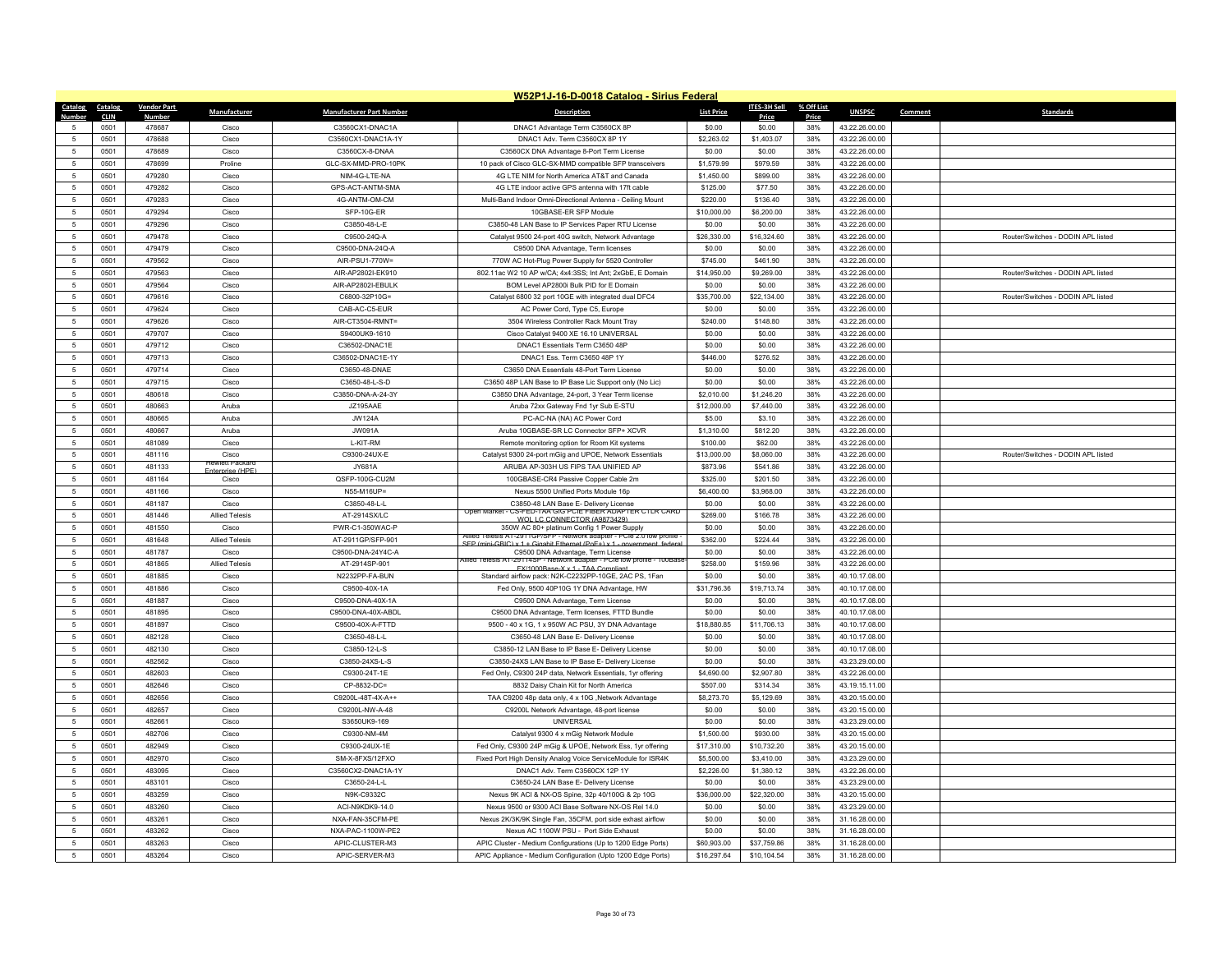|                 |             |                    |                                |                                 | W52P1J-16-D-0018 Catalog - Sirius Federal                                                                      |                   |                        |            |                |         |                                    |
|-----------------|-------------|--------------------|--------------------------------|---------------------------------|----------------------------------------------------------------------------------------------------------------|-------------------|------------------------|------------|----------------|---------|------------------------------------|
| Catalog         | Catalog     | <b>Vendor Part</b> | Manufacturer                   | <b>Manufacturer Part Number</b> | <b>Description</b>                                                                                             | <b>List Price</b> | <b>ITES-3H Sell</b>    | % Off List | <b>UNSPSC</b>  | Comment | <b>Standards</b>                   |
| Number          | <b>CLIN</b> | <b>Number</b>      |                                |                                 |                                                                                                                |                   | Price                  | Price      |                |         |                                    |
| 5               | 0501        | 483265             | Cisco                          | APIC-TPM2-002                   | Trusted Platform Module 2.0 for UCS servers                                                                    | \$0.00            | \$0.00                 | 38%        | 31.16.28.00.00 |         |                                    |
| 5               | 0501        | 483266             | Cisco                          | APIC-PSU-M5BLK                  | Power Supply Blanking Panel for C220 M4 servers                                                                | \$0.00            | \$0.00                 | 38%        | 31.16.28.00.00 |         |                                    |
| $\sqrt{5}$      | 0501        | 483267             | Cisco                          | APIC-RAID-M5                    | Cisco 12G Modular RAID controller with 2GB cache                                                               | \$0.00            | \$0.00                 | 38%        | 31.16.28.00.00 |         |                                    |
| $5\phantom{.0}$ | 0501        | 483268             | Cisco                          | APIC-MR-X16G1RS-H               | 16GB DDR4-2666-MHz RDIMM/PC4-21300/single rank/x4/1.2v                                                         | \$0.00            | \$0.00                 | 38%        | 31.16.28.00.00 |         |                                    |
| 5               | 0501        | 483269             | Cisco                          | APIC-CPU-3106                   | 1.7 GHz 3106/85W 8C/11MB Cache/DDR4 2133MHz                                                                    | \$0.00            | \$0.00                 | 38%        | 31.16.28.00.00 |         |                                    |
| 5               | 0501        | 483270             | Cisco                          | APIC-SD400G123X-FF              | 400GB 2.5in Enterprise Performance 12G SAS SSD(3X endurance)                                                   | \$0.00            | \$0.00                 | 38%        | 31.16.28.00.00 |         |                                    |
| 5               | 0501        | 483271             | Cisco                          | APIC-HD1T7K12N                  | 1 TB 12G SAS 7.2K RPM SFF HDD                                                                                  | \$0.00            | \$0.00                 | 38%        | 31.16.28.00.00 |         |                                    |
| 5               | 0501        | 483272             | Cisco                          | APIC-DK9-4.0                    | APIC Base Software Release 4.0                                                                                 | \$0.00            | \$0.00                 | 38%        | 31.16.28.00.00 |         |                                    |
| -5              | 0501        | 483273             | Cisco                          | APIC-PCIE-C25Q-04               | Cisco UCS VIC 1455 Quad Port 10/25G SFP28 CNA PCIE                                                             | \$2,050.00        | \$1,271.00             | 38%        | 31.16.28.00.00 |         |                                    |
| -5              | 0501        | 483294             | Cisco                          | ACI-MSITE-VAPPL=                | ACI Multi-Site Virtual Appliance                                                                               | \$60,000.00       | \$37,200.00            | 38%        | 31.16.28.00.00 |         |                                    |
| $\sqrt{5}$      | 0501        | 483295             | Cisco                          | NXA-FAN-30CFM-F                 | Nexus 2K/3K/9K Single Fan, port side exhaust airflow                                                           | \$0.00            | \$0.00                 | 38%        | 43.20.16.19.00 |         |                                    |
| -5              | 0501        | 483296             | Cisco                          | ACI-AD-XF                       | ACI Advantage SW license for a 10/25/40G+ Nexus 9K Leaf                                                        | \$18,000.00       | \$11,160.00            | 38%        | 31.16.28.00.00 |         |                                    |
| $\sqrt{5}$      | 0501        | 483297             | Cisco                          | QSFP-40/100-SRBD=               | 100G and 40GBASE SR-BiDi QSFP Transceiver, LC, 100m OM4 MMF                                                    | \$1,995.00        | \$1,236.90             | 38%        | 43.20.15.00.00 |         |                                    |
| $\sqrt{5}$      | 0501        | 483298             | Cisco                          | QSFP-100G-SM-SR=                | 100GBASE CWDM4 Lite QSFP Transceiver, 2km over SMF, 10-60C                                                     | \$4,495.00        | \$2,786.90             | 38%        | 43.22.26.00.00 |         |                                    |
| 5               | 0501        | 483302             | Cisco                          | OSFP-100G-AOC7M=                | 100GBASE QSFP Active Optical Cable, 7m                                                                         | \$2,195.00        | \$1,360.90             | 38%        | 43.21.15.01.00 |         |                                    |
| $-5$            | 0501        | 483304             | Cisco                          | SFP-H25G-CU2M=                  | 25GBASE-CU SFP28 Cable 2 Meter                                                                                 | \$125.00          | \$77.50                | 38%        | 31.15.17.06.00 |         |                                    |
| 5               | 0501        | 483308             | Cisco                          | UCS-FI-6454-U                   | UCS Fabric Interconnect 6454                                                                                   | \$54,115.00       | \$33,551.30            | 38%        | 43.21.15.01.00 |         |                                    |
| $\overline{5}$  | 0501        | 483311             | Cisco                          | UCS-L-6400-100G                 | FI per port license to connect to B-Series, C-Series or FEX                                                    | \$4,160.00        | \$2,579.20             | 38%        | 43.23.00.00.00 |         |                                    |
| $\overline{5}$  | 0501        | 483313             | Cisco                          | <b>UCS-S3260-PCISIOC</b>        | UCS S3260 PCle SIOC                                                                                            | \$2,599.00        | \$1,611.38             | 38%        | 43.20.18.03.00 |         |                                    |
| 5               | 0501        | 483314             | Cisco                          | UCSC-LP-C25-1485                | Low profile bracket for VIC                                                                                    | \$0.00            | \$0.00                 | 38%        | 32.13.10.01.00 |         |                                    |
| $5\phantom{.0}$ | 0501        | 483317             | Cisco                          | UCS-S3260-14HD4                 | Cisco UCS C3X60 One row of drives containing 14 x 4TB (Total                                                   | \$19,499.00       | \$12,089.38            | 38%        | 43.23.00.00.00 |         |                                    |
| $-5$            | 0501        | 483318             | Cisco                          | UCS-C3K-HD4TB                   | UCS C3000 4TB NL-SAS 7200 RPM 12Gb HDD w Carrier- Top Load                                                     | \$0.00            | \$0.00                 | 38%        | 43.20.18.03.00 |         |                                    |
| $\sqrt{5}$      | 0501        | 483319             | Cisco                          | FPR2K-SSD200=                   | Firepower 2000 Series SSD for FPR-2130/2140                                                                    | \$1,495.00        | \$926.90               | 38%        | 39.12.10.04.00 |         |                                    |
| $\sqrt{5}$      | 0501        | 483320             | Cisco                          | L-ISE-PLS-5Y-S1                 | Cisco ISE Plus License, 5Y, 100 - 249 Sessions                                                                 | \$25.93           | \$16.08                | 38%        | 43.23.29.00.00 |         |                                    |
| $\overline{5}$  | 0501        | 483329             | Cisco                          | ACI-STRG                        | ACI Storage SW License                                                                                         | \$18,000.00       | \$11,160.00            | 38%        | 43.23.29.00.00 |         |                                    |
| 5               | 0501        | 483364             | lewlett Packar                 | C8S75B                          | HPE - SFP+ transceiver module - GigE, ISCSI - 1000Base-1 - RJ-45 (pac<br>n f A                                 | \$600.00          | \$372.00               | 38%        | 43.22.26.00.00 |         |                                    |
| $5\phantom{.0}$ | 0501        | 483373             | <b>Enternrise (HP</b><br>Cisco | WS-C3650-48PS-L                 | Cisco Catalyst 3650 48 Port PoE 4x1G Uplink LAN Base                                                           | \$7,960.00        | \$4,935.20             | 38%        | 43.22.26.12    |         | Router/Switches - DODIN APL listed |
| $5\overline{5}$ | 0501        | 483884             | Cisco                          | ASR1013-ESP-FILLR               | ESP Expansion Slot Filler Plate for ASR1013                                                                    | \$0.00            | \$0.00                 | 38%        | 43.23.29.00.00 |         |                                    |
| -5              | 0501        | 483885             | Cisco                          | ASR1013-RP-FILLR                | RP Expansion Slot Filler Plate for ASR1013                                                                     | \$0.00            | \$0.00                 | 38%        | 43.23.29.00.00 |         |                                    |
| -5              | 0501        | 483889             | Cisco                          | ASR1000-6TGE                    | ASR1000 6 port 10 GE Line Card                                                                                 | \$44,000.00       | \$27,280.00            | 38%        | 43.22.26.00.00 |         |                                    |
| 5               | 0501        | 483890             | Cisco                          | ASR1000-2T+20X1GE               | ASR1000 2-port 10GE, 20-port GE Line Card                                                                      | \$38,000.00       | \$23,560.00            | 38%        | 43.22.26.09.00 |         |                                    |
| $\sqrt{5}$      | 0501        | 483891             | Cisco                          | SPA-4XCT3/DS0-V2                | 4-port Channelized T3 to DS0 Shared Port Adapter, Version 2                                                    | \$60,000.00       | \$37,200.00            | 38%        | 43.23.29.00.00 |         |                                    |
| -5              | 0501        | 483892             | Cisco                          | C4500X-16P-IP-FS                | IP Base to Ent. Services license for 16 Port Catalyst 4500-X                                                   | \$0.00            | \$0.00                 | 38%        | 43.22.26.00.00 |         |                                    |
| $\sqrt{5}$      | 0501        | 484003             | Cisco                          | AIR-CAP3702E-B-K9               | 802.11ac Ctrlr AP 4x4:3SS w/CleanAir; Ext Ant; B Reg Domain                                                    | \$1,745.00        | \$1,081.90             | 38%        | 43.20.14.04.00 |         | Router/Switches - DODIN APL listed |
| -5              | 0501        | 484036             | Cisco                          | AIR-ANT2535SDW-R                | 2.4 GHz 3dBi/5 GHz 5dBi Low Profile Antenna, White, RP-TNC                                                     | \$65.00           | \$40.30                | 38%        | 43.20.14.04.00 |         |                                    |
| $5\phantom{.0}$ | 0501        | 484043             | Cisco                          | C9407R-1A                       | Fed Only, Cisco Catalyst 9400 Series 7 slot chassis 1 Year                                                     | \$5,100.00        | \$3,162.00             | 38%        | 43.20.15.00.00 |         |                                    |
| 5               | 0501        | 484205             | APC by Schneider Electric      | APC9631                         | PC - TAA Compliant - COO: United States - UPS Network Managemer                                                | \$687.00          | \$425.94               | 38%        | 39.12.10.11.00 |         |                                    |
| $\overline{5}$  | 0501        | 484319             | <b>Hewlett Packard</b>         | 453154-B21                      | Card 2 with Environmental Monitoring<br>HPE BLc VC 1G SFP RJ45 Transceiver                                     | \$399.00          | \$247.38               | 38%        | 43.21.15.15    |         |                                    |
| 5               | 0501        | 484655             | ernrise (HPF<br>Cisco          | C9300-48UXM-1E                  | C9300 48-port mGig, Network Essentials, 1yr offering                                                           | \$12,140.00       | \$7,526.80             | 38%        | 43.22.26.00.00 |         |                                    |
| $\sqrt{5}$      | 0501        | 485028             | <b>Allied Telesis</b>          | AT-MMC2000LX/LC-TAA-60          | MINI MEDIA RATE CONVRT 10KM SGL MODE TAA                                                                       | \$499.00          | \$309.38               | 38%        | 43.20.14.04.00 |         |                                    |
| $\sqrt{5}$      | 0501        | 485272             | Cisco                          | N9K-C93108TC-FX                 | Nexus 9300 with 48p 10G-T 6p 100G QSFP MACsec UP                                                               | \$27,500.00       | \$17,050.00            | 38%        | 31.16.28.00.00 |         |                                    |
| 5               | 0501        | 485274             | Cisco                          | NXOS-9.2.3                      | Nexus 9500, 9300, 3000 Base NX-OS Software Rel 9.2.3                                                           | \$0.00            | \$0.00                 | 38%        | 43.23.29.00.00 |         |                                    |
| 5               | 0501        | 485279             | Cisco                          | NXA-FAN-30CFM-B=                | Nexus 2K/3K/9K Single Fan, port side intake airflow                                                            | \$160.00          | \$99.20                | 38%        | 43.22.26.00.00 |         |                                    |
| $5\phantom{.0}$ | 0501        | 485391             | Cisco                          | E100S-HDD-SAS900G               | 900 GB, SAS hard disk drive for SingleWide UCS-E                                                               | \$2,000.00        | \$1,240.00             | 38%        | 43.23.29.00.00 |         |                                    |
| $\overline{5}$  | 0501        | 485436             | Cisco                          | QSFP-40/100-SRBD                | 100G and 40GBASE SR-BiDi QSFP Transceiver, LC, 100m OM4 MMF                                                    | \$1,995.00        | \$1,236.90             | 38%        | 43.20.15.00.00 |         |                                    |
| -5              | 0501        | 485437             | Cisco                          | C1A1TN9300XF-5Y                 | ACI Advantage Term N9300 XF, 5Y                                                                                | \$23,761.20       | \$14,731.94            | 38%        | 43.22.26.00.00 |         |                                    |
| -5              | 0501        | 485983             | Cisco                          | ASR-9006-AC-V2                  | ASR 9006 AC Chassis with PEM Version 2                                                                         | \$11,250.00       | \$6,975.00             | 38%        | 43.22.26.00.00 |         |                                    |
| $\sqrt{5}$      | 0501        | 485984             | Cisco                          | A9K-OTHER                       | ASR9000; Other Network Applications; For Tracking Only                                                         | \$0.00            | \$0.00                 | 38%        | 43.20.15.00.00 |         |                                    |
| $\sqrt{5}$      | 0501        | 485985             | Cisco                          | ASR-9006-FAN-V2                 | ASR-9006 Fan Tray Version 2                                                                                    | \$3,800.00        | \$2,356.00             | 38%        | 43.22.26.00.00 |         |                                    |
| $-5$            | 0501        |                    | Cisco                          | PWR-3KW-AC-V2                   |                                                                                                                | \$2,800.00        |                        | 38%        | 31.16.28.00.00 |         |                                    |
| $\overline{5}$  | 0501        | 485986<br>485987   | Cisco                          | ASR-9006-BAFFLE                 | 3KW AC Power Module Version 2<br>ASR 9006 Baffle for Front-to-Back Airflow                                     | \$1,500.00        | \$1,736.00<br>\$930.00 | 38%        | 43.22.26.00.00 |         |                                    |
| $\sqrt{5}$      | 0501        | 485988             | Cisco                          | A9K-RSP880-LT-SE                | ASR 9000 Route Switch Processor 880-LT for Service Edge                                                        | \$75,000.00       | \$46,500.00            | 38%        | 43.20.15.00.00 |         | Router/Switches - DODIN APL listed |
| $\sqrt{5}$      | 0501        | 485989             | Cisco                          | XR-A9K-X64K9-06 6               | Cisco IOS XR IP/MPLS Core Software 3DES - IOS-XR 64 Bit                                                        | \$15,000.00       | \$9,300.00             | 38%        | 43.20.15.00.00 |         |                                    |
|                 |             | 485990             |                                |                                 |                                                                                                                |                   |                        |            |                |         |                                    |
| $\sqrt{5}$      | 0501        |                    | Cisco                          | A9K-MOD200-SE=                  | 200G Modular Linecard, Service Edge Optimized                                                                  | \$175,000.00      | \$108,500.00           | 38%        | 43.20.15.00.00 |         |                                    |
| 5               | 0501        | 485991             | Cisco                          | A9K-200G-AIP-SE                 | ASR 9000 MOD200 Advanced IP license for SE Line Card                                                           | \$90,000.00       | \$55,800.00            | 38%        | 43.22.26.00.00 |         |                                    |
| $5\phantom{.0}$ | 0501        | 485992             | Cisco                          | A9K-MPA-4X10GE                  | ASR 9000 4-port 10GE Modular Port Adapter                                                                      | \$42,000.00       | \$26,040.00            | 38%        | 43.20.15.00.00 |         |                                    |
| $\sqrt{5}$      | 0501        | 485993             | Cisco                          | ASR-920-24SZ-M                  | Cisco ASR920 Series - 24GE Fiber and 4-10GE : Modular PSU<br>Cisco ASR 920 Series IOS XE UNIVERSAL -NO PAYLOAD | \$6,000.00        | \$3,720.00             | 38%        | 43.22.26.00.00 |         | Router/Switches - DODIN APL listed |
| 5               | 0501        | 485994             | Cisco                          | SASR920NPFK9169                 | <b>FNCRYPTION</b>                                                                                              | \$0.00            | \$0.00                 | 38%        | 43.23.29.00.00 |         |                                    |
| $\overline{5}$  | 0501        | 485995             | Cisco                          | ASR920-S-A                      | Cisco ASR920 Series - Advanced Metro IP Access                                                                 | \$3,000.00        | \$1,860.00             | 38%        | 43.22.26.00.00 |         |                                    |
| 5               | 0501        | 485996             | Cisco                          | ASR920-24G-4-10G                | Cisco ASR920 Series - 24 ports GE and 4 ports 10G license                                                      | \$2,000.00        | \$1,240.00             | 38%        | 43.22.26.00.00 |         |                                    |
| $\sqrt{5}$      | 0501        | 485997             | Cisco                          | ASR-920-PWR-A                   | ASR 920 AC Power Supply                                                                                        | \$600.00          | \$372.00               | 38%        | 43.22.26.00.00 |         |                                    |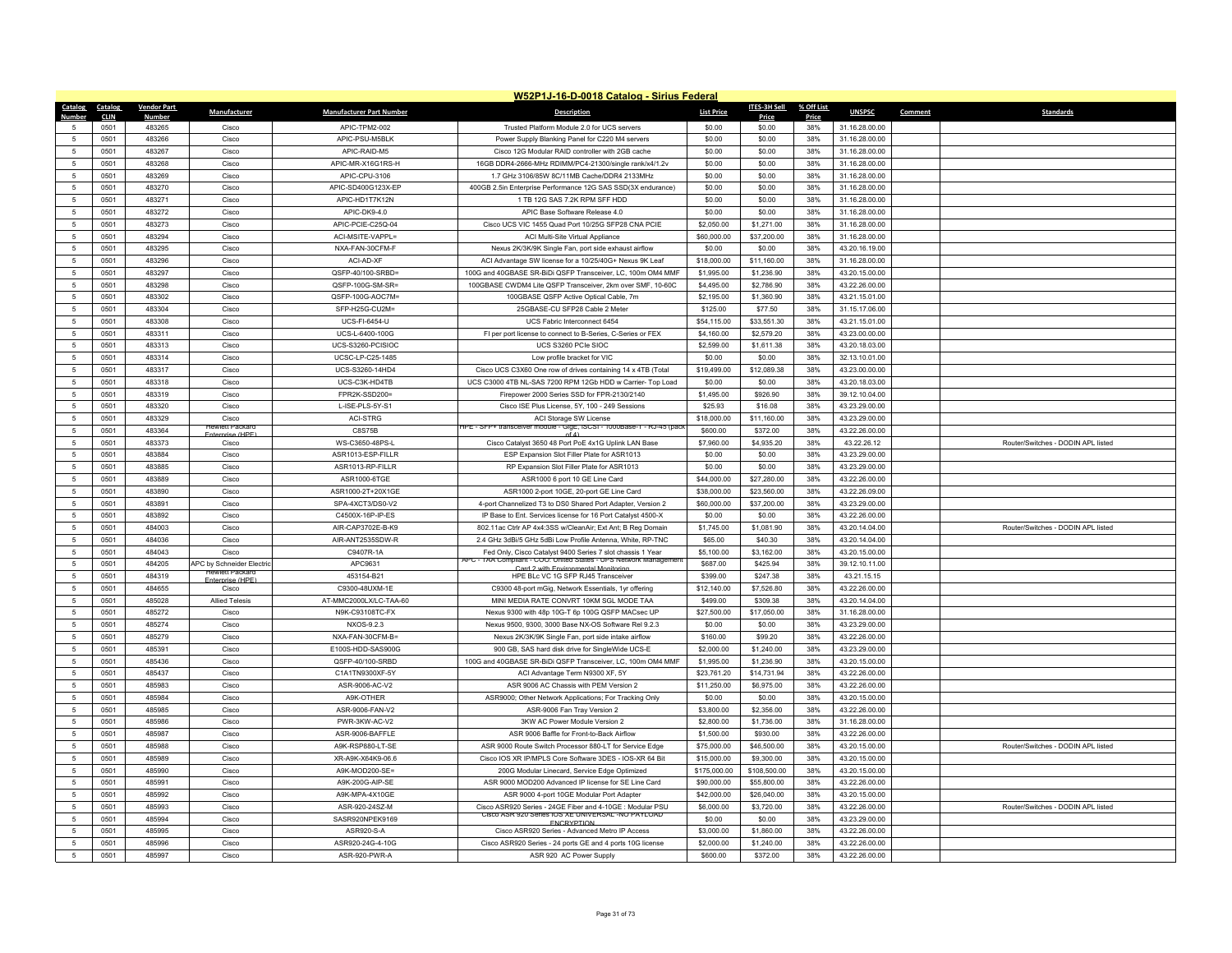| W52P1J-16-D-0018 Catalog - Sirius Federal |                     |                    |                            |                                 |                                                                                                                                                                            |                   |                 |              |                |         |                                    |
|-------------------------------------------|---------------------|--------------------|----------------------------|---------------------------------|----------------------------------------------------------------------------------------------------------------------------------------------------------------------------|-------------------|-----------------|--------------|----------------|---------|------------------------------------|
| Catalog                                   | Catalog             | <b>Vendor Part</b> | Manufacturer               | <b>Manufacturer Part Number</b> | <b>Description</b>                                                                                                                                                         | <b>List Price</b> | ITES-3H Sell    | % Off List   | <b>UNSPSC</b>  | Comment | <b>Standards</b>                   |
| $\overline{5}$                            | <b>CLIN</b><br>0501 | Number<br>485998   | Cisco                      | CAB-AC-US                       | Power Cord - US, 15A, 125V, 2500mm, -40C to +85C                                                                                                                           | \$0.00            | Price<br>\$0.00 | Price<br>38% | 43.20.18.03.00 |         |                                    |
| -5                                        | 0501                | 485999             | Cisco                      | A920-RCKMT-19                   | EIA 19in Rack mount Option for the Cisco ASR 920                                                                                                                           | \$0.00            | \$0.00          | 38%          | 43.22.26.00.00 |         |                                    |
| -5                                        | 0501                | 486000             | Cisco                      | A920-CBL-GUIDE                  | ASR 920 Cable Guide                                                                                                                                                        | \$0.00            | \$0.00          | 38%          | 43 22 26 00 00 |         |                                    |
| $\overline{5}$                            | 0501                | 486001             | Cisco                      | ASR-920-FAN-F                   | ASR 920 Fan for Fixed Chassis                                                                                                                                              | \$600.00          | \$372.00        | 38%          | 43.22.26.00.00 |         |                                    |
|                                           | 0501                | 486002             | Cisco                      | A900-CONS-KIT-U                 | ASR 900 USB Console Cabling Kit                                                                                                                                            | \$0.00            | \$0.00          | 38%          | 43.22.26.00.00 |         |                                    |
| 5                                         | 0501                | 486007             | Cisco                      | NETWORK-PNP-NONE                | Network Plug-n-Play Opt Out SKU                                                                                                                                            | \$0.00            | \$0.00          | 38%          | 43.22.26.00.00 |         |                                    |
| $\overline{5}$                            | 0501                | 486111             | ScanSource, Inc.           | C9200L-24T-4X-E++               | TAA C9200L 24p data only, 4 x 10G ,Network Essentials                                                                                                                      | \$3,375.00        | \$2,092.50      | 38%          | 43.20.15.00.00 |         |                                    |
| $\overline{5}$                            | 0501                | 486737             | Cisco                      | C9404R-48U-BNDL-E               | Catalyst 9400 Series 4 slot, Sup, 1xC9400-LC-48U, DNA-E LIC                                                                                                                | \$16,400.00       | \$10,168.00     | 38%          | 43.22.26.00.00 |         | Router/Switches - DODIN API listed |
| 5                                         | 0501                | 486738             | Cisco                      | C9400-LC-48P-B1                 | Cisco Catalyst 9400 Series 1xC9400-LC-48P for Bundle Select                                                                                                                | \$0.00            | \$0.00          | 38%          | 43.22.26.00.00 |         |                                    |
| $\sqrt{2}$                                | 0501                | 486739             | Cisco                      | C9400-PWR-3200AC                | Cisco Catalyst 9400 Series 3200W AC Power Supply                                                                                                                           | \$2,040.00        | \$1,264.80      | 38%          | 43.20.15.00.00 |         |                                    |
| -5                                        | 0501                | 487097             | Cisco                      | N2K-C2348TQ-E++                 | Nexus 2348TO-F TAA PID                                                                                                                                                     | \$12,000.00       | \$7,440.00      | 38%          | 43.20.16.14.00 |         |                                    |
| 5                                         | 0501                | 487118             | Cisco                      | C3850-24F-DNAE                  | C3850 DNA Essentials 24-Port Fiber Term License                                                                                                                            | \$0.00            | \$0.00          | 38%          | 43.23.30.00.00 |         |                                    |
| 5                                         | 0501                | 487120             | Cisco                      | C38504-DNAC1F-1\                | DNAC1 Ess. Term C3850 24P Fiber 1Y                                                                                                                                         | \$1,000.00        | \$620.00        | 38%          | 43.23.29.00.00 |         |                                    |
| -5                                        | 0501                | 487141             | neider Electric            | SUM3000RMXL2U                   | APC Smart-UPS XL Modular 3000VA 120V Rackmount/Tower                                                                                                                       | \$3,480.00        | \$2,157.60      | 38%          | 43.23.29.00.00 |         | UPS - EPA Energy Star qualified    |
| $\overline{5}$                            | 0501                | 487332             | USA In<br>Cisco            | SISR4200UCMK9-169               | Cisco ISR 4200 Series SD-WAN IOS XE Universal                                                                                                                              | \$0.00            | \$0.00          | 38%          | 31.16.28.00.00 |         |                                    |
| 5                                         | 0501                | 487706             | Cisco                      | ASR-9001-Q404452                | ASR 9001 Chassis                                                                                                                                                           | \$62,136.98       | \$38,524.93     | 38%          | 43.22.26.00.00 |         | Router/Switches - DODIN APL listed |
| -5                                        | 0501                | 487766             | Cisco                      | DN2-HW-APL                      | Cisco DNA Center Appliance (Gen 2) - 44 Core                                                                                                                               | \$91,446.04       | \$56,696.54     | 38%          | 43.23.29.00.00 |         |                                    |
| $\overline{5}$                            | 0501                | 487767             | Cisco                      | DN2-MR-X32G2RS-H                | 32GB DDR4-2666-MHz RDIMM/PC4-21300/dual rank/x4/1.2v                                                                                                                       | \$0.00            | \$0.00          | 38%          | 43.23.29.00.00 |         |                                    |
| $\overline{5}$                            | 0501                | 487768             | Cisco                      | DN2-PCIE-ID10GF                 | Intel X710-DA2 dual-port 10G SFP+ NIC                                                                                                                                      | \$0.00            | \$0.00          | 38%          | 43.23.29.00.00 |         |                                    |
| 5                                         | 0501                | 487769             | Cisco                      | DN2-PCIE-IQ10GF                 | Intel X710 quad-port 10G SFP+ NIC                                                                                                                                          | \$0.00            | \$0.00          | 38%          | 43.23.29.00.00 |         |                                    |
| 5                                         | 0501                | 487770             | Cisco                      | <b>DNA-SW-1.2</b>               | Cisco DNA Center SW 1.2                                                                                                                                                    | \$0.00            | \$0.00          | 38%          | 43.23.29.00.00 |         |                                    |
| -5                                        | 0501                | 487771             | Cisco                      | DN2-MSTOR-SD                    | Mini Storage Carrier for SD (holds up to 2)                                                                                                                                | \$0.00            | \$0.00          | 38%          | 43.23.29.00.00 |         |                                    |
| 5                                         | 0501                | 487772             | Cisco                      | DN2-SD480GM1X-EV                | 480 GB 2.5 inch Enterprise Value 6G SATA SSD                                                                                                                               | \$0.00            | \$0.00          | 38%          | 43 23 29 00 00 |         |                                    |
| $\overline{5}$                            | 0501                | 487773             | Cisco                      | DN2-SD19TM1X-EV                 | 1.9TB 2.5 inch Enterprise Value 6G SATA SSD                                                                                                                                | \$0.00            | \$0.00          | 38%          | 43.23.29.00.00 |         |                                    |
| 5                                         | 0501                | 487774             | Cisco                      | DN2-RAID-M5                     | Cisco 12G Modular RAID controller with 2GB cache                                                                                                                           | \$0.00            | \$0.00          | 38%          | 43.23.29.00.00 |         |                                    |
| 5                                         | 0501                | 487775             | Cisco                      | DN2-SD-64G-S                    | 64GB SD Card for UCS Servers                                                                                                                                               | \$0.00            | \$0.00          | 38%          | 43.23.29.00.00 |         |                                    |
| 5                                         | 0501                | 487776             | Cisco                      | DN2-CPU-6152                    | 2.1 GHz 6152/140W 22C/30.25MB Cache/DDR4 2666MHz                                                                                                                           | \$0.00            | \$0.00          | 38%          | 43.23.29.00.00 |         |                                    |
| 5                                         | 0501                | 487777             | Cisco                      | DN2-PSU1-770W                   | Cisco UCS 770W AC Power Supply for Rack Server                                                                                                                             | \$0.00            | \$0.00          | 38%          | 43.23.29.00.00 |         |                                    |
| 5                                         | 0501                | 487778             | Cisco                      | DN2-TPM2-002                    | Trusted Platform Module 2.0 for UCS servers                                                                                                                                | \$0.00            | \$0.00          | 38%          | 43.23.29.00.00 |         |                                    |
| $\sqrt{2}$                                | 0501                | 488674             | Cisco                      | SL-1100-4P-APP                  | AppX License for Cisco ISR 1100 4P Series                                                                                                                                  | \$400.00          | \$248.00        | 38%          | 43.23.00.00.00 |         |                                    |
| 5                                         | 0501                | 488675             | Cisco                      | SL-1100-4P-SEC                  | Security License for Cisco ISR 1100 4P Series                                                                                                                              | \$650.00          | \$403.00        | 38%          | 43.23.00.00.00 |         |                                    |
| 5                                         | 0501                | 488677             | Cisco                      | FL-1100-4P-HSEC                 | IPSEC HSEC License for Cisco ISR 1100 4P Series                                                                                                                            | \$1,500.00        | \$930.00        | 38%          | 31.15.17.06.00 |         |                                    |
| $\sqrt{2}$                                | 0502                | 488714             | Cisco                      | C3850XS-DNA-E                   | C3850 DNA Essentials, High Port Term licenses                                                                                                                              | \$0.00            | \$0.00          | 20%          | 43.20.16.02.00 |         |                                    |
| 5                                         | 0502                | 488715             | Cisco                      | C3850XS-DNA-E-3Y                | C3850 DNA Essentials, High Port, 3 Year Term license                                                                                                                       | \$1,800.00        | \$1,440.00      | 20%          | 43.20.16.02.00 |         |                                    |
| 5                                         | 0501                | 488718             | Cisco                      | C3850-NM-4-10G                  | Cisco Catalyst 3850 4 x 10GE Network Module                                                                                                                                | \$5,410.00        | \$3,354.20      | 38%          | 43.20.15.00.00 |         |                                    |
| 5                                         | 0502                | 488723             | Cisco                      | C3850XS-DNA-L-E                 | C3850 DNA Essentials, Low Port Term licenses                                                                                                                               | \$0.00            | \$0.00          | 20%          | 43.20.16.02.00 |         |                                    |
| 5                                         | 0502                | 488724             | Cisco                      | C3850XS-DNA-L-E-3Y              | C3850 DNA Essentials, Low Port, 3 Year Term license                                                                                                                        | \$1,000.00        | \$800.00        | 20%          | 43.20.16.02.00 |         |                                    |
| 5                                         | 0501                | 488813             | Cisco                      | AIR-AP3802E-B-K9C               | Cisco Aironet Mobility Express 3800 Series                                                                                                                                 | \$1,940.00        | \$1,202.80      | 38%          | 43.23.29.00.00 |         | Router/Switches - DODIN APL listed |
| 5                                         | 0501                | 488875             | Cisco                      | C9200L-48P-4G-E++               | TAA C9200L 48p PoE+, 4 x 1G, Network Essentials                                                                                                                            | \$5,805.00        | \$3,599.10      | 38%          | 43.20.15.00.00 |         |                                    |
| 5                                         | 0501                | 488876             | Cisco                      | C9200L-24P-4G-E++               | TAA C9200L 24p PoF+ 4 x 1G. Network Essentials                                                                                                                             | \$2,745.00        | \$1,701.90      | 38%          | 43.22.26.00.00 |         |                                    |
| $\overline{5}$                            | 0501                | 489077             | Netsource                  | TM-SFP10GBD1213X1               | BI-DIRECTIONAL SFP+, WDM BIDL13301X1270RX, ER SMF 40km                                                                                                                     | \$214.00          | \$132.68        | 38%          | 31.16.28.00.00 |         |                                    |
| 5                                         | 0501                | 489078             | Netsource                  | TM-SFP10GBD1213X2               | HAGIREM FOKKAL SPGF BYOG BIGOTZATIYA MUSE ELISKE YUTH                                                                                                                      | \$214.00          | \$132.68        | 38%          | 31.16.28.00.00 |         |                                    |
| 5                                         | 0501                | 489079             | Netsource                  | TM-GLCT10G                      | 10G DDM, Extreme 10GB-BX40-LLCompatible MUST BE USED WITH<br>SFP+, RJ-45, Copper 30m, 10GBase-T, Wirebale, Cisco Compatible                                                | \$300.00          | \$186.00        | 38%          | 31.16.28.00.00 |         |                                    |
| $\overline{5}$                            | 0501                | 489667             | Cisco                      | UCS-LIC-6300-40GC=              | 3rd Gen FI Per port License to connect C-direct only                                                                                                                       | \$971.16          | \$602.12        | 38%          | 43.23.00.00.00 |         |                                    |
| 5                                         | 0501                | 489744             | Cisco                      | C9300-48T-1E                    | Fed Only, C9300 48P data, Network Essentials, 1yr offering                                                                                                                 | \$8,125.00        | \$5,037.50      | 38%          | 43.20.15.00.00 |         |                                    |
| 5                                         | 0501                | 489757             | <b>Black Box</b>           | ACXMODH2R-R2                    | BLACK BOX NETWORK SERVICES : DKM FX Extender Modula                                                                                                                        | \$895.02          | \$554.91        | 38%          | 43.23.29.00.00 |         |                                    |
| $\sqrt{2}$                                | 0501                | 489759             | <b>Black Box</b>           | ACX1MR-DHID-C                   | BLAURIBOX REI Chassis with GOVES SURRIY ADD Video and Peripheral                                                                                                           | \$1,356.59        | \$841.09        | 38%          | 43.23.29.00.00 |         |                                    |
| 5                                         | 0501                | 489760             | <b>Black Box</b>           | ACXMODH6FPAC-R2                 | Matrix & witch Recrives Modular Interface Gards GoTARY House RISB                                                                                                          | \$2,665.24        | \$1,652.45      | 38%          | 43.23.29.00.00 |         |                                    |
| 5                                         | 0501                | 489761             | <b>Black Box</b>           | ACXMODHEAR6-FPAC                | BLACK BOX NETWORK SERVICES . T9in,1U RACK MOUNTING EARS                                                                                                                    | \$120.35          | \$74.62         | 38%          | 43.23.29.00.00 |         |                                    |
| $\overline{5}$                            | 0501                | 489762             | <b>Black Box</b>           | ACX1MT-VDHID-C                  | BLACK BOX NETWORK SERVICES: UKM HD Video and Peripheral                                                                                                                    | \$1,632.84        | \$1,012.36      | 38%          | 43.23.29.00.00 |         |                                    |
| 5                                         | 0501                | 489763             | <b>Transition Networks</b> | N-GXE-LC-02                     | Matrix Switch Transmitter Mcdular Interface Card. CATY DVI-Land USB.<br>ransition Networks N-GXL-LC-U2 - Network adapter - PCIe 2.1 low brofile<br>1000Base-SX x 2 - 850 n | \$350.00          | \$217.00        | 38%          | 43.20.15.53.00 |         |                                    |
| 5                                         | 0501                | 489866             | Cisco                      | C9200L-24T-4G-E++               | TAA C9200L 24p data only, 4 x 1G, Network Essentials                                                                                                                       | \$1,905.00        | \$1,181.10      | 38%          | 43.22.26.00.00 |         |                                    |
| $\overline{5}$                            | 0501                | 489960             | Cisco                      | AIR-AP3802I-A-K9                | 802.11ac W2 AP w/CA; 4x4:3; Mod; Int Ant; mGig A Domain                                                                                                                    | \$1,795.00        | \$1,112.90      | 38%          | 43.23.29.00.00 |         | Router/Switches - DODIN API listed |
| 5                                         | 0501                | 490152             | Cisco                      | QSFP-100G-CU5M                  | 100GBASE-CR4 Passive Copper Cable, 5m                                                                                                                                      | \$475.00          | \$294.50        | 38%          | 43.22.26.00.00 |         |                                    |
| 5                                         | 0501                | 490190             | Cisco                      | IE-2000-4TS-B                   | IE 4 10/100,2 FE SFP, Base                                                                                                                                                 | \$1,295.00        | \$802.90        | 38%          | 43.22.26.12    |         |                                    |
| $\overline{5}$                            | 0501                | 490191             | Cisco                      | IE-2000-8TC-B                   | IE 8 10/100,2 FE SFP+2 T/SFP FE, Base                                                                                                                                      | \$1,695.00        | \$1,050.90      | 38%          | 43.22.26.12    |         |                                    |
| -5                                        | 0501                | 490192             | Cisco                      | IE-2000-16TC-G-E                | IE 16 10/100,2 FE SFP+2 T/SFP, Base with 1588                                                                                                                              | \$3,095.00        | \$1,918.90      | 38%          | 43.22.26.12    |         |                                    |
| 5                                         | 0501                | 490200             | Cisco                      | C9400-LC-24S                    | Cisco Catalyst 9400 Series 24-Port Gigabit Ethernet(SFP)                                                                                                                   | \$14,000.00       | \$8,680.00      | 38%          | 43.22.26.00.00 |         | Router/Switches - DODIN APL listed |
| $\overline{5}$                            | 0501                | 490492             | Cisco                      | M-ASR1001HX-16GE                | Cisco ASR1001-HX 16GB DRAM                                                                                                                                                 | \$11,000.00       | \$6,820.00      | 38%          | 43.20.15.00.00 |         | Router/Switches - DODIN APL listed |
| -5                                        | 0501                | 491052             | Cisco                      | C9300-DNA-P-48                  | C9300 48-Port DNA-Premier License                                                                                                                                          | \$0.00            | \$0.00          | 38%          | 43.20.15.00.00 |         |                                    |
| $\overline{5}$                            | 0501                | 491053             | Cisco                      | C9300-DNA-P-48-3Y               | C9300 DNA Premier, 48-Port, 3 Year Term License                                                                                                                            | \$4,620.00        | \$2,864.40      | 38%          | 43.20.15.00.00 |         |                                    |
|                                           |                     |                    |                            |                                 |                                                                                                                                                                            |                   |                 |              |                |         |                                    |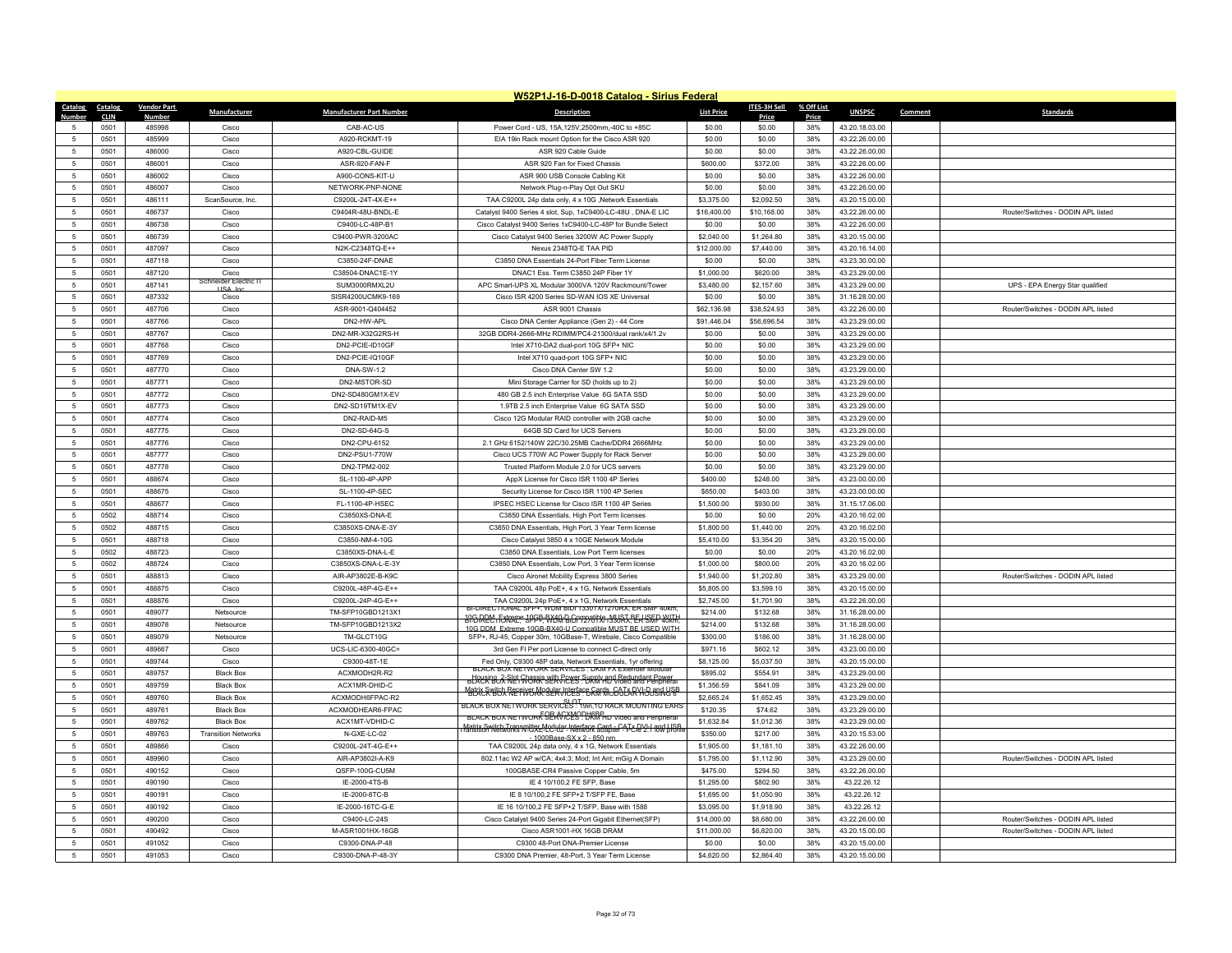|                     | W52P1J-16-D-0018 Catalog - Sirius Federal |                    |                                         |                                    |                                                                                                                                                  |                    |                      |            |                                  |                                            |  |
|---------------------|-------------------------------------------|--------------------|-----------------------------------------|------------------------------------|--------------------------------------------------------------------------------------------------------------------------------------------------|--------------------|----------------------|------------|----------------------------------|--------------------------------------------|--|
| Catalog             | Catalog                                   | <b>Vendor Part</b> | Manufacturer                            | <b>Manufacturer Part Number</b>    | <b>Description</b>                                                                                                                               | <b>List Price</b>  | ITES-3H Sell         | % Off List | <b>UNSPSC</b>                    | <b>Standards</b><br>Comment                |  |
| Number              | <b>CLIN</b>                               | Number             |                                         |                                    |                                                                                                                                                  |                    | Price                | Price      |                                  |                                            |  |
| 5                   | 0501                                      | 491060             | Cisco                                   | CAT-DNA-P-ADD                      | Catalyst DNA Premier, 24-Port Term Licenses                                                                                                      | \$0.00             | \$0.00               | 38%        | 43.22.26.00.00                   |                                            |  |
| $\sqrt{2}$          | 0501                                      | 491061<br>491070   | Cisco<br>Cisco                          | CAT-DNA-P-ADD-3Y                   | DNA Premier Catalyst Add-on, 3 Year Term License<br><b>UNIVERSAL</b>                                                                             | \$850.00<br>\$0.00 | \$527.00             | 38%<br>38% | 43.22.26.00.00                   |                                            |  |
| $\overline{5}$      | 0501                                      |                    |                                         | S9300UK9-1611                      |                                                                                                                                                  |                    | \$0.00               |            | 43.20.15.00.00                   |                                            |  |
| 5<br>$\overline{5}$ | 0501<br>0501                              | 491071<br>491075   | Cisco<br>Cisco                          | C9300-DNA-A-48S<br>C9300-DNA-A-24S | C9300 DNA Advantage, 48-Port Fiber Term Licenses                                                                                                 | \$0.00<br>\$0.00   | \$0.00<br>\$0.00     | 38%<br>38% | 43.20.15.00.00<br>43.20.15.00.00 |                                            |  |
|                     | 0501                                      | 491138             | Cisco                                   | ISE-PLS-T                          | C9300 DNA Advantage, 24-port Fiber Term Licenses<br>ISF PLS Term License                                                                         | \$0.00             | \$0.00               | 38%        | 43.23.29.00.00                   |                                            |  |
| -5<br>5             | 0501                                      | 491139             | Cisco                                   | ISE-PLS-TRK-3Y                     | ISE PLS Tracker Term 3Y                                                                                                                          | \$0.00             | \$0.00               | 38%        | 43.23.29.00.00                   |                                            |  |
| $\sqrt{2}$          | 0501                                      | 491140             | Cisco                                   | SWATCH-T                           | StealthWatch 1 FPS Term License                                                                                                                  | \$0.00             | \$0.00               | 38%        | 43.22.17.00.00                   |                                            |  |
| -5                  | 0501                                      | 491141             | Cisco                                   | SWATCH-TRK-3Y                      | <b>ISE BASE Tracker Term 3Y</b>                                                                                                                  | \$0.00             | \$0.00               | 38%        | 43.22.17.00.00                   |                                            |  |
| $\overline{5}$      | 0501                                      | 491142             | Cisco                                   | ISF-BASF-T                         | <b>ISE BASE Term License</b>                                                                                                                     | \$0.00             | \$0.00               | 38%        | 43.23.29.00.00                   |                                            |  |
| 5                   | 0501                                      | 491143             | Cisco                                   | ISE-BASE-TRK-3Y                    | ISE BASE Tracker Term 3Y                                                                                                                         | \$0.00             | \$0.00               | 38%        | 43.23.29.00.00                   |                                            |  |
| -5                  | 0501                                      | 493211             | <b>DMSI Manufacturing</b>               | PMX70XXX                           | Jigabit Ethernet Media Conve<br>rter, POE+ IEEE 802.3at compliant (PD up                                                                         | \$144.00           | \$89.28              | 38%        | 31.15.17.06.00                   |                                            |  |
| $\overline{5}$      | 0501                                      | 493212             | <b>DMSI Manufacturing</b>               | SFP-MF855                          | to 30W) SEP (empty) to R.I45 10/100/1000mbps with power and<br>SFP, Duplex LC, 1000mbps (1.25G), multimode 850nm                                 | \$56.00            | \$34.72              | 38%        | 31.15.17.06.00                   |                                            |  |
| $\overline{5}$      | 0501                                      | 494241             | Cisco                                   | C9500-DNA-40X-P                    | C9500 DNA Premier, 40X Port, Term License                                                                                                        | \$0.00             | \$0.00               | 38%        | 43.20.15.00.00                   |                                            |  |
| 5                   | 0501                                      | 494242             | Cisco                                   | C9500-DNA-P-5Y                     | C9500 DNA Premier,40X/24Q/48Y4C/32C/32QC ,5Year Term License                                                                                     | \$20,600.00        | \$12,772.00          | 38%        | 43 20 15 00 00                   |                                            |  |
| $\overline{5}$      | 0501                                      | 494243             | Cisco                                   | CAT-DNA-P-ADD-5Y                   | DNA Premier Catalyst Add-on, 5 Year Term License                                                                                                 | \$1,240.00         | \$768.80             | 38%        | 43.22.26.00.00                   |                                            |  |
| $\overline{5}$      | 0501                                      | 494244             | Cisco                                   | C1A1ATCAT36501                     | DNA Premier Term C3650 24-Port                                                                                                                   | \$0.00             | \$0.00               | 38%        | 43.23.29.00.00                   |                                            |  |
| -5                  | 0501                                      | 494245             | Cisco                                   | C1A1ATCAT36501-5Y                  | DNA Premier Term C3650 24P 5Y - DNA, 25 ISE PLS, 25 SWATCH                                                                                       | \$4,330.00         | \$2,684.60           | 38%        | 43.23.29.00.00                   |                                            |  |
| $\overline{5}$      | 0501                                      | 494246             | Cisco                                   | C1-C3650-24-DNAA-T                 | Cisco ONE C3650 DNA Advantage 24-Port Term License                                                                                               | \$0.00             | \$0.00               | 38%        | 43.22.26.00.00                   |                                            |  |
| $\overline{5}$      | 0501                                      | 494247             | Cisco                                   | C1A1ATCAT36502                     | DNA Premier Term C3650 48-Port                                                                                                                   | \$0.00             | \$0.00               | 38%        | 43.23.29.00.00                   |                                            |  |
| 5                   | 0501                                      | 494248             | Cisco                                   | C1A1ATCAT36502-5Y                  | DNA Premier Term C3650 48P 5Y - DNA, 25 ISE PLS, 25 SWATCH                                                                                       | \$7,030.00         | \$4,358.60           | 38%        | 43.23.29.00.00                   |                                            |  |
| $\overline{5}$      | 0501                                      | 494249             | Cisco                                   | C1-C3650-48-DNAA-T                 | Cisco ONE C3650 DNA Advantage 48-Port Term License                                                                                               | \$0.00             | \$0.00               | 38%        | 43.22.26.00.00                   |                                            |  |
| $\overline{5}$      | 0501                                      | 494250             | Cisco                                   | C9300-DNA-P-24                     | C9300 24-Port DNA-Premier License                                                                                                                | \$0.00             | \$0.00               | 38%        | 43.20.15.00.00                   |                                            |  |
| 5                   | 0501                                      | 494251             | Cisco                                   | C9300-DNA-P-24-5Y                  | C9300 DNA Premier, 24-Port, 5 Year Term License                                                                                                  | \$4,786.70         | \$2,967.75           | 38%        | 43.20.15.00.00                   |                                            |  |
| $\overline{5}$      | 0501                                      | 494868             | <b>Hewlett Packa</b><br>Enternrise (HPF | <b>JW754A</b>                      | Aruba 7220 (US) FIPS/TAA Controller                                                                                                              | \$33,595.00        | \$20,828.90          | 38%        | 43.21.21.05.00                   | Data Storage Controller - DODIN APL listed |  |
| -5                  | 0501                                      | 495075             | Cisco                                   | NXOS-703I7.4                       | Nexus 9500, 9300, 3000 Base NX-OS Software Rel 7.0(3)I7(4)                                                                                       | \$0.00             | \$0.00               | 38%        | 43.23.29.00.00                   |                                            |  |
| 5                   | 0501                                      | 495221             | NetApp                                  | PS-DEPLOY-BASIC-SHELF              | PS Deployment, Basic, Shelf                                                                                                                      | \$1,300.65         | \$806.40             | 38%        | 43.20.18.02.00                   |                                            |  |
| $\overline{5}$      | 0501                                      | 495269             | Cisco                                   | QSFP-100G-CU1M                     | 100GBASE-CR4 Passive Copper Cable, 1m                                                                                                            | \$325.00           | \$201.50             | 38%        | 43.21.19.02.00                   |                                            |  |
| -5                  | 0501                                      | 495516             | <b>Allied Telesis</b>                   | AT-MMC2000/ST-90                   | 10/100/1000T to 1000X/ST. Mini Media Converter. TAA                                                                                              | \$398.00           | \$246.76             | 38%        | 43.20.14.04.00                   |                                            |  |
| $\overline{5}$      | 0501                                      | 496654             | Cisco                                   | C9300L-48P-4X-A                    | Catalyst 9300L 48p PoE, Network Advantage ,4x10G Uplink                                                                                          | \$8,880.00         | \$5,505.60           | 38%        | 43.20.15.00.00                   | Router/Switches - DODIN APL listed         |  |
| $\overline{5}$      | 0501                                      | 496656             | Cisco                                   | S9300LUK9-1611                     | <b>UNIVERSAL</b>                                                                                                                                 | \$0.00             | \$0.00               | 38%        | 43.20.15.00.00                   |                                            |  |
| $\overline{5}$      | 0501                                      | 496657             | Cisco                                   | FAN-T2                             | Cisco Type 2 Fan Module                                                                                                                          | \$0.00             | \$0.00               | 38%        | 43.23.29.00.00                   |                                            |  |
| $\overline{5}$      | 0501                                      | 496658             | Cisco                                   | C9300L-SSD-NONE                    | No SSD Card Selected                                                                                                                             | \$0.00             | \$0.00               | 38%        | 43.20.15.00.00                   |                                            |  |
| $\overline{5}$      | 0501                                      | 496659             | Cisco                                   | C9300L-STACK-BLANK                 | NOT PROVIDED FOR THIS UPDATE                                                                                                                     | \$0.00             | \$0.00               | 38%        | 43.20.15.00.00                   |                                            |  |
| 5                   | 0501                                      | 496660             | Cisco                                   | C9300L-NW-A-48                     | C9300L Network Advantage, 48-port license                                                                                                        | \$0.00             | \$0.00               | 38%        | 43.20.15.00.00                   |                                            |  |
| $\overline{5}$      | 0501                                      | 496661             | Cisco                                   | C9300L-DNA-A-48                    | C9300L Cisco DNA Advantage, 48-port license                                                                                                      | \$0.00             | \$0.00               | 38%        | 43.20.15.00.00                   |                                            |  |
| $\overline{5}$      | 0501                                      | 496669             | Cisco                                   | C9300L-NW-A-24                     | C9300L Network Advantage, 24-port license                                                                                                        | \$0.00             | \$0.00               | 38%        | 43.20.15.00.00                   |                                            |  |
| 5                   | 0501                                      | 496670             | Cisco                                   | C9300L-DNA-A-24                    | C9300L Cisco DNA Advantage, 24-port Term Licenses                                                                                                | \$0.00             | \$0.00               | 38%        | 43.20.15.00.00                   |                                            |  |
| $\overline{5}$      | 0501                                      | 496671             | Cisco                                   | C9300L-DNA-A-24-5Y                 | C9300L Cisco DNA Advantage, 24-port, 5 Year Term license                                                                                         | \$3,350.00         | \$2,077.00           | 38%        | 43.20.15.00.00                   |                                            |  |
| $\overline{5}$      | 0501                                      | 496680             | Cisco                                   | SFP-10G-SR-S:                      | 10GBASE-SR SFP Module, Enterprise-Class                                                                                                          | \$700.00           | \$434.00             | 38%        | 43.20.15.00.00                   |                                            |  |
| 5                   | 0501                                      | 496681             | Cisco                                   | SFP-H10GB-CU2M=                    | 10GBASE-CU SFP+ Cable 2 Meter                                                                                                                    | \$100.00           | \$62.00              | 38%        | 26.12.16.09.00                   |                                            |  |
| $\overline{5}$      | 0501                                      | 496683             | APC by Schneider Electric               | SMX120BP                           | SMARTUPS X 120V EXT BATT PK RACK/TWR                                                                                                             | \$1,200.00         | \$744.00             | 38%        | 39.12.10.11.00                   | UPS - EPA Energy Star qualified            |  |
| $\overline{5}$      | 0501                                      | 496707             | Cisco                                   | C9300-DNA-P-24-3Y                  | C9300 DNA Premier, 24-Port, 3 Year Term License                                                                                                  | \$2,860.00         | \$1,773.20           | 38%        | 43.20.15.00.00                   |                                            |  |
| $\,$ 5              | 0501                                      | 496727             | Cisco                                   | N2348TQ-E-FA-BUN                   | Standard airflow pack: N2K-C2348TQ-E, 2AC PS, 3 Fan<br>ISG Class A Approved Cisco 8841 VOIP with the Microphone Remove                           | \$0.00             | \$0.00               | 38%        | 31.15.17.06.00                   |                                            |  |
| $\overline{5}$      | 0501                                      | 496754             | Cisco                                   | DTD-8841-02-SD                     | and Speakerphone Disabled, Supports Session Initiation Protocol (SIP) for<br>Power Supply for Cisco TSG Class B Approved DTD-8841-01 and for DTC | \$1,851.00         | \$1,147.62           | 38%        | 31.16.28.00.00                   |                                            |  |
| $\overline{5}$      | 0501                                      | 496755             | Cisco                                   | DTD-TPES61                         | 7965-TSGB VOIP Phones 110/220V 50/60Hz AC nower, One Year<br>Software Image for Expressway with Encryption, Version X12 - Not sold as            | \$109.00           | \$67.58              | 38%        | 31.16.28.00.00                   |                                            |  |
| 5                   | 0501                                      | 496760             | Cisco                                   | SW-EXP-12.X-K9                     | a standalone it                                                                                                                                  | \$0.00             | \$0.00               | 38%        | 43.21.19.03.00                   |                                            |  |
| $\overline{5}$      | 0501                                      | 496934             | Cisco                                   | AIR-AP2802I-B-K9C                  | Cisco Aironet Mobility Express 2800 Series                                                                                                       | \$1,495.00         | \$926.90             | 38%        | 43.22.26.40.00                   | Data Storage Controller - DODIN APL listed |  |
| -5                  | 0501                                      | 496935             | Cisco                                   | AIR-CT8540-K9                      | Cisco 8540 Wireless Controller with rack mouting kit                                                                                             | \$42,250.00        | \$26,195.00          | 38%        | 43.20.14.04.00                   | Data Storage Controller - DODIN APL listed |  |
| $\overline{5}$      | 0501                                      | 497042             | <b>Transition Networks</b>              | TN-SFP-10G-LR                      | CISCO COMPATIBLE SFP+ 10GBASE-LR 1310NM                                                                                                          | \$475.00           | \$294.50             | 38%        | 31.16.28.00.00                   |                                            |  |
| $\overline{5}$      | 0501                                      | 497043             | <b>Transition Networks</b>              | TN-SFP-10G-SR                      | CISCO COMPATIBLE SFP+ 10GBASE-SR 850NM I                                                                                                         | \$290.00           | \$179.80             | 38%        | 31.16.28.00.00                   |                                            |  |
| -5                  | 0501                                      | 497071             | Cisco                                   | N9K-C9336C-FX2                     | Nexus 9300 Series, 36p 40/100G QSFP28                                                                                                            | \$32,500.00        | \$20,150.00          | 38%        | 43.22.26.00.00                   | Router/Switches - DODIN APL listed         |  |
| $\overline{5}$      | 0501                                      | 497072             | Cisco                                   | NXK-ACC-KIT-1RU                    | Nexus 3K/9K Fixed Accessory Kit, 1RU front and rear removal                                                                                      | \$0.00             | \$0.00               | 38%        | 43.20.15.00.00                   |                                            |  |
| $\overline{5}$      | 0501                                      | 497073             | Cisco                                   | NXA-FAN-65CFM-PE                   | Nexus Fan, 65CFM, port side exhast airflow                                                                                                       | \$0.00             | \$0.00               | 38%        | 43.22.26.00.00                   |                                            |  |
| -5                  | 0501                                      | 497096             | Cisco                                   | FS4K-NIC-SFP                       | Cisco FMC 10 Gbps Ethernet SEP SR                                                                                                                | \$500.00           | \$310.00             | 38%        | 43.22.26.00.00                   |                                            |  |
| 5                   | 0501                                      | 497250             | Cisco                                   | C9200L-24P-4G-A++                  | TAA C9200 24p PoE+, 4 x 1G, Network Advantage                                                                                                    | \$2,745.00         | \$1,701.90           | 38%        | 43.22.26.00.00                   |                                            |  |
| -5                  | 0501                                      | 497251             | Cisco                                   | C9200L-NW-A-24<br>C9200L-DNA-A-24  | C9200L Network Advantage, 24-port license                                                                                                        | \$0.00<br>\$0.00   | \$0.00               | 38%<br>38% | 43.22.26.00.00                   |                                            |  |
| -5<br>$\sqrt{2}$    | 0501<br>0501                              | 497252<br>497253   | Cisco<br>Cisco                          | C9200L-DNA-A-24-3Y                 | C9200L Cisco DNA Advantage, 24-port Term license                                                                                                 | \$2,010.00         | \$0.00<br>\$1,246.20 | 38%        | 43.22.26.00.00<br>43.22.26.00.00 |                                            |  |
|                     |                                           | 497254             | Cisco                                   | C9200L-48P-4G-A++                  | C9200L Cisco DNA Advantage, 24-port, 3 Year Term license                                                                                         | \$5,805.00         | \$3,599.10           | 38%        | 43.22.26.00.00                   |                                            |  |
|                     | 0501<br>0501                              | 497843             |                                         |                                    | TAA C9200 48p PoE+, 4 x 1G, Network Advantage<br>Catalyst 9500 32-port 40/100G only, Advantage                                                   | \$29,900.00        | \$18,538.00          | 38%        | 43.22.26.00.00                   |                                            |  |
| 5                   |                                           |                    | Cisco                                   | C9500-32QC-A                       |                                                                                                                                                  |                    |                      |            |                                  |                                            |  |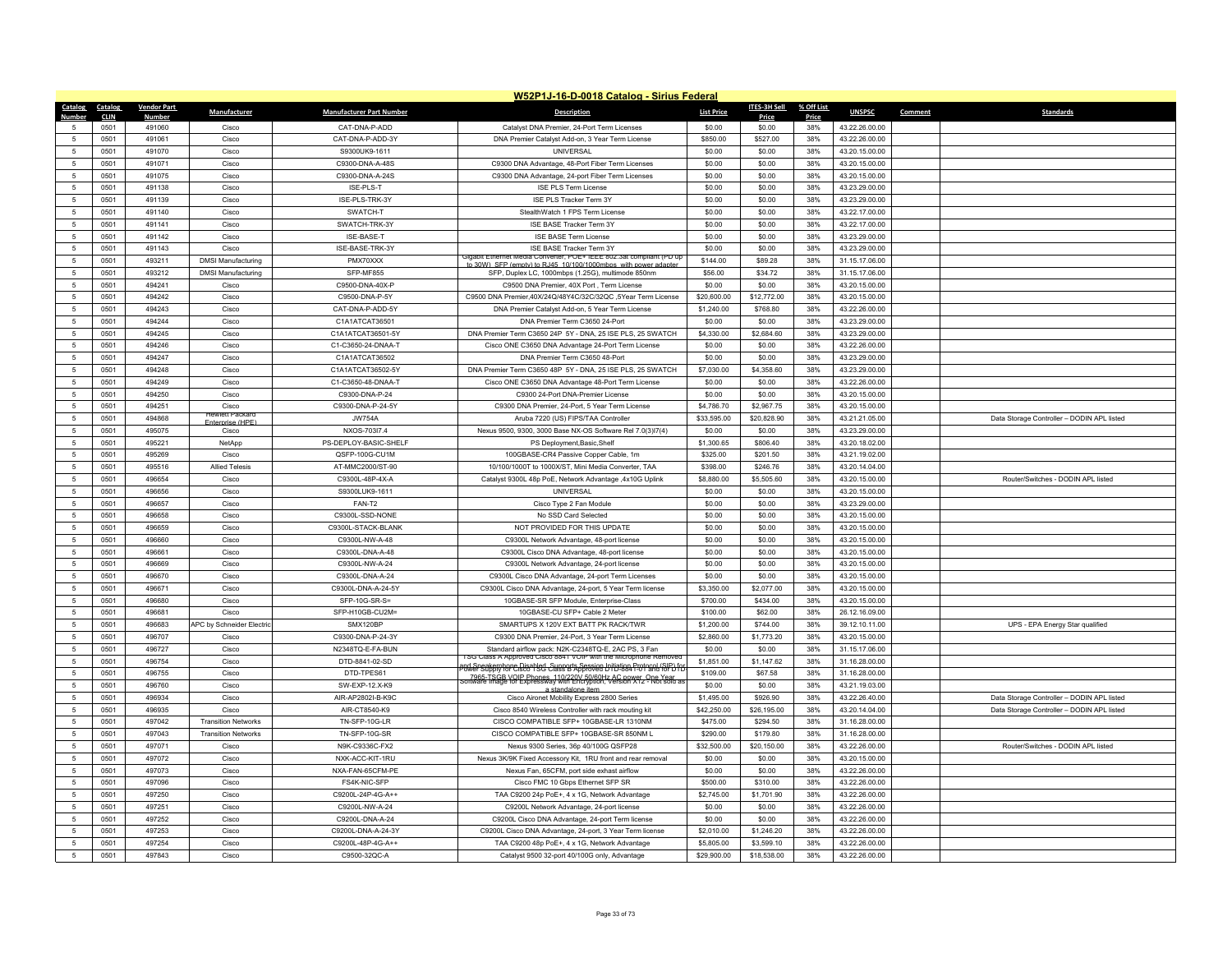|                     | W52P1J-16-D-0018 Catalog - Sirius Federal |                    |                                 |                                       |                                                                                                                          |                        |                      |            |                                  |                                    |  |
|---------------------|-------------------------------------------|--------------------|---------------------------------|---------------------------------------|--------------------------------------------------------------------------------------------------------------------------|------------------------|----------------------|------------|----------------------------------|------------------------------------|--|
| <b>Catalog</b>      | Catalog                                   | <b>Vendor Part</b> | Manufacturer                    | <b>Manufacturer Part Number</b>       | <b>Description</b>                                                                                                       | <b>List Price</b>      | ITES-3H Sell         | % Off List | <b>UNSPSC</b>                    | Comment<br><b>Standards</b>        |  |
| Numbe               | <b>CLIN</b>                               | Number             |                                 |                                       |                                                                                                                          |                        | Price                | Price      |                                  |                                    |  |
| $\sqrt{2}$          | 0501                                      | 497844             | Cisco                           | C9500-DNA-32QC-A                      | C9500 DNA Advantage, Term License                                                                                        | \$0.00                 | \$0.00               | 38%        | 43.22.26.00.00                   |                                    |  |
| -5                  | 0501                                      | 497853             | Cisco                           | C9410R-1A                             | Fed Only, C9400 Series 10 slot chassis 1 Year                                                                            | \$8,160.00             | \$5,059.20           | 38%<br>38% | 43.22.26.00.00                   |                                    |  |
| 5                   | 0501                                      | 497855             | Cisco                           | C9400-SSD-NONE                        | No SSD Memory Selected                                                                                                   | \$0.00                 | \$0.00               |            | 43.22.26.00.00                   |                                    |  |
| 5                   | 0501                                      | 497856             | Cisco                           | C9400-SUP-1=                          | Cisco Catalyst 9400 Series Supervisor 1 Module Spare                                                                     | \$20,400.00            | \$12,648.00          | 38%        | 43.22.26.00.00                   |                                    |  |
|                     | 0501                                      | 497859             | Cisco                           | C9300-DNA-P-48-5Y                     | C9300 DNA Premier, 48-Port, 5 Year Term License                                                                          | \$7,270.00             | \$4,507.40           | 38%        | 43.22.26.00.00                   |                                    |  |
| 5                   | 0501                                      | 497866             | Cisco                           | C9300-DNA-P-24S                       | C9300 DNA Premier 24 port, Term License                                                                                  | \$0.00                 | \$0.00               | 38%        | 43.22.26.00.00                   |                                    |  |
| $\sqrt{2}$          | 0501                                      | 497867             | Cisco                           | C9300-DNA-P-24S-5Y                    | C9300 DNA Premier, 24-Port Fiber, 5 Year Term License                                                                    | \$4,460.00             | \$2,765.20           | 38%        | 43.22.26.00.00                   |                                    |  |
| 5                   | 0501                                      | 497877             | Cisco                           | C9606-SLOT-BLANK                      | Cisco Catalyst 9600 Series Blank for Chassis Module Slot                                                                 | \$0.00                 | \$0.00               | 38%        | 43.22.26.00.00                   |                                    |  |
| 5                   | 0501                                      | 497878             | Cisco                           | C9606-PWR-BLANK                       | Cisco Catalyst 9600 Series Blank for Power Supply Slot                                                                   | \$0.00                 | \$0.00               | 38%        | 43.22.26.00.00                   |                                    |  |
| $\overline{5}$      | 0501                                      | 497975             | Cisco                           | C9400-DNA-P                           | C9400 DNA-Premier License                                                                                                | \$0.00                 | \$0.00               | 38%        | 43.22.26.00.00                   |                                    |  |
| 5                   | 0501                                      | 497976             | Cisco                           | C9400-DNA-P-5Y                        | C9400 DNA Premier 5 Year Term License                                                                                    | \$25,520.00            | \$15,822.40          | 38%        | 43.22.26.00.00                   |                                    |  |
| 5                   | 0501                                      | 498012             | Cisco                           | L-FPR2110T-TC=                        | Cisco FPR2110 Threat Defense Threat and URL License                                                                      | \$0.00                 | \$0.00               | 38%        | 43.22.26.00.00                   |                                    |  |
| $\overline{5}$      | 0501                                      | 498013             | Cisco                           | L-FPR2110T-TC-5Y                      | Cisco FPR2110 Threat Defense Threat and URL 5Y Subs                                                                      | \$14,955.00            | \$9,272.10           | 38%        | 43.22.26.00.00                   |                                    |  |
| 5                   | 0501                                      | 498028             | Cisco                           | C9400-DNA-P-3Y                        | C9400 DNA Premier 3 Year Term License                                                                                    | \$16,250.00            | \$10,075.00          | 38%        | 43.22.26.00.00                   |                                    |  |
| 5                   | 0501                                      | 498090             | Cisco                           | C9500-DNA-48Y4C-P                     | C9500 DNA Premier, 48Y4C Port, Term License                                                                              | \$0.00                 | \$0.00               | 38%        | 43.22.26.00.00                   |                                    |  |
| $\overline{5}$      | 0501                                      | 498091             | Cisco                           | C9500-DNA-P-3Y                        | C9500 DNA Premier 40X/24Q/48Y4C/32C/32QC ,3Year Term License<br>Intel Xeon Gold 5222 3.8GHz, 3.9GHz Turbo, 4C, 10.4GT/s  | \$12,950.00            | \$8,029.00           | 38%        | 43.22.26.00.00                   |                                    |  |
| $\overline{5}$      | 0501                                      | 498123             | Dell                            | 338-BSNO                              | 2LIPL 17MR Cache, HT (105W) DDR4-2933                                                                                    | \$0.00                 | \$0.00               | 38%        | 43.22.26.00.00                   |                                    |  |
| 5+A8806             | 0501                                      | 498185             | Cisco                           | R-PI36-SW-K9                          | Prime Infrastructure 3.6 Software                                                                                        | \$25.00                | \$15.50              | 38%        | 43.22.26.00.00                   |                                    |  |
|                     | 0501                                      | 498190             | Cisco                           | L-MGMT3X-93XX-K9                      | Cisco Ent MGMT: PI 3.x LF, AS, 1 Cat 93xx                                                                                | \$105.00               | \$65.10              | 38%        | 43.22.26.00.00                   |                                    |  |
| 5                   | 0501                                      | 498192             | Cisco                           | L-MGMT3X-94XX-K9                      | Cisco Ent MGMT: PL3 x LE AS 1 Cat 94xx                                                                                   | \$210.00               | \$130.20             | 38%        | 43 22 26 00 00                   |                                    |  |
| $\overline{5}$      | 0501                                      | 498279             | Cisco                           | <b>UCS-SD-128G</b>                    | 128GB SD Card for UCS servers                                                                                            | \$728.00               | \$451.36             | 38%        | 43.22.26.00.00                   |                                    |  |
| $\overline{5}$      | 0501                                      | 498288             | Cisco                           | C9200L-24T-4G-1E                      | C9200 24-port data, 4x1G Network Essentials, 1yr offering                                                                | \$1,904.75             | \$1,180.95           | 38%        | 43.22.26.00.00                   |                                    |  |
| 5                   | 0501                                      | 498289             | Cisco                           | C9200L-NW-1E-24                       | C9200L Network Essentials, 24-port license, 1vr offer                                                                    | \$290.00               | \$179.80             | 38%        | 43.22.26.00.00                   |                                    |  |
| $\overline{5}$      | 0501                                      | 498290             | Cisco                           | C9200L-DNA-1E-24                      | C9200L Cisco DNA Essentials, 24-port Term license, 1Y SKU                                                                | \$0.00                 | \$0.00               | 38%        | 43.22.26.00.00                   |                                    |  |
| 5                   | 0501                                      | 498291             | Cisco                           | C9200L-DNA-E-24-1Y                    | C9200L Cisco DNA Essentials, 24-Port, 1 Year Term License                                                                | \$320.00               | \$198.40             | 38%        | 43.22.26.00.00                   |                                    |  |
| 5                   | 0501                                      | 498292             | Cisco                           | C9200L-48T-4G-1E                      | C9200L 48-port data, 4x1G Network Essentials, 1vr offering                                                               | \$3,284.75             | \$2,036.55           | 38%        | 43.22.26.00.00                   |                                    |  |
| $\overline{5}$      | 0501                                      | 498293             | Cisco                           | C9200L-DNA-1E-48                      | C9200L Cisco DNA Essentials, 48-port Term license, 1Y term                                                               | \$0.00                 | \$0.00               | 38%        | 43.22.26.00.00                   |                                    |  |
| 5                   | 0501                                      | 498294             | Cisco                           | C9200L-DNA-E-48-1Y                    | C9200L Cisco DNA Essentials, 48-Port, 1 Year Term License                                                                | \$600.00               | \$372.00             | 38%        | 43.22.26.00.00                   |                                    |  |
| 5                   | 0501                                      | 498295             | Cisco                           | C9200L-NW-1E-48                       | C9200L Network Essentials, 48-port license, 1yr offer                                                                    | \$520.00               | \$322.40             | 38%        | 43.22.26.00.00                   |                                    |  |
| $\overline{5}$      | 0501                                      | 498572             | Cisco                           | AIR-FAN-C220M4=                       | Cisco 5520 Wireless Controller- FAN                                                                                      | \$214.00               | \$132.68             | 38%        | 43.22.26.00.00                   |                                    |  |
| $\overline{5}$      | 0501                                      | 498577             | Cisco<br><b>Omnitron Syster</b> | SISR4300UK9-168                       | Cisco ISR 4300 Series IOS XE Universal                                                                                   | \$0.00                 | \$0.00               | 38%        | 43.22.26.00.00                   |                                    |  |
| 5<br>$\overline{5}$ | 0501<br>0501                              | 498639<br>498640   | <b>Umhitron Systems</b>         | 1020-1<br>$1102 - 0 - 0$              | MICONV 18SLOT CHASSIS WITH AC POWER<br>verter 10/100; 10/100 RJ45 to 100 Multimode / SC Con                              | \$1,236.21<br>\$186.36 | \$766.45<br>\$115.54 | 38%<br>38% | 43.22.26.00.00                   |                                    |  |
| $\overline{5}$      |                                           | 498694             | Technolog<br>Cisco              |                                       | (1.3/5km) No Pw                                                                                                          |                        |                      |            | 43.22.26.00.00                   |                                    |  |
|                     | 0501                                      |                    |                                 | C9300-24S-1E                          | Fed Only, C9300 24 Fiber, Network Essentials, 1yr offering                                                               | \$21,390.00            | \$13,261.80          | 38%        | 43.22.26.00.00                   |                                    |  |
| 5<br>$\overline{5}$ | 0501                                      | 498695<br>498696   | Cisco                           | C9300-DNA-1E-24S                      | C9300 DNA Essentials, 24-Port Fiber Term Licenses, Fed                                                                   | \$0.00                 | \$0.00               | 38%        | 43.22.26.00.00                   |                                    |  |
| $\overline{5}$      | 0501<br>0501                              | 498702             | Cisco<br>Cisco                  | C9300-DNA-E-24S-1Y<br>C3560CX-DNA-E-8 | C9300 DNA Essentials, 24-Port Fiber, 1 Year Term License<br>C3560CX DNA Essentials, 8-port Term license                  | \$320.00<br>\$0.00     | \$198.40<br>\$0.00   | 38%<br>38% | 43.22.26.00.00<br>43.22.26.00.00 |                                    |  |
| 5                   | 0501                                      | 498703             | Cisco                           | C3560CX-DNA-E-8-3                     | C3560CX DNA Essentials, 8-port, 3 Year Term license                                                                      | \$220.00               | \$136.40             | 38%        | 43.22.26.00.00                   |                                    |  |
| $\overline{5}$      | 0501                                      | 498731             | Cisco                           | S9400ULPFK9-1610                      | Cisco Catalyst 9400 XE 16.10 UNIVERSAL W/O DTLS                                                                          | \$0.00                 | \$0.00               | 38%        | 43.22.26.00.00                   | Router/Switches - DODIN API listed |  |
| -5                  | 0501                                      | 498874             | Addon Technology. Ltd           | EX-SFP-GE10KT14R13-AO                 | AddOn Juniper Networks EX-SFP-GE10K114R13 Compatible TAA                                                                 | \$270.00               | \$167.40             | 38%        | 43.22.26.00.00                   |                                    |  |
| $\overline{5}$      | 0501                                      | 498875             | Addon Technology. Ltd           | EX-SFP-GE10KT13R14-AO                 | ompliant 1000Base-BX SEP Transceiver (SMF, 1490pmTv/1310pmB)<br>AddOn Juniper Networks EX-SFP-GE10R113R14 Compatible TAA | \$270.00               | \$167.40             | 38%        | 43.22.26.00.00                   |                                    |  |
| $\overline{5}$      | 0501                                      | 498879             | Cisco                           | S9400ULPEK9-1611                      | nliant 1000Base-BX SEP Transceiver (SME 1310nmTx/1490nmR<br>Cisco Catalyst 9400 XE 16.11 UNIVERSAL W/O DTLS              | \$0.00                 | \$0.00               | 38%        | 43.22.26.00.00                   | Router/Switches - DODIN API listed |  |
| 5                   | 0501                                      | 498984             | Aruba                           | <b>JW703A</b>                         | Aruba 7010 (US) FIPS/TAA Branch Cntlr                                                                                    | \$5,245.00             | \$3.251.90           | 38%        | 43.22.26.00.00                   |                                    |  |
| $\overline{5}$      | 0502                                      | 498986             | Aruba                           | <b>H8A01A3</b>                        | HPE 3Y Foundation Care NBD Exchange                                                                                      | \$0.00                 | \$0.00               | 38%        | 43.22.26.00.00                   |                                    |  |
| 5                   | 0502                                      | 498987             | Aruba                           | H8A01A3 WAW                           | HPE Aruba 7010 Contro TAA Supp                                                                                           | \$2,079.00             | \$1,663.20           | 20%        | 43.22.26.00.00                   |                                    |  |
| -5                  | 0501                                      | 499050             | Palo Alto Networks              | PAN-PA-3250                           | Palo Alto Networks PA-3250 with redundant AC power supplies                                                              | \$46,000.00            | \$28,520.00          | 38%        | 43 22 26 00 00                   |                                    |  |
| $\overline{5}$      | 0501                                      | 499086             | Cisco                           | N77-C7702                             | Nexus 7700 2 Slot Chassis, No Power Supplies, Fans included                                                              | \$8,000.00             | \$4,960.00           | 38%        | 43.22.26.00.00                   |                                    |  |
| $\overline{5}$      | 0501                                      | 499087             | Cisco                           | N77S2K9-83                            | Cisco NX-OS Release 8.3 for Nexus 7700 Series                                                                            | \$0.00                 | \$0.00               | 38%        | 43.22.26.00.00                   |                                    |  |
| 5                   | 0501                                      | 499088             | Cisco                           | N77-AC-3KW                            | Nexus 7700 - 3.0KW AC Power Supply Module (Cable Included)                                                               | \$3,500.00             | \$2,170.00           | 38%        | 43.22.26.00.00                   |                                    |  |
| $\overline{5}$      | 0501                                      | 499089             | Cisco                           | N77-F348XP-23                         | Nexus 7700 F3-Series 48 Port 1/10GbE (SFP/SFP+)                                                                          | \$44,000.00            | \$27,280.00          | 38%        | 43.22.26.00.00                   |                                    |  |
| $\overline{5}$      | 0501                                      | 499677             | Cisco                           | LIC-EXP-GW                            | Enable GW Feature (H323-SIP)                                                                                             | \$0.00                 | \$0.00               | 38%        | 43.22.26.00.00                   |                                    |  |
| -5                  | 0501                                      | 499686             | Cisco                           | C9500-48Y4C-E                         | Catalyst 9500 48-port x 1/10/25G + 4-port 40/100G, Essential                                                             | \$23,500.00            | \$14,570.00          | 38%        | 43.22.26.00.00                   | Router/Switches - DODIN API listed |  |
| $\overline{5}$      | 0501                                      | 499689             | Cisco                           | C9300-48S-1E                          | Fed Only, C9300 48P Fiber, Network Essentials, 1yr offering                                                              | \$23,880.00            | \$14,805.60          | 38%        | 43.22.26.00.00                   |                                    |  |
| $\overline{5}$      | 0501                                      | 499690             | Cisco                           | C9300-DNA-1E-48S                      | C9300 DNA Essentials, 48-Port Fiber Term Licenses, Fed                                                                   | \$0.00                 | \$0.00               | 38%        | 43.22.26.00.00                   |                                    |  |
| 5                   | 0501                                      | 499691             | Cisco                           | C9300-DNA-E-48S-1Y                    | C9300 DNA Essentials, 48-Port Fiber ,1 Year Term License Fed                                                             | \$600.00               | \$372.00             | 38%        | 43.22.26.00.00                   |                                    |  |
| 5                   | 0501                                      | 499821             | Middle Atlantic                 | D <sub>2</sub>                        | 2SP ANODIZED DRAWER                                                                                                      | \$409.99               | \$254.19             | 38%        | 43.22.26.00.00                   |                                    |  |
| 5                   | 0501                                      | 499822             | Middle Atlantic                 | FB <sub>2</sub>                       | 2SP FLANGED ECONO BLANK                                                                                                  | \$29.99                | \$18.59              | 38%        | 43.22.26.00.00                   |                                    |  |
| 5                   | 0501                                      | 499823             | Middle Atlantic                 | HW100                                 | MIDDLE ATLANTIC 3/4 X 10-32 EQUIPMENT SCREWS FOR<br>CABINETS 100-PK                                                      | \$69.99                | \$43.39              | 38%        | 43.22.26.00.00                   |                                    |  |
| $\sqrt{2}$          | 0501                                      | 499833             | Cisco                           | S9400UK9-1612                         | Cisco Catalyst 9400 XE 16.12 UNIVERSAL                                                                                   | \$0.00                 | \$0.00               | 38%        | 43.22.26.00.00                   | Router/Switches - DODIN API listed |  |
| 5                   | 0501                                      | 499973             | Middle Atlantic                 | L5-FLATFR-43LDW                       | C5 LECTERN FRAME WITH FLAT TOP, 43" WIDE, (2) 10 SPACE RACI<br><b>BAYS WITH LOCKING CASTERS</b>                          | \$6,550.00             | \$4,061.00           | 38%        | 43.22.26.00.00                   |                                    |  |
| 5                   | 0501                                      | 499977             | Cisco                           | C9500-12Q-E                           | Catalyst 9500 12-port 40G switch, Network Essentials                                                                     | \$18,850.00            | \$11,687.00          | 38%        | 43.22.26.00.00                   | Router/Switches - DODIN APL listed |  |
|                     |                                           |                    |                                 |                                       |                                                                                                                          |                        |                      |            |                                  |                                    |  |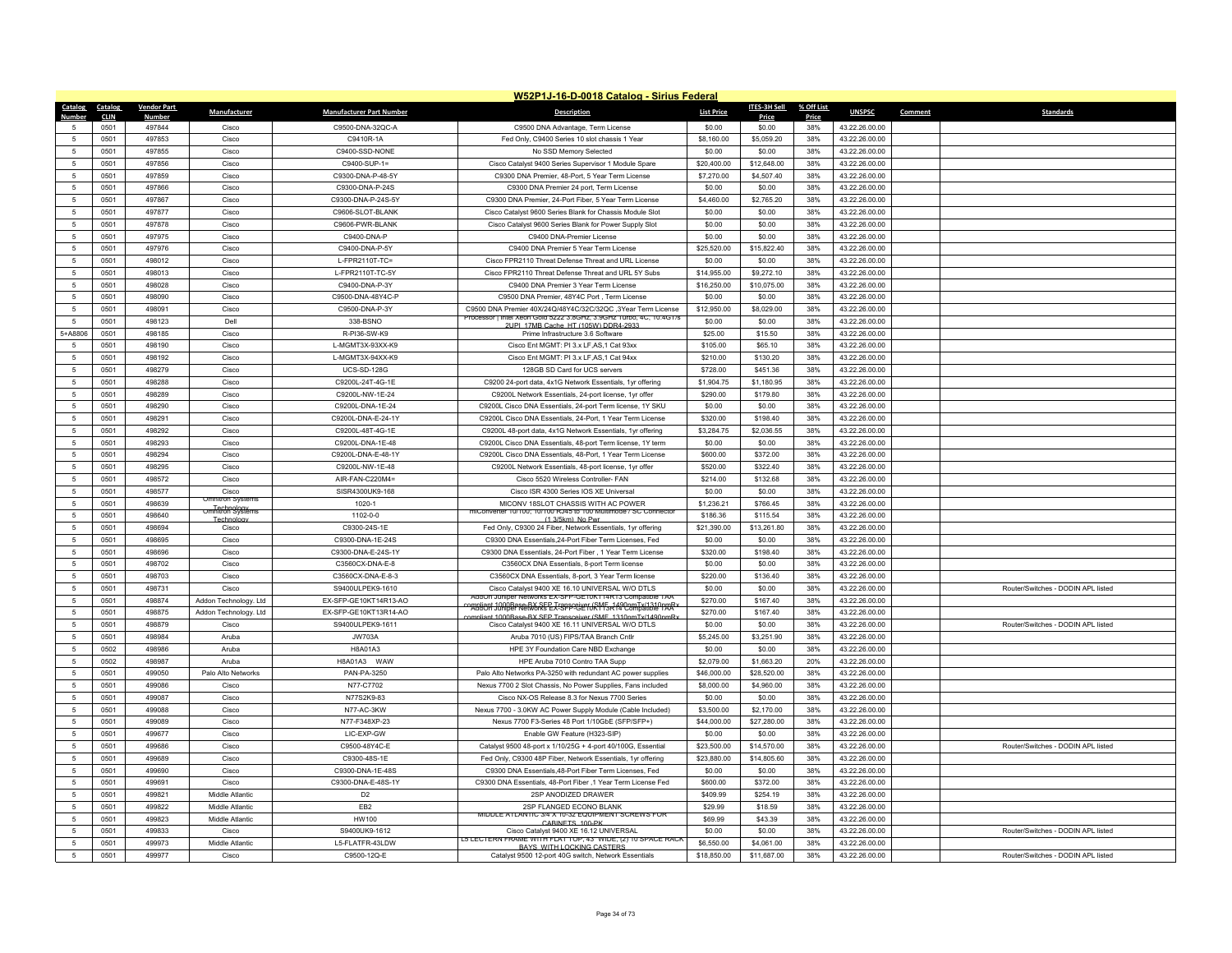|                          | W52P1J-16-D-0018 Catalog - Sirius Federal |                         |                                            |                                  |                                                                                                     |                          |                          |              |                                  |         |                                    |  |
|--------------------------|-------------------------------------------|-------------------------|--------------------------------------------|----------------------------------|-----------------------------------------------------------------------------------------------------|--------------------------|--------------------------|--------------|----------------------------------|---------|------------------------------------|--|
| Catalog Catalog          |                                           | <b>Vendor Part</b>      | Manufacturer                               | <b>Manufacturer Part Number</b>  | <b>Description</b>                                                                                  | <b>List Price</b>        | ITES-3H Sell             | % Off List   | <b>UNSPSC</b>                    | Comment | Standards                          |  |
| Number                   | <b>CLIN</b><br>0501                       | <b>Number</b><br>499991 | Cisco                                      | LIC-TMS-100                      |                                                                                                     | \$19,080.00              | Price<br>\$11,829.60     | Price<br>38% | 43.22.26.00.00                   |         |                                    |  |
| -5                       |                                           |                         |                                            |                                  | Cisco TMS - Additional 100 Direct Managed Systems                                                   |                          |                          |              |                                  |         |                                    |  |
| 5                        | 0501                                      | 499992                  | Cisco<br><b>Hewlett Packa</b>              | L-KITPRO-MS                      | Cisco Room Kit Pro MultiSite- electronic delivery                                                   | \$4,490.00               | \$2,783.80               | 38%          | 43.22.26.00.00                   |         |                                    |  |
| 5                        | 0501                                      | 500143<br>500191        | <b>Enterprise (HPF)</b>                    | <b>JW830A</b><br>S9300ULPEK9-169 | Aruba 7240XM (US) FIPS/TAA Controller<br>UNIVERSAL W/O DTLS                                         | \$52,495.00              | \$32,546.90              | 38%<br>38%   | 43.22.26.00.00                   |         |                                    |  |
| 5                        | 0501                                      |                         | Cisco                                      |                                  |                                                                                                     | \$0.00                   | \$0.00                   |              | 43.22.26.00.00                   |         |                                    |  |
| 5<br>$\overline{5}$      | 0501                                      | 500192                  | Cisco                                      | C9300-DNA-A-24                   | C9300 DNA Advantage, 24-port Term Licenses                                                          | \$0.00                   | \$0.00                   | 38%          | 43.22.26.00.00                   |         |                                    |  |
|                          | 0501                                      | 500193                  | Cisco                                      | C9300-DNA-A-24-7Y                | C9300 DNA Advantage, 24-Port, 7 Year Term License                                                   | \$4,690.00               | \$2,907.80               | 38%          | 43.22.26.00.00                   |         |                                    |  |
| 5                        | 0501                                      | 500197                  | Cisco                                      | C9300-DNA-A-24S-7Y               | C9300 DNA Advantage, 24-Port Fiber, 7 Year Term License                                             | \$4,690.00               | \$2,907.80               | 38%          | 43.22.26.00.00                   |         |                                    |  |
| 5                        | 0501                                      | 500198                  | Cisco                                      | C9300-DNA-A-48S-7Y               | C9300 DNA Advantage, 48-Port Fiber, 7 Year Term License                                             | \$8,797.00               | \$5,454.14               | 38%          | 43.22.26.00.00                   |         |                                    |  |
| 5                        | 0501                                      | 500201                  | Cisco                                      | C9300-DNA-A-48-7Y                | C9300 DNA Advantage, 48-Port, 7 Year Term License                                                   | \$8,800.00               | \$5,456.00               | 38%          | 43.22.26.00.00                   |         |                                    |  |
| $\overline{5}$           | 0501                                      | 500205                  | Cisco                                      | C9400-LC-48T                     | Cisco Catalyst 9400 Series 48-Port 10/100/1000 (RJ-45)                                              | \$7,140.00               | \$4,426.80               | 38%          | 43.22.26.00.00                   |         |                                    |  |
| $\,$ 5                   | 0501                                      | 500206                  | Cisco                                      | C9400-DNA-A-7Y                   | Cisco Catalyst 9400 DNA Advantage 7 Year License                                                    | \$29,990.00              | \$18,593.80              | 38%          | 43.22.26.00.00                   |         |                                    |  |
| 5                        | 0501                                      | 500207                  | Cisco                                      | C9500-DNA-A-7Y                   | DNA Advantage 7 Year License                                                                        | \$28,240.00              | \$17,508.80              | 38%          | 43.22.26.00.00                   |         |                                    |  |
| 5                        | 0501                                      | 500213                  | Cisco                                      | DNA-SW-1.3                       | Cisco DNA Center SW 1.3                                                                             | \$0.00                   | \$0.00                   | 38%          | 43.23.29.00.00                   |         |                                    |  |
| 5                        | 0501                                      | 500214                  | Cisco                                      | ASR-920-12CZ-A                   | Cisco ASR920 Series - 12GE and 2-10GE - AC model                                                    | \$4,000.00               | \$2,480.00               | 38%          | 43.22.26.00.00                   |         | Router/Switches - DODIN APL listed |  |
| 5                        | 0501                                      | 500215                  | Cisco                                      | ASR920-12G-2-10G                 | Cisco ASR920 Series - 12 ports GE and 2 ports 10G license                                           | \$1,000.00               | \$620.00                 | 38%          | 43.22.26.00.00                   |         |                                    |  |
| 5                        | 0501                                      | 500220                  | Cisco                                      | FL-44-PERF-K9                    | Performance on Demand License for 4400 Series                                                       | \$3,600.00               | \$2,232.00               | 38%          | 43.22.26.00.00                   |         |                                    |  |
| 5                        | 0501                                      | 500221                  | Cisco                                      | <b>PWR-4430-AC</b>               | AC Power Supply for Cisco ISR 4430                                                                  | \$0.00                   | \$0.00                   | 38%          | 43.23.29.00.00                   |         |                                    |  |
| $\,$ 5                   | 0501                                      | 500222                  | Cisco                                      | PWR-4430-AC/2                    | AC Power Supply (Secondary PS) for Cisco ISR 4430                                                   | \$800.00                 | \$496.00                 | 38%          | 43.23.29.00.00                   |         |                                    |  |
| $\overline{5}$           | 0501                                      | 500223                  | Cisco                                      | ISRWAAS-RTU-1300                 | ISRWAAS RTU for 1300 connections                                                                    | \$0.00                   | \$0.00                   | 38%          | 31.16.28.00.00                   |         |                                    |  |
| 5                        | 0501                                      | 500224                  | Cisco                                      | ACI-C9332-APIC-B2                | ACI Bundle with 2 9332C and APIC                                                                    | \$0.00                   | \$0.00                   | 38%          | 31.16.28.00.00                   |         |                                    |  |
| 5                        | 0501                                      | 500225                  | Cisco                                      | ACI-N9KDK9-14.1.2                | Nexus 9500 or 9300 ACI Base Software NX-OS Rel 14.1.2                                               | \$0.00                   | \$0.00                   | 38%          | 43.23.29.00.00                   |         |                                    |  |
| 5                        | 0501                                      | 500226                  | Cisco                                      | ACI-SMART-PLR-PID=               | ACI PLR Smart License PID                                                                           | \$0.00                   | \$0.00                   | 38%          | 43.23.29.00.00                   |         |                                    |  |
| 5                        | 0501                                      | 500227                  | Cisco                                      | C1-N9K-ADD-T                     | Cisco ONE Subscription for Nexus 9000 - CHOOSE QTY 1 HERE                                           | \$0.00                   | \$0.00                   | 38%          | 43.23.29.00.00                   |         |                                    |  |
| $\,$ 5                   | 0501                                      | 500229                  | Cisco                                      | L-FLSA1-2X-IPS4G=                | IPSEC E-Delivery PAK for ASR1002-X 4G Crypto BW                                                     | \$11,500.00              | \$7,130.00               | 38%          | 32.10.16.68.00                   |         |                                    |  |
| 5                        | 0501                                      | 500230                  | Cisco                                      | SF-FMC-VMW-K9                    | Cisco Firepower Management Center for 25 devices                                                    | \$10,795.00              | \$6,692.90               | 38%          | 43.23.29.00.00                   |         |                                    |  |
| 5                        | 0501                                      | 500235                  | Cisco                                      | R-CML-CE-ISO-K9=                 | CML CE SW ISO subscription with 15 nodes - ISO package                                              | \$0.00                   | \$0.00                   | 38%          | 43.23.21.03.00                   |         |                                    |  |
| 5                        | 0501                                      | 500236                  | Cisco                                      | CML-CE-1Y                        | CML CE SW v1.x, 1Yr                                                                                 | \$13,200.00              | \$8,184.00               | 38%          | 43.20.18.03.00                   |         |                                    |  |
| 5                        | 0501                                      | 500237                  | Cisco                                      | L-CML-CE-50N=                    | CML CE, 50 nodes expansion                                                                          | \$0.00                   | \$0.00                   | 38%          | 43.20.18.03.00                   |         |                                    |  |
| 5                        | 0501                                      | 500238                  | Cisco                                      | CML-CE-50N-1Y                    | CML CE 50 nodes expansion, 1Yr                                                                      | \$62,700.00              | \$38,874.00              | 38%          | 43.20.18.03.00                   |         |                                    |  |
| 5                        | 0501                                      | 500387                  | Cisco                                      | UCS-S3260-G3SD48                 | UCS S3260 480G Boot SSD (Micron 6G SATA)                                                            | \$1,301.00               | \$806.62                 | 38%          | 43.21.15.01.00                   |         |                                    |  |
| 5                        | 0501                                      | 500397                  | Cisco                                      | C9300-24S-1A                     | Fed Only, C9300 24P Fiber, Adv                                                                      | \$21,390.00              | \$13,261.80              | 38%          | 43.20.15.00.00                   |         | Router/Switches - DODIN APL listed |  |
| 5                        | 0501                                      | 500398                  | Cisco                                      | C9300-NW-1A-24                   | C9300 Network Advantage, 24-port license, Federal offer                                             | \$940.00                 | \$582.80                 | 38%          | 43.20.16.02.00                   |         |                                    |  |
| 5                        | 0501                                      | 500399                  | Cisco                                      | C9300-DNA-1A-24S                 | C9300 DNA Advantage, 24-port Fiber Term Licenses, Fed                                               | \$0.00                   | \$0.00                   | 38%          | 43.20.15.00.00                   |         |                                    |  |
| 5                        | 0501                                      | 500400                  | Cisco                                      | C9300-DNA-A-24S-1Y               | C9300 DNA Advantage, 24-Port Fiber, 1 Year Term License Fed                                         | \$1,070.00               | \$663.40                 | 38%          | 43.20.15.00.00                   |         |                                    |  |
| $\overline{5}$           | 0502                                      | 500401                  | Cisco                                      | SP-AR1-ASR12CZA                  | SP AR HW 8X5XNBD Cisco ASR920 Series - 12GE and 2-10GE -                                            | \$320.00                 | \$256.00                 | 20%          | 43.23.29.00.00                   |         |                                    |  |
| 5                        | 0502                                      | 500402                  | Cisco                                      | SP-ECMU-ASR920SA                 | SP SWSS UPGRADESCisco ASR920 Series                                                                 | \$360.00                 | \$288.00                 | 20%          | 43.23.29.00.00                   |         |                                    |  |
| 5<br>5                   | 0502                                      | 500403                  | Cisco                                      | SP-ECMU-ASR920GG                 | SP SWSS UPGRADESCisco ASR920 Series<br>3000VA 2880W<br>UPS Smart Rackmount LCD AVR 120V USB SNMP 2U | \$120.00                 | \$96.00                  | 20%          | 43.23.29.00.00                   |         |                                    |  |
|                          | 0501                                      | 500413                  | Tripp-lite                                 | SM3000RMXLNTAA                   |                                                                                                     | \$2,406.60               | \$1,492.09               | 38%          | 39.12.10.11.00                   |         | UPS - EPA Energy Star qualified    |  |
| 5                        | 0501                                      | 500438<br>500665        | Dell                                       | 332-0798                         | PowerEdge VRTX Shipping                                                                             | \$0.00                   | \$0.00                   | 38%          | 43.21.15.01.00                   |         |                                    |  |
| $\,$ 5<br>$\overline{5}$ | 0501                                      |                         | Cisco<br>ewlett Packar                     | C9300-DNA-E-48-7Y                | C9300 DNA Essentials, 48-Port, 7 Year Term License                                                  | \$2,632.01               | \$1,631.85               | 38%          | 43.20.15.00.00                   |         |                                    |  |
|                          | 0501                                      | 500803                  | Fre <del>torerise (URF)</del>              | 797740-B22ABA                    | U.S. - English localization                                                                         | \$0.00                   | \$0.00                   | 38%          | 43.20.18.00.00                   |         |                                    |  |
| 5<br>5                   | 0501<br>0501                              | 500805<br>500806        | <b>Freterett Packard</b>                   | P07350-L21<br>P07350-B21         | HPE SY 480/660 Gen10 Xeon-G 6252 FIO Kit<br>HPE SY 480/660 Gen10 Xeon-G 6252 Kit                    | \$8,909.00<br>\$8,909.00 | \$5,523.58<br>\$5,523,58 | 38%<br>38%   | 39.12.10.17.00<br>39.12.10.17.00 |         |                                    |  |
| 5                        |                                           |                         | <b>Figteriet Packard</b>                   |                                  |                                                                                                     | \$0.00                   |                          |              |                                  |         |                                    |  |
| 5                        | 0501                                      | 500807<br>500808        | <b>Faterari se (HPF)</b>                   | P07350-B210D1                    | Factory integrated                                                                                  |                          | \$0.00                   | 38%          | 39.12.10.17.00                   |         |                                    |  |
|                          | 0501<br>0501                              | 500809                  | Faterarise (HPF)                           | P00924-B21<br>P00924-B210D1      | HPE 32GB 2Rx4 PC4-2933Y-R Smart Kit                                                                 | \$1,119.00<br>\$0.00     | \$693.78<br>\$0.00       | 38%<br>38%   | 43.21.19.02.00<br>43.21.19.02.00 |         |                                    |  |
| -5<br>5                  |                                           | 500810                  | <b>Fretoreti seatslate</b>                 | P04556-B21                       | Factory integrated                                                                                  |                          | \$210.18                 | 38%          |                                  |         |                                    |  |
| 5                        | 0501<br>0501                              | 500811                  | <b>Frewrett Packard</b>                    | P04556-B210D1                    | HPE 240GB SATA RI SFF SC DS SSD<br>Factory integrated                                               | \$339.00<br>\$0.00       | \$0.00                   | 38%          | 43.21.15.01.00<br>43.21.15.01.00 |         |                                    |  |
| 5                        | 0501                                      | 500812                  | <b>Faterprise (HPF)</b>                    | 777452-B21                       | HPE Synergy 3830C 16G FC HBA                                                                        | \$1,549.00               | \$960.38                 | 38%          | 43.21.15.01.00                   |         |                                    |  |
| 5                        | 0501                                      | 500813                  | Enterprise (HPE)<br>Flewlett Packard       | 777452-B210D1                    | Factory integrated                                                                                  | \$0.00                   | \$0.00                   | 38%          | 43.21.15.01.00                   |         |                                    |  |
| $\overline{5}$           | 0501                                      | 500814                  | <b>Faterprise (HPF)</b>                    | 779218-B22                       | HPE Synergy 20Gb TAA Intercon Link Mod                                                              | \$9,541.00               | \$5,915.42               | 38%          | 43.21.15.01.00                   |         |                                    |  |
| 5                        | 0501                                      | 500815                  | <b>Fretoretise (HBF)</b>                   | 779218-B220D1                    | Factory integrated                                                                                  | \$0.00                   | \$0.00                   | 38%          | 43.21.15.01.00                   |         |                                    |  |
| 5                        | 0501                                      | 500817                  | <b>Frewrett Packard</b>                    | 859493-B21                       | Synergy Multi Frame Master1 FIO                                                                     | \$1.50                   | \$0.93                   | 38%          | 31.16.28.00.00                   |         |                                    |  |
| $\overline{5}$           | 0501                                      | 500820                  | Frewreti Packard                           | 871940-B220D1                    | Factory integrated                                                                                  | \$0.00                   | \$0.00                   | 38%          | 43.21.15.01.00                   |         |                                    |  |
| 5                        | 0501                                      | 500833                  | <b>Faterprise (HPF)</b>                    | 859494-B22                       | Synergy Multi Frame Master2 FIO                                                                     | \$1.50                   | \$0.93                   | 38%          | 31.16.28.00.00                   |         |                                    |  |
| 5                        | 0501                                      | 500834                  | <b>Fnterprise (HPF</b><br>Flewlett Packard | 804110-B21                       | HPE Synergy Interconnect Link 15m AOC                                                               | \$1,580.00               | \$979.60                 | 38%          | 43.21.15.01.00                   |         |                                    |  |
| 5                        | 0501                                      | 500835                  | <del>Fatoracise (USF)</del>                | 720211-B21                       | HPE BLc 40G QSFP+ QSFP+ 15m AOC Cable                                                               | \$1,329.00               | \$823.98                 | 38%          | 43.20.18.02.00                   |         |                                    |  |
| 5                        | 0502                                      | 500836                  | <b>Fretorett PackaFd</b>                   | H7J35A5WJP                       | <b>HPE Synergy Composer Supp</b>                                                                    | \$604.00                 | \$483.20                 | 20%          | 43.23.29.07.00                   |         |                                    |  |
| -5                       | 0502                                      | 500837                  | <b>Faterprise (HPF)</b>                    | H7J35A5W4A                       | HPE SY480 Gen10 Support                                                                             | \$3,730.00               | \$2.984.00               | 20%          | 43.23.29.07.00                   |         |                                    |  |
| 5                        | 0502                                      | 500838                  | <b>Faterative (HPF</b>                     | H7J35A5WJN                       | HPE Synergy 1200 Frame Supp                                                                         | \$2,291.00               | \$1,832.80               | 20%          | 43.23.29.07.00                   |         |                                    |  |
| 5                        | 0502                                      | 500839                  | <b>Faterative (HPF</b>                     | H7J35A5WJR                       | HPE Synergy VC SE 40Gb F8 Module Supp                                                               | \$2,010.00               | \$1,608.00               | 20%          | 43.23.29.07.00                   |         |                                    |  |
| 5                        | 0502                                      | 500840                  | Faterarise (HRF)                           | H7J35A5WJT                       | HPE Synergy Interconnect LinkModule Supp                                                            | \$1,005.00               | \$804.00                 | 20%          | 43.23.29.07.00                   |         |                                    |  |
|                          |                                           |                         | Enternrise (HPE)                           |                                  |                                                                                                     |                          |                          |              |                                  |         |                                    |  |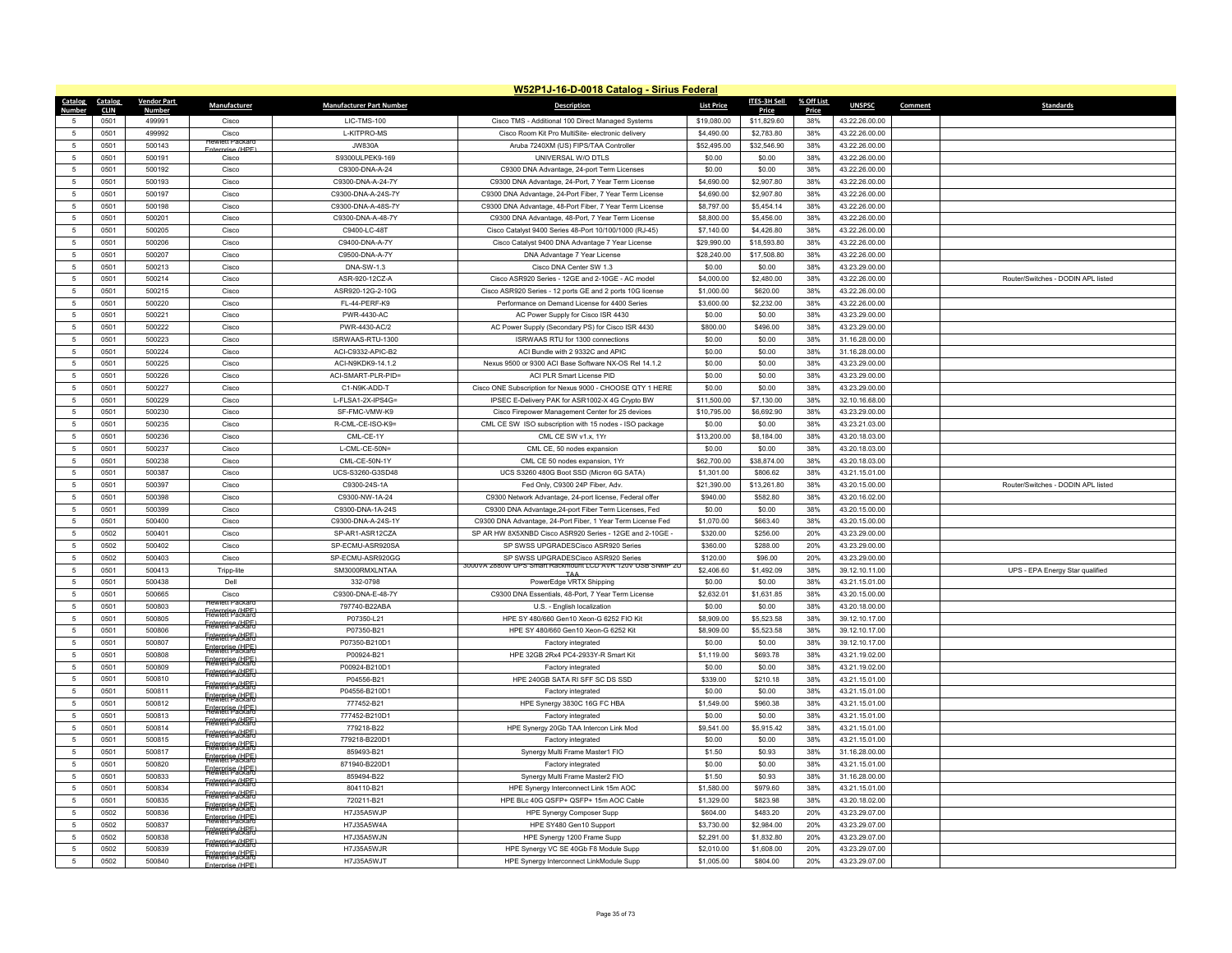| W52P1J-16-D-0018 Catalog - Sirius Federal |                     |                         |                                 |                                 |                                                                                                                                      |                           |                     |              |                                  |         |                                            |
|-------------------------------------------|---------------------|-------------------------|---------------------------------|---------------------------------|--------------------------------------------------------------------------------------------------------------------------------------|---------------------------|---------------------|--------------|----------------------------------|---------|--------------------------------------------|
| Catalog                                   | Catalog             | <b>Vendor Part</b>      | Manufacturer                    | <b>Manufacturer Part Number</b> | <b>Description</b>                                                                                                                   | <b>List Price</b>         | <b>ITES-3H Sell</b> | % Off List   | <b>UNSPSC</b>                    | Comment | Standards                                  |
| 5                                         | <b>CLIN</b><br>0502 | <b>Number</b><br>500841 |                                 | H7J35A5X7A                      | HPE Synergy VC SE 16Gb FC Support                                                                                                    | \$2,224.00                | Price<br>\$1,779.20 | Price<br>20% | 43.23.29.07.00                   |         |                                            |
| -5                                        | 0502                | 500842                  | Frewrett Packard                | H7J35A5ZGT                      | HPE Smart Fabric Orchstrtor SW-6 Support                                                                                             | \$445.00                  | \$356.00            | 20%          | 43.23.29.07.00                   |         |                                            |
| 5                                         | 0502                | 500843                  | <b>Faterprise (HPF)</b>         | H7J35A5ZHX                      | HPE SN6000B 16Gb PP + FC Switch Support                                                                                              | \$22,517.00               | \$18,013.60         | 20%          | 43.23.29.07.00                   |         |                                            |
| 5                                         | 0501                | 500844                  | Enterprise (HPF                 | HA124A15ZQ                      | HPE Synergy Additional Frame Startup SVC                                                                                             | \$2,829.00                | \$1,753.98          | 38%          | 43.21.15.01.00                   |         |                                            |
| 5                                         | 0501                | 500852                  | Enterprise (HPF)                | HA124A15B1                      | HPE Startup Storage Addl One Day SVC                                                                                                 | \$4,500.00                | \$2,790.00          | 38%          | 43.20.18.02.00                   |         |                                            |
| $\sqrt{5}$                                | 0501                | 500853                  | <del>Fretorietise (URF)</del>   | OM3-LC-LC-DX-30M-PVC            | 30M LC to LC Duplex Single Mode Fiber Patch Cable                                                                                    | \$32.86                   | \$20.37             | 38%          | 31.16.28.00.00                   |         |                                            |
| 5                                         | 0501                | 500854                  | <b>Figteriate CHPF</b>          | SF-QSFP4SFPPS-005               | 5M QSFP to 4 SFP+ Splitter Cable- 1 x QSFP+ (40G) to 4 x SFP+ (10G)                                                                  | \$787.45                  | \$488.22            | 38%          | 31.15.17.06.00                   |         |                                            |
| 5                                         | 0501                | 500855                  | <b>Figterieti Packard</b>       | Two Frame TAA Starting Point    | Two Frame TAA Starting Point                                                                                                         | \$0.00                    | \$0.00              | 38%          | 43.22.26.12.00                   |         |                                            |
| $5\phantom{.0}$                           | 0501                | 500856                  | <b>Faterprise (HPF)</b>         | H4W48A1                         | HPE DCP Consulting 5 Day Onsite SVC                                                                                                  | \$24,800.00               | \$15,376.00         | 38%          | 31.15.17.06.00                   |         |                                            |
| 5                                         | 0501                | 500881                  | Fnterprise (HPF)<br>Cisco       | C9300L-24T-4X-E                 | Catalyst 9300L 24p data, Network Essentials .4x10G Uplink                                                                            | \$5,540.00                | \$3,434,80          | 38%          | 43.20.15.00.00                   |         | Router/Switches - DODIN API listed         |
| 5                                         | 0501                | 500882                  | Cisco                           | C9300L-NW-E-24                  | C9300L Network Essentials, 24-port license                                                                                           | \$0.00                    | \$0.00              | 38%          | 43.20.15.00.00                   |         |                                            |
| $\sqrt{5}$                                | 0501                | 500883                  | Cisco                           | C9300L-DNA-E-24                 | C9300L Cisco DNA Essentials, 24-port license                                                                                         | \$0.00                    | \$0.00              | 38%          | 43.20.15.00.00                   |         |                                            |
| 5                                         | 0501                | 500884                  | Cisco                           | C9300L-DNA-E-24-3Y              | C9300L Cisco DNA Essentials, 24-port, 3 Year Term license                                                                            | \$610.00                  | \$378.20            | 38%          | 43.20.15.00.00                   |         |                                            |
| 5                                         | 0501                | 501041                  | Cisco                           | S9400ULPEK9-166                 | Cisco Catalyst 9400 XE 16.6 Universal W/O DTLS                                                                                       | \$0.00                    | \$0.00              | 38%          | 43.20.15.00.00                   |         |                                            |
| $5\phantom{.0}$                           | 0501                | 501042                  | Cisco                           | WSA-S395-K9                     | WSA S395 Web Security Appliance                                                                                                      | \$18,365.23               | \$11,386.44         | 38%          | 43.23.29.00.00                   |         | Information Assurance - DODIN APL listed   |
| 5                                         | 0501                | 501043                  | Cisco                           | CCS-PSU1-770AC                  | Cisco Content Sec AC Power Supply 770W for x95 appliance                                                                             | \$0.00                    | \$0.00              | 38%          | 43.20.14.07.00                   |         |                                            |
| $\sqrt{5}$                                | 0501                | 501044                  | Cisco                           | SF-WSA-10.6.0-K9                | WSA Async OS v10.6.0                                                                                                                 | \$0.00                    | \$0.00              | 38%          | 26.12.16.09.00                   |         |                                            |
| 5                                         | 0501                | 501045                  | Cisco                           | CCS-HDD-600GB10K                | Content Sec x95 600GB 12G SAS 10K RPM SFF HDD                                                                                        | \$0.00                    | \$0.00              | 38%          | 43.21.15.01.00                   |         |                                            |
| 5                                         | 0501                | 501046                  | Cisco                           | <b>CCS-TPM2-002</b>             | Cisco Content Security Trusted Platform Module TPM 2.0                                                                               | \$0.00                    | \$0.00              | 38%          | 43.20.14.07.00                   |         |                                            |
| -5                                        | 0501                | 501047                  | Cisco                           | CCS-CPU-5118D                   | Content Sec 2.3 GHz 5118/105W 12C/16.50MB Cache/DDR4 2400MHz                                                                         | \$0.00                    | \$0.00              | 38%          | 43 21 15 01 00                   |         |                                            |
| 5                                         | 0501                | 501048                  | Cisco                           | CCS-MEM-16GB                    | ContentSecx95 16GBDDR4-2666MHzRDIMM/PC4-19200/slrank/x4/1.2v                                                                         | \$0.00                    | \$0.00              | 38%          | 43.21.15.01.00                   |         |                                            |
| 5                                         | 0501                | 501049                  | Cisco                           | CCS-MRAID-M5                    | Cisco Content Sec SAS Modular Raid Controller 2GB Cache                                                                              | \$0.00                    | \$0.00              | 38%          | 43.20.14.07.00                   |         |                                            |
| -5                                        | 0501                | 501050                  | Cisco                           | CCS-PCIE-IRJ45                  | Cisco Content Sec quad port 1G Copper PCI                                                                                            | \$0.00                    | \$0.00              | 38%          | 43.20.14.07.00                   |         |                                            |
| $\sqrt{5}$                                | 0501                | 501151                  | Cisco                           | C9500-48X-A                     | Catalyst 9500 48-port 10G bundle, Network Advantage                                                                                  | \$26,400.00               | \$16,368.00         | 38%          | 40.10.17.08.00                   |         | Router/Switches - DODIN API listed         |
| $\,$ 5 $\,$                               | 0501                | 501153                  | Cisco                           | C9300-DNA-E-48S                 | C9300 DNA Essentials, 48-Port Fiber Term Licenses                                                                                    | \$0.00                    | \$0.00              | 38%          | 43.20.15.00.00                   |         |                                            |
| 5                                         | 0501                | 501154                  | Cisco                           | C9300-DNA-F-48S-5)              | C9300 DNA Essentials, 48-Port Fiber, 5 Year Term License                                                                             | \$1,867.00                | \$1,157.54          | 38%          | 43.20.15.00.00                   |         |                                            |
| $5\phantom{.0}$                           | 0501                | 501155                  | Cisco                           | C9200L-48P-4G-A                 | Catalyst 9200L 48-port PoE+, 4 x 1G, Network Advantage                                                                               | \$5,805.00                | \$3,599.10          | 38%          | 43.20.15.00.00                   |         | Router/Switches - DODIN APL listed         |
| $\sqrt{5}$                                | 0501                | 501256                  | StarTech.com                    | <b>GLCSXMMDSTT</b>              | 100% Cisco GLC-SX-MMD comp. guaranteed - TAA - Lifetime Warrant<br>on all SEP modules = Network Speed: 1 Gbps = Meets or exceeds OFM | \$87.99                   | \$54.55             | 38%          | 43.22.26.00.00                   |         |                                            |
| 5                                         | 0501                | 501264                  | Addon Technology. Ltd           | SFP-10G-LR-AO                   | ver module - 10 GigF - 10GBase-LR - 1310 nr                                                                                          | \$500.00                  | \$310.00            | 38%          | 43.20.15.00.00                   |         |                                            |
| $\sqrt{5}$                                | 0501                | 501303                  | Infoblox                        | TE-805-HW-AC-S                  | Trinzic 805 (Hardware only) Standalone                                                                                               | \$4,235.90                | \$2,626.26          | 38%          | 31.15.17.06.00                   |         |                                            |
| 5                                         | 0501                | 501305                  | Infoblox                        | <b>IB-POWER-CORD</b>            | Power Cord - Group A                                                                                                                 | \$0.00                    | \$0.00              | 38%          | 39.12.10.00.00                   |         |                                            |
| 5                                         | 0501                | 501306                  | Infoblox                        | T-ADJUST-RAIL-400-900-OPT       | Trinzic 80x, 140x, 220x, and 4005 series rack rail or rack rail kit, adjustable                                                      | \$0.00                    | \$0.00              | 38%          | 31.15.17.06.00                   |         |                                            |
| $\sqrt{5}$                                | 0501                | 501307                  | Infoblox                        | ND-805-HW-AC-S                  | Network Insight 805 (Hardware only) Standalone                                                                                       | \$4,159.25                | \$2,578.74          | 38%          | 43.23.30.00.00                   |         |                                            |
| 5                                         | 0501                | 501311                  | Infoblox                        | TR-805-HW-AC-B                  | TR-805 Reporting and Analytics (Hardware only) Packaged                                                                              | \$3,250.41                | \$2.015.25          | 38%          | 39.12.13.02.00                   |         |                                            |
| $\sqrt{5}$                                | 0501                | 501314                  | Infoblox                        | T-ADJUST-RAIL-400-900-OPT-120   | Trinzic 80x, 140x, 220x, and 4005 series rack rail or rack rail kit, adjustable                                                      | \$0.00                    | \$0.00              | 38%          | 31.15.17.06.00                   |         |                                            |
| 5                                         | 0501                | 501557                  | Cisco                           | AIR-AP2802I-AK910               | 802.11ac W2 10 AP w/CA; 4x4:3SS; Int Ant; 2xGbE, A Domain                                                                            | \$15,241.00               | \$9,449.42          | 38%          | 43.23.29.00.00                   |         | Data Storage Controller - DODIN APL listed |
| 5                                         | 0501                | 501558                  | Cisco                           | AIR-AP2802I-ABULK               | BOM Level AP2800i Bulk PID for A Domain                                                                                              | \$0.00                    | \$0.00              | 38%          | 43.23.29.00.00                   |         |                                            |
| $\sqrt{5}$                                | 0501                | 501751                  | Cisco                           | C3850-24XS-L-E                  | C3850-24XS LAN Base to IP Services E- Delivery License                                                                               | \$0.00                    | \$0.00              | 38%          | 43.23.29.00.00                   |         |                                            |
| -5                                        | 0501                | 501877                  | <b>FMC</b>                      | D31D24AD25                      | Unity 300 2U DPE 25x2.5 Drive EMC Rck                                                                                                | \$9,924.19                | \$6,153.00          | 38%          | 43.20.18.00.00                   |         |                                            |
| 5                                         | 0501                | 502032                  | Cisco                           | N3K-C3172TQ-XL                  | Nexus 3172TQ, 48 x 10GT & 6 QSFP+ ports, extended memory                                                                             | \$26,075.00               | \$16,166.50         | 38%          | 43.22.17.00.00                   |         | Router/Switches - DODIN APL listed         |
| 5                                         | 0501                | 502073                  | Cisco                           | S9500UK9-1612                   | Universa                                                                                                                             | \$0.00                    | \$0.00              | 38%          | 43.20.15.00.00                   |         |                                            |
| 5                                         | 0501                | 502075                  | Cisco                           | C9500-DNA-16X-P                 | C9500 DNA Premier, 16X Port, Term License                                                                                            | \$0.00                    | \$0.00              | 38%          | 43.20.15.00.00                   |         |                                            |
| 5                                         | 0501                | 502076                  | Cisco                           | C9500-DNA-L-P-5Y                | C9500 DNA Premier 12Q/16X / 24Y4C 5Year Term License                                                                                 | \$12,600.00               | \$7,812.00          | 38%          | 43.20.15.00.00                   |         |                                            |
| $5\phantom{.0}$<br>5                      | 0501<br>0501        | 502273<br>502726        | Cisco<br>Hewlett Packa          | C3850-24-L-L<br>C8R24B          | C3850-24 LAN Base E- Delivery License<br>HPE MSA 16Gb SW FC SFP 4pk XCVR                                                             | \$0.00                    | \$0.00<br>\$895.30  | 38%<br>38%   | 43.23.30.00.00                   |         |                                            |
| $\sqrt{5}$                                | 0501                | 502854                  | IP Asimetr<br>Cisco             | N3K-C31108PC-V                  | Nexus 31108-VXLAN, 48 x SFP+ and 6C/6Q QSFP ports                                                                                    | \$1,444.04<br>\$23,500.00 | \$14,570.00         | 38%          | 43.20.18.02.00<br>31.16.28.00.00 |         |                                            |
| 5                                         | 0501                | 502898                  | Dell                            | 407-BBOS                        | Dell Networking SFP Transceiver 1000BASE-T - up to 100 m                                                                             | \$375.00                  | \$232.50            | 38%          | 43.21.15.01.00                   |         |                                            |
| 5                                         | 0501                | 503354                  | Cisco                           | NXOS-9.3.1                      | Nexus 9500, 9300, 3000 Base NX-OS Software Rel 9.3.1                                                                                 | \$0.00                    | \$0.00              | 38%          | 43.23.29.00.00                   |         |                                            |
| -5                                        | 0501                | 503448                  | Cisco                           | NXOS-703l7.6                    | Nexus 9500, 9300, 3000 Base NX-OS Software Rel 7.0(3)I7(6)                                                                           | \$0.00                    | \$0.00              | 38%          | 43.23.29.00.00                   |         |                                            |
| $5\phantom{.0}$                           | 0501                | 503468                  | Coming                          | CCH-CP12-91                     | ACCU-TECH CORPORATION : PANEL, W/6 MM DUPLEX SC SLVS                                                                                 | \$95.18                   | \$59.01             | 38%          | 31.16.31.00.00                   |         |                                            |
| 5                                         | 0502                | 503635                  | lewieff Packa                   | H3DF7E                          | Hewlett Packard Enterprise   Aruba 1 Year Foundation Care Next                                                                       | \$2,741.00                | \$2,192.80          | 20%          | 43.20.18.02.00                   |         |                                            |
| -5                                        | 0501                | 503675                  | Internrise (HPF<br>Thinklogical | TLX-TMM-K00E10                  | TLX Multi-Mode Transmitter, 1 Display 4R@30Hz, ADMP2.0, Analog                                                                       | \$2,650.00                | \$1,643.00          | 38%          | 31.16.28.00.00                   |         |                                            |
| $\sqrt{5}$                                | 0501                | 503676                  | Thinklogical                    | TLX-RMM-000E10                  | TLX Multi-Mode Receiver, 1 Display up to 4K@30Hz, DisplayPort 1.2 or                                                                 | \$2,000.00                | \$1,240.00          | 38%          | 31.16.28.00.00                   |         |                                            |
| $\sqrt{5}$                                | 0501                | 503677                  | Thinklogical                    | <b>TLX-RMM-H00001</b>           | HDM120<br>TLX Multi-Mode Receiver, Analog Audio, USB HID                                                                             | \$1,000.00                | \$620.00            | 38%          | 31.16.28.00.00                   |         |                                            |
| 5                                         | 0501                | 503678                  | Thinklogical                    | CHS-000004                      | MODULAR RACK MOUNT CHASSIS, UP TO 4 VIDEO EXTENDER                                                                                   | \$500.00                  | \$310.00            | 38%          | 43.20.18.03.00                   |         |                                            |
| 5                                         | 0501                | 503688                  | Cisco                           | C9200-24P-A                     | MODULES OR 2 KVM MODULES<br>Catalyst 9200 24-port PoE+. Network Advantage                                                            | \$3,080.00                | \$1,909.60          | 38%          | 43.22.26.00.00                   |         |                                            |
| 5                                         | 0501                | 503695                  | Cisco                           | C9200-NM-4X                     | Catalyst 9200 4 x 10G Network Module                                                                                                 | \$2,000.00                | \$1,240.00          | 38%          | 43.20.15.00.00                   |         | Router/Switches - DODIN APL listed         |
| 5                                         | 0501                | 503711                  | Cisco                           | MEM-FLSH-8U32G                  | 8G to 32G eUSB Flash Memory Upgrade for Cisco ISR 4430                                                                               | \$2,500.00                | \$1,550.00          | 38%          | 43.22.26.00.00                   |         |                                            |
| $\overline{5}$                            | 0501                | 503713                  | Cisco                           | C9200L-48P-4G-1E                | C9200L 48-port PoE+, 4x1G Network Essentials, 1yr offering                                                                           | \$5,804.75                | \$3,598.95          | 38%          | 43.20.15.00.00                   |         |                                            |
| 5                                         | 0501                | 504018                  | Cisco                           | SC9600UK9-1612                  | Cisco Catalyst 9600 XF 16 12 UNIVERSAL                                                                                               | \$0.00                    | \$0.00              | 38%          | 31.15.17.06.00                   |         | Router/Switches - DODIN API listed         |
| $\sqrt{5}$                                | 0501                | 504019                  | Cisco                           | C9600-DNA-P                     | C9600 DNA Premier Term Licenses                                                                                                      | \$0.00                    | \$0.00              | 38%          | 43.22.26.00.00                   |         |                                            |
|                                           |                     |                         |                                 |                                 |                                                                                                                                      |                           |                     |              |                                  |         |                                            |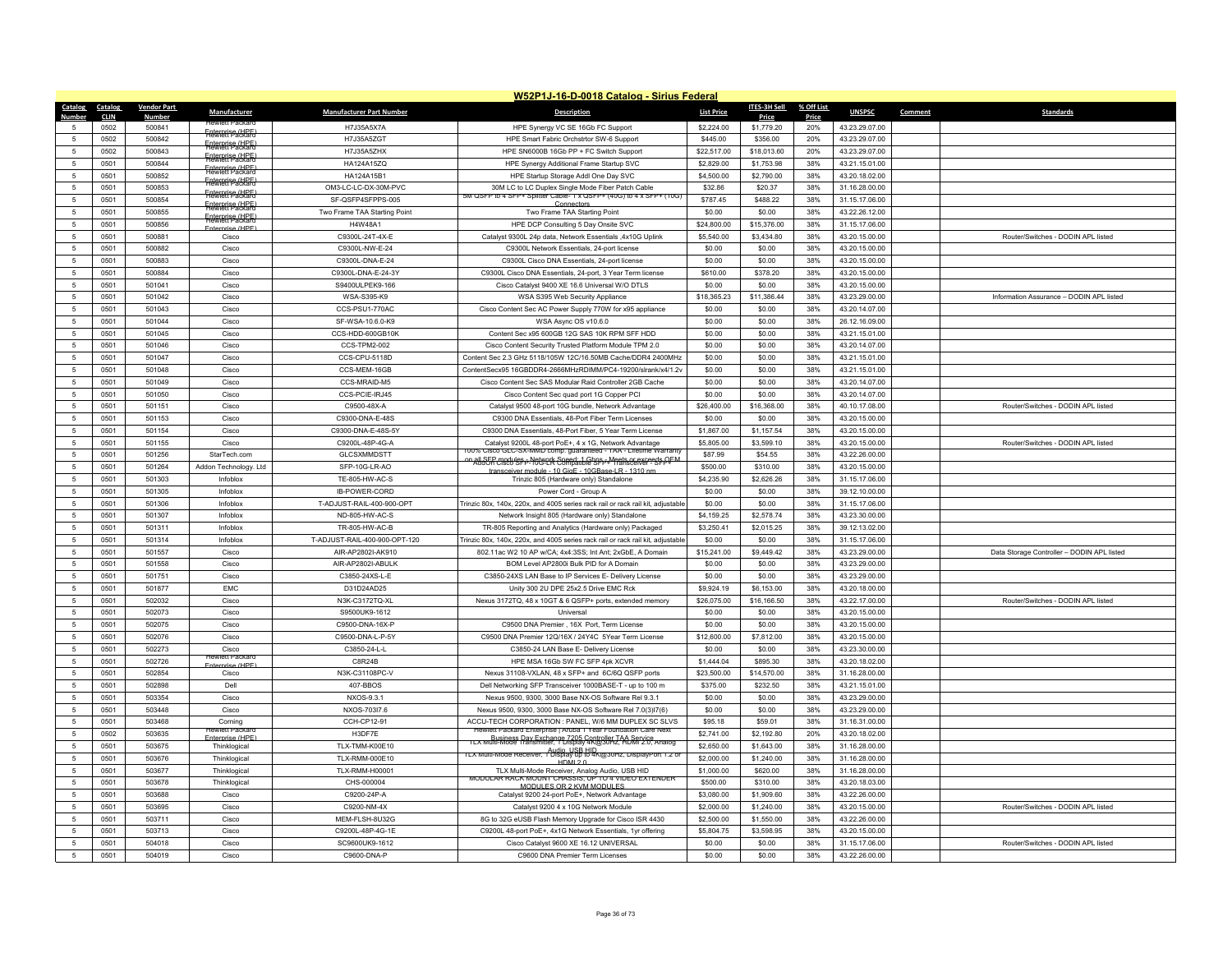|                |             |                    |                                            |                                 | W52P1J-16-D-0018 Catalog - Sirius Federal                                                                                                   |                   |              |            |                |         |                                                                         |
|----------------|-------------|--------------------|--------------------------------------------|---------------------------------|---------------------------------------------------------------------------------------------------------------------------------------------|-------------------|--------------|------------|----------------|---------|-------------------------------------------------------------------------|
| Catalog        | Catalog     | <b>Vendor Part</b> | Manufacturer                               | <b>Manufacturer Part Number</b> | <b>Description</b>                                                                                                                          | <b>List Price</b> | ITES-3H Sell | % Off List | <b>UNSPSC</b>  | Comment | <b>Standards</b>                                                        |
| Numhei         | <b>CLIN</b> | Numbe              |                                            |                                 |                                                                                                                                             |                   | Price        | Price      |                |         |                                                                         |
|                | 0501        | 504020             | Cisco                                      | C9K-F2-SSD-960GB                | Cisco Catalyst 9600 Series 960GB SSD Storage                                                                                                | \$7,500.00        | \$4,650.00   | 38%        | 43.20.15.00.00 |         |                                                                         |
| $\sqrt{2}$     | 0501        | 504023             | Cisco                                      | C1-CISCO4451/K9                 | Cisco ONE ISR 4451 (4GE, 3NIM, 2SM, 8G FLASH, 4G DRAM, IPB)                                                                                 | \$23,354.05       | \$14,479.51  | 38%        | 43.22.26.00.00 |         |                                                                         |
| $\overline{5}$ | 0501        | 504024             | Cisco                                      | MEM-4400-8GU16G                 | DO NOT USE, 8G to 16G DRAM Upgrade (8G+8G) for Cisco ISR4400                                                                                | \$2,000.00        | \$1,240.00   | 38%        | 31.16.28.00.00 |         |                                                                         |
| $\overline{5}$ | 0501        | 504031             | Cisco                                      | C9600-DNA-P-3Y                  | C9600 DNA Premier 3 Year Term License                                                                                                       | \$28,500.00       | \$17,670.00  | 38%        | 43.22.26.00.00 |         |                                                                         |
| -5             | 0501        | 504032             | Cisco                                      | PI-LFAS-AP-T-3Y                 | PI Dev Lic for Lifecycle & Assurance Term 3Y                                                                                                | \$0.00            | \$0.00       | 38%        | 43.23.29.00.00 |         |                                                                         |
| -5             | 0501        | 504055             | Cisco                                      | MA-ANT-20                       | Meraki Dual-band Omni Antennas                                                                                                              | \$199.00          | \$123.38     | 38%        | 31.16.28.00.00 |         |                                                                         |
| $\overline{5}$ | 0501        | 504320             | Cisco                                      | MA-PWR-MV-LV                    | Low 12VDC/24VAC input POE injector for M                                                                                                    | \$249.00          | \$154.38     | 38%        | 31.16.28.00.00 |         |                                                                         |
| $\overline{5}$ | 0501        | 504441             | Cisco                                      | C9200L-24P-4X-A++               | TAA C9200 24p PoE+, 4 x 10G, Network Advantage                                                                                              | \$4,215.00        | \$2,613.30   | 38%        | 43.22.26.00.00 |         |                                                                         |
| 5              | 0501        | 504442             | Cisco                                      | PWR-C5-600WAC/2                 | 600W AC Config 5 Power Supply - Secondary Power Supply                                                                                      | \$2,100.00        | \$1,302.00   | 38%        | 43.20.15.00.00 |         |                                                                         |
| $\overline{5}$ | 0501        | 504444             | Cisco<br>eorano ivortn <i>i</i>            | C9K-PWR-930WDC-R                | 930W DC Config 4 Power Supply front to back cooling<br>Legrang Cisco GLC-1 Compatible T000Base-1 Copper SFP (mini-GBIC                      | \$0.00            | \$0.00       | 38%        | 43.20.15.00.00 |         |                                                                         |
| 5              | 0501        | 504447             | $\cup$ C                                   | GLC-T-LEG                       | Transceiver - SEP (mini-GBIC) transceiver module (equivalent to Guyc                                                                        | \$85.99           | \$53.31      | 38%        | 43.20.18.03.00 |         | Desktops, Workstations, or Notebooks - EPA Energy Star qualified; EPEAT |
| 5              | 0501        | 504464             | Dell                                       | 321-BDPL                        | Dell   Hard Drive Configuration   C5M2 PCIe Boot S5D with optional 1-3                                                                      | \$0.00            | \$0.00       | 38%        | 43.21.15.15    |         | registered: NIST SP800-147 Compliant BIOS and HEEL firmware 2.5 or      |
| $\overline{5}$ | 0501        | 504467             | Dell                                       | 449-BBMM                        | $3.5$ inch HD                                                                                                                               | \$0.00            | \$0.00       | 38%        | 43.21.15.15    |         |                                                                         |
| 5              | 0501        | 504468             | Del                                        | 400-AXXU                        | Dell   Hard Drive   M.2 512GB PCIe NVMe Class 40 Solid State Drive                                                                          | \$0.00            | \$0.00       | 38%        | 43.21.15.01.00 |         |                                                                         |
| 5              | 0501        | 504469             | Dell                                       | 412-AAPT                        | Dell   Hard Drive   M.2 512GB PCIe NVMe Class 40 Solid State Drive                                                                          | \$0.00            | \$0.00       | 38%        | 43.21.15.01.00 |         |                                                                         |
| $\overline{5}$ | 0501        | 504491             | Dell                                       | 389-CUOR                        | Dell   Label   Precision 3630, 460W Reg Label DAO<br>Dell   Precision 3630 Tower   Precision 3630 Tower CTO BASE (Custon                    | \$0.00            | \$0.00       | 38%        | 43.21.15.01.00 |         | Desktops, Workstations, or Notebooks - EPA Energy Star qualified: EPEAT |
| 5              | 0501        | 504508             | Dell                                       | 210-AOZN-Q414065                | Configuration)                                                                                                                              | \$2,989.34        | \$1,853.39   | 38%        | 43.21.15.15    |         | gistered: NIST SP800-147 Compliant BIOS and LIFFL fire                  |
| 5              | 0501        | 504556             | Dell                                       | 490-BEKR                        | Dell   Video Card   Radeon Pro WX 7100, 8GB, 4 DP                                                                                           | \$0.00            | \$0.00       | 38%        | 43.21.15.01.00 |         |                                                                         |
| $\overline{5}$ | 0501        | 504849             | Dell                                       | 210-AKXJ-Q414168                | Dell   PowerEdge R740   PowerEdge R740 Server (Custom Configuration)<br>Cisco Fourth-Generation 64-Channel High-Density Packet Voice Digita | \$14,463.00       | \$8,967.06   | 38%        | 43.21.15.15    |         | Windows Based Server - EPA Energy Star registered; STIG supported OS    |
| $\overline{5}$ | 0501        | 505310             | Cisco                                      | $PVDM4-64++=$                   | Signal Processor Module - Voice DSP module - for Cisco 4451-X                                                                               | \$3,400.00        | \$2,108.00   | 38%        | 43.20.15.07.00 |         |                                                                         |
| 5              | 0501        | 505391             | Cisco                                      | S9300UK9-1612                   | Cisco Catalyst 9300 XE 16.12 UNIVERSAL                                                                                                      | \$0.00            | \$0.00       | 38%        | 43.20.15.00.00 |         | Router/Switches - DODIN APL listed                                      |
| $\overline{5}$ | 0501        | 505392             | <b>Allied Telesis</b>                      | AT-MMC2000/SP-960               | FEDERL 10/100/1000T TO 100/1000X/SFP MED                                                                                                    | \$338.00          | \$209.56     | 38%        | 43.20.14.04.00 |         |                                                                         |
| -5             | 0501        | 505395             | Extron                                     | 60-1546-009793                  | Custom XTP 3200                                                                                                                             | \$54,100.00       | \$33,542.00  | 38%        | 43.22.17.30.00 |         |                                                                         |
| 5              | 0501        | 505463             | Cisco                                      | AIR1560-DNA-OPTOUT              | CISCO DNA SUBSCRIPTION OPTOUT for AIR1560                                                                                                   | \$0.00            | \$0.00       | 38%        | 43.23.29.00.00 |         |                                                                         |
| $\overline{5}$ | 0501        | 505482             | <b>Allied Telesis</b>                      | AT-2914SX/SC-901                | Allied Telesis AT-2914SX/SC - Network adapter - PCIe 1.1 low profile -<br>1000Base-SX x 1 - federal government                              | \$362.00          | \$224.44     | 38%        | 43.20.14.04.00 |         |                                                                         |
| -5             | 0501        | 505496             | Dell                                       | 451-BBKV                        | Dell Notebook Power Bank Plus (Barrel) - 65Wh - PW7015L                                                                                     | \$159.99          | \$99.19      | 38%        | 43 21 15 15    |         |                                                                         |
| 5              | 0501        | 505497             | Dell                                       | AA538491                        | Dell Memory Upgrade - 32GB - 2RX8 DDR4 SODIMM 2666MHz                                                                                       | \$479.99          | \$297.59     | 38%        | 43.21.15.15    |         |                                                                         |
| $\overline{5}$ | 0501        | 505531             | Cisco                                      | C9200L-48T-4X-1E                | C9200L 48-port data, SFP+ Network Essentials, 1yr offering                                                                                  | \$4,754.75        | \$2,947.95   | 38%        | 43.20.15.00.00 |         |                                                                         |
| -5             | 0501        | 505558             | Cisco                                      | C9300L-48P-4X-F                 | Catalyst 9300L 48p PoE, Network Essentials ,4x10G Uplink                                                                                    | \$5,963.87        | \$3,697.60   | 38%        | 43.20.15.00.00 |         |                                                                         |
| $\overline{5}$ | 0501        | 505590             | Cisco                                      | FL-4460-PERF-K9                 | Performance on Demand License for 4460 Series                                                                                               | \$3,600.00        | \$2,232.00   | 38%        | 43.22.26.00.00 |         |                                                                         |
| 5              | 0501        | 505593             | Cisco                                      | ISR4400-DNA                     | ISR4400 platform for DNA                                                                                                                    | \$0.00            | \$0.00       | 38%        | 43.22.26.00.00 |         | Router/Switches - DODIN APL listed                                      |
| 5              | 0501        | 505594             | Cisco                                      | DNA-P-1G-A-3Y                   | Cisco DNA Advantage On Premise Lic, Agg 2G, 3Y                                                                                              | \$21,999.96       | \$13,639.98  | 38%        | 43 22 26 00 00 |         |                                                                         |
| $\overline{5}$ | 0501        | 505595             | Cisco                                      | C1-VWAAS-6000-T                 | Cisco ONE VWAAS RTU for 6000 Connections Term Lic                                                                                           | \$0.00            | \$0.00       | 38%        | 43.23.30.00.00 |         |                                                                         |
| 5              | 0501        | 505596             | Cisco                                      | C1-ISRWAAS-2500-T               | Cisco ONE ISRWAAS RTU Term License for 2500 connections                                                                                     | \$0.00            | \$0.00       | 38%        | 43.23.29.00.00 |         |                                                                         |
| 5              | 0501        | 505597             | Cisco                                      | C9300-48UN-A                    | Catalyst 9300 48-port of 5Gbps Network Advantage                                                                                            | \$12,905.00       | \$8,001.10   | 38%        | 43.20.15.00.00 |         |                                                                         |
| $\overline{5}$ | 0501        | 505603             | Cisco                                      | C9200L-24P-4X-E++               | TAA C9200L 24p PoE+ 4 x 10G Network Essentials                                                                                              | \$4,215.00        | \$2,613.30   | 38%        | 43.22.26.00.00 |         |                                                                         |
| 5              | 0501        | 505672             | <b>Axiom Memory Solutions</b>              | GLC-TE-AX                       | Axiom Cisco GLC-TE= Compatible - SEP (mini-GBIC) transceiver module                                                                         | \$89.00           | \$55.18      | 38%        | 43.20.18.03.00 |         |                                                                         |
| 5              | 0501        | 505807             | <b>Hewlett Packard</b><br>Fnterprise (HPF) | <b>JW746A</b>                   |                                                                                                                                             | \$22,570.00       | \$13,993.40  | 38%        | 43.21.21.05.00 |         |                                                                         |
| $\overline{5}$ | 0501        | 505833             | APC by Schneider Flectric                  | SMX2000LVUS                     | 100-127V                                                                                                                                    | \$2,025.00        | \$1,255.50   | 38%        | 39.12.10.11    |         |                                                                         |
| 5              | 0501        | 505862             | Cisco                                      | CAB-ACU                         | AC Power Cord (UK), C13, BS 1363, 2.5m                                                                                                      | \$0.00            | \$0.00       | 38%        | 43.23.29.00.00 |         |                                                                         |
| 5              | 0501        | 505863             | Cisco                                      | ASA5506-FIPS-KIT=               | ASA 5506-X FIPS Kit                                                                                                                         | \$250.00          | \$155.00     | 38%        | 43.23.30.00.00 |         |                                                                         |
| $\overline{5}$ | 0501        | 505868             | Cisco                                      | C3560CX1-DNAC1E                 | DNAC1 Essentials Term C3560CX 8P                                                                                                            | \$0.00            | \$0.00       | 38%        | 43.22.26.00.00 |         |                                                                         |
| 5              | 0501        | 505869             | Cisco                                      | C3560CX1-DNAC1E-3Y              | DNAC1 Ess. Term C3560CX 8P 3Y                                                                                                               | \$220.00          | \$136.40     | 38%        | 43.22.26.00.00 |         |                                                                         |
| 5              | 0501        | 505870             | Cisco                                      | C3560CX-8-DNAE                  | C3560CX DNA Essentials 8-Port Term License                                                                                                  | \$0.00            | \$0.00       | 38%        | 43.22.26.00.00 |         |                                                                         |
| $\overline{5}$ | 0501        | 506489             | Cisco                                      | N3K-C3172-FA-L3                 | Nexus 3172PQ, Fwd Airflow (port side exhaust), AC P/S, LAN En                                                                               | \$28,980.00       | \$17,967.60  | 38%        | 31.16.28.00.00 |         |                                                                         |
| 5              | 0501        | 506505             | Cisco                                      | SFP-10G-LR+++=                  | 10GBASE-LR SFP Module, TAA compliant                                                                                                        | \$3,995.00        | \$2,476.90   | 38%        | 43.20.15.53.00 |         |                                                                         |
| 5              | 0501        | 506815             | Cisco                                      | WS-C3560CX-8PCS++               | Catalyst 3560-CX 8 Port PoE IP Base TAA                                                                                                     | \$1,695.00        | \$1,050.90   | 38%        | 43.22.26.00.00 |         | Router/Switches - DODIN APL listed                                      |
| $\overline{5}$ | 0501        | 506816             | Cisco                                      | WS-C2960CX-8PCI++               | Catalyst 2960-CX 8 Port PoE, LAN Base TAA                                                                                                   | \$1,345.00        | \$833.90     | 38%        | 43.22.26.00.00 |         | Router/Switches - DODIN API listed                                      |
| -5             | 0501        | 507094             | Cisco                                      | $NIM-1T++=$                     | 1-Port Serial WAN Interface card                                                                                                            | \$600.00          | \$372.00     | 38%        | 43.20.14.04.00 |         |                                                                         |
| $\overline{5}$ | 0501        | 507139             | Cisco                                      | C9300-DNA-P-48S                 | C9300 DNA Premier, 48-Port Fiber Term Licenses                                                                                              | \$0.00            | \$0.00       | 38%        | 43.20.15.00.00 |         |                                                                         |
| $\overline{5}$ | 0501        | 507140             | Cisco                                      | C9300-DNA-P-48S-5Y              | C9300 DNA Premier, 48-Port Fiber, 5 Year Term License                                                                                       | \$7,270.00        | \$4,507.40   | 38%        | 43.20.15.00.00 |         |                                                                         |
| -5             | 0501        | 507384             | Cisco                                      | NIM-1MFT-T1/E1++=               | 1 port Multiflex Trunk Voice/Clear-channel Data T1/F1 Module                                                                                | \$1,430.00        | \$886.60     | 38%        | 43.23.29.00.00 |         |                                                                         |
| $\overline{5}$ | 0502        | 507398             | Cisco                                      | <b>I IC-MV-5YR</b>              | Meraki MV Enterprise License and Support                                                                                                    | \$899.51          | \$719.61     | 20%        | 43.23.29.00.00 |         |                                                                         |
| $\overline{5}$ | 0501        | 507399             | Cisco                                      | LIC-MV-CA90-5YR                 | Meraki MV 90 Day Cloud Archive Lic 5YR                                                                                                      | \$2,498.63        | \$1,549.15   | 38%        | 43.23.29.00.00 |         |                                                                         |
| -5             | 0501        | 507400             | Cisco                                      | <b>MA-INJ-4-UK</b>              | Meraki MR 802.3at PoE Injector (UK Plug)                                                                                                    | \$186.25          | \$115.48     | 38%        | 31.16.28.00.00 |         |                                                                         |
| $\overline{5}$ | 0501        | 507602             | Dell                                       | 490-BEBY                        | Radeon Pro WX 3100, 4GB, DP, 2 mDP (5820T)                                                                                                  | \$0.00            | \$0.00       | 38%        | 43.21.15.01.00 |         |                                                                         |
| -5             | 0501        | 507653             | Cisco                                      | C9500-16X-E                     | Catalyst 9500 16-port 10Gig switch, Netw                                                                                                    | \$16,535.01       | \$10,251.71  | 38%        | 43.20.15.00.00 |         | Router/Switches - DODIN APL listed                                      |
| -5             | 0501        | 507851             | Cisco                                      | C9400-SUP-1XL-Y                 | Cisco Catalyst 9400 Series Supervisor 1XL with 25G Module                                                                                   | \$19,380.00       | \$12,015.60  | 38%        | 43.20.15.00.00 |         |                                                                         |
| $\overline{5}$ | 0501        | 507852             | Cisco                                      | C9400-SUP-1XL-Y/2               | Cisco Catalyst 9400 Series Red Supervisor1XL with 25G Module                                                                                | \$19,380.00       | \$12,015.60  | 38%        | 43.20.15.00.00 |         |                                                                         |
|                | 0501        | 507913             | Cisco                                      | SASR1R2-AESK9-MS                | ASR 1000 RP2 ADV ENTERPRISE SERVICES for Managed Service                                                                                    | \$12,500.00       | \$7,750.00   | 38%        | 43 22 26 12 00 |         | Router/Switches - DODIN API listed                                      |
| 5              | 0501        | 507943             | Cisco                                      | ASR1KX-DC-950W-D                | Cisco ASR1000-X & 1002-HX 950W DC Default Power Supply                                                                                      | \$0.00            | \$0.00       | 38%        | 43.22.26.00.00 |         |                                                                         |
|                |             |                    |                                            |                                 |                                                                                                                                             |                   |              |            |                |         |                                                                         |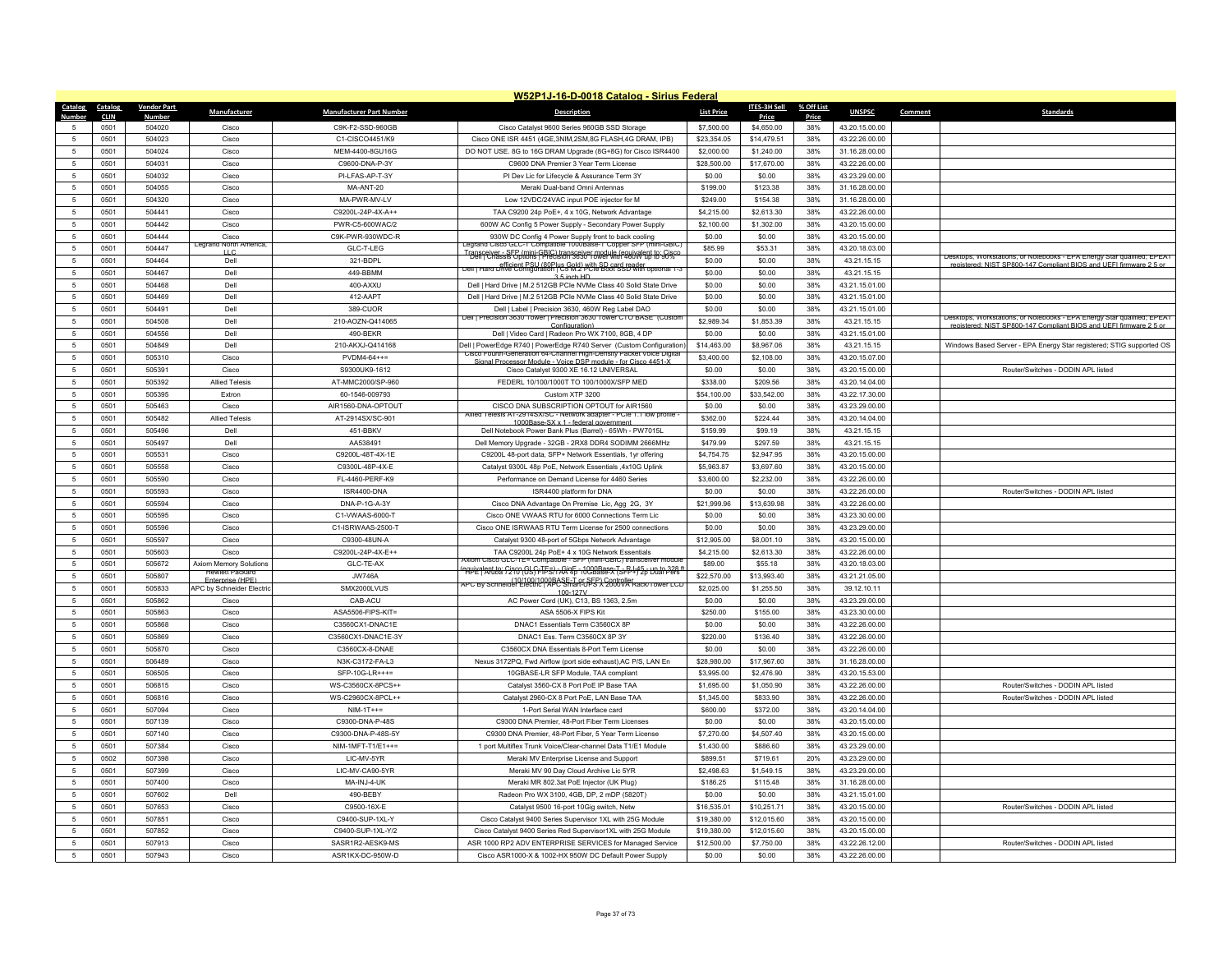|                                  |                     |                    |                                     |                                  | W52P1J-16-D-0018 Catalog - Sirius Federal                                                                                                |                    |                     |              |                                  |         |                                    |
|----------------------------------|---------------------|--------------------|-------------------------------------|----------------------------------|------------------------------------------------------------------------------------------------------------------------------------------|--------------------|---------------------|--------------|----------------------------------|---------|------------------------------------|
| <b>Catalog</b>                   | <b>Catalog</b>      | <b>Vendor Part</b> | Manufacturer                        | <b>Manufacturer Part Number</b>  | <b>Description</b>                                                                                                                       | <b>List Price</b>  | <b>ITES-3H Sell</b> | % Off List   | <b>UNSPSC</b>                    | Comment | <b>Standards</b>                   |
| $\sqrt{2}$                       | <b>CLIN</b><br>0501 | Number<br>507982   | Cisco                               | C9300-48UN-E                     | Catalyst 9300 48-port of 5Gbps Network E                                                                                                 | \$12,543.75        | Price<br>\$7,777.13 | Price<br>38% | 43.20.15.00.00                   |         | Router/Switches - DODIN APL listed |
| -5                               | 0501                | 508004             | Cisco                               | STACK-T4-50CM                    | 50CM Type 4 Stacking Cable                                                                                                               | \$0.00             | \$0.00              | 38%          | 26.12.16.09.00                   |         |                                    |
| 5                                | 0501                | 508005             | Cisco                               | C9200-STACK-KIT                  | Cisco Catalyst 9200 Stack Module                                                                                                         | \$1,312.50         | \$813.75            | 38%          | 43.20.15.00.00                   |         | Router/Switches - DODIN APL listed |
| $\overline{5}$                   | 0501                | 508006             | Cisco                               | C9200-STACK                      | Catalyst 9200 Stack Module (HEADER)                                                                                                      | \$0.00             | \$0.00              | 38%          | 43.20.15.00.00                   |         |                                    |
|                                  | 0501                | 508007             | Cisco                               | C9200-48P-A                      | Catalyst 9200 48-port PoE+, Network Advantage                                                                                            | \$6,470.00         | \$4.011.40          | 38%          | 43.22.26.00.00                   |         |                                    |
| 5                                | 0501                | 508011             | Cisco                               | PWR-C6-1KWAC/2                   | 1KW AC Config 6 Power Supply - Secondary Power Supply                                                                                    | \$1,890.00         | \$1,171.80          | 38%          | 43.20.15.00.00                   |         |                                    |
| $\overline{5}$                   | 0501                | 508069             | Cisco                               | NIM-1GE-CU-SFP=                  | 1-port GE WAN NIM, dual-mode RJ45 & SFP                                                                                                  | \$1,225.00         | \$759.50            | 38%          | 43.22.26.00.00                   |         |                                    |
| 5                                | 0501                | 508111             | Cisco                               | C6800-SUP6T=                     | Catalyst 6800 Sup6T (440G/slot)                                                                                                          | \$39,100.00        | \$24,242.00         | 38%          | 43.22.26.12.00                   |         | Router/Switches - DODIN APL listed |
| 5                                | 0501                | 508122             | Cisco                               | C9300-DNA-A-24=                  | C9300 DNA Advantage 24-Port Term Licenses Spare                                                                                          | \$2,010.00         | \$1,246.20          | 38%          | 43.20.15.00.00                   |         |                                    |
| $\overline{5}$                   | 0501                | 508304             | <b>Crestron Electronics</b>         | C3IR8                            | CONTROL CARD, 3-SERIES / 8 IR PORTS                                                                                                      | \$699.99           | \$433.99            | 38%          | 43.21.19.03.00                   |         |                                    |
| -5                               | 0501                | 508308             | <b>Crestron Electronics</b>         | DINCENCN2                        | BRIDGE, ETHERNET TO CRESNET                                                                                                              | \$509.99           | \$316.19            | 38%          | 31.15.17.06.00                   |         |                                    |
| 5                                | 0501                | 508323             | Cisco                               | C9300-24U-1E                     | Fed Only, C9300 24P UPOE, Network Essentials, 1yr offering                                                                               | \$6,020.00         | \$3,732.40          | 38%          | 43.20.15.00.00                   |         |                                    |
| $\overline{5}$                   | 0501                | 508329             | Cisco                               | SC9500HUK9-1612                  | Cisco Catalyst 9500H XE.16.12 UNIVERSAL                                                                                                  | \$0.00             | \$0.00              | 38%          | 31.15.17.06.00                   |         |                                    |
| $\overline{5}$                   | 0501                | 508334             | Cisco                               | SNS-MR-X16G1RT-H                 | 16GB DDR4-2933-MHz RDIMM/1Rx4/1.2v                                                                                                       | \$0.00             | \$0.00              | 38%          | 43.23.27.01                      |         |                                    |
| 5                                | 0501                | 508388             | <b>Crestron Electronics</b>         | DM-TXRX-100-STR                  | HD STREAMING TRANSMITTER/RECEIVER                                                                                                        | \$1,800.00         | \$1,116.00          | 38%          | 43.21.19.03.00                   |         |                                    |
| $\sqrt{2}$                       | 0501                | 508430             | eiger Electric<br><b>LISA</b> In    | WMBSYB-MB-T4                     | Battery and Recycling Service - Installation from UPS<br>on-site - for P/N: G35TRXR6 SY30K100E SY40K100E SY50K100E                       | \$3,255.00         | \$2,018.10          | 38%          | 39.12.10.17.00                   |         |                                    |
| $\overline{5}$                   | 0501                | 508962             | Cisco                               | WS-C2960CX-8TCL++                | Catalyst 2960-CX 8 Port Data Lan Base TA                                                                                                 | \$1,095.00         | \$678.90            | 38%          | 43.22.26.00.00                   |         | Router/Switches - DODIN APL listed |
| 5                                | 0501                | 509154             | Cisco                               | C9300-48P-1A                     | Fed Only, C9300 48P PoE+, Network Advantage, 1yr offering                                                                                | \$9,825.00         | \$6,091.50          | 38%          | 43.20.15.00.00                   |         |                                    |
| $\overline{5}$                   | 0501                | 509239             | Cisco                               | C9200-24P-1A                     | C9200 24-port PoE+, Network Advantage, 1yr offering                                                                                      | \$3,080.00         | \$1,909.60          | 38%          | 43.22.26.00.00                   |         |                                    |
| -5                               | 0501                | 509240             | Cisco                               | C9200-NW-1A-24                   | C9200 Network Advantage, 24-port license, 1yr offer                                                                                      | \$940.00           | \$582.80            | 38%          | 43.20.15.00.00                   |         |                                    |
| $\overline{5}$                   | 0501                | 509241             | Cisco                               | C9200-DNA-1A-24                  | C9200 Cisco DNA Advantege, 24-Port Term Licenses, Fed Offer                                                                              | \$0.00             | \$0.00              | 38%          | 43.22.26.00.00                   |         |                                    |
| $\overline{5}$                   | 0501                | 509242             | Cisco                               | C9200-DNA-A-24-1Y                | C9200 Cisco DNA Advantage, 24-Port, 1 Year Term License                                                                                  | \$1,070.00         | \$663.40            | 38%          | 43.22.26.00.00                   |         |                                    |
| -5                               | 0501                | 509496             | Cisco                               | SISR44V2UCMK9-1612               | Cisco ISR 4400 Series SD-WAN IOS XE Universal                                                                                            | \$0.00             | \$0.00              | 38%          | 43.23.00.00.00                   |         |                                    |
| $\overline{5}$                   | 0501                | 509914             | Cisco                               | C9300-48S-1A                     | Fed Only, C9300 48P Fiber Network Advantage, 1yr offering                                                                                | \$23,880.00        | \$14,805.60         | 38%          | 43.20.15.00.00                   |         |                                    |
| 5                                | 0501                | 509915             | Cisco                               | C9300-DNA-1A-48S                 | C9300 DNA Advantage, 48-Port Fiber Term Licenses, Fed                                                                                    | \$0.00             | \$0.00              | 38%          | 43.20.15.00.00                   |         |                                    |
| 5                                | 0501                | 509916             | Cisco                               | C9300-DNA-A-48S-1Y               | C9300 DNA Advantage, 48-Port Fiber, 1 Year Term License                                                                                  | \$2,000.00         | \$1,240.00          | 38%          | 43 20 15 00 00                   |         |                                    |
| $\overline{5}$                   | 0501                | 509965             | Cisco                               | AIR-AP3802I-E-K9C                | Cisco Aironet Mobility Express 3800 Series                                                                                               | \$1,916.00         | \$1,187.92          | 38%          | 43.22.17.00.00                   |         |                                    |
| $\overline{5}$                   | 0501                | 510088             | Cisco                               | IE-5000-16S12P                   | IE5000 16x1G SFP and 12x10/100/1000 LAN                                                                                                  | \$11,675.00        | \$7,238.50          | 38%          | 31.16.28.00.00                   |         | Router/Switches - DODIN APL listed |
| 5                                | 0501                | 510089             | Cisco                               | PWR-RGD-AC-DC-250                | Higher PoF, 250W PSU for IF4010/5000, 10                                                                                                 | \$1,400.00         | \$868.00            | 38%          | 43.23.29.00.00                   |         |                                    |
| $\sqrt{2}$                       | 0501                | 510287             | <b>Transition Networks</b>          | N-GXE-LC-02-FC                   | 1000BASE-X NIC PCIE LC MM3.3V STD/LP FED                                                                                                 | \$350.00           | \$217.00            | 38%          | 43.20.15.53.00                   |         |                                    |
| 5                                | 0501<br>0501        | 510315<br>510601   | <b>Transition Networks</b><br>Cisco | SPOEB1013-105-NA<br>NXA-PDC-500W | 10/100BASE-TX RJ45 POE 100BFX MMF SC 2K                                                                                                  | \$340.00<br>\$0.00 | \$210.80<br>\$0.00  | 38%<br>38%   | 39.12.10.08.00<br>43 20 15 00 00 |         |                                    |
| 5<br>5                           | 0501                | 510729             | Cisco                               | ASR1001-X-PWR-DC                 | Nexus sw 500W DC PSU, Forward AF (port-side exhaust)<br>Cisco ASR1001-X DC Power Supply                                                  | \$0.00             | \$0.00              | 38%          | 39.12.10.04.00                   |         |                                    |
| 5                                | 0501                | 510732             | Cisco                               | SP-AR3-ASR90012                  | SP AR HW 24X7X4 ASR 9001 Chassis                                                                                                         | \$7,718.52         | \$4,785.48          | 38%          | 43.23.29.00.00                   |         |                                    |
| 5                                | 0501                | 510733             | Cisco                               | XR-A9K-PX-06.06                  | Cisco IOS XR IP/MPLS Core Software                                                                                                       | \$50,000.00        | \$31,000.00         | 38%          | 43.22.26.12                      |         |                                    |
| $\overline{5}$                   | 0501                | 510739             | Cisco                               | A9K-750W-DC                      | ASR 9000 750W DC Power Supply for ASR-9001                                                                                               | \$1,800.00         | \$1,116.00          | 38%          | 43.22.26.09                      |         | Router/Switches - DODIN APL listed |
| 5                                | 0501                | 510864             | Cisco                               | WS-C3650-12X48UZ-S               | Cisco Catalyst 3650 48 Port mGig 2x40G Uplink IP Base                                                                                    | \$20,890.00        | \$12,951.80         | 38%          | 43.22.26.00.00                   |         | Router/Switches - DODIN APL listed |
| 5                                | 0501                | 510865             | Cisco                               | C9500-24Q-E                      | Catalyst 9500 24-port 40G switch, Networ                                                                                                 | \$26,330.00        | \$16,324.60         | 38%          | 43.20.15.00.00                   |         | Router/Switches - DODIN APL listed |
| $\overline{5}$                   | 0501                | 510881             | Cisco                               | WS-C3650-12X48UR-S               | Cisco Catalyst 3650 48 Port mGig, 8x10G Uplink, IP Base                                                                                  | \$18,540.00        | \$11,494.80         | 38%          | 43.22.26.00.00                   |         | Router/Switches - DODIN APL listed |
| $\overline{5}$                   | 0501                | 511167             | Cisco                               | C3850-FAN-T1                     | Cisco Catalyst 3850 Base Type 1 Fan Module                                                                                               | \$0.00             | \$0.00              | 38%          | 31.16.28.00.00                   |         |                                    |
| 5                                | 0501                | 511168             | Cisco                               | N93XF-ACIC1A-1Y                  | N9300 XF Advantage Term - 1Y                                                                                                             | \$18,729.00        | \$11,611.98         | 38%          | 43.23.29.00.00                   |         |                                    |
| $\overline{5}$                   | 0501                | 511472             | Cisco                               | C9200L-48T-4G-A++                | TAA C9200 48p data only, 4 x 1G, Network Advantage                                                                                       | \$3,285.00         | \$2,036.70          | 38%          | 43.22.26.00.00                   |         |                                    |
| $\overline{5}$                   | 0501                | 511682             | Addon Technology. Ltd               | SFP-10G-LR-S-AO                  | AddOn - SFP+ transceiver module (equivalent to: Cisco SFP-10G-LR-S)<br>10 GiaE - 10GBase-LR - LC single-mode - up to 6.2 miles - 1310 nm | \$500.00           | \$310.00            | 38%          | 43.23.00.00.00                   |         |                                    |
| 5                                | 0501                | 511990             | Cisco                               | L-FLS-ASR1001-5G=                | Upgrade from 2.5 Gbps to 5Gbps E-Delivery PAK for ASR 1001                                                                               | \$5,000.00         | \$3,100.00          | 38%          | 32.10.16.68.00                   |         |                                    |
| $\overline{5}$                   | 0501                | 512121             | Cisco                               | EA-DNAC-OFFER                    | Requires email pre-approval: ea-dnac-offer(a)cisco.com                                                                                   | \$0.00             | \$0.00              | 38%          | 43.20.15.00.00                   |         |                                    |
| -5                               | 0501                | 512122             | Cisco                               | DNA-SOLN-STARTER                 | Solution Starter                                                                                                                         | \$0.00             | \$0.00              | 38%          | 43.23.29.00.00                   |         |                                    |
| 5                                | 0501                | 512123             | Cisco                               | DN2-HW-APL-XL-U                  | DNA Center Appliance (Gen 2)- 112 core for Promos                                                                                        | \$0.00             | \$0.00              | 38%          | 43.21.19.03.00                   |         |                                    |
| $\overline{5}$                   | 0501                | 512125             | Cisco                               | DN2-C480-CM                      | UCS C480 M5 CPU Module w/o CPU, mem                                                                                                      | \$0.00             | \$0.00              | 38%          | 43.21.19.03.00                   |         |                                    |
| -5                               | 0501                | 512126             | Cisco                               | DN2-C480-8HDD                    | UCS C480 M5 Drive Module for 8x HDD                                                                                                      | \$0.00             | \$0.00              | 38%          | 43.21.19.03.00                   |         |                                    |
| $\overline{5}$                   | 0501                | 512127             | Cisco                               | DN2-CPU-8176                     | 2.1 GHz 8176/165W 28C/38.50MB Cache/DDR4 2666MHz                                                                                         | \$0.00             | \$0.00              | 38%          | 43.21.19.03.00                   |         |                                    |
| 5                                | 0501                | 512128             | Cisco                               | DN2-SD38T61X-EV                  | 3.8TB 2.5 inch Enterprise Value 6G SATA SSD                                                                                              | \$0.00             | \$0.00              | 38%          | 43.21.19.03.00                   |         |                                    |
| -5                               | 0501                | 512129             | Cisco                               | DN2-PSU1-1600W                   | Cisco UCS 1600W AC Power Supply for Rack Server                                                                                          | \$0.00             | \$0.00              | 38%          | 43.21.19.03.00                   |         |                                    |
| $\overline{5}$                   | 0501                | 512130             | Cisco                               | CAB-AC-L620-C13                  | AC Power Cord, NEMA L6-20 - C13, 2M/6.5ft                                                                                                | \$0.00             | \$0.00              | 38%          | 43.23.29.00.00                   |         |                                    |
| $\overline{5}$                   | 0501                | 512131             | Cisco                               | DN2-RAID-M5HD                    | Cisco 12G Modular RAID controller with 4GB cache                                                                                         | \$0.00             | \$0.00              | 38%          | 43.21.19.03.00                   |         |                                    |
| 5                                | 0501                | 512132             | Cisco                               | DN2-SD480G6I1X-FV                | 480GB 2.5 inch Enterprise Value 6G SATA SSD                                                                                              | \$0.00             | \$0.00              | 38%          | 43.21.19.03.00                   |         |                                    |
| $\overline{5}$<br>$\overline{5}$ | 0501                | 512133             | Cisco                               | DN2-SD19T61X-EV                  | 1.9TB 2.5 inch Enterprise Value 6G SATA SSD                                                                                              | \$0.00             | \$0.00              | 38%          | 43.21.19.03.00                   |         |                                    |
|                                  | 0501                | 512134             | Cisco<br>Cisco                      | ELA2-M<br>$F2-N-AS$              | Cisco EA BUNDLE                                                                                                                          | \$0.00<br>\$0.00   | \$0.00<br>\$0.00    | 38%          | 43.20.15.00.00                   |         |                                    |
| -5<br>$\overline{5}$             | 0501<br>0501        | 512135<br>512136   | Cisco                               | E2-N-AS-S                        | Cisco DNA for EA - Access Switching<br>Access Switching EA - Support                                                                     | \$0.00             | \$0.00              | 38%<br>38%   | 43.20.15.00.00<br>43.20.15.00.00 |         |                                    |
|                                  | 0501                | 512137             | Cisco                               | E2N-C93002-G-A                   | C9300 48-port CISCO DNA EA Advantage New Purchase                                                                                        | \$5,966.40         | \$3,699.17          | 38%          | 43.20.15.00.00                   |         |                                    |
| 5                                | 0501                | 512138             | Cisco                               | E2N-C9300L1-G-A                  | C9300L 24-port CISCO DNA EA Advantage New Purchase                                                                                       | \$3,182.40         | \$1,973.09          | 38%          | 43.20.15.00.00                   |         |                                    |
|                                  |                     |                    |                                     |                                  |                                                                                                                                          |                    |                     |              |                                  |         |                                    |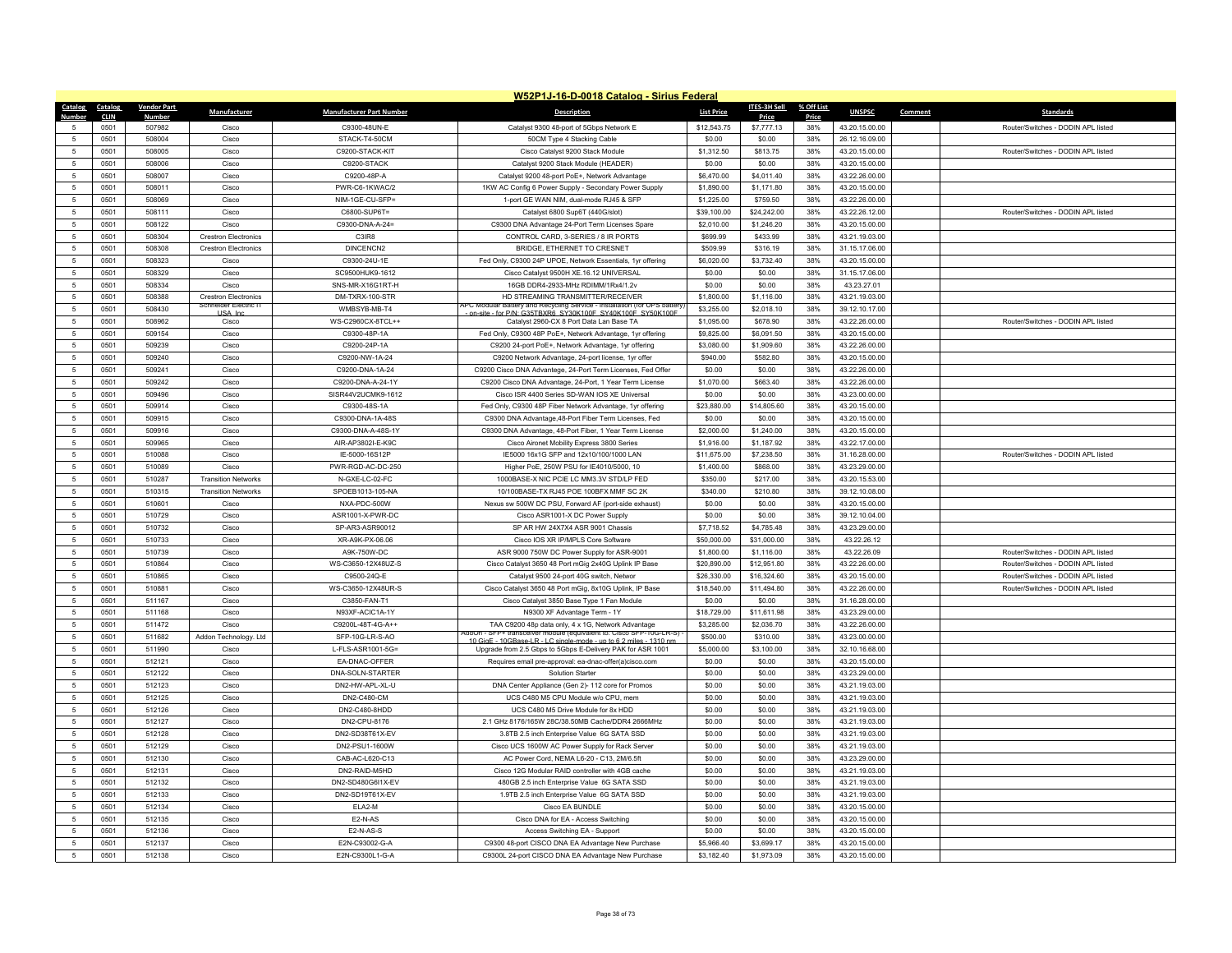|                     |              |                    |                        |                                     | W52P1J-16-D-0018 Catalog - Sirius Federal                                                                                   |                        |                       |            |                                  |                                              |
|---------------------|--------------|--------------------|------------------------|-------------------------------------|-----------------------------------------------------------------------------------------------------------------------------|------------------------|-----------------------|------------|----------------------------------|----------------------------------------------|
| Catalog             | Catalog      | <b>Vendor Part</b> | Manufacturer           | <b>Manufacturer Part Number</b>     | <b>Description</b>                                                                                                          | <b>List Price</b>      | <b>ITES-3H Sell</b>   | % Off List | <b>UNSPSC</b>                    | Comment<br><b>Standards</b>                  |
| Number              | <b>CLIN</b>  | Numbe              |                        |                                     |                                                                                                                             |                        | Price                 | Price      |                                  |                                              |
|                     | 0501         | 512139             | Cisco                  | E2N-C9300L2-G-A                     | C9300L 48-port CISCO DNA EA Advantage New Purchase                                                                          | \$5,968.80             | \$3,700.66            | 38%        | 43.20.15.00.00                   |                                              |
| $\overline{5}$      | 0501         | 512140             | Cisco                  | E2N-C9300S1-G-A                     | C9300 DNA Advantage, 24-port Fiber, New Purchase                                                                            | \$3,183.00             | \$1,973.46            | 38%        | 43.20.15.00.00                   |                                              |
| $\overline{5}$      | 0501         | 512141             | Cisco                  | E2N-C9300S2-G-A                     | C9300 DNA Advantage, 48-Port Fiber, New Purchase                                                                            | \$4,237.20             | \$2,627.06            | 38%        | 43.20.15.00.00                   |                                              |
| $\overline{5}$      | 0501         | 512142             | Cisco                  | E2N-C9400-G-A                       | C9400 CISCO DNA EA Advantage New Purchase                                                                                   | \$20,349.00            | \$12,616.38           | 38%        | 43.20.15.00.00                   |                                              |
| 5                   | 0501         | 512143             | Cisco                  | E2N-C95001-G-A                      | C9500 CISCO DNA EA Advantage High (24Q/40X) New Purchase                                                                    | \$19,161.60            | \$11,880.19           | 38%        | 43.20.15.00.00                   |                                              |
| 5                   | 0501         | 512144             | Cisco                  | F2N-C95002-G-A                      | C9500 CISCO DNA EA Advantage Low (12Q/16X) New Purchase                                                                     | \$11,238.60            | \$6,967.93            | 38%        | 43.20.15.00.00                   |                                              |
| 5                   | 0501         | 512145             | Cisco                  | E2N-C95003-G-A                      | C9500 CISCO DNA EA Advantage 32C New Purchase                                                                               | \$19,161.60            | \$11,880.19           | 38%        | 43.20.15.00.00                   |                                              |
| 5                   | 0501         | 512146             | Cisco                  | E2N-C95004-G-A                      | C9500 CISCO DNA EA Advantage 32QC New Purchase                                                                              | \$19,161.60            | \$11,880.19           | 38%        | 43.20.15.00.00                   |                                              |
| 5                   | 0501         | 512147             | Cisco                  | F2N-C38501-G-A                      | C3850 CISCO DNA EA Advantage 24-Port New Purchase                                                                           | \$3,183.00             | \$1,973.46            | 38%        | 43 20 15 00 00                   |                                              |
| $\overline{5}$      | 0501         | 512148             | Cisco                  | E2N-C95005-G-A                      | C9500 CISCO DNA EA Advantage 48Y4C New Purchase                                                                             | \$19,161.60            | \$11,880.19           | 38%        | 43.20.15.00.00                   |                                              |
| $\overline{5}$      | 0501         | 512149             | Cisco                  | E2N-C95006-G-A                      | C9500 CISCO DNA EA Advantage 24Y4C New Purchase                                                                             | \$11,238.60            | \$6,967.93            | 38%        | 43.20.15.00.00                   |                                              |
| $\,$ 5              | 0501         | 512150             | Cisco                  | E2N-C96001-G-A                      | C9600 DNA Advantage New Purchase                                                                                            | \$39,425.40            | \$24,443.75           | 38%        | 43.20.15.00.00                   |                                              |
| $\overline{5}$      | 0501         | 512151             | Cisco                  | E2N-C38502-G-A                      | C3850 CISCO DNA EA Advantage 48-Port New Purchase                                                                           | \$5,966.40             | \$3,699.17            | 38%        | 43.20.15.00.00                   |                                              |
| 5                   | 0501         | 512152             | Cisco                  | E2N-C38503-G-A                      | C3850 CISCO DNA EA Advantage 12/24-Port Fiber New Purchase                                                                  | \$11,238.60            | \$6,967.93            | 38%        | 43.20.15.00.00                   |                                              |
| 5                   | 0501         | 512153             | Cisco                  | E2N-C92001-G-A                      | C9200 24-port CISCO DNA EA Advantage New Purchase                                                                           | \$3,183.00             | \$1,973.46            | 38%        | 43.20.15.00.00                   |                                              |
| $\overline{5}$      | 0501         | 512154             | Cisco                  | E2N-C92002-G-A                      | C9200 48-port CISCO DNA EA Advantage New Purchase                                                                           | \$5,966.40             | \$3,699.17            | 38%        | 43.20.15.00.00                   |                                              |
| $\overline{5}$      | 0501         | 512155             | Cisco                  | F2N-C9200L1-G-A                     | C9200L 24-port CISCO DNA EA Advantage New Purchase                                                                          | \$3,183.00             | \$1,973.46            | 38%        | 43.20.15.00.00                   |                                              |
| 5                   | 0501         | 512156             | Cisco                  | E2N-C9200L2-G-A                     | C9200L 48-port CISCO DNA EA Advantage New Purchase                                                                          | \$5,966.40             | \$3,699.17            | 38%        | 43.20.15.00.00                   |                                              |
| $\overline{5}$      | 0501         | 512157             | Cisco                  | E2N-C93001-G-A                      | C9300 24-port CISCO DNA EA Advantage New Purchase                                                                           | \$3,183.00             | \$1,973.46            | 38%        | 43.20.15.00.00                   |                                              |
| -5                  | 0501         | 512158             | Cisco                  | E2-N-CL-SDWAN                       | Cisco DNA for EA - Cloud WAN                                                                                                | \$0.00                 | \$0.00                | 38%        | 43.20.15.00.00                   |                                              |
| $\overline{5}$      | 0501         | 512159             | Cisco                  | E2-N-OP-SDWAN-S                     | Cisco DNA for EA On-Prem WAN Support                                                                                        | \$0.00                 | \$0.00                | 38%        | 43.20.15.00.00                   |                                              |
| $\overline{5}$      | 0501         | 512160             | Cisco                  | E2N-SDWAN-P-T1-G-A                  | Enterprise WAN Tier 1 On-Prem (100M) DNA EA Advantage                                                                       | \$9,120.00             | \$5,654.40            | 38%        | 43.20.15.00.00                   |                                              |
| -5                  | 0501         | 512161             | Cisco                  | E2N-SDWAN-P-T2-G-A                  | Enterprise WAN Tier 2 On-Prem (1G) DNA EA Advantage                                                                         | \$22,230.00            | \$13,782.60           | 38%        | 43.20.15.00.00                   |                                              |
| $\overline{5}$      | 0501         | 512162             | Cisco                  | E2N-SDWAN-P-T3-G-A                  | Enterprise WAN Tier 3 On-Prem (10G) DNA EA Advantage                                                                        | \$67,488.00            | \$41,842.56           | 38%        | 43.20.15.00.00                   |                                              |
| $\,$ 5              | 0501         | 512164             | Cisco                  | E2F-SEC-ISE                         | Cisco EA 2.0 Choice - Security Suites- ISE                                                                                  | \$0.00                 | \$0.00                | 38%        | 43.20.15.00.00                   |                                              |
| 5                   | 0501         | 512168             | Cisco                  | SVS-FA2-CISF-SUP-B                  | BASIC SUPPORT FOR IDENTITY SERVICES ENGINE                                                                                  | \$0.00                 | \$0.00                | 38%        | 43.22.26.00.00                   |                                              |
| 5                   | 0501         | 512169             | Cisco                  | E2F-SEC-NGFW                        | Cisco EA 2.0 Choice - Security Suites- NGFW                                                                                 | \$0.00                 | \$0.00                | 38%        | 43.20.15.00.00                   |                                              |
| $\overline{5}$      | 0501         | 512173             | Cisco                  | SVS-EA2-NGFW-SUP-B                  | BASIC SUPPORT FOR NEXT-GEN FIREWALL                                                                                         | \$0.00                 | \$0.00                | 38%        | 43.22.26.00.00                   |                                              |
| 5                   | 0501         | 512249             | Cisco                  | FCRR-FCC-NA                         | FCC Emergency Call Routing Regulations Not Apply                                                                            | \$0.00                 | \$0.00                | 38%        | 43.20.15.00.00                   |                                              |
| $\overline{5}$      | 0501         | 513024             | Cisco                  | SASR1KHXUCMK9-169                   | Cisco ASR1K-HX Series SD-WAN IOS XE Universal                                                                               | \$0.00                 | \$0.00                | 38%        | 43.22.26.12.00                   |                                              |
| $\overline{5}$      | 0502         | 513029             | Cisco                  | C9300-DNA-A-24S-5Y                  | C9300 DNA Advantage, 24-Port Fiber, 5 Year Term License                                                                     | \$3,350.00             | \$2,680.00            | 20%        | 43.20.15.00.00                   |                                              |
| 5                   | 0501         | 513355             | Cisco                  | LIC-C9800-DTLS-K9                   | Cisco Catalyst 9800 Series Wireless Controller DTLS License                                                                 | \$0.00                 | \$0.00                | 38%        | 43.23.00.00.00                   |                                              |
| $\overline{5}$      | 0501         | 513356             | Cisco                  | SC980040K9-1612                     | <b>UNIVERSAL</b>                                                                                                            | \$0.00                 | \$0.00                | 38%        | 31.15.17.06.00                   |                                              |
| $\overline{5}$      | 0501         | 513357             | Cisco                  | AIR-DNA-TRK-5Y                      | CISCO DNA Wireless Term Tracker 5Y                                                                                          | \$0.00                 | \$0.00                | 38%        | 43.22.26.00.00                   |                                              |
| 5                   | 0501         | 513358             | Cisco                  | WLC-AP-T-5Y                         | Aironet AP License 5 Year Term License                                                                                      | \$0.00                 | \$0.00                | 38%        | 43.22.26.00.00                   |                                              |
| 5                   | 0501         | 513359             | Cisco                  | AIR-DNA-E                           | Aironet CISCO DNA Essentials Term Licenses                                                                                  | \$0.00                 | \$0.00                | 38%        | 43.22.26.00.00                   |                                              |
| $\overline{5}$      | 0501         | 513360             | Cisco                  | AIR-DNA-E-5Y                        | Aironet CISCO DNA Essentials 5 Year Term License                                                                            | \$375.00               | \$232.50              | 38%        | 43.22.26.00.00                   |                                              |
| 5                   | 0501         | 513361             | Cisco                  | AIR-DNA-E-T                         | Aironet AP License Term Licenses                                                                                            | \$0.00                 | \$0.00                | 38%        | 43.22.26.00.00                   |                                              |
| $\overline{5}$      | 0501         | 513362             | Cisco                  | AIR-DNA-F-T-5Y                      | Aironet CISCO DNA Essentials 5 Year Term License                                                                            | \$0.00                 | \$0.00                | 38%        | 43.22.26.00.00                   |                                              |
| 5                   | 0501         | 513363             | Cisco                  | AIR-DNA-NWSTACK-E                   | AIR CISCO DNA Perpetual Network Stack                                                                                       | \$0.00                 | \$0.00                | 38%        | 43.22.26.00.00                   |                                              |
| 5                   | 0501         | 513364             | Cisco                  | DN2-HW-APL-XL                       | DNA Center Appliance (Gen 2)                                                                                                | \$292,761.00           | \$181,511.82          | 38%        | 43.21.19.03.00                   | Data Center Storage - Energy Star Registered |
| $\sqrt{2}$          | 0501         | 513562             | Cisco                  | C9200-48P-1F                        | C9200 48-port PoE+, Network Essentials, 1yr offering                                                                        | \$6,470.00             | \$4,011.40            | 38%        | 43.22.26.00.00                   |                                              |
| $\overline{5}$      | 0501         | 513563             | Cisco                  | C9200-NW-1E-48                      | C9200 Network Essentials, 48-port license, 1yr offer                                                                        | \$520.00               | \$322.40              | 38%        | 43.20.15.00.00                   |                                              |
| 5                   | 0501         | 513564             | Cisco                  | C9200-DNA-1E-48                     | C9200 Cisco DNA Essentials, 48-Port Term Licenses, Fed Offer                                                                | \$0.00                 | \$0.00                | 38%        | 43.22.26.00.00                   |                                              |
| 5                   | 0501         | 513565             | Cisco                  | C9200-DNA-E-48-1Y                   | C9200 Cisco DNA Essentials, 48-Port, 1 Year Term License<br>ork Insight 805 (Hardware only) Packaged Infoblox Inc - ND-805- | \$600.00               | \$372.00              | 38%        | 43.22.26.00.00                   |                                              |
| 5<br>$\overline{5}$ | 0501         | 514528             | Infoblox<br>Infoblox   | ND-805-HW-AC-B<br>4-ND-805-HW-AC-B  | AC.R<br>htoblox Premium Maintenance-Enterprise for ND-805-HW-AC-B for less                                                  | \$3,982.93<br>\$893.99 | \$2,469.42            | 38%<br>20% | 43.23.30.00.00                   |                                              |
|                     | 0502         | 514529             |                        |                                     | than 3 years Infoblox Inc., 4-ND-805-HW-AC-                                                                                 |                        | \$715.19              |            | 81.11.18.12.00                   |                                              |
| 5                   | 0501         | 514729<br>514730   | Cisco                  | C9300-24P-1A                        | Fed Only, C9300 24P PoE+, Network Advantage, 1yr offering                                                                   | \$5,510.00             | \$3,416.20            | 38%        | 43.20.15.00.00                   |                                              |
| 5                   | 0501         |                    | Cisco                  | C9300-DNA-1A-24                     | C9300 DNA Advantage, 24-port Term Licenses, Federal offer                                                                   | \$0.00                 | \$0.00                | 38%        | 43.20.15.00.00                   |                                              |
| 5                   | 0501         | 514731             | Cisco                  | C9300-DNA-A-24-1Y                   | C9300 DNA Advantage, 24-Port, 1 Year Term License                                                                           | \$1,070.00             | \$663.40              | 38%        | 43.20.15.00.00                   |                                              |
| 5                   | 0501         | 515205             | Cisco<br>Cisco         | C9300L-SPS-NONE<br>C9300L-NW-1E-48  | No Secondary Power Supply Selected                                                                                          | \$0.00                 | \$0.00<br>\$322.40    | 38%<br>38% | 43.20.15.00.00<br>43.20.15.00.00 |                                              |
| 5<br>5              | 0501<br>0501 | 515206<br>515207   | Cisco                  | C9300L-DNA-1E-48                    | C9300L Network Essentials, 48-port license, Federal offer<br>C9300L Cisco DNA Essentials, 48-port Term license, 1Y term     | \$520.00<br>\$0.00     | \$0.00                | 38%        | 43.20.15.00.00                   |                                              |
| 5                   |              | 515208             | Cisco                  |                                     |                                                                                                                             | \$600.00               |                       | 38%        | 43.20.15.00.00                   |                                              |
|                     | 0501         |                    |                        | C9300L-DNA-E-48-1Y<br>NXOS-9.3.3    | C9300L Cisco DNA Essentials, 48-port, 1 Year Term license                                                                   |                        | \$372.00              |            |                                  |                                              |
| 5<br>5              | 0501         | 515337             | Cisco                  |                                     | Nexus 9500, 9300, 3000 Base NX-OS Software Rel 9.3.3                                                                        | \$0.00                 | \$0.00                | 38%        | 43.23.29.00.00                   |                                              |
| 5                   | 0501<br>0501 | 515349<br>515350   | Cisco<br>Cisco         | C1A1TN9500M4-3Y<br>SVS-B-N9K-ADV-M4 | DCN Advantage Term N9500 M4, 3Y<br>EMBEDDED SOLN SUPPORT SWSS FOR ACI NEXUS 9K                                              | \$55,483.92<br>\$0.00  | \$34,400.03<br>\$0.00 | 38%<br>38% | 43.22.26.00.00<br>43.21.15.01.00 |                                              |
|                     |              |                    |                        |                                     |                                                                                                                             |                        |                       |            |                                  |                                              |
| 5<br>$\sqrt{2}$     | 0501<br>0501 | 515354<br>515510   | Cisco<br>Legrand North | S9600UK9-172<br>GLC-SX-MMD-LEG      | Cisco Catalyst 9600 XE 17.2 UNIVERSAL<br>Legrand Cisco GLC-SX-MMD Compatible 1000Base-SX MMF SFP (min                       | \$0.00<br>\$79.99      | \$0.00<br>\$51.99     | 38%<br>35% | 43.20.15.00.00<br>31.16.28.00.00 |                                              |
| 5                   | 0501         | 515558             | ШC<br>Cisco            | CP-PWR-8821-NA=                     | GBIC) Transceiver - SFP (mini-GBIC) transceiver module (equivalent to<br>Cisco 8821 Power Supply for North America          | \$56.00                | \$34.72               | 38%        | 43.22.26.00.00                   |                                              |
| 5                   | 0501         | 515656             | Biamp                  | TESIRACONNECTTC5                    | EXPANSION DEVICE, 5-PORT                                                                                                    | \$1,200.00             | \$744.00              | 38%        | 45.11.19.01.00                   |                                              |
|                     |              |                    |                        |                                     |                                                                                                                             |                        |                       |            |                                  |                                              |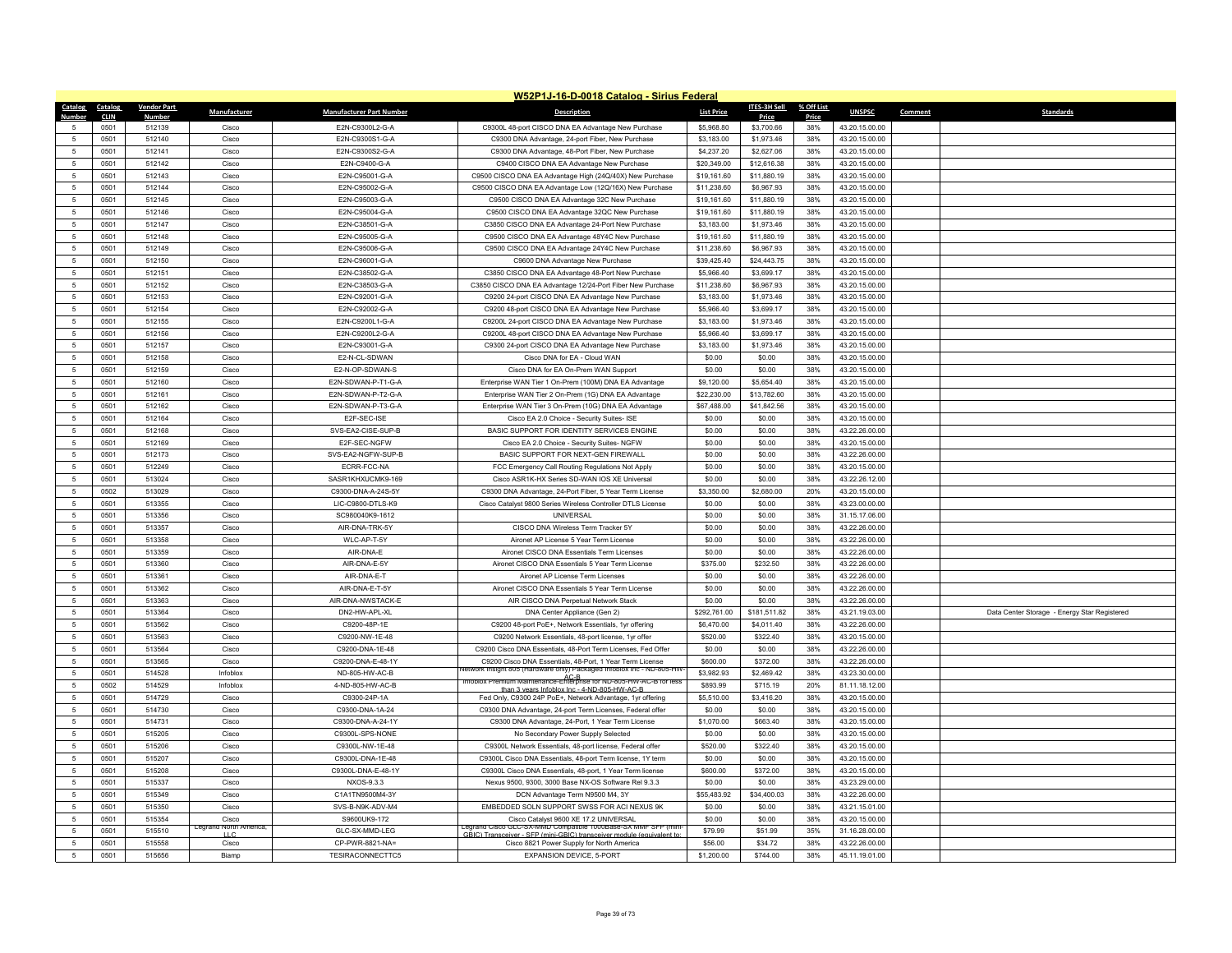|                |                     |                    |                       |                                 | W52P1J-16-D-0018 Catalog - Sirius Federal                                                                                                      |                   |                     |              |                |         |                                    |
|----------------|---------------------|--------------------|-----------------------|---------------------------------|------------------------------------------------------------------------------------------------------------------------------------------------|-------------------|---------------------|--------------|----------------|---------|------------------------------------|
| <b>Catalog</b> | <b>Catalog</b>      | <b>Vendor Part</b> | Manufacturer          | <b>Manufacturer Part Number</b> | <b>Description</b>                                                                                                                             | <b>List Price</b> | ITES-3H Sell        | % Off List   | <b>UNSPSC</b>  | Comment | <b>Standards</b>                   |
| $\sqrt{2}$     | <b>CLIN</b><br>0501 | Number<br>515757   | Cisco                 | C9300L-24P-4G-A                 | Catalyst 9300L 24p PoE, Network Advantage ,4x1G Uplink                                                                                         | \$4,540.00        | Price<br>\$2,814.80 | Price<br>38% | 43.20.15.00.00 |         | Router/Switches - DODIN APL listed |
| -5             | 0501                | 515758             | Cisco                 | C9300L-DNA-A-24-3Y              | C9300L Cisco DNA Advantage, 24-port, 3 Year Term license                                                                                       | \$2,010.00        | \$1,246.20          | 38%          | 43.20.15.00.00 |         |                                    |
| 5              | 0501                | 515919             | Cisco                 | SASR1KHXUCMK9-1610              | Cisco ISR ASR1K-HX Series SD-WAN IOS XE Universal                                                                                              | \$0.00            | \$0.00              | 38%          | 43.22.26.12.00 |         |                                    |
| $\overline{5}$ | 0501                | 516166             | Cisco                 | SISR4400UK9-1612                | Cisco ISR 4400 Series IOS XE Universal                                                                                                         | \$0.00            | \$0.00              | 38%          | 43.23.28.02.00 |         |                                    |
|                | 0501                | 516168             | Cisco                 | C9K-T1-FANTRAY                  | Catalyst 9500 Type 4 front to back cooling Fan                                                                                                 | \$0.00            | \$0.00              | 38%          | 43.20.15.00.00 |         |                                    |
| 5              | 0501                | 516228             | Cisco                 | C9500-DNA-L-A-1Y                | Cisco Catalyst 9500 Low Density 1-Year License                                                                                                 | \$3,770.00        | \$2,337.40          | 38%          | 43.20.15.00.00 |         |                                    |
| $\overline{5}$ | 0501                | 516377             | Cisco                 | C9200-24P-E++                   | TAA C9200 24p PoE+, Network Essentials                                                                                                         | \$3,080.00        | \$1,909.60          | 38%          | 43.22.26.00.00 |         |                                    |
| 5              | 0501                | 517118             | Cisco                 | MS125-24P-HW                    | Meraki MS125-24P 10G L2 Cld-Mngd 24x Gig                                                                                                       | \$3,710.00        | \$2,300.20          | 38%          | 43.20.20.05.00 |         |                                    |
| 5              | 0501                | 517119             | Cisco                 | LIC-MS125-24P-5Y                | Meraki MS125-24P Enterprise License 5Y                                                                                                         | \$655.00          | \$406.10            | 38%          | 43.23.29.00.00 |         |                                    |
| $\overline{5}$ | 0501                | 517132             | Cisco                 | N9K-C9348GC-FXP                 | Nexus 9300 with 48p 100M/1GT, 4p 10/25G & 2p 40/100G QSFP28                                                                                    | \$15,771.96       | \$9,778.62          | 38%          | 43.22.26.00.00 |         |                                    |
| -5             | 0501                | 517133             | Cisco                 | NXA-PAC-350W-PE                 | Nexus NEBs AC 350W PSU - Port Side Exhaut                                                                                                      | \$0.00            | \$0.00              | 38%          | 31.16.28.00.00 |         |                                    |
| 5              | 0501                | 517134             | Cisco                 | C1E1TN9300GF-3Y                 | Data Center Networking Essentials Term N9300 GF, 3Y                                                                                            | \$15,721.92       | \$9,747.59          | 38%          | 43.21.15.01.00 |         |                                    |
| 5              | 0501                | 517135             | Cisco                 | SVS-B-N9K-FSS-GF                | EMBEDDED SOLN SUPPORT SWSS FOR ACI NEXUS 9K                                                                                                    | \$0.00            | \$0.00              | 38%          | 43.21.15.01.00 |         |                                    |
| 5              | 0501                | 517297             | Cisco                 | C9500-DNA-24Y4C-P               | C9500 DNA Premier 24Y4C Port Term License                                                                                                      | \$0.00            | \$0.00              | 38%          | 43.22.26.00.00 |         |                                    |
| 5              | 0501                | 517580             | Cisco                 | CS-R55-UNI2-NR-K9+              | Cisco Webex Room 55 Main Unit Non Radio                                                                                                        | \$0.00            | \$0.00              | 38%          | 43.23.00.00.00 |         |                                    |
| $\overline{5}$ | 0501                | 517585             | Cisco                 | SASR1K1XUNLIK9-169              | Cisco ASR1001-X IOS XE UNIVERSAL W/O LI                                                                                                        | \$0.00            | \$0.00              | 38%          | 43.22.26.09    |         |                                    |
| 5              | 0501                | 517719             | Cisco                 | NXOS-703l7.8                    | Nexus 9500, 9300, 3000 Base NX-OS Software Rel 7.0(3)l7(8)                                                                                     | \$0.00            | \$0.00              | 38%          | 43.23.29.00.00 |         |                                    |
| 5              | 0501                | 517808             | Cisco                 | SW1570-UM01A01-K9               | SW Cisco AP1570: Unified Mesh(8.0.TBD)                                                                                                         | \$0.00            | \$0.00              | 38%          | 43.23.29.00.00 |         |                                    |
| $\overline{5}$ | 0501                | 518037             | Cisco                 | C9200L-48T-4X-E++               | TAA C9200L 48p data only, 4 x 10G ,Network Essentials                                                                                          | \$4,755.00        | \$2,948.10          | 38%          | 43.20.15.00.00 |         |                                    |
| 5              | 0501                | 518292             | <b>Black Box</b>      | I GB710A                        | GIGABIT WEB SMART SWITCH 10 PORT US INTL NOT JAPAN                                                                                             | \$269.40          | \$167.03            | 38%          | 45.11.19.01.00 |         |                                    |
| $\overline{5}$ | 0501                | 518293             | <b>Allied Telesis</b> | AT-MMC2000LX/SC-TAA-60          | <b>IAA TU/TUU/TUUI TO TUUU X/SU SINOLE MOOL MINI MEOLA &amp; RAIE</b>                                                                          | \$490.00          | \$303.80            | 38%          | 43.20.14.04.00 |         |                                    |
| $\overline{5}$ | 0501                | 518294             | <b>Allied Telesis</b> | AT-MMCR18-60                    | he A1-MMCR18-00 is the Rack Mountable Chassis for the MMC200 and                                                                               | \$935.00          | \$579.70            | 38%          | 43.20.14.04.00 |         |                                    |
| -5             | 0501                | 518404             | Cisco                 | C9407R-96U-BNDL-1A              | MC2000 series media converters (AT-MMC2000/xx-90 / AT-MMC200/y<br>Fed Only, C9400 7 slot, Sup. 2xC9400-LC-48U, Adv                             | \$18,400.00       | \$11,408.00         | 38%          | 43 20 15 00 00 |         | Router/Switches - DODIN APL listed |
| $\overline{5}$ | 0502                | 518523             | Hewlett Packard (HPI) | <b>UQ209E</b>                   | HP 3 year Care Pack Business Priority Support with Next business day                                                                           | \$63.00           | \$50.40             | 20%          | 81.11.18.12.00 |         |                                    |
| 5              | 0501                | 518627             | Cisco                 | ASR-9010-FAN-V2                 | <b>Exchange for Officeiet Printer</b><br>ASR-9010 Fan Tray Version 2                                                                           | \$3,850.00        | \$2,387.00          | 38%          | 43.22.26.00.00 |         |                                    |
| 5              | 0501                | 518628             | Cisco                 | ASR9K-DC-PFM-V2                 | ASR9K DC Power Entry Module Version 2                                                                                                          | \$1,200.00        | \$744.00            | 38%          | 43.22.26.00.00 |         |                                    |
| $\overline{5}$ | 0501                | 518629             | Cisco                 | PWR-2KW-DC-V2                   | 2KW DC Power Module Version 2                                                                                                                  | \$2,800.00        | \$1,736.00          | 38%          | 39.12.10.04.00 |         |                                    |
| 5              | 0501                | 518630             | Cisco                 | A9K-TRADITIONAL                 | ASR 9000 Traditional Business Model - Tracking only                                                                                            | \$0.00            | \$0.00              | 38%          | 43.22.26.00.00 |         |                                    |
| 5              | 0501                | 518632             | Cisco                 | XR-A9K-PXK9-06.06               | Cisco IOS XR IP/MPLS Core Software 3DES                                                                                                        | \$50,000.00       | \$31,000.00         | 38%          | 43 20 15 00 00 |         |                                    |
| $\sqrt{2}$     | 0501                | 518634             | Cisco                 | A9K-8X100GE-CM                  | ASR 9000 8-port 100GE Consumption Model Line Card                                                                                              | \$230,000.00      | \$142,600.00        | 38%          | 43.22.26.00.00 |         | Router/Switches - DODIN APL listed |
| 5              | 0501                | 518636             | Cisco                 | S-A9K-L3B-100G                  | ASR 9000 Basic 100G IP/MPLS/L3VPN Found Lic                                                                                                    | \$102,000.00      | \$63,240.00         | 38%          | 43.20.15.00.00 |         |                                    |
| 5              | 0501                | 518642             | Cisco                 | CPAK-100G-LR4                   | CPAK-100G-LR4 Transceiver module, 10km SMF                                                                                                     | \$42,000.00       | \$26,040.00         | 38%          | 43.22.26.00.00 |         |                                    |
| 5              | 0501                | 518646             | Cisco                 | S-A9K-HQOS-RTU-10               | ASR 9000 H-QoS 10Gbps Right to Use License                                                                                                     | \$3,750.00        | \$2,325.00          | 38%          | 43.20.15.00.00 |         |                                    |
| 5              | 0501                | 518662             | Cisco                 | ASR-9006-SYS                    | ASR-9006 Chassis                                                                                                                               | \$9,750.00        | \$6,045.00          | 38%          | 43.22.26.00.00 |         |                                    |
| 5              | 0501                | 518676             | Cisco                 | S-A9K-L2L3B-100G                | ASR 9000 Basic 100G IP/MPLS/L2VPN/L3VPN Found Lic                                                                                              | \$110,500.00      | \$68,510.00         | 38%          | 43.20.15.00.00 |         |                                    |
| 5              | 0501                | 518686             | Cisco                 | <b>NIM-24A</b>                  | 24 Channel Async serial interface for ISR4000 series router                                                                                    | \$3,600.00        | \$2,232.00          | 38%          | 43.20.14.04.00 |         |                                    |
| 5              | 0501                | 519402             | Cisco                 | WS-C3650-24PS-E-RF              | Cisco Catalyst 3650-24PS-F - Switch - L3 - managed - 24 x 10/100/1000<br>PoE+) + 4 x SEP - desktop, rack-mountable - PoE+ (390 W) - refurbishe | \$6,299.06        | \$3,905.42          | 38%          | 43.22.17.00.00 |         | Router/Switches - DODIN APL listed |
| 5              | 0501                | 519422             | Cisco                 | XR-A9K-PX-06.07                 | Cisco ASR 9000 IOS XR Software                                                                                                                 | \$50,000.00       | \$31,000.00         | 38%          | 43.22.26.12    |         |                                    |
| 5              | 0501                | 519748             | Cisco                 | C9300-48U-1E                    | Fed Only, C9300 48P UPOE, Network Essentials, 1yr offering                                                                                     | \$11,055.00       | \$6,854.10          | 38%          | 43.20.15.00.00 |         |                                    |
| 5              | 0501                | 520221             | Cisco                 | C9200L-48P-4X-A++               | TAA C9200 48p PoE+, 4 x 10G, Network Adv                                                                                                       | \$7,275.00        | \$4,510.50          | 38%          | 43.20.15.00.00 |         |                                    |
| 5              | 0501                | 520225             | Cisco                 | SM-X-6X1G                       | SM-X module w 6-port dual-mode GE/SFP                                                                                                          | \$9,000.00        | \$5,580.00          | 38%          | 43.23.29.00.00 |         |                                    |
| $\overline{5}$ | 0501                | 520228             | Cisco                 | <b>HX-C220-M5SX</b>             | Compute UCS C220 M5 SFF 10 HD w/o CPU, mem, HD, PCIe, PSU                                                                                      | \$3,795.00        | \$2,352.90          | 38%          | 43.20.18.03.00 |         |                                    |
| 5              | 0501                | 520229             | Cisco                 | HX-MR-X32G2RT-H                 | 32GB DDR4-2933-MHz RDIMM/2Rx4/1.2v                                                                                                             | \$2,043.00        | \$1,266.66          | 38%          | 43.20.15.00.00 |         |                                    |
| 5              | 0501                | 520230             | Cisco                 | HX-SD480G121X-EV                | 480GB 2.5 inch Enterprise Value 12G SAS SSD                                                                                                    | \$2,479.00        | \$1,536.98          | 38%          | 43.20.15.00.00 |         |                                    |
| $\overline{5}$ | 0501                | 520232             | Cisco                 | <b>HX-CPU-I6248R</b>            | Intel 6248R 3GHz/205W 24C/35.75MB DDR4 2933MHz                                                                                                 | \$10,500.00       | \$6,510.00          | 38%          | 43.20.18.03.00 |         |                                    |
| -5             | 0501                | 520233             | Cisco                 | HX-RAID-M5                      | Cisco 12G Modular RAID controller with 2GB cache                                                                                               | \$2,156.00        | \$1,336.72          | 38%          | 43.20.15.00.00 |         |                                    |
| 5              | 0501                | 520234             | Cisco                 | HX-B200-M5-U                    | Compute UCS B200 M5 Blade w/o CPU, mem, HDD, mezz (UPG)                                                                                        | \$3,539.00        | \$2,194.18          | 38%          | 43.20.18.03.00 |         |                                    |
| 5              | 0501                | 520235             | Cisco                 | HX-B-MLOM-40G-04                | Cisco UCS VIC 1440 modular LOM for Blade Servers                                                                                               | \$1,399.00        | \$867.38            | 38%          | 43.20.18.03.00 |         |                                    |
| -5             | 0501                | 520236             | Cisco                 | <b>HX-CPU-I5218</b>             | Intel 5218 2.3GHz/125W 16C/16.50MB 3DX DDR4 2666MHz                                                                                            | \$4,725.00        | \$2,929.50          | 38%          | 43.20.18.03.00 |         |                                    |
| $\overline{5}$ | 0501                | 520249             | Cisco                 | FLASR1-FW-RTU                   | Firewall Right-To-Use Feature Lic for ASR1000 Series                                                                                           | \$10,000.00       | \$6,200.00          | 38%          | 43.23.29.00.00 |         |                                    |
| 5              | 0501                | 520250             | Cisco                 | FLASR1-AVC-RTU                  | App Visibility and Control                                                                                                                     | \$10,000.00       | \$6,200.00          | 38%          | 43.23.29.00.00 |         |                                    |
| -5             | 0501                | 520260             | Cisco                 | CAB-C13-CBN=                    | Cabinet Jumper Power Cord, 250 VAC 10A, C14-C13 Connectors                                                                                     | \$112.00          | \$69.44             | 38%          | 39.12.10.04.00 |         |                                    |
| $\overline{5}$ | 0501                | 520271             | Cisco                 | N9K-C93600CD-GX                 | Nexus 9300 with 28p 100G and 8p 400G                                                                                                           | \$40,000.00       | \$24,800.00         | 38%          | 43.22.26.00.00 |         |                                    |
| 5              | 0501                | 520273             | Cisco                 | ACI-ES-XF2                      | DCN Essential SW license for Nexus 9K XF2 Leaf                                                                                                 | \$25,000.00       | \$15,500.00         | 38%          | 31.16.28.00.00 |         |                                    |
| 5              | 0501                | 520276             | Cisco                 | PI-LFAS-AP-T-7Y                 | PI Dev Lic for Lifecycle & Assurance Term 7Y                                                                                                   | \$0.00            | \$0.00              | 38%          | 43.23.29.00.00 |         |                                    |
| $\overline{5}$ | 0501                | 520287             | Cisco                 | <b>HX-CPU-I6240</b>             | Intel 6240 2.6GHz/150W 18C/24.75MB 3DX DDR4 2933 MHz                                                                                           | \$8,400.00        | \$5,208.00          | 38%          | 43.20.18.03.00 |         |                                    |
| 5              | 0501                | 520289             | Cisco                 | HX-PCIE-QD16GF                  | Qlogic QLE2692 dual-port 16G FC HBA                                                                                                            | \$4,573.00        | \$2,835.26          | 38%          | 43.20.15.00.00 |         |                                    |
| -5             | 0501                | 520290             | Cisco                 | HX-PCIF-ID10GF                  | Intel X710-DA2 dual-port 10G SFP+ NIC                                                                                                          | \$1,873.00        | \$1,161.26          | 38%          | 43.20.15.00.00 |         |                                    |
| $\overline{5}$ | 0501                | 520305             | Cisco                 | DS-SFP-FC32G-SW=                | 32 Gbps Fibre Channel SW SFP+, LC                                                                                                              | \$1,094.00        | \$678.28            | 38%          | 31.16.28.00.00 |         |                                    |
|                | 0501                | 520306             | Cisco                 | DS-SFP-FC32G-LW=                | 32 Gbps Fibre Channel J W SEP+ LC                                                                                                              | \$6,327.00        | \$3,922.74          | 38%          | 31.16.28.00.00 |         |                                    |
| 5              | 0501                | 520309             | Cisco                 | S9600UK9-171                    | Cisco Catalyst 9600 XE 17.1 UNIVERSAL                                                                                                          | \$0.00            | \$0.00              | 38%          | 43.20.15.00.00 |         |                                    |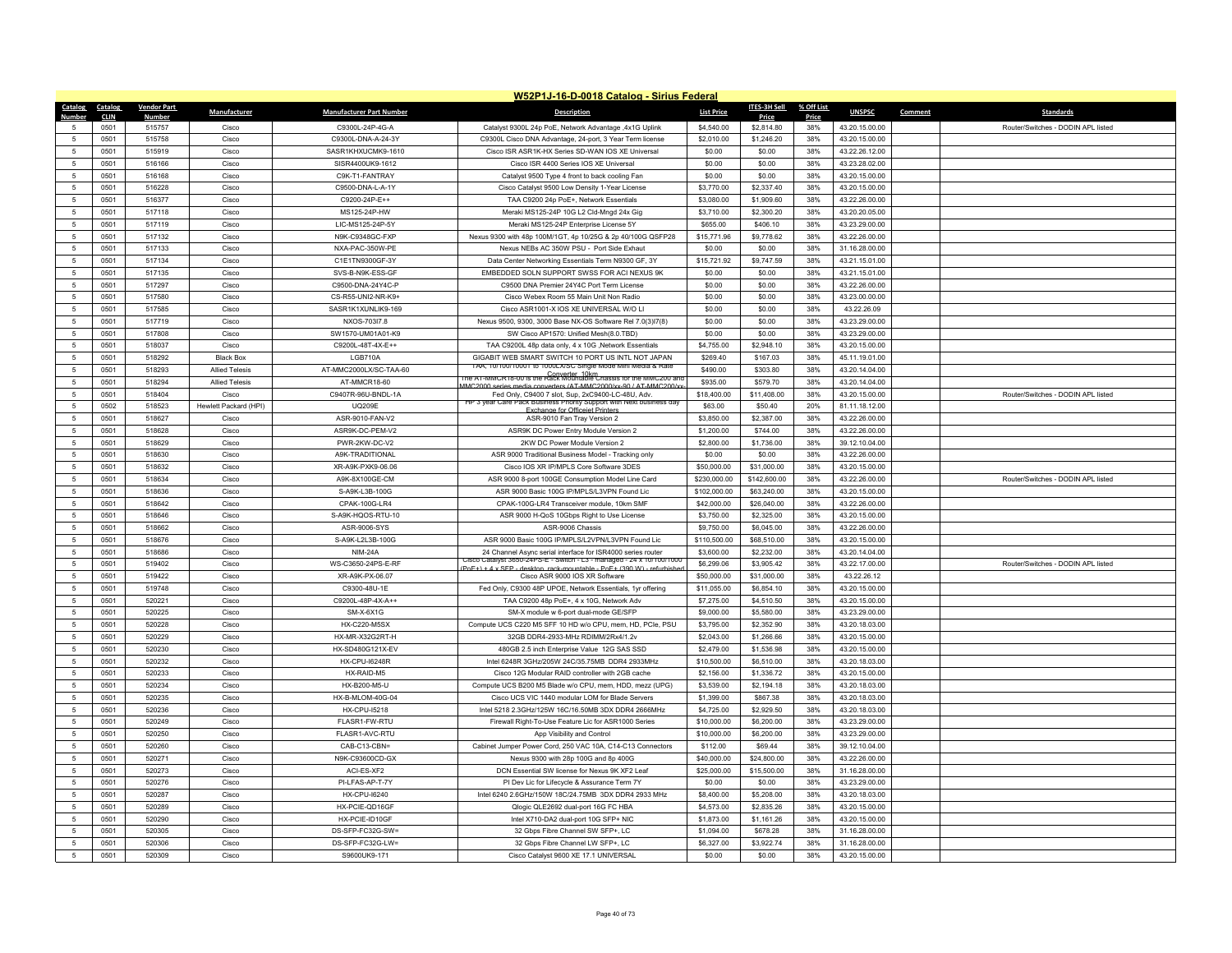|                 |              |                    |                                      |                                 | W52P1J-16-D-0018 Catalog - Sirius Federal                                                                                                       |                   |              |            |                |         |                                    |
|-----------------|--------------|--------------------|--------------------------------------|---------------------------------|-------------------------------------------------------------------------------------------------------------------------------------------------|-------------------|--------------|------------|----------------|---------|------------------------------------|
| Catalog         | Catalog      | <b>Vendor Part</b> | Manufacturer                         | <b>Manufacturer Part Number</b> | <b>Description</b>                                                                                                                              | <b>List Price</b> | ITES-3H Sell | % Off List | <b>UNSPSC</b>  | Comment | <b>Standards</b>                   |
| Numbe           | <b>CLIN</b>  | Number             |                                      |                                 |                                                                                                                                                 |                   | Price        | Price      |                |         |                                    |
| $\overline{5}$  | 0501         | 520310             | Cisco                                | C9600-DNA-A-7Y                  | Cisco Catalyst 9600 DNA Advantage 7 Year License<br>Dell EMC Switch S41121, 12 x 10GBase1, 3 x 100GbE QSFP28, FAN to                            | \$58,000.00       | \$35,960.00  | 38%        | 43.20.15.00.00 |         |                                    |
| 5               | 0501         | 520466             | Dell                                 | 210-AOZD-Q423087                | IO 2 v AC PSU OS10 (Custom Configuration                                                                                                        | \$18,441.42       | \$11,433.68  | 38%        | 43.21.15.15    |         | Router/Switches - DODIN API listed |
| -5              | 0501         | 520467             | Dell                                 | 450-AAFH                        | Force10, Power Cord, 125V, 15A, 10 Feet, NEMA 5-15/C13, S-Series                                                                                | \$0.00            | \$0.00       | 38%        | 43.21.15.15    |         |                                    |
| $\sqrt{5}$      | 0501         | 520469             | Dell                                 | 634-BQZY                        | OS10 Enterprise, S4112T                                                                                                                         | \$0.00            | \$0.00       | 38%        | 43.21.15.01.00 |         |                                    |
| $\sqrt{5}$      | 0501         | 520470             | Dell                                 | 343-BBJO                        | Dell EMC Networking S4112-ON Americas User Guide                                                                                                | \$0.00            | \$0.00       | 38%        | 43.21.15.15    |         |                                    |
| 5               | 0501         | 520471             | Dell                                 | 470-ABOU                        | глеп<br>vetworking Cable, T00GDE, QSFP28 to QSFP28, Passive Coppe<br>Direct Attach 0.5 Met                                                      | \$0.00            | \$0.00       | 38%        | 43.21.15.01.00 |         |                                    |
| $\sqrt{5}$      | 0501         | 520472             | Dell                                 | 770-BCTF                        | Dell Networking Dual Tray, one Rack Unit, 4-post rack only, S4112                                                                               | \$0.00            | \$0.00       | 38%        | 43.21.15.01.00 |         |                                    |
| 5               | 0502         | 520473             | Dell                                 | 817-7266                        | B 5 Years ProSupport with Next Business Day Onsite Service                                                                                      | \$0.00            | \$0.00       | 20%        | 81.11.18.12.00 |         |                                    |
| $\sqrt{5}$      | 0502         | 520474             | Dell                                 | 817-7279                        | B 5 Years ProSupport with Next Business Day Onsite Service                                                                                      | \$0.00            | \$0.00       | 20%        | 81.11.18.12.00 |         |                                    |
| 5               | 0502         | 520475             | Del                                  | 817-7281                        | B 5 Years ProSupport with Next Business Day Onsite Service                                                                                      | \$0.00            | \$0.00       | 20%        | 81.11.18.12.00 |         |                                    |
| 5               | 0502         | 520476             | Dell                                 | 817-7301                        | B 5 Years ProSupport with Next Business Day Onsite Service                                                                                      | \$0.00            | \$0.00       | 20%        | 81.11.18.12.00 |         |                                    |
| $\sqrt{5}$      | 0502         | 520477             | Dell                                 | 997-6306                        | Hardware Support Services   B 5 Years ProSupport with Next Business                                                                             | \$0.00            | \$0.00       | 20%        | 81.11.18.11.00 |         |                                    |
| 5               | 0501         | 520847             | Cisco                                | C9200L-24P-4X-1A                | Day Onsite Service<br>C9200L 24-port PoE+, SFP+ Network Advantage, 1yr offering                                                                 | \$4,214.75        | \$2,613.15   | 38%        | 43.22.26.00.00 |         |                                    |
| 5               | 0501         | 520848             | Cisco                                | C9200L-NW-1A-24                 | C9200L Network Advantage, 24-port license, 1yr offer                                                                                            | \$940.00          | \$582.80     | 38%        | 43.22.26.00.00 |         |                                    |
| $5\phantom{.0}$ | 0501         | 520849             | Cisco                                | C9200L-DNA-1A-24                |                                                                                                                                                 | \$0.00            | \$0.00       | 38%        | 43.20.15.00.00 |         |                                    |
|                 |              |                    |                                      |                                 | C9200L Cisco DNA Advantage, 24-port Term license, 1Y SKU                                                                                        |                   |              |            |                |         |                                    |
| 5               | 0501         | 520850             | Cisco                                | C9200L-DNA-A-24-1Y              | C9200L Cisco DNA Advantage, 24-Port, 1 Year Term License<br>LX MultiMode Transmitter, 1 Display up to 4K@30Hz, Analog Audio, Sen                | \$1,070.00        | \$663.40     | 38%        | 43.22.26.00.00 |         |                                    |
| $\sqrt{5}$      | 0501         | 520875             | Thinklogical, LLC                    | TLX-TMM-U00E10                  | RS232 LISR HID&LISR 20 HOML2.0<br>TLX MultiMode Receiver,1 Display up to 4K@30Hz,Analog Audio,Senal                                             | \$3,000.00        | \$1,860.00   | 38%        | 31.16.28.00.00 |         |                                    |
| 5               | 0501         | 520877             | Thinklogical, LLC                    | TLX-RMM-U00E10                  | RS232 USB HID&USB 2 0 HDML 2 0<br>TLX24 Matrix Switch Chassis, Front Panel Control with 24 Multi-Mode                                           | \$3,000.00        | \$1,860.00   | 38%        | 31.16.28.00.00 |         |                                    |
| 5               | 0501         | 520878             | Thinklogical,LLC                     | TLX-MSC-M00024 Rev A            | Fiber Ports FAI 4                                                                                                                               | \$27,000.00       | \$16,740.00  | 38%        | 31.16.28.00.00 |         |                                    |
| -5              | 0501         | 520879             | Thinklogical,LLC                     | TI X-MSC-M00012 Rev A           | TI X12 Matrix Switch Chassis with 12 Multi-Mode Fiber Ports FAI 4                                                                               | \$14,000.00       | \$8,680.00   | 38%        | 31.16.28.00.00 |         |                                    |
| $5\phantom{.0}$ | 0501         | 520880             | Thinklogical, LLC                    | TLX-MSC-000160 Rev B            | <b>11 X Matrix Switch Chassis, Requireant Power Supplies Single Contr</b><br>TLX160 Matrix Switch Data InbutOJB0 Ports FAL4 orts for Multi-Mode | \$92,000.00       | \$57,040.00  | 38%        | 31.16.28.00.00 |         |                                    |
| 5               | 0501         | 520881             | Thinklogical,LLC                     | TLX-MSD-M00010 Rev A            | Connectivity FAL4                                                                                                                               | \$13,000.00       | \$8,060.00   | 38%        | 31.16.28.00.00 |         |                                    |
| 5               | 0501         | 520882             | Thinklogical.LLC                     | TI X-MSM-C00160 Rev B           | TI X160 Matrix Switch Control Card FAI 4                                                                                                        | \$9,000.00        | \$5,580.00   | 38%        | 31.16.28.00.00 |         |                                    |
| 5               | 0501         | 520883             | Thinklogical, LLC                    | TLX-MSC-000T48 REV B            | ILX Matrix Switch Chassis. Redund Power One Ctrl Card. Config up to 48                                                                          | \$6,000.00        | \$3,720.00   | 38%        | 31.16.28.00.00 |         |                                    |
| 5               | 0501         | 520884             | Thinklogical, LLC                    | TLX-MSD-M00016 REV A            | <b>ILX Matrix Switch Data Input/UGB02Card, 46 forts for Multi-Mode</b>                                                                          | \$21,000.00       | \$13,020.00  | 38%        | 31.16.28.00.00 |         |                                    |
| 5               | 0501         | 520885             | Thinklogical, LLC                    | TI X-MSM-C00048 RFV A           | Connectivity FAL 4<br>TLX48 Matrix Switch Control Card, EAL 4                                                                                   | \$3,500.00        | \$2,170.00   | 38%        | 31.16.28.00.00 |         |                                    |
| $5\phantom{.0}$ | 0501         | 521110             | <b>Allied Telesis</b>                | AT-MMC200/SC-90                 | 10/100TX to 100FX/SC, Mini Media Converter, TAA                                                                                                 | \$240.00          | \$148.80     | 38%        | 43.20.14.04.00 |         |                                    |
| 5               | 0501         | 521254             | Cisco                                | MEM-4460-32G                    | 32G DRAM (1 DIMM) for Cisco ISR 4460                                                                                                            | \$3,995.00        | \$2,476.90   | 38%        | 43.23.29.00.00 |         |                                    |
|                 |              |                    |                                      | MEM-FLSH-8GU32G                 |                                                                                                                                                 |                   | \$930.00     | 38%        | 43.22.26.00.00 |         |                                    |
| $\sqrt{5}$<br>5 | 0501<br>0501 | 521255             | Cisco<br>Cisco                       |                                 | 8G to 32G Flash Memory Upgrade for Cisco ISR 4460                                                                                               | \$1,500.00        | \$0.00       | 38%        |                |         |                                    |
|                 |              | 521256             |                                      | SISR44V2UK91612                 | Cisco ISR 4400 Series IOS XE Universal                                                                                                          | \$0.00            |              |            | 43.23.00.00.00 |         |                                    |
| $\sqrt{5}$      | 0501         | 521643             | Cisco                                | MODE-NXOS                       | Dummy PID for mode selection                                                                                                                    | \$0.00            | \$0.00       | 38%        | 43.20.20.05.00 |         |                                    |
| $5\phantom{.0}$ | 0501         | 521850             | Cisco                                | ACI-N9KDK9-13.1.2               | Nexus 9500 or 9300 ACI Base Software NX-OS Rel 13.1.2                                                                                           | \$0.00            | \$0.00       | 38%        | 43.23.29.00.00 |         |                                    |
| -5              | 0501         | 521851             | Cisco                                | NXA-PAC-1100W-PI2               | Nexus AC 1100W PSU - Port Side Intake                                                                                                           | \$0.00            | \$0.00       | 38%        | 31.16.28.00.00 |         |                                    |
| $\sqrt{5}$      | 0501         | 521852             | Cisco                                | NXA-FAN-65CFM-PI                | Nexus Fan, 65CFM, port side intake airflow                                                                                                      | \$0.00            | \$0.00       | 38%        | 43.22.26.00.00 |         |                                    |
| 5               | 0501         | 521853             | Cisco                                | N9K-C93180-EX-B24C              | 2xNexus 93180YC-EX w/8x 100G Optics                                                                                                             | \$63,570.19       | \$39,413.52  | 38%        | 43.22.26.00.00 |         |                                    |
| 5               | 0501         | 521854             | Cisco                                | N9K-C93180YC-EX-B               | Nexus 93180YC-EX bundle PID                                                                                                                     | \$0.00            | \$0.00       | 38%        | 43.22.26.00.00 |         |                                    |
| 5               | 0501         | 521857             | Cisco                                | N9K-PICK-SR4-S                  | PID to select QSFP-100G-SR4-S Optic in the bundle                                                                                               | \$0.00            | \$0.00       | 38%        | 43.23.29.00.00 |         |                                    |
| - 5             | 0501         | 522090             | Cisco                                | C9300-48T-1A                    | Fed Only, C9300 48P data, Network Advantage, 1yr offering                                                                                       | \$7,960.00        | \$4,935.20   | 38%        | 43.20.15.00.00 |         |                                    |
| 5               | 0501         | 522224             | Cisco                                | N3K-C3172TQ-10GT                | Nexus 3172T 48 x 1/10GBase-T and 6 QSFP+ ports                                                                                                  | \$20,905.00       | \$12,961.10  | 38%        | 43.22.26.00.00 |         |                                    |
| -5              | 0501         | 523328             | Cisco                                | C9120AXI-B                      | Cisco Catalyst 9120AX Series                                                                                                                    | \$1,695.00        | \$1,050.90   | 38%        | 43.22.26.00.00 |         |                                    |
| $\sqrt{5}$      | 0501         | 523329             | Cisco                                | SW9120AX-CAPWAP-K9              | Capwap software for Catalyst 9120AX                                                                                                             | \$0.00            | \$0.00       | 38%        | 43.22.26.40.00 |         |                                    |
| 5               | 0501         | 523330             | Cisco                                | CDNA-E-C9120                    | Aironet AP Term Licenses for Tracking                                                                                                           | \$0.00            | \$0.00       | 38%        | 43.20.14.07.00 |         |                                    |
| 5               | 0501         | 523331             | Cisco                                | DNA-F-3Y-C9120                  | C9120AX CISCO DNA Essentials 3 Year Term License                                                                                                | \$0.00            | \$0.00       | 38%        | 43.22.26.00.00 |         |                                    |
| $5\phantom{.0}$ | 0501         | 524565             | CISCO SYSTEMS, INC.                  | C9200-DNA-A-48-5Y               | C9200 Cisco DNA Advantage, 48-Port, 5 Year Term License                                                                                         | \$6,280.00        | \$3,893.60   | 38%        | 43.22.26.00.00 |         |                                    |
| $\sqrt{5}$      | 0501         | 524573             | CISCO SYSTEMS, INC.                  | C9200-DNA-A-24-5Y               | C9200 Cisco DNA Advantage, 24-Port, 5 Year Term License                                                                                         | \$3,080.00        | \$1,909.60   | 38%        | 43.22.26.00.00 |         |                                    |
|                 | 0501         | 525386             | <b>CISCO SYSTEMS, INC</b>            | UNITYCN12-K9                    |                                                                                                                                                 | \$0.00            | \$0.00       | 38%        | 43.21.15.01    |         |                                    |
| $\sqrt{5}$      |              |                    |                                      |                                 | Unity Connection 12.x Software (E-Delivery Only)                                                                                                |                   |              |            |                |         |                                    |
| $\sqrt{5}$      | 0501         | 525388             | CISCO SYSTEMS, INC.                  | UNITYCN12-STD-USR               | One Unity Connection 12.x Voice Messaging User                                                                                                  | \$75.00           | \$46.50      | 38%        | 43.21.15.01    |         |                                    |
| 5               | 0501         | 525390             | CISCO SYSTEMS, INC.                  | UCXN-12X-SC-PORTS               | Unity Connection 12.x SpeechConnect Ports                                                                                                       | \$0.00            | \$0.00       | 38%        | 43.21.15.01    |         |                                    |
| $5\phantom{.0}$ | 0501         | 525391             | <b>CISCO SYSTEMS, INC</b>            | CUBE-T-RED                      | CUBE - 1 Redundant Trunk Session License                                                                                                        | \$125.00          | \$77.50      | 38%        | 43.23.00.00.00 |         |                                    |
| 5               | 0501         | 525393             | CISCO SYSTEMS, INC.                  | MEM-FLSH-8U16G                  | 8G to 16G eUSB Flash Memory Upgrade for Cisco ISR 4430                                                                                          | \$1,500.00        | \$930.00     | 38%        | 43.21.15.01    |         |                                    |
| 5               | 0501         | 525397             | CISCO SYSTEMS, INC.                  | UCSC-GPU-T4-16=                 | NVIDIA T4 PCIE 75W 16GB                                                                                                                         | \$9,699.00        | \$6,013.38   | 38%        | 43.21.15.01    |         |                                    |
| $\sqrt{5}$      | 0501         | 525398             | CISCO SYSTEMS. INC                   | NV-GRID-OPT-OUT                 | NVIDIA GRID SW OPT-OUT                                                                                                                          | \$0.00            | \$0.00       | 38%        | 43.21.15.01    |         |                                    |
| $\sqrt{5}$      | 0501         | 525622             | Cables To Go                         | 29964                           | 1FT PWR EXTN CORD C13-C14 16AWG                                                                                                                 | \$9.99            | \$6.19       | 38%        | 31.15.17.06.00 |         |                                    |
| 5               | 0501         | 525623             | Cables To Go                         | 3140                            | 1FT POWER CORD EXTENSION                                                                                                                        | \$4.49            | \$2.78       | 38%        | 31.15.17.06.00 |         |                                    |
| 5               | 0501         | 525624             | Cables To Go                         | 29965                           | 2FT PWR EXTN CORD C13-C14 16AWG                                                                                                                 | \$10.99           | \$6.81       | 38%        | 31.15.17.06.00 |         |                                    |
| 5               | 0501         | 525625             | Cables To Go                         | 29966                           | 3FT PWR EXTN CORD C13-C14 16AWG                                                                                                                 | \$11.99           | \$7.43       | 38%        | 31.15.17.06.00 |         |                                    |
| 5               | 0501         | 525699             | <b>TRANSITION</b>                    | SGPOE1039-100-NA                | GIG POE BDL SGPOE1040-100 AND TN-SFP-SX                                                                                                         | \$625.00          | \$387.50     | 38%        | 43.23.30.00.00 |         |                                    |
| 5               | 0501         | 526275             | NETWORKS INC.<br>CISCO SYSTEMS, INC. | IE-4010-16S12P                  | IE4010 16x1G SFP and 12x10/100/1000 LAN                                                                                                         | \$7,595.00        | \$4,708.90   | 38%        | 43.21.15.01    |         |                                    |
| 5               | 0501         | 526310             | <b>CISCO SYSTEMS, INC</b>            | C9200L-24P-4X-1E                | C9200L 24-port PoE, SFP Network Essent                                                                                                          | \$4,214.75        | \$2,613.15   | 38%        | 43.22.26.00.00 |         |                                    |
| -5              | 0501         | 526553             | CISCO SYSTEMS, INC.                  | PI-I FAS-T                      | Cisco Prime Infrastructure Lifecycle and Assurance - Term License                                                                               | \$0.00            | \$0.00       | 38%        | 43 21 15 01    |         |                                    |
| $\sqrt{5}$      |              |                    |                                      |                                 |                                                                                                                                                 |                   |              | 38%        |                |         |                                    |
|                 | 0501         | 526648             | CISCO SYSTEMS, INC.                  | C9300-NW-E-48                   | Cisco Network Essential - Term License - 48 ports - for Catalyst 9300                                                                           | \$0.00            | \$0.00       |            | 43.20.15.00.00 |         |                                    |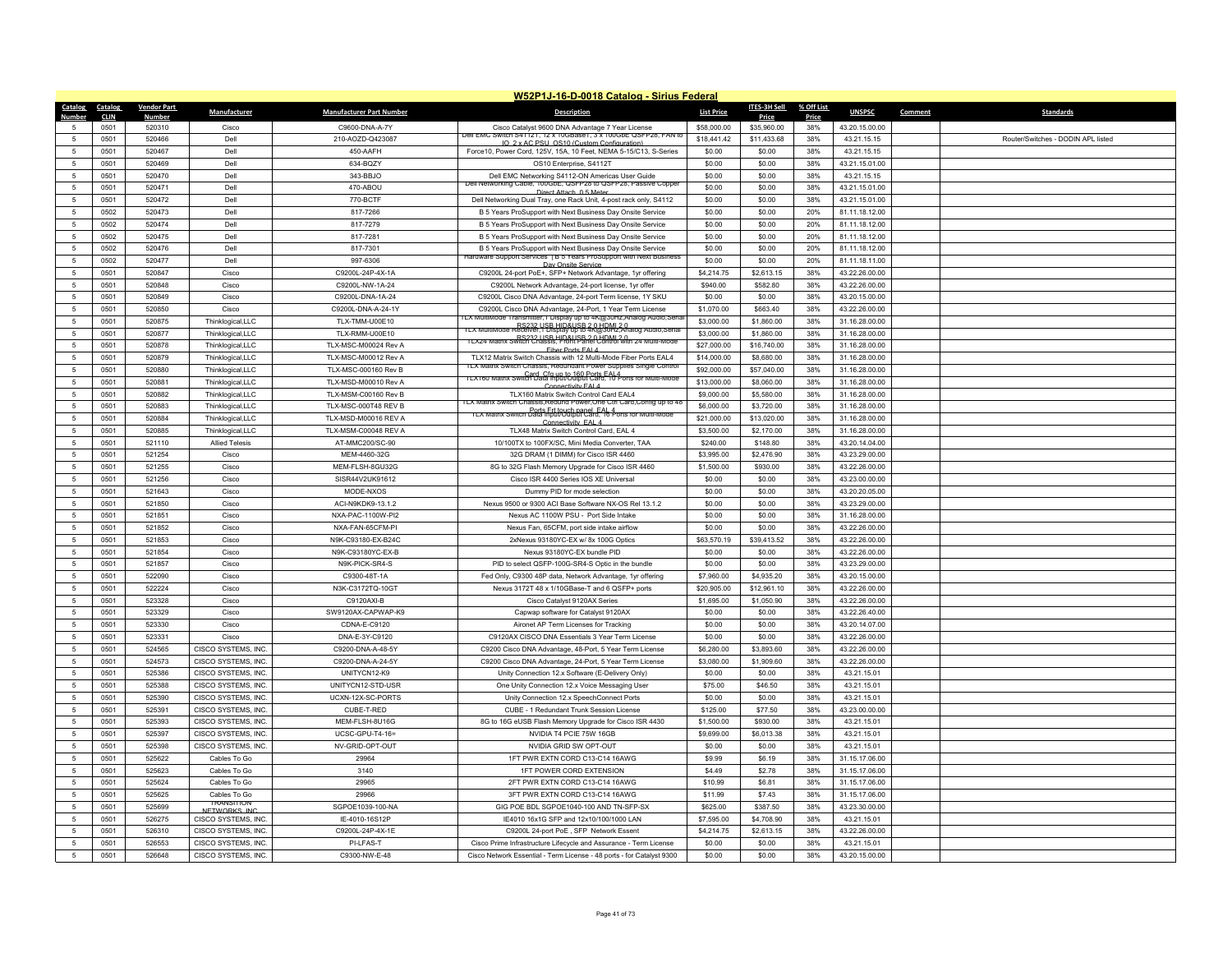|                                              |                    |                                            |                                         | W52P1J-16-D-0018 Catalog - Sirius Federal                                                                                                       |                          |                        |            |                                  |                                    |
|----------------------------------------------|--------------------|--------------------------------------------|-----------------------------------------|-------------------------------------------------------------------------------------------------------------------------------------------------|--------------------------|------------------------|------------|----------------------------------|------------------------------------|
| Catalog<br>Catalog                           | <b>Vendor Part</b> | Manufacturer                               | <b>Manufacturer Part Number</b>         | <b>Description</b>                                                                                                                              | <b>List Price</b>        | <b>ITES-3H Sell</b>    | % Off List | <b>UNSPSC</b>                    | <b>Standards</b><br>Comment        |
| <b>Number</b><br><b>CLIN</b>                 | <b>Number</b>      |                                            |                                         | JISCO CONTIG 1 - POWER SUDDIV                                                                                                                   |                          | Price                  | Price      |                                  |                                    |
| 0501<br>5<br>0501<br>5                       | 526650<br>526651   | SCANSOURCE, INC.<br>CISCO                  | PWR-C1-1100WAC-UP<br>PWR-C1-1100WAC-P/2 | PLUS Platinum - AC 115-240 V - 1100 Watt - for Catalyst 9300 (1100)<br>Cisco Config 1 Secondary Power Supply - Power supply - hot-plug P        | \$1,050.00<br>\$1,900.00 | \$651.00<br>\$1,178.00 | 38%<br>38% | 43.20.15.00.00<br>31.15.17.06.00 |                                    |
|                                              |                    |                                            |                                         | redundant (nug in module) - 80 PLUS Platinum - AC 115-240 V - 1100<br>Cisco Digital Network Architecture Essentials - Term License - 48 ports - |                          |                        | 38%        |                                  |                                    |
| 0501<br>5                                    | 526655             | CISCO SYSTEMS, INC.                        | C9300-DNA-E-48                          | for Catalyst 9300                                                                                                                               | \$0.00                   | \$0.00                 |            | 43.22.26.00.00                   |                                    |
| 0501<br>5                                    | 527260             | CISCO SYSTEMS, INC.                        | C9500-48Y4C-1A                          | Cat. 9500 48-port x 1/10/25G + 4-port 40/100G, 1Y Advantage                                                                                     | \$23,500.00              | \$14,570.00            | 38%        | 43.20.15.00.00                   |                                    |
| $\sqrt{5}$<br>0501                           | 527262             | CISCO SYSTEMS, INC.                        | C9500-DNA-48Y4C-1A                      | C9500 DNA Advantage, Term License                                                                                                               | \$0.00                   | \$0.00                 | 38%        | 43.20.15.00.00                   |                                    |
| 0501<br>5                                    | 527264             | CISCO SYSTEMS, INC.                        | C9300-48UN-1A                           | C9300 48-port of 5Gbps, Network Advantage, 1yr offering                                                                                         | \$16,910.00              | \$10,484.20            | 38%        | 43.22.26.00.00                   |                                    |
| 0501<br>5                                    | 527268             | CISCO SYSTEMS, INC.                        | C9300-STACK-NONE                        | No Stack Cable Selected                                                                                                                         | \$0.00                   | \$0.00                 | 38%        | 43.20.15.00.00                   |                                    |
| 0501<br>5                                    | 527269             | CISCO SYSTEMS, INC.                        | C9300-SPWR-NONE                         | No Stack Power Cable Selected                                                                                                                   | \$0.00                   | \$0.00                 | 38%        | 43.20.15.00.00                   |                                    |
| 0501<br>-5                                   | 527271             | CISCO SYSTEMS, INC.                        | C1-ADD-OPTOUT                           | Cisco ONE Add-On Session Opt Out (No Fulfillment)                                                                                               | \$0.00                   | \$0.00                 | 38%        | 43.23.29.00.00                   |                                    |
| $\sqrt{5}$<br>0501                           | 527288             | CISCO SYSTEMS, INC.                        | C9200L-24P-4G-1E                        | C9200L 24-port PoE+, 4x1G Network Essentials, 1yr offering<br>ne infrastructure i itecvcie ano Assurance - Term L                               | \$3,060.00               | \$1,897.20             | 38%        | 43.22.26.00.00                   |                                    |
| $\sqrt{5}$<br>0501<br>0501                   | 527402<br>527404   | CISCO SYSTEMS, INC.<br>CISCO SYSTEMS, INC  | PI-LFAS-AP-T-5Y<br>C9300-24UXB-A        | Cisco Catalyst 9300 - Network Advantage - switch - L3 - managed - 24 >                                                                          | \$0.00<br>\$15,500.00    | \$0.00<br>\$9,610.00   | 38%<br>38% | 43.21.15.01<br>43.22.26.00.00    |                                    |
| -5<br>$\sqrt{5}$<br>0501                     | 528144             | CISCO SYSTEMS, INC.                        | C9200L-24T-4X-A++                       | 00/1000/2 5G/5G/10GBase-T (UPOE) - rack-mountable - UPOE (560 W<br>TAA C9200 24p data only, 4 x 10G ,Network Advantage                          | \$3,375.00               | \$2,092.50             | 38%        | 43.22.26.00.00                   |                                    |
| 0501<br>5                                    | 528171             | CISCO SYSTEMS, INC.                        | SISR4300UK9-1612                        | Cisco ISR 4300 Series IOS XE Universal                                                                                                          | \$0.00                   | \$0.00                 | 38%        | 43.21.15.01                      | Router/Switches - DODIN APL listed |
|                                              |                    | <b>RUCKUS WIRELESS,</b>                    |                                         | 4-port 1 GbE switch, 3 modular slots for optional uplinks/stacking. Powe                                                                        |                          |                        |            |                                  |                                    |
| $\sqrt{5}$<br>0501<br>$\sqrt{5}$             | 528215             | INC.                                       | ICX7450-24                              | supply fan & modules need to be ordered separately                                                                                              | \$4,095.00               | \$2,538.90             | 38%        | 43.22.26.00.00                   | Router/Switches - DODIN APL listed |
| 0501                                         | 528220             | CISCO SYSTEMS, INC.                        | ASR1002-HX-DNA                          | Cisco ASR 1002-HX, 4x10GE+4x1GE, Dual PS with DNA Support                                                                                       | \$122,500.00             | \$75,950.00            | 38%        | 43.22.26.09.00                   | Router/Switches - DODIN APL listed |
| 5<br>0501                                    | 528221             | <b>CISCO SYSTEMS, INC</b>                  | DNA-P-10G-A-3Y                          | Cisco DNA Advantage On Premise Lic, Agg 20G, 3Y                                                                                                 | \$72,000.00              | \$44,640.00            | 38%        | 43.21.15.01                      |                                    |
| $\sqrt{5}$<br>0501<br>0501                   | 528222             | <b>CISCO SYSTEMS, INC</b>                  | SDWAN-UMB-ADV                           | Cisco Umbrella for DNA Advantage                                                                                                                | \$0.00                   | \$0.00                 | 38%        | 43.22.26.00.00                   |                                    |
| -5                                           | 528226             | CISCO SYSTEMS, INC                         | NEW-UWL-12X-STD                         | New CUWL Standard Edition 12.x User, 1 User                                                                                                     | \$325.00                 | \$201.50               | 38%        | 43.21.15.01                      |                                    |
| 0501<br>5                                    | 528227             | CISCO SYSTEMS, INC.                        | NEW-UWL                                 | New or Migration users for a new CUWL Deployment                                                                                                | \$0.00                   | \$0.00                 | 38%        | 43.21.15.01                      |                                    |
| 0501<br>5<br>$\overline{5}$                  | 528228             | CISCO SYSTEMS, INC.                        | UCM-12X-UWL                             | UC Manager Multiple Device 12.x Users for CUWL Std or Mtgs                                                                                      | \$0.00                   | \$0.00                 | 38%        | 43.21.15.01                      |                                    |
| 0501                                         | 528229             | CISCO SYSTEMS, INC.                        | UCXN-12X-UWL                            | Unity Connection 12.x Enhanced Users for CUWL                                                                                                   | \$0.00                   | \$0.00                 | 38%        | 43.21.15.01                      |                                    |
| 0501<br>5                                    | 528839             | CISCO SYSTEMS, INC.                        | HX-MR-X16G1RT-H                         | 16GB DDR4-2933-MHz RDIMM/1Rx4/1.2v                                                                                                              | \$1,009.00               | \$625.58               | 38%        | 43.21.15.01                      |                                    |
| 0501<br>5                                    | 528840             | CISCO SYSTEMS. INC                         | HX-PCIE-IRJ45                           | Intel i350 Quad Port 1Gb Adapte                                                                                                                 | \$1,875.00               | \$1,162.50             | 38%        | 43.21.15.01                      |                                    |
| $\sqrt{5}$<br>0501                           | 528841<br>528842   | CISCO SYSTEMS, INC.                        | HX-PCIE-BD16GF                          | Emulex LPe31002 dual port 16G FC HBA                                                                                                            | \$4,073.00               | \$2,525.26             | 38%        | 43.21.15.01                      |                                    |
| 0501<br>5                                    | 528845             | CISCO SYSTEMS, INC.                        | <b>HX-CPU-I5218R</b>                    | Intel 5218R 2.1GHz/125W 20C/27.5MB DDR4 2667MHz                                                                                                 | \$5,199.00               | \$3,223.38             | 38%<br>38% | 43.21.15.01                      |                                    |
| $\sqrt{5}$<br>0501                           |                    | CISCO SYSTEMS, INC.                        | HXDP-S-SLR=                             | HyperFlex Data Platform Standard Edition SLR 1 to 10 Years                                                                                      | \$0.00                   | \$0.00                 |            | 43.21.15.01                      |                                    |
| $\sqrt{5}$<br>0501                           | 528846             | CISCO SYSTEMS, INC.                        | HXDPS-SLR-5YR                           | HyperFlex Data Platform Standard Edition SLR Subscription 5Y                                                                                    | \$39,844.00              | \$24,703.28            | 38%        | 43.21.15.01                      |                                    |
| 0501<br>5                                    | 528847             | CISCO SYSTEMS, INC.                        | HX-SD800G123X-FF                        | 800GB 2.5in Enterprise Performance 12G SAS SSD(3X endurance)                                                                                    | \$4,614.00               | \$2,860.68             | 38%        | 43.21.15.01                      |                                    |
| $\overline{5}$<br>0501<br>$\sqrt{5}$<br>0501 | 528848<br>528849   | CISCO SYSTEMS, INC.                        | SFP-25G-SR-S                            | 25GBASE-SR SFP Module                                                                                                                           | \$995.00                 | \$616.90               | 38%<br>38% | 43.20.15.00.00                   |                                    |
| 5                                            | 528850             | CISCO SYSTEMS, INC.<br>CISCO SYSTEMS, INC. | UCS-L-6400-25G<br>FL-4330-BOOST-KS      | FI per port license to connect to B-Series, C-Series or FEX                                                                                     | \$2,774.00               | \$1,719.88             |            | 43.21.15.01                      |                                    |
| 0501<br>$5\overline{5}$<br>0501              | 528852             |                                            | DS-CAC-650W-I                           | Booster Performance License for 4330 Series<br>MDS 9132U 650W AC PSU Port side Intake                                                           | \$3,750.00<br>\$0.00     | \$2,325.00<br>\$0.00   | 38%<br>38% | 43.21.15.01                      |                                    |
| 5                                            |                    | CISCO SYSTEMS, INC.                        | DS-C32S-FAN-                            |                                                                                                                                                 |                          |                        | 38%        | 43.21.15.01                      |                                    |
| 0501                                         | 528853             | CISCO SYSTEMS, INC.                        |                                         | MDS 9132 FAN tray, port side Intake                                                                                                             | \$0.00                   | \$0.00                 |            | 43.21.15.01                      |                                    |
| $\sqrt{5}$<br>0501<br>5                      | 528854<br>528855   | CISCO SYSTEMS, INC.                        | N9K-C93180-FX-B24C                      | 2xNexus 93180YC-FX w/8x 100G Optics                                                                                                             | \$55,000.00              | \$34,100.00            | 38%        | 43.21.15.01                      |                                    |
| 0501<br>5<br>0501                            | 529627             | CISCO SYSTEMS, INC.<br>Evertz              | C9300L-DNA-P-24-5Y<br>MMA10G-SFP2-TR13  | C9300L Cisco DNA Premier, 24-port, 5 Year Term license<br>UGE Single-mode fiber SFP+, 1310nm (10Km), LC/LC UPC                                  | \$3,577.50<br>\$260.00   | \$2,218.05<br>\$161.20 | 38%<br>38% | 43.20.15.00.00<br>43.21.19.03.00 |                                    |
| $\sqrt{5}$<br>0501                           | 529628             | Evertz                                     | SFPTR-RJ45-SER-AV                       | Recommended fiber type: 9/125<br>1000Mbps RJ45 SFP module with SerDes interface                                                                 | \$265.00                 | \$164.30               | 38%        | 43.21.19.03.00                   |                                    |
| $5\overline{5}$<br>0501                      | 529629             |                                            | EMX1-FR+PS                              | Modular frame that provides platform for system wide functionality. 1RU                                                                         |                          | \$2,066.46             | 38%        | 43.21.19.03.00                   |                                    |
| 0501<br>5                                    | 530353             | Evertz<br>CISCO SYSTEMS, INC.              | FPR4115-BUN                             | frame with expandability options Provides two (2) slots for FMR/FMC<br>Cisco Firepower 4115 Master Bundle                                       | \$3,333.00<br>\$0.00     | \$0.00                 | 38%        | 43.21.15.01                      |                                    |
| $\sqrt{5}$<br>0501                           | 530354             | CISCO SYSTEMS, INC.                        | $L$ -FPR4115T-T=                        | Cisco FPR4115 Threat Defense Threat Protection License                                                                                          | \$0.00                   | \$0.00                 | 38%        | 43.21.15.01                      |                                    |
| $\sqrt{5}$<br>0501                           | 530355             | CISCO SYSTEMS, INC.                        | L-FPR4115T-T-3Y                         | Cisco FPR4115 Threat Defense Threat Protection 3Y Subs                                                                                          | \$72,252.00              | \$44,796.24            | 38%        | 43.21.15.01                      |                                    |
| 0501<br>-5                                   | 530633             | CISCO SYSTEMS. INC.                        | L-CP-MGFX-LIC                           | Cisco SolutionsPlus: Top level ATO for MigrationFX SW License                                                                                   | \$0.00                   | \$0.00                 | 38%        | 43 21 15 01                      |                                    |
| $\sqrt{5}$<br>0501                           | 530634             | CISCO SYSTEMS, INC.                        | L-CP-MGFX-1K-LIC                        | Cisco Unified FX MigrationFX - License - up to 1000 phones - ESD                                                                                | \$2,303.03               | \$1,427.88             | 38%        | 43.21.15.01                      |                                    |
| $\sqrt{5}$<br>0501                           | 530635             | CISCO SYSTEMS, INC.                        | L-CP-MGFX-RTU                           | Cisco Phone Migration Standard Splus RTU                                                                                                        | \$0.00                   | \$0.00                 | 38%        | 43.21.15.01                      |                                    |
| 0501<br>5                                    | 530636             | <b>CISCO SYSTEMS, INC</b>                  | L-CP-MGFX-PAK                           | Cisco Unified FX MigrationFX Product Authorization Key - License                                                                                | \$0.00                   | \$0.00                 | 38%        | 43.21.15.01                      |                                    |
| $\sqrt{5}$<br>0501                           | 531377             | CISCO SYSTEMS, INC.                        | FLSA1-1X-2.5-5G                         | 2.5G to 5Gbps License for ASR 1001-X                                                                                                            | \$0.00                   | \$0.00                 | 38%        | 43.21.15.01                      |                                    |
| 0501<br>5                                    | 531381             | CISCO SYSTEMS, INC.                        | C9200-48P-E++                           | TAA C9200 48p PoE+, Network Essentials                                                                                                          | \$6,492.65               | \$4,025.44             | 38%        | 43.22.26.00.00                   |                                    |
| 0501<br>$\sqrt{5}$                           | 531382             | CISCO SYSTEMS, INC.                        | C9200-NW-E-48                           | C9200 Network Essentials, 48-port license                                                                                                       | \$0.00                   | \$0.00                 | 38%        | 43.22.26.00.00                   |                                    |
| $\sqrt{5}$<br>0501                           | 531383             | CISCO SYSTEMS, INC.                        | C9200-DNA-E-48                          | C9200 Cisco DNA Essentials, 48-Port Term Licenses                                                                                               | \$0.00                   | \$0.00                 | 38%        | 43.22.26.00.00                   |                                    |
| $\sqrt{5}$<br>0501                           | 531904             | CISCO SYSTEMS, INC.                        | C9300L-48PF-4G-E                        | Catalyst 9300L 48p Full PoE, Network Essentials, 4x1G Uplink                                                                                    | \$8,409.33               | \$5,213.78             | 38%        | 43.20.15.00.00                   |                                    |
| 0501<br>5                                    | 532305             | <b>CISCO SYSTEMS, INC</b>                  | C9400-DNA-P-7Y                          | C9400 DNA Premier 7 Year Term License                                                                                                           | \$38,052.72              | \$23,592.69            | 38%        | 43.20.15.00.00                   |                                    |
| 0501<br>-5                                   | 532473             | CISCO SYSTEMS, INC.                        | QSFP-40G-CSR-S=                         | 40GBASE-CSR OSEP Transceiver Module with LC Connector                                                                                           | \$2,001.98               | \$1,241.23             | 38%        | 43.21.15.01                      |                                    |
| 0501<br>5                                    | 532664             | CISCO SYSTEMS, INC.                        | HX-INT-SW01                             | C220 M5 and C240 M5 Chassis Intrusion Switch                                                                                                    | \$29.10                  | \$18.04                | 38%        | 43.21.15.01                      |                                    |
| 0501<br>5                                    | 532665             | CISCO SYSTEMS, INC.                        | HXDP-P-SLR=                             | HyperFlex Data Platform Enterprise Edition SLR 1 to 10 Years                                                                                    | \$0.00                   | \$0.00                 | 38%        | 43.21.15.01                      |                                    |
| 5<br>0501                                    | 532666             | CISCO SYSTEMS, INC.                        | HXDPP-SLR-3YR                           | HyperFlex Data Platform Enterprise Edt SLR Subscription 3Y                                                                                      | \$44,705.93              | \$27,717.68            | 38%        | 43.21.15.01                      |                                    |
| 0501<br>5                                    | 532674             | CISCO SYSTEMS, INC.                        | <b>HX-CPU-I6248</b>                     | Intel 6248 2.5GHz/150W 20C/24.75MB 3DX DDR4 2933 MHz                                                                                            | \$10,536.75              | \$6,532.79             | 38%        | 43.21.15.01                      |                                    |
| 0501<br>5                                    | 532675             | CISCO SYSTEMS, INC.                        | COHESITY-SUB-LIC                        | SolutionsPlus: Cohesity Subscription Software Licenses                                                                                          | \$0.00                   | \$0.00                 | 38%        | 43.23.00.00.00                   |                                    |
| 5<br>0501                                    | 532680             | CISCO SYSTEMS, INC                         | HX-HD8T7K4KAN                           | 8 TB 12G SAS 7.2K RPM LFF HDD (4K)                                                                                                              | \$2,794.75               | \$1,732.75             | 38%        | 43.21.15.01                      |                                    |
| 0501<br>5                                    | 532687             | CISCO SYSTEMS. INC.                        | HX-CPU-16242                            | Intel 6242 2.8GHz/150W 16C/24.75MB 3DX DDR4 2933 MHz                                                                                            | \$8,780.63               | \$5,443.99             | 38%        | 43 21 15 01                      |                                    |
| $\sqrt{5}$<br>0501                           | 532767             | CISCO SYSTEMS, INC.                        | UCSC-PCIE-ID40GF                        | Intel XL710 dual-port 40G QSFP+ NIC                                                                                                             | \$2,436.56               | \$1,510.67             | 38%        | 43.21.15.01                      |                                    |
|                                              |                    |                                            |                                         |                                                                                                                                                 |                          |                        |            |                                  |                                    |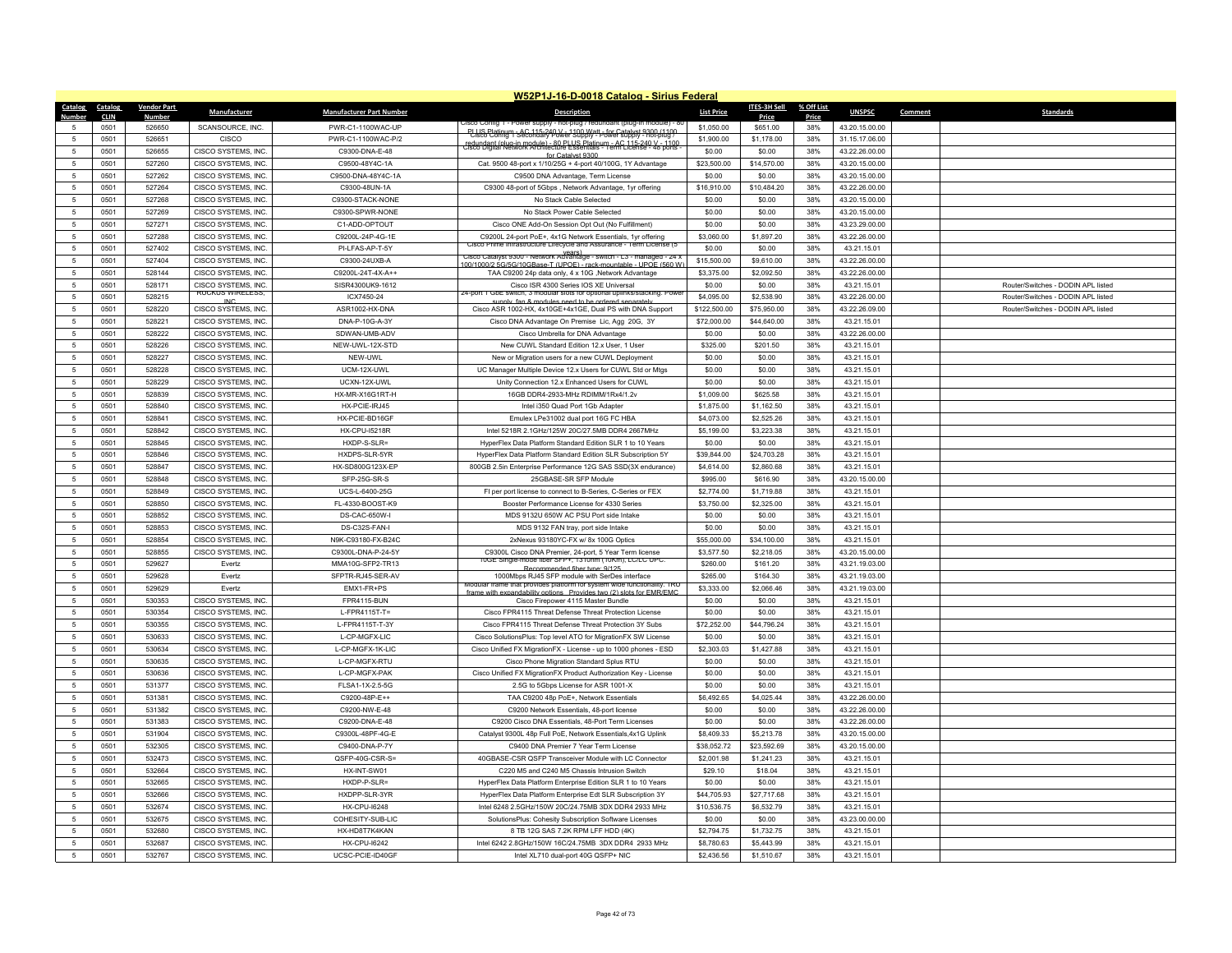|                 |             |                    |                                              |                                 | W52P1J-16-D-0018 Catalog - Sirius Federal                                                                                        |                   |                     |            |                |                                    |
|-----------------|-------------|--------------------|----------------------------------------------|---------------------------------|----------------------------------------------------------------------------------------------------------------------------------|-------------------|---------------------|------------|----------------|------------------------------------|
| Catalog         | Catalog     | <b>Vendor Part</b> | Manufacturer                                 | <b>Manufacturer Part Number</b> | <b>Description</b>                                                                                                               | <b>List Price</b> | <b>ITES-3H Sell</b> | % Off List | <b>UNSPSC</b>  | Comment<br><b>Standards</b>        |
| <b>Number</b>   | <b>CLIN</b> | Number             |                                              |                                 |                                                                                                                                  |                   | Price               | Price      |                |                                    |
| 5               | 0501        | 532920             | CISCO SYSTEMS, INC.                          | ASR1K-AZURE-EXP-RT              | Microsoft Azure ExpressRoute & Solution Support-tracking                                                                         | \$0.00            | \$0.00              | 38%        | 43.22.26.00.00 |                                    |
| 5               | 0501        | 532922             | CISCO SYSTEMS, INC.                          | ASR1KX-DC-950W-R                | Cisco ASR1000-X 950W DC Power Supply, Reverse Air                                                                                | \$0.00            | \$0.00              | 38%        | 43.22.26.00.00 |                                    |
| -5              | 0501        | 532923             | CISCO SYSTEMS, INC.                          | ASR1001HX-ACS=                  | Cisco ASR1001-HX Accessory Kit<br>itel X/10 Quad Port 10GbE, Base-T, PCIe Adapter, Full Heigh                                    | \$191.60          | \$118.79            | 38%        | 43.22.26.00.00 |                                    |
| $\sqrt{5}$      | 0501        | 533217             | DELL TECHNOLOGIES                            | 540-BBVB                        | Customer Instal                                                                                                                  | \$1,719.16        | \$1,065.88          | 38%        | 43.21.15.01.00 |                                    |
| 5               | 0501        | 533394             | CISCO SYSTEMS, INC                           | DN2-CPU-I6238                   | Intel 6238 2.1GHz/140W 22C/30.25MB DCP DDR4 2933 MHz                                                                             | \$0.00            | \$0.00              | 38%        | 43.21.15.01    |                                    |
| 5               | 0501        | 533395             | CISCO SYSTEMS INC.<br><b>BIAMP SYSTEMS</b>   | DN2-MR-X32G2RT-H                | 32GB DDR4-2933-MHz RDIMM/2Rx4/1.2v                                                                                               | \$0.00            | \$0.00              | 38%        | 43.21.15.01    |                                    |
| $\sqrt{5}$      | 0501        | 533518             | <b>BRARE SPATEMS</b>                         | <b>BIATESIRAEXMOD</b>           | MODULAR EXPANDER, UP TO 3 CARDS                                                                                                  | \$1,888.00        | \$1,170.56          | 38%        | 43.23.00.00.00 |                                    |
| 5               | 0501        | 533519             | <b>BRARE SPATERAS</b>                        | <b>BIATESIRAEXAEC</b>           | INPUT EXPANDER, 4-CHAN AEC MIC/LINE, POE+                                                                                        | \$1,950.00        | \$1,209.00          | 38%        | 43.23.00.00.00 |                                    |
| $\sqrt{5}$      | 0501        | 533520             | <b>BRARE SPATERNS</b>                        | BIATESIRAEIOC4                  | INPUT/OUTPUT CARD, 2-CHAN FACH FOR EX-MOD                                                                                        | \$377.00          | \$233.74            | 38%        | 43.23.00.00.00 |                                    |
| $\sqrt{5}$      | 0501        | 533521             | <b>GORE SPATION</b>                          | <b>BIATESIRASIC4</b>            | 4-CHANNEL MIC/LINE INPUT CARD (INSTALLED)                                                                                        | \$400.00          | \$248.00            | 38%        | 43.23.00.00.00 |                                    |
| $\overline{5}$  | 0501        | 533522             | <b>BRARE SPATERAS</b>                        | BIATESIRASEC4                   | INPUT CARD, 4-CHAN MIC/LINE IN W/ACO ECHO CANX 9( Installed)                                                                     | \$814.00          | \$504.68            | 38%        | 43.23.00.00.00 |                                    |
| 5               | 0501        | 533523             | CORPORATION                                  | BIATESIRASOC4                   | OUTPUT CARD, 4-CHAN MIC/LINE OUT (INSTALLED)                                                                                     | \$353.00          | \$218.86            | 38%        | 43.23.00.00.00 |                                    |
| 5               | 0501        | 534003             | CISCO SYSTEMS INC                            | C9300L-24T-4G-A                 | Catalyst 9300L 24p data, Network Advantage ,4x1G Uplink                                                                          | \$4,054.14        | \$2.513.57          | 38%        | 43.20.15.00.00 |                                    |
| 5               | 0501        | 534099             | CISCO SYSTEMS, INC                           | P-8832-MIC-WIRED=               | Cisco 8832 Wired Microphones Kit for Worldwide                                                                                   | \$473.58          | \$293.62            | 38%        | 43.21.15.01    |                                    |
| $\sqrt{5}$      | 0501        | 534424             | CISCO SYSTEMS, INC                           | C9200L-48P-4X-1E                | C9200L 48port PoE+ SFP+ Network Essentials 1yr offering<br>orks  bio-ii- Appiiance: צודו וואס ו סיסון (או סיסון (או סיסון אוסי   | \$7,300.21        | \$4,526.13          | 38%        | 43.22.26.00.00 |                                    |
| 5               | 0501        | 540279             | F5 NETWORKS, INC.                            | F5-BIG-BT-I4800                 | 5 Networks   BIC-IP Service: Premium CAT-BIG-BT-14800                                                                            | \$129,995.00      | \$80,596.90         | 38%        | 43.20.18.35.00 |                                    |
| 5               | 0501        | 540280             | F5 NETWORKS, INC.                            | F5-SVC-BIG-PRE-HW63             | SVC-BIG-PRE-HW63<br>VMware   TPP L1 U.S. Federal VMware Horizon 8 Enterprise: 10 Pack                                            | \$25,599.15       | \$15,871.47         | 38%        | 43.20.18.35.00 |                                    |
| $\sqrt{5}$      | 0501        | 540284             | VMWARE, INC.                                 | HZ8-ENC-10-F-L1-2               | VMware   U.S. Federal Production Support/Subscription for VMware                                                                 | \$9,995.89        | \$6,197.45          | 38%        | 43.23.24.03.00 |                                    |
| 5               | 0502        | 540285             | VMWARE, INC.                                 | HZ8-ENC-10-P-SSS-F-2            | Horizon 8 Enterprise: 10 Pack (CCU) for 1 year E-DELIVERY                                                                        | \$2,449.97        | \$1,959.98          | 20%        | 43.23.24.03.00 |                                    |
| $\sqrt{5}$      | 0501        | 540739             | CISCO SYSTEMS, INC.                          | C9300L-48P-4G-1A                | Fed Only, C9300L 48p PoE+, Netw Adv, 4x1G Uplink                                                                                 | \$7,405.83        | \$4,591.61          | 38%        | 43.20.15.00.00 | Router/Switches - DODIN API listed |
| 5               | 0501        | 540740             | CISCO SYSTEMS, INC                           | C9300L-NW-1A-48                 | C9300L Network Advantage, 48-port license, Federal offer                                                                         | \$1,776.20        | \$1,101.24          | 38%        | 43.20.15.00.00 |                                    |
| 5               | 0501        | 540741             | CISCO SYSTEMS, INC.                          | C9300L-DNA-1A-48                | C9300L Cisco DNA Advantage, 48-port Term license, 1Y term                                                                        | \$0.00            | \$0.00              | 38%        | 43.20.15.00.00 |                                    |
| -5              | 0501        | 540742             | CISCO SYSTEMS, INC.                          | C9300L-DNA-A-48-1Y              | C9300L Cisco DNA Advantage, 48-port, 1 Year Term license<br>(VIDIA I TAA Complaint   Quadro P2200 - Graphics card - Quadro P220  | \$2,007.00        | \$1,244.34          | 38%        | 43.20.15.00.00 |                                    |
| $\sqrt{5}$      | 0501        | 540804             | NVIDIA CORPORATION<br><b>BIAMP SYSTEMS</b>   | VCQP2200-TAA                    | 5 GB GDDR5X - PCle 3 0 x16 - 4 x DisplayPort                                                                                     | \$899.00          | \$557.38            | 38%        | 43.21.15.01.00 |                                    |
| 5               | 0501        | 540865             | CORPORATION                                  | <b>BIATESIRAAVB1CK</b>          | AVB NETWORK CARD KIT (UNINSTALLED)                                                                                               | \$848.00          | \$525.76            | 38%        | 43.23.00.00.00 |                                    |
| 5               | 0501        | 540866             | CISCO SYSTEMS, INC.<br><b>BIAMP SYSTEMS</b>  | S9500UK9-173                    | Cisco Catalyst 9500 XE 17.3 UNIVERSAL                                                                                            | \$0.00            | \$0.00              | 38%        | 43.20.15.00.00 |                                    |
| 5               | 0501        | 541336             | CORPORATION                                  | <b>BIATESIRAEEC4</b>            | CARD, 4 CHANNEL AEC INPUT CARD FOR EX MOD (INSTALLED)                                                                            | \$742.00          | \$460.04            | 38%        | 43.23.00.00.00 |                                    |
| 5               | 0501        | 541356             | CISCO SYSTEMS. INC                           | S9600UK9-173                    | Cisco Catalyst 9600 XE 17.3 UNIVERSAL                                                                                            | \$0.00            | \$0.00              | 38%        | 43.20.15.00.00 |                                    |
| $\sqrt{5}$      | 0501        | 541357             | CISCO SYSTEMS. INC<br><b>CRESTRON</b>        | C9600-CAMPUS-DIST               | Catalyst 9600 Campus Distribution Deployment; For Tracking O                                                                     | \$0.00            | \$0.00              | 38%        | 43.22.26.00.00 |                                    |
| 5               | 0501        | 541362             | ELECTRESHICSNING                             | CRECP3N                         | CRESTRON ELECTRONICS CONTROL PROCESSOR, 3 SERIES<br>AVI-SPL TOUCH SCREEN, 10.1" WALL MOUNT - BLACK SMOOTH                        | \$1,678.00        | \$1,040.36          | 38%        | 43.22.26.00.00 |                                    |
| $\sqrt{5}$      | 0501        | 541363             | <b>ELECTRONICS INC</b>                       | CRETSW1070GVBS                  | TOUCH SCREEN. /" WITHOUT CAMERA MIC OR BEACON - BLK 2                                                                            | \$2,239.00        | \$1,388.18          | 38%        | 43.21.16.04.00 |                                    |
| $5\phantom{.0}$ | 0501        | 541364             | <b>FHACTRENEARCH</b>                         | CRETSW760NCBS                   | SMOOTH                                                                                                                           | \$1,115.00        | \$691.30            | 38%        | 43.21.16.04.00 |                                    |
| -5              | 0501        | 541365             | <b>TECHNOLOGIES</b>                          | <b>HAI PGAVHD</b>               | HDMI & VGA VIDEO GENERATOR, TESTER AND ANALYZER                                                                                  | \$2,835.00        | \$1,757.70          | 38%        | 43.21.20.00.00 |                                    |
| 5               | 0501        | 541393             | <b>INCORPORATED</b>                          | HUBSFUBAA3BK                    | SNAP-FIT, KEYSTONE, USB, V 3.0 A TO A, BK                                                                                        | \$79.89           | \$49.53             | 38%        | 31.16.28.00.00 |                                    |
| 5               | 0501        | 541396             | Extron                                       | EXT60148801                     | SCALING BRIDGE, HDMI AND AUDIO TO USB                                                                                            | \$3,190.00        | \$1,977.80          | 38%        | 43.22.26.19    |                                    |
| 5               | 0501        | 541403             | CISCO SYSTEMS, INC<br>sole Source Technology | SPA-8XCHT1/E1-V2=               | 8-port Channelized T1/E1 to DS0 Shared Port Adapter                                                                              | \$13,963.70       | \$8,657.49          | 38%        | 43.22.17.00.00 |                                    |
| 5               | 0501        | 541547             | $\sqcup$ C                                   | GLC-SX-MMD-SG                   | SOLE SOURCE TECHNOLOGY : GLC-SX-MMD SST Cisco Compatible<br>100% Annlication Tested TAA Compliant                                | \$49.00           | \$30.38             | 38%        | 43.22.26.00.00 |                                    |
| $5\phantom{.0}$ | 0501        | 542303             | CISCO SYSTEMS, INC.                          | C9300L-48T-4G-E                 | Catalyst 9300L 48p data, Network Essentials ,4x1G Uplink                                                                         | \$6,000.93        | \$3,720.58          | 38%        | 43.20.15.00.00 | Router/Switches - DODIN APL listed |
| 5               | 0501        | 542304             | CISCO SYSTEMS, INC                           | C9300L-DNA-E-48-5Y              | C9300L Cisco DNA Essentials, 48-port, 5 Year Term license                                                                        | \$1,876.55        | \$1,163.46          | 38%        | 43.20.15.00.00 |                                    |
| 5               | 0501        | 542787             | CISCO SYSTEMS. INC                           | UCS-CPU-I6248R                  | Intel 6248R 3GHz/205W 24C/35.75MB DDR4 2933MHz                                                                                   | \$10,536.75       | \$6,532.79          | 38%        | 43.20.15.00.00 |                                    |
| $\sqrt{5}$      | 0501        | 542814             | CISCO SYSTEMS, INC.                          | UCS-SD480GM3X-EF                | 480GB 2.5in Enterprise Performance 6GSATA SSD(3X endurance)                                                                      | \$2,197.67        | \$1,362.56          | 38%        | 43.21.15.01    |                                    |
| 5               | 0501        | 542858             | CISCO SYSTEMS, INC                           | CAB-C19-C20-3M-JP               | 250V AC 9' Jumper Power Cord                                                                                                     | \$0.00            | \$0.00              | 38%        | 43.23.29.00.00 |                                    |
| 5               | 0501        | 543460             | CISCO SYSTEMS, INC.                          | C9300L-48UXG-4X-A               | Catalyst 9300L 48p, 12mGig, Network Advantage ,4x10G Uplink                                                                      | \$13,025.43       | \$8,075.77          | 38%        | 43 20 15 00 00 | Router/Switches - DODIN API listed |
| 5               | 0501        | 543463             | CISCO SYSTEMS, INC                           | FPR4K-CBL-MGMT                  | Firepower 4000 Cable Mgmt Brackets                                                                                               | \$396.38          | \$245.76            | 38%        | 39.12.10.04.00 |                                    |
| $\sqrt{5}$      | 0501        | 543602             | AVI-SPL LLC                                  | EXT60125301                     | SCALER, THREE INPUT COMPACT HDCP COMPLIANT VIDEO<br>ANNOTATION PROCESSOR, HDCP-COMPLIANT WITH DTP                                | \$1,200.00        | \$744.00            | 38%        | 43.22.26.00.00 |                                    |
| 5               | 0501        | 543603             | AVI-SPL LLC                                  | EXT60131601                     | <b>EXTENSION</b>                                                                                                                 | \$6,590.00        | \$4.085.80          | 38%        | 43.22.26.00.00 |                                    |
| $\sqrt{5}$      | 0501        | 543605             | Extron                                       | EXT6088602                      | EXTRON DISTRIBUTION AMPLIFIER, TWO                                                                                               | \$480.00          | \$297.60            | 38%        | 43.22.26.19    |                                    |
| $\sqrt{5}$      | 0501        | 543832             | CISCO SYSTEMS, INC                           | C9300-24UXB-E                   | Catalyst 9300 24p Deep Buff mGig, UPOE, Network Essentials                                                                       | \$15,554.25       | \$9,643.64          | 38%        | 43.22.26.00.00 | Router/Switches - DODIN APL listed |
| $5\phantom{.0}$ | 0501        | 544257             | CISCO SYSTEMS, INC.                          | N93-16Y-SSK9=                   | FCoE plus 16 port FC Storage Services License for Nexus 9300                                                                     | \$6,021.00        | \$3,733.02          | 38%        | 43.20.15.00.00 |                                    |
| 5               | 0501        | 545030             | <b>Allied Telesis</b>                        | AT-MMC2000/LC-960               | LLIED TELESIS TAA (Federal) 10/100/10001 to 1000SXLC MM Medi<br>ALLIED TELESIS INC.: TAA (Federal TU) TOOPR & TUUF XILC MM Media | \$398.00          | \$246.76            | 38%        | 43.20.14.04.00 |                                    |
| 5               | 0501        | 545031             | <b>Allied Telesis</b>                        | AT-MMC200/LC-960                | & Rete Converter, Multi-region PSU                                                                                               | \$240.00          | \$148.80            | 38%        | 43.20.14.04.00 |                                    |
| $\sqrt{5}$      | 0501        | 545501             | CISCO SYSTEMS, INC                           | BE6K-VIRTBAS-7X                 | Cisco BE Embedded Virt. Basic 7x, BE6K only                                                                                      | \$0.00            | \$0.00              | 38%        | 43.22.26.00.00 |                                    |
| 5               | 0502        | 545502             | CISCO SYSTEMS, INC                           | CON-ECMU-BE6KVIRX               | SWSS UPGRADES Cisco BE Embedded Virt. Basic 7x, BE6K o                                                                           | \$90.00           | \$72.00             | 20%        | 43.23.29.00.00 |                                    |
| 5               | 0501        | 545505             | CISCO SYSTEMS, INC.                          | N3K-C3132C-Z=                   | Nexus 3132C 32x100G ports based on Trident3                                                                                      | \$28,399.05       | \$17,607.41         | 38%        | 43.20.15.00.00 |                                    |
| 5               | 0501        | 545576             | CISCO SYSTEMS, INC                           | L-FPR2K-TD-ULR-K9=              | Cisco Firepower 2100 Threat Defense Universal Lic on FDM                                                                         | \$0.00            | \$0.00              | 38%        | 43.20.15.00.00 |                                    |
| 5               | 0501        | 545581             | CISCO SYSTEMS, INC                           | FPR2K-EXCLUDE-SUBS              | Cisco Firepower 2100 Series - Exclude Subscriptions                                                                              | \$0.00            | \$0.00              | 38%        | 43.23.29.00.00 |                                    |
| 5               | 0501        | 545709             | CISCO SYSTEMS, INC.                          | C9300L-24P-4G-E                 | Catalyst 9300L 24p PoE, Network Essentia                                                                                         | \$4,555.89        | \$2,824.65          | 38%        | 43.20.15.00.00 | Router/Switches - DODIN APL listed |
| 5               | 0501        | 545711             | CISCO SYSTEMS, INC                           | C9300L-24T-4G-E                 | Catalyst 9300L 24p data, Network Essenti                                                                                         | \$4,054.14        | \$2,513.57          | 38%        | 43.20.15.00.00 | Router/Switches - DODIN APL listed |
| 5               | 0501        | 545713             | CISCO SYSTEMS, INC                           | C9300L-48P-4G-E                 | Catalyst 9300L 48p PoE, Network Essenti                                                                                          | \$7,405.83        | \$4.591.61          | 38%        | 43.20.15.00.00 | Router/Switches - DODIN APL listed |
| -5              | 0501        | 545716             | CISCO SYSTEMS, INC.                          | C9400-LC-48H-B                  | Catalyst 9400 Series 2xC9400-LC-48H                                                                                              | \$3,010.25        | \$1,866.36          | 38%        | 43.20.15.00.00 | Router/Switches - DODIN API listed |
| $\overline{5}$  | 0501        | 545718             | CISCO SYSTEMS, INC.                          | C9400-LC-48H                    | Cisco Catalyst 9400 Series 48-Port UPOE+                                                                                         | \$0.00            | \$0.00              | 38%        | 43.20.15.00.00 | Router/Switches - DODIN APL listed |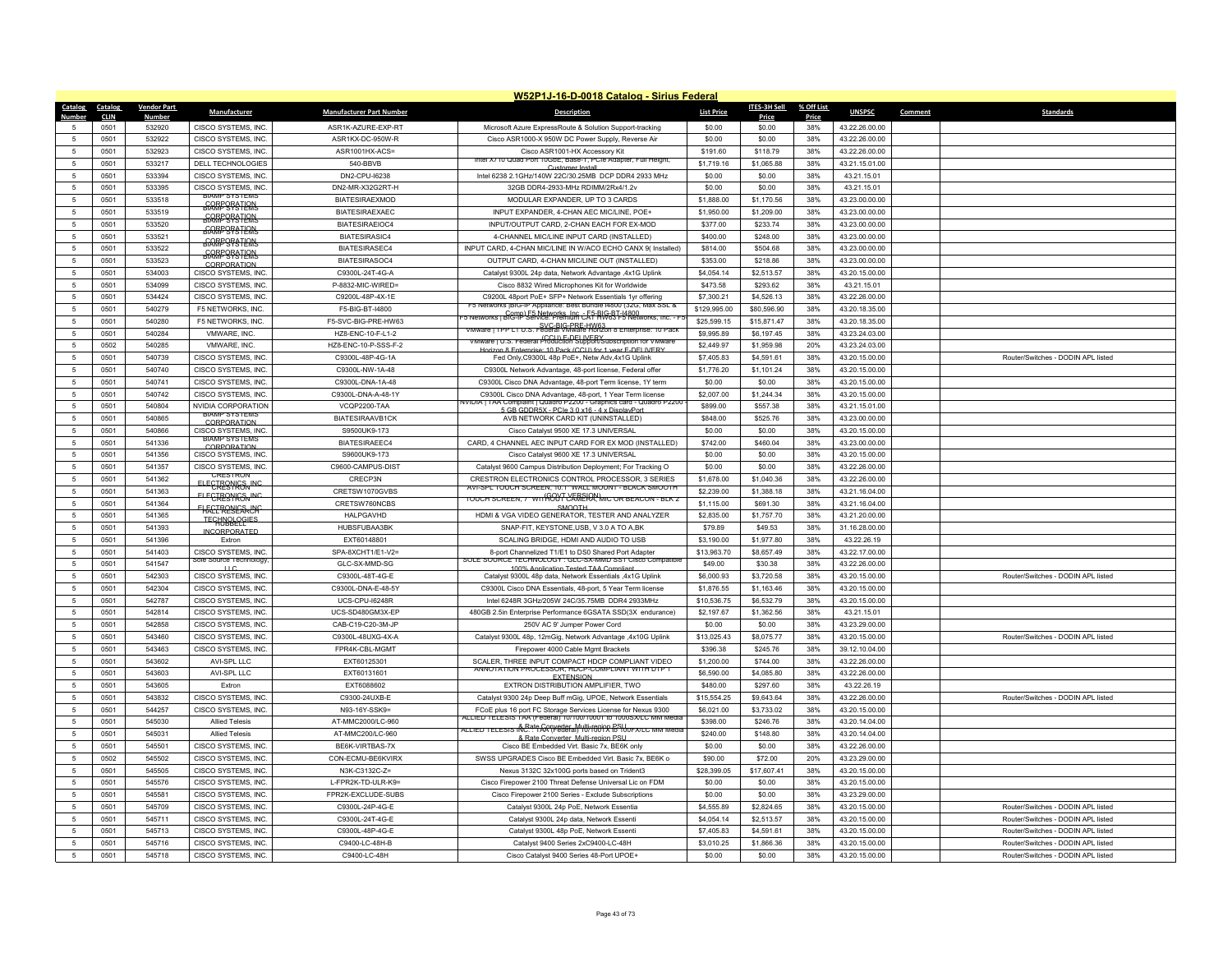|                               |                    |                     |                                 | W52P1J-16-D-0018 Catalog - Sirius Federal                     |                   |                 |              |                |         |                                    |
|-------------------------------|--------------------|---------------------|---------------------------------|---------------------------------------------------------------|-------------------|-----------------|--------------|----------------|---------|------------------------------------|
| <b>Catalog</b><br>Catalog     | <b>Vendor Part</b> | Manufacturer        | <b>Manufacturer Part Number</b> | <b>Description</b>                                            | <b>List Price</b> | ITES-3H Sell    | % Off List   | <b>UNSPSC</b>  | Comment | <b>Standards</b>                   |
| <b>CLIN</b><br>Number<br>0501 | Numbe<br>545956    | CISCO SYSTEMS. INC. | C9120AX-DNA-OPTOUT              | CISCO DNA SUBSCRIPTION OPTOUT for C9120AX                     | \$0.00            | Price<br>\$0.00 | Price<br>38% | 43 21 15 01    |         |                                    |
| 5<br>5                        | 545957             | CISCO SYSTEMS. INC. |                                 | SINGLE PACK OPTION                                            |                   |                 | 38%          |                |         |                                    |
| 0501                          |                    |                     | C9120AXI-SINGLE                 |                                                               | \$0.00            | \$0.00          |              | 43.21.15.01    |         |                                    |
| 5<br>0501                     | 545958             | CISCO SYSTEMS, INC. | C9120-OVER                      | C9120AX OVERPACK OPTION                                       | \$0.00            | \$0.00          | 38%          | 43.21.15.01    |         |                                    |
| 0501<br>5                     | 545960             | CISCO SYSTEMS, INC. | SWAP1560-MBEXP-K9               | Cisco 1560 Series Mobility Express Mode Software              | \$0.00            | \$0.00          | 38%          | 43.21.15.01    |         |                                    |
| $\sqrt{5}$<br>0501            | 546327             | CISCO SYSTEMS, INC. | ISR4321-AXV/K9                  | Cisco ISR 4321 AXV Bundle, w/APP, SEC, UC License             | \$5,198.78        | \$3,223.24      | 38%          | 43.20.15.00.00 |         |                                    |
| $5\overline{5}$<br>0501       | 546452             | CISCO SYSTEMS, INC. | L-FPR4K-TD-ULR-K9=              | Cisco Firepower 4100 Threat Defense Universal Lic on FDM      | \$0.00            | \$0.00          | 38%          | 43.20.15.00.00 |         |                                    |
| 0501<br>5                     | 546587             | CISCO SYSTEMS, INC. | S3650UK9-1612                   | <b>UNIVERSAL</b>                                              | \$0.00            | \$0.00          | 38%          | 43.20.15.00.00 |         |                                    |
| 0501<br>5                     | 546591             | CISCO SYSTEMS, INC. | C3650-DNA-A-24                  | C3650 DNA Advantage, 24-port Term licenses                    | \$0.00            | \$0.00          | 38%          | 43.20.15.00.00 |         |                                    |
| $\sqrt{5}$<br>0501            | 546592             | CISCO SYSTEMS, INC. | C3650-DNA-A-24-3Y               | C3650 DNA Advantage, 24-port, 3 Year Term license             | \$2,017.04        | \$1,250.56      | 38%          | 43.20.15.00.00 |         |                                    |
| $\overline{5}$<br>0502        | 546609             | CISCO SYSTEMS, INC. | CON-ECMU-SLASR1AM               | SWSS UPGRADES Cisco ASR 1000 Advanced Enterprise Servi        | \$1,238.00        | \$990.40        | 20%          | 43.20.15.00.00 |         |                                    |
| $\sqrt{5}$<br>0501            | 546612             | CISCO SYSTEMS. INC  | SA1K1XUK9-172                   | Cisco ASR1001-X IOS XE UNIVERSAL                              | \$0.00            | \$0.00          | 38%          | 43.20.15.00.00 |         |                                    |
| $\sqrt{5}$<br>0502            | 546613             | CISCO SYSTEMS, INC. | CON-ECMU-FLSASR00               | SWSS UPGRADES IPSEC License for ASR1000 Series                | \$990.00          | \$792.00        | 20%          | 43.20.15.00.00 |         |                                    |
| 5<br>0501                     | 546627             | CISCO SYSTEMS, INC. | TE-EMBEDDED-T-5Y                | ThousandEyes - Enterprise Agents                              | \$0.00            | \$0.00          | 38%          | 43.20.15.00.00 |         |                                    |
| $\sqrt{5}$<br>0501            | 546686             | CISCO SYSTEMS, INC. | FPR1140-FTD-HA-BUN              | Cissco Firepower 1140 Threat Defense Chss, Subs HA Bundle     | \$0.00            | \$0.00          | 38%          | 43.20.15.00.00 |         |                                    |
| $\sqrt{5}$<br>0502            | 546687             | CISCO SYSTEMS, INC. | CON-SSSNT-FR11P40N              | SOLN SUPP 8X5XNBD Cisco Firepower 1140 NGFW Appliance, 1U     | \$840.00          | \$672.00        | 20%          | 43.20.15.00.00 |         |                                    |
| $\sqrt{5}$<br>0502            | 546688             | CISCO SYSTEMS, INC. | CON-SSSNT-FCM1600K              | SOLN SUPP 8X5XNBD Cisco Firepower Management Center 1600 C    | \$3,647.00        | \$2,917.60      | 20%          | 43.20.15.00.00 |         |                                    |
| 0501<br>$\overline{5}$        | 546689             | CISCO SYSTEMS. INC. | SF-FMC-6.6-K9                   | Cisco Firepower Management Center Software v6.6               | \$0.00            | \$0.00          | 38%          | 43.20.15.00.00 |         |                                    |
| $\overline{5}$<br>0501        | 546690             | CISCO SYSTEMS, INC. | FMC-M5-CPU-I4214                | Cisco FMC 2.4 GHz 4214 Processor, 12MB Cache, 12 Core         | \$0.00            | \$0.00          | 38%          | 43.20.15.00.00 |         |                                    |
| $\sqrt{5}$<br>0501            | 546691             | CISCO SYSTEMS, INC. | FMC-M5-MEM-X-16GB               | Cisco FMC 16GB DDR4-2933-MHz RDIMM/PC4-21300/Single Rank      | \$0.00            | \$0.00          | 38%          | 43.20.15.00.00 |         |                                    |
| 0501<br>5                     | 546826             | CISCO SYSTEMS, INC  | TG-M5-CPU-I6262V                | 2.4 GHz, 6262 Processor, 33MB Cache, 24 Core, 48 Thread       | \$0.00            | \$0.00          | 38%          | 43.20.15.00.00 |         |                                    |
| $\sqrt{5}$<br>0501            | 546827             | CISCO SYSTEMS, INC. | TG-M5-MEM-X-32GB                | 32GB DDR4-2933-MHz RDIMM/PC4-23400/dual rank/x4/1.2v          | \$0.00            | \$0.00          | 38%          | 43.20.15.00.00 |         |                                    |
| $\sqrt{5}$<br>0501            | 546828             | CISCO SYSTEMS, INC. | <b>TGA-LIC-SUB</b>              | Cisco Threat Grid License for TG Appliance                    | \$0.00            | \$0.00          | 38%          | 43.20.15.00.00 |         |                                    |
| 0501<br>5                     | 546829             | CISCO SYSTEMS. INC. | TGA-LIC-K9                      | Cisco Threat Grid License for TG Appliance                    | \$90.00           | \$55.80         | 38%          | 43.20.15.00.00 |         |                                    |
| $\sqrt{5}$<br>0501            | 546830             | CISCO SYSTEMS, INC. | SVS-THRGA-SUP-B                 | Cisco Threat Grid Appliance Basic Software Service            | \$0.00            | \$0.00          | 38%          | 43.20.15.00.00 |         |                                    |
| $\,$ 5 $\,$<br>0501           | 546904             | CISCO SYSTEMS, INC. | UCSB-LSTOR-PT                   | Cisco FlexStorage PCIe SSD/Passthrough m                      | \$298.74          | \$185.22        | 38%          | 43.20.15.00.00 |         |                                    |
| 0501<br>5                     | 546905             | CISCO SYSTEMS, INC. | UCSB-NVMEHW-I8000               | 8TB 2.5in U.2 Intel P4510 NVMe High Perf Value Endurance      | \$9,834.03        | \$6,097.10      | 38%          | 43.20.15.00.00 |         |                                    |
| 0501<br>5                     | 546906             | CISCO SYSTEMS, INC. | UCSB-NVME2H-I1600               | Cisco 2.5" U.2 1.6TB Intel P4610 NVMe High Perf. High Endu    | \$4,673.11        | \$2,897.33      | 38%          | 43.20.15.00.00 |         |                                    |
| $\sqrt{5}$<br>0501            | 546907             | CISCO SYSTEMS, INC. | UCS-CPU-I6226R                  | Intel 6226R 2.9GHz/150W 16C/22MB DDR4 29                      | \$4,103.99        | \$2,544.47      | 38%          | 43.20.15.00.00 |         |                                    |
| 0501<br>5                     | 546908             | CISCO SYSTEMS, INC. | <b>UCS-FI-6454</b>              | UCS Fabric Interconnect 6454                                  | \$29,939.01       | \$18,562.19     | 38%          | 43.20.15.00.00 |         |                                    |
| 0501<br>5                     | 546911             | CISCO SYSTEMS, INC. | QSFP-4SFP25G-CU1M=              | 100GBase QSFP to 4xSFP25G Passive Copper                      | \$764.93          | \$474.26        | 38%          | 43.20.15.00.00 |         |                                    |
| $\sqrt{5}$<br>0501            | 547019             | CISCO SYSTEMS, INC. | FL-4320-BOOST-K9                | Booster Performance License for 4320 Ser                      | \$3,568.01        | \$2,212.17      | 38%          | 43.23.29.00.00 |         |                                    |
| $\sqrt{5}$<br>0501            | 547028             | CISCO SYSTEMS, INC. | SM-X-16G4M2X                    | Cisco SM 16-port 1G, 4-port 2.5 mGig & 2                      | \$5,624.25        | \$3,487.04      | 38%          | 43.23.29.00.00 |         |                                    |
| $\sqrt{5}$<br>0502            | 547086             | CISCO SYSTEMS, INC. | CON-ECMU-SLASR1AK               | SWSS UPGRADES Cisco ASR 1000 Advanced IP Services Lice        | \$1,238.00        | \$990.40        | 20%          | 43.23.29.00.00 |         |                                    |
| $\sqrt{5}$<br>0502            | 547087             | CISCO SYSTEMS, INC. | CON-ECMU-FLSA510G               | SWSS UPGRADES Upgrade from 5 Gbps to 10Gbps License fo        | \$1,683.00        | \$1,346.40      | 20%          | 43.23.29.00.00 |         |                                    |
| $\sqrt{5}$<br>0501            | 547192             | CISCO SYSTEMS, INC. | C9600-DNA-A-5Y                  | Cisco Catalyst 9600 DNA Advantage 5 Year License              | \$41,645.25       | \$25,820.06     | 38%          | 43.23.29.00.00 |         |                                    |
| 0501<br>$\sqrt{5}$            | 547193             | CISCO SYSTEMS, INC. | C9600-PWR-2KWDC                 | Cisco Catalyst 9600 Series 2000W DC Power Supply              | \$6,021.00        | \$3,733.02      | 38%          | 43.23.29.00.00 |         |                                    |
| $\sqrt{5}$<br>0501            | 547194             | CISCO SYSTEMS, INC. | PWR-2KW-DC-CBL                  | Power Cord - 2KW DC                                           | \$0.00            | \$0.00          | 38%          | 43.23.29.00.00 |         |                                    |
| $\sqrt{5}$<br>0501            | 547260             | CISCO SYSTEMS, INC. | S9400UK9-173                    | Cisco Catalyst 9400 XE 17.3 UNIVERSAL                         | \$0.00            | \$0.00          | 38%          | 43.23.29.00.00 |         |                                    |
| 0501<br>5                     | 547417             | CISCO SYSTEMS. INC. | C9115AXI-B                      | Cisco Catalyst 9115AX Series                                  | \$2,102.33        | \$1,303.44      | 38%          | 43.23.29.00.00 |         |                                    |
| 0501<br>5                     | 547418             | CISCO SYSTEMS. INC  | SW9115AX-CAPWAP-K9              | Capwap software for Catalyst 9115AX                           | \$0.00            | \$0.00          | 38%          | 43.23.29.00.00 |         |                                    |
| 5<br>0501                     | 547419             | CISCO SYSTEMS, INC. | C9115AX-DNA-OPTOUT              | CISCO DNA SUBSCRIPTION OPTOUT for C9115AX                     | \$0.00            | \$0.00          | 38%          | 43.23.29.00.00 |         |                                    |
| 0501<br>5                     | 547420             | CISCO SYSTEMS. INC. | C9115AXI-EWC-B                  | Cisco Embedded Wireless Controller on C9115AX Access Point    | \$1,249.36        | \$774.60        | 38%          | 43.23.29.00.00 |         |                                    |
| $\sqrt{5}$<br>0501            | 547421             | CISCO SYSTEMS, INC. | SW9115AX-EWC-K9                 | Embedded Wireless Controller software for Catalyst 9115AX     | \$0.00            | \$0.00          | 38%          | 43.23.29.00.00 |         |                                    |
| $\overline{5}$<br>0501        | 547422             | CISCO SYSTEMS, INC. | E9115AX-DNA-OPTOUT              | Cisco Embedded Wireless Controller OPTOUT for C9115AX         | \$1,249.36        | \$774.60        | 38%          | 43.23.29.00.00 |         | Router/Switches - DODIN APL listed |
| 0501<br>5                     | 547492             | CISCO SYSTEMS, INC. | SF-F2K-TD6.6-K9                 | Cisco Firepower Threat Defense software v6.6 for FPR2100      | \$0.00            | \$0.00          | 38%          | 43.23.29.00.00 |         |                                    |
| 0501<br>5                     | 548097             | CISCO SYSTEMS, INC. | TE-EMBEDDED-T-1Y                | ThousandEyes - Ent Agents (Embedded)                          | \$0.00            | \$0.00          | 38%          | 43.23.29.00.00 |         |                                    |
| 0501<br>$\sqrt{5}$            | 548110             | CISCO SYSTEMS, INC. | C9500-DNA-40X-1P                | C9500 DNA Premier, 40X Port,1 year Term License               | \$0.00            | \$0.00          | 38%          | 43.23.29.00.00 |         |                                    |
| 0501<br>5                     | 548111             | CISCO SYSTEMS, INC. | C9500-DNA-P-1Y                  | C9500 DNA Premier, 40X/24Q/48Y4C/32C/32QC, 1Year Term License | \$7,114.82        | \$4,411.19      | 38%          | 43.23.29.00.00 |         |                                    |
| 0501<br>$\sqrt{5}$            | 548112             | CISCO SYSTEMS, INC. | C9500-16X-1A                    | Fed Only, 9500 16P10G 1Y DNA Advantage, HW                    | \$16,156.35       | \$10,016.94     | 38%          | 43.23.29.00.00 |         | Router/Switches - DODIN APL listed |
| $\sqrt{5}$<br>0501            | 548113             | CISCO SYSTEMS, INC. | C9500-NW-L-1A                   | C9500 Network Stack, Advantage, Low-Density                   | \$0.00            | \$0.00          | 38%          | 43.23.29.00.00 |         |                                    |
| 5<br>0501                     | 548114             | CISCO SYSTEMS, INC. | C9500-DNA-16X-1P                | C9500 DNA Premier, 16X Port, 1 Year Term License              | \$0.00            | \$0.00          | 38%          | 43.23.29.00.00 |         |                                    |
| $\sqrt{5}$<br>0501            | 548115             | CISCO SYSTEMS, INC  | C9500-DNA-L-P-1Y                | C9500 DNA Premier 12Q/16X / 24Y4C 1Year Term License          | \$4,204.67        | \$2,606.90      | 38%          | 43.23.29.00.00 |         |                                    |
| $\sqrt{5}$<br>0502            | 548159             | CISCO SYSTEMS, INC. | TE-EMBEDDED-T-7Y                | ThousandEyes - Enterprise Agents                              | \$0.00            | \$0.00          | 20%          | 43.23.29.00.00 |         |                                    |
| $\sqrt{5}$<br>0502            | 548222             | CISCO SYSTEMS, INC. | CON-ECMU-LTMS-100               | SWSS UPGRADES TMS Management Suite - Addl 100 Systems         | \$14,310.00       | \$11,448.00     | 20%          | 43.23.29.00.00 |         |                                    |
| 0501<br>$\sqrt{5}$            | 548428             | CISCO SYSTEMS, INC. | NXOS-9.3.7                      | Nexus 9500, 9300, 3000 Base NX-OS Software Rel 9.3.7          | \$0.00            | \$0.00          | 38%          | 43.23.29.00.00 |         |                                    |
| $\sqrt{5}$<br>0501            | 548429             | CISCO SYSTEMS, INC. | C1E1TN9300XF-5Y                 | Data Center Networking Essentials Term N9300 XF, 5Y           | \$19,801.20       | \$12,276.74     | 38%          | 43.23.29.00.00 |         |                                    |
| $\sqrt{5}$<br>0501            | 548633             | CISCO SYSTEMS, INC. | SF-FMC-KVM-K9                   | Cisco Firepower Management Center, (KVM) for 25 devices       | \$10,795.00       | \$6,692.90      | 38%          | 43.23.29.00.00 |         |                                    |
| 0502<br>5                     | 548634             | CISCO SYSTEMS, INC. | CON-ECMU-SFFMCKV9               | SWSS UPGRADES Cisco Firepower Management Center, (KVM)        | \$6,477.00        | \$5,181.60      | 20%          | 43.23.29.00.00 |         |                                    |
| 0501<br>5                     | 548636             | CISCO SYSTEMS, INC. | FPR4K-PWR-AC-1100               | Firepower 4000 Series 1100W AC Power Supply                   | \$4,008.98        | \$2,485.57      | 38%          | 43.23.29.00.00 |         |                                    |
| $\sqrt{5}$<br>0501            | 548641             | CISCO SYSTEMS, INC. | UCS-CPU-I6258R                  | Intel 6258R 2.7GHz/205W 28C/38.5MB DDR4 2933MHz               | \$16,055.00       | \$9,954.10      | 38%          | 43.23.29.00.00 |         |                                    |
| 0501<br>5                     | 548650             | CISCO SYSTEMS. INC. | FPR4125-NGIPS-K9                | Cisco Firepower 4125 NGIPS Appliance, 1U, 2 x NetMod Bays     | \$190,659.98      | \$118,209.19    | 38%          | 43.23.29.00.00 |         |                                    |
| 0501<br>5                     | 548653             | CISCO SYSTEMS, INC. | L-FPR4125T-T=                   | Cisco FPR4125 Threat Defense Threat Protection License        | \$0.00            | \$0.00          | 38%          | 43.23.29.00.00 |         |                                    |
|                               |                    |                     |                                 |                                                               |                   |                 |              |                |         |                                    |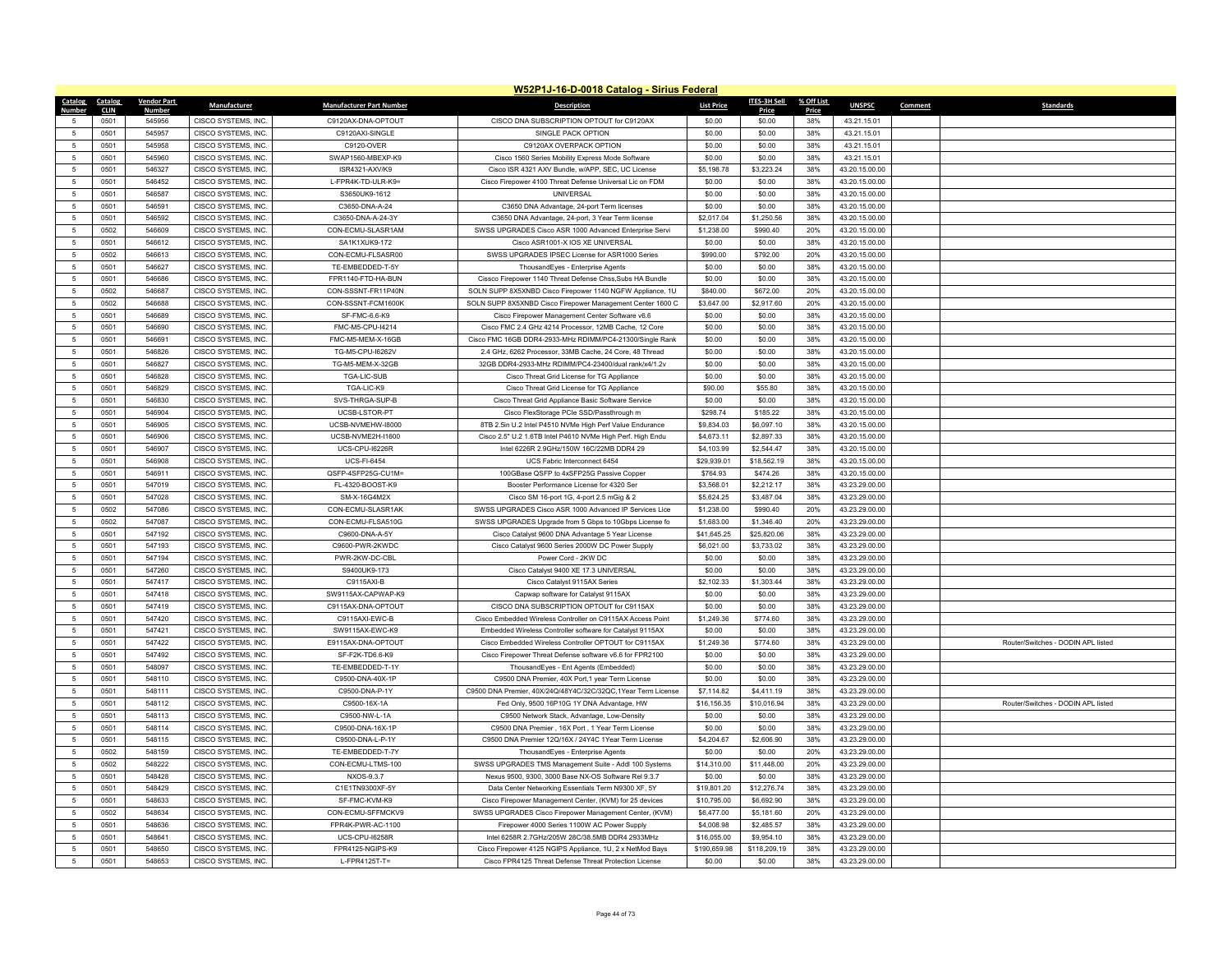|                                  |                    |                                            |                                   | W52P1J-16-D-0018 Catalog - Sirius Federal                                                                                        |                        |                       |            |                                  |                                    |
|----------------------------------|--------------------|--------------------------------------------|-----------------------------------|----------------------------------------------------------------------------------------------------------------------------------|------------------------|-----------------------|------------|----------------------------------|------------------------------------|
| Catalog<br>Catalog               | <b>Vendor Part</b> | <b>Manufacturer</b>                        | <b>Manufacturer Part Number</b>   | <b>Description</b>                                                                                                               | <b>List Price</b>      | ITES-3H Sell          | % Off List | <b>UNSPSC</b>                    | <b>Standards</b><br>Comment        |
| <b>Number</b><br><b>CLIN</b>     | <b>Number</b>      |                                            |                                   |                                                                                                                                  |                        | Price                 | Price      |                                  |                                    |
| 0501<br>5<br>0501<br>5           | 548654<br>548933   | CISCO SYSTEMS, INC.<br>CISCO SYSTEMS. INC. | L-FPR4125T-T-3Y<br>S3850UK9-1612  | Cisco FPR4125 Threat Defense Threat Protection 3Y Subs<br><b>UNIVERSAL</b>                                                       | \$113,997.00<br>\$0.00 | \$70,678.14<br>\$0.00 | 38%<br>38% | 43.23.29.00.00<br>43.23.29.00.00 |                                    |
| 0501<br>5                        | 548970             | CISCO SYSTEMS, INC.                        | C-RFID-1R                         | Cisco Catalyst 8000 Edge RFID - 1RU                                                                                              | \$0.00                 | \$0.00                | 38%        | 43.23.29.00.00                   |                                    |
| $\sqrt{5}$<br>0501               | 548976             | CISCO SYSTEMS, INC.                        | P-LTEAP18-GL                      | CAT18 LTE Advanced PRO Pluggable for ALL Global Regions                                                                          | \$1,846.44             | \$1,144.79            | 38%        | 43.23.29.00.00                   |                                    |
| $\sqrt{5}$<br>0501               | 548977             | CISCO SYSTEMS, INC.                        | FW-LM960-LTE-VZ                   | FW Switching Load for LM960 Verizon                                                                                              | \$0.00                 | \$0.00                | 38%        | 43.23.29.00.00                   |                                    |
| 0501<br>5                        | 548978             | CISCO SYSTEMS, INC.                        | LTE-ANTM2-SMA-D                   | LTE SMA V2 dipole antenna 698-960,1448-1511,1710-2690                                                                            | \$0.00                 | \$0.00                | 38%        | 43.23.29.00.00                   |                                    |
| 0501<br>5                        | 548979             | CISCO SYSTEMS, INC.                        | C-SM-16P4M2X                      | Cisco Catalyst Edge SM 16-port 1G, 4-port 2.5 mGigabit Ether                                                                     | \$4,008.98             | \$2,485.57            | 38%        | 43.23.29.00.00                   |                                    |
| $\sqrt{5}$<br>0501               | 548980             | CISCO SYSTEMS, INC.                        | UCS-CPU-I6242R                    | Intel 6242R 3.1GHz/205W 20C/35.75MB DDR4 2933MHz                                                                                 | \$9,833.30             | \$6,096.65            | 38%        | 43.23.29.00.00                   |                                    |
| 0501<br>5                        | 550241             | CISCO SYSTEMS. INC.                        | NXOS-10.1.1                       | Nexus 9500, 9300, 3000 Base NX-OS Software Rel10.1.1(32-bit)                                                                     | \$0.00                 | \$0.00                | 38%        | 43.23.29.00.00                   |                                    |
| $\sqrt{5}$<br>0501               | 550472             | CISCO SYSTEMS, INC.                        | FPR2140T-T                        | Cisco FPR2140 Threat Defense Threat Protection License                                                                           | \$0.00                 | \$0.00                | 38%        | 43.23.29.00.00                   |                                    |
| $\sqrt{5}$<br>0501               | 550608             | CISCO SYSTEMS, INC.                        | MEM-C8300-8GB                     |                                                                                                                                  | \$0.00                 | \$0.00                | 38%        | 43.23.29.00.00                   |                                    |
| 0501<br>-5                       | 550616             | CISCO SYSTEMS, INC.                        | PWR-CC1-250WAC                    | Cisco Catalyst 8300 Edge 8GB memory<br>Cisco C8300 1RU 250W AC Power supply                                                      | \$0.00                 | \$0.00                | 38%        | 43.23.29.00.00                   |                                    |
| $\sqrt{5}$<br>0501               | 550617             | CISCO SYSTEMS, INC.                        | IOSXE-CTRL-MODE                   | IOS XE SD-WAN boot up mode for Unified image                                                                                     | \$0.00                 | \$0.00                | 38%        | 43.23.29.00.00                   |                                    |
| 0501<br>5                        | 550621             | CISCO SYSTEMS, INC.                        | C83-1N1S-6T-PF                    | C8300-1N1S-6T Platform Selection for DNA Subscription                                                                            | \$0.00                 | \$0.00                | 38%        | 43.23.29.00.00                   |                                    |
|                                  |                    |                                            |                                   |                                                                                                                                  |                        |                       |            |                                  |                                    |
| 0501<br>$\sqrt{5}$<br>$\sqrt{5}$ | 550623             | <b>CISCO SYSTEMS, INC</b>                  | DNA-P-T1-A-3Y                     | Cisco DNA Advantage On-Prem Lic 3Y - upto 100M (Aggr, 200M)                                                                      | \$6,050.16             | \$3,751.10            | 38%        | 43.23.29.00.00                   |                                    |
| 0501                             | 550624             | CISCO SYSTEMS, INC.                        | SVS-PDNA-T1-A3Y                   | Solution Support for SW - DNA Advantage OnPrem Lic, T1, 3Y                                                                       | \$907.56               | \$562.69              | 38%        | 43.23.29.00.00                   |                                    |
| $\sqrt{5}$<br>0501               | 550626             | CISCO SYSTEMS, INC.                        | DSTACK-T1-A                       | Cisco DNA Advantage Stack - upto 100M (Aggr, 200M)                                                                               | \$0.00                 | \$0.00                | 38%        | 43.23.29.00.00                   |                                    |
| $\sqrt{5}$<br>0501               | 550627             | CISCO SYSTEMS, INC.                        | NWSTACK-T1-A                      | Cisco Network Advantage Stack - upto 100M (Aggr, 200M)                                                                           | \$0.00                 | \$0.00                | 38%        | 43.23.29.00.00                   |                                    |
| 0501<br>5                        | 550642             | CISCO SYSTEMS, INC.                        | L-DNA-C8300                       | Cisco DNA Subscription for Catalyst 8300 Series                                                                                  | \$0.00                 | \$0.00                | 38%        | 43.23.29.00.00                   |                                    |
| 0501<br>5                        | 550650             | CISCO SYSTEMS, INC.                        | SDWAN-ONPREM-PF                   | Cisco SDWAN On Prem Deployment Option                                                                                            | \$0.00                 | \$0.00                | 38%        | 43.23.29.00.00                   |                                    |
| 0501<br>5                        | 550653             | CISCO SYSTEMS, INC.                        | M2USB-16G                         | Cisco Catalyst 8000 Edge M.2 USB 16GB                                                                                            | \$0.00                 | \$0.00                | 38%        | 43.23.29.00.00                   |                                    |
| $\sqrt{5}$<br>0501               | 550654             | CISCO SYSTEMS, INC.                        | C8300-SM-BLANK                    | Cisco Catalyst 8300 Edge SM Blank                                                                                                | \$0.00                 | \$0.00                | 38%        | 43.23.29.00.00                   |                                    |
| 0501<br>5                        | 550655             | CISCO SYSTEMS, INC.                        | C8300-PIM-BLANK                   | Cisco Catalyst 8300 Edge PIM Blank                                                                                               | \$0.00                 | \$0.00                | 38%        | 43.23.29.00.00                   |                                    |
| 0501<br>5                        | 550656             | CISCO SYSTEMS, INC.                        | C-RFID-NONE                       | Cisco Catalyst 8000 Edge - NO RFID                                                                                               | \$0.00                 | \$0.00                | 38%        | 43.23.29.00.00                   |                                    |
| $\sqrt{5}$<br>0501               | 550657             | CISCO SYSTEMS, INC.                        | C8000-HSEC                        | U.S. Export Restriction Compliance license for C8000 series                                                                      | \$1.00                 | \$0.62                | 38%        | 43.23.29.00.00                   |                                    |
| 0501<br>5                        | 550658             | CISCO SYSTEMS, INC.                        | C8300-RM-19-1R<br>SC8KBEUK9-173   | Cisco Catalyst 8300 Rack mount kit - 19" 1R<br><b>UNIVERSAL</b>                                                                  | \$0.00<br>\$0.00       | \$0.00                | 38%<br>38% | 43.23.29.00.00                   |                                    |
| 0501<br>$5\phantom{.0}$          | 550659             | CISCO SYSTEMS, INC.                        |                                   |                                                                                                                                  |                        | \$0.00                |            | 43.23.29.00.00                   |                                    |
| $\sqrt{5}$<br>0501               | 550669             | CISCO SYSTEMS, INC.                        | DNA-HSEC-ACK                      | Acknowledge to procure the HSEC license with the Hardware                                                                        | \$0.00                 | \$0.00                | 38%        | 43.23.29.00.00                   |                                    |
| 0501<br>5                        | 550678             | CISCO SYSTEMS, INC.                        | IOSXE-CTRL-MODE-PF                | IOS XE SD-WAN boot up mode for Unified image -Deployment Opt                                                                     | \$0.00                 | \$0.00                | 38%        | 43.23.29.00.00                   |                                    |
| $\overline{5}$<br>0501           | 550679             | CISCO SYSTEMS, INC.                        | E2SF-F-FPR1140T                   | Sec EA 2.0 Choice FPR1140 Threat Defense Threat, Malware, URL                                                                    | \$10,255.32            | \$6,358.30            | 38%        | 43.23.29.00.00                   |                                    |
| 0501<br>$\sqrt{5}$               | 550680<br>550681   | CISCO SYSTEMS, INC.<br>CISCO SYSTEMS, INC. | E2SF-F-FPR2110T<br>E2SF-F-FPRTD-V | Sec EA 2.0 Choice FPR2110 Threat Defense Threat, Malware, URL                                                                    | \$12,787.20            | \$7,928.06            | 38%<br>38% | 43.23.29.00.00<br>43.23.29.00.00 |                                    |
| 0501<br>5                        |                    |                                            |                                   | Sec EA 2.0 Choice Firepower TD Virtual Threat, Malware, URL                                                                      | \$9,329.04             | \$5,784.00            |            |                                  |                                    |
| $5\overline{5}$<br>0501          | 550682             | CISCO SYSTEMS, INC.                        | SVS-EA2-NGFW-SUP-E                | ENHANCED SUPPORT FOR NEXT-GEN FIREWALL                                                                                           | \$125,858.16           | \$100,686.53          | 20%        | 43.23.29.00.00                   |                                    |
| 5<br>0501                        | 550795             | CISCO SYSTEMS, INC.                        | E-NCS2K-M-R11.1K9=                | NCS 2K/MSTP - R11.1 E-Del-OS SW RTU - WSON CP                                                                                    | \$3,995.00             | \$2,476.90            | 38%        | 43.23.29.00.00                   |                                    |
| $\sqrt{5}$<br>0501               | 550802             | CISCO SYSTEMS, INC.                        | UCSC-DLOM-01                      | Dedicated Mode BIOS setting for C-Series Servers                                                                                 | \$1.00                 | \$0.62                | 38%        | 43.23.29.00.00                   |                                    |
| $\sqrt{5}$<br>0501               | 550803             | CISCO SYSTEMS, INC.                        | UCS-SD19TM3X-EP                   | 1.9TB 2.5in Enterprise performance 6GSATA SSD(3X endurance)                                                                      | \$6,743.52             | \$4,180.98            | 38%        | 43.23.29.00.00                   |                                    |
| $\sqrt{5}$<br>0501               | 550804             | CISCO SYSTEMS, INC.                        | UCS-SD240GM1X-EV                  | 240GB 2.5 inch Enterprise Value 6G SATA SSD                                                                                      | \$736.57               | \$456.67              | 38%        | 43.23.29.00.00                   |                                    |
| $\sqrt{5}$<br>0501               | 550861             | CISCO SYSTEMS, INC.                        | C3560CX-DNA-A-8                   | C3560CX DNA Advantage, 8-port Term license                                                                                       | \$0.00                 | \$0.00                | 38%        | 43.23.29.00.00                   |                                    |
| $\overline{5}$<br>0501           | 550862             | CISCO SYSTEMS, INC.                        | C3560CX-DNA-A-8-3                 | C3560CX DNA Advantage, 8-port, 3 Year Term license                                                                               | \$702.45               | \$435.52              | 38%        | 43.23.29.00.00                   |                                    |
| 0501<br>5                        | 550863             | CISCO SYSTEMS, INC.                        | R-CISCO-EPNMC-K9                  | Cisco Evolved Programmable Network Manager - Electronic                                                                          | \$0.00                 | \$0.00                | 38%        | 43.23.29.00.00                   |                                    |
| $\sqrt{5}$<br>0501               | 550948             | CISCO SYSTEMS, INC.                        | C9130-MULTI                       | Minimum Quantity = 10                                                                                                            | \$0.00                 | \$0.00                | 38%        | 43.23.29.00.00                   |                                    |
| $\sqrt{5}$<br>0501               | 551040             | CISCO SYSTEMS, INC.                        | SM-X-16G4M2X=                     | Cisco 16-port 1G, 4-port 2.5mGig, 2-port 10GSFP/SFP+                                                                             | \$4,611.08             | \$2,858.87            | 38%        | 43.23.29.00.00                   |                                    |
| 0501<br>5                        | 551075             | CISCO SYSTEMS. INC.                        | C9300L-48T-4X-A                   | Catalyst 9300L 48p data, Network Advantage ,4x10G Uplink                                                                         | \$7,506.18             | \$4,653.83            | 38%        | 43.23.29.00.00                   | Router/Switches - DODIN APL listed |
| $\sqrt{5}$<br>0501               | 551117             | CISCO SYSTEMS, INC.                        | C9600-LC-48TX                     | Cisco Catalyst 9600 Series 48-Port Copper                                                                                        | \$22,077.00            | \$13,687.74           | 38%        | 43.23.29.00.00                   | Router/Switches - DODIN APL listed |
| $\sqrt{5}$<br>0501               | 551205             | CISCO SYSTEMS, INC.                        | N3K-C3132C-Z                      | Nexus 3132C 32x100G ports based on Trident3<br>Essential Support for Forcepoint NGFW Management Center, Support                  | \$33,466.73            | \$20,749.37           | 38%        | 43.23.29.00.00                   | Router/Switches - DODIN APL listed |
| 5<br>0502                        | 551815             | <b>FORCEPOINT</b>                          | ESESPT-1-CP12-X-N                 | Forcepoint NGFW29Boint LLC_ESESPT-1-CP12-X-N<br>Forcepoint NGFW2901 Warranty - Advanced RMA (36 months), Cloud                   | \$180.00               | \$144.00              | 20%        | 81.11.22.01.00                   |                                    |
| $\sqrt{5}$<br>0502               | 551816             | <b>FORCEPOINT</b>                          | N2101WR-0-XX00-X-N                | Access & Network Security EnroePoint W 2101 2101 WR 0-XX00-X-N<br>Essential Support for Forcepoint NGI W 2101 Appliance, Support | \$0.00                 | \$0.00                | 20%        | 81.11.22.01.00                   |                                    |
| $\sqrt{5}$<br>0502               | 551818             | <b>FORCEPOINT</b>                          | ESESPT-0-CP12-X-N                 | Forcepoint VT0000 Appliance Warranty 4 Hour Onsite (36 months).                                                                  | \$4,200.00             | \$3,360.00            | 20%        | 81.11.22.01.00                   |                                    |
| 0502<br>$\sqrt{5}$               | 551859             | <b>FORCEPOINT</b>                          | V10KW36-0-XX00-X-N                | Warranty ForcePoint U.C. - V10KW36-0-XX00-X-N<br>Essential Support for Forcepoint Web Security, Support ForcePoint, LLC          | \$0.00                 | \$0.00                | 20%        | 81.11.22.01.00                   |                                    |
| $\sqrt{5}$<br>0502               | 551861             | <b>FORCEPOINT</b>                          | ESESPT-3-CP12-X-N                 | ESESPT-3-CP12-X-                                                                                                                 | \$3,240.00             | \$2,592.00            | 20%        | 81.11.22.01.00                   |                                    |
| $\sqrt{5}$<br>0501               | 552080             | CISCO SYSTEMS, INC.                        | NXK-AF-PI                         | Dummy PID for Airflow Selection Port-side Intake                                                                                 | \$0.00                 | \$0.00                | 38%        | 43.23.29.00.00                   |                                    |
| 0501<br>$\sqrt{5}$               | 552081             | <b>CISCO SYSTEMS, INC</b>                  | NXOS-9.3.6                        | Nexus 9500, 9300, 3000 Base NX-OS Software Rel 9.3.6                                                                             | \$0.00                 | \$0.00                | 38%        | 43.23.29.00.00                   |                                    |
| $\sqrt{5}$<br>0501               | 552092             | CISCO SYSTEMS, INC.                        | SF-ASA-K-FP6.4-K9                 | Cisco Firepower Software v6.4 for ASA5500-K                                                                                      | \$0.00                 | \$0.00                | 38%        | 43.23.29.00.00                   |                                    |
| $\sqrt{5}$<br>0501               | 552124             | CISCO SYSTEMS, INC.                        | NXA-FAN-160CFM2PI                 | Nexus Fan, 160CFM, port side intake airflow                                                                                      | \$0.00                 | \$0.00                | 38%        | 43.23.29.00.00                   |                                    |
| 0501<br>5                        | 552125             | CISCO SYSTEMS, INC.                        | NXA-PAC-2KW-PI                    | Nexus 9000 2KW AC Power Supply, Port-side Intake                                                                                 | \$0.00                 | \$0.00                | 38%        | 43.23.29.00.00                   |                                    |
| $\sqrt{5}$<br>0501               | 552126             | CISCO SYSTEMS, INC.                        | NXOS-64-10.1.2                    | Nexus 9500, 9300 Base NX-OS Software Rel 10.1.2(64-bit)                                                                          | \$0.00                 | \$0.00                | 38%        | 43.23.29.00.00                   |                                    |
| 0501<br>5                        | 552127             | CISCO SYSTEMS, INC.                        | NXA-FAN-35CFM-PI                  | Nexus Fan, 35CFM, port side intake airflow                                                                                       | \$0.00                 | \$0.00                | 38%        | 43.23.29.00.00                   |                                    |
| 0501<br>5                        | 552637             | CISCO SYSTEMS, INC.                        | STACK-T3-3M                       | 3M Type 3 Stacking Cable for C9300L                                                                                              | \$301.05               | \$186.65              | 38%        | 43.23.29.00.00                   |                                    |
| 5<br>0501                        | 552638             | <b>CISCO SYSTEMS, INC</b>                  | C9300L-48T-4X-1A                  | Fed Only, C9300L 48p Data, Netw Adv, 4x10G Uplink                                                                                | \$7,506.18             | \$4,653.83            | 38%        | 43.23.29.00.00                   | Router/Switches - DODIN APL listed |
| 0501<br>5                        | 552652             | CISCO SYSTEMS, INC.                        | C9300L-24T-4X-1A                  | Fed Ony, C9300L 24p Data, Netw Adv, 4x10G Uplink                                                                                 | \$5,559.39             | \$3,446.82            | 38%        | 43 23 29 00 00                   | Router/Switches - DODIN APL listed |
| $\sqrt{5}$<br>0501               | 552653             | CISCO SYSTEMS, INC.                        | C9300L-NW-1A-24                   | C9300L Network Advantage, 24-port license, Federal offer                                                                         | \$943.29               | \$584.84              | 38%        | 43.23.29.00.00                   |                                    |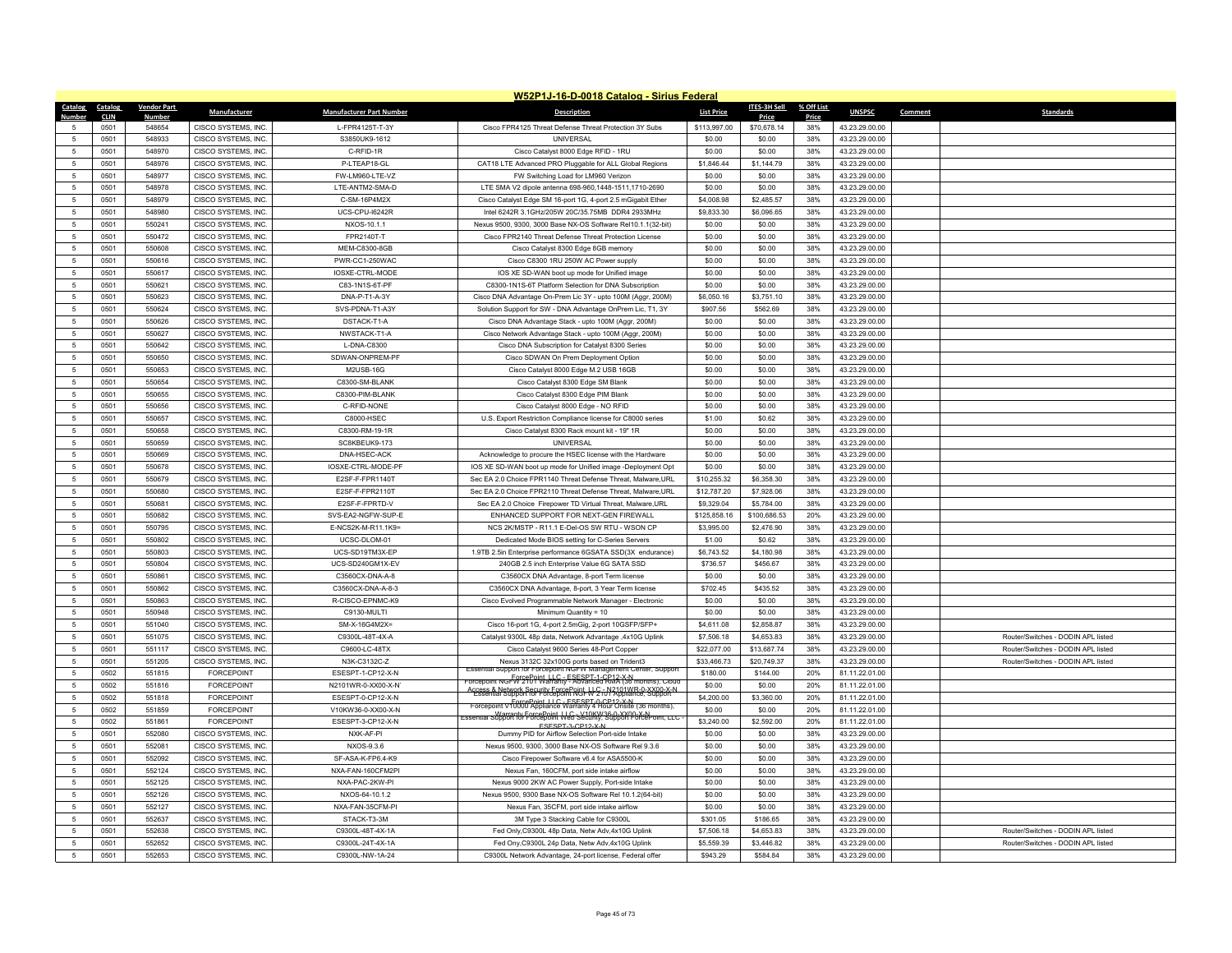|                              |                    |                                  |                                 | W52P1J-16-D-0018 Catalog - Sirius Federal                                                               |                   |              |            |                |                             |
|------------------------------|--------------------|----------------------------------|---------------------------------|---------------------------------------------------------------------------------------------------------|-------------------|--------------|------------|----------------|-----------------------------|
| Catalog<br>Catalog           | <b>Vendor Part</b> | Manufacturer                     | <b>Manufacturer Part Number</b> | <b>Description</b>                                                                                      | <b>List Price</b> | ITES-3H Sell | % Off List | <b>UNSPSC</b>  | Comment<br><b>Standards</b> |
| <b>Number</b><br><b>CLIN</b> | Numbe              |                                  |                                 |                                                                                                         |                   | Price        | Price      |                |                             |
| 0501                         | 552660             | CISCO SYSTEMS, INC.              | C9300L-DNA-1A-24                | C9300L Cisco DNA Advantage, 24-port Term license, 1Y SKU                                                | \$0.00            | \$0.00       | 38%        | 43.23.29.00.00 |                             |
| $\overline{5}$<br>0501       | 552661             | CISCO SYSTEMS, INC.              | C9300L-DNA-A-24-1Y              | C9300L Cisco DNA Advantage, 24-port, 1 Year Term license                                                | \$1,073.75        | \$665.73     | 38%        | 43.23.29.00.00 |                             |
| 0501<br>-5                   | 552667             | CISCO SYSTEMS, INC.              | SC9300UK9-175                   | Cisco Catalyst 9300 XE 17.5 UNIVERSAL UNIVERSAL                                                         | \$0.00            | \$0.00       | 38%        | 43.23.29.00.00 |                             |
| $\sqrt{5}$<br>0501           | 552670             | CISCO SYSTEMS, INC.              | C9300X-NW-A-24                  | C9300 Network Advantage, 24-port license                                                                | \$0.00            | \$0.00       | 38%        | 43.23.29.00.00 |                             |
| $\,$ 5 $\,$<br>0501          | 552673             | CISCO SYSTEMS, INC.              | SSD-240G                        | Cisco pluggable USB3.0 SSD storage                                                                      | \$1,505.25        | \$933.26     | 38%        | 43.23.29.00.00 |                             |
| 0501<br>5                    | 552674             | CISCO SYSTEMS. INC.              | C9300X-NM-BI ANK                | Catalyst 9300 Network Module Blank Module                                                               | \$0.00            | \$0.00       | 38%        | 43.23.29.00.00 |                             |
| $\sqrt{5}$<br>0501           | 552675             | CISCO SYSTEMS, INC.              | C9300X-DNA-24Y-A                | C9300 DNA Advantage, Term License                                                                       | \$0.00            | \$0.00       | 38%        | 43.23.29.00.00 |                             |
| $\,$ 5 $\,$<br>0501          | 552676             | CISCO SYSTEMS, INC.              | C9300-DNA-L-A-3Y                | DNA Advantage 3 Year License                                                                            | \$2,017.04        | \$1,250.56   | 38%        | 43.23.29.00.00 |                             |
| 0501<br>-5                   | 552678             | CISCO SYSTEMS, INC.<br>ACCU-TECH | C9300X-NM-NONE                  | Catalyst 9300 No-Network Module Selection<br>ACCU-TECH CORPORATION : 100Base-TX RJ-45 to 100Base-FX, MM | \$0.00            | \$0.00       | 38%        | 43.23.29.00.00 |                             |
| $\overline{5}$<br>0501       | 552981             | CORPORATION                      | E-100BTX-FX-06(L                | I C w/-NA Power Supply                                                                                  | \$340.00          | \$210.80     | 38%        | 31.16.31.00.00 |                             |
| 5<br>0501                    | 553035             | CISCO SYSTEMS, INC.              | ISR4331-DNA                     | Cisco ISR 4331 (3 GE, 2 NIM, 1 SM) with DNA Support                                                     | \$3,311.55        | \$2,053.16   | 38%        | 43.23.30.00.00 |                             |
| 0501<br>-5                   | 553038             | CISCO SYSTEMS, INC.              | SISR4300UCMK9-1612              | Cisco ISR 4300 Series SD-WAN IOS XE Universal                                                           | \$0.00            | \$0.00       | 38%        | 43.23.30.00.00 |                             |
| $\overline{5}$<br>0501       | 553039             | CISCO SYSTEMS, INC.              | DNA-P-25M-E-3Y                  | DNA Essentials OnPrem License, Agg 50M, 3Y                                                              | \$2,400.12        | \$1,488.07   | 38%        | 43.23.30.00.00 |                             |
| $\sqrt{5}$<br>0501           | 553040             | CISCO SYSTEMS, INC.              | SVS-PDNA-25M-E3Y                | Solution Support for SW - DNA Essentials OnPrem Lic, 25M, 3Y                                            | \$360.00          | \$223.20     | 38%        | 43.23.30.00.00 |                             |
| $\sqrt{5}$<br>0501           | 553042             | CISCO SYSTEMS, INC.              | DSTACK-T1-E                     | Cisco DNA Essentials Stack - upto 100M (Aggr, 200M                                                      | \$0.00            | \$0.00       | 38%        | 43.23.30.00.00 |                             |
| 5<br>0501                    | 553328             | CISCO SYSTEMS, INC.              | C9500-SSD-NONE                  | No SSD Card Selected                                                                                    | \$0.00            | \$0.00       | 38%        | 43.23.30.00.00 |                             |
| 5<br>0501                    | 553329             | CISCO SYSTEMS, INC.              | C3560CX-DNA-A-12                | C3560CX DNA Advantage, 12-port Term license                                                             | \$0.00            | \$0.00       | 38%        | 43.23.30.00.00 |                             |
| 0501<br>-5                   | 553356             | CISCO SYSTEMS, INC.              | C9410R-96U-BNDL-E               | Catalyst 9400 Series 10 slot, Sup, 2xC9400-LC-48U, DNA-E LIC                                            | \$30,506.40       | \$18,913.97  | 38%        | 43.23.30.00.00 |                             |
| 5<br>0501                    | 553880             | CISCO SYSTEMS, INC.              | C9300-DNA-P-48S-3Y              | C9300 DNA Premier, 48-Port Fiber, 3 Year Term License                                                   | \$4,636.17        | \$2,874.43   | 38%        | 43.23.30.00.00 |                             |
| 0501<br>5                    | 553884             | JNG ELECTRONICS AMERICA          | MZ-V8P250B/AM                   | Samsung 980 Pro 250GB                                                                                   | \$119.99          | \$74.39      | 38%        | 43.21.19.02.00 |                             |
| 0501<br>$\sqrt{5}$           | 554075             | <b>Allied Telesis</b>            | AT-DNC10LC-901                  | ALLIED TELESIS INC. : TAA,LC,10G,NIC,LF                                                                 | \$600.00          | \$372.00     | 38%        | 43.20.14.04.00 |                             |
| 0501<br>$\sqrt{5}$           | 554173             | CISCO SYSTEMS, INC.              | C9404R-1A                       | Fed Only, Cisco Catalyst 9400 Series 4 slot chassis 1 Year                                              | \$2,047.14        | \$1,269.23   | 38%        | 43.23.30.00.00 |                             |
| 0501<br>5                    | 554177             | CISCO SYSTEMS, INC.              | NCS4206-SA++                    | NCS 4206 Shelf Assembly (6 slots - 3 RU) (TAA)                                                          | \$3,512.25        | \$2,177.60   | 38%        | 43.23.30.00.00 |                             |
| 0501<br>5                    | 554182             | CISCO SYSTEMS, INC.              | A900-IMA-BLNK-DEF               | ASR 900 Interface Module Type-A Blank Cover with deflector                                              | \$0.00            | \$0.00       | 38%        | 43.23.30.00.00 |                             |
| $\sqrt{5}$<br>0501           | 554188             | CISCO SYSTEMS, INC.              | PWR-CAB-AC-USA520               | US AC Power Cord for Cisco NCS4200 and ASR 900. NEMA 5-20                                               | \$0.00            | \$0.00       | 38%        | 43.23.30.00.00 |                             |
| 0501<br>-5                   | 554201             | CISCO SYSTEMS, INC.              | NCS4201-SA++                    | NCS 4201 Shelf Assembly - 4x10GE + 24x GE/FE (1 RU) (TAA)                                               | \$10,035.00       | \$6,221.70   | 38%        | 43.23.30.00.00 |                             |
| 0501<br>$\sqrt{5}$           | 554350             | PNY TECHNOLOGIES. INC            | VCQRTX6000-TAA                  | NVIDIA Quadro RTX 6000 TAA                                                                              | \$7,658.00        | \$4,747.96   | 38%        | 31.16.28.00.00 |                             |
| $\sqrt{5}$<br>0501           | 554406             | CISCO SYSTEMS. INC.              | C9300-DNA-1P-24                 | C9300 DNA Premier, 24-Port, 1 Year Term License                                                         | \$0.00            | \$000        | 38%        | 43.23.30.00.00 |                             |
| 0501<br>-5                   | 554407             | CISCO SYSTEMS, INC.              | C9300-DNA-P-24-1Y               | C9300 DNA Premier, 24-Port, 1 Year Term License                                                         | \$1,394.87        | \$864.82     | 38%        | 43.23.30.00.00 |                             |
| 5<br>0501                    | 554850             | <b>INTEL CORPORATION</b>         | 8265.NGWMG.DTX1                 | Intel Dual Band Wireless-AC 8265 M.2 2230 Desktop Kit                                                   | \$96.00           | \$59.52      | 38%        | 43.21.15.15    |                             |
| $\sqrt{5}$<br>0501           | 554866             | CISCO SYSTEMS, INC.              | C9800-L-C-K9                    | Cisco Catalyst 9800-L Wireless Controller_Copper Uplink                                                 | \$10,035.00       | \$6,221.70   | 38%        | 43.23.30.00.00 |                             |
| 0501<br>5                    | 554867             | CISCO SYSTEMS, INC.              | SC9800LK9-173                   | Cisco Catalyst 9800-L Wireless Controller                                                               | \$0.00            | \$0.00       | 38%        | 43.23.30.00.00 |                             |
| 5<br>0501                    | 554869             | CISCO SYSTEMS. INC               | SC980040K9-173                  | Cisco Catalyst 9800-40 Wireless Controlle                                                               | \$0.00            | \$0.00       | 38%        | 43.23.30.00.00 |                             |
| $\sqrt{5}$<br>0501           | 554871             | <b>Allied Telesis</b>            | AT-2911SX/LC-901                | FED COMP.32/64 BIT, PCI-EXPRS, ADPTER CARD                                                              | \$400.00          | \$248.00     | 38%        | 43.20.14.04.00 |                             |
| 0501<br>-5                   | 555058             | HNEIDER ELECTRIC IT USA I        | SUA1500R2X93                    | SMART -UPS - UPS - RACK-MOUNTABLE - LINE INTERACTIVE - AC 120 V - 980 WATT                              | \$1,515.00        | \$939.30     | 38%        | 39.12.10.17.00 |                             |
| $\overline{5}$<br>0501       | 555115             | PPE MANUFACTURING COMP.          | SU6KRT3UTF                      | UPS Smart Online 6kVA 6kW Unity PF Step Down Transformer 5URM                                           | \$7,704.00        | \$4,776.48   | 38%        | 39.12.10.17.00 |                             |
| 0501<br>5                    | 555199             | NETAPP. INC                      | X1151A-N-C                      | NIC, 100GbE, PCle gen3 x16, Smart IO,-C                                                                 | \$10,000.00       | \$6,200.00   | 38%        | 43.20.18.02.00 |                             |
| 0501<br>5                    | 555216             | NETAPP INC                       | SW-DATA-PRO-BDL-SSD-A03-C       | SW.Data Protectn Bdl.Per-0.1TB.SSD.AFF.A03.-C                                                           | \$107.00          | \$66.34      | 38%        | 43.20.18.02.00 |                             |
| $\overline{5}$<br>0501       | 555217             | NETAPP. INC                      | SW-CORE-BNDLE-SSD-A03-C         | SW.Core Bundle.Per-0.1TB.SSD.A03.-C                                                                     | \$250.00          | \$155.00     | 38%        | 43.20.18.02.00 |                             |
| 5<br>0502                    | 555220             | NETAPP. INC                      | SVCVN-SNT-X190100               | HW Support.X190100.Parts.8x5xNBD                                                                        | \$5,904.00        | \$4,723.20   | 20%        | 43.20.18.02.00 |                             |
| 0501<br>5                    | 555436             | EIDER ELECTRIC IT AMERICA        | <b>SMT22001</b>                 | INTL SMARTUPS 2200VA OL LCD 230V                                                                        | \$2,800.00        | \$1,736.00   | 38%        | 39.12.10.17.00 |                             |
| 0501<br>$\sqrt{5}$           | 555437             | <b>BERPOWER SYSTEMS (USA)</b>    | BRG1000AVRLCD                   | ine Interactive, Mini-tower, 10 Outlets, LCD, USB Charge Ports, Serial/USB, 5 Yr Warrant                | \$321.58          | \$199.38     | 38%        | 39 12 10 17 00 |                             |
| 5<br>0501                    | 555455             | CISCO SYSTEMS. INC.              | EPA-2X40GE=                     | ASR1000 2X40GE EPA                                                                                      | \$63,220.50       | \$39,196.71  | 38%        | 43.23.30.00.00 |                             |
| $5\phantom{.0}$<br>0501      | 555456             | CISCO SYSTEMS, INC.              | ONENTWK-0210-9300               | 2x9300mGig and 10x9130                                                                                  | \$0.00            | \$0.00       | 38%        | 43.23.30.00.00 |                             |
| $\overline{5}$<br>0502       | 555461             | CISCO SYSTEMS. INC.              | AIR-DNA-TRK-3Y                  | CISCO DNA Wireless Term Tracker 3Y                                                                      | \$0.00            | \$0.00       | 20%        | 43 23 30 00 00 |                             |
| 5<br>0501                    | 555462             | CISCO SYSTEMS, INC.              | ONENTWK-0205-9300               | 2x 9300mGig and 10x 9130                                                                                | \$0.00            | \$0.00       | 38%        | 43.23.30.00.00 |                             |
| 0501<br>5                    | 555464             | CISCO SYSTEMS. INC               | TE-EMBEDDED-T                   | Cisco ThousandEyes Enterprise Agent IBN Embedded                                                        | \$0.00            | \$0.00       | 38%        | 43.23.30.00.00 |                             |
| $\sqrt{5}$<br>0501           | 555469             | CISCO SYSTEMS INC.               | CDNA-A-C9130                    | Wireless Cisco DNA On-Prem Advantage, 9130 Tracking                                                     | \$0.00            | \$0.00       | 38%        | 43 23 30 00 00 |                             |
| 0502<br>-5                   | 555470             | CISCO SYSTEMS, INC.              | DNA-A-3Y-C9130                  | C9130AX Cisco DNA On-Prem Advantage.3Y Term.Trk Lic                                                     | \$0.00            | \$0.00       | 20%        | 43.23.30.00.00 |                             |
| 5<br>0502                    | 555564             | CISCO SYSTEMS. INC.              | CON-SNT-IE40008G                | 0201555495DELL TECHNOLOGIES210-AKWU-371871PowerEdge R640 Server29999.002                                | \$0.00            | \$0.00       | 20%        | 43.23.30.00.00 |                             |
| 5<br>0501                    | 555571             | QUANTUM CORPORATION              | MR-L7LON-BC                     | QUANTUM LTO Ultrium 7 Pre-labeled Media Cartridge Library Pack                                          | \$2,641.00        | \$1,637.42   | 38%        | 43.20.18.02.00 |                             |
| 0501<br>-5                   | 555668             | PLANTRONICS INC.                 | 209751-101                      | Plantronics Inc   BLACKWIRE 3225 C3225 USB-C                                                            | \$79.95           | S49 57       | 38%        | 31 16 23 00 00 |                             |
| 5<br>0502                    | 555766             | CISCO SYSTEMS. INC               | CON-SNT-C920L24T                | SNTC-8X5XNBD Catalyst 9200L 24-port data, 4 x 1G. Net                                                   | \$685.00          | \$548.00     | 20%        | 43.23.30.00.00 |                             |
| 5<br>0502                    | 555767             | CISCO SYSTEMS. INC.              | C9200L-DNA-E-24-5Y              | C9200L Cisco DNA Essentials, 24-port, 5 Year Term licens                                                | \$5,117.85        | \$4,094.28   | 20%        | 43.23.30.00.00 |                             |
| 0502<br>-5                   | 555768             | CISCO SYSTEMS INC.               | CON-SNT-FPR1010N                | SNTC-8X5XNBD Cisco Firepower 1010 NGFW Appliance. Des                                                   | \$96.00           | \$76.80      | 20%        | 43 23 30 00 00 |                             |
| $\sqrt{5}$<br>0502           | 555769             | CISCO SYSTEMS, INC.              | CON-ECMU-SFFMCK01               | SWSS UPGRADES Cisco Firepower Management Center, (KVM)                                                  | \$400.00          | \$320.00     | 20%        | 43.23.30.00.00 |                             |
| 0501<br>5                    | 555770             | CISCO SYSTEMS, INC.              | L-FPR1K-TD-ULR-K9=              | Cisco Firepower 1000 Threat Defense Universal Lic on FDM                                                | \$0.00            | \$0.00       | 38%        | 43.23.30.00.00 |                             |
| 0501<br>-5                   | 555771             | CISCO SYSTEMS INC.               | I-FPR1K-ASA-RPU=                | Cisco Firenower 1000 Universal PLR ASA base license                                                     | \$0.00            | \$0.00       | 38%        | 43 23 30 00 00 |                             |
| $\overline{5}$<br>0501       | 555874             | CISCO SYSTEMS, INC.              | HX-RIS-1B-240M5                 | Riser 1B 3PCle slots (x8, x8, x8); all from CPU1, For T4                                                | \$199.70          | \$123.81     | 38%        | 43.23.30.00.00 |                             |
| -5<br>0501                   | 555889             | CISCO SYSTEMS, INC.              | <b>HX-CPU-16230R</b>            | Intel 6230R 2.1GHz/150W 26C/35.75MB DDR4 2933MHz                                                        | \$7,475.07        | \$4,634.54   | 38%        | 43.23.30.00.00 |                             |
| 0501<br>5                    | 555890             | CISCO SYSTEMS, INC.              | ORDERING-UC                     | Add a new line item to order CUBE, CME or SRST licenses                                                 | \$0.00            | \$0.00       | 38%        | 43.23.30.00.00 |                             |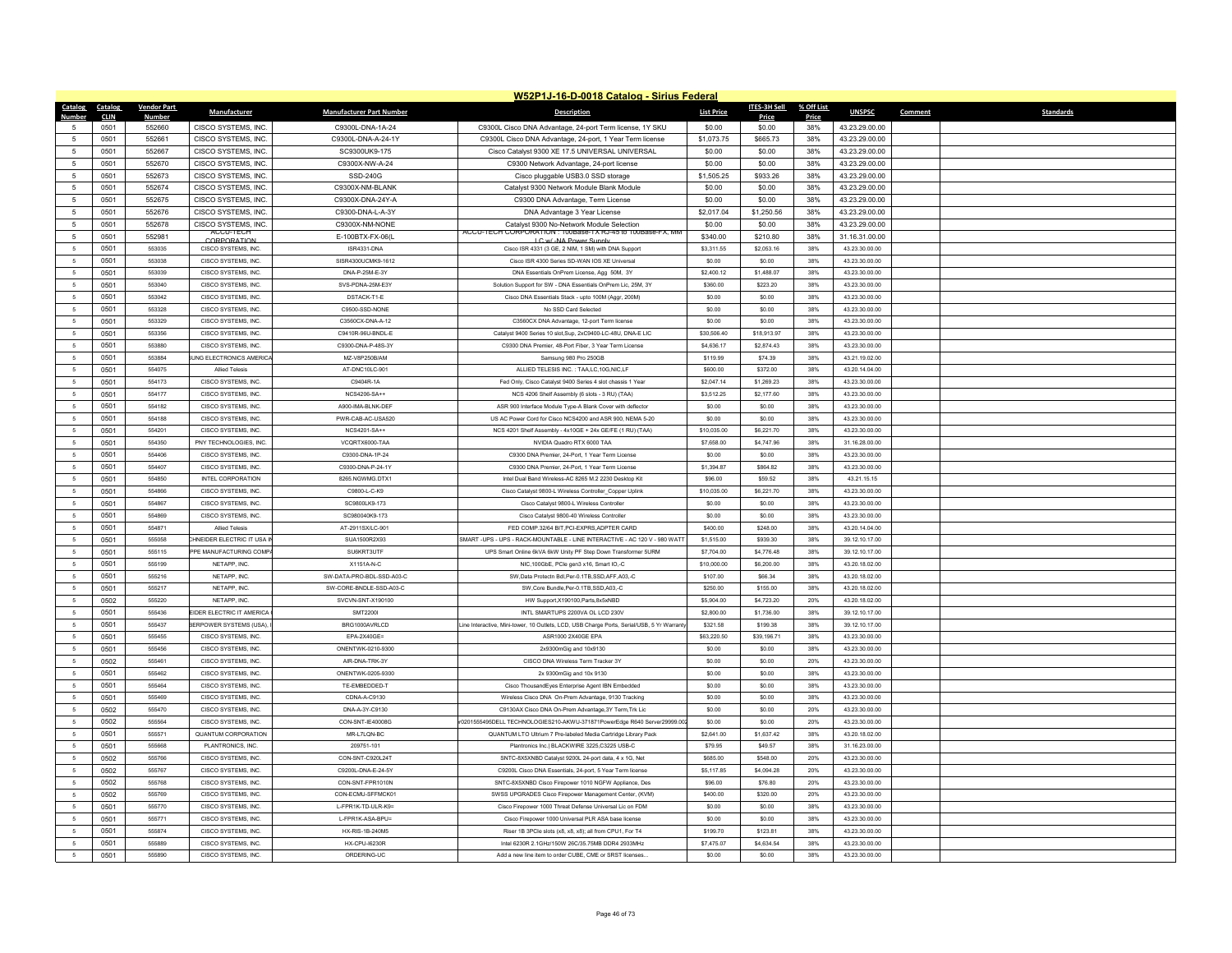|                              |                    |                              |                                    | W52P1J-16-D-0018 Catalog - Sirius Federal                                                       |                   |              |            |                |         |                                    |
|------------------------------|--------------------|------------------------------|------------------------------------|-------------------------------------------------------------------------------------------------|-------------------|--------------|------------|----------------|---------|------------------------------------|
| Catalog<br>Catalog           | <b>Vendor Part</b> | <b>Manufacturer</b>          | <b>Manufacturer Part Number</b>    | <b>Description</b>                                                                              | <b>List Price</b> | ITES-3H Sell | % Off List | <b>UNSPSC</b>  | Comment | <b>Standards</b>                   |
| <b>Number</b><br><b>CLIN</b> | <b>Number</b>      |                              |                                    |                                                                                                 |                   | Price        | Price      |                |         |                                    |
| 0501<br>$5 -$                | 555894             | CISCO SYSTEMS. INC.          | I-FPR4115T-TMC=                    | Cisco FPR4115 Threat Defense Threat. Malware and URL License                                    | \$0.00            | \$0.00       | 38%        | 43.23.30.00.00 |         |                                    |
| 0501<br>$\sim$               | 555895             | CISCO SYSTEMS INC.           | L-FPR4115T-TMC-5Y                  | Cisco EPR4115 Threat Defense Threat Malware and URL 5Y Subs                                     | \$0.00            | \$0.00       | 38%        | 43 23 30 00 00 |         |                                    |
| $\overline{5}$<br>0501       | 555896             | CISCO SYSTEMS. INC.          | FPR4115-FTD-HA-BUN                 | Cisco Firepower 4115 Threat Defense Chss.Subs HA Bundle                                         | \$0.00            | \$0.00       | 38%        | 43.23.30.00.00 |         |                                    |
| $\sqrt{5}$<br>0501           | 555897             | CISCO SYSTEMS. INC.          | L-FPR4115T-TM=<br>L-FPR4115T-TM-5Y | Cisco FPR4115 Threat Defense Threat and Malware License                                         | \$0.00            | \$0.00       | 38%        | 43.23.30.00.00 |         |                                    |
| $\sqrt{5}$<br>0501           | 555898             | CISCO SYSTEMS INC.           |                                    | Cisco EPR4115 Threat Defense Threat and Malware 5Y Subs                                         | \$0.00            | \$0.00       | 38%        | 43 23 30 00 00 |         |                                    |
| 0501<br>5                    | 555934             | CISCO SYSTEMS, INC.          | SISR4400UK9-175                    | Cisco ISR 4400 Series IOS XE Universal                                                          | \$0.00            | \$0.00       | 38%        | 43.23.30.00.00 |         |                                    |
| 0501<br>5                    | 555937             | CISCO SYSTEMS. INC           | NXK-AF-PE                          | Dummy PID for Airflow Selection Port-side Exhaust<br>EMBEDDED SOLN SUPPORT SWSS FOR ACLNEXUS 9K | \$0.00            | \$0.00       | 38%        | 43.23.30.00.00 |         |                                    |
| 0501<br>$\sqrt{5}$           | 555943             | CISCO SYSTEMS INC.           | SVS-R-N9K-ESS-XE                   |                                                                                                 | \$0.00            | \$0.00       | 38%        | 43 23 30 00 00 |         |                                    |
| 0501<br>-5                   | 556190             | CISCO SYSTEMS, INC.          | UCSC-RIS-1B-240M5                  | Riser1B 3PCle slots (x8, x8, x8); all from CPU1, For T4, RTX                                    | \$199.70          | \$123.81     | 38%        | 43.23.30.00.00 |         |                                    |
| 5<br>0501                    | 556191             | CISCO SYSTEMS, INC.          | UCSC-BZL-C240M5                    | C240 M5/M6 Security Bezel                                                                       | \$149.52          | \$92.70      | 38%        | 43.23.30.00.00 |         |                                    |
| $\sqrt{5}$<br>0501           | 556192             | CISCO SYSTEMS, INC.          | LICS-CPU-16252                     | Intel 6252 2.1GHz/150W 24C/35.75MB DCP DDR4 2933 MHz                                            | \$12,644.10       | \$7,839.34   | 38%        | 43.23.30.00.00 |         |                                    |
| 0501<br>$5 -$                | 556193             | CISCO SYSTEMS INC.           | LICS-SD19TK1X-FV                   | 1 9TB 2.5 inch Enterprise Value 12G SAS SSD                                                     | \$7,425,90        | \$4,604.06   | 38%        | 43 23 30 00 00 |         |                                    |
| 5<br>0501                    | 556194             | CISCO SYSTEMS, INC.          | UCS-C480-INT-SW                    | UCS C480 Safety Intrusion Switch                                                                | \$331.16          | \$205.32     | 38%        | 43.23.30.00.00 |         |                                    |
| $\sqrt{5}$<br>0501           | 556195             | CISCO SYSTEMS, INC.          | LICSC-SW-C480M5-P01                | Performance Optimized setting for C480 M5 servers                                               | \$0.00            | \$0.00       | 38%        | 43.23.30.00.00 |         |                                    |
| 0501<br>-5                   | 556197             | CISCO SYSTEMS INC.           | LICS-SD38TK1X-FV                   | 3 8TB 2.5 inch Enterprise Value 12G SAS SSD                                                     | \$11,660.67       | \$7 229 62   | 38%        | 43 23 30 00 00 |         |                                    |
| 0501<br>5                    | 556306             | CISCO SYSTEMS, INC.          | SISR4300UK9-174                    | Cisco ISR 4300 Series IOS XE Universal                                                          | \$0.00            | \$0.00       | 38%        | 43.23.30.00.00 |         |                                    |
| 0501<br>5                    | 556308             | CISCO SYSTEMS, INC.          | ISR4300-DNA                        | ISR4300 platform for DNA                                                                        | \$0.00            | \$0.00       | 38%        | 43.23.30.00.00 |         |                                    |
| 0501<br>-5                   | 556309             | CISCO SYSTEMS INC.           | FL-43-PERF-K9                      | Performance on Demand License for 4300 Series                                                   | \$0.00            | \$0.00       | 38%        | 43 23 30 00 00 |         |                                    |
| 5<br>0501                    | 556310             | CISCO SYSTEMS, INC.          | SL-4330-NE-B                       | Cisco ISR4300 Network Stack Essentials Lic                                                      | \$0.00            | \$0.00       | 38%        | 43.23.30.00.00 |         |                                    |
| 5<br>0501                    | 556311             | CISCO SYSTEMS, INC.          | <b>SL-4300-PAK</b>                 | Network Stack License ISR4300 PAK Containe                                                      | \$0.00            | \$0.00       | 38%        | 43.23.30.00.00 |         |                                    |
| 5<br>0501                    | 556312             | CISCO SYSTEMS, INC.          | DNA-P-250M-E-3Y                    | Cisco DNA Essentials On Premise Lic, Agg 500M, 3Y                                               | \$5,850.00        | \$3,627.00   | 38%        | 43.23.30.00.00 |         |                                    |
| 0501<br>5                    | 556313             | CISCO SYSTEMS. INC.          | SVS-PDNA-250M-E3Y                  | Solution Support for SW - DNA Essentials OnPrem Lic 250M. 3Y                                    | \$877.68          | \$544.16     | 38%        | 43.23.30.00.00 |         |                                    |
| $\sqrt{5}$<br>0501           | 556331             | CISCO SYSTEMS, INC.          | <b>HX-CPU-16244</b>                | Intel 6244 3.6GHz/150W 8C/24.75MB 3DX DDR4 2933 MHz                                             | \$10,326.02       | \$6,402.13   | 38%        | 43.23.30.00.00 |         |                                    |
| $\sqrt{5}$<br>0501           | 556542             | HNEIDER ELECTRIC IT USA I    | SC620                              | SMARTUPS SC 620VA 390W LINEINT RJ45 4RCP                                                        | \$387.57          | \$240.29     | 38%        | 39.12.10.17.00 |         |                                    |
| 5<br>0501                    | 556545             | PPE MANUFACTURING COMP       | <b>LCR2400</b>                     | TRIPP LITE LINE CONDITIONER 2400W                                                               | \$469.58          | \$291.14     | 38%        | 39.12.10.17.00 |         |                                    |
| $\sqrt{5}$<br>0501           | 556571             | PALO ALTO NETWORKS. INC      | PAN-SFP-CG                         | copper transceiver, 100m over Cat5 RJ-45, IEEE 802.3ab 1000BASE-T compliant** TRU               | \$1,500.00        | \$930.00     | 38%        | 81.11.18.18.00 |         |                                    |
| 0501<br>5                    | 556600             | CISCO SYSTEMS, INC.          | N9K-C93180YC-FX3                   | Nexus 9300 48p 1/10/25G, 6p 40/100G, MACsec UP. SyncE                                           | \$23,080.50       | \$14,309.91  | 38%        | 43.23.30.00.00 |         | Router/Switches - DODIN APL listed |
| 5<br>0501                    | 556601             | CISCO SYSTEMS, INC.          | ACI-N9KDK9-15.1.3                  | Nexus 9500 or 9300 ACI Base Software NX-OS Rel 15.1.3                                           | \$0.00            | \$0.00       | 38%        | 43.23.30.00.00 |         |                                    |
| 0501<br>5                    | 556602             | CISCO SYSTEMS, INC.          | N9K-PUV-1200W                      | Nexus 9300 1200W, 200-277AC, 240-380DC, Dual airflow PSU                                        | \$150.53          | \$93.33      | 38%        | 43.23.30.00.00 |         |                                    |
| 5<br>0501                    | 556603             | CISCO SYSTEMS, INC.          | N9K-C9336C-FX2-B2                  | 2xNexus 9336C-FX2 w/ 8x 100G Optics                                                             | \$72,252.00       | \$44,796.24  | 38%        | 43.23.30.00.00 |         |                                    |
| -5<br>0501                   | 556604             | CISCO SYSTEMS, INC.          | N9K-C9336C-FX2-B                   | Nexus 9336C-FX2 bundle PID                                                                      | \$0.00            | \$0.00       | 38%        | 43.23.30.00.00 |         |                                    |
| 0501<br>-5                   | 556607             | <b>BLACK BOX CORPORATION</b> | LGB5510A                           | WBSM SW 8-10G RJ45 2-1G/10G SFP/SFP+                                                            | \$1,449.95        | \$898.97     | 38%        | 31.16.31.00.00 |         |                                    |
| 0501<br>5                    | 556624             | CISCO SYSTEMS, INC.          | C9400-SSD-PROMO                    | Cisco Catalyst 9400 Series 240GB M2 SATA memory (Supervisor)                                    | \$0.00            | \$0.00       | 38%        | 43.23.30.00.00 |         |                                    |
| $\sqrt{5}$<br>0501           | 556639             | CISCO SYSTEMS, INC.          | C9800L-RMNT                        | C9800 Wireless Controller Rack Mount Tray                                                       | \$225.79          | \$139.99     | 38%        | 43.23.30.00.00 |         |                                    |
| 0501<br>5                    | 556649             | CISCO SYSTEMS, INC.          | AIR-AP1562D-B-K9                   | 802.11ac W2 Low-Profile Outdoor AP. Direct. Ant. B Reg Dom                                      | \$1,995.46        | \$1,237.19   | 38%        | 43.23.30.00.00 |         |                                    |
| 5<br>0501                    | 556999             | CISCO SYSTEMS, INC.          | TE-EMBEDDED-T-7Y                   | ThousandEyes - Enterprise Agents                                                                | \$0.00            | \$0.00       | 38%        | 43.23.30.00.00 |         |                                    |
| 0501<br>$\overline{5}$       | 557000             | CISCO SYSTEMS, INC.          | C9300-DNA-E-24-7Y                  | C9300 DNA Essentials, 24-Port, 7 Year Term License                                              | \$1,435.01        | \$889.71     | 38%        | 43.23.30.00.00 |         |                                    |
| 0501<br>-5                   | 557241             | CISCO SYSTEMS, INC.          | C9300L-48T-4G-A                    | Catalyst 9300L 48p data. Network Advantage .4x1G Uplink                                         | \$6,000.93        | \$3,720.58   | 38%        | 43.23.30.00.00 |         | Router/Switches - DODIN APL listed |
| 5<br>0501                    | 557252             | CISCO SYSTEMS. INC           | C9300X-NM-2C                       | Catalyst 9300 2 x 40G/100G Network Module QSFP+/QSFP28                                          | \$2,558.93        | \$1,586.54   | 38%        | 43.23.30.00.00 |         |                                    |
| 5<br>0501                    | 557253             | CISCO SYSTEMS, INC.          | C9300X-12Y-A                       | Catalyst 9300X 12x25G Fiber Ports, modular uplink Switch                                        | \$17,059.50       | \$10,576.89  | 38%        | 43.23.30.00.00 |         | Router/Switches - DODIN APL listed |
| -5<br>0501                   | 557255             | CISCO SYSTEMS, INC.          | C9300X-NW-A-12                     | C9300 Network Advantage, 12-port license                                                        | \$0.00            | \$0.00       | 38%        | 43.23.30.00.00 |         |                                    |
| 0501<br>5                    | 557257             | CISCO SYSTEMS. INC           | C9300X-DNA-12Y-A                   | C9300 DNA Advantage. Term License                                                               | \$0.00            | \$0.00       | 38%        | 43.23.30.00.00 |         |                                    |
| $\sqrt{5}$<br>0501           | 557269             | CISCO SYSTEMS, INC.          | C3850XS-DNA-L-A                    | C3850 DNA Advantage, Low Port Term licenses                                                     | \$0.00            | \$0.00       | 38%        | 43.23.30.00.00 |         |                                    |
| 0501<br>-5                   | 557270             | CISCO SYSTEMS INC.           | C3850XS-DNA-L-A-3Y                 | C3850 DNA Advantage, Low Port, 3 Year Term license                                              | \$7 124 85        | \$4,417.41   | 38%        | 43 23 30 00 00 |         |                                    |
| 5<br>0501                    | 557275             | CISCO SYSTEMS. INC           | C3850-DNA-A-12                     | C3850 DNA Advantage, 12-port Term licenses                                                      | \$0.00            | \$0.00       | 38%        | 43.23.30.00.00 |         |                                    |
| 5<br>0501                    | 557276             | CISCO SYSTEMS. INC.          | C3850-DNA-A-12-3Y                  | C3850 DNA Advantage, 12-port, 3 Year Term license                                               | \$3,462.08        | \$2,146.49   | 38%        | 43.23.30.00.00 |         |                                    |
| 0501<br>5                    | 557405             | CISCO SYSTEMS, INC.          | C9606R-48Y24C-BN-A                 | Catalyst 9600 Series 6 slot, 1xSup, 2xLC, DNA-A LIC                                             | \$92,322.00       | \$57,239.64  | 38%        | 43.23.30.00.00 |         |                                    |
| 5<br>0501                    | 557409             | CISCO SYSTEMS. INC           | C9400-LC-48T=                      | Cisco Catalyst 9400 Series 48-Port 10/100/1000 (RJ-45)                                          | \$7,164.99        | \$4,442.29   | 38%        | 43.23.30.00.00 |         | Router/Switches - DODIN APL listed |
| 5<br>0501                    | 557467             | CISCO SYSTEMS. INC.          | C8300-2N2S-6T                      | Cisco Catalyst C8300-2N2S-6T Router                                                             | \$14,598.00       | \$9,050.76   | 38%        | 43.23.30.00.00 |         | Router/Switches - DODIN APL listed |
| $\sqrt{5}$<br>0501           | 557468             | CISCO SYSTEMS, INC.          | C8300-RM-19-2F                     | Cisco Catalyst 8300 Rack mount kit - 19" 2R                                                     | \$0.00            | \$0.00       | 38%        | 43.23.30.00.00 |         |                                    |
| $\sqrt{5}$<br>0501           | 557470             | CISCO SYSTEMS INC.           | C8300-FAN-2R                       | Cisco Catalyst 8300 Edge Fan Tray, 2RU                                                          | \$0.00            | \$0.00       | 38%        | 43 23 30 00 00 |         |                                    |
| 0501<br>5                    | 557471             | CISCO SYSTEMS, INC.          | C-POE-COVER                        | Cover for empty POE slot on Cisco Catalyst Edge 8300                                            | \$0.00            | \$0.00       | 38%        | 43.23.30.00.00 |         |                                    |
| 0501<br>5                    | 557473             | CISCO SYSTEMS, INC.          | PWR-CC1-650WAC                     | Cisco C8300 2RU AC Power supply                                                                 | \$0.00            | \$0.00       | 38%        | 43.23.30.00.00 |         |                                    |
| $\sqrt{5}$<br>0501           | 557474             | CISCO SYSTEMS INC.           | C83-2N2S-6T-PF                     | C8300-2N2S-6T Platform Selection for DNA Subscription                                           | \$0.00            | \$0.00       | 38%        | 43 23 30 00 00 |         |                                    |
| 0501<br>5                    | 557476             | CISCO SYSTEMS, INC.          | DNA-P-T2-A-3Y                      | Cisco DNA Advantage On-Prem Lic 3Y - upto 1G (Aggr. 2G)                                         | \$13,574.00       | \$8,415.88   | 38%        | 43.23.30.00.00 |         |                                    |
| 5<br>0501                    | 557477             | CISCO SYSTEMS. INC.          | SVS-PDNA-T2-A3Y                    | Solution Support for SW - DNA Advantage OnPrem Lic, T2, 3Y                                      | \$3,658.00        | \$2.267.96   | 38%        | 43.23.30.00.00 |         |                                    |
| 0501<br>$\sqrt{5}$           | 557591             | CISCO SYSTEMS. INC           | C9130-SINGLE                       | SINGLE PACK OPTION                                                                              | \$0.00            | \$0.00       | 38%        | 43.23.30.00.00 |         |                                    |
| 0501<br>-5                   | 557592             | CISCO SYSTEMS, INC.          | C9130-OVER                         | C9130AX OVER OPTION                                                                             | \$0.00            | \$0.00       | 38%        | 43.23.30.00.00 |         |                                    |
| 5<br>0501                    | 557739             | CISCO SYSTEMS. INC.          | AMPPC3000-K9                       | Cisco Secure Endpoint Private Cloud Appliance - 3000 Model                                      | \$240,840.00      | \$149,320.80 | 38%        | 43.23.30.00.00 |         |                                    |
| 0501<br>5                    | 557742             | CISCO SYSTEMS, INC.          | AMPPC-AC-1050                      | Cisco Secure Endpoint Cloud 1050W AC Power Supply                                               | \$0.00            | \$0.00       | 38%        | 43.23.30.00.00 |         |                                    |
| 0501<br>$5 -$                | 557743             | CISCO SYSTEMS, INC.          | AMPPC-SW-K9                        | Cisco Secure Endpoint Private Cloud Software                                                    | \$0.00            | \$0.00       | 38%        | 43 23 30 00 00 |         |                                    |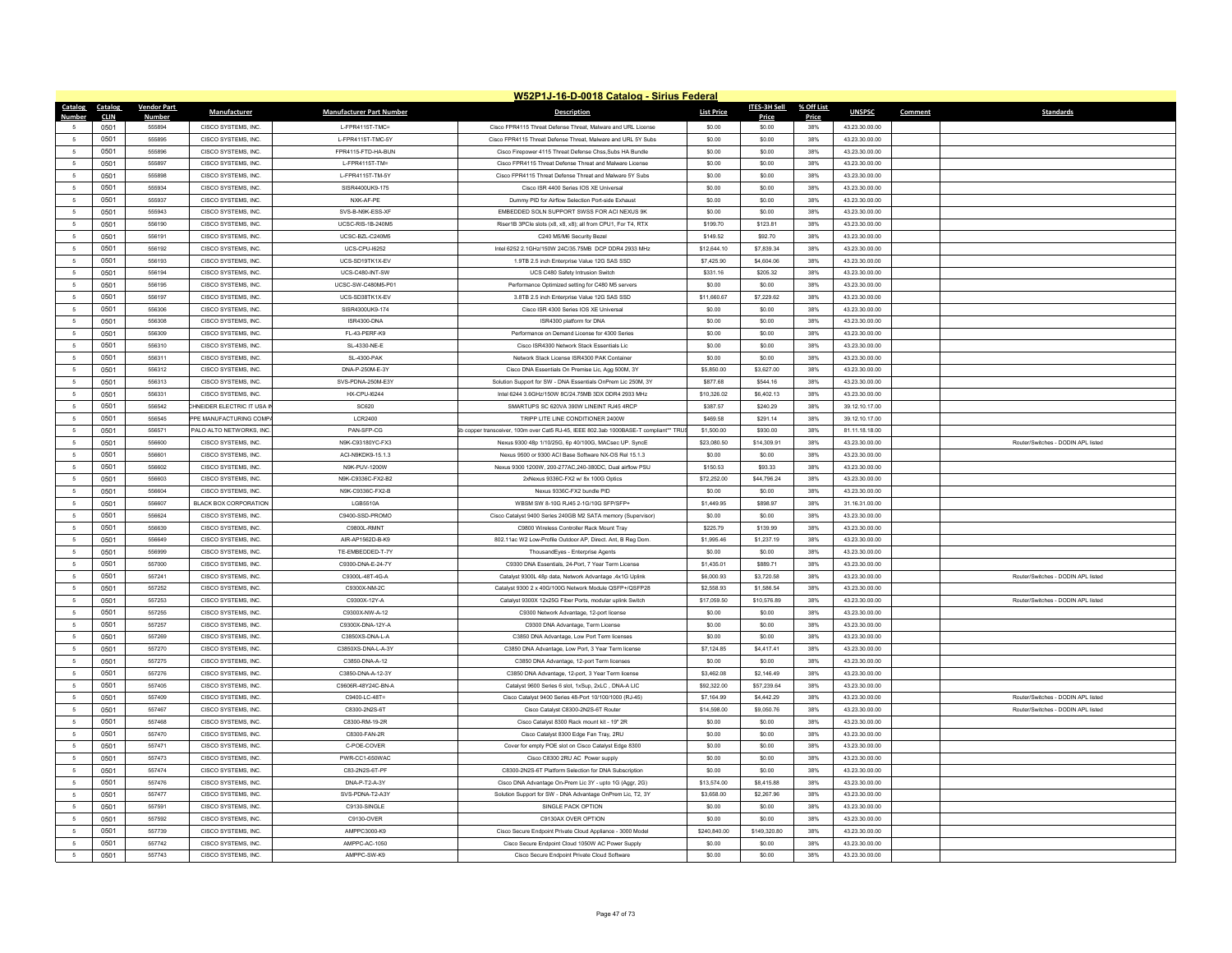|                              |                    |                             |                                 | W52P1J-16-D-0018 Catalog - Sirius Federal                                                 |                   |              |            |                |         |                                    |
|------------------------------|--------------------|-----------------------------|---------------------------------|-------------------------------------------------------------------------------------------|-------------------|--------------|------------|----------------|---------|------------------------------------|
| Catalog<br>Catalog           | <b>Vendor Part</b> | <b>Manufacturer</b>         | <b>Manufacturer Part Number</b> | <b>Description</b>                                                                        | <b>List Price</b> | ITES-3H Sell | % Off List | <b>UNSPSC</b>  | Comment | <b>Standards</b>                   |
| <b>Number</b><br><b>CLIN</b> | <b>Number</b>      |                             |                                 |                                                                                           |                   | Price        | Price      |                |         |                                    |
| 0501<br>5                    | 557744             | CISCO SYSTEMS, INC.         | AMPPC-HDD-1.8TB                 | Cisco Secure Endpoint Cloud 1.8TB Hard Drive                                              | \$0.00            | \$0.00       | 38%        | 43.23.30.00.00 |         |                                    |
| 0501<br>-5                   | 557745             | CISCO SYSTEMS INC.          | AMP-S800GK3X-EP                 | Cisco Secure Endpoint Cloud 800GB SSD                                                     | \$0.00            | \$0.00       | 38%        | 43 23 30 00 00 |         |                                    |
| $\overline{5}$<br>0501       | 557746             | CISCO SYSTEMS. INC.         | AMPPC-HDD-1.2TB                 | Cisco Secure Endpoint Cloud 1.2TB Hard Drive                                              | \$0.00            | \$0.00       | 38%        | 43.23.30.00.00 |         |                                    |
| 0501<br>$\sqrt{5}$           | 557747             | CISCO SYSTEMS, INC.         | AMPPC-PCIE                      | Cisco Secure Endpoint Cloud PCIe Card                                                     | \$0.00            | \$0.00       | 38%        | 43.23.30.00.00 |         |                                    |
| $\sqrt{5}$<br>0501           | 557748             | CISCO SYSTEMS. INC.         | AMPPC-10G-NIC                   | Cisco Secure Endpoint Cloud X710 quad-port 10G SFP+ NIC                                   | \$0.00            | \$0.00       | 38%        | 43.23.30.00.00 |         |                                    |
| 0501<br>-5                   | 557749             | CISCO SYSTEMS. INC.         | AMPPC-RAID-12G                  | Cisco AMP Cloud 12G Modular RAID controller with 4GB cache                                | \$0.00            | \$0.00       | 38%        | 43.23.30.00.00 |         |                                    |
| 0501<br>5                    | 557750             | CISCO SYSTEMS. INC          | AMPPC-TPM-2.0                   | Cisco Secure Endpoint Cloud Trusted Platform Module 2.0                                   | \$0.00            | \$0.00       | 38%        | 43.23.30.00.00 |         |                                    |
| $\sqrt{5}$<br>0501           | 557751             | CISCO SYSTEMS. INC          | AMPPC-CPU-16226                 | Cisco Secure Endpoint Cloud 2.7GHz 6226.19.25MBCache.12 Core                              | \$0.00            | \$0.00       | 38%        | 43.23.30.00.00 |         |                                    |
| 0501<br>-5                   | 557752             | CISCO SYSTEMS. INC.         | AMPPC-MEM-X-64GB                | Cisco Secure Endpoint 64GB DDR4 RAM (2400Mhz/PC4-19200/1.2v)                              | \$0.00            | \$0.00       | 38%        | 43.23.30.00.00 |         |                                    |
| $\sqrt{5}$<br>0501           | 557753             | CISCO SYSTEMS, INC.         | AMPPC-DM-2X-R                   | Cisco Secure Endpoint Cloud Rear Drive Module - 2 Slot                                    | \$0.00            | \$0.00       | 38%        | 43.23.30.00.00 |         |                                    |
| 5<br>0501                    | 557929             | HNEIDER ELECTRIC IT USA I   | SWDCEVMACT-DIGI                 | BY SCHNEIDER ELECTRIC : StruxureWare Data Center Expert Virtual Machine Activatio         | \$7,600.00        | \$4,712.00   | 38%        | 39.12.10.17.00 |         |                                    |
| 0501<br>5                    | 557935             | HNEIDER ELECTRIC IT USA IN  | AP9224110                       | DER ELECTRIC : Switch - Rack-mountable - 1 U - 24 x Ethernet 10Base-T, Ethernet 100Ba     | \$422.00          | \$261.64     | 38%        | 39.12.10.17.00 |         |                                    |
| 5<br>0501                    | 557999             | CISCO SYSTEMS. INC.         | MSE-WIPS-MM-T                   | 1 AP WIPS Monitor Mode license                                                            | \$0.00            | \$0.00       | 38%        | 43.23.30.00.00 |         |                                    |
| 0501<br>5                    | 558000             | CISCO SYSTEMS, INC.         | MSE-WIPS-T-3Y                   | MSE WIPS Tracker Term 3Y                                                                  | \$0.00            | \$0.00       | 38%        | 43.23.30.00.00 |         |                                    |
| 5<br>0501                    | 558004             | CISCO SYSTEMS, INC.         | SC9800CLOVAK9-173               | Cisco Catalyst 9800-CL Wireless Controller - VMware                                       | \$0.00            | \$0.00       | 38%        | 43.23.30.00.00 |         |                                    |
| -5<br>0501                   | 558024             | CISCO SYSTEMS. INC.         | R-PI38-SW-K9                    | Prime Infrastructure 3.8 Software                                                         | \$25.00           | \$15.50      | 38%        | 43.23.30.00.00 |         |                                    |
| 5<br>0501                    | 558027             | CISCO SYSTEMS, INC.         | L-MGMT3X-ISR3-K9                | Cisco Ent MGMT: PI 3.x LF, AS, 1 ISR3K                                                    | \$210.74          | \$130.66     | 38%        | 43.23.30.00.00 |         |                                    |
| 5<br>0501                    | 558324             | CISCO SYSTEMS, INC.         | STACK-T3-1M                     | 1M Type 3 Stacking Cable, spare for C9300L                                                | \$200.70          | \$124.43     | 38%        | 43.23.30.00.00 |         |                                    |
| 5<br>0501                    | 558551             | CISCO SYSTEMS. INC.         | C9300-48H-A                     | Catalyst 9300 48-port UPoE+, Network Advantage                                            | \$11,074.12       | \$6,865.95   | 38%        | 43.23.30.00.00 |         | Router/Switches - DODIN APL listed |
| $\sqrt{5}$<br>0501           | 558568             | CISCO SYSTEMS. INC.         | MEM-C8500-64GB                  | Cisco C8500 64GB DRAM                                                                     | \$24,084.00       | \$14,932.08  | 38%        | 43.23.30.00.00 |         |                                    |
| 0501<br>5                    | 558570             | CISCO SYSTEMS, INC.         | C8500-RFID-1R                   | Cisco C8500 RFID - 1RU                                                                    | \$0.00            | \$0.00       | 38%        | 43.23.30.00.00 |         |                                    |
| 5<br>0502                    | 558887             | CISCO SYSTEMS, INC.         | CON-SNT-N9KC93X3                | SNTC-8X5XNBD Nexus 9300 48p 1/10/25G, 6p 40/100G, MAC                                     | \$6,486.00        | \$5,188.80   | 20%        | 43.23.30.00.00 |         |                                    |
| 0502<br>5                    | 558889             | CISCO SYSTEMS, INC.         | CON-SSSNT-C2248TPE              | SOLN SUPP 8X5XNBD N2K-C2248TP-E-1GE (48x100/1000-T+4x10GE)                                | \$0.00            | \$0.00       | 20%        | 43.23.30.00.00 |         |                                    |
| 0501<br>$5\overline{5}$      | 558890             | CISCO SYSTEMS, INC.         | N2248TP-E-FA-BUN++              | Standard Airflow pack:N2K-C2248TP-E-1GE, 2 AC PS, 1Fan, TAA                               | \$0.00            | \$0.00       | 38%        | 43.23.30.00.00 |         |                                    |
| $\sqrt{5}$<br>0502           | 558891             | CISCO SYSTEMS INC.          | CON-SSSNT-2248FFA               | SOLN SUPP 8X5XNBD Standard Airflow pack:N2K-C2248TP-E-1GE                                 | S449.66           | \$359.73     | 20%        | 43.23.30.00.00 |         |                                    |
| 0501<br>-5                   | 558892             | CISCO SYSTEMS INC.          | N2K-C2248-FAN                   | N2K-C2248 Series FFX Fan Module                                                           | \$0.00            | \$0.00       | 38%        | 43 23 30 00 00 |         |                                    |
| $\sqrt{5}$<br>0501           | 558992             | Sole Source Technology, LLC | SEP-10G-SR-SG                   | SST Cisco Compatible SFP-10G-SR 100% Application Tested TAA Compliant                     | \$149.69          | \$92.81      | 38%        | 43.22.26.00.00 |         |                                    |
| -5<br>0501                   | 559007             | CISCO SYSTEMS, INC.         | SISR4400UCMK9-174               | Cisco ISR 4400 Series SD-WAN IOS XE Universal                                             | \$0.00            | \$0.00       | 38%        | 43.23.30.00.00 |         |                                    |
| 0501<br>-5                   | 559148             | CISCO SYSTEMS INC.          | M91S6K9-8 4 1                   | MDS 9132T NX-OS version 8 4(1)                                                            | \$0.00            | \$0.00       | 38%        | 43 23 30 00 00 |         |                                    |
| $\mathsf{s}$<br>0501         | 559151             | CISCO SYSTEMS, INC.         | SLASR1-AES                      | Cisco ASR 1000 Advanced Enterprise Services License                                       | \$15,000.00       | \$9,300.00   | 38%        | 43.23.30.00.00 |         |                                    |
| 5<br>0501                    | 559214             | Aten Technologies           | CL6700MW                        | rail KVM console featuring a 17,3in high-definition widescreen with an integrated keyboar | \$1,901.15        | \$1,178.71   | 38%        | 43.22.26.08.00 |         |                                    |
| 0502<br>5                    | 559501             | CISCO SYSTEMS. INC          | CON-SNT-C9120BIX                | SNTC-8X5XNBD Cisco Catalvst 9120AX Series                                                 | \$68.00           | \$54.40      | 20%        | 31.16.28.00.00 |         |                                    |
| $\overline{5}$<br>0501       | 559709             | STARTECH.COM LTD.           | RKQMCAB12V2                     | 12U QUIET OFFICE SERVER CABINET                                                           | \$2,200.00        | \$1,364.00   | 38%        | 43.22.26.05.00 |         |                                    |
| 5<br>0501                    | 559881             | CISCO SYSTEMS, INC.         | NXOS-10.1.2                     | Nexus 9500, 9300, 3000 Base NX-OS Software Rel 10.1.2                                     | \$0.00            | \$0.00       | 38%        | 43.23.30.00.00 |         |                                    |
| 0501<br>5                    | 559987             | D-LINK SYSTEMS, INC.        | DGS-1008G                       | 8PT GETH UNMGD SWCH 10/100/1000 DT                                                        | \$69.00           | \$42.78      | 38%        | 39.12.10.17.00 |         |                                    |
| $\sqrt{5}$<br>0501           | 559988             | PPE MANUFACTURING COMP      | F2MTHDL                         | viroSense2 (E2) Environmental Sensor Module with Temperature, Humidity and Digital In     | \$210.00          | \$130.20     | 38%        | 31.15.17.06.00 |         |                                    |
| $\overline{5}$<br>0501       | 559992             | PPE MANUFACTURING COMP/     | PDUMNH20                        | METERED NETWORK PDU 1U 20A 120V 8 OUTLET                                                  | \$640.80          | \$397.30     | 38%        | 31.15.17.06.00 |         |                                    |
| $5\phantom{.0}$<br>0501      | 560110             | CISCO SYSTEMS, INC.         | UCSC-PCIE-IQ10GC                | Intel X710 Quad-port 10GBase-T NIC                                                        | \$2,160.75        | \$1,339.67   | 38%        | 43.23.30.00.00 |         |                                    |
| $\overline{5}$<br>0501       | 560111             | CISCO SYSTEMS INC.          | UCS-M2-960GB                    | 960GB SATA M 2                                                                            | \$1,908.50        | \$1,183.27   | 38%        | 43 23 30 00 00 |         |                                    |
| 0501<br>-5                   | 560112             | CISCO SYSTEMS, INC.         | UCS-SD32TK3X-EP                 | 3.2TB 2.5in Enterprise Performance 12G SAS SSD(3X endurance)                              | \$12,341.40       | \$7,651.67   | 38%        | 43.23.30.00.00 |         |                                    |
| $5\phantom{.0}$<br>0501      | 571344             | CISCO SYSTEMS, INC.         | SF-FMC-7.0.1-K9                 | Cisco Firepower Management Center Software v7.0.1                                         | \$0.00            | \$0.00       | 38%        | 43.20.15.00.00 |         |                                    |
| 5<br>0502                    | 571553             | CISCO SYSTEMS, INC.         | AIR-DNA-A-3Y                    | Wireless Cisco DNA On-Prem Advantage, 3Y Term Lic                                         | \$596.82          | \$477.46     | 20%        | 43.20.15.00.00 |         |                                    |
| 0501<br>$5\phantom{.0}$      | 571555             | CISCO SYSTEMS. INC.         | C9124AXD-B                      | Wi-Fi 6 Outdoor AP, Directional Ant, -B Regulatory Domain                                 | \$2,683.00        | \$1,663.46   | 38%        | 43.20.15.00.00 |         |                                    |
| $5\phantom{.0}$<br>0502      | 571556             | CISCO SYSTEMS, INC.         | AIR-DNA-A-T-3Y                  | Wireless Cisco DNA On-Prem Advantage, 3Y Term, Tracker Lic                                | \$0.00            | \$0.00       | 20%        | 43.20.15.00.00 |         |                                    |
| $5\phantom{.0}$<br>0502      | 571557             | CISCO SYSTEMS, INC.         | DNA-A-3Y-C9124                  | C9124AX Cisco DNA On-Prem Advantage 3Y Term, Trk Lic                                      | \$0.00            | \$0.00       | 20%        | 43.20.15.00.00 |         |                                    |
| 5<br>0501                    | 571559             | CISCO SYSTEMS. INC          | HX-M6-MLB                       | HX/HXAF/EDG M6 MLB                                                                        | \$0.00            | \$0.00       | 38%        | 43.20.15.00.00 |         |                                    |
| $5\phantom{.0}$<br>0501      | 571560             | CISCO SYSTEMS, INC.         | HXDP-SW                         | Cisco HyperFlex Data Platform Software                                                    | \$0.00            | \$0.00       | 38%        | 43.20.15.00.00 |         |                                    |
| $5\phantom{.0}$<br>0502      | 571561             | CISCO SYSTEMS, INC.         | SVS-SSTCS-DCMGMT                | Solution Support for DC Mgmnt                                                             | \$122.78          | \$98.22      | 20%        | 43.20.15.00.00 |         |                                    |
| 0501<br>$5\overline{5}$      | 571562             | CISCO SYSTEMS, INC.         | DC-MGT-SAAS                     | Cisco Intersight SaaS                                                                     | \$0.00            | \$0.00       | 38%        | 43.20.15.00.00 |         |                                    |
| 5<br>0501                    | 571563             | CISCO SYSTEMS, INC.         | SVS-DCM-SUPT-BAS                | Basic Support for DCM                                                                     | \$0.00            | \$0.00       | 38%        | 43.20.15.00.00 |         |                                    |
| $5\phantom{.0}$<br>0501      | 571564             | CISCO SYSTEMS, INC.         | DC-MGT-IMCS-1S                  | IMC Supervisor - Advanced - 1 Server License                                              | \$0.00            | \$0.00       | 38%        | 43.20.15.00.00 |         |                                    |
| 5<br>0501                    | 571565             | CISCO SYSTEMS. INC          | DC-MGT-UCSC-1S                  | UCS Central Per Server - 1 Server License                                                 | \$0.00            | \$0.00       | 38%        | 43.20.15.00.00 |         |                                    |
| $\sqrt{5}$<br>0501           | 571566             | CISCO SYSTEMS, INC.         | <b>HX-SAS-220M6</b>             | Cisco 12G SAS HBA for (16 drives) w/1U Brkt                                               | \$1,553.35        | \$963.08     | 38%        | 43.20.15.00.00 |         |                                    |
| $5\phantom{.0}$<br>0501      | 571567             | CISCO SYSTEMS, INC.         | HX-HD24TB10K4KN                 | 2.4 TB 12G SAS 10K RPM SFF HDD (4K)                                                       | \$2,220.60        | \$1,376.77   | 38%        | 43.20.15.00.00 |         |                                    |
| 0501<br>5                    | 571568             | CISCO SYSTEMS, INC.         | HX-M2-HWRAID                    | Cisco Boot optimized M.2 Raid controller                                                  | \$320.45          | \$198.68     | 38%        | 43.20.15.00.00 |         |                                    |
| 5<br>0501                    | 571569             | CISCO SYSTEMS, INC.         | HX-RAIL-M6                      | Ball Bearing Rail Kit for C220 & C240 M6 rack servers                                     | \$327.84          | \$203.26     | 38%        | 43.20.15.00.00 |         |                                    |
| $5\phantom{.0}$<br>0501      | 571570             | CISCO SYSTEMS, INC.         | HX-TPM-002C                     | TPM 2.0, TCG, FIPS140-2, CC EAL4+ Certified, for M6 servers                               | \$80.65           | \$50.00      | 38%        | 43.20.15.00.00 |         |                                    |
| 0501<br>5                    | 571571             | CISCO SYSTEMS, INC.         | UCSC-HSLP-M6                    | Heatsink for 1U/2U LFF/SFF GPU SKU                                                        | \$0.00            | \$0.00       | 38%        | 43.20.15.00.00 |         |                                    |
| 5<br>0501                    | 571572             | CISCO SYSTEMS, INC          | CBL-SAS-C220M6                  | C220M6 SAS cable (1U); (Pismo HBA)                                                        | \$0.00            | \$0.00       | 38%        | 43.20.15.00.00 |         |                                    |
| 0501<br>$\sqrt{5}$           | 571573             | CISCO SYSTEMS, INC.         | UCSC-R2R3-C220M6                | C220 / C225 M6 UCSC -HH Riser2 and Riser 3 KIT                                            | \$0.00            | \$0.00       | 38%        | 43.20.15.00.00 |         |                                    |
| $\sqrt{5}$<br>0501           | 571574             | CISCO SYSTEMS, INC.         | <b>HX-CPU-16326</b>             | Intel 6326 2.9GHz/185W 16C/24MB DDR4 3200MHz                                              | \$5,838.08        | \$3,619.61   | 38%        | 43.20.15.00.00 |         |                                    |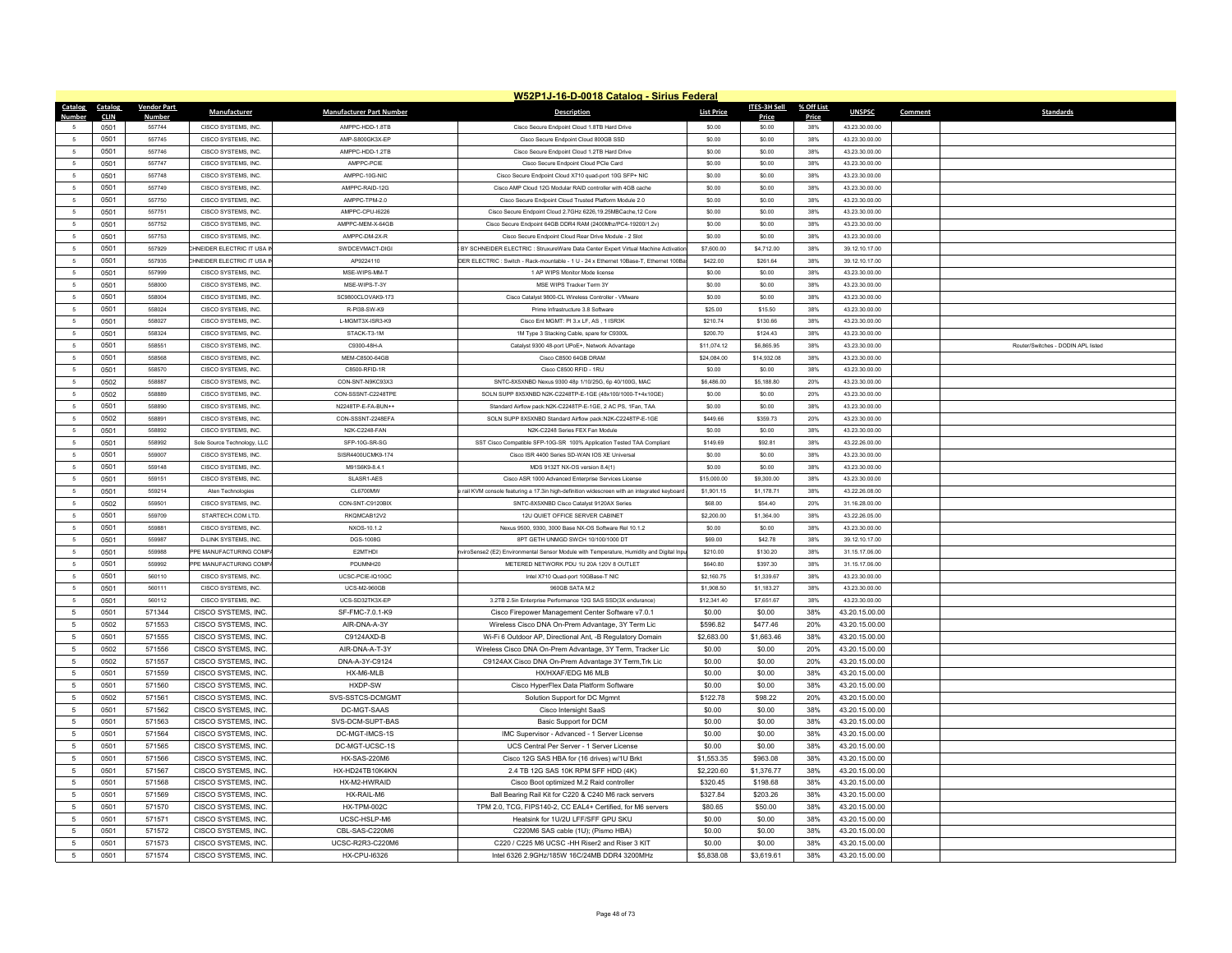|                                      |                        |                                            |                                    | W52P1J-16-D-0018 Catalog - Sirius Federal                                                             |                      |                      |              |                                  |                             |
|--------------------------------------|------------------------|--------------------------------------------|------------------------------------|-------------------------------------------------------------------------------------------------------|----------------------|----------------------|--------------|----------------------------------|-----------------------------|
| Catalog<br>Catalog                   | <b>Vendor Part</b>     | Manufacturer                               | <b>Manufacturer Part Number</b>    | <b>Description</b>                                                                                    | <b>List Price</b>    | <b>ITES-3H Sell</b>  | % Off List   | <b>UNSPSC</b>                    | Comment<br><b>Standards</b> |
| <b>Number</b><br>CLIN<br>0501<br>5   | <b>Numbe</b><br>571575 | CISCO SYSTEMS, INC.                        | HX-MR-X64G2RW                      | 64GB RDIMM DRx4 3200 (16Gb)                                                                           | \$6,047.09           | Price<br>\$3,749.20  | Price<br>38% | 43.20.15.00.00                   |                             |
| $\sqrt{5}$<br>0501                   | 571576                 | CISCO SYSTEMS, INC.                        | HX-M-V25-04                        | Cisco UCS VIC 1467 quad port 25G SFP28 mLOM                                                           | \$0.00               | \$0.00               | 38%          | 43.20.15.00.00                   |                             |
| 0501<br>5                            | 571577                 | CISCO SYSTEMS, INC.                        | HX-VSP-7-0-FND2-D                  | Factory Installed -vSphere SW 7.0 2-CPU Enduser provides Lic                                          | \$0.00               | \$0.00               | 38%          | 43.20.15.00.00                   |                             |
| $5\phantom{.0}$<br>0501              | 571578                 | CISCO SYSTEMS, INC.                        | HX-VSP-7-0-FND-DL                  | Factory Installed - VMware vSphere 7.0 Fnd SW Download                                                | \$0.00               | \$0.00               | 38%          | 43.20.15.00.00                   |                             |
| $\mathbf 5$<br>0501                  | 571579                 | CISCO SYSTEMS, INC.                        | L-LC-TI-FC4K=                      | Cisco Secure Network Analytics Threat Intelligence-FC4K Lic                                           | \$0.00               | \$0.00               | 38%          | 43.20.15.00.00                   |                             |
| 0502<br>$5\phantom{.0}$              | 571580                 | CISCO SYSTEMS, INC.                        | L-LC-TI-FC4K-3Y                    | Cisco Secure Network Analytics Threat Intelligence 3Y FC4K                                            | \$71,893.30          | \$57,514.64          | 20%          | 43.20.15.00.00                   |                             |
| $5\phantom{.0}$<br>0501              | 571581                 | CISCO SYSTEMS, INC.                        | ST-DS6200-K9                       | Cisco Stealthwatch Data Store 6200                                                                    | \$404,143.41         | \$250,568.91         | 38%          | 43.20.15.00.00                   |                             |
| $5\phantom{.0}$<br>0501              | 571582                 | CISCO SYSTEMS, INC.                        | ST-DNODE-G1                        | Cisco Stealthwatch Database Node                                                                      | \$0.00               | \$0.00               | 38%          | 43.20.15.00.00                   |                             |
| 0501<br>$5\phantom{.0}$              | 571603                 | <b>CISCO SYSTEMS, INC</b>                  | ST-M5-PWR-AC-1050                  | Cisco Stealthwatch AC Power Supply 1050W                                                              | \$0.00               | \$0.00               | 38%          | 43.20.15.00.00                   |                             |
| $5\phantom{.0}$<br>0501              | 571604                 | CISCO SYSTEMS, INC.                        | ST-M5-PCIE-IQ10GF                  | Cisco Stealthwatch X710 quad-port 10G SFP+NIC                                                         | \$0.00               | \$0.00               | 38%          | 43.20.15.00.00                   |                             |
| $5\phantom{.0}$<br>0501              | 571605                 | CISCO SYSTEMS, INC.                        | ST-DS-DN-7.3-K9                    | Cisco Secure Network Analytics Data Store Data Node SW v7.3                                           | \$0.00               | \$0.00               | 38%          | 43.20.15.00.00                   |                             |
| 0501<br>$5\phantom{.0}$              | 571606                 | CISCO SYSTEMS, INC.                        | ST-M5-CPU-I6246                    | Cisco Stealthwatch CPU 3.3 GHz I6246 - Cache 12C/24.75MB                                              | \$0.00               | \$0.00               | 38%          | 43.20.15.00.00                   |                             |
| $\sqrt{5}$<br>0501                   | 571607                 | CISCO SYSTEMS, INC.                        | ST-M5-MEM-X-32GB                   | Cisco Stealthwatch 32 GB DDR4-2933 MHz RDIMM/2Rx4/1.2v                                                | \$0.00               | \$0.00               | 38%          | 43.20.15.00.00                   |                             |
| $5\phantom{.0}$<br>0501              | 571608                 | CISCO SYSTEMS, INC.                        | ST-M5-RAID-12G-HD                  | Cisco Stealthwatch 12G Modular Raid Controller 4GB Cache                                              | \$0.00               | \$0.00               | 38%          | 43.20.15.00.00                   |                             |
| $5\overline{5}$<br>0501              | 571609                 | CISCO SYSTEMS, INC.                        | ST-M5-HDD-1.2TB                    | Cisco Stealthwatch 1.2 TB 12G SAS 10K RPM SFF HDD                                                     | \$0.00               | \$0.00               | 38%          | 43.20.15.00.00                   |                             |
| $5\phantom{.0}$<br>0501              | 571610                 | CISCO SYSTEMS, INC.                        | ST-M5-PCIE                         | Cisco Stealthwatch Riser with 3 PCIe Slots                                                            | \$0.00               | \$0.00               | 38%          | 43.20.15.00.00                   |                             |
| $5\phantom{.0}$<br>0501              | 571611                 | CISCO SYSTEMS, INC.                        | ST-M5-TPM-2.0                      | Cisco Stealthwatch Trusted Platform Module 2.0                                                        | \$0.00               | \$0.00               | 38%          | 43.20.15.00.00                   |                             |
| 0501<br>5                            | 572419                 | CISCO SYSTEMS, INC.                        | SISR4400UCMK9-1610                 | Cisco ISR 4400 Series SD-WAN IOS XE Universal                                                         | \$0.00               | \$0.00               | 38%          | 43.20.15.00.00                   |                             |
| 5<br>0501                            | 572420                 | CISCO SYSTEMS, INC.                        | C9400-LC-48H-B1                    | Catalyst 9400 Series 1xC9400-LC-48H for Bundle Select                                                 | \$1,613.03           | \$1,000.08           | 38%          | 43.20.15.00.00                   |                             |
| 0501<br>$5\phantom{.0}$              | 572421                 | CISCO SYSTEMS, INC.                        | R2XX-DMYMPWRCORD                   | No power cord option                                                                                  | \$0.00               | \$0.00               | 38%          | 43.20.15.00.00                   |                             |
| $5\phantom{.0}$<br>0501              | 572453                 | CISCO SYSTEMS, INC.                        | HX-FI-6454                         | UCS Fabric Interconnect 6454                                                                          | \$48,390.75          | \$30,002.27          | 38%          | 43.20.15.00.00                   |                             |
| $5\phantom{.0}$<br>0501              | 572461                 | CISCO SYSTEMS, INC.                        | HX-SD38T61X-EV                     | 3.8TB 2.5 inch Enterprise Value 6G SATA SSD                                                           | \$10,004.78          | \$6,202.96           | 38%          | 43.20.15.00.00                   |                             |
| 0501<br>5 <sup>5</sup>               | 572463                 | CISCO SYSTEMS, INC.                        | <b>HX-M2-240GB</b>                 | 240GB SATA M.2                                                                                        | \$728.63             | \$451.75             | 38%          | 43.20.15.00.00                   |                             |
| 0501<br>5 <sup>5</sup>               | 572468                 | CISCO SYSTEMS, INC.                        | HXAF240C-BZL-M5SX                  | HXAF240C M5 Security Bezel                                                                            | \$0.00               | \$0.00               | 38%          | 43.20.15.00.00                   |                             |
| 5<br>0501                            | 572471                 | CISCO SYSTEMS, INC.                        | HX-PSU1-1050W                      | Cisco UCS 1050W AC Power Supply for Rack Server                                                       | \$783.93             | \$486.04             | 38%          | 43.20.15.00.00                   |                             |
| 0501<br>$5\phantom{.0}$              | 572481                 | CISCO SYSTEMS. INC.                        | N10-MGT018                         | UCS Manager v4.2 and Intersight Managed Mode v4.2                                                     | \$0.00               | \$0.00               | 38%          | 43.20.15.00.00                   |                             |
| $5\phantom{.0}$<br>0501              | 572484                 | CISCO SYSTEMS, INC.                        | HXAF240C-M6SX                      | Cisco HyperFlex HX240c M6 All Flash Node                                                              | \$6,666.09           | \$4,132.98           | 38%          | 43.20.15.00.00                   |                             |
| $5\phantom{.0}$<br>0501              | 572485                 | CISCO SYSTEMS, INC.                        | <b>HX-SAS-240M6</b>                | Cisco 12G SAS HBA for(16 Drives) w/2U Brkt                                                            | \$1,451.72           | \$900.07             | 38%          | 43.20.15.00.00                   |                             |
| 0501<br>5<br>$5\phantom{.0}$<br>0501 | 572486<br>572487       | CISCO SYSTEMS, INC.<br>CISCO SYSTEMS, INC. | HX-SD800GK3X-EP<br>UCSC-HSHP-240M6 | 800GB 2.5in Enterprise Performance 12G SAS SSD(3X endurance)<br>Heatsink for 2U SFF M6 PCIe SKU       | \$5,201.88<br>\$0.00 | \$3,225.17<br>\$0.00 | 38%<br>38%   | 43.20.15.00.00                   |                             |
| $\overline{5}$<br>0501               | 572488                 |                                            | UCSC-M2EXT-240M6                   | C240M6 / C245M6 2U M.2 Extender board                                                                 | \$0.00               |                      | 38%          | 43.20.15.00.00<br>43.20.15.00.00 |                             |
| 0501<br>$5\phantom{.0}$              | 572489                 | CISCO SYSTEMS, INC.<br>CISCO SYSTEMS, INC. | CBL-SAS24-240M6                    | C240M6 SAS cable 24 (2U); (Zumba HBA)                                                                 | \$0.00               | \$0.00<br>\$0.00     | 38%          | 43.20.15.00.00                   |                             |
| $5\phantom{.0}$<br>0501              | 572490                 | CISCO SYSTEMS, INC.                        | CBL-SAS12-240M6                    | C240M6 SAS cable (2U); (Pismo HBA)                                                                    | \$0.00               | \$0.00               | 38%          | 43.20.15.00.00                   |                             |
| $5\phantom{.0}$<br>0501              | 572491                 | CISCO SYSTEMS, INC.                        | UCSC-FBRS3-C240M6                  | C240 / C245 M6 2U Riser3 Filler Blank                                                                 | \$0.00               | \$0.00               | 38%          | 43.20.15.00.00                   |                             |
| $5\overline{5}$<br>0501              | 572492                 | CISCO SYSTEMS, INC.                        | UCSC-RIS2A-240M6                   | C240 / C245 M6 Riser2A; (x8;x16;x8);StBkt; (CPU2)                                                     | \$0.00               | \$0.00               | 38%          | 43.20.15.00.00                   |                             |
| 5<br>0501                            | 572493                 | CISCO SYSTEMS, INC.                        | <b>HX-CPU-18358</b>                | Intel 8358 2.6GHz/250W 32C/48MB DDR4 3200MHz                                                          | \$17,685.21          | \$10,964.83          | 38%          | 43.20.15.00.00                   |                             |
| $5\phantom{.0}$<br>0501              | 572494                 | CISCO SYSTEMS, INC.                        | <b>HX-RIS1A-240M6</b>              | C240 M6 Riser1A; (x8;x16x, x8); StBkt; (CPU1)                                                         | \$438.84             | \$272.08             | 38%          | 43.20.15.00.00                   |                             |
| $5\overline{5}$<br>0501              | 572495                 | CISCO SYSTEMS, INC                         | HX-VSP-STD-3A                      | VMware vSphere 7.x Standard (1 CPU,32 Core),3yr,Support Req                                           | \$1,783.28           | \$1,105.63           | 38%          | 43.20.15.00.00                   |                             |
| $5\phantom{.0}$<br>0501              | 572650                 | CISCO SYSTEMS, INC.                        | AIR-ANT2535SDW-RS                  | 2.4 GHz 3dBi/5 GHz 5dBi Low Profile Antenna, White, RP-TNC                                            | \$86.03              | \$53.34              | 38%          | 43.20.15.00.00                   |                             |
| $5\phantom{.0}$<br>0501              | 572688                 | <b>BFIKI</b><br>INTERNATIONAL IN           | F1DN202KVM-UNN4                    | Belkin Universal 2nd Gen Secure KVM Switch, 2-Port Dual Head No CAC                                   | \$1,168.71           | \$724.60             | 38%          | 31.15.17.06.00                   |                             |
| 0501<br>5                            | 572806                 | <b>Allied Telesis</b>                      | AT-MMC2000LX/SC-960                | ALLIED TELESIS INC.: TAA (Federal), 10/100/10001 to 1000LX/SC<br>Okm) Single-Mode Mini Media & Rate C | \$490.00             | \$303.80             | 38%          | 43.20.14.04.00                   |                             |
| $\sqrt{5}$<br>0501                   | 572897                 | DELL TECHNOLOGIES                          | 370-AESR                           | 192GB 6x32GB DDR4 2933MHz RDIMM ECC Memory                                                            | \$0.00               | \$0.00               | 38%          | 43.21.15.15                      |                             |
| $5\phantom{.0}$<br>0501              | 572984                 | CISCO SYSTEMS, INC.                        | S9300LUK9-176                      | Cisco Catalyst 9300L XE 17.6 UNIVERSAL                                                                | \$0.00               | \$0.00               | 38%          | 43.20.15.00.00                   |                             |
| $5\overline{5}$<br>0501              | 572985                 | CISCO SYSTEMS, INC.                        | DNA-SW-2.2.3                       | Cisco DNA Center SW 2.2.3                                                                             | \$0.00               | \$0.00               | 38%          | 43.20.15.00.00                   |                             |
| $5\phantom{.0}$<br>0501              | 572996                 | CISCO SYSTEMS, INC.                        | DNA-P-50M-P-3Y                     | DNA Premier OnPrem License, Agg 100M, 3Y                                                              | \$14,400.00          | \$8,928.00           | 38%          | 43.20.15.00.00                   |                             |
| $5\phantom{.0}$<br>0501              | 572997                 | CISCO SYSTEMS, INC.                        | SVS-PDNA-50M-P3Y                   | Solution Support for SW - DNA Premier OnPrem Lic, 50M, 3Y                                             | \$2,311.20           | \$1,432.94           | 38%          | 43.20.15.00.00                   |                             |
| 0501<br>5                            | 572998                 | CISCO SYSTEMS, INC.                        | SDWAN-UMB-PRE                      | Cisco Umbrella for DNA Premier                                                                        | \$0.00               | \$0.00               | 38%          | 43.20.15.00.00                   |                             |
| 5<br>0501                            | 572999                 | CISCO SYSTEMS, INC.                        | DSTACK-T1-P                        | Cisco DNA Premier Stack - upto 200M (Aggr, 400M)                                                      | \$0.00               | \$0.00               | 38%          | 43.20.15.00.00                   |                             |
| 0501<br>5 <sup>5</sup>               | 573000                 | CISCO SYSTEMS, INC.                        | SVS-P-PLSWT-T0P3Y                  | Partner Lifecycle Svcs Sup SW Sub - DNA Pre On-Prem, T0,3Y                                            | \$1,348.20           | \$835.88             | 38%          | 43.20.15.00.00                   |                             |
| $5\phantom{.0}$<br>0501              | 573002                 | CISCO SYSTEMS, INC.                        | <b>HXAF-E-220M6S</b>               | Cisco HyperFlex All Flash Edge 220 M6 system                                                          | \$6,020.88           | \$3,732.95           | 38%          | 43.20.15.00.00                   |                             |
| $\overline{5}$<br>0501               | 573003                 | CISCO SYSTEMS, INC.                        | HXAF220C-BZL-M5S                   | HXAF220C M5 Security Bezel                                                                            | \$0.00               | \$0.00               | 38%          | 43.20.15.00.00                   |                             |
| 5 <sup>5</sup><br>0501               | 573004                 | CISCO SYSTEMS, INC.                        | <b>HX-CPU-16348</b>                | Intel 6348 2.6GHz/235W 28C/42MB DDR4 3200MHz                                                          | \$13,847.28          | \$8,585.31           | 38%          | 43.20.15.00.00                   |                             |
| $5\phantom{.0}$<br>0501              | 573005                 | CISCO SYSTEMS, INC.                        | HX-MR-X32G2RW                      | 32GB RDIMM DRx4 3200 (8Gb)                                                                            | \$3,183.84           | \$1,973.98           | 38%          | 43.20.15.00.00                   |                             |
| $5\phantom{.0}$<br>0501              | 573056<br>573160       | IOGEAR, INC.                               | GCS1414TAA3<br>DCNM-S-M91XK9=      | IOGEAR 4-Port DP Secure KVM TAA                                                                       | \$699.95             | \$433.97             | 38%<br>38%   | 32.10.16.17.00<br>43.20.15.00.00 |                             |
| 0501<br>5<br>$5\phantom{.0}$<br>0501 | 573176                 | CISCO SYSTEMS, INC.<br>CISCO SYSTEMS, INC. | SC9500HNPE-175                     | DCNM for SAN Advanced Edt. for MDS 9100 embedded<br>Cisco Catalyst 9500H XE 17.5 UNIVERSAL - NPE      | \$7,490.00<br>\$0.00 | \$4,643.80           | 38%          | 43.20.15.00.00                   |                             |
| $\overline{5}$<br>0501               | 573241                 | SCHNEIDER ELECTRI                          | AR3200                             | NETSHELTER SX COLOCATION 2 X 20U 600MMX1                                                              | \$3,145.00           | \$0.00<br>\$1,949.90 | 38%          | 39.12.10.00.00                   |                             |
| 0501<br>5                            | 573312                 | IT AMERICA CORP<br>CISCO SYSTEMS, INC      | SC9300UK9-176                      | Cisco Catalyst 9300 XE 17.6 UNIVERSAL UNIVERSAL                                                       | \$0.00               | \$0.00               | 38%          | 43.20.15.00.00                   |                             |
| $\overline{5}$<br>0501               | 573432                 | CISCO SYSTEMS, INC.                        | C9300X-NM-2C=                      | CISCO Catalyst 9300 2 x 40G/100G Network Module QSFP+/QSFP28                                          | \$2,742.14           | \$1,700.13           | 38%          | 43.20.15.00.00                   |                             |
| $\overline{5}$<br>0501               | 573433                 | CISCO SYSTEMS, INC.                        | C9300X-NM-8Y=                      | CISCO Catalyst 9300 8 x 10G/25G Network Module SEP+/SEP28                                             | \$2,742.14           | \$1,700.13           | 38%          | 43.20.15.00.00                   |                             |
| 0501<br>$5\phantom{.0}$              | 573979                 | CISCO SYSTEMS, INC.                        | NIM-2MFT-T1/E1                     | 2 port Multiflex Trunk Voice/Clear-channel Data T1/E1 Module                                          | \$2,690.62           | \$1,668.18           | 38%          | 43.20.15.00.00                   |                             |
|                                      |                        |                                            |                                    |                                                                                                       |                      |                      |              |                                  |                             |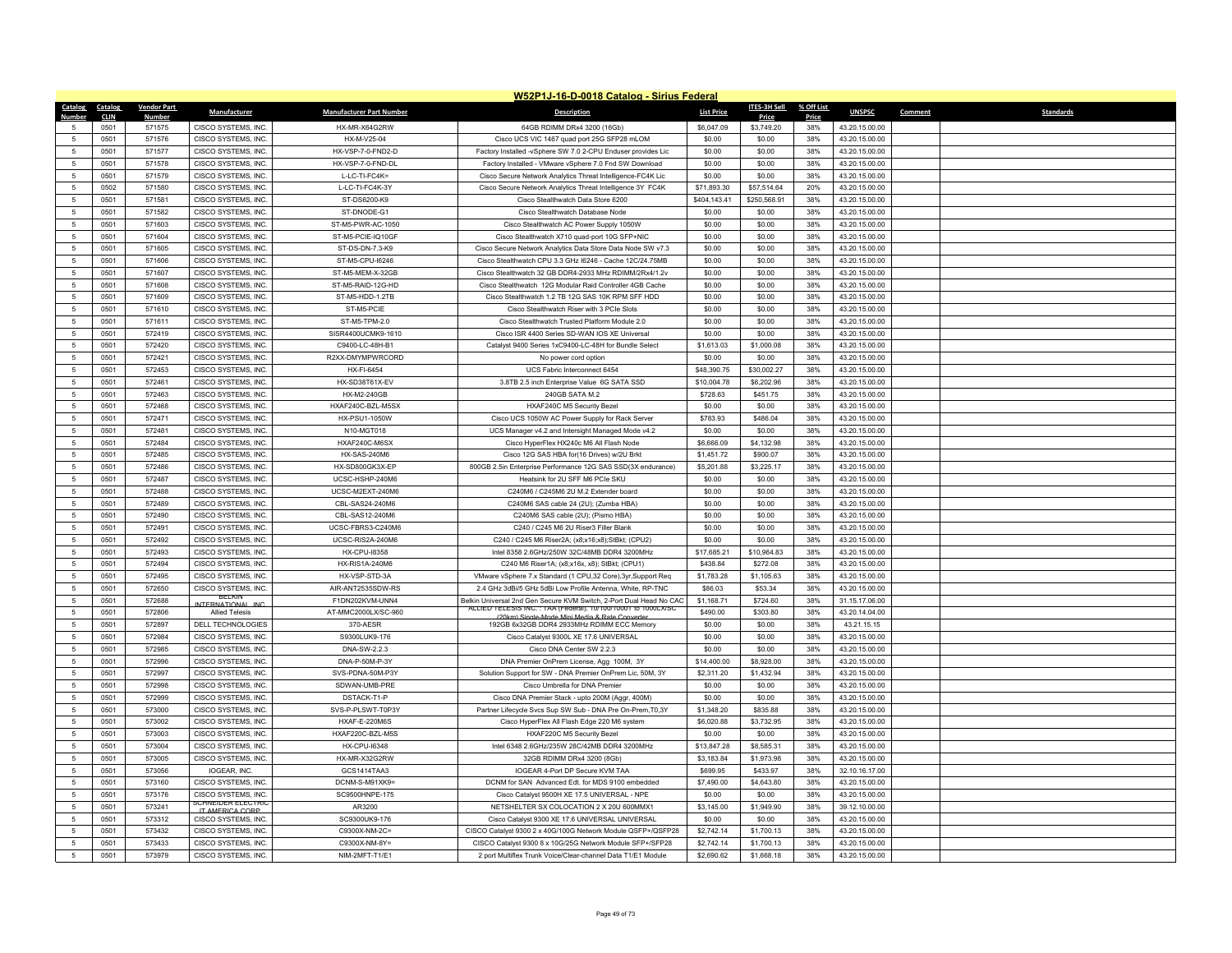|                    |              |                    |                                            |                                 | W52P1J-16-D-0018 Catalog - Sirius Federal                                                                                  |                   |                     |              |                                  |                                    |
|--------------------|--------------|--------------------|--------------------------------------------|---------------------------------|----------------------------------------------------------------------------------------------------------------------------|-------------------|---------------------|--------------|----------------------------------|------------------------------------|
| Catalog            | Catalog      | <b>Vendor Part</b> | Manufacturer                               | <b>Manufacturer Part Number</b> | <b>Description</b>                                                                                                         | <b>List Price</b> | <b>ITES-3H Sell</b> | % Off List   | <b>UNSPSC</b>                    | Comment<br><b>Standards</b>        |
| <b>Number</b><br>5 | <b>CLIN</b>  | Numbe<br>573981    |                                            |                                 |                                                                                                                            |                   | Price<br>\$0.00     | Price<br>38% |                                  |                                    |
| 5                  | 0501<br>0501 | 573982             | CISCO SYSTEMS, INC.                        | DSTACK-T2-A                     | Cisco DNA Advantage Stack - upto 1G (Aggr, 2G)                                                                             | \$0.00            | \$0.00              | 38%          | 43.20.15.00.00                   |                                    |
| 5 <sup>5</sup>     | 0501         | 573991             | CISCO SYSTEMS, INC.<br>CISCO SYSTEMS. INC. | NWSTACK-T2-A<br>BE7K-RAM-M5-NEW | Cisco Network Advantage Stack - upto 1G (Aggr, 2G)<br>16GB DDR4-2933-MHz RDIMM/1Rx4/1.2v                                   | \$0.00<br>\$0.00  | \$0.00              | 38%          | 43.20.15.00.00<br>43.20.15.00.00 |                                    |
|                    |              |                    |                                            |                                 |                                                                                                                            |                   |                     |              |                                  |                                    |
| $\sqrt{5}$         | 0501         | 573993             | CISCO SYSTEMS, INC.                        | BE6/7K-VIRTBASP-7X              | Cisco BE Embedded Virt. Basic Plus 7x, BE6K/7K only                                                                        | \$2,941.32        | \$1,823.62          | 38%          | 43.20.15.00.00                   |                                    |
| $\mathbf 5$        | 0501         | 573998             | CISCO SYSTEMS, INC.                        | CAB-9K10A-EU                    | Power Cord, 250VAC 10A CEE 7/7 Plug, EU                                                                                    | \$0.00            | \$0.00              | 38%          | 43.20.15.00.00                   |                                    |
| -5                 | 0501         | 574033             | CISCO SYSTEMS. INC.                        | SC9300UK9-177                   | Cisco Catalyst 9300 XE 17.7 UNIVERSAL UNIVERSAL                                                                            | \$0.00            | \$0.00              | 38%          | 43.20.15.00.00                   |                                    |
| $\sqrt{5}$         | 0501         | 574262             | CISCO SYSTEMS, INC.                        | IR1831-K9                       | Cisco Catalyst IR1831 Rugged Series Router                                                                                 | \$2,365.77        | \$1,466.78          | 38%          | 43.20.15.00.00                   |                                    |
| $\overline{5}$     | 0501         | 574263             | CISCO SYSTEMS, INC.                        | 5G-ANTM-SMA-D                   | 5G Sub-6 & LTE Advanced Pro Capable Dipole Antenna                                                                         | \$118.29          | \$73.34             | 38%          | 43.20.15.00.00                   |                                    |
| $5\phantom{.0}$    | 0501         | 574264             | CISCO SYSTEMS, INC.                        | IR1800-IP54-KIT                 | IP54 Kit for IR1800 Routers                                                                                                | \$709.73          | \$440.03            | 38%          | 43.20.15.00.00                   |                                    |
| $5\phantom{.0}$    | 0501         | 574265             | CISCO SYSTEMS, INC.                        | SIR1800UK9-177                  | UNIVERSAL (NETWORK ESSENTIALS)                                                                                             | \$0.00            | \$0.00              | 38%          | 43.20.15.00.00                   |                                    |
| 5                  | 0501         | 574266             | CISCO SYSTEMS, INC                         | SL-1800-NE/DEF-K9               | Network Essentials License for Cisco IR1800 (30Mbps Aggr)                                                                  | \$0.00            | \$0.00              | 38%          | 43.20.15.00.00                   |                                    |
| 5                  | 0501         | 574267             | CISCO SYSTEMS, INC                         | P-5GS6-GL                       | 5G Sub-6 GHz Pluggable Interface Module (PIM) for C8K only                                                                 | \$3,903.52        | \$2,420.18          | 38%          | 43.20.15.00.00                   |                                    |
| $5\phantom{.0}$    | 0501         | 574268             | CISCO SYSTEMS, INC.                        | FW-FN980-5G-GL                  | FW Switching Load for FN980 - Global                                                                                       | \$0.00            | \$0.00              | 38%          | 43.20.15.00.00                   |                                    |
| 5                  | 0501         | 574269             | CISCO SYSTEMS, INC.                        | IRM-P-BLANK                     | FRU Pluggable Blank                                                                                                        | \$118.29          | \$73.34             | 38%          | 43.20.15.00.00                   |                                    |
| $5\phantom{.0}$    | 0501         | 574270             | CISCO SYSTEMS, INC                         | WP-WIFI6-B                      | WiFI6 Pluggable Module for IoT Routers                                                                                     | \$887.16          | \$550.04            | 38%          | 43.20.15.00.00                   |                                    |
| $5\phantom{.0}$    | 0501         | 574271             | CISCO SYSTEMS, INC.                        | PWR-MF4-125W-AC                 | PWRSPLY AC/DC for IR1800                                                                                                   | \$212.92          | \$132.01            | 38%          | 43.20.15.00.00                   |                                    |
| 5                  | 0501         | 574272             | CISCO SYSTEMS, INC                         | IR-PWR-G2A-NA                   | IR800 G2A Power Cords - North America                                                                                      | \$0.00            | \$0.00              | 38%          | 43.20.15.00.00                   |                                    |
| $5\overline{5}$    | 0501         | 574273             | CISCO SYSTEMS, INC.                        | W-ANTM2050D-RPSMA               | WiFi 802.11ac RP SMA Swivel Antenna                                                                                        | \$41.41           | \$25.67             | 38%          | 43.20.15.00.00                   |                                    |
| 5 <sup>5</sup>     | 0501         | 574313             | CISCO SYSTEMS, INC                         | NXOS-ES-XF=                     | NX-OS Essentials license for Nexus 9300 (10G+) Platforms                                                                   | \$16,652.58       | \$10,324.60         | 38%          | 43.20.15.00.00                   |                                    |
| 5                  | 0501         | 574316             | CISCO SYSTEMS, INC.                        | C9105AXI-B                      | Cisco Catalyst 9105AX Series                                                                                               | \$881.25          | \$546.38            | 38%          | 43.20.15.00.00                   |                                    |
| 5                  | 0501         | 574317             | CISCO SYSTEMS, INC.                        | AIR-AP-BRACKET-8                | AP Mounting Bracket                                                                                                        | \$0.00            | \$0.00              | 38%          | 43.20.15.00.00                   |                                    |
| $\sqrt{5}$         | 0501         | 574318             | CISCO SYSTEMS, INC                         | SW9105AXI-CW-K9                 | Capwap software for Catalyst 9105AXI                                                                                       | \$0.00            | \$0.00              | 38%          | 43.20.15.00.00                   |                                    |
| $5\phantom{.0}$    | 0501         | 574319             | CISCO SYSTEMS, INC.                        | C9105AXI-DNA-OPTOT              | CISCO DNA SUBSCRIPTION OPTOUT for C9105AX                                                                                  | \$0.00            | \$0.00              | 38%          | 43.20.15.00.00                   |                                    |
| 5                  | 0501         | 574320             | CISCO SYSTEMS, INC.                        | C9130AXE-B                      | Cisco Catalyst 9130AX Series                                                                                               | \$2,791.61        | \$1,730.80          | 38%          | 43.20.15.00.00                   |                                    |
| 5                  | 0501         | 574321             | CISCO SYSTEMS, INC.                        | C9800-AC-110W                   | Cisco Catalyst 9800 L Wireless Controller Power Supply                                                                     | \$0.00            | \$0.00              | 38%          | 43.20.15.00.00                   |                                    |
| 5                  | 0501         | 574449             | CISCO SYSTEMS. INC.                        | SL-4330-IPB-K9                  | IP Base License for Cisco ISR 4330 Series                                                                                  | \$0.00            | \$0.00              | 38%          | 43.20.15.00.00                   |                                    |
| $5\phantom{.0}$    | 0501         | 574452             | CISCO SYSTEMS, INC.                        | MEM-43-4G                       | 4G DRAM (1 x 4G) for Cisco ISR 4300                                                                                        | \$0.00            | \$0.00              | 38%          | 43.20.15.00.00                   |                                    |
| $5\phantom{.0}$    | 0501         | 574453             | CISCO SYSTEMS, INC.                        | SISR4300UK9-173                 | Cisco ISR 4300 Series IOS XE Universal                                                                                     | \$0.00            | \$0.00              | 38%          | 43.20.15.00.00                   |                                    |
| $\sqrt{5}$         | 0501         | 574476             | DELL TECHNOLOGIES                          | 770-BFCR                        | Rack Rails 2U                                                                                                              | \$0.00            | \$0.00              | 38%          | 43 21 15 15                      |                                    |
| $5\phantom{.0}$    | 0501         | 574788             | SCHNEIDER ELECTRIC<br>IT AMERICA CORP.     | SMX3KRMLVNCUS                   | APC Smart-UPS X 3000VA Rack/Tower                                                                                          | \$4,045.00        | \$2,507.90          | 38%          | 39.12.10.00.00                   |                                    |
| 5                  | 0501         | 575094             | DELL TECHNOLOGIES                          | AA101752                        | Dell Memory Upgrade - 8GB - 1Rx8 DDR4 UDIMM 2666MHz                                                                        | \$400.00          | \$248.00            | 38%          | 43.21.15.15                      |                                    |
| 5                  | 0501         | 575192             | ADD-ON COMPUTER<br>PERIPHERALS LLC         | E10GSFPLR-AO                    | Intel Ethernet SFP+ LR Optics-SFP+ Transceiver Module-                                                                     | \$230.00          | \$142.60            | 38%          | 43.20.15.00.00                   |                                    |
| $5\phantom{.0}$    | 0501         | 575243             | CISCO SYSTEMS, INC.                        | C9136I-B                        | Cisco Catalyst 9136I Series, Internal Antennas,-B Regulator                                                                | \$3,009.98        | \$1,866.19          | 38%          | 43.20.15.00.00                   |                                    |
| $\overline{5}$     | 0501         | 575244             | CISCO SYSTEMS, INC.                        | SW9136-CAPWAP-K9                | Capwap software for Catalyst 9136                                                                                          | \$0.00            | \$0.00              | 38%          | 43.20.15.00.00                   |                                    |
| 5                  | 0501         | 575245             | CISCO SYSTEMS, INC.                        | C9136I-DNA-OPTOUT               | CISCO DNA SUBSCRIPTION OPTOUT for C9136AX                                                                                  | \$0.00            | \$0.00              | 38%          | 43.20.15.00.00                   |                                    |
| $5\overline{5}$    | 0501         | 575246             | CISCO SYSTEMS, INC.                        | C9136I-MULTI                    | Minimum Quantity = 10                                                                                                      | \$0.00            | \$0.00              | 38%          | 43.20.15.00.00                   |                                    |
| $5\phantom{.0}$    | 0501         | 575641             | CISCO SYSTEMS, INC.                        | CS-KITPLPTZ4K-K9++              | Room Kit PTZ 4K -Codec Plus, PTZ 4K cam and Touch 10 for TAA                                                               | \$19,387.49       | \$12,020.24         | 38%          | 43.20.15.00.00                   |                                    |
| $5\overline{5}$    | 0501         | 576093             | SCHNEIDER ELECTRIC                         | SRT10KRMXI T-5KTF2              | APC Smart-UPS SRT T0kVA RM with two 208V to 120V 2U 5kVA Step                                                              | \$14,830.00       | \$9,194.60          | 38%          | 39.12.10.00.00                   | UPS - EPA Energy Star qualified    |
| $5\overline{5}$    | 0501         | 576169             | <b>CHNEIDER ELECTRIC</b><br>IT CORPORATION | SMX3000HVTUS                    | SCHNEIDER ELECTRIC <sup>ORS</sup> APC <sup>ORS</sup> SMART-UPS X 3000VA Short<br>Denth Tower/Rack Convertible LCD 208V TAA | \$3,220.00        | \$1,996.40          | 38%          | 39.12.10.00.00                   | UPS - EPA Energy Star qualified    |
| 5                  | 0501         | 576225             | CISCO SYSTEMS, INC.                        | AIR-DNA-E=                      | Wireless Cisco DNA On-Prem Essential, Spare Lic                                                                            | \$0.00            | \$0.00              | 38%          | 43.20.15.00.00                   |                                    |
| 5                  | 0501         | 576596             | <b>BELKIN</b><br>INTERNATIONAL INC.        | F1DN204MOD-PP-4                 | BELKIN 4-Port Dual Head DP Modular Secure KVM Switch PP4.0 W/                                                              | \$1,145.09        | \$709.96            | 38%          | 31.15.17.06.00                   |                                    |
| $\sqrt{5}$         | 0501         | 576828             | CISCO SYSTEMS. INC.                        | CDNA-F-C9115                    | Wireless Cisco DNA On-Prem Essentials, 9115 Tracking                                                                       | \$0.00            | \$0.00              | 38%          | 43.20.15.00.00                   |                                    |
| 5                  | 0501         | 576829             | CISCO SYSTEMS, INC.                        | DNA-E-3Y-C9115                  | C9115AX Cisco DNA On-Prem Essential, 3Y Term, Trk Lic                                                                      | \$0.00            | \$0.00              | 38%          | 43.20.15.00.00                   |                                    |
| $5\overline{5}$    | 0501         | 576830             | CISCO SYSTEMS, INC.                        | C9115AXI-SINGLE                 | C9115AXI SINGLEPACK OPTION                                                                                                 | \$0.00            | \$0.00              | 38%          | 43.20.15.00.00                   |                                    |
| $5\phantom{.0}$    | 0501         | 576831             | CISCO SYSTEMS, INC.                        | C9115-OVER                      | C9115AX OVER OPTION                                                                                                        | \$0.00            | \$0.00              | 38%          | 43.20.15.00.00                   |                                    |
| 5 <sup>5</sup>     | 0501         | 576833             | ACCU-TECH<br>CORPORATION                   | 40974-719                       | Rack mount shelf 1U x 19W x 10D                                                                                            | \$132.33          | \$82.04             | 38%          | 39.12.10.17.00                   |                                    |
| 5                  | 0501         | 576873             | CISCO SYSTEMS, INC.                        | C8500-DNA                       | Cisco Catalyst 8500 series Edge platform DNA Bundle                                                                        | \$0.00            | \$0.00              | 38%          | 43.20.15.00.00                   |                                    |
| $\overline{5}$     | 0501         | 576876             | CISCO SYSTEMS, INC.                        | SC8KAEPUK9-176                  | <b>UNIVERSAL</b>                                                                                                           | \$0.00            | \$0.00              | 38%          | 43.20.15.00.00                   |                                    |
| 5 <sup>5</sup>     | 0501         | 577373             | CISCO SYSTEMS, INC.                        | SM-D-72FXS-RF                   | Cisco 72 Port FXS Double Wide Service Module REMANUFACTURED                                                                | \$12,698.93       | \$7,873.34          | 38%          | 43.20.15.00.00                   |                                    |
| $5\phantom{.0}$    | 0501         | 577374             | CISCO SYSTEMS, INC.                        | SM-D-48FXS-E-RF                 | Cis 48 Prt FXS OPX-Lite DoubleWide ServiceMod REMANUFACTURED                                                               | \$9,153.54        | \$5,675.19          | 38%          | 43.20.15.00.00                   |                                    |
| $\overline{5}$     | 0501         | 577481             | CISCO SYSTEMS, INC.                        | C9300-48T-A                     | Catalyst 9300 48-port data only, Network Advantage                                                                         | \$9,915.99        | \$6,147.91          | 38%          | 43.20.15.00.00                   |                                    |
| 5 <sup>5</sup>     | 0501         | 577793             | CISCO SYSTEMS, INC.                        | C9200L-48PL-4G-A++              | TAA Catalyst 9200L 48P Partial PoE+ 4 x 1G NW-A                                                                            | \$6,458.82        | \$4,004.47          | 38%          | 43.20.15.00.00                   |                                    |
| 5 <sup>5</sup>     | 0501         | 577984             | CISCO SYSTEMS, INC.                        | CP-8841-3PCC-K9++=              | Cisco IP Phone 8841 with MPP firmware, TAA                                                                                 | \$597.98          | \$370.75            | 38%          | 43.20.15.00.00                   |                                    |
| 5                  | 0501         | 578056             | CISCO SYSTEMS, INC.                        | CON-SNT-CS8GK9KI                | Room Kit Mini with microphone array, speakers and Navigator                                                                | \$4,547.10        | \$2,819.20          | 38%          | 43.20.15.00.00                   |                                    |
| 5                  | 0501         | 578085             | CISCO SYSTEMS INC                          | C9300L-24T-4X-1F                | Fed Ony, C9300L 24p Data, Netw Ess, 4x10G Uplink                                                                           | \$6,533.18        | \$4,050.57          | 38%          | 43.20.15.00.00                   | Router/Switches - DODIN API listed |
| $5\overline{5}$    | 0502         | 578164             | CISCO SYSTEMS, INC.                        | CON-SSSNT-WSC356CD              | CISCO SOLN SUPP 8X5XNBD Cisco Catalyst 3560-CX 2 x mGig, 6 x 1G                                                            | \$272.28          | \$217.82            | 20%          | 43.20.15.00.00                   |                                    |
| $\overline{5}$     | 0501         | 578194             | CISCO SYSTEMS, INC.                        | C9124AXD-EWC-B                  | Wi-Fi 6 Outdoor AP w/EWC, Directional Ant,-B Regulatory Dom                                                                | \$2,951.30        | \$1,829.81          | 38%          | 43.20.15.00.00                   |                                    |
| -5                 | 0501         | 578195             | CISCO SYSTEMS, INC.                        | E9124AXD-DNA-OPTOT              | Cisco Embedded Wireless Controller OPTOUT for C9124AXI                                                                     | \$0.00            | \$0.00              | 38%          | 43.20.15.00.00                   |                                    |
| $\overline{5}$     | 0501         | 578196             | CISCO SYSTEMS, INC.                        | SW9124AX-EWC-K9                 | Embedded Wireless Controller software for Catalyst 9124AX AF                                                               | \$0.00            | \$0.00              | 38%          | 43.20.15.00.00                   |                                    |
| $\sqrt{5}$         | 0501         | 578242             | <b>AXIOM</b>                               | AXG96638                        | Axiom 10GBASE-1 SFP+ Transceiver for Cisco - SFP-10G-1 - TAA<br>Compliant                                                  | \$1,364.00        | \$845.68            | 38%          | 43 20 18 03 00                   |                                    |
| $5\phantom{.0}$    | 0501         | 578245             | CISCO SYSTEMS, INC.                        | CS-DESK-NR-K9++                 | Cisco Webex Desk - NO RADIO TAA                                                                                            | \$5,919.45        | \$3,670.06          | 38%          | 43.20.15.00.00                   |                                    |
|                    |              |                    |                                            |                                 |                                                                                                                            |                   |                     |              |                                  |                                    |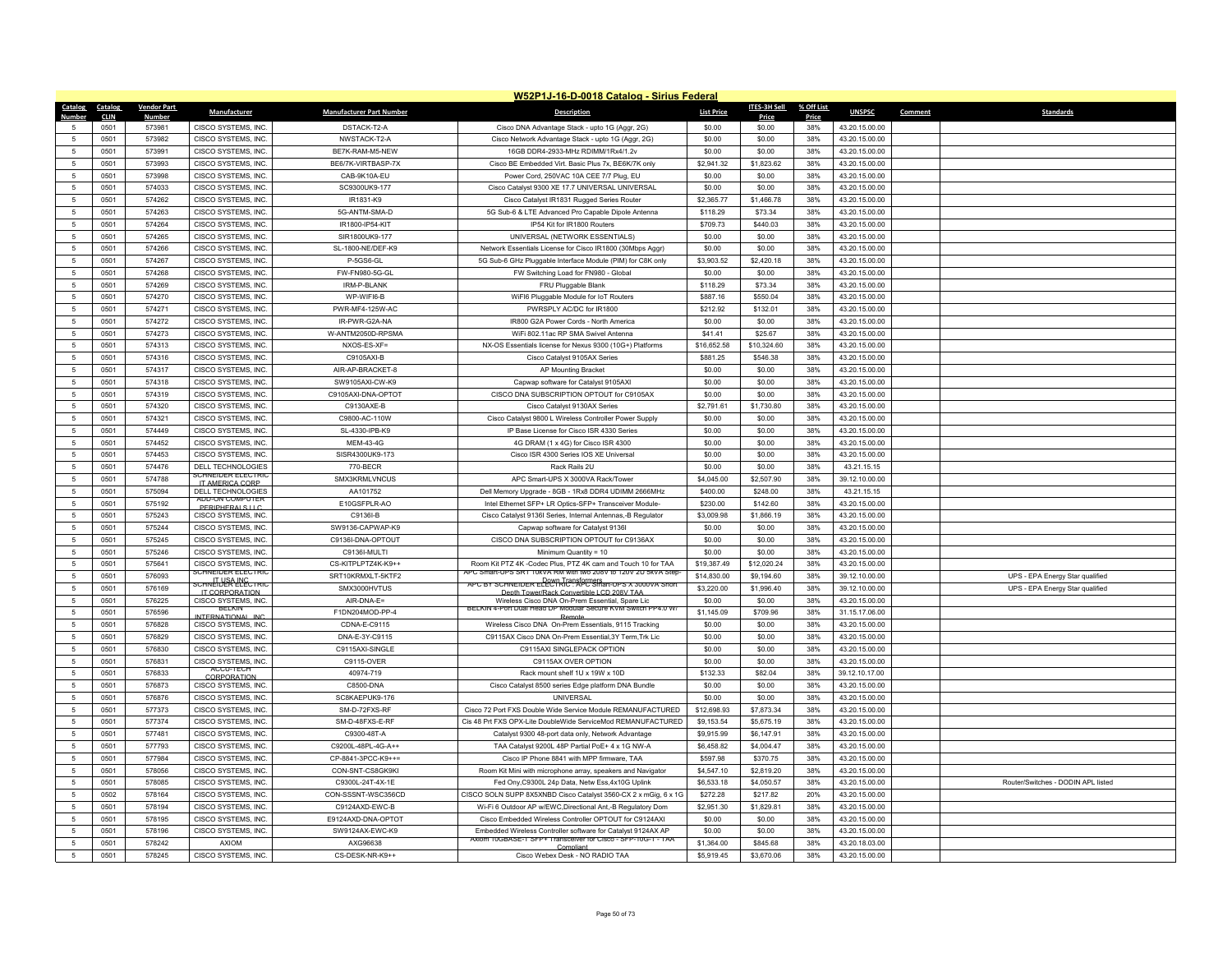|                     |                     |                        |                   |                                 | W52P1J-16-D-0018 Catalog - Sirius Federal                                                                     |                    |                       |              |                                  |         |                                                                          |
|---------------------|---------------------|------------------------|-------------------|---------------------------------|---------------------------------------------------------------------------------------------------------------|--------------------|-----------------------|--------------|----------------------------------|---------|--------------------------------------------------------------------------|
| Catalog             | <b>Catalog</b>      | <b>Vendor Part</b>     | Manufacturer      | <b>Manufacturer Part Number</b> | <b>Description</b>                                                                                            | <b>List Price</b>  | <b>ITES-3H Sell</b>   | % Off List   | <b>UNSPSC</b>                    | Comment | <b>Standards</b>                                                         |
| 5                   | <b>CLIN</b><br>0501 | <b>Numbe</b><br>578301 | EATON CORPORATION | W731106460010R2                 | 9395H UPS, 600 kW Rated ISBM 2 UPM 300 kW Rated                                                               | \$168,798.46       | Price<br>\$104,655.05 | Price<br>38% | 43.21.15.15                      |         |                                                                          |
| -5                  | 0501                | R2XX-RAID10            | Cisco             | R2XX-RAID10                     | Enable RAID 10 Setting                                                                                        | \$1.00             | \$0.62                | 38%          | 31.16.28.00.00                   |         |                                                                          |
| 5                   | 0501                | 2D-C2960XR-24PD-       | Cisco             | 2D-C2960XR-24PD-I               | Cat 2960-XR 24G E PoE 370W, 2 x10G SFP+, IP Lite w/2D barcode                                                 | \$6,495.00         | \$4,026.90            | 38%          | 43.22.26.00.00                   |         | Router/Switches - DODIN API listed                                       |
| 5                   | 0501                | 2D-C2960XR-48TS-       | Cisco             | 2D-C2960XR-48TS-I               | Catalyst 2960-XR 48 GigE, 4 x 1G SFP, IP Lite w/ 2D Barcode                                                   | \$7,295.00         | \$4,522.90            | 38%          | 43.22.26.00.00                   |         | Router/Switches - DODIN APL listed                                       |
| 5                   | 0501                | 2D-C6800IA-48TD        | Cisco             | 2D-C6800IA-48TD                 | Catalyst 6800 Instant Access Data Switch with 2D barcode                                                      | \$7,000.00         | \$4,340.00            | 38%          | 43.22.26.00.00                   |         | Router/Switches - DODIN APL listed                                       |
| 5                   | 0501                | 2D-C6807-XL=           | Cisco             | 2D-C6807-XL=                    | Catalyst 6807-XL 7-slot chassis, 10RU (spare) w/2D Barcode                                                    | \$15,000.00        | \$9,300.00            | 38%          | 43.22.26.00.00                   |         | Router/Switches - DODIN APL listed                                       |
| $\sqrt{2}$          | 0501                | 372433                 | Cisco             | C1-ASR1006/K9                   | Cisco ONE - ASR1006                                                                                           | \$24,000.00        | \$14,880.00           | 38%          | 81.11.22.01.00                   |         | Router/Switches - DODIN APL listed                                       |
| 5                   | 0502                | 372434                 | Force 3           | SPFC-SNT-AR1006K9               | SUPPORTPLUS FOR CISCO BACKED BY SMARTNET                                                                      | \$1,734.00         | \$1,387.20            | 20%          | 81.11.22.01.00                   |         |                                                                          |
| 5                   | 0501                | 372435                 | Cisco             | ASR1K-WAN-AGGR                  | ASR1k-WAN Aggregation with or without Crypto - tracking only                                                  | \$0.00             | \$0.00                | 38%          | 43.23.30.00.00                   |         | Router/Switches - DODIN APL listed                                       |
| $\overline{5}$      | 0501                | 372436                 | Cisco             | ASR1000-ESP20                   | Cisco ASR1000 Embedded Services Processor, 20G                                                                | \$35,000.00        | \$21,700.00           | 38%          | 43.22.17.00.00                   |         | Router/Switches - DODIN API listed                                       |
| -5                  | 0502                | 372437                 | Force 3           | SPFC-SNT-A1ESP20                | SUPPORT+ FOR CISCO POWERED BY SMARTNET 74X7 SUPPORT<br>STAFFED BY US CITIZEN W/ CLEARANCE 8X5XNRD PARTS CISCO | \$2,495.00         | \$1,996.00            | 20%          | 81.11.22.01.00                   |         |                                                                          |
| 5                   | 0501                | 372438                 | Cisco             | ASR1000-SIP-BLANK               | Blank Cover ASR1000 SIP                                                                                       | \$0.00             | \$0.00                | 38%          | 43.22.17.00.00                   |         | Router/Switches - DODIN APL listed                                       |
| 5                   | 0501                | 372439                 | Cisco             | C1F1PASR1K9                     | Cisco1 FND Perpetual Suite AES IPSec FW AVC Prime                                                             | \$17,500.00        | \$10,850.00           | 38%          | 43.23.30.00.00                   |         | Router/Switches - DODIN API listed                                       |
| 5                   | 0502                | 372440                 | Force 3           | SPFC-ECMU-CFPASR11              | SUPPORTPLUS FOR CISCO POWERED BY SMARTNET                                                                     | \$2,856.25         | \$2,285.00            | 20%          | 81.11.22.01.00                   |         |                                                                          |
| 5                   | 0501                | 372441                 | Cisco             | C1-ASR1-IPSEC-RTU               | Cisco ONE Encryption Right-To-Use Feat Lic ASR1000 Series                                                     | \$10,000.00        | \$6,200.00            | 38%          | 43.23.30.00.00                   |         | Router/Switches - DODIN APL listed                                       |
| 5                   | 0501                | 372442                 | Cisco             | C1-FLSASR1-FW                   | Cisco ONE FW License for ASR1000 Series                                                                       | \$10,000.00        | \$6,200.00            | 38%          | 43.23.30.00.00                   |         | Router/Switches - DODIN APL listed                                       |
| -5                  | 0501                | 372443                 | Cisco             | C1-FLSASR1-AVC                  | Cisco ONE Appl. Visibility and Control License ASR1000                                                        | \$10,000.00        | \$6,200.00            | 38%          | 43.23.30.00.00                   |         | Router/Switches - DODIN APL listed                                       |
| 5                   | 0501                | 372444                 | Cisco             | C1-PI-LFAS-ASR1K9               | Cisco ONE PI Device License for LF & AS for ASR 1000                                                          | \$315.00           | \$195.30              | 38%          | 43.23.30.00.00                   |         | Router/Switches - DODIN APL listed                                       |
| 5                   | 0501                | 372445                 | Cisco             | ASR1000-RP2                     | Cisco ASR1000 Route Processor 2, 8GB DRAM                                                                     | \$36,000.00        | \$22,320.00           | 38%          | 32.10.16.02.00                   |         | Router/Switches - DODIN APL listed                                       |
| 5                   | 0502                | 372446                 | Force 3           | SPFC-SNT-ASRRP2                 | F FOR CISCO POWERED BY SMARTNET 24X7 SUPPOR<br>STAFFED BY US CITIZEN W/ CLEARANCE 8X5XNBD PARTS ASR1000       | \$1,710.00         | \$1,368.00            | 20%          | 81.11.22.01.00                   |         |                                                                          |
| 5                   | 0501                | 372447                 | Cisco             | M-ASR1K-RP2-8GB                 | Cisco ASR1000 RP2 8GB DRAM                                                                                    | \$0.00             | \$0.00                | 38%          | 32.10.16.02.00                   |         | Router/Switches - DODIN APL listed                                       |
| 5                   | 0501                | 372448                 | Cisco             | M-ASR1K-HDD-80GB                | Cisco ASR1000 RP2 80GB HDD                                                                                    | \$0.00             | \$0.00                | 38%          | 43.22.17.00.00                   |         | Router/Switches - DODIN APL listed                                       |
| -5                  | 0501                | 372453                 | Cisco             | ASR1000-SIP40                   | Cisco ASR1000 SPA Interface Processor 40<br>SUPPORT+ FOR CISCO POWERED BY SMARTNET 24X/ SUPPOR                | \$12,000.00        | \$7,440.00            | 38%          | 43.22.17.00.00                   |         | Router/Switches - DODIN APL listed                                       |
| $\overline{5}$      | 0502                | 372454                 | Force 3           | SPFC-SNT-1000SP40               | STAFFED BY US CITIZEN W/ CLEARANCE 8X5XNBD PARTS CISCO                                                        | \$712.50           | \$570.00              | 20%          | 81.11.22.01.00                   |         |                                                                          |
| 5                   | 0501                | 372455                 | Cisco             | SPA-BLANK                       | <b>Blank Cover for regular SPA</b>                                                                            | \$0.00             | \$0.00                | 38%          | 43.22.17.00.00                   |         | Router/Switches - DODIN APL listed                                       |
| 5                   | 0501                | 372456                 | Cisco             | SPA-8X1GE-V2                    | Cisco 8-Port Gigabit Ethernet Shared Port Adapter<br>SUPPORT+ FOR CISCO POWERED BY SMARTNET 24X7 SUPPORT      | \$25,000.00        | \$15,500.00           | 38%          | 43.22.17.00.00                   |         | Router/Switches - DODIN APL listed                                       |
| $\overline{5}$      | 0502                | 372457                 | Force 3           | SPFC-SNT-8X1GEV2                | STAFFED BY US CITIZEN W/ CLEARANCE 8X5XNBD PARTS 8PT                                                          | \$1,080.00         | \$864.00              | 20%          | 81.11.22.01.00                   |         |                                                                          |
| 5                   | 0501                | 372458                 | Cisco             | ASR1000-SPA                     | SPA for ASR1000; No Physical Part; For Tracking Only                                                          | \$0.00             | \$0.00                | 38%          | 43.23.30.00.00                   |         | Router/Switches - DODIN APL listed                                       |
| 5                   | 0501                | 372462                 | Cisco             | C1-ASR1R2AESK9313S              | Cisco ONE ASR1000 Series RP2 ADV ENT SERVICES                                                                 | \$0.00             | \$0.00                | 38%          | 43.23.30.00.00                   |         | Router/Switches - DODIN APL listed                                       |
| $\overline{5}$      | 0501                | 372463                 | Cisco             | ASR1006-PWR-AC                  | Cisco ASR1006 AC Power Supply                                                                                 | \$0.00             | \$0.00                | 38%          | 43.23.30.00.00                   |         | Router/Switches - DODIN APL listed                                       |
| 5                   | 0501                | 372464<br>372465       | Cisco<br>Cisco    | CAB-C19-CBN<br>SFP-GF-T         | Cabinet Jumper Power Cord, 250 VAC 16A, C20-C19 Connectors<br>1000BASE-T SFP (NEBS 3 ESD)                     | \$0.00<br>\$450.00 | \$0.00<br>\$279.00    | 38%<br>38%   | 43.23.30.00.00<br>43.23.30.00.00 |         | Router/Switches - DODIN API listed<br>Router/Switches - DODIN APL listed |
| 5<br>$\overline{5}$ | 0501<br>0501        | 372466                 | Cisco             | SPA-1X10GE-L-V2                 | Cisco 1-Port 10GE LAN-PHY Shared Port Adapter                                                                 | \$12,000.00        | \$7,440.00            | 38%          | 43.22.26.00.00                   |         | Router/Switches - DODIN API listed                                       |
| 5                   | 0501                | 372468                 | Cisco             | ASA5585-S20-K9                  | ASA 5585-X Chassis with SSP20,8GE,2 SFP,2 Mgt,1 AC, 3DES/AES                                                  | \$59,995.00        | \$37,196.90           | 38%          | 43.23.30.00.00                   |         | Router/Switches - DODIN APL listed                                       |
| 5                   | 0502                | 372469                 | Force 3           | SPFC-SNT-A85S2K9                | SUPPORT+ FOR CISCO POWERED BY SMARTNET 24X7 SUPPORT                                                           | \$7,777.00         | \$6,221.60            | 20%          | 81.11.22.01.00                   |         |                                                                          |
| $\overline{5}$      | 0501                | 372470                 | Cisco             | ASA5585-PWR-AC                  | TAFFED BY US CITIZEN W/CLEARANCE 8X5XNRD PARTS ASA 558<br>ASA 5585-X AC Power Supply                          | \$2,500.00         | \$1,550.00            | 38%          | 43.23.30.00.00                   |         | Router/Switches - DODIN API listed                                       |
| 5                   | 0501                | 372471                 | Cisco             | SF-ASA-X-9.1-K8                 | ASA 9.1 Software image for ASA 5500-X Series, 5585-X & ASA-SM                                                 | \$0.00             | \$0.00                | 38%          | 43.23.30.00.00                   |         | Router/Switches - DODIN API listed                                       |
| 5                   | 0501                | 372473                 | Cisco             | ASA5585-BLANK-F                 | ASA 5585-X Full Width Blank Slot Cover                                                                        | \$0.00             | \$0.00                | 38%          | 43.23.30.00.00                   |         | Router/Switches - DODIN APL listed                                       |
| $\overline{5}$      | 0501                | 372474                 | Cisco             | ASA-SSP-20-INC                  | ASA 5585-X Security Services Processor-20 with 8GE                                                            | \$70,000.00        | \$43,400.00           | 38%          | 43.23.30.00.00                   |         | Router/Switches - DODIN APL listed                                       |
| $\overline{5}$      | 0501                | 372475                 | Cisco             | ASA5585-BLANK-HD                | ASA 5585-X Hard Drive Blank Slot Cover                                                                        | \$0.00             | \$0.00                | 38%          | 43.23.30.00.00                   |         | Router/Switches - DODIN API listed                                       |
| $\overline{5}$      | 0502                | 372476                 | Cisco             | ASA5500-ENCR-K9                 | ASA 5500 Strong Encryption License (3DES/AES)                                                                 | \$0.00             | \$0.00                | 20%          | 43.23.30.00.00                   |         | Router/Switches - DODIN APL listed                                       |
| $\overline{5}$      | 0501                | 372478                 | Cisco             | ASA5585-SEC-PL                  | ASA 5585-X Security Plus License (Enables 10G SFP+ Ports)                                                     | \$20,000.00        | \$12,400.00           | 38%          | 43.23.30.00.00                   |         | Router/Switches - DODIN API listed                                       |
| $\overline{5}$      | 0502                | 372479                 | Force 3           | SPFC-SNT-CWS38524               | SUPPORTPLUS FOR CISCO BACKED BY SMARTNET                                                                      | \$402.00           | \$321.60              | 20%          | 81.11.22.01.00                   |         |                                                                          |
| $\overline{5}$      | 0501                | 372480                 | Cisco             | S3850UK9-36F                    | CAT3850 Universal k9 image                                                                                    | \$0.00             | \$0.00                | 38%          | 43.23.30.00.00                   |         | Router/Switches - DODIN APL listed                                       |
| $\overline{5}$      | 0501                | 372481                 | Cisco             | CAB-TA-NA                       | North America AC Type A Power Cable                                                                           | \$0.00             | \$0.00                | 38%          | 43.23.30.00.00                   |         |                                                                          |
| -5                  | 0501                | 372482                 | Cisco             | STACK-T1-50CM                   | 50CM Type 1 Stacking Cable                                                                                    | \$100.00           | \$62.00               | 38%          | 43.23.30.00.00                   |         |                                                                          |
| $\overline{5}$      | 0501                | 372483                 | Cisco             | CAB-SPWR-30CM                   | Catalyst 3750X and 3850 Stack Power Cable 30 CM                                                               | \$95.00            | \$58.90               | 38%          | 43.23.30.00.00                   |         |                                                                          |
| $\overline{5}$      | 0501                | 372484                 | Cisco             | PWR-C1-350WAC                   | 350W AC Config 1 Power Supply                                                                                 | \$0.00             | \$0.00                | 38%          | 43.23.30.00.00                   |         | Router/Switches - DODIN APL listed                                       |
| 5                   | 0501                | 372485                 | Cisco             | PWR-C1-BI ANK                   | Config 1 Power Supply Blank                                                                                   | \$0.00             | \$0.00                | 38%          | 43.23.30.00.00                   |         | Router/Switches - DODIN API listed                                       |
| $\overline{5}$      | 0501                | 372486                 | Cisco             | C3850-NM-BLANK                  | Cisco Catalyst 3850 Network Module Blank                                                                      | \$50.00            | \$31.00               | 38%          | 43.23.30.00.00                   |         | Router/Switches - DODIN APL listed                                       |
|                     | 0501                | 372487                 | Cisco             | C1FPCAT38501K9                  | Cisco One Foundation Perpetual - Catalyst 3850 24-port                                                        | \$1,650.00         | \$1,023.00            | 38%          | 43.23.30.00.00                   |         | Router/Switches - DODIN APL listed                                       |
| -5                  | 0502                | 372488                 | Force 3           | SPEC-FCMU-C1FPC38S              | SUPPORTPLUS FOR CISCO POWERED BY SMARTNET                                                                     | \$244.00           | \$195.20              | 20%          | 81.11.22.01.00                   |         |                                                                          |
| $\overline{5}$      | 0501                | 372489                 | Cisco             | C1-PI-LFAS-2K3K-K9              | Cisco ONE PI Device License for LF & AS for Cat 2k, 3k                                                        | \$105.00           | \$65.10               | 38%          | 43.23.30.00.00                   |         | Router/Switches - DODIN API listed                                       |
| $\overline{5}$      | 0501                | 372490                 | Cisco             | C1-EGW-50-K9                    | Cisco ONE Energy Mgmt Perpetual Lic - 50 DO End Points                                                        | \$0.00             | \$0.00                | 38%          | 43.23.30.00.00                   |         | Router/Switches - DODIN API listed                                       |
| 5                   | 0501                | 372491                 | Cisco             | C1-ISF-BASF-24F                 | Cisco ONE Identity Services Engine 50 EndPoint Base Lic                                                       | \$0.00             | \$0.00                | 38%          | 43.23.30.00.00                   |         | Router/Switches - DODIN APL listed                                       |
| $\sqrt{2}$          | 0501                | 372492                 | Cisco             | C1APCAT38501K9                  | Cisco One Advanced Perpetual - Catalyst 3850 24-port                                                          | \$4,000.00         | \$2,480.00            | 38%          | 43.23.30.00.00                   |         | Router/Switches - DODIN APL listed                                       |
| 5                   | 0502                | 372493                 | Force 3           | SPFC-ECMU-C1A1381K              | SUPPORTPLUS FOR CISCO POWERED BY SMARTNET                                                                     | \$653.00           | \$522.40              | 20%          | 81.11.22.01.00                   |         |                                                                          |
| 5                   | 0501                | 372494                 | Cisco             | C3850-24-L-E                    | C3850-24 LAN Base to IP Services Paper RTU License                                                            | \$6,890.00         | \$4,271.80            | 38%          | 43.23.30.00.00                   |         | Router/Switches - DODIN APL listed<br>Router/Switches - DODIN API listed |
| $\sqrt{2}$          | 0501                | 372496                 | Cisco             | UCSC-C240-M3S                   | UCS C240 M3 SFF w/o CPU, mem, HD, PCIe, w/ rail kit, expdr                                                    | \$3,600.00         | \$2,232.00            | 38%          | 43.23.30.00.00                   |         |                                                                          |
| $\sqrt{2}$          | 0502                | 372497                 | Force 3           | SPFC-UCS1-C240M3SF              | SUPPORTPLUS FOR CISCO BACKED BY SMARTNET                                                                      | \$402.00           | \$321.60              | 20%          | 81.11.22.01.00                   |         |                                                                          |
| 5                   | 0501                | 372498                 | Cisco             | <b>UCS-CPU-E5-2665</b>          | 2.40 GHz E5-2665/115W 8C/20MB Cache/DDR3 1600MHz                                                              | \$3,933.56         | \$2,438.81            | 38%          | 43.23.30.00.00                   |         | Router/Switches - DODIN APL listed                                       |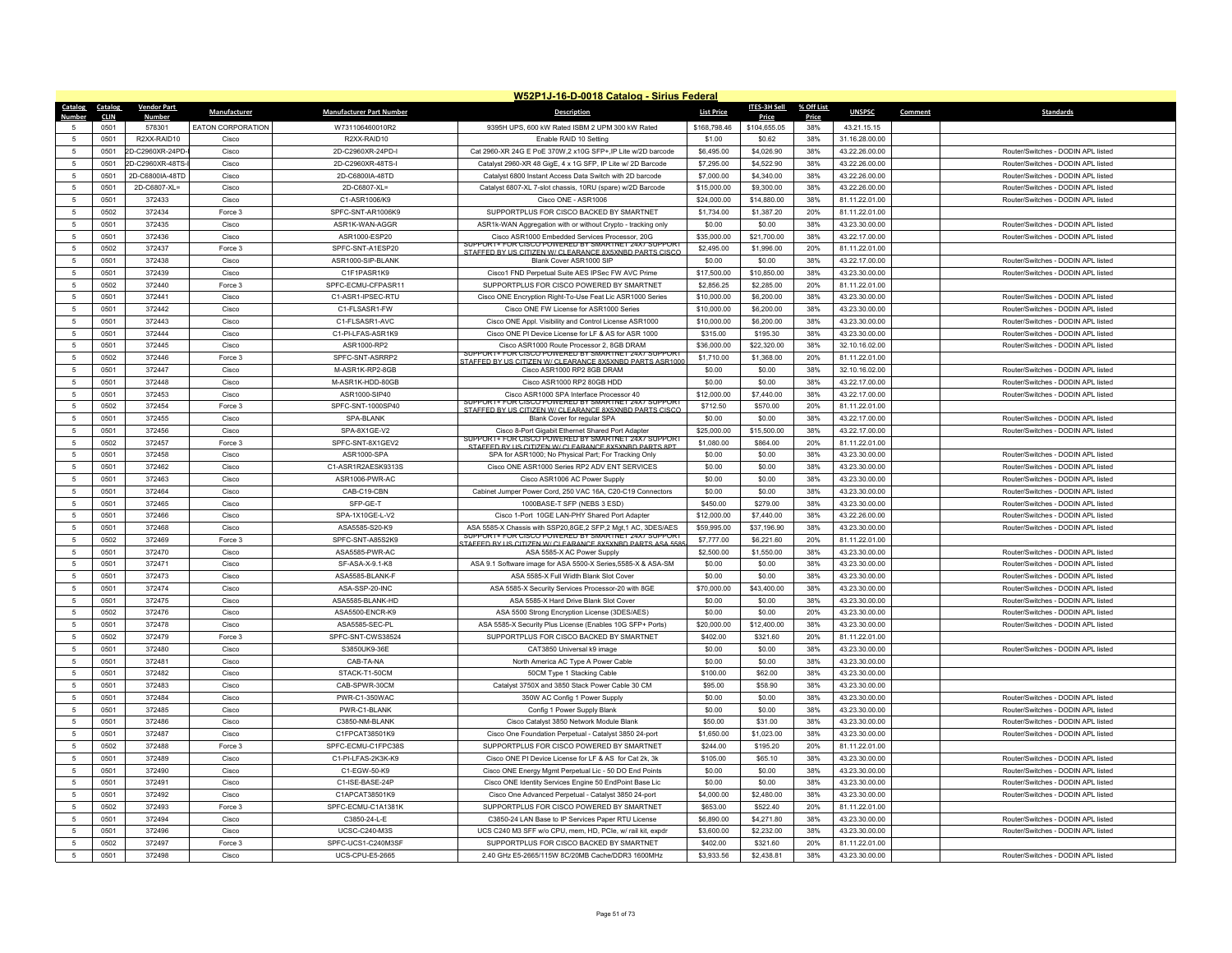|                                   |                |                         |                                      |                                  | W52P1J-16-D-0018 Catalog - Sirius Federal                                                                                                                                                                    |                   |                     |              |                                  |         |                                    |
|-----------------------------------|----------------|-------------------------|--------------------------------------|----------------------------------|--------------------------------------------------------------------------------------------------------------------------------------------------------------------------------------------------------------|-------------------|---------------------|--------------|----------------------------------|---------|------------------------------------|
| Catalog                           | <b>Catalog</b> | <b>Vendor Part</b>      | Manufacturer                         | <b>Manufacturer Part Number</b>  | <b>Description</b>                                                                                                                                                                                           | <b>List Price</b> | <b>ITES-3H Sell</b> | % Off List   | <b>UNSPSC</b>                    | Comment | <b>Standards</b>                   |
| 5                                 | CLIN<br>0501   | <b>Number</b><br>372499 | Cisco                                | UCS-MR-1X162RY-A                 | 16GB DDR3-1600-MHz RDIMM/PC3-12800/dual rank/1.35v                                                                                                                                                           | \$890.00          | Price<br>\$551.80   | Price<br>38% | 43.23.30.00.00                   |         | Router/Switches - DODIN APL listed |
| -5                                | 0501           | 372500                  | Cisco                                | UCS-HD300G10K12G                 | 300GB 12G SAS 10K RPM SFF HDD                                                                                                                                                                                | \$591.00          | \$366.42            | 38%          | 43.23.30.00.00                   |         | Router/Switches - DODIN APL listed |
| 5                                 | 0501           | 372501                  | Cisco                                | UCSC-PCIE-IRJ45                  | Intel i350 Quad Port 1Gb Adapter                                                                                                                                                                             | \$1,875.00        | \$1,162.50          | 38%          | 43.23.30.00.00                   |         | Router/Switches - DODIN APL listed |
| 5                                 | 0501           | 372502                  | Cisco                                | UCSC-PSU-650W                    | 650W power supply for C-series rack servers                                                                                                                                                                  | \$630.00          | \$390.60            | 38%          | 43.23.30.00.00                   |         | Router/Switches - DODIN APL listed |
| 5                                 | 0501           | 372503                  | Cisco                                | CAB-N5K6A-NA                     | Power Cord, 200/240V 6A North America                                                                                                                                                                        | \$0.00            | \$0.00              | 38%          | 43.23.30.00.00                   |         |                                    |
| $\sqrt{5}$                        | 0501           | 372504                  | Cisco                                | UCSC-HS-C240M3                   | Heat Sink for UCS C240 M3 Rack Server                                                                                                                                                                        | \$169.00          | \$104.78            | 38%          | 43.23.30.00.00                   |         | Router/Switches - DODIN APL listed |
| 5                                 | 0501           | 372505                  | Cisco                                | N20-BBLKD                        | UCS 2.5 inch HDD blanking panel                                                                                                                                                                              | \$0.00            | \$0.00              | 38%          | 43.23.30.00.00                   |         | Router/Switches - DODIN APL listed |
| 5                                 | 0501           | 372506                  | Cisco                                | UCSC-RAIL-2U                     | 2U Rail Kit for UCS C-Series servers                                                                                                                                                                         | \$199.00          | \$123.38            | 38%          | 43.23.30.00.00                   |         | Router/Switches - DODIN APL listed |
| $5\phantom{.0}$                   | 0501           | 372507                  | Cisco                                | UCSC-PCIF-01H                    | Half height PCIe filler for UCS                                                                                                                                                                              | \$0.00            | \$0.00              | 38%          | 43.23.30.00.00                   |         | Router/Switches - DODIN APL listed |
| 5                                 | 0501           | 372508                  | Cisco                                | UCSC-PCIF-01F                    | Full height PCIe filler for C-Series                                                                                                                                                                         | \$0.00            | \$0.00              | 38%          | 43.23.30.00.00                   |         | Router/Switches - DODIN API listed |
| 5                                 | 0501           | 372509                  | Cisco                                | UCSC-RAID-11-C240                | LSI 2008 SAS RAID Mezzanine Card for UCS C240 server                                                                                                                                                         | \$711.00          | \$440.82            | 38%          | 43.23.30.00.00                   |         | Router/Switches - DODIN APL listed |
| $\sqrt{5}$                        | 0501           | 372510                  | Cisco                                | C1UCS-OPT-OUT                    | Cisco ONE Data Center Compute Opt Out Option                                                                                                                                                                 | \$0.00            | \$0.00              | 38%          | 43.23.30.00.00                   |         | Router/Switches - DODIN APL listed |
| 5                                 | 0501           | 372516                  | Cisco                                | GLC-LH-SMD=                      | CISCO TRANSCEIVER MODULE                                                                                                                                                                                     | \$995.00          | \$616.90            | 38%          | 43.23.30.00.00                   |         | Router/Switches - DODIN APL listed |
| 5                                 | 0501           | 372517                  | Cisco                                | XFP-10G-MM-SR=                   | CISCO 10GBASE-SR XFP Module                                                                                                                                                                                  | \$2,400.00        | \$1,488.00          | 38%          | 43.23.30.00.00                   |         | Router/Switches - DODIN APL listed |
| $5\phantom{.0}$                   | 0501           | 372518                  | Cisco                                | SFP-10G-SR=                      | CISCO 10GBASE-SR SFP Module                                                                                                                                                                                  | \$1,199.00        | \$743.38            | 38%          | 43.23.30.00.00                   |         | Router/Switches - DODIN APL listed |
| $\overline{5}$                    | 0501           | 372519                  | Cisco                                | C3850-NM-2-10G=                  | Cisco Catalyst 3850 2 x 10GE Network Module                                                                                                                                                                  | \$7,526.46        | \$4,666.41          | 38%          | 43.23.30.00.00                   |         | Router/Switches - DODIN APL listed |
| $\sqrt{5}$                        | 0501           | 372753                  | Cisco                                | GLC-FE-100FX=                    | 100BASE-FX SFP for FE port                                                                                                                                                                                   | \$250.00          | \$155.00            | 38%          | 43.20.14.10.00                   |         |                                    |
| 5                                 | 0501           | 372759                  | Cisco                                | PWR-4450-POE-AC/2                | 1000W AC PS (Secondary PS) w/ POE Module for Cisco ISR4450                                                                                                                                                   | \$1,600.00        | \$992.00            | 38%          | 43.20.15.00.00                   |         |                                    |
| 5                                 | 0501           | 372762                  | Cisco                                | ISRWAAS-RTU-2500                 | ISRWAAS RTU for 2500 connections                                                                                                                                                                             | \$0.00            | \$0.00              | 38%          | 31.16.28.00.00                   |         |                                    |
| -5                                | 0501           | 372769                  | Cisco                                | PWR-POE-4450                     | Single Power Over Ethernet Module for Cisco ISR4450                                                                                                                                                          | \$2,365.25        | \$1,466.46          | 38%          | 39.12.10.04.00                   |         |                                    |
| $5\phantom{.0}$                   | 0501           | 372771                  | Cisco                                | MEM-4400-DP-2G                   | 2G DRAM (1 DIMM) for Cisco ISR 4400 Data Plane                                                                                                                                                               | \$0.00            | \$0.00              | 38%          | 32.10.16.01.00                   |         |                                    |
| $\sqrt{5}$                        | 0502           | 372805                  | Palo Alto Networks                   | PAN-PA-3050-BND-LAB3-R           | ab unit bundle subscription (Threat prevention, BrightCloud URL filtering                                                                                                                                    | \$3,200.00        | \$2,560.00          | 20%          | 81.11.18.18.00                   |         |                                    |
| -5                                | 0502           | 372806                  | Palo Alto Networks                   | PAN-PA-200-BND-LAB3-R            | -GlobalProtect Portal & Gateway WildFire, VSYS-5, Standard support)<br>-A-200 Lab Unit Renewal Service Bundle (Threat Prevention, BrightCloud<br>URI Filtering GlobalProtect Portal and Gateway WildFire Sta | \$550.00          | \$440.00            | 20%          | 81.11.18.18.00                   |         |                                    |
| $\sqrt{5}$                        | 0501           | 372809                  | Cisco                                | WSA-WSP-LIC=                     | CISCO Web Premium SW Bundle (WREP+WUC+AMAL) Licences                                                                                                                                                         | \$0.00            | \$0.00              | 38%          | 43.23.00.00.00                   |         |                                    |
| $\,$ 5 $\,$                       | 0501           | 372832                  | Cisco                                | SWAP3700-RCOVRY-K9               | Cisco 3700 Series IOS WIRELESS LAN RECOVERY                                                                                                                                                                  | \$0.00            | \$0.00              | 38%          | 43.22.17.00.00                   |         |                                    |
| 5                                 | 0501           | 372833                  | Cisco                                | AIR-AP-T-RAIL-R                  | Ceiling Grid Clip for Aironet APs - Recessed Mount (Default)                                                                                                                                                 | \$0.00            | \$0.00              | 38%          | 43.22.17.00.00                   |         |                                    |
| $5\phantom{.0}$                   | 0501           | 372944                  | Cisco                                | CAB-C15-AC                       | AC Power Cord (North America), C15, NEMA-5-15P, 2.5m                                                                                                                                                         | \$0.00            | \$0.00              | 38%          | 39.12.10.04.00                   |         |                                    |
| $\sqrt{5}$                        | 0501           | 372946                  | Cisco                                | ISRWAAS-RTU-750                  | ISRWAAS 750 conns RTU for ISR4300 series                                                                                                                                                                     | \$0.00            | \$0.00              | 38%          | 43.23.00.00.00                   |         |                                    |
| 5                                 | 0501           | 372947                  | Cisco                                | MFM-FLSH-4G                      | 4G Flash Memory for Cisco ISR 4300 (Soldered on motherboard)                                                                                                                                                 | \$0.00            | \$0.00              | 38%          | 43.20.20.05.00                   |         |                                    |
| $5\phantom{.0}$                   | 0501           | 372950                  | Cisco                                | VWAAS-RTU-1300                   | VWAAS 1300 conns RTU for UCS-E on single ISR only                                                                                                                                                            | \$0.00            | \$0.00              | 38%          | 31.16.28.00.00                   |         |                                    |
| 5                                 | 0501           | 372952                  | Cisco                                | SISR4300UK9-313S                 | Cisco ISR 4300 Series IOS XE Universal                                                                                                                                                                       | \$0.00            | \$0.00              | 38%          | 43.23.00.00.00                   |         |                                    |
| 5                                 | 0501           | 372961                  | Cisco                                | PWR-4450-1000W-AC                | 1000W AC Power Supply for Cisco ISR4450                                                                                                                                                                      | \$0.00            | \$0.00              | 38%          | 39.12.10.04.00                   |         |                                    |
| $\sqrt{5}$                        | 0501           | 372964                  | Cisco                                | MEM-4400-4G                      | 4G DRAM (2G+2G) for Cisco ISR 4400                                                                                                                                                                           | \$0.00            | \$0.00              | 38%          | 32.10.16.01.00                   |         |                                    |
| 5                                 | 0501           | 372965                  | Cisco                                | MEM-FLASH-8G                     | 8G Compact Flash Memory for Cisco ISR 4450                                                                                                                                                                   | \$0.00            | \$0.00              | 38%          | 43.20.20.05.00                   |         |                                    |
| $\sqrt{5}$                        | 0501           | 372970                  | Cisco                                | WAAS-RTU-2500                    | WAAS and VWAAS Right to Use for 2500 connections                                                                                                                                                             | \$0.00            | \$0.00              | 38%          | 43.22.17.00.00                   |         |                                    |
| 5                                 | 0501           | 372972                  | Cisco                                | SISR4400UK9-313S                 | Cisco ISR 4400 Series IOS XE Universal                                                                                                                                                                       | \$0.00            | \$0.00              | 38%          | 43.23.00.00.00                   |         |                                    |
| 5                                 | 0501           | 372974                  | Cisco<br>lewlett Packard             | SM-X-ES3-24-P=                   | SM-X EtherSwitch, L2/L3, SM, 24 GE, POE+<br>EWLETT PACKARD ENTERPRISE : HP TAA 0x2x16 G3 KVM Console                                                                                                         | \$3,487.00        | \$2,161.94          | 38%          | 43.22.17.00.00                   |         | Router/Switches - DODIN APL listed |
| $5\phantom{.0}$                   | 0501           | 373072                  | Enterprise (HPE)<br>Flewlett Packard | AF653A                           | HEWLETT PACKARD ENTERPRISE : HPE 5700 32XGT 8XG 2QSFP+                                                                                                                                                       | \$1,249.00        | \$774.38            | 38%          | 43.21.16.04.00                   |         |                                    |
| 5                                 | 0501           | 373073                  | <b>Enterprise (HPF</b>               | <b>JG899A</b>                    | <b>TAA Swch</b>                                                                                                                                                                                              | \$11,490.00       | \$7,123.80          | 38%          | 43.20.18.02.00                   |         | Router/Switches - DODIN API listed |
| 5                                 | 0501           | 373119                  | Cisco                                | WS-X6848-TX-2T++=                | C6k 48-port 10/100/1000 GE Mod: fabric enabled RJ-45 DFC4 S                                                                                                                                                  | \$15,000.00       | \$9,300.00          | 38%          | 43.22.17.00.00                   |         |                                    |
| 5                                 | 0501           | 373120                  | Cisco                                | WS-X4748-UPOE+E++=               | Catalyst 4500E 48-Port UPOE 10/100/1000(RJ45) for TAA                                                                                                                                                        | \$9,445.00        | \$5,855.90          | 38%          | 43.22.17.00.00                   |         | Router/Switches - DODIN APL listed |
| 5                                 | 0501           | 373121                  | Cisco                                | MEM-CF-512MB=                    | 512MB Compact Flash for Cisco 1900, 2900, 3900 ISRA                                                                                                                                                          | \$690.00          | \$427.80            | 38%          | 43.20.20.05.00                   |         |                                    |
| 5                                 | 0501           | 373123                  | Cisco                                | N3K-C3172TQ-32T                  | Nexus 3172-T, 32 x 10GBase-T and 6 QSFP+ ports                                                                                                                                                               | \$16,000.00       | \$9,920.00          | 38%          | 43.22.17.00.00                   |         | Router/Switches - DODIN APL listed |
| $5\phantom{.0}$<br>$\overline{5}$ | 0501<br>0501   | 373124<br>373125        | Cisco                                | N3K-C3064-ACC-KIT<br>N3K-32X-LIC | Nexus 3K/9K Fixed Accessory Kit                                                                                                                                                                              | \$0.00            | \$0.00<br>\$0.00    | 38%          | 31.16.28.00.00<br>43.23.00.00.00 |         |                                    |
| $\sqrt{5}$                        | 0501           | 373126                  | Cisco<br>Cisco                       | N3K-BAS1K9                       | Nexus 3k Factory installed 32 port License<br>Nexus 3000 Base License                                                                                                                                        | \$0.00<br>\$0.00  | \$0.00              | 38%<br>38%   | 43.23.00.00.00                   |         |                                    |
| 5                                 | 0501           | 373128                  | Cisco                                | N3KUK9-602U3.9                   | NX-OS Release 6.0(2)U3(9)                                                                                                                                                                                    | \$0.00            | \$0.00              | 38%          | 43.23.00.00.00                   |         |                                    |
| 5                                 | 0501           | 373129                  | Cisco                                | NXA-PAC-500W                     | Nexus sw 500W AC PSU, Forward AF (port-side exhaust)                                                                                                                                                         | \$0.00            | \$0.00              | 38%          | 39.12.10.04.00                   |         |                                    |
| 5                                 | 0501           | 373166                  | Cisco                                | CP-8831-K9++=                    | 8831 BASE/CONTROL PANEL FOR NORTH AMERICA TAA                                                                                                                                                                | \$2,082.20        | \$1,290.96          | 38%          | 43.19.15.11.00                   |         |                                    |
| $5\phantom{.0}$                   | 0501           | 373167                  | Cisco                                | CP-8831-DCU-S                    | Cisco IP Phone 8831 DCU                                                                                                                                                                                      | \$0.00            | \$0.00              | 38%          | 43.19.15.11.00                   |         |                                    |
| 5                                 | 0501           | 373193                  | Cisco                                | SF-FP5.3.1-K9                    | Cisco FirePOWER Software v5.3.1                                                                                                                                                                              | \$0.00            | \$0.00              | 38%          | 43.23.00.00.00                   |         |                                    |
| -5                                | 0501           | 373223                  | Cisco                                | N7K-F312FQ-25=                   | CISCO Nexus 7000 F3-Series 12 Port 40GbE (QSFP)                                                                                                                                                              | \$44,000.00       | \$27,280.00         | 38%          | 43.22.17.00.00                   |         | Router/Switches - DODIN API listed |
| $\sqrt{5}$                        | 0501           | 373267                  | Cisco                                | WS-C3560X-24P-L                  | Catalyst 3560X 24 Port PoE LAN Base                                                                                                                                                                          | \$4,800.00        | \$2,976.00          | 38%          | 43.22.17.00.00                   |         | Router/Switches - DODIN APL listed |
| $\sqrt{5}$                        | 0501           | 373268                  | Cisco                                | CAB-3KX-AC                       | AC Power Cord for Catalyst 3K-X (North America)                                                                                                                                                              | \$0.00            | \$0.00              | 38%          | 39.12.10.04.00                   |         |                                    |
| 5                                 | 0501           | 373269                  | Cisco                                | C3KX-NM-1G                       | Catalyst 3K-X 1G Network Module option PID                                                                                                                                                                   | \$600.00          | \$372.00            | 38%          | 43.20.15.00.00                   |         |                                    |
| 5                                 | 0501           | 373270                  | Cisco                                | S356XVK9T-12255SE                | CAT 3560X IOS UNIVERSAL WITH WEB BASED DEV MGR                                                                                                                                                               | \$0.00            | \$0.00              | 38%          | 43.23.29.00.00                   |         |                                    |
| 5                                 | 0501           | 373271                  | Cisco                                | C3KX-PS-BLANK                    | Catalyst 3K-X Power Supply Blank                                                                                                                                                                             | \$0.00            | \$0.00              | 38%          | 39.12.10.04.00                   |         |                                    |
| 5                                 | 0501           | 373274                  | Cisco                                | PWR-2901-AC                      | Cisco 2901 AC Power Supply                                                                                                                                                                                   | \$0.00            | \$0.00              | 38%          | 39.12.10.04.00                   |         |                                    |
| $\overline{5}$                    | 0501           | 373276                  | Cisco                                | SL-29-IPB-K9                     | IP Base License for Cisco 2901-2951                                                                                                                                                                          | \$0.00            | \$0.00              | 38%          | 43.23.00.00.00                   |         |                                    |
| 5                                 | 0501           | 373277                  | Cisco                                | ISR-CCP-EXP                      | Cisco Config Pro Express on Router Flash                                                                                                                                                                     | \$0.00            | \$0.00              | 38%          | 43.20.20.05.00                   |         |                                    |
| $\sqrt{5}$                        | 0501           | 373278                  | Cisco                                | MEM-2900-512MB-DEF               | 512MB DRAM for Cisco 2901-2921 ISR (Default)                                                                                                                                                                 | \$0.00            | \$0.00              | 38%          | 32.10.16.01.00                   |         |                                    |
|                                   |                |                         |                                      |                                  |                                                                                                                                                                                                              |                   |                     |              |                                  |         |                                    |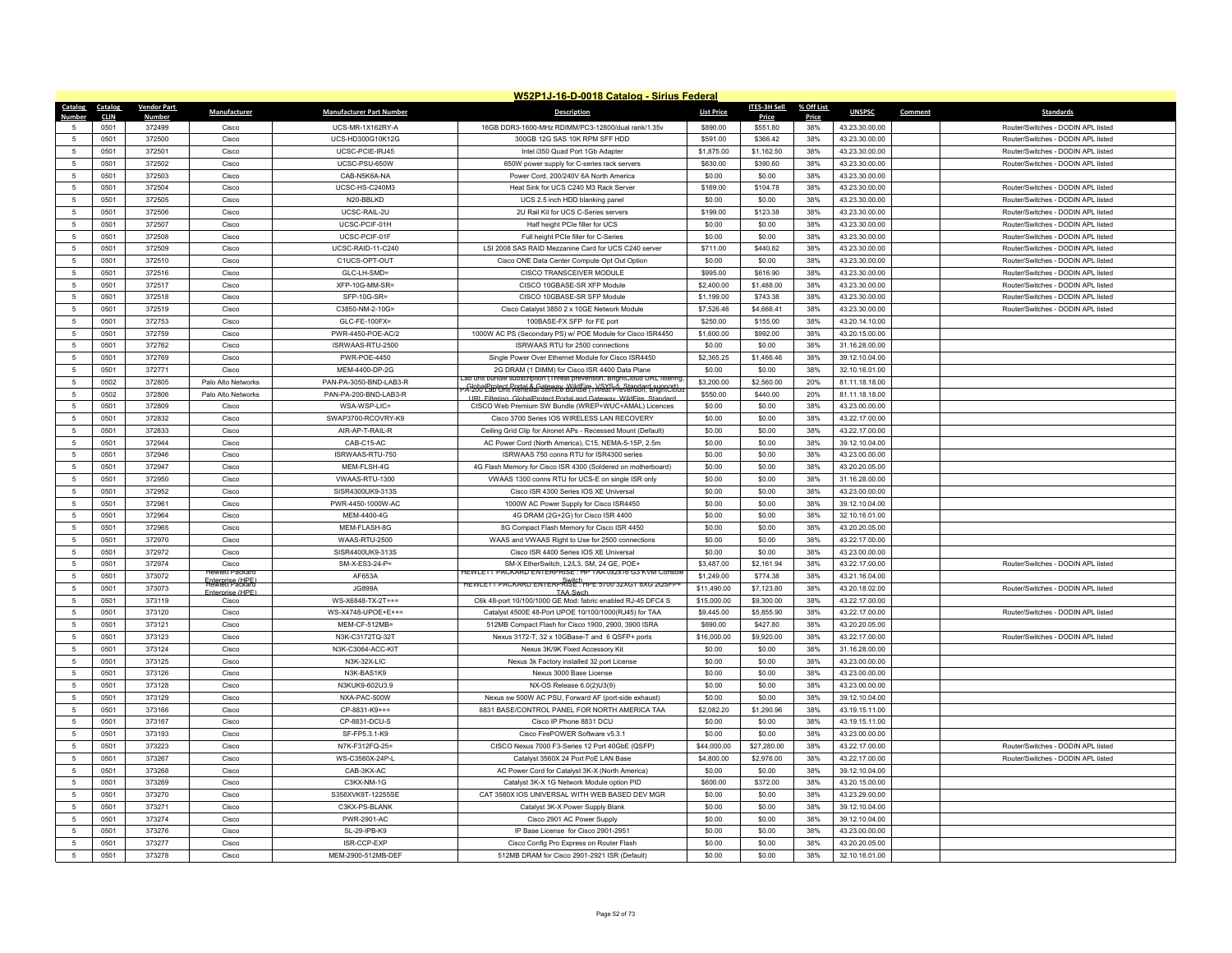|                     | W52P1J-16-D-0018 Catalog - Sirius Federal |                    |                |                                     |                                                                                                                          |                           |                           |            |                                  |                                              |
|---------------------|-------------------------------------------|--------------------|----------------|-------------------------------------|--------------------------------------------------------------------------------------------------------------------------|---------------------------|---------------------------|------------|----------------------------------|----------------------------------------------|
| Catalog             | Catalog                                   | <b>Vendor Part</b> | Manufacturer   | <b>Manufacturer Part Number</b>     | <b>Description</b>                                                                                                       | <b>List Price</b>         | <b>ITES-3H Sell</b>       | % Off List | <b>UNSPSC</b>                    | Comment<br><b>Standards</b>                  |
| Numhei              | <b>CLIN</b>                               | <b>Numbe</b>       |                |                                     |                                                                                                                          |                           | Price                     | Price      |                                  |                                              |
|                     | 0501                                      | 373279             | Cisco          | MEM-CF-256MB                        | 256MB Compact Flash for Cisco 1900, 2900, 3900 ISR                                                                       | \$0.00                    | \$0.00                    | 38%        | 43.20.20.05.00                   |                                              |
| $\overline{5}$      | 0501                                      | 373281             | Cisco          | S29UK9-15501T                       | Cisco 2901-2921 IOS UNIVERSAL                                                                                            | \$0.00                    | \$0.00                    | 38%        | 43.23.29.00.00                   |                                              |
| 5                   | 0501                                      | 373282             | Cisco          | HWIC-2FE                            | Two 10/100 routed port HWIC                                                                                              | \$1,450.00                | \$899.00                  | 38%        | 43.20.14.10.00                   |                                              |
| $\overline{5}$      | 0501                                      | 373285             | Cisco          | C3KX-NM-10G                         | Catalyst 3K-X 10G Network Module option PID                                                                              | \$2,900.00                | \$1,798.00                | 38%        | 43.20.15.00.00                   |                                              |
| $\overline{5}$      | 0501                                      | 373352             | Cisco          | CISCO2921-HSEC/K9                   | HSEC bundle (no ISM VPN module) for 2921 ISR platform                                                                    | \$4,370.00                | \$2,709.40                | 38%        | 43.22.17.00.00                   |                                              |
| 5                   | 0501                                      | 373353             | Cisco          | PWR-2921-51-AC                      | Cisco 2921/2951 AC Power Supply                                                                                          | \$0.00                    | \$0.00                    | 38%        | 39.12.10.04.00                   |                                              |
| $\overline{5}$      | 0501                                      | 373359             | Cisco          | SM-D-BLANK                          | Blank faceplate for DW slot on Cisco 2951 and 3925                                                                       | \$0.00                    | \$0.00                    | 38%        | 39.12.13.02.00                   |                                              |
| 5                   | 0501                                      | 373363             | Cisco          | WS-C3650-24PS-S                     | Cisco Catalyst 3650 24 Port PoE 4x1G Uplink IP Base                                                                      | \$5,200.00                | \$3,224.00                | 38%        | 43.22.17.00.00                   | Router/Switches - DODIN APL listed           |
| 5                   | 0501                                      | 373364             | Cisco          | S3650UK9-36E                        | CAT3650 Universal k9 image                                                                                               | \$0.00                    | \$0.00                    | 38%        | 43.23.29.00.00                   |                                              |
| $\overline{5}$      | 0501                                      | 373366             | Cisco          | STACK-T2-BLANK                      | Type 2 Stacking Blank                                                                                                    | \$0.00                    | \$0.00                    | 38%        | 26.12.16.09.00                   |                                              |
| $\overline{5}$      | 0501                                      | 373367             | Cisco          | PWR-C2-BLANK                        | Config 2 Power Supply Blank                                                                                              | \$0.00                    | \$0.00                    | 38%        | 26.12.16.09.00                   |                                              |
| 5                   | 0501                                      | 373409             | Cisco          | ASR1K-OTHER                         | ASR1K-other applications for Enterprise or SP- Tracking only                                                             | \$0.00                    | \$0.00                    | 38%        | 43.23.29.00.00                   |                                              |
| $\overline{5}$      | 0501                                      | 373410             | Cisco          | M-ASR1001X-8GB                      | Cisco ASR1001-X 8GB DRAM                                                                                                 | \$0.00                    | \$0.00                    | 38%        | 32.10.16.21.00                   |                                              |
| $\overline{5}$      | 0501                                      | 373413             | Cisco          | SASR1K1XU-316S                      | Cisco ASR1001-X IOS XE UNIVERSAL - NO ENCRYPTION                                                                         | \$0.00                    | \$0.00                    | 38%        | 43.23.29.00.00                   |                                              |
| 5                   | 0501                                      | 373420             | Cisco          | WS-C3650-48TS-L                     | Cisco Catalyst 3650 48 Port Data 4x1G Uplink LAN Base                                                                    | \$6,100.00                | \$3,782.00                | 38%        | 43.22.17.00.00                   | Router/Switches - DODIN APL listed           |
| $\overline{5}$      | 0501                                      | 373423             | Cisco          | WS-C3650-24TS-L                     | Cisco Catalyst 3650 24 Port Data 4x1G Uplink LAN Base                                                                    | \$3,400.00                | \$2,108.00                | 38%        | 43.22.17.00.00                   | Router/Switches - DODIN API listed           |
| $\overline{5}$      | 0501                                      | 373442             | Cisco          | C3850-NM-4-1G=                      | Cisco Catalyst 3850 4 x 1GE Network Module                                                                               | \$680.00                  | \$421.60                  | 38%        | 43.22.17.00.00                   | Router/Switches - DODIN APL listed           |
| 5                   | 0501                                      | 373485             | Cisco          | S45EU-S8-38E                        | CAT4500e SUP8e Universal Image                                                                                           | \$0.00                    | \$0.00                    | 38%        | 43.23.29.00.00                   |                                              |
| $\overline{5}$      | 0501                                      | 373486             | Cisco          | C4K-SLOT-CVR-E                      | Catalyst 4500 E-Series Family Slot Cover                                                                                 | \$0.00                    | \$0.00                    | 38%        | 39.12.13.02.00                   |                                              |
| -5                  | 0501                                      | 373487             | Cisco          | C4500E-IPB                          | Paper IP Base License                                                                                                    | \$0.00                    | \$0.00                    | 38%        | 43.23.00.00.00                   |                                              |
| $\overline{5}$      | 0501                                      | 373488             | Cisco          | WS-X45-SUP8-E                       | Catalyst 4500 E-Series Supervisor 8-E                                                                                    | \$20,995.00               | \$13,016.90               | 38%        | 43.22.17.00.00                   | Router/Switches - DODIN APL listed           |
| $\overline{5}$      | 0501                                      | 373490             | Cisco          | CAB-US620P-C19-US                   | NFMA 6-20 to IFC-C19 13ft US                                                                                             | \$0.00                    | \$0.00                    | 38%        | 26.12.16.41.00                   |                                              |
| -5                  | 0501                                      | 373528             | Cisco          | WS-C3650-48PQ-S                     | Cisco Catalyst 3650 48 Port PoE 4x10G Uplink IP Base                                                                     | \$12,140.00               | \$7,526.80                | 38%        | 43.22.17.00.00                   | Router/Switches - DODIN APL listed           |
| $\overline{5}$      | 0501                                      | 373529             | Cisco          | S3650UK9-33SE                       | CAT3650 Universal k9 image                                                                                               | \$0.00                    | \$0.00                    | 38%        | 43.23.29.00.00                   |                                              |
| $\,$ 5              | 0501                                      | 373565             | Cisco          | SNS-MRAID12G-1GB                    | 1GB FBWC for Cisco 12G SAS Modular RAID                                                                                  | \$0.00                    | \$0.00                    | 38%        | 43.20.18.34.00                   |                                              |
| 5                   | 0501                                      | 373566             | Cisco          | SNS-CPU-E52640D                     | 2.60 GHz E5-2640 v3/90W 8C/20MB Cache/DDR4 1866MHz                                                                       | \$0.00                    | \$0.00                    | 38%        | 43.20.15.03.00                   |                                              |
| $\overline{5}$      | 0501                                      | 373568             | Cisco          | SNS-MR-1X162RU-A                    | 16GB DDR4-2133                                                                                                           | \$0.00                    | \$0.00                    | 38%        | 32.10.16.21.00                   |                                              |
| $\overline{5}$      | 0501                                      | 373569             | Cisco          | SNS-MRAID12G                        | Avila Cisco 12G SAS Modular Raid Controller                                                                              | \$0.00                    | \$0.00                    | 38%        | 43.20.18.34.00                   |                                              |
| 5                   | 0501                                      | 373570             | Cisco          | SNS-MLOM-IRJ45                      | MLOM Intel -Quad Port 1Gb RJ45                                                                                           | \$0.00                    | \$0.00                    | 38%        | 31.16.28.00.00                   |                                              |
| $\overline{5}$      | 0501                                      | 373571             | Cisco          | SNS-A03-D600GA2                     | 600GB SAS 10K RPM HDD                                                                                                    | \$0.00                    | \$0.00                    | 38%        | 43.20.18.03.00                   |                                              |
| 5                   | 0501                                      | 373599             | Cisco          | WS-C3560X-48PF-S                    | Catalyst 3560X 48 Port Full PoE IP Base                                                                                  | \$11,500.00               | \$7,130.00                | 38%        | 43.22.17.00.00                   | Router/Switches - DODIN API listed           |
| 5                   | 0501                                      | 373601             | Cisco          | GLC-LH-SMD++=                       | 1000BASE-LX/LH SFP transceiver module, MMF/SMF, 1310nm, DOM                                                              | \$995.00                  | \$616.90                  | 38%        | 43.20.15.00.00                   |                                              |
| $\overline{5}$      | 0501                                      | 373602             | Cisco          | $GLC-T++=$                          | 1000BASE-T SFP                                                                                                           | \$395.00                  | \$244.90                  | 38%        | 43.20.15.00.00                   |                                              |
| 5                   | 0501                                      | 373603             | Cisco          | SFP-10G-LR=                         | 10GBASE-LR SFP Module                                                                                                    | \$3,995.00                | \$2,476.90                | 38%        | 43.20.15.00.00                   |                                              |
| 5                   | 0502                                      | 373612             | Nutanix        | 422-REN-S-PLAT-3451-1YR             | 1YR Production 24/7 System support renewal for Nutanix NX-3451                                                           | \$25,200.00               | \$20,160.00               | 20%        | 81.11.18.18.00                   |                                              |
| 5                   | 0502                                      | 373613             | Nutanix        | 422-REN-S-NRDK-HDD-1TB-1YR          | Support renewal for non-returned 1TB HDD replacement 1 yr (per drive)                                                    | \$35.00                   | \$28.00                   | 20%        | 81.11.18.18.00                   |                                              |
| $\overline{5}$      | 0502                                      | 373614             | Nutanix        | 422-REN-S-NRDK-SSD-800GB-1YR        | Support renewal for non-returned 800GB SSD replacement 1 yr (per drive)                                                  | \$245.00                  | \$196.00                  | 20%        | 81.11.18.18.00                   |                                              |
| 5<br>$\overline{5}$ | 0501                                      | 373617             | Cisco          | PWR-C1-1100WAC                      | 1100W AC Config 1 Power Supply                                                                                           | \$0.00                    | \$0.00                    | 38%        | 39.12.10.04.00                   |                                              |
|                     | 0501<br>0501                              | 373618<br>374073   | Cisco          | C3KX-NM-10G=<br>MEM-3900-1GU2GB     | Catalyst 3K-X 10G Network Module                                                                                         | \$2,900.00<br>\$700.00    | \$1,798.00<br>\$434.00    | 38%<br>38% | 43.20.15.00.00<br>32.10.16.01.00 |                                              |
| 5                   |                                           |                    | Cisco          |                                     | 1GB to 2GB DRAM Upgrade (1GB+1GB) for Cisco 3925/3945 ISR                                                                |                           |                           |            |                                  |                                              |
| 5<br>$\sqrt{2}$     | 0501                                      | 374074             | Cisco          | SL-39-IPB-K9                        | IP Base License for Cisco 3925/3945                                                                                      | \$0.00                    | \$0.00                    | 38%<br>38% | 43.23.00.00.00                   |                                              |
| 5                   | 0501<br>0501                              | 374075<br>374078   | Cisco<br>Cisco | MEM-CF-256U2GB<br>C3900-SPE250/K9   | 256MB to 2GB Compact Flash Upgrade for Cisco 1900,2900,3900<br>Cisco Services Performance Engine 250 for Cisco 3945E ISR | \$800.00<br>\$0.00        | \$496.00<br>\$0.00        | 38%        | 43.20.20.05.00<br>41.11.37.11.00 |                                              |
|                     | 0501                                      |                    |                | 3900-FANASSY                        |                                                                                                                          | \$0.00                    |                           |            | 43.20.16.19.00                   |                                              |
| 5                   |                                           | 374080             | Cisco          |                                     | Cisco 3925/3945 Fan Assembly (Bezel included)                                                                            |                           | \$0.00                    | 38%        |                                  |                                              |
| 5                   | 0501                                      | 374081             | Cisco          | S39EUK9-15503M                      | Cisco 3925-3945 SPE IOS UNIVERSAL                                                                                        | \$0.00                    | \$0.00                    | 38%        | 43.22.17.00.00                   |                                              |
| 5<br>$\overline{5}$ | 0501                                      | 374082             | Cisco<br>Cisco | PWR-3900-AC                         | Cisco 3925/3945 AC Power Supply                                                                                          | \$0.00                    | \$0.00                    | 38%<br>38% | 39.12.10.04.00                   |                                              |
|                     | 0501                                      | 374085             |                | C3900-SPE200/K9                     | Cisco Services Performance Engine 200 for Cisco 3925E                                                                    | \$0.00                    | \$0.00                    |            | 41.11.37.11.00                   |                                              |
| 5                   | 0501<br>0501                              | 374086<br>374098   | Cisco          | MEM-3900-1GB-DEF<br>FP7010-BUN      | 1GB DRAM (512MB+512MB) for Cisco 3925/3945 ISR (Default)<br>Cisco FirePOWER 7010 Chassis and Subscription Bundle         | \$0.00<br>\$9,595.00      | \$0.00<br>\$5,948.90      | 38%<br>38% | 32.10.16.01.00<br>39.12.10.04.00 |                                              |
| 5<br>5              |                                           |                    | Cisco          |                                     |                                                                                                                          |                           |                           |            |                                  |                                              |
|                     | 0501                                      | 374099             | Cisco          | FP7010-K9                           | Cisco FirePOWER 7010 Chassis, 1U, 8 Port Copper                                                                          | \$11,034.00               | \$6,841.08                | 38%        | 43.20.16.02.00                   |                                              |
| 5                   | 0501<br>0501                              | 374103<br>374104   | Cisco<br>Cisco | FP7010-CTRL-LIC<br>FP7010-TAMC-LIC= | Cisco FirePOWER 7010 Control License<br>Cisco FirePOWER 7010 IPS, Apps, AMP and URL Service Licenses                     | \$0.00<br>\$0.00          | \$0.00                    | 38%<br>38% | 43.23.00.00.00<br>43.23.00.00.00 |                                              |
| 5<br>5              | 0501                                      | 374105             | Cisco          | FP7010-TAMC-1Y                      | Cisco FirePOWER 7010 IPS, Apps, AMP and URL 1YR Service Subs                                                             | \$3,454.00                | \$0.00<br>\$2,141.48      | 38%        | 43.22.17.00.00                   | Router/Switches - DODIN APL listed           |
| 5                   |                                           | 374107             | Cisco          |                                     |                                                                                                                          | \$0.00                    | \$0.00                    | 38%        | 43.23.29.00.00                   |                                              |
|                     | 0501                                      |                    |                | S3850UK9-37E<br>SPA-4XOC3-POS-V2    | CAT3850 Universal k9 image                                                                                               |                           |                           |            |                                  |                                              |
| 5<br>$\overline{5}$ | 0501                                      | 374122             | Cisco<br>Cisco |                                     | 4-port OC-3/STM-1 POS Shared Port Adapters                                                                               | \$23,000.00               | \$14,260.00               | 38%<br>38% | 43.22.17.00.00                   |                                              |
| 5                   | 0501<br>0501                              | 374123<br>374124   | Cisco          | SPA-4XT-SERIAL<br>SPA-10X1GE-V2     | Cisco 4 port serial SPA<br>Cisco 10-Port Gigabit Ethernet Shared Port Adapter                                            | \$5,000.00<br>\$30,000.00 | \$3,100.00<br>\$18,600.00 | 38%        | 43.21.16.09.00<br>43.22.17.00.00 | Data Center Storage - Energy Star Registered |
| 5                   | 0501                                      | 374125             | Cisco          | GLC-SX-MMD                          | 1000BASE-SX SFP transceiver module, MMF, 850nm, DOM                                                                      | \$500.00                  | \$310.00                  | 38%        | 43.22.17.00.00                   |                                              |
| $\overline{5}$      | 0501                                      | 374126             | Cisco          | WS-C3750X-48P-E                     | Catalyst 3750X 48 Port PoE IP Services                                                                                   | \$24,200.00               | \$15,004.00               | 38%        | 43.22.17.00.00                   | Router/Switches - DODIN API listed           |
| 5                   | 0501                                      | 374127             | Cisco          | S375XVK9T-12258SE                   | CAT 3750X IOS UNIVERSAL WITH WEB BASE DEV MGR                                                                            | \$0.00                    | \$0.00                    | 38%        | 43.22.17.00.00                   |                                              |
| 5                   | 0501                                      | 374128             | Cisco          | CAB-STACK-50CM                      | Cisco StackWise 50CM Stacking Cable                                                                                      | \$0.00                    | \$0.00                    | 38%        | 26.12.16.09.00                   |                                              |
|                     |                                           |                    |                |                                     |                                                                                                                          |                           |                           |            |                                  |                                              |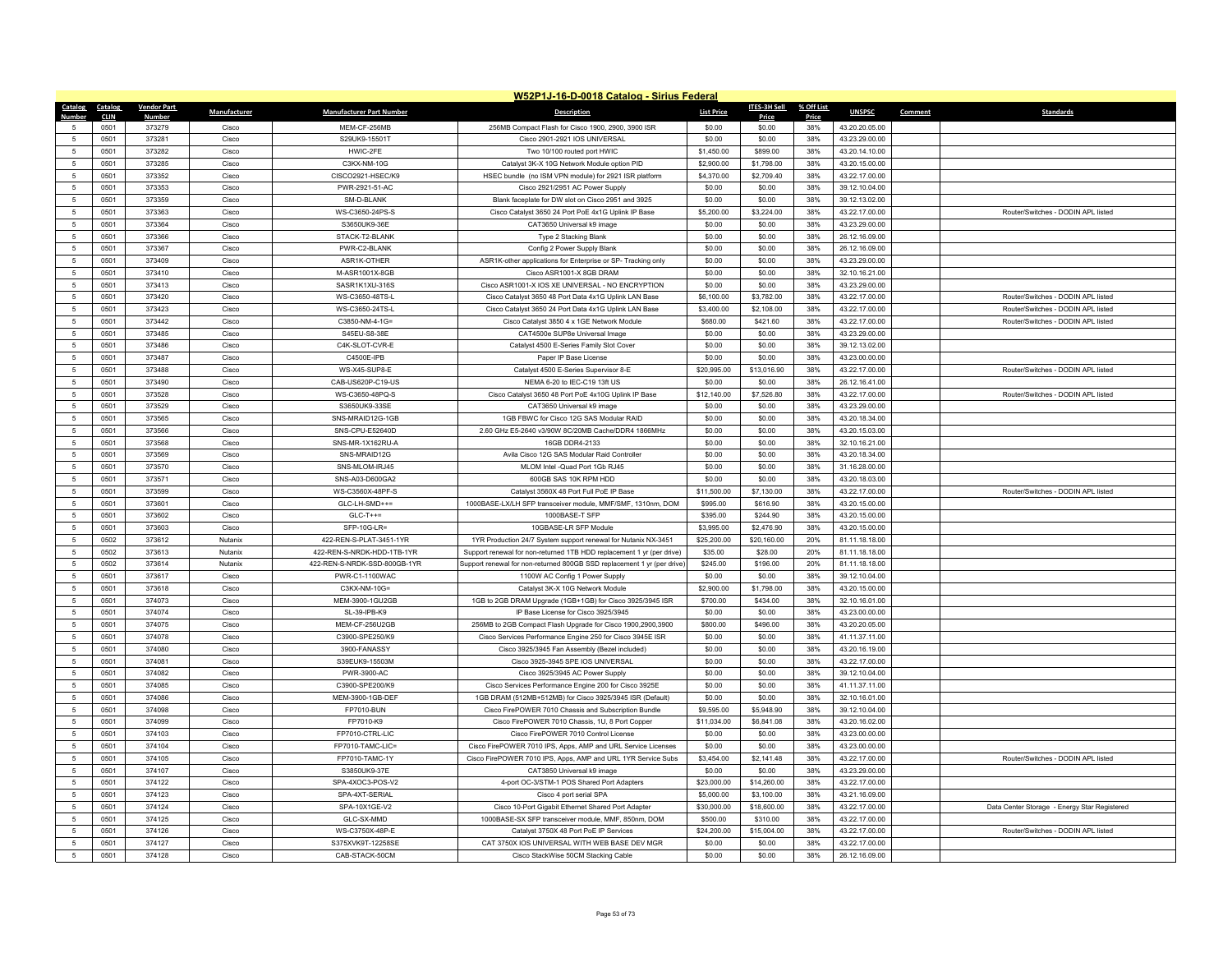|                |              |                        |                |                                  | W52P1J-16-D-0018 Catalog - Sirius Federal                                                                |                       |                          |            |                                  |         |                                                                          |
|----------------|--------------|------------------------|----------------|----------------------------------|----------------------------------------------------------------------------------------------------------|-----------------------|--------------------------|------------|----------------------------------|---------|--------------------------------------------------------------------------|
| Catalog        | Catalog      | <b>Vendor Part</b>     | Manufacturer   | <b>Manufacturer Part Number</b>  | <b>Description</b>                                                                                       | <b>List Price</b>     | ITES-3H Sell             | % Off List | <b>UNSPSC</b>                    | Comment | <b>Standards</b>                                                         |
| Numhei         | <b>CLIN</b>  | <b>Numbe</b><br>374145 |                | C1-C4503E-S7L+48V+               | Cisco ONE 4503-E Chassis 1 WS-X4648-RJ45V+E Sup7L-E LAN Base                                             |                       | Price<br>\$6,820.00      | Price      | 43.20.16.02.00                   |         |                                                                          |
| $\overline{5}$ | 0501<br>0501 | 374147                 | Cisco<br>Cisco | CAB-CON-C4K-RJ45                 | Console Cable 6ft with RJ-45-to-RJ-45                                                                    | \$11,000.00<br>\$0.00 | \$0.00                   | 38%<br>38% | 26.12.16.09.00                   |         |                                                                          |
| -5             | 0501         | 374148                 | Cisco          | C1FBVCAT4500S-01                 | Cisco ONE Ver01 Foundation Perpetual Cat4500 Bundles Std                                                 | \$0.00                | \$0.00                   | 38%        | 93.15.15.17.00                   |         |                                                                          |
| 5              | 0501         | 374149                 | Cisco          | S45EU-S8-36E                     | CAT4500e SUP8e Universal Image                                                                           | \$0.00                | \$0.00                   | 38%        | 26.12.16.09.00                   |         |                                                                          |
| 5              |              |                        |                | WS-C4KE-PS-CVR                   |                                                                                                          |                       |                          |            |                                  |         |                                                                          |
|                | 0501         | 374150                 | Cisco          | C1FBPCAT4500S                    | 4500 E-Series Chassis Power Supply Blank Cover                                                           | \$0.00                | \$0.00                   | 38%        | 26.12.16.09.00                   |         |                                                                          |
| 5<br>5         | 0501         | 374151<br>374152       | Cisco<br>Cisco | CON-ECMU-C1FBC45S                | Cisco ONE Foundation Perpetual Cat4500 Bundles Std<br>ESS SW SUPP+UPGR C1 FND Perpetual Cat4500 Bndl Std | \$10,700.00           | \$6,634.00<br>\$1,224.00 | 38%<br>20% | 43.22.26.12.00<br>43.23.29.00.00 |         | Router/Switches - DODIN APL listed                                       |
| 5              | 0502         |                        |                |                                  |                                                                                                          | \$1,530.00            |                          |            |                                  |         |                                                                          |
|                | 0501<br>0501 | 374153<br>374155       | Cisco<br>Cisco | C4500E-IPB-C1<br>C1-EGW-150-K9   | Cisco ONE IP Base license                                                                                | \$10,495.00<br>\$0.00 | \$6,506.90<br>\$0.00     | 38%<br>38% | 43.23.00.00.00<br>43.22.17.00.00 |         |                                                                          |
| 5<br>5         |              |                        |                |                                  | Cisco ONE EnergyWise Mgmt Perpetual Lic - 150 DO End Points                                              |                       |                          |            |                                  |         |                                                                          |
|                | 0501         | 374157                 | Cisco          | C1-CAND-1                        | Cisco ONE Connected Analytics Net Deployment -1 Dev Lic 1 YR                                             | \$0.00                | \$0.00                   | 38%        | 43.23.15.12.00                   |         |                                                                          |
| 5              | 0501         | 374159<br>374169       | Cisco          | WS-X4748-UPOE+E<br>SM-X-ES3-16-P | Catalyst 4500E 48-Port UPOE 10/100/1000(RJ45)                                                            | \$9,445.00            | \$5,855.90               | 38%<br>38% | 43.22.17.00.00                   |         | Router/Switches - DODIN APL listed<br>Router/Switches - DODIN API listed |
| 5              | 0501         |                        | Cisco          |                                  | SM-X EtherSwitch, L2/L3, SM, 16 GE, POE+                                                                 | \$2,120.00            | \$1,314.40               |            | 43.22.17.00.00                   |         |                                                                          |
| $\overline{5}$ | 0501         | 374265                 | Cisco          | WS-C3850-48F-S                   | Cisco Catalyst 3850 48 Port Full PoE IP Base                                                             | \$19,568.38           | \$12,132.40              | 38%        | 43.22.17.00.00                   |         | Router/Switches - DODIN APL listed                                       |
| 5              | 0501         | 374269                 | Cisco          | SFP-10G-AOC2M=                   | 10GBASE Active Optical SFP+ Cable, 2M                                                                    | \$236.74              | \$146.78                 | 38%        | 43.22.18.00.00                   |         |                                                                          |
| 5              | 0501         | 374278                 | Netgear        | GS108-400NAS                     | Netgear ProSafe GS108 Ethernet SwitchSWITCH                                                              | \$74.41               | \$46.13                  | 38%        | 43.22.26.12.00                   |         | Router/Switches - DODIN APL listed                                       |
| $\overline{5}$ | 0501         | 374373                 | Cisco          | SFP-GE-T=                        | 1000BASE-T SFP (NEBS 3 ESD)                                                                              | \$450.00              | \$279.00                 | 38%        | 43.22.17.00.00                   |         |                                                                          |
| 5              | 0501         | 374374                 | Cisco          | NIM-2FXS/4FXO=                   | 2-Port FXS/FXS-E/DID and 4-Port FXO Network Interface Module                                             | \$1,610.00            | \$998.20                 | 38%        | 43.20.15.00.00                   |         |                                                                          |
| 5              | 0501         | 374379                 | Cisco          | AIR-AP-BRACKET-1                 | 802.11n AP Low Profile Mounting Bracket (Default)                                                        | \$0.00                | \$0.00                   | 38%        | 43.22.17.00.00                   |         |                                                                          |
| $\overline{5}$ | 0501         | 374385                 | Cisco          | S68XAEK9-15201SY                 | Cisco CAT6880-X IOS ADV ENT SERVICES FULL ENCRYPT                                                        | \$8,500.00            | \$5,270.00               | 38%        | 43.23.28.02.00                   |         |                                                                          |
| $\overline{5}$ | 0501         | 374386                 | Cisco          | C6800-OTHER                      | Catalyst 6800 Other PIN; For Tracking Only                                                               | \$0.00                | \$0.00                   | 38%        | 31.16.28.00.00                   |         |                                                                          |
| 5              | 0501         | 374387                 | Cisco          | C6880-X-FAN                      | Cisco Catalyst 6880-X Fan Tray                                                                           | \$2,756.00            | \$1,708.72               | 38%        | 40.10.16.04.00                   |         |                                                                          |
| $\overline{5}$ | 0501         | 374389                 | Cisco          | C6880-X-CVR-E                    | Catalyst 6880-X port card enhanced slot cover                                                            | \$0.00                | \$0.00                   | 38%        | 39.12.13.02.00                   |         |                                                                          |
| $\overline{5}$ | 0501         | 374391                 | Cisco          | SFP-10G-LRM                      | 10GBASE-I RM SEP Module                                                                                  | \$1,185.00            | \$734.70                 | 38%        | 43.20.15.00.00                   |         |                                                                          |
| 5              | 0501         | 374393                 | Cisco          | C6800IA-48FPDR                   | C6800IA Instant Access POE+ Switch w Redundant PS capablity                                              | \$21,000.00           | \$13,020.00              | 38%        | 43.22.17.00.00                   |         | Router/Switches - DODIN APL listed                                       |
| $\overline{5}$ | 0501         | 374395                 | Cisco          | CAB-STK-E-0.5M                   | Cisco FlexStack 50cm stacking cable                                                                      | \$0.00                | \$0.00                   | 38%        | 26.12.16.09.00                   |         |                                                                          |
| $\overline{5}$ | 0501         | 374396                 | Cisco          | C6880-IA-PARENT                  | Catalyst 6880 as IA Parent - For Tracking Only                                                           | \$0.00                | \$0.00                   | 38%        | 26.12.16.09.00                   |         |                                                                          |
| 5              | 0501         | 374397                 | Cisco          | $C1N1P =$                        | Cisco ONE - Opt Out Decision (no deliverables)                                                           | \$0.00                | \$0.00                   | 38%        | 31.16.28.00.00                   |         |                                                                          |
| $\overline{5}$ | 0501         | 374482                 | Cisco          | N5548-ACC-KIT                    | Nexus 5548 Chassis Accessory Kit                                                                         | \$0.00                | \$0.00                   | 38%        | 43.22.17.00.00                   |         |                                                                          |
| $\overline{5}$ | 0501         | 374484                 | Cisco          | SFP-10G-SR                       | 10GBASE-SR SFP Module                                                                                    | \$995.00              | \$616.90                 | 38%        | 43.20.15.00.00                   |         |                                                                          |
| $\overline{5}$ | 0501         | 374485                 | Cisco          | SFP-H10GB-CU1M                   | 10GBASE-CU SFP+ Cable 1 Meter                                                                            | \$100.00              | \$62.00                  | 38%        | 26.12.16.09.00                   |         |                                                                          |
| $\,$ 5         | 0501         | 374487                 | Cisco          | N55-VMFEXK9                      | Nexus 5500 series VM-FEX license                                                                         | \$0.00                | \$0.00                   | 38%        | 43.23.00.00.00                   |         |                                                                          |
| -5             | 0501         | 374489                 | Cisco          | N5548P-FAN                       | Nexus 5548P Fan Module                                                                                   | \$0.00                | \$0.00                   | 38%        | 43.20.16.19.00                   |         |                                                                          |
| $\overline{5}$ | 0501         | 374490                 | Cisco          | N55-PAC-750W                     | Nexus 5500 PS, 750W, Front to Back Airflow                                                               | \$0.00                | \$0.00                   | 38%        | 39.12.10.04.00                   |         |                                                                          |
| 5              | 0501         | 374491                 | Cisco          | N55-DL2                          | Nexus 5548 Layer 2 Daughter Card                                                                         | \$0.00                | \$0.00                   | 38%        | 43.22.17.00.00                   |         |                                                                          |
| 5              | 0501         | 374493                 | Cisco          | N5KUK9-720N1.1                   | Nexus 5500 Base OS Software Rel 7.2(0)N1(1)                                                              | \$0.00                | \$0.00                   | 38%        | 43.22.17.00.00                   |         |                                                                          |
| 5              | 0501         | 374494                 | Cisco          | GLC-T                            | 1000BASE-T SFP                                                                                           | \$450.00              | \$279.00                 | 38%        | 43.20.15.00.00                   |         |                                                                          |
| 5              | 0501         | 374498                 | Cisco          | <b>UCS-CPU-E5-2660</b>           | 2.20 GHz E5-2660/95W 8C/20MB Cache/DDR3 1600MHz                                                          | \$3,600.00            | \$2,232.00               | 38%        | 43.20.15.03.00                   |         |                                                                          |
| 5              | 0501         | 374499                 | Cisco          | CAB-C13-C14-2M                   | Power Cord Jumper, C13-C14 Connectors, 2 Meter Length                                                    | \$0.00                | \$0.00                   | 38%        | 39.12.10.04.00                   |         |                                                                          |
| 5              | 0501         | 374503                 | Cisco          | UCS-SD120G0KS2-EV                | 120 GB 2.5 inch Enterprise Value 6G SATA SSD                                                             | \$748.00              | \$463.76                 | 38%        | 43.20.18.03.00                   |         |                                                                          |
| 5              | 0501         | 374922                 | Cisco          | WS-C3650-24PD-S                  | Cisco Catalyst 3650 24 Port PoE 2x10G Uplink IP Base                                                     | \$6,730.00            | \$4,172.60               | 38%        | 43.22.17.00.00                   |         | Router/Switches - DODIN APL listed                                       |
| 5              | 0501         | 375274                 | Cisco          | CTS-MX300-UNIT                   | MX300 Gen 2 integrated codec, LCD, camera, speaker, mic                                                  | \$0.00                | \$0.00                   | 38%        | 43.20.15.34.00                   |         |                                                                          |
| $\overline{5}$ | 0501         | 375282                 | Cisco          | N5KUK9-704N1.1                   | Nexus 5500 Base OS Software Rel 7.0(4)N1(1)                                                              | \$0.00                | \$0.00                   | 38%        | 43.23.28.02.00                   |         |                                                                          |
| 5              | 0501         | 375283                 | Cisco          | CAB-9K12A-NA                     | Power Cord, 125VAC 13A NEMA 5-15 Plug, North America                                                     | \$0.00                | \$0.00                   | 38%        | 26.12.16.36.00                   |         |                                                                          |
| 5              | 0501         | 375284                 | Cisco          | N55-PAC-750W=                    | Nexus 5500 PS, 750W, Front to Back Airflow                                                               | \$1,200.00            | \$744.00                 | 38%        | 43.20.15.00.00                   |         |                                                                          |
| 5              | 0501         | 375285                 | Cisco          | WS-C3750X-48PF-S                 | Catalyst 3750X 48 Port Full PoE IP Base                                                                  | \$16,100.00           | \$9,982.00               | 38%        | 43.22.17.00.00                   |         | Router/Switches - DODIN API listed                                       |
| $\overline{5}$ | 0501         | 375287                 | Cisco          | C3KX-NM-BLANK                    | Catalyst 3K-X Network Module Blank                                                                       | \$0.00                | \$0.00                   | 38%        | 43.22.17.00.00                   |         |                                                                          |
| 5              | 0501         | 375376                 | Cisco          | GLC-BX40-U-I=                    | 1000BASE-BX40 SFP 1310NM                                                                                 | \$3,016.00            | \$1,869.92               | 38%        | 43.20.15.00.00                   |         |                                                                          |
| $\overline{5}$ | 0501         | 375462                 | Cisco          | C3850-NM-4-1G                    | Cisco Catalyst 3850 4 x 1GE Network Module                                                               | \$680.00              | \$421.60                 | 38%        | 43.20.15.00.00                   |         |                                                                          |
| 5              | 0501         | 375463                 | Cisco          | FNF-AP                           | 90 Day Full Functionality Trial of LiveAction software                                                   | \$0.00                | \$0.00                   | 38%        | 43.22.17.00.00                   |         |                                                                          |
| 5              | 0501         | 375464                 | Cisco          | EW-JX-50SW                       | Key for Cisco EnergyWise Mgmt (JouleX) 45-day trial License                                              | \$0.00                | \$0.00                   | 38%        | 43.23.00.00.00                   |         |                                                                          |
| 5              | 0501         | 375480                 | Cisco          | S2TIBK9N-15102SY                 | Cisco CAT6000-VS-S2T IOS IP BASE NPE                                                                     | \$0.00                | \$0.00                   | 38%        | 43.23.28.02.00                   |         |                                                                          |
| 5              | 0501         | 375481                 | Cisco          | X2-10GB-LR                       | 10GBASE-LR X2 Module                                                                                     | \$4,200.00            | \$2,604.00               | 38%        | 43.20.15.00.00                   |         |                                                                          |
| 5              | 0501         | 375482                 | Cisco          | VS-SUP2T-10G                     | Catalyst 6500 Supervisor Engine 2T Baseboard                                                             | \$0.00                | \$0.00                   | 38%        | 43.22.17.00.00                   |         |                                                                          |
| $\overline{5}$ | 0501         | 375485                 | Cisco          | VS-F6K-PFC4                      | Cat 6k 80G Sys Daughter Board Sup2T PFC4                                                                 | \$0.00                | \$0.00                   | 38%        | 43.20.15.07.00                   |         |                                                                          |
| 5              | 0501         | 375486                 | Cisco          | WS-X6848-SFP-2T++=               | Catalyst 6500 48-port GigE: 80G Sys (Req. SFPs) Spare                                                    | \$25,000.00           | \$15,500.00              | 38%        | 43.22.17.00.00                   |         | Router/Switches - DODIN APL listed                                       |
| $\overline{5}$ | 0501         | 375487                 | Cisco          | WS-X6848-SFP-A                   | Catalyst 6500 48 Port 1G SFP Baseboard                                                                   | \$0.00                | \$0.00                   | 38%        | 43.22.17.00.00                   |         |                                                                          |
| $\overline{5}$ | 0501         | 375489                 | Cisco          | C3850-NM-2-10G                   | Cisco Catalyst 3850 2 x 10GE Network Module                                                              | \$3,390.00            | \$2,101.80               | 38%        | 43.22.17.00.00                   |         |                                                                          |
| -5             | 0501         | 375493                 | Cisco          | <b>PWR-4320-AC</b>               | AC Power Supply for Cisco ISR 4320                                                                       | \$0.00                | \$0.00                   | 38%        | 39.12.10.04.00                   |         |                                                                          |
| $\overline{5}$ | 0501         | 375494                 | Cisco          | CAB-AC-C5                        | AC Power Cord, Type C5, US, Canada                                                                       | \$0.00                | \$0.00                   | 38%        | 26.12.16.36.00                   |         |                                                                          |
| $\overline{5}$ | 0501         | 375495                 | Cisco          | MEM-4320-4G                      | 4G DRAM for Cisco ISR 4320 (Soldered on motherboard)                                                     | \$0.00                | \$0.00                   | 38%        | 32.10.16.21.00                   |         |                                                                          |
| 5              | 0501         | 375669                 | Cisco          | PWR-1941-AC                      | Cisco 1941 AC Power Supply                                                                               | \$0.00                | \$0.00                   | 38%        | 39.12.10.04.00                   |         |                                                                          |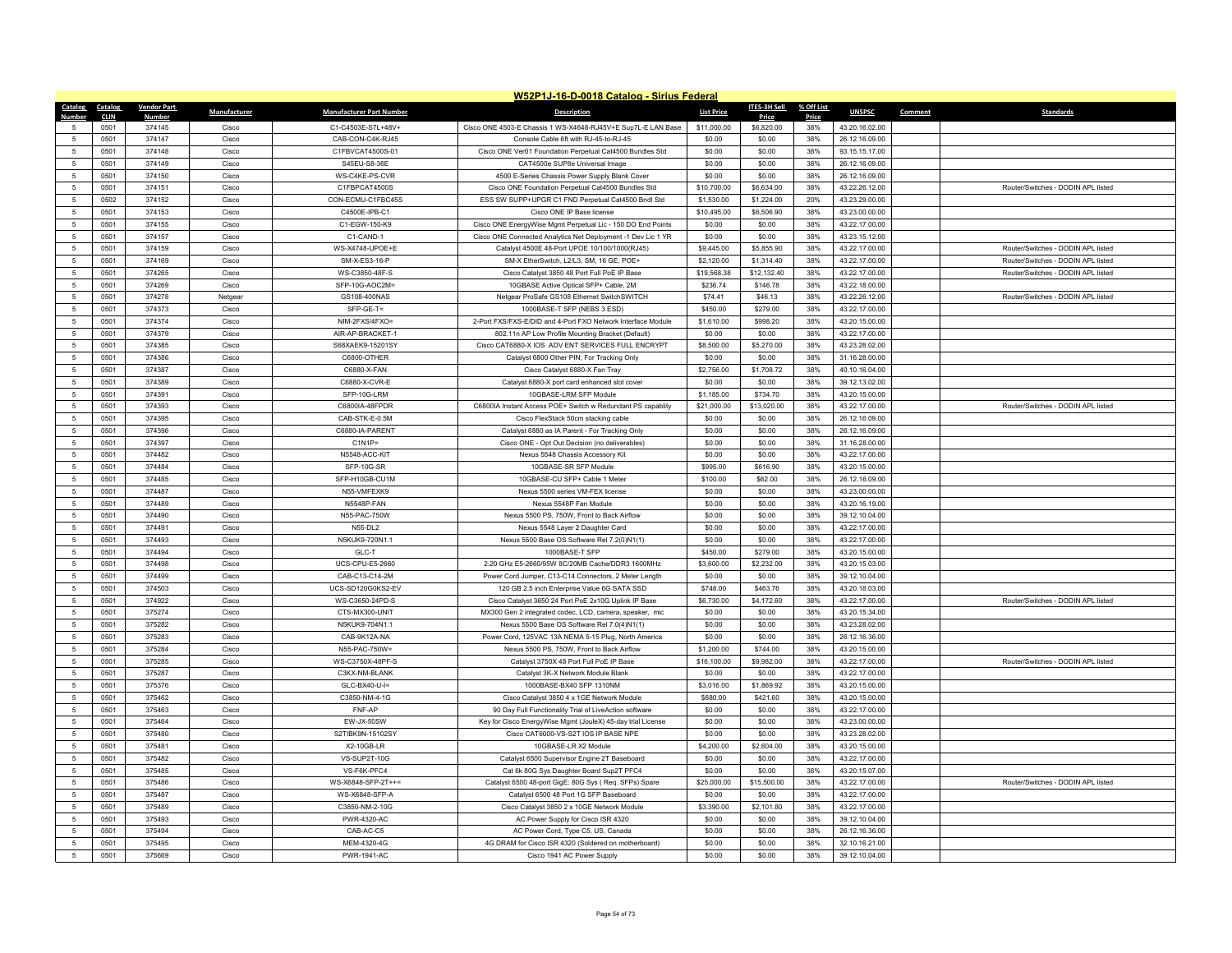|                     |                     |                    |                |                                 | W52P1J-16-D-0018 Catalog - Sirius Federal                                                  |                       |                       |              |                                  |         |                                    |
|---------------------|---------------------|--------------------|----------------|---------------------------------|--------------------------------------------------------------------------------------------|-----------------------|-----------------------|--------------|----------------------------------|---------|------------------------------------|
| <b>Catalog</b>      | <b>Catalog</b>      | <b>Vendor Part</b> | Manufacturer   | <b>Manufacturer Part Number</b> | <b>Description</b>                                                                         | <b>List Price</b>     | ITES-3H Sell          | % Off List   | <b>UNSPSC</b>                    | Comment | <b>Standards</b>                   |
| $\sqrt{2}$          | <b>CLIN</b><br>0501 | Number<br>375670   | Cisco          | SL-19-IPB-K9                    | IP Base License for Cisco 1900                                                             | \$0.00                | Price<br>\$0.00       | Price<br>38% | 43.23.00.00.00                   |         |                                    |
| 5                   | 0501                | 375671             | Cisco          | MEM-1900-512MB-DEF              | 512MB Default DRAM for Cisco 1941 ISR                                                      | \$0.00                | \$0.00                | 38%          | 32.10.16.21.00                   |         |                                    |
| 5                   | 0501                | 375672             | Cisco          | S190UK9-15403M                  | Cisco 1900 IOS UNIVERSAL                                                                   | \$0.00                | \$0.00                | 38%          | 43.22.17.00.00                   |         |                                    |
| 5                   | 0501                | 375673             | Cisco          | EHWIC-1GE-SFP-CU                | EHWIC 1 port dual mode SFP(100M/1G) or GE(10M/100M/1G)                                     | \$799.00              | \$495.38              | 38%          | 43.20.15.00.00                   |         |                                    |
| 5                   | 0501                | 375693             | Cisco          | N55-M160L3-V2=                  | Nexus 5596 Layer 3 Expansion Module, Version 2                                             | \$5,000.00            | \$3,100.00            | 38%          | 43.20.15.00.00                   |         |                                    |
| 5                   | 0501                | 375694             | Cisco          | N55-BAS1K9-BUN                  | CISCO LAYER 3 LICENSE FOR NEXUS                                                            | \$0.00                | \$0.00                | 38%          | 43.23.00.00.00                   |         |                                    |
| $\overline{5}$      | 0501                | 375695             | Cisco          | N55-D160L3-V2=                  | CISCO Nexus 5548 Layer 3 Daughter Card, Version 2                                          | \$5,000.00            | \$3,100.00            | 38%          | 43.20.15.07.00                   |         |                                    |
| 5                   | 0501                | 375716             | Cisco          | CTS-PHD-2.5X+                   | For auto expand PHD Camera 2.5x                                                            | \$0.00                | \$0.00                | 38%          | 45.12.15.06.00                   |         |                                    |
| 5                   | 0501                | 375717             | Cisco          | BRKT-PHD2.5X-MON                | SX20 Bracket mounting for 2.5X PHDCAM to monitor                                           | \$0.00                | \$0.00                | 38%          | 31.16.23.00.00                   |         |                                    |
| $\overline{5}$      | 0501                | 375855             | Cisco          | N55-D160L3=                     | Nexus 5548 Layer 3 Daughter Card                                                           | \$6,000.00            | \$3,720.00            | 38%          | 43.20.15.07.00                   |         |                                    |
| $\overline{5}$      | 0501                | 375857             | Cisco          | WS-C3650-48FD-S                 | Cisco Catalyst 3650 48 Port Full PoE 2x10G Uplink IP Base                                  | \$12,140.00           | \$7,526.80            | 38%          | 43.22.17.00.00                   |         | Router/Switches - DODIN APL listed |
| 5                   | 0501                | 375858             | Cisco          | C3650-STACK-KIT                 | Cisco Catalyst 3650 Stack Module                                                           | \$1,650.00            | \$1,023.00            | 38%          | 43.20.15.00.00                   |         |                                    |
| $\overline{5}$      | 0501                | 375859             | Cisco          | C3650-STACK                     | Cisco Catalyst 3650 Stack Module                                                           | \$0.00                | \$0.00                | 38%          | 43.20.15.00.00                   |         |                                    |
| $\overline{5}$      | 0501                | 375860             | Cisco          | STACK-T2-50CM                   | 50CM Type 2 Stacking Cable                                                                 | \$0.00                | \$0.00                | 38%          | 26.12.16.09.00                   |         |                                    |
| 5                   | 0501                | 375866             | Cisco          | S45XUK9-36E                     | CAT4500-X Universal Crypto Image                                                           | \$0.00                | \$0.00                | 38%          | 31.16.28.00.00                   |         |                                    |
| $\overline{5}$      | 0501                | 375884             | Cisco          | AIR-CAP3502I-A-K9               | 802.11a/g/n Ctrlr-based AP w/CleanAir; Int Ant; A Reg Domain                               | \$1,295.00            | \$802.90              | 38%          | 43.22.31.08.00                   |         |                                    |
| $\overline{5}$      | 0501                | 375885             | Cisco          | SWAP3500-RCOVRY-K9              | CISCO 3500 SERIES IOS                                                                      | \$0.00                | \$0.00                | 38%          | 43.23.28.02.00                   |         |                                    |
| 5                   | 0501                | 376038             | Cisco          | PWR-4330-AC                     | AC Power Supply for Cisco ISR 4330                                                         | \$0.00                | \$0.00                | 38%          | 26.12.16.36.00                   |         |                                    |
| $\overline{5}$      | 0501                | 376039             | Cisco          | CAB-AC                          | AC Power Cord (North America) C13 NEMA 5-15P 2.1m                                          | \$0.00                | \$0.00                | 38%          | 26.12.16.36.00                   |         |                                    |
| -5                  | 0501                | 376040             | Cisco          | NIM-BLANK                       | Blank faceplate for NIM slot on Cisco ISR 4400                                             | \$0.00                | \$0.00                | 38%          | 39.12.13.02.00                   |         |                                    |
| 5                   | 0501                | 376041             | Cisco          | MEM-4300-4G                     | 4G DRAM (2G+2G) for Cisco ISR 4330, 4350                                                   | \$0.00                | \$0.00                | 38%          | 32.10.16.01.00                   |         |                                    |
| $\overline{5}$      | 0501                | 376042             | Cisco          | SM-S-BLANK                      | Removable faceplate for SM slot on Cisco 290039004400 ISR                                  | \$0.00                | \$0.00                | 38%          | 39.12.13.02.00                   |         |                                    |
| 5                   | 0501                | 376044             | Cisco          | SISR4300UK9-316S                | Cisco ISR 4300 Series IOS XE Universal                                                     | \$0.00                | \$0.00                | 38%          | 43.23.28.02.00                   |         |                                    |
| 5                   | 0501                | 376047             | Cisco          | PWR-C1-715WAC                   | 715W AC Config 1 Power Supply                                                              | \$0.00                | \$0.00                | 38%          | 39.12.10.04.00                   |         |                                    |
| 5                   | 0501                | 376077             | Cisco          | L-CUCM-USR-LIC-ADD              | Top Level Sku For Adding User License                                                      | \$0.00                | \$0.00                | 38%          | 43.23.15.12.00                   |         |                                    |
| 5                   | 0501                | 376079             | Cisco          | <b>CUCM-PAK</b>                 | Include PAK Auto-expanding PAK for CUCM                                                    | \$0.00                | \$0.00                | 38%          | 43.22.17.00.00                   |         |                                    |
| 5                   | 0501                | 376127             | Cisco          | CISCO2921/K9                    | Cisco 2921 w/3 GE,4 EHWIC,3 DSP,1 SM,256MB CF,512MB DRAM,IPB                               | \$4,595.00            | \$2,848.90            | 38%          | 43.22.17.00.00                   |         | Router/Switches - DODIN APL listed |
| 5                   | 0501                | 376128             | Cisco          | S29UK9-15403M                   | Cisco 2901-2921 IOS UNIVERSAL                                                              | \$0.00                | \$0.00                | 38%          | 43.23.28.02.00                   |         |                                    |
| 5                   | 0501                | 376130             | Cisco          | GLC-SX-MMD=                     | 1000BASE-SX SFP transceiver module, MMF, 850nm, DOM                                        | \$500.00              | \$310.00              | 38%          | 43.20.15.00.00                   |         |                                    |
| 5                   | 0501                | 376131             | Cisco          | X2-10GB-LR=                     | 10GBASE-LR X2 Module                                                                       | \$4,200.00            | \$2,604.00            | 38%          | 43.20.15.00.00                   |         |                                    |
| 5                   | 0501                | 376132             | Cisco          | X2-10GB-SR=                     | 10GBASE-SR X2 Module                                                                       | \$2,100.00            | \$1,302.00            | 38%          | 43.20.15.00.00                   |         |                                    |
| 5                   | 0501                | 376134             | Cisco          | N77S2K9-62                      | Cisco NX-OS Release 6.2 for Nexus 7700 Series                                              | \$0.00                | \$0.00                | 38%          | 39.12.13.02.00                   |         |                                    |
| $\overline{5}$      | 0501                | 376136             | Cisco          | N77-VDC1K9-SBUN                 | Nexus 7700 VDC license (4 VDCs per license)                                                | \$0.00                | \$0.00                | 38%          | 39.12.13.02.00                   |         |                                    |
| 5                   | 0501                | 376137             | Cisco          | N77-TRS1K9-SBUN                 | Nexus 7700 Transport Services License                                                      | \$0.00                | \$0.00                | 38%          | 39.12.13.02.00                   |         |                                    |
| 5                   | 0501                | 376138             | Cisco          | DCNM-L-N77-K9-SBUN              | DCNM for LAN Advanced License for Nexus 7700 Chassis                                       | \$0.00                | \$0.00                | 38%          | 39.12.13.02.00                   |         |                                    |
| $\overline{5}$      | 0501                | 376139             | Cisco          | N77-LAN1K9-SBUN                 | Nexus 7000 LAN Enterprise License (L3 protocols)                                           | \$0.00                | \$0.00                | 38%          | 39.12.13.02.00                   |         |                                    |
| 5                   | 0501                | 376140             | Cisco          | N77-EL21K9-SBUN                 | Nexus 7700 Enhanced Layer 2 License (FabricPath)                                           | \$0.00                | \$0.00                | 38%          | 39.12.13.02.00                   |         |                                    |
| 5                   | 0501                | 376142             | Cisco          | N77-F324FQ-25                   | Nexus 7700 F3-Series 24 Port 40GbF (OSFP)                                                  | \$55,000.00           | \$34,100.00           | 38%          | 43.22.17.00.00                   |         | Router/Switches - DODIN API listed |
| $\overline{5}$      | 0501                | 376145             | Cisco          | N77-MODULE-BLANK                | Nexus 7700 - Module Blank Slot Cover                                                       | \$0.00                | \$0.00                | 38%          | 39.12.13.02.00                   |         |                                    |
| $\overline{5}$      | 0501                | 376146             | Cisco          | N7K-DP-NOTSURE                  | N7K or N77 Not Sure Deployment; For Tracking Only                                          | \$0.00                | \$0.00                | 38%          | 31.16.28.00.00                   |         |                                    |
| 5<br>$\overline{5}$ | 0501                | 376149             | Cisco          | DCNM-PAK                        | DCNM Advanced License Kit for Nexus and MDS switches                                       | \$0.00                | \$0.00                | 38%          | 43.23.00.00.00                   |         |                                    |
|                     | 0501                | 376150             | Cisco          | N5K-C5696Q<br>N56-VMFEX9        | Nexus 5696Q Chassis 6PS,4 FAN VxLAN<br>Nexus 5600 VM-FEX license                           | \$35,000.00           | \$21,700.00           | 38%          | 43.20.16.19.00                   |         |                                    |
| 5                   | 0501                | 376153             | Cisco          | NXA-PAC-1100W-B                 |                                                                                            | \$0.00                | \$0.00                | 38%          | 39.12.13.02.00                   |         |                                    |
| 5<br>$\overline{5}$ | 0501<br>0501        | 376161<br>376167   | Cisco<br>Cisco | N56-BAS1K9                      | Nexus 1100W Platinum PS, Port side intake airflow                                          | \$0.00                | \$0.00                | 38%<br>38%   | 40.10.17.08.00<br>43.23.00.00.00 |         |                                    |
| 5                   | 0501                | 376168             | Cisco          | N2K-C2348UPQ                    | Nexus 5600 Series LAN Base License<br>Nexus 2000, 10GE UP FEX; 48x1/10GE SFP+ ; 6x40G QSFP | \$0.00<br>\$95,000.00 | \$0.00<br>\$58,900.00 | 38%          | 43.22.17.00.00                   |         | Router/Switches - DODIN APL listed |
| 5                   | 0501                | 376169             | Cisco          | N2200-PAC-400WB-SN              | N2200-PAC-400W-B for Service purposes                                                      | \$0.00                | \$0.00                | 38%          | 43.22.26.00.00                   |         |                                    |
| $\overline{5}$      | 0501                | 376170             | Cisco          | NXA-FAN-30CFM-B-SN              | Service Specific - Fan                                                                     | \$0.00                | \$0.00                | 38%          | 43.22.26.00.00                   |         |                                    |
| 5                   | 0501                | 376171             | Cisco          | N2348UPQ-BA-BUN                 | Port Side Intake, airflow pack: N2K-C2348UPQ, 2AC PS, 3Fan                                 | \$0.00                | \$0.00                | 38%          | 40.10.17.08.00                   |         |                                    |
| 5                   | 0501                | 376172             | Cisco          | N2K-C2248TP-E                   | N2K-C2248TP-E-1GE (48x100/1000-T+4x10GE), airflow/PS option                                | \$9,000.00            | \$5,580.00            | 38%          | 43.20.16.14.00                   |         |                                    |
| 5                   | 0501                | 376173             | Cisco          | N2248TP-E-FA-BUN                | Standard Airflow pack:N2K-C2248TP-E-1GE, 2 AC PS, 1Fan                                     | \$0.00                | \$0.00                | 38%          | 40.10.17.08.00                   |         |                                    |
| 5                   | 0501                | 376176             | Cisco          | 15454-CE-MR-10=                 | Carrier Ethernet card - 10 port Multirate 10/100/1000 Mbps                                 | \$16,000.00           | \$9,920.00            | 38%          | 43.20.14.04.00                   |         |                                    |
| 5                   | 0501                | 376177             | Cisco          | ONS-SI-GE-LX=                   | SFP - 1000BASE-LX Gigabit Ethernet, 1310, SM, I-TEMP.                                      | \$1,174.00            | \$727.88              | 38%          | 43.20.14.04.00                   |         |                                    |
| 5                   | 0501                | 376179             | Cisco          | 15454-TCC2P-K9=                 | Timing Communications Control Two Plus, I-Temp                                             | \$3,000.00            | \$1,860.00            | 38%          | 31.16.28.00.00                   |         |                                    |
| 5                   | 0501                | 376180             | Cisco          | SF15454W-R9.8.0K9               | 15454 ANSI MSTP Rel. 9.8.0 SW, Pre-loaded on TCC2P                                         | \$0.00                | \$0.00                | 38%          | 43.23.29.00.00                   |         |                                    |
| $\overline{5}$      | 0501                | 376183             | Cisco          | N5K-C5696-M-BLNK                | Nexus 5696Q Module Blank Cover                                                             | \$0.00                | \$0.00                | 38%          | 39.12.13.02.00                   |         |                                    |
| $\overline{5}$      | 0501                | 376184             | Cisco          | N6KUK9-710N1.1B                 | Nexus 5600/6000 Base OS Software Rel 7.1(0)N1(1b)                                          | \$0.00                | \$0.00                | 38%          | 43.23.29.00.00                   |         |                                    |
| -5                  | 0501                | 376185             | Cisco          | NXA-PAC-1100W                   | Nexus 1100W Platinum PS, Port side Exhaust airflow                                         | \$0.00                | \$0.00                | 38%          | 40.10.17.08.00                   |         |                                    |
| $\overline{5}$      | 0501                | 376186             | Cisco          | N5K-C5696-FAN                   | Nexus 5696Q Fan Module with Front to Back Airflow                                          | \$0.00                | \$0.00                | 38%          | 40.10.17.08.00                   |         |                                    |
| 5                   | 0501                | 376188             | Cisco          | C4KX-PWR-BLANK                  | Catalyst 4500X power supply Blank                                                          | \$0.00                | \$0.00                | 38%          | 39.12.10.04.00                   |         |                                    |
| 5                   | 0501                | 376189             | Cisco          | S45XUK9-38E                     | CAT4500-X Universal Crypto Image                                                           | \$0.00                | \$0.00                | 38%          | 43.23.29.00.00                   |         |                                    |
|                     |                     |                    |                |                                 |                                                                                            |                       |                       |              |                                  |         |                                    |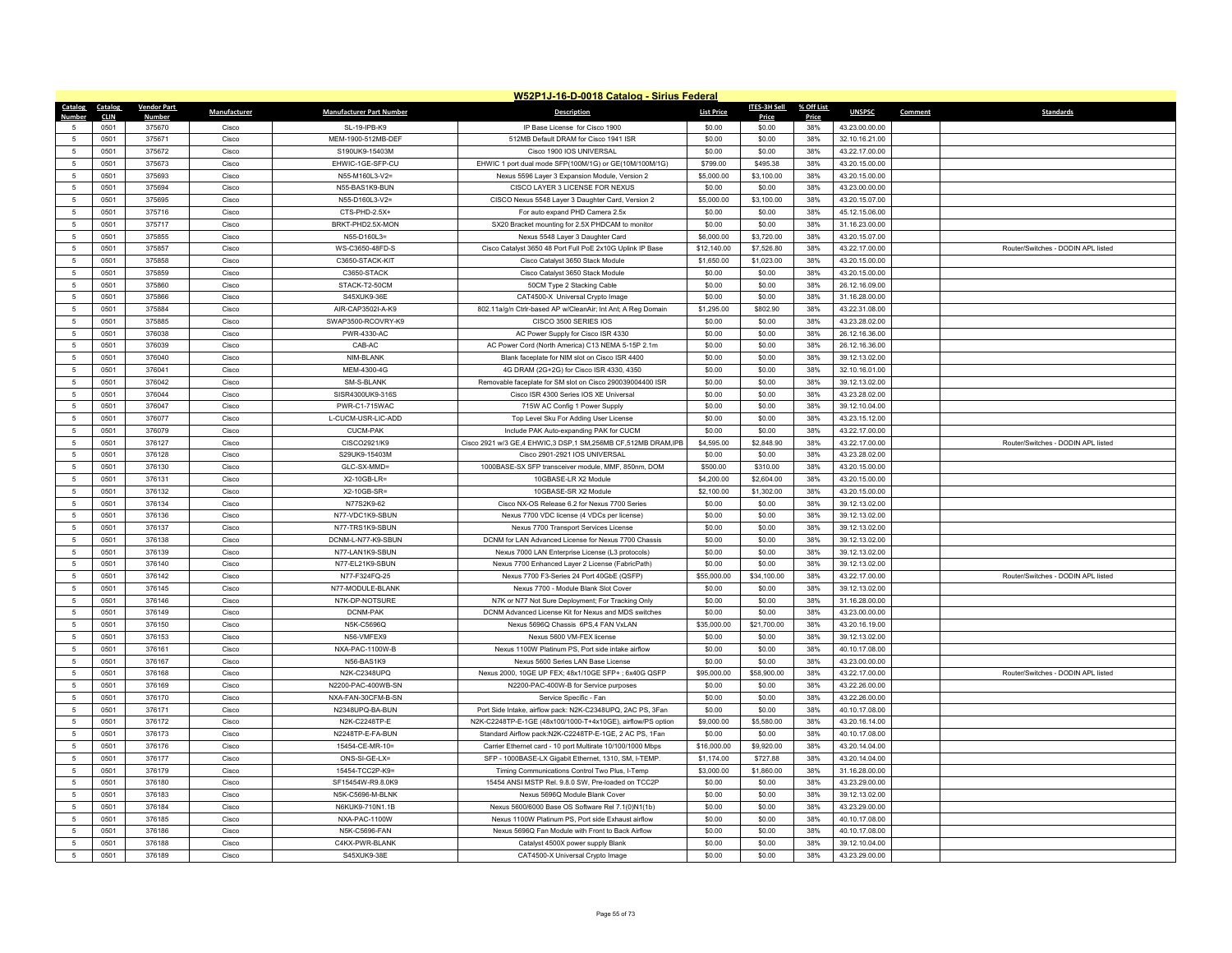|                      |                     |                    |                             |                                      | W52P1J-16-D-0018 Catalog - Sirius Federal                                                                 |                           |                        |              |                                  |         |                                                                      |
|----------------------|---------------------|--------------------|-----------------------------|--------------------------------------|-----------------------------------------------------------------------------------------------------------|---------------------------|------------------------|--------------|----------------------------------|---------|----------------------------------------------------------------------|
| Catalog              | Catalog             | <b>Vendor Part</b> | Manufacturer                | <b>Manufacturer Part Number</b>      | <b>Description</b>                                                                                        | <b>List Price</b>         | ITES-3H Sell           | % Off List   | <b>UNSPSC</b>                    | Comment | <b>Standards</b>                                                     |
| 5                    | <b>CLIN</b><br>0501 | Number<br>376191   | Cisco                       | WS-C3650-48PD-S                      | Cisco Catalyst 3650 48 Port PoE 2x10G Uplink IP Base                                                      | \$11,120.00               | Price<br>\$6,894.40    | Price<br>38% | 43.22.17.00.00                   |         | Router/Switches - DODIN APL listed                                   |
| $\sqrt{5}$           | 0501                | 376193             | Cisco                       | SVG2XIPV-15403M                      | Cisco VG20X Series IOS IP VOICE                                                                           | \$0.00                    | \$0.00                 | 38%          | 43.23.29.00.00                   |         |                                                                      |
| $\sqrt{5}$           | 0501                | 376195             | Cisco                       | PWR-30W-AC                           | Power Supply 30 Watt AC                                                                                   | \$0.00                    | \$0.00                 | 38%          | 39.12.10.04.00                   |         |                                                                      |
| $5\phantom{.0}$      | 0501                | 376201             | Cisco                       | SVG3XUK9-15403M                      | Cisco VG3X0 UNIVERSAL                                                                                     | \$0.00                    | \$0.00                 | 38%          | 43.23.29.00.00                   |         |                                                                      |
| $\sqrt{5}$           | 0501                | 376203             | Cisco                       | SL-VG3X0-UC-K9                       | Cisco VG3X0 Unified Communications License                                                                | \$0.00                    | \$0.00                 | 38%          | 43.23.29.00.00                   |         |                                                                      |
| $\sqrt{5}$           | 0501                | 376204             | Cisco                       | SL-VG3X0-IPB-K9                      | Cisco VG3X0 IP Base License                                                                               | \$0.00                    | \$0.00                 | 38%          | 43.23.00.00.00                   |         |                                                                      |
| 5                    | 0501                | 376230             | <b>Crestron Electronics</b> | DM-MD32x32-RPS                       | 32x32 DigitalMedia Switcher w/Redundant Power Supply                                                      | \$20,790.00               | \$12,889.80            | 38%          | 39.12.10.04.00                   |         |                                                                      |
| 5                    | 0501                | 376367             | Cisco                       | N6KUK9-730N1.1                       | Nexus 5600/6000 Base OS Software Rel 7.3(0)N1(1)                                                          | \$0.00                    | \$0.00                 | 38%          | 43.23.29.00.00                   |         |                                                                      |
| $5\phantom{.0}$      | 0501                | 376403             | Cisco                       | WS-C3560C-12PC-S                     | Catalyst 3560C Switch 12 FE PoE, 2 x Dual Uplink, IP Base                                                 | \$2,000.00                | \$1,240.00             | 38%          | 43.22.17.00.00                   |         | Router/Switches - DODIN APL listed                                   |
| $\sqrt{5}$           | 0501                | 376755             | Cisco                       | AIR-CAP1532E-A-K9                    | 802.11n Low-Profile Outdoor AP, External Ant., A Reg Dom.                                                 | \$1,495.00                | \$926.90               | 38%          | 43.22.26.40.00                   |         |                                                                      |
| 5                    | 0501                | 376756             | Cisco                       | S1G3K9W7-15303JA                     | Cisco 1530 Series IOS WIRELESS LAN                                                                        | \$0.00                    | \$0.00                 | 38%          | 43.23.28.02.00                   |         |                                                                      |
| $\sqrt{5}$           | 0501                | 376757             | Cisco                       | SWAP1530-CMB-A1-K9                   | Cisco 1530 Series Combined Unified and Autonomous (xxxxx) SW                                              | \$0.00                    | \$0.00                 | 38%          | 43.22.26.40.00                   |         |                                                                      |
| 5                    | 0501                | 376759             | Cisco                       | PWR-CLP                              | Power Retainer Clip For Cisco 3560-C and 2960-C Compact Swit                                              | \$0.00                    | \$0.00                 | 38%          | 41.11.65.02.00                   |         |                                                                      |
| 5                    | 0501                | 376811             | Cisco                       | ASR1004-PWR-AC                       | Cisco ASR1004 AC Power Supply                                                                             | \$0.00                    | \$0.00                 | 38%          | 39.12.10.04.00                   |         |                                                                      |
| $5\phantom{.0}$      | 0501                | 376812             | Cisco                       | CAB-C13-CBN                          | Cabinet Jumper Power Cord, 250 VAC 10A, C14-C13 Connectors                                                | \$0.00                    | \$0.00                 | 38%          | 39.12.10.04.00                   |         |                                                                      |
| $\overline{5}$       | 0501                | 376814             | Cisco                       | SPA-1X10GE-L-V2=                     | Cisco 1-Port 10GE LAN-PHY Shared Port Adapter                                                             | \$10,000.00               | \$6,200.00             | 38%          | 43.22.17.00.00                   |         |                                                                      |
| $\sqrt{5}$           | 0501                | 376816             | Cisco                       | SPA-5X1GE-V2=                        | Cisco 5-Port Gigabit Ethernet Shared Port Adapter                                                         | \$20,700.00               | \$12,834.00            | 38%          | 43.22.17.00.00                   |         |                                                                      |
| $5\phantom{.0}$      | 0501                | 377929             | Cisco                       | N20-Z0001                            | Cisco Unified Computing System                                                                            | \$0.00                    | \$0.00                 | 38%          | 43.22.32.04.00                   |         |                                                                      |
| $\overline{5}$       | 0501                | 377930             | Cisco                       | <b>UCSB-5108-AC2</b>                 | UCS 5108 Blade Server AC2 Chassis, 0 PSU/8 fans/0 FEX                                                     | \$5,999.00                | \$3,719.38             | 38%          | 43.20.16.02.00                   |         |                                                                      |
| 5                    | 0501                | 377931             | Cisco                       | N20-FAN5                             | Fan module for UCS 5108                                                                                   | \$0.00                    | \$0.00                 | 38%          | 43.20.15.00.00                   |         |                                                                      |
| $5\phantom{.0}$      | 0501                | 377932             | Cisco                       | N20-CAK                              | Accessory kit for UCS 5108 Blade Server Chassis                                                           | \$0.00                    | \$0.00                 | 38%          | 43.20.16.02.00                   |         |                                                                      |
| $5\overline{5}$      | 0501                | 377933             | Cisco                       | N01-UAC1                             | Single phase AC power module for UCS 5108                                                                 | \$0.00                    | \$0.00                 | 38%          | 39.12.10.04.00                   |         |                                                                      |
| -5                   | 0501                | 377934             | Cisco                       | UCSB-5108-PKG-HW                     | UCS 5108 Packaging for chassis with half width blades                                                     | \$0.00                    | \$0.00                 | 38%          | 31.16.28.00.00                   |         |                                                                      |
| $\sqrt{5}$           | 0501                | 377935             | Cisco                       | N20-FW014                            | UCS 5108 Blade Chassis FW Package 3.1                                                                     | \$0.00                    | \$0.00                 | 38%          | 43.20.16.02.00                   |         |                                                                      |
| $\,$ 5 $\,$          | 0501                | 377937             | Cisco                       | UCS-CPU-E52697E                      | 2.30 GHz E5-2697 v4/145W 18C/45MB Cache/DDR4 2400MHz                                                      | \$8,489.00                | \$5,263.18             | 38%          | 43.20.15.03.00                   |         |                                                                      |
| 5                    | 0501                | 377940             | Cisco                       | UCS-SD-64G-S                         | 64GB SD Card for UCS Servers                                                                              | \$364.00                  | \$225.68               | 38%          | 43.20.18.03.00                   |         |                                                                      |
| $5\phantom{.0}$      | 0501                | 377950             | Cisco                       | N10-MGT014                           | UCS Manager v3.1                                                                                          | \$0.00                    | \$0.00                 | 38%          | 43.23.28.02.00                   |         |                                                                      |
| $\,$ 5 $\,$          | 0501                | 377951             | Cisco                       | UCS-ACC-6332                         | UCS 6332 Chassis Accessory Kit                                                                            | \$300.00                  | \$186.00               | 38%          | 26.12.16.09.00                   |         |                                                                      |
| 5<br>$5\phantom{.0}$ | 0501<br>0501        | 377952<br>378267   | Cisco<br>Cisco              | <b>UCS-FAN-6332</b><br>N55-D160L3-V2 | UCS 6332 Fan Module                                                                                       | \$500.00<br>\$5,000.00    | \$310.00<br>\$3,100.00 | 38%<br>38%   | 43.20.16.19.00<br>43.20.15.07.00 |         |                                                                      |
| 5                    | 0501                | 378268             | Cisco                       | N55-BAS1K9                           | Nexus 5548 Layer 3 Daughter Card, Version 2                                                               | \$0.00                    | \$0.00                 | 38%          | 43.23.00.00.00                   |         |                                                                      |
| $\sqrt{5}$           | 0501                | 378273             | Cisco                       | UCS-FI-M-6324                        | Layer 3 Base License for Nexus 5500 Platform<br>UCS 6324 In-Chassis FI with 4 UP, 1x40G Exp Port, 16 10Gb | \$22,000.00               | \$13,640.00            | 38%          | 43.21.15.01.00                   |         | Windows Based Server - EPA Energy Star registered; STIG supported OS |
| $\sqrt{5}$           | 0501                | 378336             | Cisco                       | PWR-C1-715WAC/2                      | 715W AC Config 1 Secondary Power Supply                                                                   | \$1,250.00                | \$775.00               | 38%          | 31.15.17.06.00                   |         |                                                                      |
| $\sqrt{5}$           | 0501                | 378377             | Cisco                       | NIM-1T                               | 1-Port Serial WAN Interface card                                                                          | \$400.00                  | \$248.00               | 38%          | 43.20.14.04.00                   |         |                                                                      |
| $\sqrt{5}$           | 0501                | 378379             | Cisco                       | SM-X-1T3/E3                          | One port T3/E3 Service Module                                                                             | \$10,500.00               | \$6,510.00             | 38%          | 43.20.15.00.00                   |         | Router/Switches - DODIN APL listed                                   |
| 5                    | 0501                | 378414             | ewlett Packa                | J9726A#ABA                           | HP 2920-24G Switch U.S. - English localization                                                            | \$1,648.00                | \$1,021.76             | 38%          | 43.22.17.00.00                   |         | Router/Switches - DODIN APL listed                                   |
| 5                    | 0501                | 378415             | <b>Frewrett Packard</b>     | J9855A#ABA                           | HP 2530-48G-2SFP+ Switch U.S. - English localization                                                      | \$3,199.00                | \$1,983.38             | 38%          | 43.22.17.00.00                   |         |                                                                      |
| $5\phantom{.0}$      | 0501                | 378701             | Enternrise (HPF<br>Cisco    | DOC-P60CAM-BRKT                      | Installation sheet for Precision 60 Camera bracket                                                        | \$0.00                    | \$0.00                 | 38%          | 45.12.16.09.00                   |         |                                                                      |
| 5                    | 0501                | 378721             | Cisco                       | ISR-CCP-EXP-NOCONF                   | Cisco Config Pro Express on Router Flash w/o default config                                               | \$0.00                    | \$0.00                 | 38%          | 43.20.20.05.00                   |         | Router/Switches - DODIN API listed                                   |
| $\sqrt{5}$           | 0501                | 378723             | Cisco                       | WS-C3650-48PS-S                      | Cisco Catalyst 3650 48 Port PoE 4x1G Uplink IP Base                                                       | \$9,590.00                | \$5,945.80             | 38%          | 43.22.17.00.00                   |         |                                                                      |
| 5                    | 0502                | 378727             | Cisco                       | CON-ECMU-IPCM86SW                    | SWSS UPGRADES Cisco IP Communicator 8.6                                                                   | \$0.00                    | \$0.00                 | 20%          | 43.23.29.00.00                   |         |                                                                      |
| 5                    | 0501                | 378741             | <b>Brocade</b>              | 10G-SFPP-LR                          | 10GBASE-LR SFP+ LC SMF 10K                                                                                | \$3,000.00                | \$1,860.00             | 38%          | 43.20.15.09.00                   |         |                                                                      |
| 5                    | 0501                | 378742             | Brocade                     | 10G-SFPP-SR-8                        | 10GBASE-SR SFP+ LC MMF 300M 8PK                                                                           | \$5,500.00                | \$3,410.00             | 38%          | 43.20.15.09.00                   |         |                                                                      |
| $5\phantom{.0}$      | 0501                | 378743             | Brocade                     | 40G-QSFP-C-00508                     | 8PK 0.5M PASSIVE COP CBL 40GE QSFF                                                                        | \$1,180.00                | \$731.60               | 38%          | 31.16.28.00.00                   |         |                                                                      |
| $\overline{5}$       | 0501                | 378744             | Brocade                     | E1MG-100FX-OM-8                      | 100BFX SFP MOD MM LC 2KM 8PK                                                                              | \$1,504.00                | \$932.48               | 38%          | 43.20.15.00.00                   |         |                                                                      |
| $\sqrt{5}$           | 0501                | 378745             | <b>Brocade</b>              | E1MG-SX-OM-8                         | 1000BSX SFP MOD MM LC 8PK                                                                                 | \$3,990.00                | \$2,473.80             | 38%          | 43.20.15.09.00                   |         |                                                                      |
| $5\phantom{.0}$      | 0501                | 378746             | Brocade                     | E1MG-TX                              | 1000BTX SFP MOD RJ45                                                                                      | \$355.00                  | \$220.10               | 38%          | 43.20.15.00.00                   |         |                                                                      |
| $\sqrt{5}$           | 0501                | 378747             | Brocade                     | <b>ICX7000-RMK</b>                   | FRU RM KIT 2 POST ICX7750 7450                                                                            | \$95.00                   | \$58.90                | 38%          | 43.22.17.00.00                   |         | Router/Switches - DODIN APL listed                                   |
| 5                    | 0501                | 378748             | <b>Brocade</b>              | ICX7450-48F-E                        | 48P BDL SFP+ UPLINK QSFP+ STACKING                                                                        | \$13,995.00               | \$8,676.90             | 38%          | 43.22.17.00.00                   |         | Router/Switches - DODIN APL listed                                   |
| $5\phantom{.0}$      | 0501                | 378749             | Brocade                     | ICX7750-48F                          | ICX 7750 W/ 48 10GBE SFP+ PT 6 10/40GBE                                                                   | \$22,900.00               | \$14,198.00            | 38%          | 43.22.17.00.00                   |         |                                                                      |
| 5                    | 0501                | 378750             | Brocade                     | ICX7750-FAN-I                        | KIT OF 4 ICX7750 FAN ASSY PT AIR EXHAUST                                                                  | \$1,595.00                | \$988.90               | 38%          | 43.22.17.00.00                   |         |                                                                      |
| -5                   | 0501                | 378751             | <b>Brocade</b>              | ICX7750-L3-COE                       | ICX7750 L3 CERT OF ENTITLEMENT                                                                            | \$6,955.00                | \$4,312.10             | 38%          | 43.22.17.00.00                   |         |                                                                      |
| $\sqrt{5}$           | 0501                | 378752             | <b>Brocade</b>              | ICX-FAN10-E                          | ICX 7450 6610 EXHAUST AIRFLOW FAN                                                                         | \$329.00                  | \$203.98               | 38%          | 43.20.16.19.00                   |         |                                                                      |
| $\sqrt{5}$           | 0501<br>0501        | 378754<br>378755   | Brocade                     | RPS15-E<br>RPS9+I                    | ICX6610 NON-POE E-AF P/S<br>500W AC P/S W/ INTAKE AIRFLOW                                                 | \$550.00                  | \$341.00               | 38%<br>38%   | 43.22.17.00.00<br>43.22.17.00.00 |         | Router/Switches - DODIN API listed                                   |
| 5<br>5               | 0501                | 378786             | <b>Brocade</b><br>Cisco     | WS-C3850-48F-E                       | Cisco Catalyst 3850 48 Port Full PoE IP Services                                                          | \$1,125.00<br>\$30,774.93 | \$697.50               | 38%          |                                  |         |                                                                      |
| $\,$ 5 $\,$          | 0501                | 378859             | Cisco                       | C3900-SPE100/K9                      | Cisco Services Performance Engine 100 for Cisco 3925 ISR                                                  | \$0.00                    | \$19,080.46<br>\$0.00  | 38%          | 43.22.17.00.00<br>41.11.37.11.00 |         |                                                                      |
| 5                    | 0501                | 378862             | Cisco                       | VWIC3-2MFT-T1/E1                     | 2-Port 3rd Gen Multiflex Trunk Voice/WAN Int. Card - T1/E1                                                | \$2,200.00                | \$1,364.00             | 38%          | 31.15.17.06.00                   |         |                                                                      |
| $\overline{5}$       | 0501                | 378965             | Cisco                       | RPS-COVER-3900                       | Cover for empty 2nd Power Supply slot on Cisco 3925/3945                                                  | \$0.00                    | \$0.00                 | 38%          | 39.12.13.02.00                   |         |                                                                      |
| 5                    | 0501                | 378966             | Cisco                       | S39EUK9-15403M                       | Cisco 3925-3945 SPE IOS UNIVERSAL                                                                         | \$0.00                    | \$0.00                 | 38%          | 43.23.00.00.00                   |         | Router/Switches - DODIN APL listed                                   |
| $\sqrt{5}$           | 0501                | 378967             | Cisco                       | CISCO2921-HSEC+/K9                   | VPN ISM module HSEC bundles for 2921 ISR platform                                                         | \$8,645.00                | \$5,359.90             | 38%          | 43.22.17.00.00                   |         |                                                                      |
|                      |                     |                    |                             |                                      |                                                                                                           |                           |                        |              |                                  |         |                                                                      |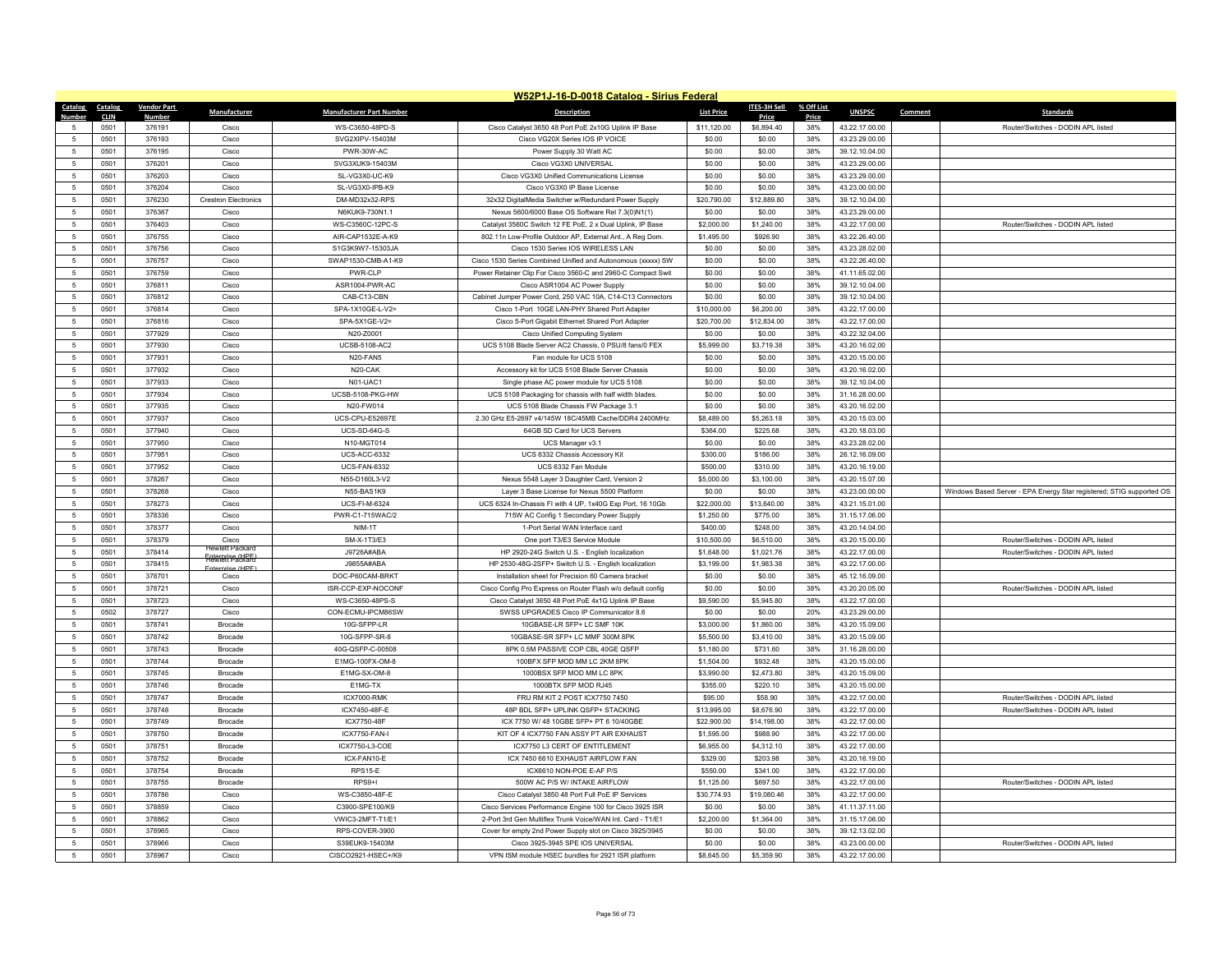|                     |              |                    |                          |                                 | W52P1J-16-D-0018 Catalog - Sirius Federal                                                              |                   |                     |            |                |                                    |
|---------------------|--------------|--------------------|--------------------------|---------------------------------|--------------------------------------------------------------------------------------------------------|-------------------|---------------------|------------|----------------|------------------------------------|
| Catalog Catalog     |              | <b>Vendor Part</b> | Manufacturer             | <b>Manufacturer Part Number</b> | <b>Description</b>                                                                                     | <b>List Price</b> | <b>ITES-3H Sell</b> | % Off List | <b>UNSPSC</b>  | <b>Standards</b><br>Comment        |
| Number              | <b>CLIN</b>  | <b>Number</b>      |                          |                                 |                                                                                                        |                   | Price               | Price      |                |                                    |
| 5                   | 0501         | 378968             | Cisco                    | MEM-2900-512U1GB                | 512MB to 1GB DRAM Upgrade (512MB+512MB) for Cisco 2901-2921                                            | \$450.00          | \$279.00            | 38%        | 32.10.16.01.00 |                                    |
| $\sqrt{2}$          | 0501         | 378969             | Cisco                    | MEM-CF-256U1GB                  | 256MB to 1GB Compact Flash Upgrade for Cisco 1900,2900,3900                                            | \$400.00          | \$248.00            | 38%        | 43.20.20.05.00 |                                    |
| 5                   | 0501         | 379765             | Cisco                    | CAB-VC2-5M                      | Standard camera control cable DSUB/RJ45                                                                | \$0.00            | \$0.00              | 38%        | 26.12.16.09.00 |                                    |
| 5                   | 0502         | 379766             | Cisco                    | SW-S52020-CE8-K9                | SW Image for SX80, MX700, MX800                                                                        | \$0.00            | \$0.00              | 20%        | 43.23.29.00.00 |                                    |
| $\overline{5}$      | 0501         | 379767             | Cisco                    | LIC-CE-CRYPTO-K9                | License key to activate sw encryption module                                                           | \$0.00            | \$0.00              | 38%        | 43.23.00.00.00 | Router/Switches - DODIN API listed |
| -5                  | 0501         | 380935             | Cisco                    | WS-C2960+24TC-L                 | Catalyst 2960 Plus 24 10/100 + 2T/SFP LAN Base                                                         | \$1,295.00        | \$802.90            | 38%        | 43.22.17.00.00 |                                    |
| 5                   | 0501         | 380936             | Cisco                    | $HWIC-2T=$                      | 2-Port Serial WAN Interface Card                                                                       | \$805.00          | \$499.10            | 38%        | 43.20.14.09.00 |                                    |
| $\overline{5}$      | 0501         | 380951             | Cisco                    | UCS-ACC-6296UP                  | UCS 6296UP Chassis Accessory Kit                                                                       | \$0.00            | \$0.00              | 38%        | 43.20.16.02.00 |                                    |
| 5                   | 0501         | 380952             | Cisco                    | UCS-FAN-6296UP                  | UCS 6296UP Fan Module                                                                                  | \$0.00            | \$0.00              | 38%        | 43.20.16.19.00 |                                    |
| $\overline{5}$      | 0501         | 380953             | Cisco                    | UCS-BLKE-6200                   | UCS 6200 Series Expansion Module Blank                                                                 | \$0.00            | \$0.00              | 38%        | 31.16.28.00.00 |                                    |
| 5                   | 0501         | 380958             | Cisco                    | WS-C4507R+E=                    | Catalyst4500E 7 slot chassis for 48Gbps/slot, fan, no ps                                               | \$7,345.00        | \$4,553.90          | 38%        | 43.20.16.02.00 |                                    |
| -5                  | 0501         | 380960             | Cisco                    | CAB-US515P-C19-US               | NEMA 5-15 to IEC-C19 13ft US                                                                           | \$0.00            | \$0.00              | 38%        | 26.12.16.41.00 |                                    |
| $\overline{5}$      | 0501         | 380961             | Cisco                    | WS-X4748-RJV+E++=               | Catalyst 4500E 48-Port PoE 802.3at 10/100/1000(RJ45)                                                   | \$9,445.00        | \$5,855.90          | 38%        | 43.22.17.00.00 |                                    |
| 5                   | 0501         | 380999             | Cisco                    | CAB-HD8-ASYNC                   | High Density 8-port EIA-232 Async Cable option only orderable with TAA                                 | \$150.00          | \$93.00             | 38%        | 26.12.16.09.00 |                                    |
| 5                   | 0501         | 381000             | Cisco                    | HWIC-16A                        | CISCO 16-Port Async HWIC option only orderable with TAA compliant                                      | \$2,300.00        | \$1,426.00          | 38%        | 31.16.28.00.00 |                                    |
| $\overline{5}$      | 0501         | 381111             | Cisco                    | C3850-NM-8-10G                  | Cisco Catalyst 3850 8 x 10GE Network Module                                                            | \$6,120.00        | \$3,794.40          | 38%        | 43.20.15.00.00 |                                    |
| 5                   | 0501         | 381211             | Cisco                    | CAB-TA-JP                       | Japan AC Type A Power Cable                                                                            | \$0.00            | \$0.00              | 38%        | 26.12.16.09.00 |                                    |
| 5                   | 0501         | 381367             | Chatsworth               | 31410-700                       | Rack Adapters, 23" to 19", 1U                                                                          | \$30.00           | \$18.60             | 38%        | 43.22.33.08.00 |                                    |
| $\overline{5}$      | 0501         | 381368             | Chatsworth               | 31420-700                       | Rack Adapters, 23" to 19", 2U                                                                          | \$45.00           | \$27.90             | 38%        | 43.22.33.08.00 |                                    |
| $\overline{5}$      | 0501         | 381369             | Chatsworth               | 31440-700                       | Rack Adapters, 23" to 19", 4U                                                                          | \$65.00           | \$40.30             | 38%        | 43.22.33.08.00 | Router/Switches - DODIN APL listed |
| 5                   | 0501         | 381370             | Cisco                    | WS-C3850-48F-L                  | Cisco Catalyst 3850 48 Port Full PoE LAN Base                                                          | \$11,630.00       | \$7,210.60          | 38%        | 43.22.17.00.00 |                                    |
| $\overline{5}$      | 0501         | 381371             | Cisco                    | IEM-3000-8TM=                   | Cisco IE 3000 Expansion Module, 8 10/100                                                               | \$1.195.00        | \$740.90            | 38%        | 43.20.15.00.00 |                                    |
| $\overline{5}$      | 0501         | 381372             | Cisco                    | EHWIC-1GE-SFP-CU=               | EHWIC 1 port dual mode SFP(100M/1G) or GE(10M/100M/1G) Spare                                           | \$920.00          | \$570.40            | 38%        | 26.12.16.09.00 |                                    |
| 5                   | 0501         | 381374             | <b>IMC Networks</b>      | 851-10912                       | ADVANTECH B+B SMARTWORX : MediaConverter/12x (1 U tail) (12-slot                                       | \$550.00          | \$341.00            | 38%        | 43.22.17.00.00 |                                    |
| $\overline{5}$      | 0501         | 381375             | <b>IMC Networks</b>      | 855-12665                       | AC <sub>1</sub><br>ADVANTECH B+B SMARTWORX : McLIM, TX/FX-SM1310/PLUS-SC                               | \$270.00          | \$167.40            | 38%        | 26.12.16.09.00 |                                    |
| $\overline{5}$      | 0501         | 381379             | Cisco                    | CAB-TA-EU                       | Europe AC Type A Power Cable                                                                           | \$0.00            | \$0.00              | 38%        | 39.12.10.04.00 |                                    |
| 5                   | 0501         | 381382             | Cisco                    | GLC-GE-100FX=                   | 100BASE-FX SFP for GE SFP port on 3750,3560.2970,2960                                                  | \$250.00          | \$155.00            | 38%        | 26.12.16.09.00 |                                    |
| $\overline{5}$      | 0501         | 382325             | Cisco                    | C6807-IA-PARENT                 | Catalyst 6807 and Sup2T as IA Parent - For Tracking Only                                               | \$0.00            | \$0.00              | 38%        | 31.16.28.00.00 |                                    |
| $\overline{5}$      | 0501         | 382326             | Cisco                    | C6800-CAMPUS-CORE               | Catalyst 6800 Campus Core Deployment; For Tracking Only                                                | \$0.00            | \$0.00              | 38%        | 26.12.16.09.00 |                                    |
| $\overline{5}$      | 0501         | 382328             | Cisco                    | C6800-PS-CVR                    | Catalyst 6800 power supply blank cover                                                                 | \$0.00            | \$0.00              | 38%        | 39.12.10.04.00 |                                    |
| $\overline{5}$      | 0501         | 382329             | Cisco                    | C6800-XL-CVR                    | Catalyst 6807-XL line card slot cover                                                                  | \$0.00            | \$0.00              | 38%        | 39.12.13.02.00 |                                    |
| $\overline{5}$      | 0501         | 382331             | Cisco                    | S2TISK9Z-15201SY                | Cisco CAT6000-VS-S2T IOS IP SERV FULL ENCRYPT                                                          | \$0.00            | \$0.00              | 38%        | 39.12.13.02.00 |                                    |
| $\overline{5}$      | 0501         | 382482             | Cisco                    | C1F1VCAT38501-01                | Tracker PID v01 Fnd Perpetual CAT38501 - no delivery                                                   | \$0.00            | \$0.00              | 38%        | 31.16.28.00.00 |                                    |
| $\overline{5}$      |              |                    |                          |                                 |                                                                                                        |                   |                     |            |                |                                    |
|                     | 0501<br>0501 | 382517<br>382519   | Cisco                    | DCNM-LAN-N5K-K9                 | DCNM for LAN Advanced Edt. for Nexus 5000                                                              | \$1,000.00        | \$620.00            | 38%<br>38% | 43.22.31.08.00 |                                    |
| 5<br>$\overline{5}$ |              |                    | Cisco                    | N5KUK9-701N1.1                  | Nexus 5500 Base OS Software Rel 7.0(1)N1(1)                                                            | \$0.00            | \$0.00              |            | 39.12.13.02.00 |                                    |
|                     | 0501         | 382852             | Cisco                    | SW-5300-MCU-K9                  | Software Image For MCU 5300 Series Latest Version                                                      | \$0.00            | \$0.00              | 38%        | 43.23.28.02.00 |                                    |
| 5                   | 0501         | 382854             | Cisco                    | BE6K-SW-10X11X-XU               | Cisco Business Edition 6000 - Software App Version 10.X 11.X                                           | \$0.00            | \$0.00              | 38%        | 43.23.28.02.00 |                                    |
| 5                   | 0501         | 382857             | Cisco                    | SW-TMS-15.X-K9                  | TMS Base Software Image Version 15.X                                                                   | \$0.00            | \$0.00              | 38%        | 39.12.13.02.00 |                                    |
| $\overline{5}$      | 0501         | 382861             | Cisco                    | CTI-3241-GWISDNKS               | ISDN GW 3241 - PRI ISDN H.320 To H.323 Gateway                                                         | \$21,360.00       | \$13,243.20         | 38%        | 43.22.26.05.00 |                                    |
| $\overline{5}$      | 0501         | 382862             | Cisco                    | PWR-CORD-US-C                   | US power cord                                                                                          | \$0.00            | \$0.00              | 38%        | 39.12.10.04.00 |                                    |
| 5                   | 0501         | 382866             | Cisco                    | SW-3241-GWISDN-K9               | Software Image For 3241 GW, Latest Version<br>C2G Cisco XFP10GLR-192SR-L Compatible 10GBase-LR SMF XFF | \$0.00            | \$0.00              | 38%        | 39.12.13.02.00 | Router/Switches - DODIN APL listed |
| $\overline{5}$      | 0501         | 39452              | C <sub>2</sub> G LEGRAND | 39452                           | Trapsceiver Module<br>C2G Juniper Networks EX-XFP-10GE-LR Compatible 10GBase-LR SMF                    | \$729.99          | \$452.59            | 38%        | 43.20.15.09.00 |                                    |
| $\overline{5}$      | 0501         | 39453              | C2G LEGRAND              | 39453                           | C2G Finisar FTLX85/YER Transceiver Module<br>C2G Finisar FTLX85/YERBCL Compatible 10GBase-SR MMF SFP+  | \$789.99          | \$489.79            | 38%        | 43.20.15.09.00 |                                    |
| $\,$ 5              | 0501         | 39454              | C2G LEGRAND              | 39454                           | C2G Juniper Networks EX-SFP-1GE-1 Compatible 1000Base-1X Coppe                                         | \$124.99          | \$77.49             | 38%        | 43.20.15.09.00 |                                    |
| $\overline{5}$      | 0501         | 39455              | C2G LEGRAND              | 39455                           | C2G Cisco X2-10GB-LR Compatible 10GBase-LR SMF X2 Transceiver                                          | \$99.99           | \$61.99             | 38%        | 43.20.15.09.00 |                                    |
| $\overline{5}$      | 0501         | 39456              | C2G LEGRAND              | 39456                           | C2G Intel E10GSFPSR Compatible 10GBase-SR MMF SFP+ Transceive                                          | \$699.99          | \$433.99            | 38%        | 43.20.15.09.00 |                                    |
| 5                   | 0501         | 39457              | C2G LEGRAND              | 39457                           | Legrand Cisco GLC-LX-SM-RGD Compatible 1000BASE-LX SMF SFP                                             | \$154.99          | \$96.09             | 38%        | 43.20.15.09.00 |                                    |
| $\overline{5}$      | 0501         | 39458              | C2G LEGRAND              | 39458                           | Wini-GBIC) Transceiver Module<br>C2G Juniper Networks SFP-1GE-FE-E-1 Compatible 10/100/1000Base-       | \$129.99          | \$80.59             | 38%        | 43.20.15.09.00 |                                    |
| -5                  | 0501         | 39459              | C2G LEGRAND              | 39459                           | C2G Cisco SFP-CE-S Compatible 1000Base-SX MMF SFP (mini-GBIC)                                          | \$109.99          | \$68.19             | 38%        | 43.20.15.09.00 |                                    |
| $\overline{5}$      | 0501         | 39460              | C2G LEGRAND              | 39460                           | Transceiver Module<br>C2G HP 455883-B21 Compatible 10GBase-SR MMF SFP+ Transceiver                     | \$94.99           | \$58.89             | 38%        | 43.20.15.09.00 |                                    |
| $\overline{5}$      | 0501         | 39461              | C2G LEGRAND              | 39461                           | C2G Finisar FTLX1471D3BCL Compatible 10GBase-LR SMF SFP+                                               | \$459.99          | \$285.19            | 38%        | 43.20.15.09.00 |                                    |
| -5                  | 0501         | 39462              | C2G LEGRAND              | 39462                           | Legrand Cisco SFP-GE-L Compatible 1000BASE-LX SMF SFP (Mini-                                           | \$229.99          | \$142.59            | 38%        | 43.20.15.09.00 |                                    |
| $\overline{5}$      | 0501         | 39463              | C2G LEGRAND              | 39463                           | C2G Brocade 10G-SFPP-SR Compatible 10GBase-SR MMF SFP+                                                 | \$89.99           | \$55.79             | 38%        | 43.20.15.09.00 |                                    |
| $\overline{5}$      | 0501         | 39464              | C2G LEGRAND              | 39464                           |                                                                                                        | \$429.99          | \$266.59            | 38%        | 43.20.15.09.00 |                                    |
| 5                   | 0501         | 39465              | C2G LEGRAND              | 39465                           | C2G Finisar FTLF8528P2BCV Compatible 2/4/8Gbs Fibre Channel SW                                         | \$159.99          | \$99.19             | 38%        | 43.20.15.09.00 |                                    |
| 5                   | 0501         | 39466              | C2G LEGRAND              | 39466                           | C2G Finisar FTLF8524F2BRV Compatible 1/2/4Gbs Fibre Channel SW                                         | \$84.99           | \$52.69             | 38%        | 43.20.15.09.00 |                                    |
| $\overline{5}$      | 0501         | 39467              | C2G LEGRAND              | 39467                           | C2G Cisco WS-85483 Compatible 1000Base-1X Copper GBIC                                                  | \$84.99           | \$52.69             | 38%        | 43.20.15.09.00 |                                    |
| 5                   | 0501         | 39468              | C2G LEGRAND              | 39468                           | C2G Cisco DS-SFP-FC8G-SW Compatible 2/4/8Gbs Fibre Channel SW                                          | \$174.99          | \$108.49            | 38%        | 43.20.15.09.00 |                                    |
| $\sqrt{2}$          | 0501         | 39469              | C2G LEGRAND              | 39469                           | C2G Arista Networks AR-SEP+ Transceiver Module                                                         | \$104.99          | \$65.09             | 38%        | 43.20.15.09.00 |                                    |
|                     | 0501         | 39470              | C2G LEGRAND              | 39470                           | Legrand Brocage ETMG-SC-DM Compatible 1000BASE-SX MMF SFF                                              | \$94.99           | \$58.89             | 38%        | 43.20.15.09.00 |                                    |
| 5                   | 0501         | 39471              | C2G LEGRAND              | 39471                           | C2G Cisco SFP-1GB-SX Compatible 1000Base-SX MMF SFP (mini-GBIC<br>Transceiver Module                   | \$79.99           | \$49.59             | 38%        | 43.20.15.09.00 |                                    |
|                     |              |                    |                          |                                 |                                                                                                        |                   |                     |            |                |                                    |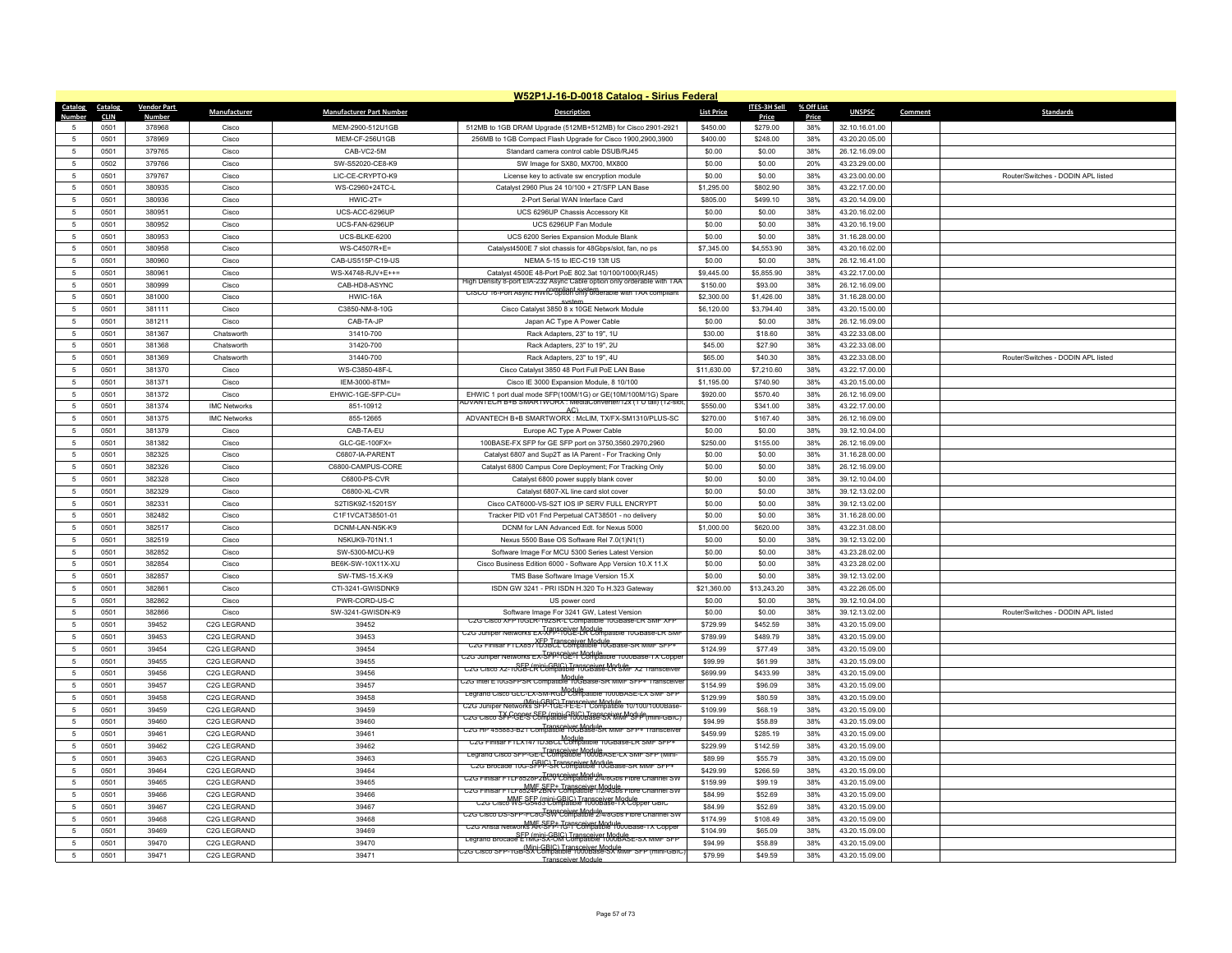| <b>Catalog</b>      | Catalog     | <b>Vendor Part</b> |                          |                                 | W52P1J-16-D-0018 Catalog - Sirius Federal                                                  |                      | <b>ITES-3H Sell</b> | % Off List |                |         |                                    |
|---------------------|-------------|--------------------|--------------------------|---------------------------------|--------------------------------------------------------------------------------------------|----------------------|---------------------|------------|----------------|---------|------------------------------------|
| Number              | <b>CLIN</b> | Numbei             | Manufacturer             | <b>Manufacturer Part Number</b> | <b>Description</b>                                                                         | <b>List Price</b>    | Price               | Price      | <b>UNSPSC</b>  | Comment | <b>Standards</b>                   |
| -5                  | 0501        | 39472              | C2G LEGRAND              | 39472                           | UZG Juniper Networks ストピ-10G-S Con                                                         | \$449.99             | \$278.99            | 38%        | 43.20.15.09.00 |         |                                    |
| 5                   | 0501        | 39473              | C2G LEGRAND              | 39473                           | C2G Extreme Networks 10301 Compatible 10GBase-SR MMF SFP+                                  | \$389.99             | \$241.79            | 38%        | 43.20.15.09.00 |         |                                    |
| 5                   | 0501        | 39474              | C2G LEGRAND              | 39474                           | C2G Finisar FTLX85/1D3BCV Compatible 10GBase-SR MMF SFP+                                   | \$119.99             | \$74.39             | 38%        | 43.20.15.09.00 |         |                                    |
| -5                  | 0501        | 39475              | C <sub>2G</sub> I FGRAND | 39475                           | C2G Cisco GLC-FE-100LX Compatible 100Base-LX SMF SFP (mini-                                | \$144.99             | \$89.89             | 38%        | 43.20.15.09.00 |         |                                    |
| 5                   | 0501        | 39476              | C2G LEGRAND              | 39476                           | GBIC) Transceiver Module<br>C2G Finisar FTLF8524P2BNL Compatible 1/2/4Gbs Fibre Channel SW | \$84.99              | \$52.69             | 38%        | 43.20.15.09.00 |         |                                    |
| 5                   | 0501        | 39477              | C2G LEGRAND              | 39477                           | C2G Brocage LHMGFFX (Digiti GBIG) Transceiver Module or SF                                 | \$104.99             | \$65.09             | 38%        | 43.20.15.09.00 |         |                                    |
| 5                   | 0501        | 39478              | C <sub>2G</sub> I FGRAND | 39478                           |                                                                                            | \$59.99              | \$37.19             | 38%        | 43.20.15.09.00 |         |                                    |
| $\overline{5}$      | 0501        | 39479              | C2G LEGRAND              | 39479                           | C2G MSA Compliant 1000Base-SX MMF SPP (mini-GBIC) Transceiv                                | \$64.99              | \$40.29             | 38%        | 43.20.15.09.00 |         |                                    |
| 5                   | 0501        | 39480              | C2G LEGRAND              | 39480                           | Module<br>C2G Cisco SFP-10G-ER Compatible 10GBase-ER SMF SFP-                              | \$1,849.99           | \$1,146.99          | 38%        | 43.20.15.09.00 |         |                                    |
| $5\phantom{.0}$     | 0501        | 39481              | C2G LEGRAND              | 39481                           | C2G Cisco QSFP-40G-SR4 Compatible 40GBase-SR MMF QSFP-                                     | \$1,279.99           | \$793.59            | 38%        | 43.20.15.09.00 |         |                                    |
| $\overline{5}$      | 0501        | 39482              | C2G LEGRAND              | 39482                           | <b>Transceiver Module</b><br>C2G MSA Compliant 40GBase-SR MMF QSFP+ Transceiver Module     | \$889.99             | \$551.79            | 38%        | 43.20.15.09.00 |         |                                    |
| 5                   | 0501        | 39483              | C2G LEGRAND              | 39483                           | C2G Arista Networks AR-SFP-10G-LR Compatible 10GBase-LR SMF                                | \$719.99             | \$446.39            | 38%        | 43.20.15.09.00 |         |                                    |
| $5\phantom{.0}$     | 0501        | 39484              | C2G LEGRAND              | 39484                           | C2G Cisco XENPAK-10GB-SR Compatible 10GBase-SR MMF XENPAK                                  | \$619.99             | \$384.39            | 38%        | 43.20.15.09.00 |         |                                    |
| 5                   | 0501        | 39485              | C2G LEGRAND              | 39485                           | Transceiver Module<br>C2G Cisco XFP-10G-MM-SR Compatible 10GBase-SR MMF XFI                | \$569.99             | \$353.39            | 38%        | 43.20.15.09.00 |         |                                    |
| -5                  | 0501        | 39486              | C2G LEGRAND              | 39486                           | Transceiver Module<br>C2G HP J4860C Compatible 1000Base-2X SMF SFP (mini-GBIC)             | \$259.99             | \$161.19            | 38%        | 43.20.15.09.00 |         |                                    |
|                     |             |                    |                          | 39487                           | C2G HP J9054C Compatible 100Base-PX MMF SFP (mini-GBIC)                                    |                      |                     |            |                |         |                                    |
| $5\phantom{.0}$     | 0501        | 39487              | C2G LEGRAND              |                                 | .earand Cisco GLC-EX-SMD Compatible 1000BASE-EX SMF SFP (Mini                              | \$214.99<br>\$249.99 | \$133.29            | 38%<br>38% | 43.20.15.09.00 |         |                                    |
| $\sqrt{5}$          | 0501        | 39488              | C2G LEGRAND              | 39488                           | C2G HP AJ716A Compatible 2/4/8Gbs Fibre Channel SW MMF SFP+                                |                      | \$154.99            |            | 43.20.15.09.00 |         |                                    |
| -5                  | 0501        | 39489              | C <sub>2G</sub> I FGRAND | 39489                           | Transceiver Module<br>C2G Cisco WS-G5486 Compatible 1000Base-LX SMF GBIC Transceive        | \$104.99             | \$65.09             | 38%        | 43.20.15.09.00 |         |                                    |
| $\sqrt{5}$          | 0501        | 39490              | C2G LEGRAND              | 39490                           |                                                                                            | \$84.99              | \$52.69             | 38%        | 43.20.15.09.00 |         |                                    |
| $\sqrt{5}$          | 0501        | 39491              | C2G LEGRAND              | 39491                           | C2G Enterasys mGBlCECBCLTransceivftJ084se-mx mmF SFP (mm                                   | \$159.99             | \$99.19             | 38%        | 43.20.15.09.00 |         |                                    |
| $5\phantom{.0}$     | 0501        | 39492              | C2G LEGRAND              | 39492                           | C2G Finisar FCLF-8521-3 Compatible 1000Base-1X Copper SFP (mini-                           | \$84.99              | \$52.69             | 38%        | 43.20.15.09.00 |         |                                    |
| 5                   | 0501        | 39493              | C2G LEGRAND              | 39493                           | C2G HP 453154-B21 Compatible 1000Base-IX Copper SFP (mini-GBIC                             | \$84.99              | \$52.69             | 38%        | 43.20.15.09.00 |         |                                    |
| 5                   | 0501        | 39494              | C2G LEGRAND              | 39494                           | C2G Cisco ONS-SI-GE-SX Compatible 1000Base-SX MMF SFP (mini-                               | \$174.99             | \$108.49            | 38%        | 43.20.15.09.00 |         |                                    |
| $\sqrt{5}$          | 0501        | 39495              | C2G LEGRAND              | 39495                           | C2G Brocade E1MG-LX-UM Compatible 1000Base-LX SMF SFP (min)                                | \$124.99             | \$77.49             | 38%        | 43.20.15.09.00 |         |                                    |
| -5                  | 0501        | 39496              | C2G LEGRAND              | 39496                           | C2G HP 3CSFP91 Compatible 1000Base-SX MMF SFP (mini-GBIC)                                  | \$119.99             | \$74.39             | 38%        | 43.20.15.09.00 |         |                                    |
| 5                   | 0501        | 39497              | C2G LEGRAND              | 39497                           | C2G Avaya/Nortel AA1419013-E5 Compatible 1000Base-SX MMF SFF                               | \$69.99              | \$43.39             | 38%        | 43.20.15.09.00 |         |                                    |
| $5\phantom{.0}$     | 0501        | 39498              | C2G LEGRAND              | 39498                           | Legrand Avaya/Nortel AA1419048-E6 Compatible T000BASE-SX MMI                               | \$83.99              | \$52.07             | 38%        | 43.20.15.09.00 |         |                                    |
| $\overline{5}$      | 0501        | 39499              | C2G LEGRAND              | 39499                           | SEP (Mini-GBIC) Transceiver Module                                                         | \$79.99              | \$49.59             | 38%        | 43.20.15.09.00 |         |                                    |
| $\sqrt{5}$          | 0501        | 7603S-RSP720C-P    | Cisco                    | 7603S-RSP720C-P                 | Cisco 7603S Chassis 3-slot RSP720-3C PS                                                    | \$39,600.00          | \$24,552.00         | 38%        | 43.22.26.00.00 |         | Router/Switches - DODIN APL listed |
| $\sqrt{5}$          | 0501        | 7603S-RSP720C-R    | Cisco                    | 7603S-RSP720C-R                 | Cisco 7603S Chassis, 3-slot, Redundant System, 2RSP720-3C, 2PS                             | \$76,700.00          | \$47,554.00         | 38%        | 43.22.26.00.00 |         | Router/Switches - DODIN APL listed |
| $\sqrt{5}$          | 0501        | 603S-RSP720CXL     | Cisco                    | 7603S-RSP720CXL-P               | Cisco 7603S Chassis, 3-slot, RSP720-3CXL, PS                                               | \$54,000.00          | \$33,480.00         | 38%        | 43.22.26.00.00 |         | Router/Switches - DODIN APL listed |
| -5                  | 0501        | 7603S-RSP7C-10G-   | Cisco                    | 7603S-RSP7C-10G-P               | Cisco 7603S Chassis.3-slot.RSP720-3C-10GE.PS                                               | \$51,600.00          | \$31,992.00         | 38%        | 43.22.26.00.00 |         | Router/Switches - DODIN APL listed |
| -5                  | 0501        | 7603S-RSP7C-10G-   | Cisco                    | 7603S-RSP7C-10G-R               | Cisco 7603S Chassis, 3-slot, Red System, 2RSP720-3C-10GE, 2PS                              | \$100,200.00         | \$62,124.00         | 38%        | 43.22.26.00.00 |         | Router/Switches - DODIN APL listed |
| 5                   | 0501        | 603S-RSP7XL-10G    | Cisco                    | 7603S-RSP7XL-10G-R              | Cisco 7603S Chassis, 3-slot, Red System, 2RSP720-3CXL-10GE, 2PS                            | \$124,200.00         | \$77,004.00         | 38%        | 43.22.26.00.00 |         | Router/Switches - DODIN APL listed |
| $\sqrt{5}$          | 0501        | 7606S-RSP720C-R    | Cisco                    | 7606S-RSP720C-R                 | Cisco 7606S Chassis, 6-slot, Redundant System, 2RSP720-3C, 2PS                             | \$80,200.00          | \$49,724.00         | 38%        | 43.22.26.00.00 |         | Router/Switches - DODIN APL listed |
| 5                   | 0501        | 606S-RSP720CXL-    | Cisco                    | 7606S-RSP720CXL-P               | Cisco 7606S Chassis, 6-slot, RSP720-3CXL, PS                                               | \$57,500.00          | \$35,650.00         | 38%        | 43.22.26.00.00 |         | Router/Switches - DODIN APL listed |
| 5                   | 0501        | 606S-RSP720CXL-    | Cisco                    | 7606S-RSP720CXL-R               | Cisco 7606S Chassis, 6-slot, Redundant System, 2RSP720-3CXL, 2PS                           | \$109,000.00         | \$67,580.00         | 38%        | 43.22.26.00.00 |         | Router/Switches - DODIN APL listed |
| $\sqrt{5}$          | 0501        | 7606S-RSP7C-10G-   | Cisco                    | 7606S-RSP7C-10G-R               | Cisco 7606S Chassis.6-slot.Red System.2RSP720-3C-10GE.2PS                                  | \$103,950.00         | \$64,449.00         | 38%        | 43.22.26.00.00 |         | Router/Switches - DODIN APL listed |
| 5                   | 0501        | 606S-RSP7XL-10G    | Cisco                    | 7606S-RSP7XL-10G-P              | Cisco 7606S Chassis 6-slot RSP720-3CXL-10GE PS                                             | \$67,350.00          | \$41,757.00         | 38%        | 43.22.26.00.00 |         | Router/Switches - DODIN API listed |
| 5                   | 0501        | 606S-RSP7XL-10G    | Cisco                    | 7606S-RSP7XL-10G-R              | Cisco 7606S Chassis, 6-slot, Red System, 2RSP720-3CXL-10GE, 2PS                            | \$127,950.00         | \$79,329.00         | 38%        | 43.22.26.00.00 |         | Router/Switches - DODIN APL listed |
| 5                   | 0501        | 7606S-SUP2T-R      | Cisco                    | 7606S-SUP2T-R                   | Cisco 7606S Chassis, 6-slot, Red System, 2VS-S2T-10G, 2PS                                  | \$68,000.00          | \$42,160.00         | 38%        | 43.22.26.00.00 |         | Router/Switches - DODIN APL listed |
| 5                   | 0501        | 7609S-RSP720C-P    | Cisco                    | 7609S-RSP720C-P                 | Cisco 7609S Chassis, 9-slot, RSP720-3C, PS                                                 | \$47,100.00          | \$29,202.00         | 38%        | 43.22.26.00.00 |         | Router/Switches - DODIN APL listed |
| 5                   | 0501        | 7609S-RSP720C-R    | Cisco                    | 7609S-RSP720C-R                 | Cisco 7609S Chassis, 9-slot, Redundant System, 2RSP720-3C, 2PS                             | \$83,700.00          | \$51,894.00         | 38%        | 43.22.26.00.00 |         | Router/Switches - DODIN APL listed |
| 5                   | 0501        | 609S-RSP720CXL-    | Cisco                    | 7609S-RSP720CXL-R               | Cisco 7609S Chassis, 9-slot, Redundant System, 2RSP720-3CXL, 2PS                           | \$112,500.00         | \$69,750.00         | 38%        | 43.22.26.00.00 |         | Router/Switches - DODIN APL listed |
| 5                   | 0501        | 7609S-RSP7C-10G-   | Cisco                    | 7609S-RSP7C-10G-P               | Cisco 7609S Chassis, 9-slot, RSP720-3C-10GE, PS                                            | \$59,100.00          | \$36,642.00         | 38%        | 43.22.26.00.00 |         | Router/Switches - DODIN APL listed |
| 5                   | 0501        | 7609S-RSP7C-10G-   | Cisco                    | 7609S-RSP7C-10G-R               | Cisco 7609S Chassis, 9-slot, Red System, 2RSP720-3C-10GE, 2PS                              | \$107,700.00         | \$66,774.00         | 38%        | 43.22.26.00.00 |         | Router/Switches - DODIN APL listed |
| -5                  | 0501        | 609S-RSP7XL-10G-   | Cisco                    | 7609S-RSP7XL-10G-P              | Cisco 7609S Chassis, 9-slot, RSP720-3CXL-10GE, PS                                          | \$71,100.00          | \$44,082.00         | 38%        | 43.22.26.00.00 |         | Router/Switches - DODIN API listed |
| 5                   | 0501        | 609S-RSP7XL-10G-   | Cisco                    | 7609S-RSP7XL-10G-R              | Cisco 7609S Chassis, 9-slot, Red System, 2RSP720-3CXL-10GE, 2PS                            | \$131,700.00         | \$81,654.00         | 38%        | 43.22.26.00.00 |         | Router/Switches - DODIN APL listed |
|                     | 0501        | 851-0L2-006        | Quiktron                 | 851-0L2-006                     | 2 meter Multimode LC/MTRJ Duplex Fiber Optic Cable                                         | \$9.00               | \$5.58              | 38%        | 31.16.28.00.00 |         |                                    |
| 5<br>$\overline{5}$ |             |                    |                          |                                 |                                                                                            |                      |                     |            |                |         |                                    |
|                     | 0501        | A901S-2SG-F-D      | Cisco                    | A901S-2SG-F-D                   | 4 external Ports (2 SFP +2 Cu) + 1 Gland Interface, DC PWR                                 | \$6,000.00           | \$3,720.00          | 38%        | 43.22.26.00.00 |         | Router/Switches - DODIN APL listed |
| $\sqrt{5}$          | 0501        | A901S-3SG-F-D      | Cisco                    | A901S-3SG-F-D                   | 4 external Ports (3 SFP +1 Cu) + 1 Gland Interface, DC PWR                                 | \$6,000.00           | \$3,720.00          | 38%        | 43.22.26.00.00 |         | Router/Switches - DODIN API listed |
| 5                   | 0501        | 9K-100G-WDM-1P-    | Cisco                    | A9K-100G-WDM-1P-K               | ASR 9K 1-port 100G IP+DWDM Starter Kit                                                     | \$309,000.00         | \$191,580.00        | 38%        | 43.22.26.00.00 |         | Router/Switches - DODIN API listed |
| 5                   | 0501        | 9K-100G-WDM-2P-    | Cisco                    | A9K-100G-WDM-2P-K               | ASR 9K 2-port 100G IP+DWDM Starter Kit                                                     | \$543,000.00         | \$336,660.00        | 38%        | 43.22.26.00.00 |         | Router/Switches - DODIN APL listed |
| 5                   | 0501        | A9K-750W-AC=       | Cisco                    | A9K-750W-AC=                    | ASR 9000 Series 750W AC Power Supply for ASR-9001 Spare                                    | \$1,800.00           | \$1,116.00          | 38%        | 43.22.26.00.00 |         | Router/Switches - DODIN API listed |
| 5                   | 0501        | A9K-750W-AC-RF     | Cisco                    | A9K-750W-AC-RF                  | ASR 9000 750W AC Power Supply for ASR-9001 REMANUFACTURED                                  | \$1,080.00           | \$669.60            | 38%        | 43.22.26.00.00 |         | Router/Switches - DODIN APL listed |
| 5                   | 0501        | A9K-750W-DC-RF     | Cisco                    | A9K-750W-DC-RF                  | ASR 9000 750W DC Power Supply for ASR-9001 REMANUFACTURED                                  | \$1,080.00           | \$669.60            | 38%        | 43.22.26.00.00 |         | Router/Switches - DODIN APL listed |
| 5                   | 0501        | 49K-9001-120G-LIC  | Cisco                    | A9K-9001-120G-LIC=              | ASR 9001-S 120G Upgrade License                                                            | \$25,000.00          | \$15,500.00         | 38%        | 43.22.26.00.00 |         | Router/Switches - DODIN APL listed |
| 5                   | 0501        | A9K-9001-MOB-LIC   | Cisco                    | A9K-9001-MOB-LIC                | ASR 9001 Advanced Mobile License                                                           | \$12,000.00          | \$7,440.00          | 38%        | 43.22.26.00.00 |         | Router/Switches - DODIN APL listed |
| $\overline{5}$      | 0501        | 9K-9001-S-BAYFLF   | Cisco                    | A9K-9001-S-BAYFLR=              | ASR 9001-S Disabled Bay Filler                                                             | \$0.00               | \$0.00              | 38%        | 43.22.26.00.00 |         | Router/Switches - DODIN API listed |
| -5                  | 0501        | 49KV-11-10G-DC-A   | Cisco                    | A9KV-11-10G-DC-A=               | 11-Port GE + 4-Port 10GE ASR 9000v, DC Power ANSI Chassis                                  | \$10,000.00          | \$6,200.00          | 38%        | 43 22 26 00 00 |         | Router/Switches - DODIN API listed |
| $\sqrt{5}$          | 0501        | 49KV-22G-DC-24-A   | Cisco                    | A9KV-22G-DC-24-A=               | 22-Port GE ASR 9000v, +24DC Power ANSI Chassis                                             | \$14,000.00          | \$8,680.00          | 38%        | 43.22.26.00.00 |         | Router/Switches - DODIN APL listed |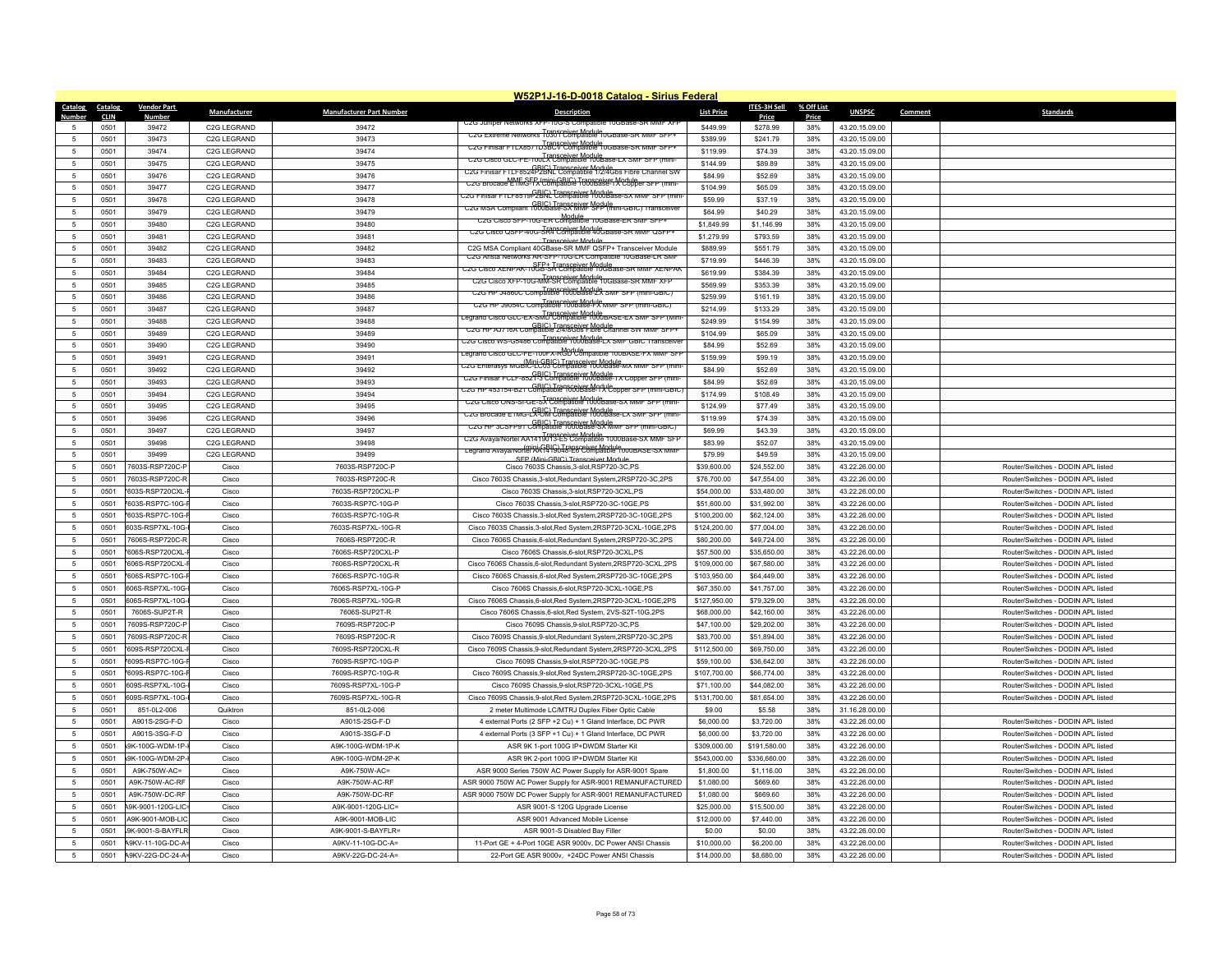|                                   |              |                                       |                |                                        | W52P1J-16-D-0018 Catalog - Sirius Federal                                                                                 |                            |                            |            |                                  |                                                                          |
|-----------------------------------|--------------|---------------------------------------|----------------|----------------------------------------|---------------------------------------------------------------------------------------------------------------------------|----------------------------|----------------------------|------------|----------------------------------|--------------------------------------------------------------------------|
| <b>Catalog</b>                    | Catalog      | <b>Vendor Part</b>                    | Manufacturer   | <b>Manufacturer Part Number</b>        | <b>Description</b>                                                                                                        | <b>List Price</b>          | ITES-3H Sell               | % Off List | <b>UNSPSC</b>                    | Comment<br><b>Standards</b>                                              |
| 5                                 | CLIN         | <b>Number</b>                         |                |                                        |                                                                                                                           |                            | Price                      | Price      |                                  |                                                                          |
| -5                                | 0501         | A9KV-22G-DC-A=                        | Cisco          | A9KV-22G-DC-A=                         | 22-Port GE ASR 9000v, DC Power ANSI Chassis                                                                               | \$14,000.00                | \$8,680.00                 | 38%        | 43.22.26.00.00                   | Router/Switches - DODIN APL listed                                       |
|                                   | 0501<br>0501 | A9KV-33-10G-24-A=<br>49KV-33-10G-DC-A | Cisco<br>Cisco | A9KV-33-10G-24-A=<br>A9KV-33-10G-DC-A= | 33-Port GE + 4-Port 10GE ASR 9000v, +24DC Power ANSI Chassis<br>33-Port GE + 4-Port 10GE ASR 9000v, DC Power ANSI Chassis | \$22,000.00<br>\$22,000.00 | \$13,640.00<br>\$13,640.00 | 38%<br>38% | 43.22.26.00.00<br>43.22.26.00.00 | Router/Switches - DODIN APL listed<br>Router/Switches - DODIN API listed |
| 5<br>5                            |              |                                       |                |                                        |                                                                                                                           |                            |                            |            |                                  |                                                                          |
|                                   | 0501         | 49KV-33G-DC-24-A                      | Cisco          | A9KV-33G-DC-24-A=                      | 33-Port GE ASR 9000v, +24DC Power ANSI Chassis                                                                            | \$20,000.00                | \$12,400.00                | 38%        | 43.22.26.00.00                   | Router/Switches - DODIN APL listed                                       |
| 5                                 | 0501         | A9KV-33G-DC-A=                        | Cisco          | A9KV-33G-DC-A=                         | 33-Port GE ASR 9000v, DC Power ANSI Chassis                                                                               | \$20,000.00                | \$12,400.00                | 38%        | 43.22.26.00.00                   | Router/Switches - DODIN APL listed                                       |
| 5<br>5                            | 0501         | A9KV-V2-DC-E=                         | Cisco          | A9KV-V2-DC-E=                          | 44-Port GE + 4-Port 10GE ASR 9000v-V2, DC Power ETSI Chassis                                                              | \$24,500.00                | \$15,190.00                | 38%<br>38% | 43.22.26.00.00                   | Router/Switches - DODIN APL listed                                       |
|                                   | 0501         | ACS-810-FWM=                          | Cisco          | ACS-810-FWM=                           | 810 Floor/Wall Mounting Kit                                                                                               | \$35.00                    | \$21.70                    |            | 43.22.26.00.00                   | Router/Switches - DODIN APL listed                                       |
| 5                                 | 0501         | AIR-CAP2702I-B-K9                     | Cisco          | AIR-CAP2702I-B-K9                      | 802.11ac CAP w/CleanAir; 3x4:3SS; Int Ant; B Reg Domain                                                                   | \$1,095.00                 | \$678.90                   | 38%        | 43.20.14.04.00                   | Router/Switches - DODIN APL listed                                       |
| $5\phantom{.0}$<br>5              | 0501<br>0501 | ASA5516-CTRL-LIC<br>SA5585-20CTRL-L   | Cisco          | ASA5516-CTRL-LIC<br>ASA5585-20CTRL-LIC | Cisco ASA5516 Control License<br>Cisco ASA5585-20 Control License                                                         | \$0.00                     | \$0.00<br>\$0.00           | 38%        | 43.23.29.00.00<br>43.23.29.00.00 | Router/Switches - DODIN APL listed<br>Router/Switches - DODIN API listed |
|                                   |              | $ASR1001=$                            | Cisco          | $ASR1001=$                             |                                                                                                                           | \$0.00                     |                            | 38%        |                                  | Router/Switches - DODIN API listed                                       |
| 5                                 | 0501         |                                       | Cisco          |                                        | Cisco ASR1001 System, Crypto, 4 built-in GE, Dual P/S, spare                                                              | \$21,000.00                | \$13,020.00                | 38%<br>38% | 43.22.26.00.00                   | Router/Switches - DODIN APL listed                                       |
| $\sqrt{5}$<br>5                   | 0501<br>0501 | SR1001-2.5G-SECK<br>SR1001-2.5G-VPNK  | Cisco<br>Cisco | ASR1001-2.5G-SECK9                     | Cisco ASR1001 VPN+FW Bundle, 2.5G Base System, AESK9, License                                                             | \$44,000.00                | \$27,280.00                | 38%        | 43.22.26.00.00                   | Router/Switches - DODIN API listed                                       |
|                                   |              |                                       |                | ASR1001-2.5G-VPNK9                     | ASR1001 VPN Bundle, 2.5G Base System, AESK9, IPSec License                                                                | \$38,500.00                | \$23,870.00                |            | 43.22.26.00.00                   |                                                                          |
| 5                                 | 0501         | SR1001-2XOC3PO                        | Cisco          | ASR1001-2XOC3POS                       | Cisco ASR1001 System, Crypto, 4 built-in GE, OC3 IDC, Dual P/S                                                            | \$32,500.00                | \$20,150.00                | 38%        | 43.22.26.00.00                   | Router/Switches - DODIN APL listed                                       |
| $5\phantom{.0}$<br>$\overline{5}$ | 0501         | ASR1001-4X1GE                         | Cisco          | ASR1001-4X1GE                          | Cisco ASR1001 System,4 built-in GE,4X1GE IDC,Dual P/S                                                                     | \$35,000.00                | \$21,700.00                | 38%        | 43.22.26.00.00                   | Router/Switches - DODIN APL listed                                       |
|                                   | 0501         | ASR1001-4X1GE=                        | Cisco<br>Cisco | ASR1001-4X1GE=                         | Cisco ASR1001 System,4 built-in GE,4X1GE IDC,Dual P/S                                                                     | \$35,000.00                | \$21,700.00                | 38%        | 43.22.26.00.00                   | Router/Switches - DODIN API listed<br>Router/Switches - DODIN API listed |
| $\sqrt{5}$                        | 0501         | ASR1001-5G-AIS-A)                     |                | ASR1001-5G-AIS-AX                      | ASR1001 AX, AVC, AIS, 5G, vWAAS, Bundle                                                                                   | \$36,000.00                | \$22,320.00                | 38%        | 43.22.26.00.00                   |                                                                          |
| 5                                 | 0501         | ASR1001-5G-SECK                       | Cisco          | ASR1001-5G-SECK9                       | ASR1001 VPN+FW Bundle,5G Base System, AESK9, License                                                                      | \$47,500.00                | \$29,450.00                | 38%        | 43.22.26.00.00                   | Router/Switches - DODIN APL listed                                       |
| 5                                 | 0501         | ASR1001-5G-VPNK                       | Cisco          | ASR1001-5G-VPNK9                       | ASR1001 VPN Bundle, 5G Base System, AESK9, IPSec License                                                                  | \$43,000.00                | \$26,660.00                | 38%        | 43.22.26.00.00                   | Router/Switches - DODIN APL listed                                       |
| -5                                | 0501         | ASR1001-RF                            | Cisco          | ASR1001-RF                             | Cisco ASR1001 Crypto.4GE incl.Dual P/S IPBase REMANUFACTURED                                                              | \$15,600.00                | \$9,672.00                 | 38%        | 43.22.26.00.00                   | Router/Switches - DODIN API listed                                       |
| $\sqrt{5}$                        | 0501         | ASR1001-X                             | Cisco          | ASR1001-X                              | Cisco ASR1001-X Chassis, 6 built-in GE, Dual P/S, 8GB DRAM                                                                | \$17,000.00                | \$10,540.00                | 38%        | 43.22.26.00.00                   | Router/Switches - DODIN APL listed                                       |
| 5                                 | 0501         | ASR1001X-10G-SEC                      | Cisco          | ASR1001X-10G-SEC                       | ASR1001-X, 10G, VPN+FW Bundle, K9, AES, Built-in 6x1G                                                                     | \$67,900.00                | \$42,098.00                | 38%        | 43.22.26.00.00                   | Router/Switches - DODIN APL listed                                       |
| -5                                | 0501         | ASR1001X-2.5G-K9                      | Cisco          | ASR1001X-2.5G-K9                       | ASR1001-X, 2.5G Base Bundle, K9, AES, Built-in 6x1G                                                                       | \$29,500.00                | \$18,290.00                | 38%        | 43.22.26.00.00                   | Router/Switches - DODIN API listed                                       |
| $\sqrt{5}$                        | 0501         | ASR1001X-2.5G-SE0                     | Cisco          | ASR1001X-2.5G-SEC                      | ASR1001-X, 2.5G, VPN+FW Bundle, K9, AES, Built-in 6x1G                                                                    | \$47,000.00                | \$29,140.00                | 38%        | 43.22.26.00.00                   | Router/Switches - DODIN API listed                                       |
| $\,$ 5 $\,$                       | 0501         | ASR1001X-2.5G-VPI                     | Cisco          | ASR1001X-2.5G-VPN                      | ASR1001-X, 2.5G, VPN Bundle, K9, AES, Built-in 6x1G                                                                       | \$37,000.00                | \$22,940.00                | 38%        | 43.22.26.00.00                   | Router/Switches - DODIN APL listed                                       |
| 5                                 | 0501         | ASR1001X-20G-K9                       | Cisco          | ASR1001X-20G-K9                        | ASR1001-X, 20G Base Bundle, K9, AES, Built-in 6x1G, 2x10G                                                                 | \$53,900.00                | \$33,418.00                | 38%        | 43.22.26.00.00                   | Router/Switches - DODIN API listed                                       |
| $5\phantom{.0}$                   | 0501         | ASR1001X-20G-VPM                      | Cisco          | ASR1001X-20G-VPN                       | ASR1001-X, 20G, VPN Bundle, K9, AES, Built-in 6x1G, 2x10G                                                                 | \$66,400.00                | \$41,168.00                | 38%        | 43.22.26.00.00                   | Router/Switches - DODIN API listed                                       |
| $\sqrt{5}$                        | 0501         | ASR1001X-5G-SEC                       | Cisco          | ASR1001X-5G-SEC                        | ASR1001-X, 5G, VPN+FW Bundle, K9, AES, Built-in 6x1G                                                                      | \$59,900.00                | \$37,138.00                | 38%        | 43.22.26.00.00                   | Router/Switches - DODIN APL listed                                       |
| 5                                 | 0501         | ASR1001X-5G-VPM                       | Cisco          | ASR1001X-5G-VPN                        | ASR1001-X, 5G, VPN Bundle, K9, AES, Built-in 6x1G                                                                         | \$49,900.00                | \$30,938.00                | 38%        | 43 22 26 00                      | Router/Switches - DODIN API listed                                       |
| $5\phantom{.0}$                   | 0501         | ASR1001X-AIS-AX                       | Cisco          | ASR1001X-AIS-AX                        | ASR1001X AX, AVC, AIS, vWAAS Bundle                                                                                       | \$29,000.00                | \$17,980.00                | 38%        | 43.22.26.00.00                   | Router/Switches - DODIN APL listed                                       |
| 5                                 | 0501         | ASR1001-X-PWR-A                       | Cisco          | ASR1001-X-PWR-AC<br>ASR1002            | Cisco ASR1001-X AC Power Supply                                                                                           | \$0.00                     | \$0.00                     | 38%        | 39.12.10.04.00                   |                                                                          |
| 5                                 | 0501         | ASR1002                               | Cisco          |                                        | Cisco ASR1002 Chassis,4 built-in GE, Dual P/S,4GB DRAM                                                                    | \$28,000.00                | \$17,360.00                | 38%        | 43.22.26.00.00                   | Router/Switches - DODIN API listed                                       |
| $\overline{5}$                    | 0501         | ASR1002=                              | Cisco          | ASR1002=                               | Cisco ASR1002 Chassis,4 built-in GE, 4GB DRAM,spare                                                                       | \$28,000.00                | \$17,360.00                | 38%        | 43.22.26.00.00                   | Router/Switches - DODIN APL listed                                       |
| 5                                 | 0501         | ASR1002-10G/K9                        | Cisco          | ASR1002-10G/K9                         | ASR1002 w/ESP-10G, AESK9, 4GB DRAM<br>ASR1002 VPN+FW BundleESP-10GAESK9.Lic4GB DRAM                                       | \$65,000.00                | \$40,300.00                | 38%        | 43.22.26.00.00                   | Router/Switches - DODIN APL listed                                       |
| $\sqrt{5}$                        | 0501         | SR100210GSECK9-                       | Cisco          | ASR100210GSECK9-RF                     | REMANLIFACTURED                                                                                                           | \$51,000.00                | \$31,620.00                | 38%        | 43.22.26.00.00                   | Router/Switches - DODIN APL listed                                       |
| 5                                 | 0501         | SR1002-10G-SHA/K                      | Cisco          | ASR1002-10G-SHA/K9                     | ASR1002 Sec+HA Bundle w/ ESP-10G, AESK9, License, 4GB DRAM                                                                | \$95,000.00                | \$58,900.00                | 38%        | 43.22.26.00.00                   | Router/Switches - DODIN APL listed                                       |
| 5                                 | 0501         | SR1002-10G-VPN/K                      | Cisco          | ASR1002-10G-VPN/K9                     | ASR1002 VPN Bundle w/ ESP-10G, AESK9, License, 4GB DRAM                                                                   | \$75,000.00                | \$46,500.00                | 38%        | 43.22.26.00.00                   | Router/Switches - DODIN APL listed                                       |
| $\sqrt{5}$                        | 0501         | ASR1002-5G/K9                         | Cisco          | ASR1002-5G/K9                          | ASR1002 w/ESP-5G.AESK9.4GB DRAM                                                                                           | \$50,000.00                | \$31,000.00                | 38%        | 43.22.26.00.00                   | Router/Switches - DODIN APL listed                                       |
| 5                                 | 0501         | ASR1002-5G-FPI/K                      | Cisco          | ASR1002-5G-FPI/K9                      | ASR1002 FPI Bundle w/ FSP-5G AFSK9 License 4GB DRAM                                                                       | \$50,000.00                | \$31,000.00                | 38%        | 43.22.26.00.00                   | Router/Switches - DODIN API listed                                       |
| 5                                 | 0501         | ASR1002-5G-HA/K9                      | Cisco          | ASR1002-5G-HA/K9                       | ASR1002 HA Bundle w/ ESP-5G, AESK9, License, 4GB DRAM                                                                     | \$55,000.00                | \$34,100.00                | 38%        | 43.22.26.00.00                   | Router/Switches - DODIN APL listed                                       |
| 5                                 | 0501         | <b>ASR1002-5G-SEC/K</b>               | Cisco          | ASR1002-5G-SEC/K9                      | ASR1002 VPN+FW Bundle w/ ESP-5G, AESK9, License, 4GB DRAM                                                                 | \$70,000.00                | \$43,400.00                | 38%        | 43.22.26.00.00                   | Router/Switches - DODIN APL listed                                       |
| 5                                 | 0501         | <b>ASR1002-5G-SHA/K</b>               | Cisco          | ASR1002-5G-SHA/K9                      | ASR1002 Sec+HA Bundle w/ ESP-5G, AESK9, License, 4GB DRAM                                                                 | \$80,000.00                | \$49,600.00                | 38%        | 43.22.26.00.00                   | Router/Switches - DODIN API listed                                       |
| 5                                 | 0501         | <b>ASR1002-5G-VPN/K</b>               | Cisco          | ASR1002-5G-VPN/K9                      | ASR1002 VPN Bundle w/ ESP-5G, AESK9, License, 4GB DRAM                                                                    | \$60,000.00                | \$37,200.00                | 38%        | 43.22.26.00.00                   | Router/Switches - DODIN APL listed                                       |
| $5\phantom{.0}$                   | 0501         | ASR1002-ESP5-RF                       | Cisco          | ASR1002-ESP5-RF                        | ASR1002 w/ ESP-5G, no IOS REMANUFACTURED                                                                                  | \$14,400.00                | \$8,928.00                 | 38%        | 43.22.26.00.00                   | Router/Switches - DODIN APL listed                                       |
| $\overline{5}$                    | 0501         | ASR1002-X                             | Cisco          | ASR1002-X                              | Cisco ASR1002-X Chassis, 6 built-in GE, Dual P/S, 4GB DRAM                                                                | \$38,500.00                | \$23,870.00                | 38%        | 43.22.26.00.00                   | Router/Switches - DODIN APL listed                                       |
| $\sqrt{5}$                        | 0501         | ASR1002-X=                            | Cisco          | ASR1002-X=                             | Cisco ASR1002-X Chassis, 6 built-in GE, Dual P/S, 4GB DRAM                                                                | \$33,000.00                | \$20,460.00                | 38%        | 43 22 26 00 00                   | Router/Switches - DODIN API listed                                       |
| 5                                 | 0501         | SR1002X-10G-HA-K                      | Cisco          | ASR1002X-10G-HA-K9                     | ASR1002-X, 10G, HA Bundle, K9, AES license                                                                                | \$65,000.00                | \$40,300.00                | 38%        | 43.22.26.00.00                   | Router/Switches - DODIN APL listed                                       |
| 5                                 | 0501         | SR1002X-10G-SHAI                      | Cisco          | ASR1002X-10G-SHAK9                     | ASR1002-X, 10G, Sec+HA Bundle, K9, AES license                                                                            | \$90,000.00                | \$55,800.00                | 38%        | 43.22.26.00.00                   | Router/Switches - DODIN APL listed                                       |
| -5                                | 0501         | SR1002X-10G-VPN                       | Cisco          | ASR1002X-10G-VPNK9                     | ASR1002-X, 10G, VPN Bundle, K9, AFS license                                                                               | \$70,000.00                | \$43,400.00                | 38%        | 43 22 26 00                      | Router/Switches - DODIN API listed                                       |
| $5\phantom{.0}$                   | 0501         | SR1002X-20G-HA-K                      | Cisco          | ASR1002X-20G-HA-K9                     | ASR1002-X, 20G, HA Bundle, K9, AES license                                                                                | \$80,000.00                | \$49,600.00                | 38%        | 43.22.26.00.00                   | Router/Switches - DODIN APL listed                                       |
| 5                                 | 0501         | ASR1002X-20G-K9                       | Cisco          | ASR1002X-20G-K9                        | ASR1002-X, 20G, K9, AES license                                                                                           | \$75,000.00                | \$46,500.00                | 38%        | 43.22.26.00.00                   | Router/Switches - DODIN APL listed                                       |
| -5                                | 0501         | SR1002X-20G-SHA                       | Cisco          | ASR1002X-20G-SHAK9                     | ASR1002-X 20G Sec+HA Bundle, K9, AFS license                                                                              | \$105,000.00               | \$65,100.00                | 38%        | 43.22.26.00.00                   | Router/Switches - DODIN API listed                                       |
| $\sqrt{5}$                        | 0501         | SR1002X-36G-HA-K                      | Cisco          | ASR1002X-36G-HA-K9                     | ASR1002-X, 36G, HA Bundle, K9, AES license                                                                                | \$88,000.00                | \$54,560.00                | 38%        | 43.22.26.00.00                   | Router/Switches - DODIN API listed                                       |
| $\sqrt{5}$                        | 0501         | ASR1002X-36G-K9                       | Cisco          | ASR1002X-36G-K9                        | ASR1002-X, 36G, K9, AES license                                                                                           | \$83,000.00                | \$51,460.00                | 38%        | 43.22.26.00.00                   | Router/Switches - DODIN APL listed                                       |
| 5                                 | 0501         | SR1002X-36G-SFC                       | Cisco          | ASR1002X-36G-SECK9                     | ASR1002-X, 36G, VPN+FW Bundle, K9, AES license                                                                            | \$103,000.00               | \$63,860.00                | 38%        | 43.22.26.00.00                   | Router/Switches - DODIN API listed                                       |
| 5                                 | 0501         | SR1002X-36G-SHA                       | Cisco          | ASR1002X-36G-SHAK9                     | ASR1002-X, 36G, Sec+HA Bundle, K9, AES license                                                                            | \$113,000.00               | \$70,060.00                | 38%        | 43.22.26.00.00                   | Router/Switches - DODIN API listed                                       |
| 5                                 | 0501         | SR1002X-36G-VPN                       | Cisco          | ASR1002X-36G-VPNK9                     | ASR1002-X, 36G, VPN Bundle, K9, AES license                                                                               | \$93,000.00                | \$57,660.00                | 38%        | 43.22.26.00.00                   | Router/Switches - DODIN APL listed                                       |
| 5                                 | 0501         | <b>ASR1002X-5G-HA-K</b>               | Cisco          | ASR1002X-5G-HA-K9                      | ASR1002-X, 5G, HA Bundle, K9, AES license                                                                                 | \$48,000.00                | \$29,760.00                | 38%        | 43.22.26.00.00                   | Router/Switches - DODIN API listed                                       |
| $\overline{5}$                    | 0501         | ASR1002X-5G-K9                        | Cisco          | ASR1002X-5G-K9                         | ASR1002-X, 5G, K9, AES license                                                                                            | \$43,000.00                | \$26,660.00                | 38%        | 43.22.26.00.00                   | Router/Switches - DODIN APL listed                                       |
| 5                                 | 0501         | SR1002X-5G-SHAK                       | Cisco          | ASR1002X-5G-SHAK9                      | ASR1002-X, 5G, Sec+HA Bundle, K9, AES license                                                                             | \$73,000.00                | \$45,260.00                | 38%        | 43 22 26 00 00                   | Router/Switches - DODIN API listed                                       |
| $\sqrt{5}$                        | 0501         | ASR1002X-AIS-AX                       | Cisco          | ASR1002X-AIS-AX                        | ASR1002X AX, AVC, AIS, vWAAS Bundle                                                                                       | \$45,000.00                | \$27,900.00                | 38%        | 43.22.26.00.00                   | Router/Switches - DODIN APL listed                                       |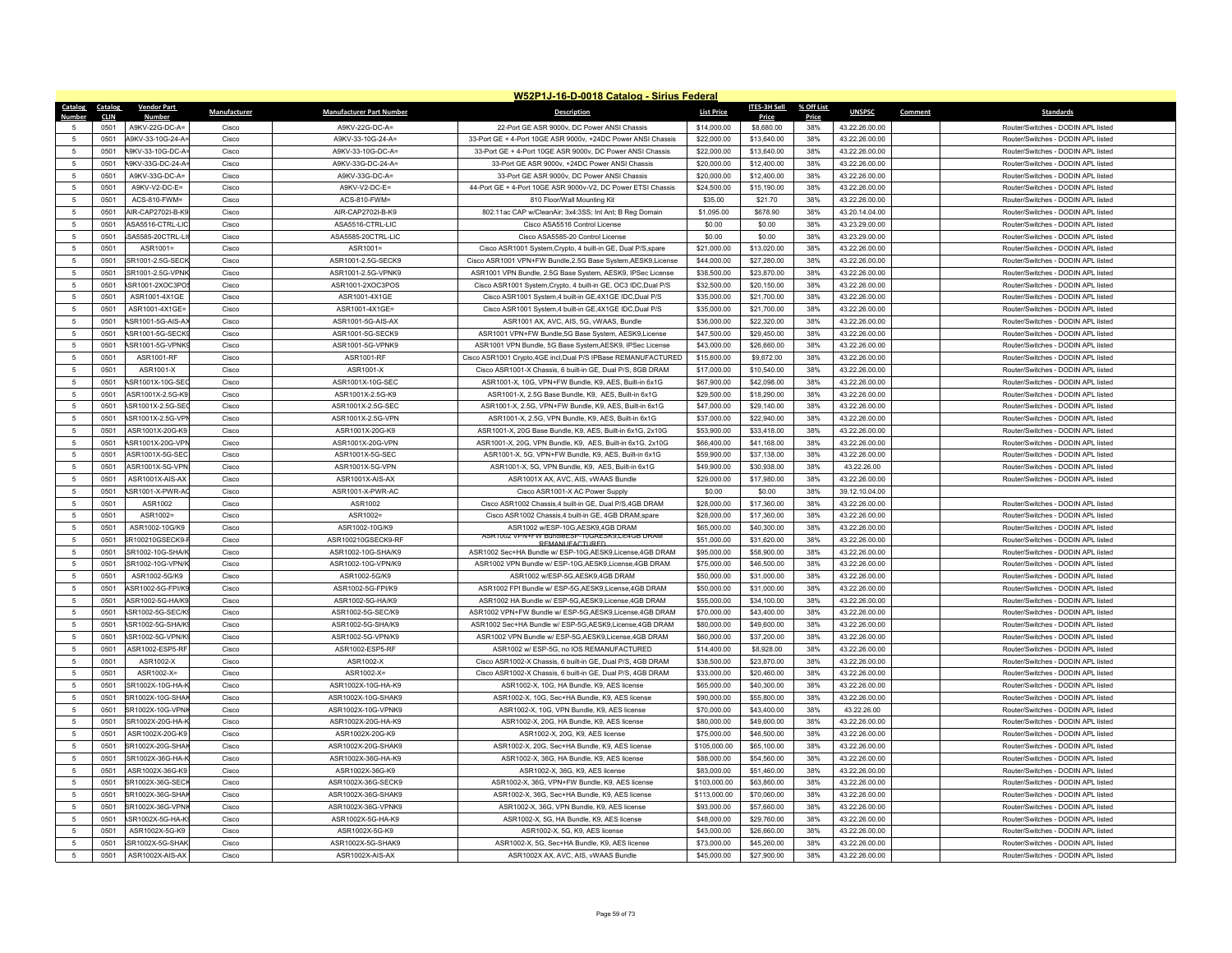|                     |              |                                   |                |                                   | W52P1J-16-D-0018 Catalog - Sirius Federal                                     |                            |                          |              |                                  |                                                                          |
|---------------------|--------------|-----------------------------------|----------------|-----------------------------------|-------------------------------------------------------------------------------|----------------------------|--------------------------|--------------|----------------------------------|--------------------------------------------------------------------------|
| Catalog             | Catalog      | <b>Vendor Part</b>                | Manufacturer   | <b>Manufacturer Part Number</b>   | <b>Description</b>                                                            | <b>List Price</b>          | <b>ITES-3H Sell</b>      | % Off List   | <b>UNSPSC</b>                    | Comment<br><b>Standards</b>                                              |
| 5                   | CLIN<br>0501 | <b>Number</b><br>ASR1004          | Cisco          | ASR1004                           | Cisco ASR1004 Chassis, Dual P/S                                               | \$12,000.00                | Price<br>\$7,440.00      | Price<br>38% | 43.22.26.00.00                   | Router/Switches - DODIN APL listed                                       |
| 5                   | 0501         | ASR1004=                          | Cisco          | ASR1004=                          | Cisco ASR1004 Chassis, spare                                                  | \$5,000.00                 | \$3,100.00               | 38%          | 43.22.26.00.00                   | Router/Switches - DODIN APL listed                                       |
| 5                   | 0501         | ASR1004-10G/K9                    | Cisco          | ASR1004-10G/K9                    | ASR1004 w/ESP-10G,RP1,SIP10,AESK9                                             | \$65,800.00                | \$40,796.00              | 38%          | 43.22.26.00.00                   | Router/Switches - DODIN API listed                                       |
| $5\phantom{.0}$     | 0501         | ASR1004-10G-HA/K!                 | Cisco          | ASR1004-10G-HA/K9                 | ASR1004 HA Bundle w/ ESP-10G,RP1,SIP10,AESK9,License                          | \$72,800.00                | \$45,136.00              | 38%          | 43.22.26.00.00                   | Router/Switches - DODIN APL listed                                       |
| 5                   | 0501         | SR1004-10G-SHA/K                  | Cisco          | ASR1004-10G-SHA/K9                | ASR1004 Sec+HA Bundle w/ ESP-10G, RP1, SIP10, AESK9, License                  | \$97,800.00                | \$60,636.00              | 38%          | 43.22.26.00.00                   | Router/Switches - DODIN APL listed                                       |
| $\sqrt{5}$          | 0501         | SR1004-10G-VPN/                   | Cisco          | ASR1004-10G-VPN/K9                | ASR1004 VPN Bundle w/ ESP-10G,RP1,SIP10,AESK9,License                         | \$75,800.00                | \$46,996.00              | 38%          | 43.22.26.00.00                   | Router/Switches - DODIN APL listed                                       |
| 5                   | 0501         | SR1004-20G-SEC/K                  | Cisco          | ASR1004-20G-SEC/K9                | ASR1004 VPN+FW Bundle w/ ESP-20G,RP1,SIP10,AESK9,License                      | \$93,800.00                | \$58,156.00              | 38%          | 43.22.26.00.00                   | Router/Switches - DODIN APL listed                                       |
| 5                   | 0501         | SR1004-20G-SHA/K                  | Cisco          | ASR1004-20G-SHA/K9                | ASR1004 Sec+HA Bundle w/ ESP-20G, RP1, SIP10, AESK9, License                  | \$105,800.00               | \$65,596.00              | 38%          | 43.22.26.00.00                   | Router/Switches - DODIN APL listed                                       |
| $\sqrt{5}$          | 0501         | ASR1004-40G-NB                    | Cisco          | ASR1004-40G-NB                    | ASR1004 Bundle w/ ESP40, RP2, SIP40, 4 1X10GE SPAs, AESK9                     | \$105,000.00               | \$65,100.00              | 38%          | 43.22.26.00.00                   | Router/Switches - DODIN API listed                                       |
| 5                   | 0501         | ASR1006=                          | Cisco          | ASR1006=                          | Cisco ASR1006 Chassis spare                                                   | \$19,000.00                | \$11,780.00              | 38%          | 43.22.26.00.00                   | Router/Switches - DODIN APL listed                                       |
| 5                   | 0501         | ASR1006-10G-HA/K!                 | Cisco          | ASR1006-10G-HA/K9                 | ASR1006 HA Bundle w/ 2xESP-10G,2xRP1, SIP10,AESK9                             | \$118,800.00               | \$73,656.00              | 38%          | 43.22.26.00.00                   | Router/Switches - DODIN API listed                                       |
| $\sqrt{5}$          | 0501         | SR1006-10G-SEC/K                  | Cisco          | ASR1006-10G-SEC/K9                | ASR1006 VPN+FW Bundle w/ ESP-10G,RP1,SIP10,AESK9,License                      | \$96,800.00                | \$60,016.00              | 38%          | 43.22.26.00.00                   | Router/Switches - DODIN APL listed                                       |
| 5                   | 0501         | SR1006-10G-SHA/K                  | Cisco          | ASR1006-10G-SHA/K9                | ASR1006 Sec+HA Bundle w/ 2xESP-10G,2xRP1,SIP10,AESK9,License                  | \$143,800.00               | \$89,156.00              | 38%          | 43.22.26.00.00                   | Router/Switches - DODIN API listed                                       |
| 5                   | 0501         | <b>ASR1006-20G-HA/K</b>           | Cisco          | ASR1006-20G-HA/K9                 | ASR1006 HA Bundle w/ 2xESP-20G,2xRP1,SIP10,AESK9                              | \$134,800.00               | \$83,576.00              | 38%          | 43.22.26.00.00                   | Router/Switches - DODIN APL listed                                       |
| $5\phantom{.0}$     | 0501         | ASR1006-X                         | Cisco          | ASR1006-X                         | Cisco ASR1006-X Chassis                                                       | \$28,000.00                | \$17,360.00              | 38%          | 43.22.26.00.00                   | Router/Switches - DODIN APL listed                                       |
| $\overline{5}$      | 0501         | ASR1009-X                         | Cisco          | ASR1009-X                         | Cisco ASR1009-X Chassis                                                       | \$18,000.00                | \$11,160.00              | 38%          | 43.22.26.00.00                   | Router/Switches - DODIN APL listed                                       |
| 5                   | 0501         | ASR1009-X=                        | Cisco          | ASR1009-X=                        | Cisco ASR1009-X Chassis                                                       | \$18,000.00                | \$11,160.00              | 38%          | 43.22.26.00.00                   | Router/Switches - DODIN API listed                                       |
| 5                   | 0501         | ASR1013                           | Cisco          | ASR1013                           | Cisco ASR1013 Chassis, Redundant P/S                                          | \$18,000.00                | \$11,160.00              | 38%          | 43.22.26.00.00                   | Router/Switches - DODIN APL listed                                       |
| $\overline{5}$      | 0501         | ASR1013=                          | Cisco          | ASR1013=                          | Cisco ASR1013 Chassis, spare                                                  | \$18,000.00                | \$11,160.00              | 38%          | 43.22.26.00.00                   | Router/Switches - DODIN API listed                                       |
| 5                   | 0501         | SR1K4R2-20G-HA/K                  | Cisco          | ASR1K4R2-20G-HA/K9                | ASR1004 HA Bundle w/ ESP-20G,RP2,SIP10,AESK9,License                          | \$87,800.00                | \$54,436.00              | 38%          | 43.22.26.00.00                   | Router/Switches - DODIN APL listed                                       |
| 5                   | 0501         | SR1K4R2-20G-SECI                  | Cisco          | ASR1K4R2-20G-SECK9                | ASR1004 VPN+FW Bundle w/ ESP-20G,RP2,SIP10,AESK9,License                      | \$102,800.00               | \$63,736.00              | 38%          | 43.22.26.00.00                   | Router/Switches - DODIN APL listed                                       |
| $\overline{5}$      | 0501         | SR1K4R2-20G-SHA                   | Cisco          | ASR1K4R2-20G-SHAK9                | ASR1004 Sec+HA Bundle w/ ESP-20G,RP2,SIP10,AESK9,License                      | \$112,800.00               | \$69,936.00              | 38%          | 43.22.26.00.00                   | Router/Switches - DODIN API listed                                       |
| 5                   | 0501         | SR1K4R2-20G-VPN                   | Cisco          | ASR1K4R2-20G-VPNK9                | ASR1004 VPN Bundle w/ ESP-20G,RP2,SIP10,AESK9,License                         | \$92,800.00                | \$57,536.00              | 38%          | 43.22.26.00.00                   | Router/Switches - DODIN APL listed                                       |
| 5                   | 0501         | SR1K4R2-40G-SEC                   | Cisco          | ASR1K4R2-40G-SECK9                | ASR1004 VPN+FW Bundle w/ ESP-40G,RP2,SIP40,AESK9,License                      | \$109,000.00               | \$67,580.00              | 38%          | 43.22.26.00.00                   | Router/Switches - DODIN APL listed                                       |
| 5                   | 0501         | SR1K6R2-100-SECI                  | Cisco          | ASR1K6R2-100-SECK9                | ASR1006 VPN+FW Bundle w/ ESP-100G,RP2,SIP40,AESK9,License                     | \$135,000.00               | \$83,700.00              | 38%          | 43.22.26.00.00                   | Router/Switches - DODIN APL listed                                       |
| 5                   | 0501         | SR1K6R2-100-SHAI                  | Cisco          | ASR1K6R2-100-SHAK9                | ASR1006 Sec+HA Bundle w/2xFSP-100G 2xRP2 SIP40 AFSK9 License                  | \$219,000.00               | \$135,780.00             | 38%          | 43.22.26.00.00                   | Router/Switches - DODIN API listed                                       |
| $5\phantom{.0}$     | 0501         | SR1K6R2-100-VPNI                  | Cisco          | ASR1K6R2-100-VPNK9                | ASR1006 VPN Bundle w/ESP-100G,RP2,SIP40,AESK9,License                         | \$125,000.00               | \$77,500.00              | 38%          | 43.22.26.00.00                   | Router/Switches - DODIN APL listed                                       |
| 5                   | 0501         | SR1K6R2-10GSHA/                   | Cisco          | ASR1K6R2-10GSHA/K9                | ASR1006 Sec+HA Bundle w/ 2xESP-10G,2xRP2,SIP10,AESK9,License                  | \$161,800.00               | \$100,316.00             | 38%          | 43.22.26.00.00                   | Router/Switches - DODIN APL listed                                       |
| -5                  | 0501         | SR1K6R2-20G-SHA                   | Cisco          | ASR1K6R2-20G-SHAK9                | ASR1006 Sec+HA Bundle w/ 2xESP-20G,2xRP2,SIP10,AESK9,License                  | \$177,800.00               | \$110,236.00             | 38%          | 43.22.26.00.00                   | Router/Switches - DODIN API listed                                       |
| $\sqrt{5}$          | 0501         | SR1K6R2-20G-VPNI                  | Cisco          | ASR1K6R2-20G-VPNK9                | ASR1006 VPN Bundle w/ ESP-20G,RP2,SIP10,AESK9,License                         | \$103,800.00               | \$64,356.00              | 38%          | 43.22.26.00.00                   | Router/Switches - DODIN APL listed                                       |
| 5                   | 0501         | SR1K6R2-40G-SHA                   | Cisco          | ASR1K6R2-40G-SHAK9                | ASR1006 Sec+HA Bundle w/ 2xESP-40G,2xRP2,SIP40,AESK9,License                  | \$189,000.00               | \$117,180.00             | 38%          | 43.22.26.00.00                   | Router/Switches - DODIN APL listed                                       |
| -5                  | 0501         | SR1K6R2-40G-VPN                   | Cisco          | ASR1K6R2-40G-VPNK9                | ASR1006 VPN Bundle w/ ESP-40G.RP2.SIP40.AESK9.License                         | \$110,000.00               | \$68,200.00              | 38%          | 43.22.26.00.00                   | Router/Switches - DODIN API listed                                       |
| $\sqrt{5}$          | 0501         | ASR-9000V-24-A                    | Cisco          | ASR-9000V-24-A                    | 44-Port GE + 4-Port 10GE ASR 9000v, +24DC Power ANSI Chassis                  | \$25,000.00                | \$15,500.00              | 38%          | 43.22.26.00.00                   | Router/Switches - DODIN API listed                                       |
| $\sqrt{5}$          | 0501         | ASR-9000V-24-A=                   | Cisco          | ASR-9000V-24-A=                   | 44-Port GE + 4-Port 10GE ASR 9000v, +24DC Power ANSI Chassis                  | \$25,000.00                | \$15,500.00              | 38%          | 43.22.26.00.00                   | Router/Switches - DODIN APL listed                                       |
| 5                   | 0501         | ASR-9000V-AC                      | Cisco          | ASR-9000V-AC                      | 44-Port GE + 4-Port 10GE ASR 9000v, AC Power                                  | \$25,000.00                | \$15,500.00              | 38%          | 43.22.26.00.00                   | Router/Switches - DODIN API listed                                       |
| 5                   | 0501         | ASR-9000V-AC=                     | Cisco          | ASR-9000V-AC=                     | 44-Port GE + 4-Port 10GE ASR 9000v, AC Power                                  | \$25,000.00                | \$15,500.00              | 38%          | 43.22.26.00.00                   | Router/Switches - DODIN APL listed                                       |
| 5                   | 0501         | ASR-9001                          | Cisco          | ASR-9001                          | ASR 9001 Chassis                                                              | \$53,600.00                | \$33,232.00              | 38%          | 43.22.26.00.00                   | Router/Switches - DODIN APL listed                                       |
| $\overline{5}$      | 0501         | $ASR-9001=$                       | Cisco          | ASR-9001=                         | ASR 9001 Chassis                                                              | \$53,600.00                | \$33,232.00              | 38%          | 43.22.26.00.00                   | Router/Switches - DODIN API listed                                       |
| $\overline{5}$      | 0501         | ASR-9001-2P-KIT=                  | Cisco          | ASR-9001-2P-KIT=                  | ASR 9001 2 Post Mounting Kit                                                  | \$200.00                   | \$124.00                 | 38%          | 43.22.26.00.00                   | Router/Switches - DODIN API listed                                       |
| 5                   | 0501         | ASR-9001-2P-L-KIT                 | Cisco          | ASR-9001-2P-L-KIT=                | ASR 9001 2 Post Mounting Kit for 23 Rack                                      | \$200.00                   | \$124.00                 | 38%          | 43.22.26.00.00                   | Router/Switches - DODIN API listed                                       |
| $\,$ 5 $\,$         | 0501         | ASR-9001-FAN=                     | Cisco          | ASR-9001-FAN=                     | ASR 9001 Fan Tray Spare                                                       | \$2,800.00                 | \$1,736.00               | 38%          | 43.22.26.00.00                   | Router/Switches - DODIN APL listed                                       |
| 5                   | 0501         | ASR-9001-FAN-V2                   | Cisco          | ASR-9001-FAN-V2                   | ASR 9001 Fan Tray V2 required only for baffle                                 | \$3,000.00                 | \$1,860.00               | 38%          | 43.22.26.00.00                   | Router/Switches - DODIN APL listed                                       |
| 5                   | 0501         | ASR-9001-RF                       | Cisco          | ASR-9001-RF                       | ASR 9001 Chassis REMANUFACTURED                                               | \$32,160.00                | \$19,939.20              | 38%          | 43.22.26.00.00                   | Router/Switches - DODIN APL listed                                       |
| $5\phantom{.0}$     | 0501         | ASR-9001-S                        | Cisco          | ASR-9001-S                        | ASR 9001 Chassis with 60G Bandwidth                                           | \$38,600.00                | \$23,932.00              | 38%          | 43.22.26.00.00                   | Router/Switches - DODIN APL listed                                       |
| 5                   | 0501         | ASR-9001-S=                       | Cisco          | ASR-9001-S=                       | ASR 9001 Chassis with 60G Bandwidth                                           | \$38,600.00                | \$23,932.00              | 38%          | 43.22.26.00.00                   | Router/Switches - DODIN APL listed                                       |
| 5                   | 0501         | ASR-9001-S-RF                     | Cisco          | ASR-9001-S-RF                     | ASR 9001 Chassis with 60G Bandwidth REMANUFACTURED                            | \$23,160.00                | \$14,359.20              | 38%          | 43.22.26.00.00                   | Router/Switches - DODIN APL listed                                       |
| $\sqrt{5}$<br>5     | 0501         | ASR-9006-AC-V2=<br>ASR-9006-DC-RF | Cisco          | ASR-9006-AC-V2=<br>ASR-9006-DC-RF | ASR 9006 AC Chassis Version 2 Spare                                           | \$9,000.00                 | \$5,580.00               | 38%          | 43.22.26.00.00                   | Router/Switches - DODIN APL listed<br>Router/Switches - DODIN API listed |
|                     | 0501         | ASR-9006-DC-V2                    | Cisco          |                                   | ASR-9006 DC Chassis REMANUFACTURED                                            | \$5,400.00                 | \$3,348.00               | 38%          | 43.22.26.00.00                   | Router/Switches - DODIN API listed                                       |
| 5                   | 0501         |                                   | Cisco          | ASR-9006-DC-V2                    | ASR 9006 DC Chassis with PEM Version 2                                        | \$9,000.00                 | \$5,580.00               | 38%          | 43.22.26.00.00                   |                                                                          |
| 5<br>$\overline{5}$ | 0501         | ASR-9006-SYS=<br>ASR-9010-AC-V2   | Cisco          | ASR-9006-SYS=                     | ASR-9006 Chassis                                                              | \$7,800.00                 | \$4,836.00               | 38%          | 43.22.26.00.00                   | Router/Switches - DODIN APL listed                                       |
| 5                   | 0501<br>0501 | ASR-9010-AC-V2=                   | Cisco<br>Cisco | ASR-9010-AC-V2<br>ASR-9010-AC-V2= | ASR 9010 AC Chassis with PEM Version 2<br>ASR 9010 AC Chassis Version 2 Spare | \$12,100.00<br>\$12,100.00 | \$7,502.00<br>\$7,502.00 | 38%<br>38%   | 43.22.26.00.00<br>43.22.26.00.00 | Router/Switches - DODIN APL listed<br>Router/Switches - DODIN APL listed |
| 5                   | 0501         | ASR-9010-DC-V2                    | Cisco          | ASR-9010-DC-V2                    | ASR 9010 DC Chassis with PEM Version 2                                        | \$12,100.00                | \$7,502.00               | 38%          | 43.22.26.00.00                   | Router/Switches - DODIN APL listed                                       |
| 5                   | 0501         | ASR-9010-DC-V2=                   | Cisco          |                                   | ASR 9010 DC Chassis Version 2 Spare                                           |                            |                          | 38%          | 43.22.26.00.00                   | Router/Switches - DODIN APL listed                                       |
| 5                   | 0501         | ASR-9010-SYS                      | Cisco          | ASR-9010-DC-V2=<br>ASR-9010-SYS   | ASR-9010 Chassis                                                              | \$12,100.00<br>\$9,700.00  | \$7,502.00<br>\$6,014.00 | 38%          | 43.22.26.00.00                   | Router/Switches - DODIN API listed                                       |
| $\sqrt{5}$          | 0501         | ASR-9010-SYS=                     | Cisco          | ASR-9010-SYS=                     | ASR-9010 Chassis                                                              | \$9,700.00                 | \$6,014.00               | 38%          | 43.22.26.00.00                   | Router/Switches - DODIN APL listed                                       |
| $\sqrt{5}$          | 0501         | ASR-9904                          | Cisco          | ASR-9904                          | ASR-9904 2 Line Card Slot Chassis                                             | \$13,100.00                | \$8,122.00               | 38%          | 43.22.26.00.00                   | Router/Switches - DODIN APL listed                                       |
| -5                  | 0501         | ASR-9904=                         | Cisco          | ASR-9904=                         | ASR-9904 2 Line Card Slot Chassis Spare                                       | \$27,800.00                | \$17,236.00              | 38%          | 43.22.26.00.00                   | Router/Switches - DODIN APL listed                                       |
| $\sqrt{5}$          | 0501         | ASR-9904-DC=                      | Cisco          | ASR-9904-DC=                      | ASR-9904 2 Line Card Slot DC Chassis                                          | \$29,000.00                | \$17,980.00              | 38%          | 43.22.26.00.00                   | Router/Switches - DODIN API listed                                       |
| 5                   | 0501         | ASR-9910                          | Cisco          | ASR-9910                          | ASR 9910 8 Line Card Slot Chassis                                             | \$65,000.00                | \$40,300.00              | 38%          | 43.22.26.00.00                   | Router/Switches - DODIN APL listed                                       |
| 5                   | 0501         | ASR-9912                          | Cisco          | ASR-9912                          | ASR 9912 10 Line Card Slot Chassis                                            | \$81,400.00                | \$50,468.00              | 38%          | 43.22.26.00.00                   | Router/Switches - DODIN APL listed                                       |
|                     |              |                                   |                |                                   |                                                                               |                            |                          |              |                                  |                                                                          |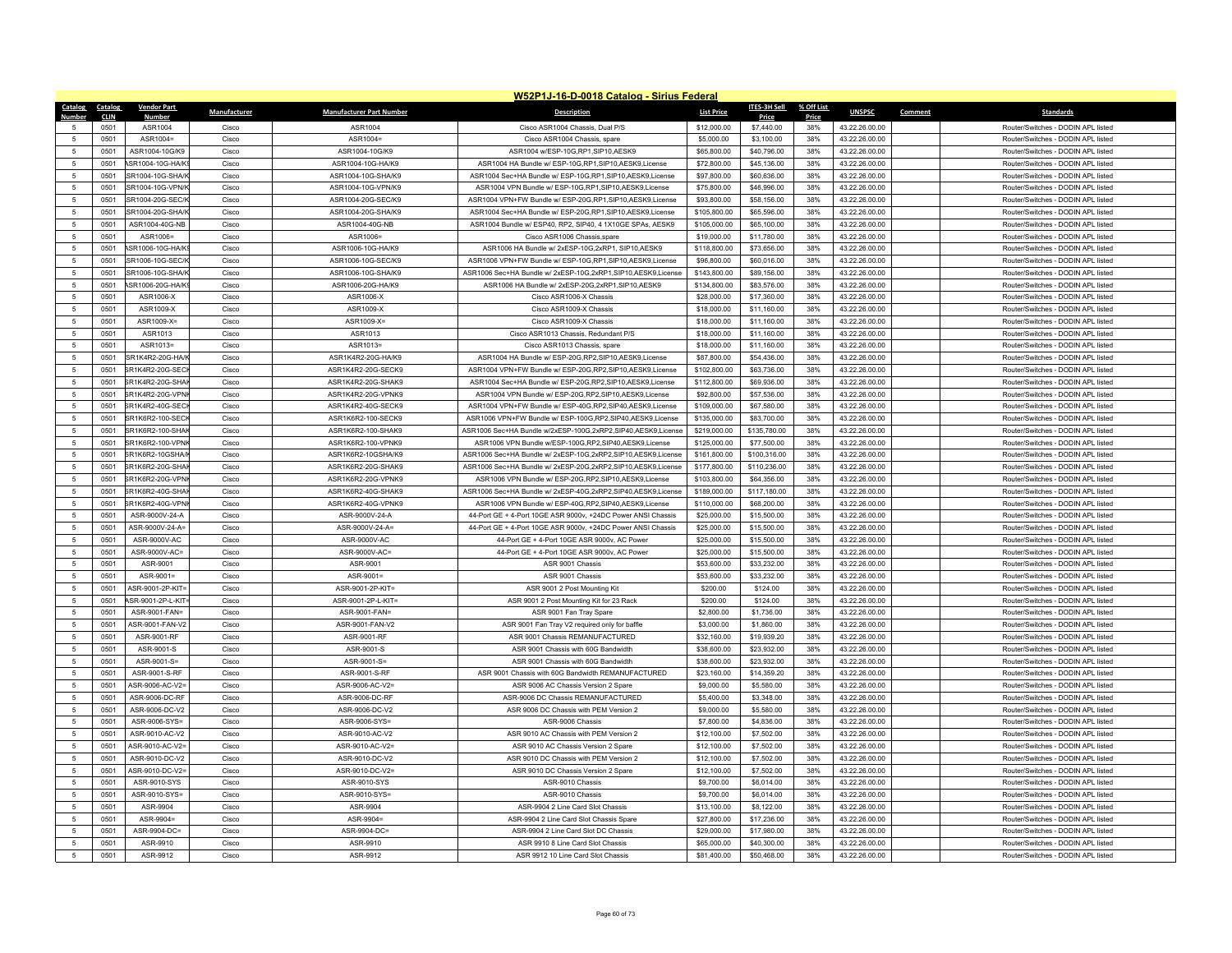|                          |              |                                    |                |                                    | W52P1J-16-D-0018 Catalog - Sirius Federal                                                                     |                           |                        |            |                                  |                                    |
|--------------------------|--------------|------------------------------------|----------------|------------------------------------|---------------------------------------------------------------------------------------------------------------|---------------------------|------------------------|------------|----------------------------------|------------------------------------|
| Catalog                  | Catalog      | <b>Vendor Part</b>                 | Manufacturer   | <b>Manufacturer Part Number</b>    | <b>Description</b>                                                                                            | <b>List Price</b>         | <b>ITES-3H Sell</b>    | % Off List | <b>UNSPSC</b>                    | Comment<br><b>Standards</b>        |
| Numh                     | <b>CLIN</b>  | <b>Numbe</b>                       |                |                                    |                                                                                                               |                           | Price                  | Price      |                                  |                                    |
|                          | 0501         | ASR-9922-DC                        | Cisco          | ASR-9922-DC                        | ASR 9922 20-Slot DC Chassis w/PEMs, Fans, RPs and SFCs                                                        | \$350,000.00              | \$217,000.00           | 38%        | 43.22.26.00.00                   | Router/Switches - DODIN APL listed |
| 5                        | 0501         | C1921-AX/K9                        | Cisco          | C1921-AX/K9                        | Cisco 1921 AX Bundle w/ APP, SEC lic                                                                          | \$2,945.00                | \$1,825.90             | 38%        | 43.22.26.00.00                   | Router/Switches - DODIN APL listed |
| 5                        | 0501         | C1941-AX/K9                        | Cisco          | C1941-AX/K9                        | Cisco 1941 AX Bundle w/ APP.SEC lic                                                                           | \$2,995.00                | \$1,856.90             | 38%        | 43.22.26.00.00                   | Router/Switches - DODIN API listed |
| $\sqrt{5}$               | 0501         | 1941W-A-N-SEC/K                    | Cisco          | C1941W-A-N-SEC/K9                  | Cisco 1941Security Router, 802.11 a/b/g/n AP N/A Compliant                                                    | \$2,995.00                | \$1,856.90             | 38%        | 43.22.26.00.00                   | Router/Switches - DODIN APL listed |
| $\sqrt{5}$               | 0501         | C1A1AISR4320SK9                    | Cisco          | C1A1AISR4320SK9                    | Cisco ONE Advanced App Services Perpetual ISR4320                                                             | \$1,100.00                | \$682.00               | 38%        | 43.23.29.00.00                   |                                    |
| 5                        | 0501         | C1A1AISR4330SK9                    | Cisco          | C1A1AISR4330SK9                    | Cisco ONE Advanced App Services Perpetual ISR4330                                                             | \$1,700.00                | \$1,054.00             | 38%        | 43.23.29.00.00                   |                                    |
| $\sqrt{5}$               | 0501         | C1A1AISR4350SK9                    | Cisco          | C1A1AISR4350SK9                    | Cisco ONE Advanced App Services Perpetual ISR4350                                                             | \$3,000.00                | \$1,860.00             | 38%        | 43.23.29.00.00                   |                                    |
| 5                        | 0501         | C1A1AISR4400SK9                    | Cisco          | C1A1AISR4400SK9                    | Cisco ONE Advanced App Services Perpetual ISR4400                                                             | \$3,000.00                | \$1,860.00             | 38%        | 43.23.29.00.00                   |                                    |
| $\sqrt{5}$               | 0501         | C1A1ANEX70001K9                    | Cisco          | C1A1ANEX70001K9                    | Cisco ONE Advanced Perpetual Nexus 7004                                                                       | \$16,000.00               | \$9,920.00             | 38%        | 43.23.29.00.00                   |                                    |
| $\overline{5}$           | 0501         | C1A2ANEX77001K9                    | Cisco          | C1A2ANEX77001K9                    | Cisco ONE Advanced Add On Perpetual Nexus 7700                                                                | \$35,000.00               | \$21,700.00            | 38%        | 43.23.29.00.00                   |                                    |
| 5                        | 0501         | C1A2ANEX77021K9                    | Cisco          | C1A2ANEX77021K9                    | Cisco ONE Advanced Perpetual Nexus 7702                                                                       | \$12,800.00               | \$7,936.00             | 38%        | 43.23.29.00.00                   |                                    |
| $\sqrt{5}$               | 0501         | C1A2UISR4320SK9                    | Cisco          | C1A2UISR4320SK9                    | Cisco ONE Upg-to Advanced App Services Perpetual ISR4320                                                      | \$250.00                  | \$155.00               | 38%        | 43.23.29.00.00                   |                                    |
| 5                        | 0501         | C1A2UISR4330SK9                    | Cisco          | C1A2UISR4330SK9                    | Cisco ONE Upg-to Advanced App Services Perpetual ISR4330                                                      | \$250.00                  | \$155.00               | 38%        | 43.23.29.00.00                   |                                    |
| 5                        | 0501         | C1A2UISR4350SK9                    | Cisco          | C1A2UISR4350SK9                    | Cisco ONE Upg-to Advanced App Services Perpetual ISR4350                                                      | \$250.00                  | \$155.00               | 38%        | 43.23.29.00.00                   |                                    |
| $5\phantom{.0}$          | 0501         | C1A2UISR4400SK9                    | Cisco          | C1A2UISR4400SK9                    | Cisco ONE Upg-to Advanced App Services Perpetual ISR4400                                                      | \$250.00                  | \$155.00               | 38%        | 43.23.29.00.00                   |                                    |
| $\overline{5}$           | 0501         | C1AAACAT45001                      | Cisco          | C1AAACAT45001                      | Cisco ONE Advanced Perpetual Cat4500X 16P and 24P Std                                                         | \$4,000.00                | \$2,480.00             | 38%        | 43.23.29.00.00                   |                                    |
| $\sqrt{5}$               | 0501         | C1AAACAT4500X                      | Cisco          | C1AAACAT4500X                      | Cisco ONE Advanced Perpetual Cat4500X 32P Std                                                                 | \$8,000.00                | \$4,960.00             | 38%        | 43.23.29.00.00                   |                                    |
| $5\phantom{.0}$          | 0501         | C1AACAT36501K9                     | Cisco          | C1AACAT36501K9                     | Cisco One Advanced Perpetual - Catalyst 3650 24-port                                                          | \$3,500.00                | \$2,170.00             | 38%        | 43.23.29.00.00                   |                                    |
| 5                        | 0501         | C1AACAT375X1K9                     | Cisco          | C1AACAT375X1K9                     | Cisco ONE Advanced Perpetual - Catalyst 3750X 24-port                                                         | \$4,000.00                | \$2,480.00             | 38%        | 43.23.29.00.00                   |                                    |
| 5                        | 0501         | C1AACAT375X2K9                     | Cisco          | C1AACAT375X2K9                     | Cisco ONE Advanced Perpetual - Catalyst 3750X 48-port                                                         | \$8,000.00                | \$4,960.00             | 38%        | 43.23.29.00.00                   |                                    |
| 5                        | 0501         | C1AACAT38501K9                     | Cisco          | C1AACAT38501K9                     | Cisco ONE Advanced Perpetual - Catalyst 3850 24-port                                                          | \$2,000.00                | \$1,240.00             | 38%        | 43.23.29.00.00                   |                                    |
| $\sqrt{5}$               | 0501         | C1AACAT38502K9                     | Cisco          | C1AACAT38502K9                     | Cisco ONE Advanced Perpetual - Catalyst 3850 48-port                                                          | \$8,000.00                | \$4,960.00             | 38%        | 43.23.29.00.00                   |                                    |
| 5                        | 0501         | C1AACAT38503K9                     | Cisco          | C1AACAT38503K9                     | Cisco ONE Advanced Perpetual Cat 3850 12-port Fiber                                                           | \$2,000.00                | \$1,240.00             | 38%        | 43.23.29.00.00                   |                                    |
| $\sqrt{5}$               | 0501         | C1AACAT38504K9                     | Cisco          | C1AACAT38504K9                     | Cisco ONE Advanced Perpetual Cat 3850 24-port Fiber                                                           | \$4,000.00                | \$2,480.00             | 38%        | 43.23.29.00.00                   |                                    |
| $\sqrt{5}$               | 0501         | C1ABACAT4500S                      | Cisco          | C1ABACAT4500S                      | Cisco ONE Advanced Perpetual Cat4500 Bundles Std                                                              | \$10,500.00               | \$6,510.00             | 38%        | 43.23.29.00.00                   |                                    |
| 5                        | 0501         | C1ABACAT6807S                      | Cisco          | C1ABACAT6807S                      | Cisco ONE Advanced Perpetual Cat6807 Bundle                                                                   | \$15,000.00               | \$9,300.00             | 38%        | 43.23.29.00.00                   |                                    |
| 5                        | 0501         | C1ABACAT6880S                      | Cisco          | C1ABACAT6880S                      | Cisco ONE Advanced Perpetual Cat6880 Bundle                                                                   | \$10,000.00               | \$6,200.00             | 38%        | 43.23.29.00.00                   |                                    |
| 5                        | 0501         | C1ABPCAT6880S                      | Cisco          | C1ABPCAT6880S                      | Cisco ONE Advanced Perpetual Cat6880 Bundle                                                                   | \$14,789.00               | \$9,169.18             | 38%        | 43.23.29.00.00                   |                                    |
| $\sqrt{5}$               | 0501         | C1APCAT38503K9                     | Cisco          | C1APCAT38503K9                     | Cisco One Advanced Perpetual Catalyst 3850 12-port Fiber                                                      | \$4,000.00                | \$2,480.00             | 38%        | 43.23.29.00.00                   |                                    |
| 5                        | 0501         | C1APCAT38504K9                     | Cisco          | C1APCAT38504K9                     | Cisco One Advanced Perpetual Catalyst 3850 24-port Fiber                                                      | \$8,000.00                | \$4,960.00             | 38%        | 43.23.29.00.00                   |                                    |
| $\sqrt{5}$               | 0501         | C1-ASR1001-X/K9                    | Cisco          | C1-ASR1001-X/K9                    | Cisco ONE - ASR1001-X                                                                                         | \$26,000.00               | \$16,120.00            | 38%        | 43.23.29.00.00                   |                                    |
| $\sqrt{5}$               | 0501         | C1-ASR1002-X/K9                    | Cisco          | C1-ASR1002-X/K9                    | Cisco ONE - ASR1002-X                                                                                         | \$38,000.00               | \$23,560.00            | 38%        | 43.22.26.09.00                   | Router/Switches - DODIN APL listed |
| 5                        | 0501         | C1-ASR1004/K9                      | Cisco          | C1-ASR1004/K9                      | Cisco ONE - ASR1004                                                                                           | \$13,000.00               | \$8,060.00             | 38%        | 43.23.29.00.00                   |                                    |
| $\sqrt{5}$               | 0501         | C1-ASR1013/K9                      | Cisco          | C1-ASR1013/K9                      | Cisco ONE - ASR1013                                                                                           | \$23,000.00               | \$14,260.00            | 38%        | 43.23.29.00.00                   |                                    |
| 5                        | 0501         | C1-ASR1K-ADD                       | Cisco          | C1-ASR1K-ADD                       | Cisco ONE for ASR 1000 Series                                                                                 | \$0.00                    | \$0.00                 | 38%        | 43.23.27.00.00                   |                                    |
| 5                        | 0501         | C1AUAISR2900SK9                    | Cisco          | C1AUAISR2900SK9                    | Cisco ONE Advanced UC Services Perpetual ISR2900                                                              | \$2,000.00                | \$1,240.00             | 38%        | 43.23.29.00.00                   |                                    |
| $\sqrt{5}$               | 0501         | C1AUAISR3900SK9                    | Cisco          | C1AUAISR3900SK9                    | Cisco ONE Advanced App Services Perpetual ISR3900 Std                                                         | \$2,875.00                | \$1,782.50             | 38%        | 43.23.29.00.00                   |                                    |
| $5\phantom{.0}$          | 0501         | C1AUPASR1100RK                     | Cisco          | C1AUPASR1100RK9                    | Cisco1 WAN Col Perpetual AES CUBE Ent 100 Ssn Redund Upgrade                                                  | \$12,935.00               | \$8,019.70             | 38%        | 43.23.29.00.00                   |                                    |
| $\sqrt{5}$               | 0501         | 1AUPASR116KRK                      | Cisco          | C1AUPASR116KRK9                    | Cisco1 WAN Collab Perpetual AES CUBE Ent 16k Ssn Redund                                                       | \$520,000.00              | \$322,400.00           | 38%        | 43.23.29.00.00                   |                                    |
| 5                        | 0501         | C1AUPASR11KRK9                     | Cisco          | C1AUPASR11KRK9                     | Cisco1 WAN Coll Perpetual AES CUBE Ent 1k Ssn Redund Upgrade                                                  | \$129,350.00              | \$80,197.00            | 38%        | 43.23.29.00.00                   |                                    |
| $\sqrt{5}$               | 0501         | C1AUPASR11KSK9                     | Cisco          | C1AUPASR11KSK9                     | Cisco1 WAN Collab Perpetual AES CUBE Ent 1k Session Upgrade                                                   | \$99,500.00               | \$61,690.00            | 38%        | 43.23.29.00.00                   |                                    |
| 5                        | 0501<br>0501 | C1AUPASR1500SK<br>C1AUPASR1K9      | Cisco          | C1AUPASR1500SK9<br>C1AUPASR1K9     | Cisco1 WAN Collab Perpetual AES CUBE Ent 500 Session Upgrade                                                  | \$49,750.00<br>\$9,950.00 | \$30,845.00            | 38%        | 43.23.29.00.00                   |                                    |
| -5                       |              |                                    | Cisco          |                                    | Cisco1 WAN Collab Perpetual AES CUBE Ent 100 Session                                                          |                           | \$6,169.00             | 38%        | 43.23.29.00.00                   |                                    |
| $\sqrt{5}$<br>$\sqrt{5}$ | 0501<br>0501 | C1AUPISR2900SK9<br>C1AUPISR3900SK9 | Cisco<br>Cisco | C1AUPISR2900SK9<br>C1AUPISR3900SK9 | Cisco ONE Advanced UC Services Perpetual ISR2900 Std<br>Cisco ONE Advanced App Services Perpetual ISR3900 Std | \$2,000.00<br>\$2,875.00  | \$1,240.00             | 38%<br>38% | 43.23.29.00.00<br>43.23.29.00.00 |                                    |
|                          | 0501         | C1AUPISR4320SK9                    | Cisco          | C1AUPISR4320SK9                    |                                                                                                               |                           | \$1,782.50<br>\$682.00 | 38%        | 43.23.29.00.00                   |                                    |
| $\sqrt{5}$<br>$\sqrt{5}$ | 0501         | C1AUPISR4330SK9                    | Cisco          | C1AUPISR4330SK9                    | Cisco ONE Advanced UC Perpetual License ISR 4321<br>Cisco ONE Advanced UC Perpetual License ISR 4331          | \$1,100.00<br>\$1,700.00  | \$1,054.00             | 38%        | 43.23.29.00.00                   |                                    |
| 5                        | 0501         | C1AUPISR4350SK9                    | Cisco          | C1AUPISR4350SK9                    | Cisco ONE Advanced UC Perpetual License ISR 4351                                                              | \$3,000.00                | \$1,860.00             | 38%        | 43.23.29.00.00                   |                                    |
| $\sqrt{5}$               | 0501         | C1AUPISR4400SK9                    | Cisco          | C1AUPISR4400SK9                    | Cisco ONE Advanced UC Perpetual License ISR 4400                                                              | \$4,000.00                | \$2,480.00             | 38%        | 43.23.29.00.00                   |                                    |
| 5                        | 0501         | C1AUUISR2900SK9                    | Cisco          | C1AUUISR2900SK9                    | Cisco ONE Upg-to Advanced UC Services Perpetual ISR2900                                                       | \$1,225.00                | \$759.50               | 38%        | 43.23.29.00.00                   |                                    |
| $\sqrt{5}$               | 0501         | C1AUUISR3900SK9                    | Cisco          | C1AUUISR3900SK9                    | Cisco ONE Upg-to Advanced App Services Perpetual ISR3900                                                      | \$1,750.00                | \$1,085.00             | 38%        | 43.23.29.00.00                   |                                    |
| $\sqrt{5}$               | 0501         | C1AUUISR4330SK9                    | Cisco          | C1AUUISR4330SK9                    | Cisco ONE Upg-to Advanced App Services Perpetual ISR4330 AXV                                                  | \$250.00                  | \$155.00               | 38%        | 43.23.29.00.00                   |                                    |
| $\sqrt{5}$               | 0501         | C1AUUISR4350SK9                    | Cisco          | C1AUUISR4350SK9                    | Cisco ONE Upg-to Advanced App Services Perpetual ISR4350 AXV                                                  | \$250.00                  | \$155.00               | 38%        | 43.23.29.00.00                   |                                    |
| 5                        | 0501         | C1AUUISR4400SK9                    | Cisco          | C1AUUISR4400SK9                    | Cisco ONE Upg-to Advanced App Services Perpetual ISR4400 AXV                                                  | \$250.00                  | \$155.00               | 38%        | 43.23.29.00.00                   |                                    |
| 5                        | 0501         | C1-C2960X-24PD-L                   | Cisco          | C1-C2960X-24PD-L                   | Catalyst 2960-X 24 GigE PoE 370W, 2 x 10G SFP+, LAN Base                                                      | \$4,595.00                | \$2,848.90             | 38%        | 43.22.26.00.00                   | Router/Switches - DODIN APL listed |
| 5                        | 0501         | C1-C2960X-24PS-L                   | Cisco          | C1-C2960X-24PS-L                   | Catalyst 2960-X 24 GigE PoE 370W, 4 x 1G SFP, LAN Base                                                        | \$3,195.00                | \$1,980.90             | 38%        | 43.22.26.00.00                   | Router/Switches - DODIN APL listed |
| 5                        | 0501         | C1-C2960X-24TD-L                   | Cisco          | C1-C2960X-24TD-L                   | Catalyst 2960-X 24 GigE, 2 x 10G SFP+, LAN Base                                                               | \$4,349.00                | \$2,696.38             | 38%        | 43.22.26.00.00                   | Router/Switches - DODIN APL listed |
| 5                        | 0501         | C1-C2960X-24TS-L                   | Cisco          | C1-C2960X-24TS-L                   | Catalyst 2960-X 24 GigE, 4 x 1G SFP, LAN Base                                                                 | \$2,395.00                | \$1,484.90             | 38%        | 43.22.26.00.00                   | Router/Switches - DODIN APL listed |
| 5                        | 0501         | C1-C2960X-48FPD-                   | Cisco          | C1-C2960X-48FPD-L                  | Catalyst 2960-X 48 GigE PoE 740W, 2 x 10G SFP+, LAN Base                                                      | \$7,995.00                | \$4,956.90             | 38%        | 43.22.26.00.00                   | Router/Switches - DODIN APL listed |
| -5                       | 0501         | C1-C2960X-48FPS-I                  | Cisco          | C1-C2960X-48FPS-I                  | Catalyst 2960-X 48 GigE PoE 740W, 4 x 1G SFP, LAN Base                                                        | \$6,595.00                | \$4,088.90             | 38%        | 43.22.26.00.00                   | Router/Switches - DODIN API listed |
| $\sqrt{5}$               | 0501         | C1-C2960X-48LPD-L                  | Cisco          | C1-C2960X-48LPD-L                  | Catalyst 2960-X 48 GigE PoE 370W, 2 x 10G SFP+ LAN Base                                                       | \$6,995.00                | \$4,336.90             | 38%        | 43.22.26.00.00                   | Router/Switches - DODIN APL listed |
|                          |              |                                    |                |                                    |                                                                                                               |                           |                        |            |                                  |                                    |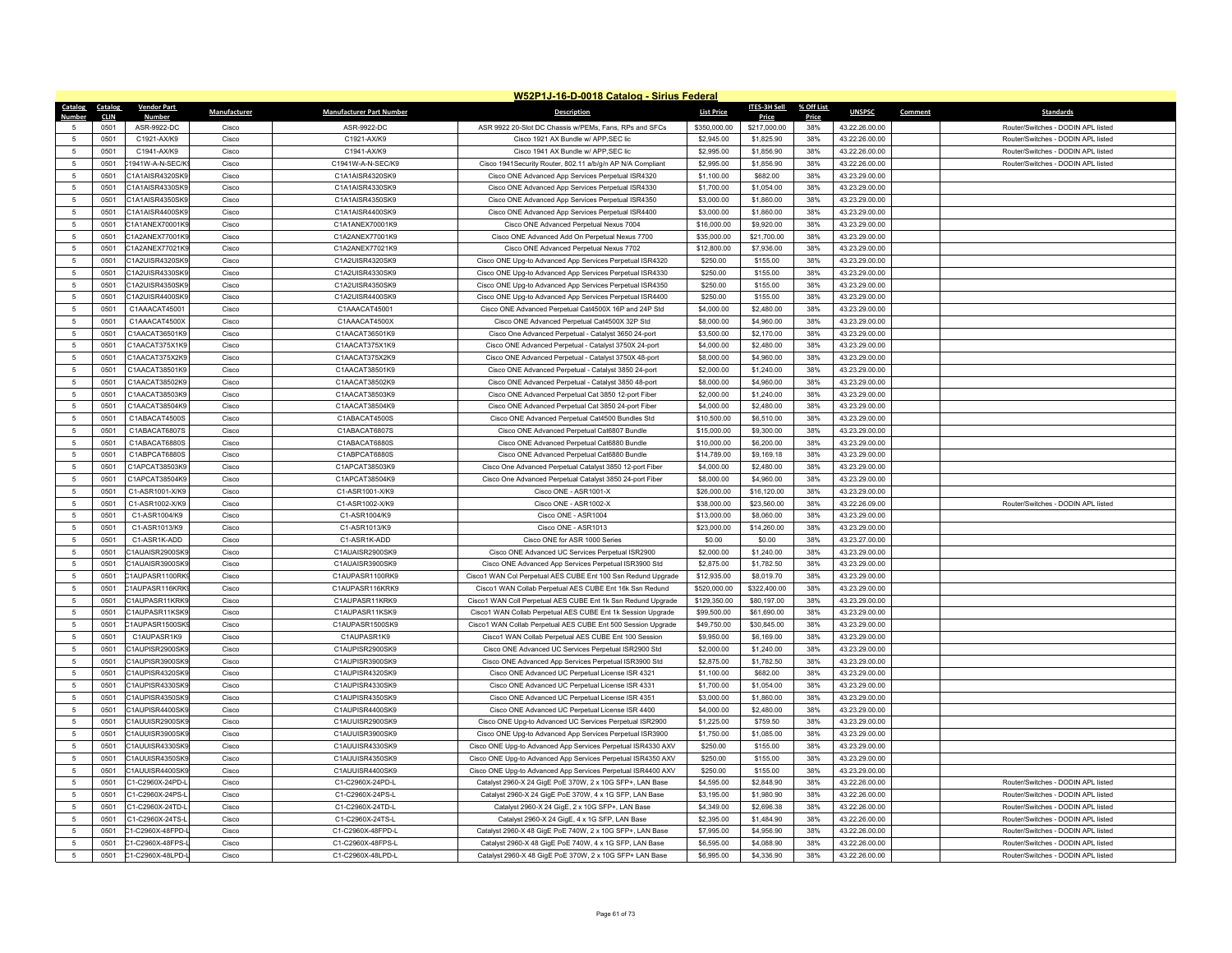|                 |             |                    |              |                                 | W52P1J-16-D-0018 Catalog - Sirius Federal                    |                   |                     |            |                |                                    |
|-----------------|-------------|--------------------|--------------|---------------------------------|--------------------------------------------------------------|-------------------|---------------------|------------|----------------|------------------------------------|
| Catalog         | Catalog     | <b>Vendor Part</b> | Manufacturer | <b>Manufacturer Part Number</b> | <b>Description</b>                                           | <b>List Price</b> | <b>ITES-3H Sell</b> | % Off List | <b>UNSPSC</b>  | Comment<br><b>Standards</b>        |
| Numhe           | <b>CLIN</b> | <b>Numbe</b>       |              |                                 |                                                              |                   | Price               | Price      |                |                                    |
|                 | 0501        | C1-C2960X-48LPS-L  | Cisco        | C1-C2960X-48LPS-L               | Catalyst 2960-X 48 GigE PoE 370W, 4 x 1G SFP, LAN Base       | \$5,595.00        | \$3,468.90          | 38%        | 43.22.26.00.00 | Router/Switches - DODIN APL listed |
| 5               | 0501        | C1-C2960X-48TD-L   | Cisco        | C1-C2960X-48TD-L                | Catalyst 2960-X 48 GigE, 2 x 10G SFP+, LAN Base              | \$5,595.00        | \$3,468.90          | 38%        | 43.22.26.00.00 | Router/Switches - DODIN API listed |
| $\sqrt{5}$      | 0501        | C1-C2960X-48TS-L   | Cisco        | C1-C2960X-48TS-L                | Catalyst 2960-X 48 GigE, 4 x 1G SFP, LAN Base                | \$4,195.00        | \$2,600.90          | 38%        | 43.22.26.00.00 | Router/Switches - DODIN APL listed |
| 5               | 0501        | C1-C4500X-16SFP+   | Cisco        | C1-C4500X-16SFP+                | Cisco ONE Catalyst 4500-X 16 Port 10G IP Base, Front-to-Back | \$16,000.00       | \$9,920.00          | 38%        | 43.22.26.00.00 | Router/Switches - DODIN APL listed |
| 5               | 0501        | C1-C4500X-24X-IPE  | Cisco        | C1-C4500X-24X-IPB               | Cisco ONE Catalyst 4500-X 24 Port 10G IP Base, Front-to-Back | \$20,000.00       | \$12,400.00         | 38%        | 43.22.26.00.00 | Router/Switches - DODIN APL listed |
| 5               | 0501        | C1-C4500X-32SFP-   | Cisco        | C1-C4500X-32SFP+                | Cisco ONE Catalyst 4500-X 32 Port 10G IP Base, Front-to-Back | \$28,000.00       | \$17,360.00         | 38%        | 43.22.26.00.00 | Router/Switches - DODIN APL listed |
| 5               | 0501        | 1-C4500X-F-16SFP   | Cisco        | C1-C4500X-F-16SFP+              | Cisco ONE Catalyst 4500-X 16 Port 10G IP Base, Back-to-Front | \$16,000.00       | \$9,920.00          | 38%        | 43.22.26.00.00 | Router/Switches - DODIN APL listed |
| $\sqrt{5}$      | 0501        | 1-C4500X-F-32SFP   | Cisco        | C1-C4500X-F-32SFP+              | Cisco ONE Catalyst 4500-X 32 Port 10G IP Base, Back-to-Front | \$28,000.00       | \$17,360.00         | 38%        | 43.22.26.00.00 | Router/Switches - DODIN APL listed |
| 5               | 0501        | C1-C4503-E         | Cisco        | C1-C4503-E                      | Cat4500 E-Series 3-Slot Chassis, fan, no ps                  | \$1,045.00        | \$647.90            | 38%        | 43.22.26.00.00 | Router/Switches - DODIN APL listed |
| 5               | 0501        | C1-C4506-E         | Cisco        | C1-C4506-E                      | Cisco ONE Cat4500 E-Series 6-Slot Chassis, fan, no ps        | \$5,245.00        | \$3,251.90          | 38%        | 43.22.26.00.00 | Router/Switches - DODIN APL listed |
| 5               | 0501        | C1-C4507R+E        | Cisco        | C1-C4507R+E                     | Cisco ONE Catalyst4500E 7 slot chassis 48Gbps/slot,fan,no ps | \$7,345.00        | \$4,553.90          | 38%        | 43.22.26.00.00 | Router/Switches - DODIN APL listed |
| -5              | 0501        | C1-C4510R+E        | Cisco        | C1-C4510R+F                     | Cisco ONE Catalyst 4500E 10 slot chs 48Gbps/slot, fan, no ps | \$10,495.00       | \$6,506.90          | 38%        | 43.22.26.00.00 | Router/Switches - DODIN API listed |
| 5               | 0501        | 1-C6807XL-S2T-BU   | Cisco        | C1-C6807XL-S2T-BUN              | Chassis+Fan Tray+ Sup2T+2xPower Supply; IP Services ONLY     | \$38,000.00       | \$23,560.00         | 38%        | 43.22.26.00.00 | Router/Switches - DODIN APL listed |
| 5               | 0501        | C1-C6832-X-LE      | Cisco        | C1-C6832-X-LE                   | Cisco ONE Catalyst 6832-X-Chassis (Standard Tables)          | \$46,000.00       | \$28,520.00         | 38%        | 43.22.26.00.00 | Router/Switches - DODIN APL listed |
| $5\phantom{.0}$ | 0501        | C1-C6840-X-LE-40G  | Cisco        | C1-C6840-X-LE-40G               | Cisco ONE Catalyst 6840-X-Chassis and 2x40G Standard Tables  | \$55,000.00       | \$34,100.00         | 38%        | 43.22.26.00.00 | Router/Switches - DODIN APL listed |
| 5               | 0501        | C1-C6880-X-LE      | Cisco        | C1-C6880-X-LE                   | Cisco Catalyst 6880-X-Chassis (Standard Tables)              | \$43,000.00       | \$26,660.00         | 38%        | 43.22.26.00.00 | Router/Switches - DODIN API listed |
| 5               | 0501        | C1-CISCO1921/K9    | Cisco        | C1-CISCO1921/K9                 | Cisco ONE - ISR 1921                                         | \$1,195.00        | \$740.90            | 38%        | 43.22.26.00.00 | Router/Switches - DODIN APL listed |
| $\sqrt{5}$      | 0501        | C1-CISCO1941/K9    | Cisco        | C1-CISCO1941/K9                 | Cisco ONE - ISR 1941                                         | \$1,595.00        | \$988.90            | 38%        | 43.22.26.00.00 | Router/Switches - DODIN APL listed |
| 5               | 0501        | C1-CISCO2901/K9    | Cisco        | C1-CISCO2901/K9                 | Cisco ONE - ISR 2901                                         | \$2,295.00        | \$1,422.90          | 38%        | 43.22.26.00.00 | Router/Switches - DODIN API listed |
| 5               | 0501        | C1-CISCO2911/K9    | Cisco        | C1-CISCO2911/K9                 | Cisco ONE - ISR 2911                                         | \$3,095.00        | \$1,918.90          | 38%        | 43.23.29.00.00 |                                    |
| $\sqrt{5}$      | 0501        | C1-CISCO2921/K9    | Cisco        | C1-CISCO2921/K9                 | Cisco ONE - ISR 2921                                         | \$4,245.00        | \$2,631.90          | 38%        | 43.22.26.00.00 | Router/Switches - DODIN APL listed |
| 5               | 0501        | C1-CISCO2951/K9    | Cisco        | C1-CISCO2951/K9                 | Cisco ONE - ISR 2951                                         | \$8,625.00        | \$5,347.50          | 38%        | 43.23.29.00.00 |                                    |
| $\sqrt{5}$      | 0501        | C1-CISCO3925/K9    | Cisco        | C1-CISCO3925/K9                 | Cisco ONE - ISR 3925                                         | \$10,925.00       | \$6,773.50          | 38%        | 43.23.29.00.00 |                                    |
| $\sqrt{5}$      | 0501        | C1-CISCO3925E/K9   | Cisco        | C1-CISCO3925E/K9                | Cisco ONE - ISR 3925E                                        | \$15,000.00       | \$9,300.00          | 38%        | 43.22.26.00.00 | Router/Switches - DODIN APL listed |
| $\overline{5}$  | 0501        | C1-CISCO3945/K9    | Cisco        | C1-CISCO3945/K9                 | Cisco ONE - ISR 3945                                         | \$14,945.00       | \$9,265.90          | 38%        | 43.23.29.00.00 |                                    |
| 5               | 0501        | C1-CISCO3945E/K9   | Cisco        | C1-CISCO3945F/K9                | Cisco ONE - ISR 3945E                                        | \$18,000.00       | \$11,160.00         | 38%        | 43.23.29.00.00 |                                    |
| $\sqrt{5}$      | 0501        | C1-CISCO4321/K9    | Cisco        | C1-CISCO4321/K9                 | Cisco ONE ISR 4321 (2GE, 2NIM, 4G FLASH, 4G DRAM, IPB)       | \$3,800.00        | \$2,356.00          | 38%        | 43.22.26.00.00 | Router/Switches - DODIN APL listed |
| $\sqrt{5}$      | 0501        | C1-CISCO4331/K9    | Cisco        | C1-CISCO4331/K9                 | Cisco ONE ISR 4331 (3GE, 2NIM, 1SM, 4G FLASH, 4G DRAM, IPB)  | \$4,650.91        | \$2,883.56          | 38%        | 43.22.26.00    | Router/Switches - DODIN API listed |
| -5              | 0501        | C1-CISCO4351/K9    | Cisco        | C1-CISCO4351/K9                 | Cisco ONE ISR 4351 (3GE.3NIM.2SM.4G FLASH.4G DRAM.IPB)       | \$8,000.00        | \$4,960.00          | 38%        | 43.22.26.00.00 | Router/Switches - DODIN APL listed |
| $\sqrt{5}$      | 0501        | C1-CISCO4431/K9    | Cisco        | C1-CISCO4431/K9                 | Cisco ONE ISR 4431 (4GE, 3NIM, 8G FLASH, 4G DRAM, IPB)       | \$14,012.50       | \$8,687.75          | 38%        | 43.22.26.00.00 | Router/Switches - DODIN APL listed |
| $\sqrt{5}$      | 0501        | C1F1AISR1900SK9    | Cisco        | C1F1AISR1900SK9                 | Cisco ONE Foundation Perpetual ISR 1900 Std                  | \$1,380.00        | \$855.60            | 38%        | 43.23.29.00.00 |                                    |
| 5               | 0501        | C1F1AISR2900SK9    | Cisco        | C1F1AISR2900SK9                 | Cisco ONE Foundation Perpetual ISR2900                       | \$1,600.00        | \$992.00            | 38%        | 43.23.29.00.00 |                                    |
| -5              | 0501        | C1F1AISR3900SK9    | Cisco        | C1F1AISR3900SK9                 | Cisco ONE Foundation Perpetual ISR3900 Std                   | \$4,025.00        | \$2,495.50          | 38%        | 43.23.29.00.00 |                                    |
| $\sqrt{5}$      | 0501        | C1F1AISR4320SK9    | Cisco        | C1F1AISR4320SK9                 | Cisco ONE Foundation Perpetual ISR4320                       | \$1,500.00        | \$930.00            | 38%        | 43.23.29.00.00 |                                    |
| 5               | 0501        | C1F1AISR4330SK9    | Cisco        | C1F1AISR4330SK9                 | Cisco ONE Foundation Perpetual ISR4330                       | \$2,000.00        | \$1,240.00          | 38%        | 43.23.29.00.00 |                                    |
| $\sqrt{5}$      | 0501        | C1F1AISR4350SK9    | Cisco        | C1F1AISR4350SK9                 | Cisco ONE Foundation Perpetual ISR4350                       | \$4,000.00        | \$2,480.00          | 38%        | 43.23.29.00.00 |                                    |
| $\sqrt{5}$      | 0501        | C1F1AISR4431SK9    | Cisco        | C1F1AISR4431SK9                 | Cisco ONE Foundation Perpetual ISR4431                       | \$6,000.00        | \$3,720.00          | 38%        | 43.23.29.00.00 |                                    |
| 5               | 0501        | C1F1AISR4451SK9    | Cisco        | C1F1AISR4451SK9                 | Cisco ONE Foundation Perpetual ISR4451                       | \$5,000.00        | \$3,100.00          | 38%        | 43.23.29.00.00 |                                    |
| 5               | 0501        | C1F1AISR800SK9     | Cisco        | C1F1AISR800SK9                  | Cisco ONE Foundation Perpetual ISR 800                       | \$200.00          | \$124.00            | 38%        | 43.23.29.00.00 |                                    |
| $\sqrt{5}$      | 0501        | C1F1AMDS9100K9     | Cisco        | C1F1AMDS9100K9                  | Cisco ONE Foundation Perpetual MDS 9100                      | \$9,200.00        | \$5,704.00          | 38%        | 43.23.29.00.00 |                                    |
| 5               | 0501        | C1F1AMDS9200K9     | Cisco        | C1F1AMDS9200K9                  | Cisco ONE Foundation Perpetual MDS 9200                      | \$12,200.00       | \$7,564.00          | 38%        | 43.23.29.00.00 |                                    |
| 5               | 0501        | C1F1AMDS9300K9     | Cisco        | C1F1AMDS9300K9                  | Cisco ONE Foundation Perpetual MDS 9300                      | \$13,000.00       | \$8,060.00          | 38%        | 43.23.29.00.00 |                                    |
| 5               | 0501        | C1F1AMDS9700K9     | Cisco        | C1F1AMDS9700K9                  | Cisco ONE Foundation Perpetual MDS 9700                      | \$45,500.00       | \$28,210.00         | 38%        | 43.23.29.00.00 |                                    |
| $5\phantom{.0}$ | 0501        | C1F1ANEX9300K9     | Cisco        | C1F1ANEX9300K9                  | Cisco ONE Foundation Add On Perpetual Nexus 9300 - Obsolete  | \$12,000.00       | \$7,440.00          | 38%        | 43.23.29.00.00 |                                    |
| 5               | 0501        | C1F1ANFX9500K9     | Cisco        | C1F1ANEX9500K9                  | Cisco ONE Foundation Perpetual Nexus 9500                    | \$30,800.00       | \$19,096.00         | 38%        | 43.23.29.00.00 |                                    |
| $\sqrt{5}$      | 0501        | C1F1PISR1900SK9    | Cisco        | C1F1PISR1900SK9                 | Cisco ONE Foundation Perpetual ISR 1900 Std                  | \$1,200.00        | \$744.00            | 38%        | 43.23.29.00.00 |                                    |
| $\sqrt{5}$      | 0501        | C1F1PISR2900SK9    | Cisco        | C1F1PISR2900SK9                 | Cisco ONE Foundation Perpetual ISR2900 Std                   | \$1,825.00        | \$1,131.50          | 38%        | 43.23.29.00.00 |                                    |
| 5               | 0501        | C1F1PISR3900SK9    | Cisco        | C1F1PISR3900SK9                 | Cisco ONE Foundation Perpetual ISR3900 Std                   | \$4,025.00        | \$2,495.50          | 38%        | 43.23.29.00.00 |                                    |
| $\sqrt{5}$      | 0501        | C1F1PISR4320SK9    | Cisco        | C1F1PISR4320SK9                 | Cisco ONE Foundation Perpetual License ISR 4321              | \$4,400.00        | \$2,728.00          | 38%        | 43.23.29.00.00 |                                    |
| $\sqrt{5}$      | 0501        | C1F1PISR4330SK9    | Cisco        | C1F1PISR4330SK9                 | Cisco ONE Foundation Perpetual License ISR 4331              | \$43,395.27       | \$26,905.07         | 38%        | 43.23.29.00.00 |                                    |
| $\overline{5}$  | 0501        | C1F1PISR4350SK9    | Cisco        | C1F1PISR4350SK9                 | Cisco ONE Foundation Perpetual License ISR 4351              | \$4,000.00        | \$2,480.00          | 38%        | 43.23.29.00.00 |                                    |
| $\sqrt{5}$      | 0501        | C1F1PISR4400SK9    | Cisco        | C1F1PISR4400SK9                 | Cisco ONE Foundation Perpetual License ISR 4400              | \$7,700.00        | \$4,774.00          | 38%        | 43.23.29.00.00 |                                    |
| 5               | 0501        | C1F1PNEX30001K9    | Cisco        | C1F1PNEX30001K9                 | Cisco ONE Foundation Perpetual Nexus 3000                    | \$12,000.00       | \$7,440.00          | 38%        | 43.23.29.00.00 |                                    |
| 5               | 0501        | C1F1PNFX9300K9     | Cisco        | C1F1PNEX9300K9                  | Cisco ONE Foundation Perpetual Nexus 9300 - Obsolete         | \$12,000.00       | \$7,440.00          | 38%        | 43.23.29.00.00 |                                    |
| 5               | 0501        | C1F1PNEX9500K9     | Cisco        | C1F1PNEX9500K9                  | Cisco ONE Foundation Perpetual Nexus 9500 - Obsolete         | \$22,500.00       | \$13,950.00         | 38%        | 43.23.29.00.00 |                                    |
| $\sqrt{5}$      | 0501        | C1F1UISR1900SK9    | Cisco        | C1F1UISR1900SK9                 | Cisco ONE Foundation Upg Perpetual ISR 1900 Std              | \$320.00          | \$198.40            | 38%        | 43.23.29.00.00 |                                    |
| $\sqrt{5}$      | 0501        | C1F1UISR2900SK9    | Cisco        | C1F1UISR2900SK9                 | Cisco ONE Upg-to Foundation Perpetual ISR2900                | \$645.00          | \$399.90            | 38%        | 43.23.29.00.00 |                                    |
| -5              | 0501        | C1F1UISR3900SK9    | Cisco        | C1F1UISR3900SK9                 | Cisco ONE Upg-to Foundation Perpetual ISR3900 Std            | \$2,125.00        | \$1,317.50          | 38%        | 43.23.29.00.00 |                                    |
| $\sqrt{5}$      | 0501        | C1F1UISR4330SK9    | Cisco        | C1F1UISR4330SK9                 | Cisco ONE Upg-to Foundation Perpetual ISR4330 AX             | \$200.00          | \$124.00            | 38%        | 43.23.29.00.00 |                                    |
| 5               | 0501        | C1F1UISR4350SK9    | Cisco        | C1F1UISR4350SK9                 | Cisco ONE Upg-to Foundation Perpetual ISR4350 AX             | \$200.00          | \$124.00            | 38%        | 43.23.29.00.00 |                                    |
| 5               | 0501        | C1F1UISR4400SK9    | Cisco        | C1F1UISR4400SK9                 | Cisco ONE Upg-to Foundation Perpetual ISR4400 AX             | \$200.00          | \$124.00            | 38%        | 43.23.29.00.00 |                                    |
|                 |             |                    |              |                                 |                                                              |                   |                     |            |                |                                    |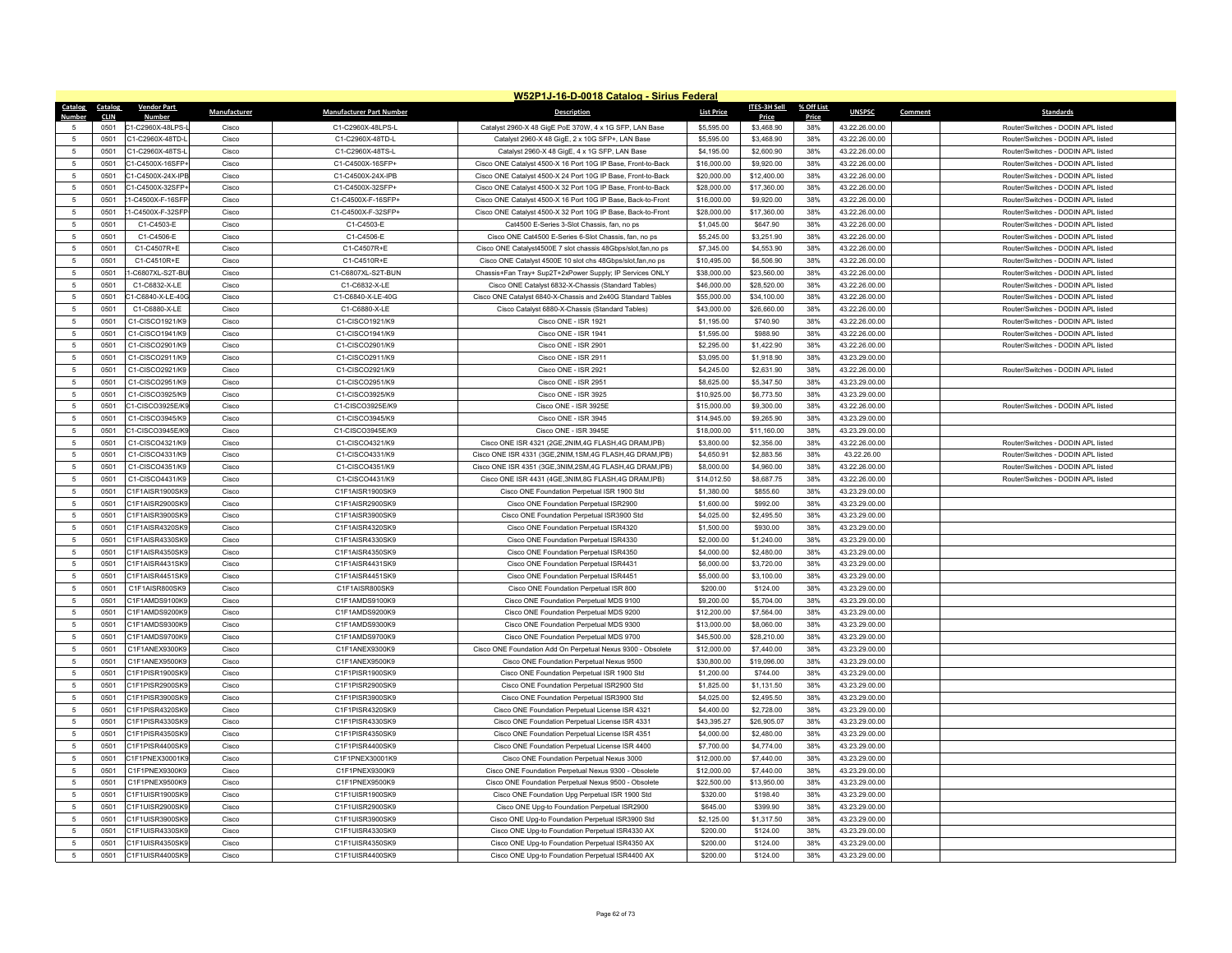|                 |             |                    |              |                                 | W52P1J-16-D-0018 Catalog - Sirius Federal                     |                   |                     |            |                |         |                                    |
|-----------------|-------------|--------------------|--------------|---------------------------------|---------------------------------------------------------------|-------------------|---------------------|------------|----------------|---------|------------------------------------|
| Catalog Catalog |             | <b>Vendor Part</b> | Manufacturer | <b>Manufacturer Part Number</b> | <b>Description</b>                                            | <b>List Price</b> | <b>ITES-3H Sell</b> | % Off List | <b>UNSPSC</b>  | Comment | <b>Standards</b>                   |
| <b>Number</b>   | <b>CLIN</b> | <b>Number</b>      |              |                                 |                                                               |                   | Price               | Price      |                |         |                                    |
| 5               | 0501        | C1F2ANEX77001K9    | Cisco        | C1F2ANEX77001K9                 | Cisco ONE Foundation Add On Perpetual Nexus 7700              | \$50,000.00       | \$31,000.00         | 38%        | 43.23.29.00.00 |         |                                    |
| $\overline{5}$  | 0501        | C1F2ANEX9300K9     | Cisco        | C1F2ANEX9300K9                  | Cisco ONE Foundation Perpetual Nexus 9300 48 Port             | \$15,200.00       | \$9,424.00          | 38%        | 43.23.29.00.00 |         |                                    |
| 5               | 0501        | C1F2PAIRSPC1K9     | Cisco        | C1F2PAIRSPC1K9                  | Cisco ONE Fndn 8510/40,5508/20 per AP Perptl Lic Qty 500 Max  | \$200.00          | \$124.00            | 38%        | 43.23.29.00.00 |         |                                    |
| 5               | 0501        | C1F2PNEX9300AK9    | Cisco        | C1F2PNEX9300AK9                 | Cisco ONE Foundation Perpetual Nexus 9300 48 Port (ACI Mode)  | \$15,200.00       | \$9,424.00          | 38%        | 43.23.29.00.00 |         |                                    |
| 5               | 0501        | C1F2PNEX9300K9     | Cisco        | C1F2PNEX9300K9                  | Cisco ONE Foundation Perpetual Nexus 9300 48 Port             | \$15,200.00       | \$9,424.00          | 38%        | 43.23.29.00.00 |         |                                    |
| 5               | 0501        | C1F2PNFX9500AK     | Cisco        | C1F2PNEX9500AK9                 | Cisco ONE Foundation Perpetual Nexus 9500 (ACI Mode)          | \$30,800.00       | \$19,096.00         | 38%        | 43.23.29.00.00 |         |                                    |
| 5               | 0501        | C1F2PUCS100K9      | Cisco        | C1F2PUCS100K9                   | Cisco ONE Foundation Perpetual UCS 100+                       | \$1,500.00        | \$930.00            | 38%        | 43.23.29.00.00 |         |                                    |
| 5               | 0501        | C1F2PUCS10K9       | Cisco        | C1F2PUCS10K9                    | Cisco ONE Foundation Perpetual UCS 10-49                      | \$2,000.00        | \$1,240.00          | 38%        | 43.23.29.00.00 |         |                                    |
| -5              | 0501        | C1F2PUCS50K9       | Cisco        | C1F2PUCS50K9                    | Cisco ONE Foundation Perpetual UCS 50-99                      | \$1,750.00        | \$1,085.00          | 38%        | 43.23.29.00.00 |         |                                    |
| $5\phantom{.0}$ | 0501        | C1F2PUCSK9         | Cisco        | C1F2PUCSK9                      | Cisco ONE Foundation Perpetual UCS 1-9                        | \$2,800.00        | \$1,736.00          | 38%        | 43.23.29.00.00 |         |                                    |
| $\sqrt{5}$      | 0501        | F2PUCSK9-UCS-S     | Cisco        | C1F2PUCSK9-UCS-SPM              | UCS SP Cisco ONE Foundation Perpetual UCS 1-9                 | \$1,282.00        | \$794.84            | 38%        | 43.23.29.00.00 |         |                                    |
| 5               | 0501        | C1F2UISR4320SK9    | Cisco        | C1F2UISR4320SK9                 | Cisco ONE Upg-to Foundation Perpetual ISR4320                 | \$500.00          | \$310.00            | 38%        | 43.23.29.00.00 |         |                                    |
| 5               | 0501        | C1F2UISR4330SK9    | Cisco        | C1F2UISR4330SK9                 | Cisco ONE Upg-to Foundation Perpetual ISR4330                 | \$750.00          | \$465.00            | 38%        | 43.23.29.00.00 |         |                                    |
| 5               | 0501        | C1F2UISR4350SK9    | Cisco        | C1F2UISR4350SK9                 | Cisco ONE Upg-to Foundation Perpetual ISR4350                 | \$1,500.00        | \$930.00            | 38%        | 43.23.29.00.00 |         |                                    |
| $\sqrt{5}$      | 0501        | C1F2UISR4431SK9    | Cisco        | C1F2UISR4431SK9                 | Cisco ONE Upg-to Foundation Perpetual ISR4431                 | \$1,250.00        | \$775.00            | 38%        | 43.23.29.00.00 |         |                                    |
| $\overline{5}$  | 0501        | C1F2UISR4451SK9    | Cisco        | C1F2UISR4451SK9                 | Cisco ONE Upg-to Foundation Perpetual ISR4451                 | \$1,250.00        | \$775.00            | 38%        | 43.23.29.00.00 |         |                                    |
| 5               | 0501        | C1F3ANEX9300K9     | Cisco        | C1F3ANEX9300K9                  | Cisco ONE Foundation Perpetual Nexus 9300 96 Port             | \$17,200.00       | \$10,664.00         | 38%        | 43.23.29.00.00 |         |                                    |
| $\sqrt{5}$      | 0501        | C1F3PNEX9300AK9    | Cisco        | C1F3PNEX9300AK9                 | Cisco ONE Foundation Perpetual Nexus 9300 96 Port (ACI Mode)  | \$17,200.00       | \$10,664.00         | 38%        | 43.23.29.00.00 |         |                                    |
| 5               | 0501        | C1F3UAIRK9         | Cisco        | C1F3UAIRK9                      | Cisco ONE MCR-Disc Fndn Per-Wireless AP+PI-LF - 5520 & 8540   | \$150.00          | \$93.00             | 38%        | 43.23.29.00.00 |         |                                    |
| 5               | 0501        | C1F4ANEX9300K9     | Cisco        | C1F4ANEX9300K9                  | Cisco ONE Foundation Perpetual Nexus 9332                     | \$19,200.00       | \$11,904.00         | 38%        | 43.23.29.00.00 |         |                                    |
| 5               | 0501        | C1F4PNEX9300AK9    | Cisco        | C1F4PNEX9300AK9                 | Cisco ONE Foundation Perpetual Nexus 9332 (ACI Mode)          | \$19,200.00       | \$11,904.00         | 38%        | 43.23.29.00.00 |         |                                    |
| $\overline{5}$  | 0501        | C1F4PNFX9300K9     | Cisco        | C1F4PNEX9300K9                  | Cisco ONE Foundation Perpetual Nexus 9332                     | \$19,200.00       | \$11,904.00         | 38%        | 43.23.29.00.00 |         |                                    |
| 5               | 0501        | C1F5PNEX9300K9     | Cisco        | C1F5PNEX9300K9                  | Cisco ONE Foundation Perpetual Nexus 93120 96 Port            | \$16,800.00       | \$10,416.00         | 38%        | 43.23.29.00.00 |         |                                    |
|                 |             |                    |              |                                 |                                                               |                   |                     |            |                |         |                                    |
| 5               | 0501        | C1FACAT29001K9     | Cisco        | C1FACAT29001K9                  | Cisco ONE Found. Perpetual - Catalyst 2900 24 Port & IE 2000  | \$200.00          | \$124.00            | 38%        | 43.23.29.00.00 |         |                                    |
| $\sqrt{5}$      | 0501        | C1FACAT29002K9     | Cisco        | C1FACAT29002K9                  | Cisco ONE Found. Perpetual - Catalyst 2900 48 Port            | \$200.00          | \$124.00            | 38%        | 43.23.29.00.00 |         |                                    |
| 5               | 0501        | C1FACAT36501K9     | Cisco        | C1FACAT36501K9                  | Cisco One Found. Perpetual - Catalyst 3650 24-port            | \$1,250.00        | \$775.00            | 38%        | 43.23.29.00.00 |         |                                    |
| -5              | 0501        | C1FACAT36502K9     | Cisco        | C1FACAT36502K9                  | Cisco ONE Found. Perpetual - Catalyst 3650 48-port            | \$2,150.00        | \$1,333.00          | 38%        | 43.23.29.00.00 |         |                                    |
| $\sqrt{5}$      | 0501        | C1FACAT375X1K9     | Cisco        | C1FACAT375X1K9                  | Cisco ONE Foundation Perpetual Catalyst 3750X 24-port         | \$1,500.00        | \$930.00            | 38%        | 43.23.29.00.00 |         |                                    |
| 5               | 0501        | C1FACAT375X2K9     | Cisco        | C1FACAT375X2K9                  | Cisco ONE Foundation Perpetual Catalyst 3750X 48-port         | \$2,800.00        | \$1,736.00          | 38%        | 43.23.29.00.00 |         |                                    |
| $\overline{5}$  | 0501        | C1FACAT375X3K9     | Cisco        | C1FACAT375X3K9                  | Cisco ONE Found. Perpetual Cat 3750X 12-port Fiber            | \$200.00          | \$124.00            | 38%        | 43.23.29.00.00 |         |                                    |
| $\sqrt{5}$      | 0501        | C1FACAT38501K9     | Cisco        | C1FACAT38501K9                  | Cisco One Found. Perpetual Cat 3850 24-port Fiber             | \$1,650.00        | \$1,023.00          | 38%        | 43.23.29.00.00 |         |                                    |
| 5               | 0501        | C1FACAT38502K9     | Cisco        | C1FACAT38502K9                  | Cisco ONE Foundation Perpetual Catalyst 3850 48-port          | \$2,950.00        | \$1,829.00          | 38%        | 43.23.29.00.00 |         |                                    |
| 5               | 0501        | C1FACAT38503K9     | Cisco        | C1FACAT38503K9                  | Cisco ONE Found, Perpetual Cat 3850 12-port Fiber             | \$700.00          | \$434.00            | 38%        | 43.23.29.00.00 |         |                                    |
| $\sqrt{5}$      | 0501        | C1FBACAT4500S      | Cisco        | C1FBACAT4500S                   | Cisco ONE Foundation Perpetual Cat4500 Bundles Std            | \$11,025.00       | \$6,835.50          | 38%        | 43.23.29.00.00 |         |                                    |
| 5               | 0501        | C1FBACAT6800S      | Cisco        | C1FBACAT6800S                   | Cisco ONE Foundation Perpetual Cat 6800 Bundle                | \$250.00          | \$155.00            | 38%        | 43.23.29.00.00 |         |                                    |
| 5               | 0501        | C1FBPCAT6000S      | Cisco        | C1FBPCAT6000S                   | Cisco ONE Foundation Perpetual Cat6000 Bundle                 | \$250.00          | \$155.00            | 38%        | 81.11.18.12.00 |         |                                    |
| 5               | 0501        | C1FBUCAT4500R      | Cisco        | C1FBUCAT4500R                   | Cisco ONE Foundation Perpetual Cat4500 (Redundant Sup)        | \$250.00          | \$155.00            | 38%        | 43.23.29.00.00 |         |                                    |
| $5\phantom{.0}$ | 0501        | C1FBVCAT6000S-0    | Cisco        | C1FBVCAT6000S-01                | Tracker PID v01 Fnd Perpetual CAT6000S - no delivery          | \$0.00            | \$0.00              | 38%        | 81.11.18.12.00 |         |                                    |
| $\overline{5}$  | 0501        | C1-N3K-C3132Q-XI   | Cisco        | C1-N3K-C3132Q-XL                | Cisco ONE Nexus 3132Q, 32 x QSFP+ ports, extended memory      | \$22,500.00       | \$13,950.00         | 38%        | 43.23.29.00.00 |         |                                    |
| 5               | 0501        | 1-N3K-C3172PQ-X    | Cisco        | C1-N3K-C3172PQ-XL               | Cisco ONE Nexus 3172PQ.48xSFP+ & 6 QSFP+ ports, extended mem  | \$20,000.00       | \$12,400.00         | 38%        | 43.23.29.00.00 |         |                                    |
| $\sqrt{5}$      | 0501        | C1-N5548P-FA       | Cisco        | C1-N5548P-FA                    | Cisco ONE Nexus 5548P 1RU Chassis,2 PS,2 Fan,32 Fixed 10GE    | \$25,600.00       | \$15,872.00         | 38%        | 43.23.29.00.00 |         |                                    |
| 5               | 0501        | -N5548UP4N2232I    | Cisco        | C1-N5548UP4N2232PF              | Cisco One Nexus 5548UP/Expansion Module/4xN2232PP/64xFET      | \$85,000.00       | \$52,700.00         | 38%        | 43.23.29.00.00 |         |                                    |
| 5               | 0501        | -N5548UP4N2248     | Cisco        | C1-N5548UP4N2248TF              | Cisco One Nexus 5548UP/4xN2248TP/32xFFT                       | \$65,000.00       | \$40,300.00         | 38%        | 43.23.29.00.00 |         |                                    |
| $5\phantom{.0}$ | 0501        | 1-N5548UP4N2248    | Cisco        | C1-N5548UP4N2248TP              | Cisco One Nexus 5548UP/4xN2248TP                              | \$59,000.00       | \$36,580.00         | 38%        | 43.23.29.00.00 |         |                                    |
| $\sqrt{5}$      | 0501        | -N5548UP6N2248     | Cisco        | C1-N5548UP6N2248TF              | Cisco One Nexus 5548UP/Expansion Module/6xN2248TP/48xFET      | \$92,000.00       | \$57,040.00         | 38%        | 43.23.29.00.00 |         |                                    |
| $\sqrt{5}$      | 0501        | C1-N5548UP-B-S32   | Cisco        | C1-N5548UP-B-S32                | Cisco ONE N5548UP Storage Sol Bun,32 port storage serv lic    | \$29,600.00       | \$18,352.00         | 38%        | 43.22.26.00.00 |         | Router/Switches - DODIN API listed |
| $\sqrt{5}$      | 0501        | C1-N5596T-FA       | Cisco        | C1-N5596T-FA                    | Cisco ONE Nexus 5596T 2RU, 2PS/4Fans, 32x10GT/16xSFP+Fixed    | \$40,500.00       | \$25,110.00         | 38%        | 43.23.29.00.00 |         |                                    |
| 5               | 0501        | C1-N5596UP-4FEX    | Cisco        | C1-N5596UP-4FEX                 | Cisco One Nexus 5596UP/4 x FEX                                | \$85,000.00       | \$52,700.00         | 38%        | 43.23.29.00.00 |         |                                    |
| $5\phantom{.0}$ | 0501        | I-N5596UP4N2232    | Cisco        | C1-N5596UP4N2232PF              | Cisco One Nexus 5596UP/4xN2232PP/64xFET                       | \$85,000.00       | \$52,700.00         | 38%        | 43.23.29.00.00 |         |                                    |
| 5               | 0501        | 1-N5596UP6N2248    | Cisco        | C1-N5596UP6N2248TF              | Cisco One Nexus 5596UP/6xN2248TP/48xFET                       | \$92,000.00       | \$57,040.00         | 38%        | 43.22.26.00.00 |         | Router/Switches - DODIN API listed |
|                 |             |                    |              |                                 |                                                               |                   |                     |            |                |         |                                    |
| $\sqrt{5}$      | 0501        | -N5596UP6N2248     | Cisco        | C1-N5596UP6N2248TP              | Cisco One Nexus 5596UP/6xN2248TP                              | \$84,500.00       | \$52,390.00         | 38%        | 43.22.26.00.00 |         | Router/Switches - DODIN APL listed |
| $\sqrt{5}$      | 0501        | -N5672UP4FEX10     | Cisco        | C1-N5672UP4FEX10GT              | Cisco ONE N5672UP Chassis with 4 x 10GT FEXes with FETs       | \$74,000.00       | \$45,880.00         | 38%        | 43.23.29.00.00 |         |                                    |
| 5               | 0501        | 1-N5672UP-4FEX-    | Cisco        | C1-N5672UP-4FEX-1G              | Cisco ONE N5672UP Chassis with 4 x 1G FEXes with FETs         | \$62,000.00       | \$38,440.00         | 38%        | 43.23.29.00.00 |         |                                    |
| 5               | 0501        | 1-N5672UP-6FEX-1   | Cisco        | C1-N5672UP-6FEX-1G              | Cisco ONE N5672UP Chassis with 6 x 1G FEXes with FETs         | \$81,000.00       | \$50,220.00         | 38%        | 43.23.29.00.00 |         |                                    |
| 5               | 0501        | 1-N5672UP-8FEX-    | Cisco        | C1-N5672UP-8FEX-1G              | Cisco ONE N5672UP Chassis with 8 x 1G FEXes with FETs         | \$102,000.00      | \$63,240.00         | 38%        | 43.23.29.00.00 |         |                                    |
| 5               | 0501        | C1-N5696-B-24Q     | Cisco        | C1-N5696-B-24Q                  | Cisco ONE Nexus 5696Q Chassis 24x40GE FCoE Bundle, 6PS, 4 FAN | \$63,000.00       | \$39,060.00         | 38%        | 43.23.29.00.00 |         |                                    |
| 5               | 0501        | C1-N5696Q          | Cisco        | C1-N5696Q                       | Cisco ONE Nexus 5696Q Chassis 6PS,4 FAN VxLAN                 | \$35,000.00       | \$21,700.00         | 38%        | 43.23.29.00.00 |         |                                    |
| 5               | 0501        | 1-N5696Q-12FEX-1   | Cisco        | C1-N5696Q-12FEX-1G              | Cisco ONE N5696Q Chassis with 12 x 1G FEXes with FETs         | \$146,000.00      | \$90,520.00         | 38%        | 43.23.29.00.00 |         |                                    |
| 5               | 0501        | 1-N5696Q-6FEX-1    | Cisco        | C1-N5696Q-6FEX-1G               | Cisco ONE N5696Q Chassis with 6 x 1G FEXes with FETs          | \$110,000.00      | \$68,200.00         | 38%        | 43.23.29.00.00 |         |                                    |
| 5               | 0501        | -N5696Q-8FEX10G    | Cisco        | C1-N5696O-8FFX10GT              | Cisco ONE N5696Q Chassis with 8 x 10GT FEXes with FETs        | \$147,000.00      | \$91,140.00         | 38%        | 43.23.29.00.00 |         |                                    |
| $\sqrt{5}$      | 0501        | 21-N5K-C5548UP-FA  | Cisco        | C1-N5K-C5548UP-FA               | Cisco One Nexus 5548 UP Chassis, 32 10GbE Ports, 2 PS, 2 Fans | \$28,000.00       | \$17,360.00         | 38%        | 43.22.26.00.00 |         | Router/Switches - DODIN APL listed |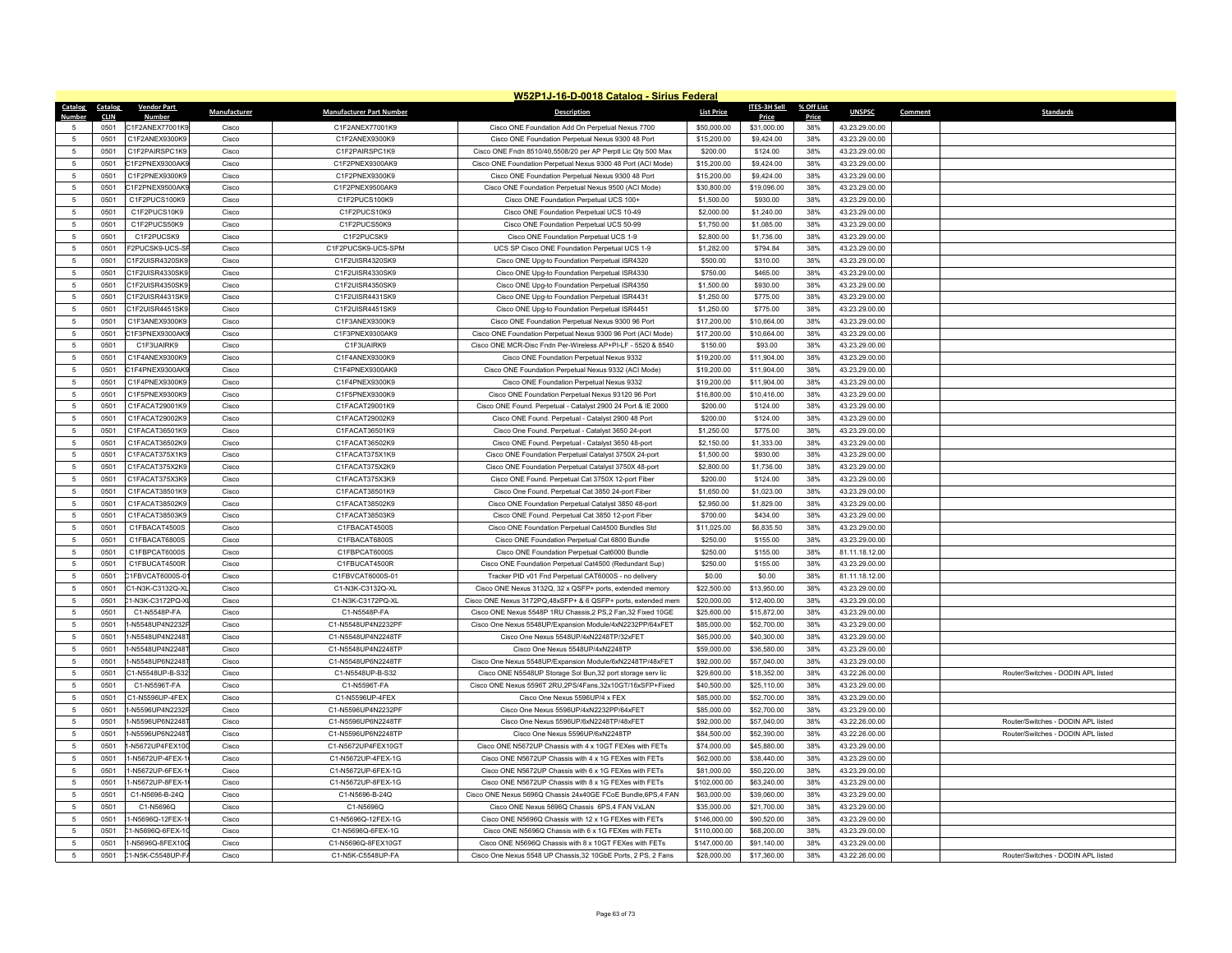|                                   |              |                                      |                |                                        | W52P1J-16-D-0018 Catalog - Sirius Federal                                                                             |                             |                             |            |                                  |         |                                    |
|-----------------------------------|--------------|--------------------------------------|----------------|----------------------------------------|-----------------------------------------------------------------------------------------------------------------------|-----------------------------|-----------------------------|------------|----------------------------------|---------|------------------------------------|
| Catalog Catalog                   |              | <b>Vendor Part</b>                   | Manufacturer   | <b>Manufacturer Part Number</b>        | <b>Description</b>                                                                                                    | <b>List Price</b>           | ITES-3H Sell                | % Off List | <b>UNSPSC</b>                    | Comment | <b>Standards</b>                   |
| Number                            | <b>CLIN</b>  | <b>Number</b>                        |                |                                        |                                                                                                                       |                             | Price                       | Price      |                                  |         |                                    |
| 5                                 | 0501         | C1-N5K-C5596UP-FA                    | Cisco          | C1-N5K-C5596UP-FA                      | Cisco One Nexus 5596UP 2RU, 2PS, 4 Fans, 48 Fixed 10GEPorts                                                           | \$36,800.00                 | \$22,816.00                 | 38%        | 43.22.26.00.00                   |         | Router/Switches - DODIN APL listed |
| 5                                 | 0501         | C1-N5K-C56128P                       | Cisco          | C1-N5K-C56128P                         | Cisco One Nexus 56128P 2RU Chassis.48x10G SFP+.4x40G QSFP+                                                            | \$36,000.00                 | \$22,320.00                 | 38%        | 43.22.26.00.00                   |         | Router/Switches - DODIN APL listed |
| 5                                 | 0501         | 1-N5K-C5648-B-36                     | Cisco          | C1-N5K-C5648-B-36Q                     | Cisco ONE Nexus 5648O Chassis 36x40GE/ECoE Bundle 2PS 3 FAN                                                           | \$50,000.00                 | \$31,000.00                 | 38%        | 43.23.29.00.00                   |         |                                    |
| 5                                 | 0501         | C1-N5K-C5648Q                        | Cisco          | C1-N5K-C5648Q                          | Cisco ONE Nexus 5648Q VXLAN 2RU Chassis, 24x40G QSFP+<br>Cisco OneNexus5672UP 1RU,32x10G SFP+,16pxUP SFP+,6x40G       | \$40,000.00                 | \$24,800.00                 | 38%        | 43.23.29.00.00                   |         |                                    |
| 5                                 | 0501         | C1-N5K-C5672UP                       | Cisco          | C1-N5K-C5672UP                         | OSFP+                                                                                                                 | \$42,843.76                 | \$26,563.13                 | 38%        | 43.22.26.00.00                   |         | Router/Switches - DODIN API listed |
| -5                                | 0501         | C <sub>1</sub> -N7004-S <sub>2</sub> | Cisco          | C1-N7004-S2                            | Cisco ONE Nexus 7004 Bundle (Chassis, 1xSUP2), NoPowSup                                                               | \$40,000.00                 | \$24,800.00                 | 38%        | 43.22.26.00.00                   |         | Router/Switches - DODIN APL listed |
| 5                                 | 0501         | C1-N7004-S2E                         | Cisco          | C1-N7004-S2E                           | Cisco ONE Nexus 7004 Bundle (Chassis, 1xSUP2E), NoPowSup                                                              | \$52,500.00                 | \$32,550.00                 | 38%        | 43.23.29.00.00                   |         |                                    |
| 5                                 | 0501         | C1-N7004-S2E-R                       | Cisco          | C1-N7004-S2E-R                         | Cisco ONE N7004 Bundle(Chassis,2xSUP2E), No Power Supplies                                                            | \$102,500.00                | \$63,550.00                 | 38%        | 43.22.26.00.00                   |         | Router/Switches - DODIN API listed |
| -5                                | 0501         | C1-N7004-S2-R                        | Cisco          | C1-N7004-S2-R                          | Cisco ONE Nexus 7004 Bundle (Chassis 2xSUP2) NoPowSup                                                                 | \$65,000.00                 | \$40,300.00                 | 38%        | 43.22.26.00.00                   |         | Router/Switches - DODIN API listed |
| $\sqrt{5}$                        | 0501         | C1-N7009-B2S2                        | Cisco          | C1-N7009-B2S2                          | Cisco ONE Nexus 7009 Bundle (Chassis,1xSUP2,x5xFAB2)NoPowSup                                                          | \$75,000.00                 | \$46,500.00                 | 38%        | 43.22.26.00.00                   |         | Router/Switches - DODIN APL listed |
| $\sqrt{5}$                        | 0501         | C1-N7009-B2S2E                       | Cisco          | C1-N7009-B2S2E                         | Cisco ONE Nexus 7009 Bundle (Chassis,1xSUP2E,5xFAB2)NoPowSup                                                          | \$90,000.00                 | \$55,800.00                 | 38%        | 43.22.26.00.00                   |         | Router/Switches - DODIN APL listed |
| -5                                | 0501         | C1-N7009-B2S2E-F                     | Cisco          | C1-N7009-B2S2E-R                       | Cisco ONE Nexus7009 Bundle(Chassis.2xSUP2E.5xFAB2).NoPowSup                                                           | \$140,000.00                | \$86,800.00                 | 38%        | 43.22.26.00.00                   |         | Router/Switches - DODIN API listed |
| $\sqrt{5}$                        | 0501         | C1-N7009-B2S2-R                      | Cisco          | C1-N7009-B2S2-R                        | Cisco ONE Nexus 7009 Bundle (Chassis,2xSUP2,5xFAB2),NoPowSup                                                          | \$106,250.00                | \$65,875.00                 | 38%        | 43.22.26.00.00                   |         | Router/Switches - DODIN APL listed |
| 5                                 | 0501         | C1-N7010-B2S2                        | Cisco          | C1-N7010-B2S2                          | Cisco ONE Nexus 7010 Bundle (Chassis,1xSUP2,5xFAB2)NoPowSup                                                           | \$97,500.00                 | \$60,450.00                 | 38%        | 43.22.26.00.00                   |         | Router/Switches - DODIN APL listed |
| 5                                 | 0501         | C1-N7010-B2S2F                       | Cisco          | C1-N7010-B2S2E                         | Cisco ONE Nexus 7010 Bundle (Chassis,1xSUP2E,5xFAB2)NoPowSup                                                          | \$112,500.00                | \$69,750.00                 | 38%        | 43.22.26.00.00                   |         | Router/Switches - DODIN API listed |
| $\overline{5}$                    | 0501         | C1-N7010-B2S2E-R                     | Cisco          | C1-N7010-B2S2E-R                       | Cisco ONE N7010 Bundle (Chassis.2xSUP2E.5xFAB2).NoPowerSup                                                            | \$162,500.00                | \$100,750.00                | 38%        | 43.23.29.00.00                   |         |                                    |
| 5                                 | 0501         | C1-N7010-B2S2-R                      | Cisco          | C1-N7010-B2S2-R                        | Cisco ONE Nexus 7010 Bundle (Chassis,2xSUP2,5xFAB2),NoPowSup                                                          | \$128,750.00                | \$79,825.00                 | 38%        | 43.23.29.00.00                   |         |                                    |
| 5                                 | 0501         | C1-N7018                             | Cisco          | C1-N7018                               | Cisco ONE Nexus 7018 Chassis, No Power Supplies, Fans Incl                                                            | \$37,500.00                 | \$23,250.00                 | 38%        | 43.22.26.00.00                   |         | Router/Switches - DODIN API listed |
| 5                                 | 0501         | C1-N7702                             | Cisco          | C1-N7702                               | Cisco ONE Nexus 7700 2 Slot Chassis NoPwrSupplies Fans incl                                                           | \$8,000.00                  | \$4,960.00                  | 38%        | 43.22.26.00.00                   |         | Router/Switches - DODIN APL listed |
| 5                                 | 0501         | C1-N7702-S2E-AC                      | Cisco          | C1-N7702-S2E-AC                        | Cisco ONE Nexus 7702 Bundle Chassis, 1xSUP2E, 2x3KW ACPwrSupp                                                         | \$43,000.00                 | \$26,660.00                 | 38%        | 43.22.26.00.00                   |         | Router/Switches - DODIN API listed |
| $5\phantom{.0}$                   | 0501         | C1-N7706-B23S2E                      | Cisco          | C1-N7706-B23S2E                        | Cisco ONE N7706 Bundle (Chassis, 1xSUP2E, 3xFAB2), NoPowSupp                                                          | \$65,000.00                 | \$40,300.00                 | 38%        | 43.22.26.00                      |         | Router/Switches - DODIN APL listed |
| 5                                 | 0501         | 21-N7706-B23S2E-                     | Cisco          | C1-N7706-B23S2F-R                      | Cisco ONE N7706 Bundle (Chassis,2xSUP2E,3xFAB2),NoPowSup                                                              | \$90,000.00                 | \$55,800.00                 | 38%        | 43.23.29.00.00                   |         |                                    |
| 5                                 | 0501         | C1-N7706-B26S2F                      | Cisco          | C1-N7706-B26S2F                        | Cisco ONE Nexus 7706 Bundle (Chassis,1xSUP2E,6xFAB2)NoPowSup                                                          | \$85,000.00                 | \$52,700.00                 | 38%        | 43 22 26 00                      |         | Router/Switches - DODIN API listed |
| 5                                 | 0501         | C1-N7706-B26S2E-F                    | Cisco          | C1-N7706-B26S2E-R                      | Cisco ONE N7706 Bundle (Chassis,2xSUP2E,6xFAB2),NoPowSup                                                              | \$110,000.00                | \$68,200.00                 | 38%        | 43.22.26.00                      |         | Router/Switches - DODIN APL listed |
| 5                                 | 0501         | C1-N7710-B23S2E                      | Cisco          | C1-N7710-B23S2F                        | Cisco ONE Nexus 7710 Bundle (Chassis,1xSUP2E,3xFAB2)NoPowSup                                                          | \$100,000.00                | \$62,000.00                 | 38%        | 43.22.26.00                      |         | Router/Switches - DODIN API listed |
| 5                                 | 0501         | 21-N7710-B23S2E-F                    | Cisco          | C1-N7710-B23S2E-R                      | Cisco ONE N7710 Bundle (Chassis.2xSUP2E.3xFAB2).NoPowSup                                                              | \$140,000.00                | \$86,800.00                 | 38%        | 43.22.26.00.00                   |         | Router/Switches - DODIN APL listed |
| $5\phantom{.0}$                   | 0501         | C1-N7710-B26S2E                      | Cisco          | C1-N7710-B26S2E                        | Cisco ONE Nexus 7710 Bundle (Chassis,1xSUP2E,6xFAB2)NoPowSup                                                          | \$130,000.00                | \$80,600.00                 | 38%        | 43.23.29.00.00                   |         |                                    |
| $\overline{5}$                    | 0501         | C1-N7710-B26S2E-                     | Cisco          | C1-N7710-B26S2E-R                      | Cisco ONE N7710 Bundle (Chassis, 2xSUP2E, 6xFAB2), No PowSup                                                          | \$170,000.00                | \$105,400.00                | 38%        | 43.22.26.00.00                   |         | Router/Switches - DODIN API listed |
| $\sqrt{5}$                        | 0501         | C1-N7718                             | Cisco          | C1-N7718                               | Cisco ONE Nexus 7718 slot chassis, NoPowSupp, Fans Included                                                           | \$50,000.00                 | \$31,000.00                 | 38%        | 43.23.29.00.00                   |         |                                    |
| $\sqrt{5}$                        | 0501         | C1-N9K-C93120TX                      | Cisco          | C1-N9K-C93120TX                        | Cisco ONE Nexus 9300 with 96p 1/10G-T and 6p 40G QSFP                                                                 | \$28,000.00                 | \$17,360.00                 | 38%        | 43.22.26.00.00                   |         | Router/Switches - DODIN APL listed |
| 5                                 | 0501         | -N9KC93120TXB18                      | Cisco          | C1-N9KC93120TXB18Q                     | Cisco ONE 2 Nexus 93120TX with 8 QSFP-40G-SR-BD                                                                       | \$56,000.00                 | \$34,720.00                 | 38%        | 43.22.26.00.00                   |         | Router/Switches - DODIN APL listed |
| -5                                | 0501         | C1-N9K-C93128TX                      | Cisco          | C1-N9K-C93128TX                        | Cisco ONE Nexus 9300 96p 1/10G-T and 1 uplink module slot                                                             | \$26,000.00                 | \$16,120.00                 | 38%        | 43.22.26.00.00                   |         | Router/Switches - DODIN API listed |
| -5                                | 0501         | C1-N9K-C9332PO                       | Cisco          | C1-N9K-C9332PO                         | Cisco ONE Nexus 9332 ACI Leaf switch with 32p 40G QSFP                                                                | \$28,000.00                 | \$17,360.00                 | 38%        | 43.22.26.00.00                   |         | Router/Switches - DODIN API listed |
| 5                                 | 0501         | C1-N9K-C9372PX                       | Cisco          | C1-N9K-C9372PX                         | Cisco ONE Nexus 9300 with 48p 10G SFP+ and 6p 40G QSFP-                                                               | \$32,200.00                 | \$19,964.00                 | 38%        | 43.22.26.00.00                   |         | Router/Switches - DODIN APL listed |
| -5                                | 0501         | -N9K-C9372PXB18                      | Cisco          | C1-N9K-C9372PXB18Q                     | Cisco ONE 2 Nexus 9372PX with 8 QSFP-40G-SR-BD                                                                        | \$45,000.00                 | \$27,900.00                 | 38%        | 43.22.26.00.00                   |         | Router/Switches - DODIN APL listed |
| $\overline{5}$                    | 0501         | 1-N9KC9372PXEB18                     | Cisco          | C1-N9KC9372PXEB18Q                     | Cisco ONE 2 Nexus 9372PX-E with 8 QSFP-40G-SR-BD                                                                      | \$45,000.00                 | \$27,900.00                 | 38%        | 43.22.26.00.00                   |         | Router/Switches - DODIN APL listed |
| 5                                 | 0501         | C1-N9K-C9372TX                       | Cisco          | C1-N9K-C9372TX                         | Cisco ONE Nexus 9300 with 48p 1/10G-T and 6p 40G QSFP+                                                                | \$32,200.00                 | \$19,964.00                 | 38%        | 43.22.26.00.00                   |         | Router/Switches - DODIN APL listed |
| -5                                | 0501         | 1-N9KC9372TXFB1                      | Cisco          | C1-N9KC9372TXFB18O                     | Cisco ONF 2 Nexus 9372TX-F with 8 OSFP-40G-SR-BD                                                                      | \$45,000.00                 | \$27,900.00                 | 38%        | 43.22.26.00.00                   |         | Router/Switches - DODIN API listed |
| 5                                 | 0501         | C1-N9K-C9396PX                       | Cisco          | C1-N9K-C9396PX                         | Cisco ONE Nexus 9300 48p 1/10G SFP+ and 1 uplink module slot                                                          | \$32,200.00                 | \$19,964.00                 | 38%        | 43.23.29.00.00                   |         |                                    |
| 5                                 | 0501         | -N9K-C9396PXB18                      | Cisco          | C1-N9K-C9396PXB18Q                     | Cisco ONE 2 Nexus 9396PX with 8 QSFP-40G-SR-BD                                                                        | \$42,000.00                 | \$26,040.00                 | 38%        | 43.22.26.00.00                   |         | Router/Switches - DODIN API listed |
| 5                                 | 0501         | C1-N9K-C9396TX                       | Cisco          | C1-N9K-C9396TX                         | Cisco ONE Nexus 9300 48p 1/10GBASE-T & 1 uplink module req.                                                           | \$20,500.00                 | \$12,710.00                 | 38%        | 43.22.26.00                      |         | Router/Switches - DODIN APL listed |
| $\overline{5}$                    | 0501         | -N9K-C9396TXB18                      | Cisco          | C1-N9K-C9396TXB18Q                     | Cisco ONE 2 Nexus 9396TX with 8 QSFP-40G-SR-BD                                                                        | \$41,000.00                 | \$25,420.00                 | 38%        | 43.22.26.00.00                   |         | Router/Switches - DODIN APL listed |
| 5                                 | 0501         | C1-N9K-C9504-B2                      | Cisco          | C1-N9K-C9504-B2                        | Cisco ONE Nexus 9504 Chassis Bun 1 Sup, 3 PS, 2 SC, 6 FM, 3 FT                                                        | \$65,000.00                 | \$40,300.00                 | 38%        | 43.23.29.00.00                   |         |                                    |
| $5\phantom{.0}$<br>$\overline{5}$ | 0501         | C1-N9K-C9504-B3                      | Cisco          | C1-N9K-C9504-B3                        | Cisco ONE Nexus 9504 Chassis Bun 1 Sup, 3 PS, 2 SC, 4 FM, 3 FT                                                        | \$55,000.00                 | \$34,100.00                 | 38%        | 43.23.29.00.00                   |         |                                    |
|                                   | 0501         | C1-N9K-C9508                         | Cisco          | C1-N9K-C9508                           | Cisco ONE Nexus 9508 Chassis with 8 linecard slots                                                                    | \$15,000.00                 | \$9,300.00                  | 38%        | 43.23.29.00.00                   |         |                                    |
| -5                                | 0501         | C1-N9K-C9508-B2                      | Cisco          | C1-N9K-C9508-B2                        | Cisco ONE Nexus 9508 Chassis Bun 1 Sup, 3 PS, 2 SC, 6 FM, 3 FT                                                        | \$100,000.00                | \$62,000.00                 | 38%        | 43.23.29.00.00                   |         |                                    |
| -5<br>$\overline{5}$              | 0501<br>0501 | C1-N9K-C9508-B3<br>C1-N9K-C9516      | Cisco<br>Cisco | C1-N9K-C9508-B3<br>C1-N9K-C9516        | Cisco ONE Nexus 9508 Chassis Bun 1 Sup, 3 PS, 2 SC, 4 FM, 3 FT                                                        | \$80,000.00                 | \$49,600.00                 | 38%<br>38% | 43.23.29.00.00                   |         |                                    |
| 5                                 | 0501         | C1-N9K-C9516-B2                      | Cisco          | C1-N9K-C9516-B2                        | Cisco ONE Nexus 9516 Chassis with 16 linecard slots<br>Cisco ONE Nexus 9516 Chassis Bun 1 Sup, 3 PS, 2 SC, 6 FM, 3 FT | \$20,000.00<br>\$170,000.00 | \$12,400.00<br>\$105,400.00 | 38%        | 43.23.29.00.00<br>43.23.29.00.00 |         |                                    |
| -5                                | 0501         | C1-N9K-C9516-B3                      | Cisco          | C1-N9K-C9516-B3                        |                                                                                                                       |                             |                             | 38%        |                                  |         |                                    |
| -5                                |              | C1-SLASR1-AFS                        |                |                                        | Cisco ONE Nexus 9516 Chassis Bun 1 Sup, 3 PS, 2 SC, 4 FM, 3 FT                                                        | \$125,000.00                | \$77,500.00                 |            | 43.23.29.00.00                   |         |                                    |
| -5                                | 0501<br>0501 | 1-WS3650-24PS/K                      | Cisco<br>Cisco | C1-SLASR1-AES<br>C1-WS3650-24PS/K9     | Cisco ONE ASR 1000 Advanced Enterprise Services License<br>Cisco One Catalyst 3650 24 Port PoE 4x1G Uplink            | \$12,500.00<br>\$4,280.00   | \$7,750.00<br>\$2,653.60    | 38%<br>38% | 43.23.29.00.00<br>43.22.26.00.00 |         | Router/Switches - DODIN APL listed |
| $\sqrt{5}$                        | 0501         | C1-WS3650-24TS/K                     | Cisco          | C1-WS3650-24TS/K9                      | Cisco One Catalyst 3650 24 Port Data 4x1G Uplink                                                                      | \$3,470.00                  | \$2.151.40                  | 38%        | 43.22.26.00.00                   |         | Router/Switches - DODIN API listed |
| -5                                |              | 1-WS3650-48FD/K                      |                |                                        |                                                                                                                       |                             |                             |            | 43.22.26.00.00                   |         | Router/Switches - DODIN APL listed |
|                                   | 0501<br>0501 | 21-WS3650-48FO/K                     | Cisco<br>Cisco | C1-WS3650-48FD/K9<br>C1-WS3650-48FO/K9 | Cisco One Catalyst 3650 48 Port Full PoE 2x10G Uplink                                                                 | \$10,300.00                 | \$6,386.00                  | 38%<br>38% |                                  |         | Router/Switches - DODIN API listed |
| 5<br>$\overline{5}$               | 0501         | 1-WS3650-48PQ/K                      | Cisco          | C1-WS3650-48PQ/K9                      | Cisco One Catalyst 3650 48 Port Full PoE 4x10G Uplink<br>Cisco One Catalyst 3650 48 Port PoE 4x10G Uplink             | \$11,320.00<br>\$10,300.00  | \$7,018.40<br>\$6,386.00    | 38%        | 43.22.26.00.00<br>43.22.26.00.00 |         | Router/Switches - DODIN APL listed |
| $\sqrt{5}$                        | 0501         | 21-WS3650-48PS/K                     | Cisco          | C1-WS3650-48PS/K9                      | Cisco One Catalyst 3650 48 Port PoE 4x1G Uplink                                                                       | \$7,750.00                  | \$4,805.00                  | 38%        | 43.22.26.00.00                   |         | Router/Switches - DODIN APL listed |
| 5                                 | 0501         | 1-WS3650-48TD/K                      | Cisco          | C1-WS3650-48TD/K9                      | Cisco One Catalyst 3650 48 Port Data 2x10G Uplink                                                                     | \$7,750.00                  | \$4,805.00                  | 38%        | 43.22.26.00.00                   |         | Router/Switches - DODIN API listed |
| $\overline{5}$                    | 0501         | 1-WS3650-48TS/K                      | Cisco          | C1-WS3650-48TS/K9                      | Cisco One Catalyst 3650 48 Port Data 4x1G Uplink                                                                      | \$6,220.00                  | \$3,856.40                  | 38%        | 43.22.26.00.00                   |         | Router/Switches - DODIN APL listed |
| 5                                 | 0501         | C1-WS3850-12S/K9                     | Cisco          | C1-WS3850-12S/K9                       | Cisco One Catalyst 3850 12 Port Fiber Switch                                                                          | \$10,000.00                 | \$6,200.00                  | 38%        | 43.22.26.00.00                   |         | Router/Switches - DODIN APL listed |
|                                   | 0501         | C1-WS3850-24P/K9                     |                | C1-WS3850-24P/K9                       |                                                                                                                       |                             | \$4,553.80                  |            |                                  |         |                                    |
| $\sqrt{5}$                        |              |                                      | Cisco          |                                        | Cisco One Catalyst 3850 24 Port PoE                                                                                   | \$7,344.84                  |                             | 38%        | 43.22.26.00.00                   |         | Router/Switches - DODIN APL listed |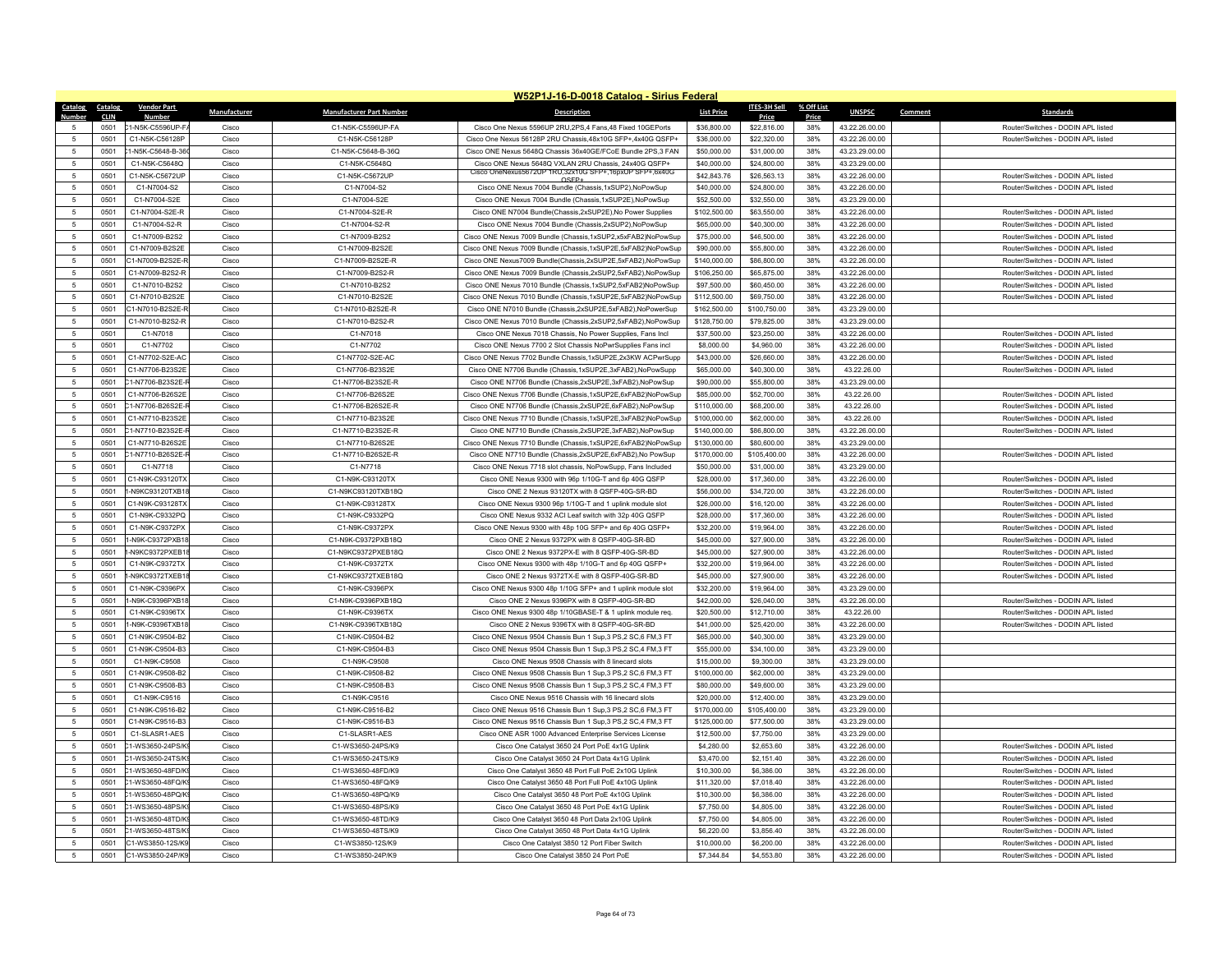|                               |                |                                      |                |                                         | W52P1J-16-D-0018 Catalog - Sirius Federal                                                                                    |                            |                           |            |                                  |                                                                          |
|-------------------------------|----------------|--------------------------------------|----------------|-----------------------------------------|------------------------------------------------------------------------------------------------------------------------------|----------------------------|---------------------------|------------|----------------------------------|--------------------------------------------------------------------------|
| <b>Catalog</b>                | <b>Catalog</b> | <b>Vendor Part</b>                   | Manufacturer   | <b>Manufacturer Part Number</b>         | <b>Description</b>                                                                                                           | <b>List Price</b>          | <b>ITES-3H Sell</b>       | % Off List | <b>UNSPSC</b>                    | Comment<br><b>Standards</b>                                              |
| 5                             | CLIN           | <b>Numbe</b>                         |                |                                         |                                                                                                                              |                            | Price                     | Price      |                                  |                                                                          |
| -5                            | 0501           | C1-WS3850-24T/K9                     | Cisco          | C1-WS3850-24T/K9                        | Cisco One Catalyst 3850 24 Port Data                                                                                         | \$5,300.00                 | \$3,286.00                | 38%        | 43.22.26.00.00                   | Router/Switches - DODIN APL listed                                       |
|                               | 0501<br>0501   | C1-WS3850-24U/K9<br>C1-WS3850-48F/K9 | Cisco          | C1-WS3850-24U/K9<br>C1-WS3850-48F/K9    | Cisco One Catalyst 3850 24 Port UPoE<br>Cisco One Catalyst 3850 48 Port Full PoE                                             | \$6,630.00<br>\$11,630.00  | \$4,110.60                | 38%<br>38% | 43.22.26.00.00<br>43.22.26.00.00 | Router/Switches - DODIN APL listed<br>Router/Switches - DODIN API listed |
| 5<br>$\overline{5}$           |                |                                      | Cisco          |                                         |                                                                                                                              |                            | \$7,210.60                |            |                                  |                                                                          |
|                               | 0501           | C1-WS3850-48T/K9                     | Cisco          | C1-WS3850-48T/K9                        | Cisco One Catalyst 3850 48 Port Data                                                                                         | \$9,080.00                 | \$5,629.60                | 38%        | 43.22.26.00.00                   | Router/Switches - DODIN APL listed                                       |
| 5                             | 0501           | C1-WS3850-48U/K9                     | Cisco          | C1-WS3850-48U/K9                        | Cisco One Catalyst 3850 48 Port UPoE                                                                                         | \$11,630.00                | \$7,210.60                | 38%        | 43.22.26.00.00                   | Router/Switches - DODIN APL listed                                       |
| $\sqrt{5}$<br>$\overline{5}$  | 0501           | 1-WSC3850-12X48                      | Cisco          | C1-WSC3850-12X48UI                      | Cisco ONE Catalyst 3850 48Port (12mGig+36Gig) UPoE LAN Base                                                                  | \$12,750.00                | \$7,905.00                | 38%        | 43.22.26.00.00                   | Router/Switches - DODIN APL listed                                       |
|                               | 0501           | 1-WSC3850-24XS-                      | Cisco          | C1-WSC3850-24XS-S                       | Cisco ONE Catalyst 3850 24 Port 10G Fiber Switch IP Base                                                                     | \$22,050.00                | \$13,671.00               | 38%        | 43.22.26.00.00                   | Router/Switches - DODIN APL listed                                       |
| 5                             | 0501           | C1-WSC3850-24XU                      | Cisco          | C1-WSC3850-24XUL                        | Cisco ONE Catalyst 3850 24 mGig Port UPoE LAN Base                                                                           | \$12,750.00                | \$7,905.00                | 38%        | 43.22.26.00.00                   | Router/Switches - DODIN APL listed                                       |
| $\sqrt{5}$                    | 0501           | C2901-VSEC/K9                        | Cisco          | C2901-VSEC/K9                           | Cisco 2901 UC Sec.Bundle, PVDM3-16, UC&SEC License,FL-CUBE10                                                                 | \$5,875.00                 | \$3,642.50                | 38%        | 43.20.16.02.00                   | Router/Switches - DODIN APL listed                                       |
| -5                            | 0501           | 2901-VSFC-CUBF/                      | Cisco          | C2901-VSEC-CUBE/K9                      | C2901 VSEC, CUBE Bundle, PVDM3-16, UC SEC Lic, EL-CUBEE-25                                                                   | \$4,695.01                 | \$2,910.91                | 38%        | 43.22.26.00.00                   | Router/Switches - DODIN API listed                                       |
| 5                             | 0501           | C2911-AXV/K9                         | Cisco          | C2911-AXV/K9                            | Cisco 2911 AXV Bundle, PVDM3-16, APP, SEC, UC Lic, CUBE-10                                                                   | \$6,995.00                 | \$4,336.90                | 38%        | 43.22.26.00.00                   | Router/Switches - DODIN APL listed                                       |
| $\sqrt{5}$                    | 0501           | 2911-CME-SRST/K                      | Cisco          | C2911-CME-SRST/K9                       | 2911 Voice Bundle w/PVDM3-16,FL-CME-SRST-25,UC Lic,FL-CUBE10                                                                 | \$4,095.00                 | \$2,538.90                | 38%        | 43.22.26.00.00                   | Router/Switches - DODIN APL listed                                       |
| 5                             | 0501           | 2911-VSEC-CUBE/                      | Cisco          | C2911-VSEC-CUBE/K9                      | C2911 UC SEC CUBE Bundle, PVDM3-16, UC SEC Lic, FL-CUBEE-25                                                                  | \$5,395.01                 | \$3,344.91                | 38%        | 43.22.26.00.00                   | Router/Switches - DODIN APL listed                                       |
| $\sqrt{5}$                    | 0501           | C2921-AX/K9                          | Cisco          | C2921-AX/K9                             | Cisco 2921 AX Bundle w/ APP, SEC lic                                                                                         | \$6,095.00                 | \$3,778.90                | 38%        | 43.22.26.00.00                   | Router/Switches - DODIN APL listed                                       |
| 5                             | 0501           | C2921-AXV/K9                         | Cisco          | C2921-AXV/K9                            | Cisco 2921 AXV Bundle, PVDM3-32, APP, SEC, UC Lic, CUBE-10                                                                   | \$8,275.00                 | \$5,130.50                | 38%        | 43.22.26.00.00                   | Router/Switches - DODIN APL listed                                       |
| 5                             | 0501           | 2921-CME-SRST/K                      | Cisco          | C2921-CME-SRST/K9                       | 2921 Voice Bundle w/PVDM3-32,FL-CME-SRST-25,UC Lic,FL-CUBE10                                                                 | \$5,195.00                 | \$3,220.90                | 38%        | 43.22.26.00.00                   | Router/Switches - DODIN APL listed                                       |
| 5                             | 0501           | 2921-VSEC-CUBE/                      | Cisco          | C2921-VSEC-CUBE/K9                      | C2921 UC SEC CUBE Bundle, PVDM3-32, UC SEC Lic, FL-CUBEE-25<br>C2921 UC SEC CUBE BNPVDM3-32UC SEC.FL-CUBEE25                 | \$6,495.01                 | \$4,026.91                | 38%        | 43.22.26.00.00                   | Router/Switches - DODIN APL listed                                       |
| 5                             | 0501           | 2921VSECCUBEK9-                      | Cisco          | C2921VSECCUBEK9-RF                      | REMANUEACTURED                                                                                                               | \$3,897.00                 | \$2,416.14                | 38%        | 43.22.26.00.00                   | Router/Switches - DODIN APL listed                                       |
| 5                             | 0501           | C2951-AXV/K9                         | Cisco          | C2951-AXV/K9                            | Cisco 2951 AXV Bundle, PVDM3-32,APP,SEC,UC Lic,CUBE-10                                                                       | \$13,045.00                | \$8,087.90                | 38%        | 43.22.26.00.00                   | Router/Switches - DODIN APL listed                                       |
| 5                             | 0501           | C2951-VSFC/K9                        | Cisco          | C2951-VSFC/K9                           | Cisco 2951 Voice Sec. Bundle, PVDM3-32, UC&SEC Lic,FL-CUBE10                                                                 | \$10,795.00                | \$6,692.90                | 38%        | 43 22 26 00 00                   | Router/Switches - DODIN API listed                                       |
| 5                             | 0501           | 2951-VSEC-CUBE/                      | Cisco          | C2951-VSEC-CUBE/K9                      | C2951 UC SEC CUBE Bundle, PVDM3-32, UC SEC Lic, FL-CUBEE-25                                                                  | \$10,395.01                | \$6,444.91                | 38%        | 43.22.26.00.00                   | Router/Switches - DODIN APL listed                                       |
| 5                             | 0501           | C3925-AX/K9                          | Cisco          | C3925-AX/K9                             | Cisco 3925 AX Bundle w/ App, SEC Lic                                                                                         | \$15,525.00                | \$9,625.50                | 38%        | 43.22.26.00.00                   | Router/Switches - DODIN APL listed                                       |
| -5                            | 0501           | C3925-AXV/K9                         | Cisco          | C3925-AXV/K9                            | Cisco 3925 AXV Bundle, PVDM3-64, APP, SEC, UC Lic, CUBE-25                                                                   | \$17,575.00                | \$10,896.50               | 38%        | 43.22.26.00.00                   | Router/Switches - DODIN API listed                                       |
| 5                             | 0501           | C3925E-AX/K9                         | Cisco          | C3925E-AX/K9                            | Cisco 3925E AX Bundle w/ App, SEC Lic                                                                                        | \$24,000.00                | \$14,880.00               | 38%        | 43.22.26.00.00                   | Router/Switches - DODIN APL listed                                       |
| 5                             | 0501           | 3925E-CME-SRST/                      | Cisco          | C3925E-CME-SRST/K9                      | 3925E UC Bundle w/ PVDM3-64,FL-CME-SRST-25, UC Lic,FL-CUBE25                                                                 | \$16,795.00                | \$10,412.90               | 38%        | 43.22.26.00.00                   | Router/Switches - DODIN APL listed                                       |
| 5                             | 0501           | C3925F-VSFC/K9                       | Cisco          | C3925F-VSFC/K9                          | Cisco 3925F UC Sec. Bundle, PVDM3-64, UC&SEC Lic, FL-CUBE25                                                                  | \$24,195.00                | \$15,000.90               | 38%        | 43.22.26.00.00                   | Router/Switches - DODIN API listed                                       |
| 5                             | 0501           | 3925E-VSEC-CUBE                      | Cisco          | C3925E-VSEC-CUBEK9                      | C3925E UC SEC CUBE Bundle, PVDM3-64, UC SEC Lic, FL-CUBEE-25                                                                 | \$17,795.00                | \$11,032.90               | 38%        | 43.22.26.00.00                   | Router/Switches - DODIN APL listed                                       |
| 5                             | 0501           | C3925-VSEC/K9                        | Cisco          | C3925-VSEC/K9                           | Cisco 3925 Voice Sec. Bundle, PVDM3-64, UC&SEC Lic,FL-CUBE25                                                                 | \$14,125.00                | \$8,757.50                | 38%        | 43.22.26.00.00                   | Router/Switches - DODIN APL listed                                       |
| $\sqrt{5}$<br>5               | 0501<br>0501   | 3925-VSEC-CUBE/<br>C3945-AX/K9       | Cisco          | C3925-VSEC-CUBE/K9<br>C3945-AX/K9       | C3925 UC SEC CUBE Bundle, PVDM3-64, UC SEC Lic, FL-CUBEE-25                                                                  | \$12,295.00<br>\$19,545.00 | \$7,622.90                | 38%<br>38% | 43.22.26.00.00                   | Router/Switches - DODIN APL listed<br>Router/Switches - DODIN API listed |
|                               |                | 23945-CMF-SRST/K                     | Cisco          |                                         | Cisco 3945 AX Bundle w/ App, SEC Lic                                                                                         |                            | \$12,117.90               |            | 43.22.26.00.00                   |                                                                          |
| $\sqrt{5}$<br>$5\phantom{.0}$ | 0501<br>0501   | 3945F-CMF-SRST/                      | Cisco<br>Cisco | C3945-CME-SRST/K9<br>C3945F-CMF-SRST/K9 | 3945 Voice Bundle w/PVDM3-64,FL-CME-SRST-25,UC Lic,FL-CUBE25<br>3945E UC Bundle w/ PVDM3-64,FL-CME-SRST-25, UC Lic,FL-CUBE25 | \$14,795.00<br>\$19,795.00 | \$9,172.90<br>\$12,272.90 | 38%<br>38% | 43.22.26.00.00<br>43.22.26.00.00 | Router/Switches - DODIN APL listed<br>Router/Switches - DODIN APL listed |
| $\sqrt{5}$                    | 0501           | C3945F-VSFC/K9                       | Cisco          | C3945F-VSFC/K9                          | Cisco 3945E Voice Sec Bundle, PVDM3-64, UC&SEC Lic.FL-CUBE25                                                                 | \$27,195.00                | \$16,860.90               | 38%        | 43.22.26.00.00                   | Router/Switches - DODIN API listed                                       |
| 5                             | 0501           | 3945F-VSFC-CUBF                      | Cisco          | C3945F-VSFC-CUBFK9                      | C3945E UC SEC CUBE Bundle, PVDM3-64, UC SEC Lic, FL-CUBEE-25                                                                 | \$20,795.00                | \$12,892.90               | 38%        | 43.22.26.00.00                   | Router/Switches - DODIN API listed                                       |
| 5                             | 0501           | 4500E-3NR-8E-UPO                     | Cisco          | C4500E-3NR-8E-UPOE                      | SUP8-E AND WS-X4748-UPOE+E UPGRADE FOR 3 SLOT BUNDLE                                                                         | \$9,500.00                 | \$5,890.00                | 38%        | 43.22.26.00.00                   | Router/Switches - DODIN APL listed                                       |
| 5                             | 0501           | C4KX-NM-8SFP+=                       | Cisco          | $C4KX-NM-RSFP+=$                        | Catalyst 4500X 8 Port 10G Network Module                                                                                     | \$10,626.00                | \$6,588.12                | 38%        | 43.22.26.00.00                   | Router/Switches - DODIN APL listed                                       |
| 5                             | 0501           | :4KX-PWR-750AC-F                     | Cisco          | C4KX-PWR-750AC-F/2                      | Catalyst 4500X 750W AC back to front cooling 2nd PWR supply                                                                  | \$2,000.00                 | \$1,240.00                | 38%        | 43.22.26.00.00                   | Router/Switches - DODIN APL listed                                       |
| $5\phantom{.0}$               | 0501           | 4KX-PWR-750DC-F                      | Cisco          | C4KX-PWR-750DC-F=                       | Catalyst 4500X 750W DC back to front cooling power supply                                                                    | \$3,000.00                 | \$1,860.00                | 38%        | 43.22.26.00.00                   | Router/Switches - DODIN APL listed                                       |
| 5                             | 0501           | C6800-16P10G                         | Cisco          | C6800-16P10G                            | Catalyst 6800 16 port 10GE with integrated DFC4                                                                              | \$25,000.00                | \$15,500.00               | 38%        | 43.22.26.00.00                   | Router/Switches - DODIN API listed                                       |
| -5                            | 0501           | C6800-16P10G=                        | Cisco          | C6800-16P10G=                           | Catalyst 6800 16 port 10GE with integrated DFC4                                                                              | \$25,000.00                | \$15,500.00               | 38%        | 43.22.26.00.00                   | Router/Switches - DODIN API listed                                       |
| 5                             | 0501           | C6800-16P10G-XL                      | Cisco          | C6800-16P10G-XI                         | Catalyst 6800 16 port 10GE with integrated DFC4XL                                                                            | \$35,000.00                | \$21,700.00               | 38%        | 43.22.26.00.00                   | Router/Switches - DODIN API listed                                       |
| 5                             | 0501           | C6800-16P10G-XL                      | Cisco          | C6800-16P10G-XL=                        | Catalyst 6800 16 port 10GE with integrated DFC4XL                                                                            | \$35,000.00                | \$21,700.00               | 38%        | 43.22.26.00.00                   | Router/Switches - DODIN APL listed                                       |
| -5                            | 0501           | C6800-32P10G                         | Cisco          | C6800-32P10G                            | Catalyst 6800 32 port 10GE with integrated dual DFC4                                                                         | \$41.198.69                | \$25,543.18               | 38%        | 43.22.26.00.00                   | Router/Switches - DODIN API listed                                       |
| $5\phantom{.0}$               | 0501           | C6800-32P10G-RF                      | Cisco          | C6800-32P10G-RF                         | Cat6800 32port 10GE with integrated dual DFC4 REMANUFACTURED                                                                 | \$21,000.00                | \$13,020.00               | 38%        | 43.22.26.00.00                   | Router/Switches - DODIN APL listed                                       |
| $\sqrt{5}$                    | 0501           | C6800-32P10G-XL                      | Cisco          | C6800-32P10G-XL                         | Catalyst 6800 32 port 10GE with integrated dual DFC4XL                                                                       | \$52,785.00                | \$32,726.70               | 38%        | 43.22.26.00.00                   | Router/Switches - DODIN APL listed                                       |
| 5                             | 0501           | C6800-32P10G-XL                      | Cisco          | C6800-32P10G-XL=                        | Catalyst 6800 32 port 10GE with integrated dual DFC4XL                                                                       | \$45,000.00                | \$27,900.00               | 38%        | 43.22.26.00.00                   | Router/Switches - DODIN API listed                                       |
| $\sqrt{5}$                    | 0501           | C6800-48P-SFP                        | Cisco          | C6800-48P-SFP                           | C6K 48-port 1GE Mod: fabric-enabled with DFC4                                                                                | \$35,000.00                | \$21,700.00               | 38%        | 43.22.26.00.00                   | Router/Switches - DODIN API listed                                       |
| $\sqrt{5}$                    | 0501           | C6800-48P-SFP=                       | Cisco          | C6800-48P-SFP=                          | C6K 48-port 1GE Mod: fabric-enabled with DFC4                                                                                | \$41,000.00                | \$25,420.00               | 38%        | 43.22.26.00.00                   | Router/Switches - DODIN APL listed                                       |
| 5                             | 0501           | C6800-48P-SEP-XL                     | Cisco          | C6800-48P-SEP-XL                        | C6k 48-port 1GF Mod:fabric-enabled with DFC4XI                                                                               | \$59,800.00                | \$37,076.00               | 38%        | 43.22.26.00.00                   | Router/Switches - DODIN API listed                                       |
| $\overline{5}$                | 0501           | C6800-48P-SFP-XL                     | Cisco          | C6800-48P-SFP-XL=                       | C6k 48-port 1GE Mod:fabric-enabled with DFC4XL S                                                                             | \$52,000.00                | \$32,240.00               | 38%        | 43.22.26.00.00                   | Router/Switches - DODIN APL listed                                       |
| 5                             | 0501           | C6800-48P-TX                         | Cisco          | C6800-48P-TX                            | C6k 48-port 10/100/1000 GE Mod: fabric enabled, RJ-45 DFC4                                                                   | \$20,000.00                | \$12,400.00               | 38%        | 43.22.26.00.00                   | Router/Switches - DODIN API listed                                       |
| -5                            | 0501           | C6800-48P-TX=                        | Cisco          | C6800-48P-TX=                           | C6k 48-port 10/100/1000 GE Mod: fabric enabled, RJ-45 DFC4                                                                   | \$20,000.00                | \$12,400.00               | 38%        | 43.22.26.00.00                   | Router/Switches - DODIN APL listed                                       |
| $\overline{5}$                | 0501           | C6800-48P-TX-XL                      | Cisco          | C6800-48P-TX-XL                         | C6k 48-port 10/100/1000 GE Mod: fabric enabled, RJ-45 DFC4XL                                                                 | \$34,500.00                | \$21,390.00               | 38%        | 43.22.26.00.00                   | Router/Switches - DODIN APL listed                                       |
| 5                             | 0501           | C6800-48P-TX-XI =                    | Cisco          | C6800-48P-TX-XL=                        | C6k 48-port 10/100/1000 GE Mod:fab enabled, RJ-45 DFC4XL S                                                                   | \$25,000.00                | \$15,500.00               | 38%        | 43 22 26 00                      | Router/Switches - DODIN API listed                                       |
| $\sqrt{5}$                    | 0501           | C6800-8P10G=                         | Cisco          | C6800-8P10G=                            | Catalyst 6800 8 port 10GE with integrated DFC4                                                                               | \$25,000.00                | \$15,500.00               | 38%        | 43.22.26.00.00                   | Router/Switches - DODIN APL listed                                       |
| 5                             | 0501           | C6800-8P10G-XL                       | Cisco          | C6800-8P10G-XL                          | Catalyst 6800 8 port 10GE with integrated DFC4XL                                                                             | \$35,000.00                | \$21,700.00               | 38%        | 43.22.26.00.00                   | Router/Switches - DODIN APL listed                                       |
| -5                            | 0501           | C6800-8P10G-XI =                     | Cisco          | C6800-8P10G-XL=                         | Catalyst 6800 8 port 10GE with integrated DFC4XL                                                                             | \$35,000.00                | \$21,700.00               | 38%        | 43 22 26 00 00                   | Router/Switches - DODIN API listed                                       |
| 5                             | 0501           | 6800-DATA-CENTE                      | Cisco          | C6800-DATA-CENTER                       | Catalyst 6800 Data Center Deployment; For Tracking Only                                                                      | \$0.00                     | \$0.00                    | 38%        | 81.11.18.12.00                   |                                                                          |
| $\overline{5}$                | 0501           | C6800IA-48FPD                        | Cisco          | C6800IA-48FPD                           | Catalyst 6800 Instant Access POE+ Switch                                                                                     | \$9,000.00                 | \$5,580.00                | 38%        | 43.22.26.00                      | Router/Switches - DODIN API listed                                       |
| 5                             | 0501           | C6800-SUP6T                          | Cisco          | C6800-SUP6T                             | Catalyst 6800 Sup6T (440G/slot) with 8x10GE, 2x40GE                                                                          | \$34,000.00                | \$21,080.00               | 38%        | 43.22.26.12.00                   | Router/Switches - DODIN APL listed                                       |
| 5                             | 0501           | C6800-SUP6T-XL                       | Cisco          | C6800-SUP6T-XL                          | Catalyst 6800 Sup6T (440G/slot) with 8x10GE, 2x40GE (XL)                                                                     | \$50,600.00                | \$31,372.00               | 38%        | 43.22.26.00.00                   | Router/Switches - DODIN APL listed                                       |
|                               |                |                                      |                |                                         |                                                                                                                              |                            |                           |            |                                  |                                                                          |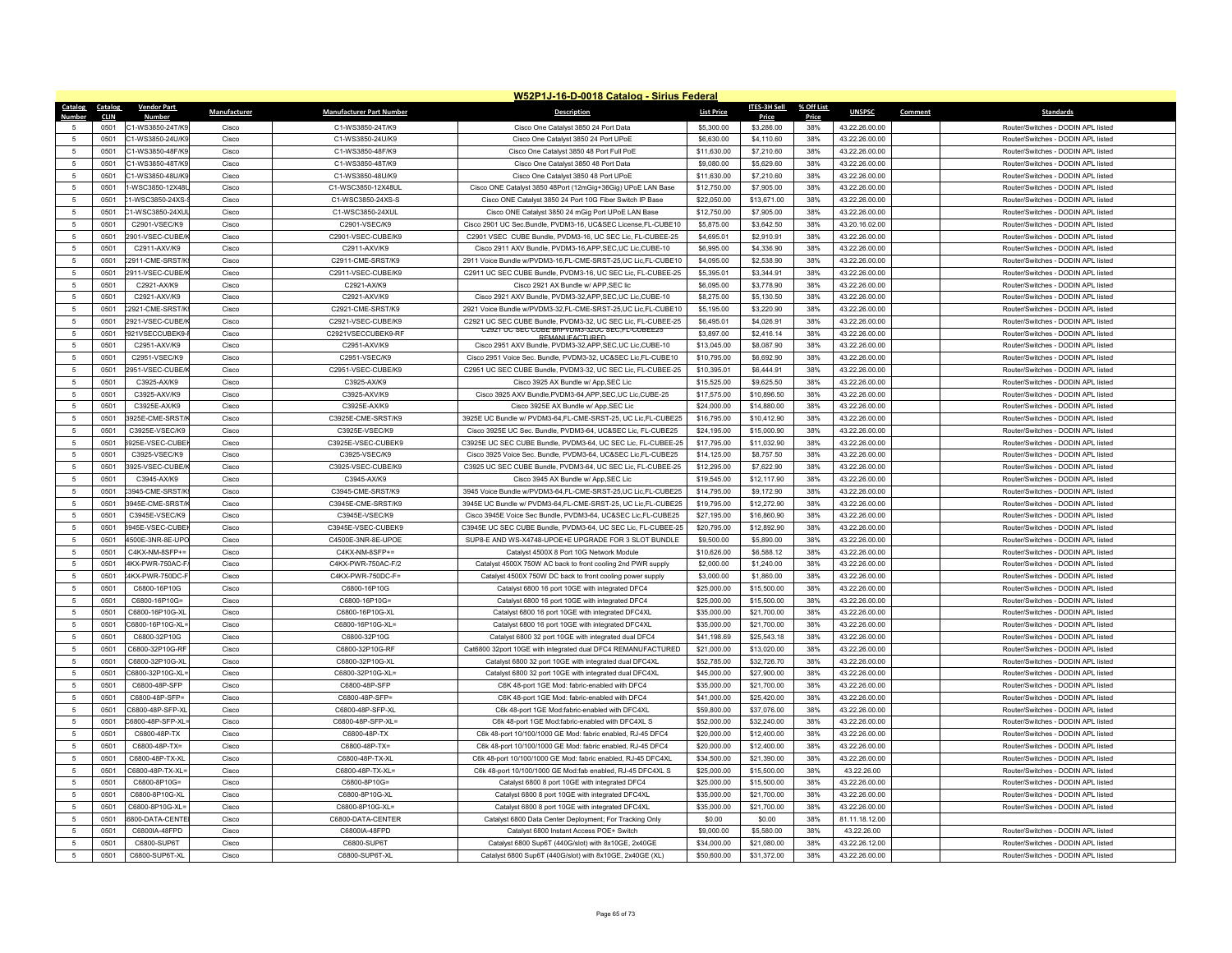|                          |              |                                      |                |                                       | W52P1J-16-D-0018 Catalog - Sirius Federal                                                                               |                            |                            |            |                                  |                                                                          |
|--------------------------|--------------|--------------------------------------|----------------|---------------------------------------|-------------------------------------------------------------------------------------------------------------------------|----------------------------|----------------------------|------------|----------------------------------|--------------------------------------------------------------------------|
| Catalog                  | Catalog      | <b>Vendor Part</b>                   | Manufacturer   | <b>Manufacturer Part Number</b>       | <b>Description</b>                                                                                                      | <b>List Price</b>          | ITES-3H Sell               | % Off List | <b>UNSPSC</b>                    | Comment<br><b>Standards</b>                                              |
| 5                        | CLIN         | <b>Numbe</b>                         |                |                                       |                                                                                                                         |                            | Price                      | Price      |                                  |                                                                          |
| -5                       | 0501         | C6800-SUP6T-XL=                      | Cisco          | C6800-SUP6T-XL=                       | Catalyst 6800 Sup6T (440G/slot) with 8x10GE, 2x40GE (XL)                                                                | \$44,000.00                | \$27,280.00                | 38%        | 43.22.26.00.00                   | Router/Switches - DODIN APL listed                                       |
|                          | 0501<br>0501 | C6800-XL-3KW-AC<br>6807-3850-10G-BL  | Cisco<br>Cisco | C6800-XL-3KW-AC<br>C6807-3850-10G-BUN | Catalyst 6807-XL 3000W Power Supply<br>2 of 6807XL, 20 to 40 of 3850, up to 80 of 10G Optics                            | \$4,140.00<br>\$74,480.00  | \$2,566.80<br>\$46,177.60  | 38%<br>38% | 39.12.10.04.00<br>43.22.26.00.00 | Router/Switches - DODIN API listed                                       |
| 5<br>5                   |              |                                      |                |                                       |                                                                                                                         |                            |                            |            |                                  |                                                                          |
|                          | 0501         | C6807-IA-RPS-BUN                     | Cisco          | C6807-IA-RPS-BUN                      | 2 of 6807X, 10-32 of 6800IA with RPS,up to 64 of 10G Optics                                                             | \$0.00                     | \$0.00                     | 38%        | 43.22.26.00                      | Router/Switches - DODIN APL listed                                       |
| 5                        | 0501         | C6807-XL                             | Cisco          | C6807-XL                              | Catalyst 6807-XL 7-slot chassis, 10RU                                                                                   | \$17,250.00                | \$10,695.00                | 38%        | 43.22.26.00.00                   | Router/Switches - DODIN APL listed                                       |
| $\sqrt{5}$<br>5          | 0501         | C6807-XL=                            | Cisco          | C6807-XL=                             | Catalyst 6807-XL 7-slot chassis, 10RU (spare)                                                                           | \$15,000.00                | \$9,300.00                 | 38%        | 43.22.26.00.00                   | Router/Switches - DODIN APL listed                                       |
|                          | 0501         | C6807-XL-FAN                         | Cisco          | C6807-XL-FAN                          | Catalyst 6807-XL Chassis Fan Tray                                                                                       | \$603.75                   | \$374.33                   | 38%        | 32.13.10.01.00                   |                                                                          |
| 5                        | 0501         | C6807-XL-RF                          | Cisco          | C6807-XL-RF                           | Catalyst 6807-XL 7-slot chassis, 10RU (spare) REMANUFACTURED                                                            | \$9,000.00                 | \$5,580.00                 | 38%        | 43.22.26.00.00                   | Router/Switches - DODIN APL listed                                       |
| $5\phantom{.0}$<br>5     | 0501<br>0501 | C6807-XL-S2T-BUN<br>C6807-XL-S6T-BUN | Cisco<br>Cisco | C6807-XL-S2T-BUN<br>C6807-XI -S6T-BUN | Chassis+Fan Tray+ Sup2T+2xPower Supply; IP Services ONLY                                                                | \$38,000.00<br>\$38,000.00 | \$23,560.00<br>\$23,560.00 | 38%<br>38% | 43.22.26.00.00<br>43.22.26.00.00 | Router/Switches - DODIN APL listed<br>Router/Switches - DODIN API listed |
|                          |              | C6816-X-I F                          |                |                                       | Chassis+Fan Tray+ Sup6T+2xPower Supply; IP Services ONLY                                                                |                            |                            |            |                                  | Router/Switches - DODIN API listed                                       |
| 5                        | 0501         | C6824-X-LE-40G                       | Cisco          | C6816-X-LE<br>C6824-X-LE-40G          | Cisco Catalyst 6816-X-Chassis (Standard Tables)                                                                         | \$26,000.00                | \$16,120.00                | 38%<br>38% | 43.22.26.00.00                   | Router/Switches - DODIN APL listed                                       |
| $\sqrt{5}$<br>5          | 0501<br>0501 | C6880-IA-10G-BUN                     | Cisco<br>Cisco | C6880-IA-10G-BUN                      | Cisco Catalyst 6824-X-Chassis and 2 x 40G (Standard Tables)<br>2 of 6880X, 10 to 42 of 6800IA,up to 84 of 10G Optics    | \$46,000.00<br>\$0.00      | \$28,520.00<br>\$0.00      | 38%        | 43.22.26.00.00<br>43.22.26.00    | Router/Switches - DODIN API listed                                       |
| 5                        | 0501         | C6880-IA-RPS-BUN                     | Cisco          | C6880-IA-RPS-BUN                      | 2 of 6880X, 10-42 of 6800IA with RPS,up to 84 of 10G Optics                                                             | \$0.00                     | \$0.00                     | 38%        | 43.22.26.00.00                   | Router/Switches - DODIN APL listed                                       |
| $5\phantom{.0}$          | 0501         | C6880-X-16P10G                       | Cisco          | C6880-X-16P10G                        | Cisco Catalyst 6880-X Multi Rate Port Card (XL Tables)                                                                  | \$25,000.00                | \$15,500.00                | 38%        | 43.22.26.00.00                   | Router/Switches - DODIN APL listed                                       |
| $\overline{5}$           | 0501         | C6880-X-I F                          | Cisco          | C6880-X-LE                            | Cisco Catalyst 6880-X-Chassis (Standard Tables)                                                                         | \$34,000.00                | \$21,080.00                | 38%        | 43.22.26.00.00                   | Router/Switches - DODIN API listed                                       |
| $\sqrt{5}$               | 0501         | C6880-X-LE-16P10G                    | Cisco          | C6880-X-LE-16P10G                     | Cisco Catalyst 6880-X Multi Rate Port Card (Standard Tables)                                                            | \$23,548.00                | \$14,599.76                | 38%        | 43.22.26.00.00                   | Router/Switches - DODIN API listed                                       |
| 5                        | 0501         | C6880-X-LE-RF                        | Cisco          | C6880-X-LE-RF                         | Cisco Catalyst6880-X-Chassis(Standard Tables) REMANUFACTURED                                                            | \$20,400.00                | \$12,648.00                | 38%        | 43.22.26.00.00                   | Router/Switches - DODIN APL listed                                       |
| 5                        | 0501         | C810-POE-SPL=                        | Cisco          | C810-POE-SPL=                         |                                                                                                                         | \$225.00                   | \$139.50                   | 38%        | 43.22.26.00.00                   | Router/Switches - DODIN APL listed                                       |
| -5                       | 0501         | C819G+7-K9                           | Cisco          | C819G+7-K9                            | C812 series POE+ power supply splitter<br>C819 Secure M2M GW (non-US) 3.7G HSPA+ R7 w/ SMS/GPS                          | \$1,800.00                 | \$1,116.00                 | 38%        | 43.22.26.00.00                   | Router/Switches - DODIN API listed                                       |
|                          |              |                                      |                |                                       | C819 M2M 4G LTE for Global, 800/900/1800/2100/2600 MHz, HSPA+                                                           |                            |                            |            |                                  |                                                                          |
| $\sqrt{5}$<br>$\sqrt{5}$ | 0501<br>0501 | C819G-4G-GA-K9<br>C819G-4G-ST-K9     | Cisco<br>Cisco | C819G-4G-GA-K9<br>C819G-4G-ST-K9      | C819 M2M 4G LTE for Sprint, 2500 MHz PCS Band 19                                                                        | \$1,900.00<br>\$1,900.00   | \$1,178.00<br>\$1,178.00   | 38%<br>38% | 43.22.26.00.00<br>43.22.26.00.00 | Router/Switches - DODIN APL listed<br>Router/Switches - DODIN API listed |
| -5                       | 0501         | C819G-4G-V-K9                        | Cisco          | C819G-4G-V-K9                         | C819 M2M 4G I TF for Verizon, 700 MHz Band 13, EVDO Rev A                                                               | \$1,900.00                 | \$1,178.00                 | 38%        | 43.22.26.00.00                   | Router/Switches - DODIN APL listed                                       |
| $\sqrt{5}$               | 0501         | C819G-LTE-MNA-K9                     | Cisco          | C819G-LTE-MNA-K9                      | C819 M2M 4G LTE for North America, AWS/1900/1500/700, HSPA+                                                             | \$1,950.00                 | \$1,209.00                 | 38%        | 43.22.26.00.00                   | Router/Switches - DODIN API listed                                       |
|                          |              |                                      | Cisco          |                                       |                                                                                                                         |                            |                            | 38%        |                                  |                                                                          |
| $\,$ 5 $\,$              | 0501<br>0501 | 819GW-LTE-GA-EK<br>C819HG+7-K9       | Cisco          | C819GW-LTE-GA-EK9<br>C819HG+7-K9      | C819 M2M LTE for Global bands 1/3/7/8/20 and 802.11n WiFi                                                               | \$2,350.00                 | \$1,457.00                 | 38%        | 43.22.26.00.00<br>43.22.26.00.00 | Router/Switches - DODIN APL listed<br>Router/Switches - DODIN API listed |
| 5<br>$5\phantom{.0}$     | 0501         | C819HG-4G-V-K9                       | Cisco          | C819HG-4G-V-K9                        | C819 Secure Hardened M2M GW (non-US) 3.7G HSPA + R7, SMS/GPS<br>C819 Hardened 4G LTE M2M GW for Verizon 700 MHz Band 13 | \$2,100.00<br>\$2,300.00   | \$1,302.00<br>\$1,426.00   | 38%        | 43.22.26.00.00                   | Router/Switches - DODIN API listed                                       |
| $\sqrt{5}$               |              |                                      |                |                                       |                                                                                                                         |                            |                            |            |                                  |                                                                          |
|                          | 0501<br>0501 | C819HG-S-K9<br>C819HG-V-K9           | Cisco<br>Cisco | C819HG-S-K9<br>C819HG-V-K9            | C819 Secure Hardened Router, SPRINT EVDO Rev A w/ SMS/GPS<br>C819 Secure Hardened Router, VERIZON EVDO Rev A w/ SMS/GPS | \$1,900.00<br>\$1,900.00   | \$1,178.00<br>\$1,178.00   | 38%<br>38% | 43.22.26.00.00<br>43.22.26.00.00 | Router/Switches - DODIN APL listed<br>Router/Switches - DODIN API listed |
| 5<br>$5\phantom{.0}$     | 0501         | C819HGW+7-A-A-K                      | Cisco          | C819HGW+7-A-A-K9                      | C819 M2M Hardened 3.7G HSPA+ North America w/ Dual Radio FCC                                                            | \$2,300.00                 | \$1,426.00                 | 38%        | 43.22.26.00.00                   | Router/Switches - DODIN APL listed                                       |
| 5                        | 0501         | C819HGW+7-E-K9                       | Cisco          | C819HGW+7-E-K9                        | C819 M2M Hardened 3.7G HSPA+ (non-US) w/ Dual Radio ETSI                                                                | \$2,300.00                 |                            | 38%        | 43.22.26.00.00                   | Router/Switches - DODIN APL listed                                       |
| 5                        | 0501         | C819HGW-V-A-K9                       | Cisco          | C819HGW-V-A-K9                        | C819 M2M Hardened for Verizon EV-DO Rev A w/ Dual Radio FCC                                                             | \$2,100.00                 | \$1,426.00<br>\$1,302.00   | 38%        | 43.22.26.00.00                   | Router/Switches - DODIN API listed                                       |
| $\overline{5}$           | 0501         | C819H-K9                             | Cisco          | C819H-K9                              | C819 M2M Hardened Secure Router with Smart Serial                                                                       | \$1,100.00                 | \$682.00                   | 38%        | 43.22.26.00.00                   | Router/Switches - DODIN APL listed                                       |
| 5                        | 0501         | C819H-K9-RF                          | Cisco          | C819H-K9-RF                           | C819M2M HardenedSecureRouter with SmartSerial REMANUFACTURED                                                            | \$660.00                   | \$409.20                   | 38%        | 43.22.26.00.00                   | Router/Switches - DODIN APL listed                                       |
| $\sqrt{5}$               | 0501         | C819HWD-A-K9                         | Cisco          | C819HWD-A-K9                          | C819 M2M Hardened with Dual Radio FCC WiFi                                                                              | \$1,600.00                 | \$992.00                   | 38%        | 43.22.26.00.00                   | Router/Switches - DODIN APL listed                                       |
| 5                        | 0501         | C819HWD-E-K9                         | Cisco          | C819HWD-E-K9                          | C819 M2M Hardened with Dual Radio ETSI WiFi                                                                             | \$1,600.00                 | \$992.00                   | 38%        | 43.22.26.00.00                   | Router/Switches - DODIN APL listed                                       |
| 5                        | 0501         | 319-PWRCAB-LCK2                      | Cisco          | C819-PWRCAB-LCK25=                    | C819 Power Cable Lock 25 units                                                                                          | \$86,00                    | \$53.32                    | 38%        | 43.22.26.00.00                   | Router/Switches - DODIN APL listed                                       |
| $\sqrt{5}$               | 0501         | 881G-4G-GA-BUN-                      | Cisco          | C881G-4G-GA-BUN-K9                    | Austria Only - Bundle C881G 4G for 18 months Migration                                                                  | \$0.00                     | \$0.00                     | 38%        | 43.22.26.00.00                   | Router/Switches - DODIN APL listed                                       |
| 5                        | 0501         | C881-K9                              | Cisco          | C881-K9                               | Cisco 880 Series Integrated Services Routers                                                                            | \$669.00                   | \$414.78                   | 38%        | 43.22.26.00.00                   | Router/Switches - DODIN API listed                                       |
| 5                        | 0501         | C881W-A-K9                           | Cisco          | C881W-A-K9                            | Cisco 881 Eth Sec Router with 802.11n FCC Compliant                                                                     | \$995.00                   | \$616.90                   | 38%        | 43.22.26.00.00                   | Router/Switches - DODIN APL listed                                       |
| 5                        | 0501         | C881WD-A-K9                          | Cisco          | C881WD-A-K9                           | C881 Secure Router WAN FE w/ Dual Radio FCC WLAN                                                                        | \$1,200.00                 | \$744.00                   | 38%        | 43.22.26.00.00                   | Router/Switches - DODIN APL listed                                       |
| 5                        | 0501         | C881WD-E-K9                          | Cisco          | C881WD-E-K9                           | C881 Secure Router WAN FE w/ Dual Radio ETSI WLAN                                                                       | \$1,200.00                 | \$744.00                   | 38%        | 43.22.26.00.00                   | Router/Switches - DODIN API listed                                       |
| 5                        | 0501         | C881W-E-K9                           | Cisco          | C881W-E-K9                            | Cisco 881 Eth Sec Router with 802.11n ETSI Compliant                                                                    | \$995.00                   | \$616.90                   | 38%        | 43.22.26.00.00                   | Router/Switches - DODIN APL listed                                       |
| $5\phantom{.0}$          | 0501         | C881W-P-K9                           | Cisco          | C881W-P-K9                            | Cisco 881 Eth Sec Router with 802.11n Japan Compliant                                                                   | \$995.00                   | \$616.90                   | 38%        | 43.22.26.00.00                   | Router/Switches - DODIN APL listed                                       |
| $\overline{5}$           | 0501         | C891-24X/K9                          | Cisco          | C891-24X/K9                           | Cisco 891 with 2GE/2SFP and 24 Switch Ports                                                                             | \$3,500.00                 | \$2,170.00                 | 38%        | 43.22.26.00.00                   | Router/Switches - DODIN APL listed                                       |
| $\sqrt{5}$               | 0501         | C891FW-A-K9                          | Cisco          | C891FW-A-K9                           | Cisco 890 Series Integrated Services Routers                                                                            | \$1,995.00                 | \$1,236.90                 | 38%        | 43.22.26.00.00                   | Router/Switches - DODIN APL listed                                       |
| 5                        | 0501         | C891FW-E-K9                          | Cisco          | C891FW-E-K9                           | Cisco 890 Series Integrated Services Routers                                                                            | \$1,995.00                 | \$1,236.90                 | 38%        | 43.22.26.00.00                   | Router/Switches - DODIN APL listed                                       |
| 5                        | 0501         | C896VA-K9                            | Cisco          | C896VA-K9                             | Cisco 896 VDSL2/ADSL2+ over ISDN and 1GE/SFP Sec Router                                                                 | \$1,595.00                 | \$988.90                   | 38%        | 43.22.26.00.00                   | Router/Switches - DODIN APL listed                                       |
| -5                       | 0501         | C897VAB-K9                           | Cisco          | C897VAB-K9                            | Cisco 897 VDSL2/ADSL2+ Bonding over POTs and 1GE/SFP Router                                                             | \$1,995.00                 | \$1,236.90                 | 38%        | 43.22.26.00.00                   | Router/Switches - DODIN API listed                                       |
| $5\phantom{.0}$          | 0501         | C897VA-K9                            | Cisco          | C897VA-K9                             | Cisco 897 VDSL2/ADSL2+ over POTs and 1GE/SFP Sec Router                                                                 | \$1,595.00                 | \$988.90                   | 38%        | 43.22.26.00.00                   | Router/Switches - DODIN APL listed                                       |
| 5                        | 0501         | C897VAW-A-K9                         | Cisco          | C897VAW-A-K9                          | Cisco 897 VDSL2/ADSL2+ over POTs & 1GE/SFP, 802.11n FCC Comp                                                            | \$2,095.00                 | \$1,298.90                 | 38%        | 43.22.26.00.00                   | Router/Switches - DODIN APL listed                                       |
| -5                       | 0501         | C899G-I TF-VZ-K9                     | Cisco          | C899G-LTE-VZ-K9                       | Secure GE and SFP Router Verizon 4G LTE / EVDO w/ SMS/GPS                                                               | \$2,250.00                 | \$1,395.00                 | 38%        | 43 22 26 00 00                   | Router/Switches - DODIN APL listed                                       |
| $\sqrt{5}$               | 0501         | CAB-16AWG-AC                         | Cisco          | CAB-16AWG-AC                          | AC Power cord 16AWG                                                                                                     | \$0.00                     | \$0.00                     | 38%        | 39.12.10.04.00                   |                                                                          |
| $\sqrt{5}$               | 0501         | CAB-9K10A-EU                         | Cisco          | CAB-9K10A-EU                          | Power Cord, 250VAC 10A CEE 7/7 Plug, EU                                                                                 | \$0.00                     | \$0.00                     | 38%        | 26.12.16.36.00                   |                                                                          |
| 5                        | 0501         | CAB-AC2F                             | Cisco          | CAB-AC2E                              | AC Power cord Europe                                                                                                    | \$0.00                     | \$0.00                     | 38%        | 26.12.16.36.00                   |                                                                          |
| 5                        | 0501         | ATALYST-3650-CTI                     | Cisco          | CATALYST-3650-CTD                     | Bundle Catalyst 3650, Lancope StealthWatch                                                                              | \$0.00                     | \$0.00                     | 38%        | 43.22.26.00.00                   |                                                                          |
| $\sqrt{5}$               | 0501         | CATALYST-3850-CT                     | Cisco          | CATALYST-3850-CTD                     | Bundle Catalyst 3850, Lancope StealthWatch                                                                              | \$0.00                     | \$0.00                     | 38%        | 43.22.26.00.00                   |                                                                          |
| 5                        | 0501         | CISCO1921DC/K9                       | Cisco          | CISCO1921DC/K9                        | C1921 Modular Router DC Power.2GE.2EHWICslots.512MB. IP Base                                                            | \$1,495.00                 | \$926.90                   | 38%        | 43 22 26 00 00                   | Router/Switches - DODIN API listed                                       |
| $\overline{5}$           | 0501         | CISCO1921-SEC/K9                     | Cisco          | CISCO1921-SEC/K9                      | Cisco1921/K9 with 2GE, SEC License PAK, 512MB DRAM, 256MB FI                                                            | \$1,695.00                 | \$1,050.90                 | 38%        | 43.22.26.00.00                   | Router/Switches - DODIN APL listed                                       |
| 5                        | 0501         | ISCO1921-T1SEC/I                     | Cisco          | CISCO1921-T1SEC/K9                    | Cisco 1921 T1 Bundle incl. HWIC-1DSU-T1,256F/512D, SEC Lic                                                              | \$2,295.00                 | \$1,422.90                 | 38%        | 43.22.26.00.00                   | Router/Switches - DODIN API listed                                       |
| $\sqrt{5}$               | 0501         | CISCO1941/K9                         | Cisco          | CISCO1941/K9                          | Cisco 1941 w/2 GE,2 EHWIC slots,256MB CF,512MB DRAM,IP Base                                                             | \$1,595.00                 | \$988.90                   | 38%        | 43.22.26.00.00                   | Router/Switches - DODIN APL listed                                       |
|                          |              |                                      |                |                                       |                                                                                                                         |                            |                            |            |                                  |                                                                          |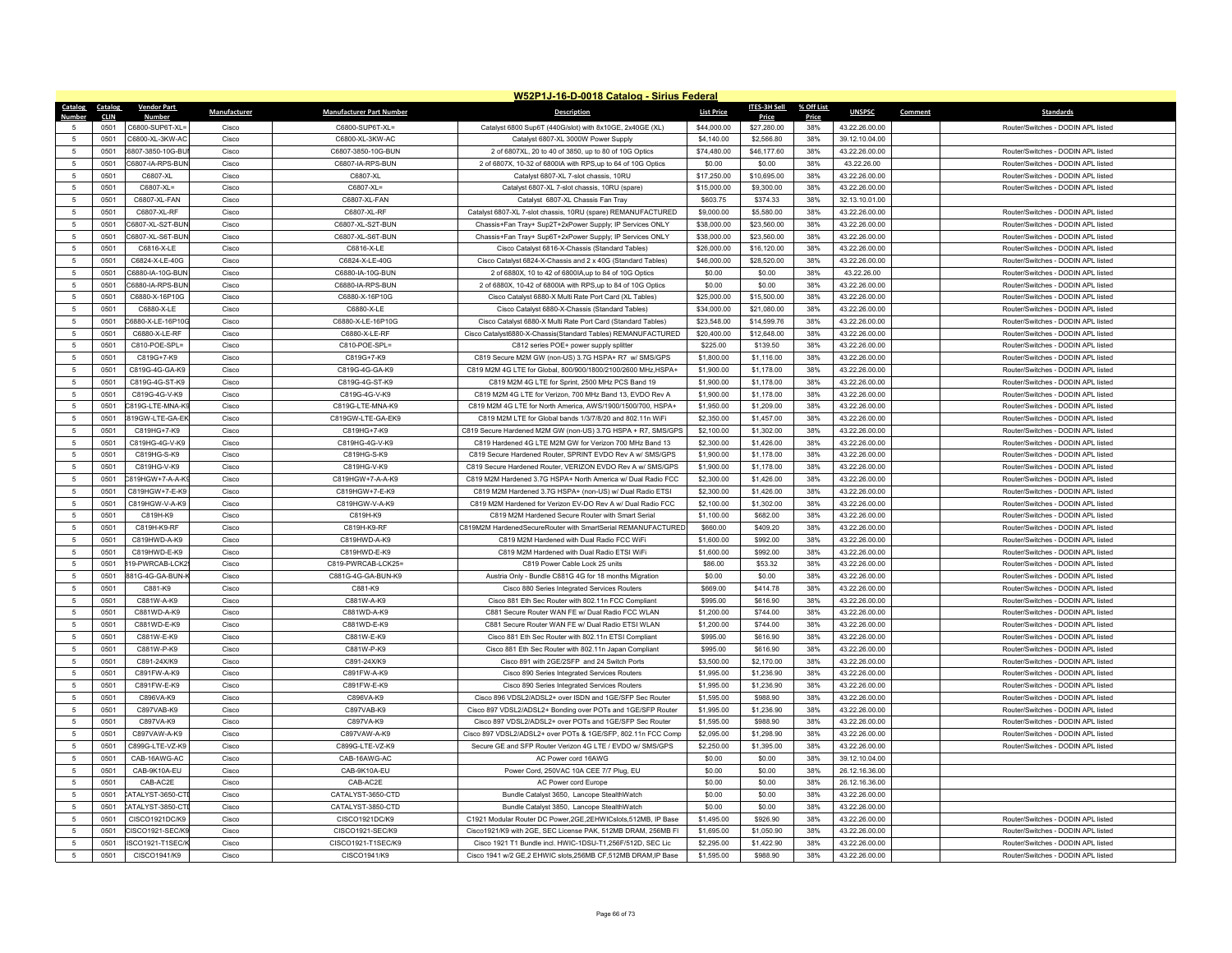|                      |              |                                    |                |                                        | W52P1J-16-D-0018 Catalog - Sirius Federal                                                                                |                        |                          |            |                                  |                                    |
|----------------------|--------------|------------------------------------|----------------|----------------------------------------|--------------------------------------------------------------------------------------------------------------------------|------------------------|--------------------------|------------|----------------------------------|------------------------------------|
| Catalog              | Catalog      | <b>Vendor Part</b>                 | Manufacturer   | <b>Manufacturer Part Number</b>        | <b>Description</b>                                                                                                       | <b>List Price</b>      | <b>ITES-3H Sell</b>      | % Off List | <b>UNSPSC</b>                    | Comment<br><b>Standards</b>        |
| Numbe                | <b>CLIN</b>  | Numbe                              |                |                                        |                                                                                                                          |                        | Price                    | Price      |                                  |                                    |
|                      | 0501         | CISCO1941-SEC/KS                   | Cisco          | CISCO1941-SEC/K9                       | Cisco 1941 Security Bundle w/SEC license PAK                                                                             | \$2,495.00             | \$1,546.90               | 38%        | 43.22.26.00.00                   | Router/Switches - DODIN APL listed |
| 5                    | 0501         | CISCO1941W-A/K9                    | Cisco          | CISCO1941W-A/K9                        | Cisco 1941 Router w/ 802.11 a/b/g/n FCC Compliant WLAN ISM                                                               | \$2,095.00             | \$1,298.90               | 38%        | 43.22.26.00.00                   | Router/Switches - DODIN API listed |
| $\sqrt{5}$           | 0501         | CISCO1941W-C/K9                    | Cisco          | CISCO1941W-C/K9                        | Cisco 1941 Router w/802.11 a/b/g/n China Compliant WLAN ISM                                                              | \$2,095.00             | \$1,298.90               | 38%        | 43.22.26.00.00                   | Router/Switches - DODIN APL listed |
| 5                    | 0501         | CISCO1941W-N/K9                    | Cisco          | CISCO1941W-N/K9                        | Cisco 1941 Router w/802.11 a/b/g/n Aus,NZ,Sg Compliant WLAN                                                              | \$2,095.00             | \$1,298.90               | 38%        | 43.22.26.00.00                   | Router/Switches - DODIN APL listed |
| 5                    | 0501         | CISCO1941W-P/K9                    | Cisco          | CISCO1941W-P/K9                        | Cisco 1941 Router w/ 802.11 a/b/g/n Japan Compliant WLAN ISM                                                             | \$2,095.00             | \$1,298.90               | 38%        | 43.22.26.00.00                   | Router/Switches - DODIN APL listed |
| -5                   | 0501         | CISCO1941W-T/K9                    | Cisco          | CISCO1941W-T/K9                        | Cisco 1941 Router w/802.11 a/b/g/n Brazil, Taiwan Compliant                                                              | \$2,095.00             | \$1,298.90               | 38%        | 43.22.26.00.00                   | Router/Switches - DODIN APL listed |
| 5                    | 0501         | CISCO2901/K9                       | Cisco          | CISCO2901/K9                           | Cisco 2901 w/2 GE,4 EHWIC,2 DSP,256MB CF,512MB DRAM,IP Base                                                              | \$2,295.00             | \$1,422.90               | 38%        | 43.22.26.00.00                   | Router/Switches - DODIN APL listed |
| 5                    | 0501         | CISCO2901-16TS/K                   | Cisco          | CISCO2901-16TS/K9                      | 2901 w/ HWIC-16A and 2 CAB-HD8-ASYNC Terminal Server Bundle                                                              | \$3,495.00             | \$2,166.90               | 38%        | 43.22.26.00.00                   | Router/Switches - DODIN APL listed |
| -5                   | 0501         | ISCO2901-HSFC+/                    | Cisco          | CISCO2901-HSFC+/K9                     | VPN ISM module HSEC bundles for 2901 ISR platform                                                                        | \$6,945.00             | \$4,305.90               | 38%        | 43.22.26.00.00                   | Router/Switches - DODIN API listed |
| 5                    | 0501         | CISCO2901-V/K9                     | Cisco          | CISCO2901-V/K9                         | Cisco 2901 Voice Bundle, PVDM3-16, UC License PAK, FL-CUBE10                                                             | \$3,325.00             | \$2,061.50               | 38%        | 43.22.26.00.00                   | Router/Switches - DODIN APL listed |
| 5                    | 0501         | CISCO2911/K9                       | Cisco          | CISCO2911/K9                           | Cisco 2911 w/3 GE,4 EHWIC,2 DSP,1 SM,256MB CF,512MB DRAM,IPB                                                             | \$3,095.00             | \$1,918.90               | 38%        | 43.22.26.00.00                   | Router/Switches - DODIN APL listed |
| -5                   | 0501         | ISCO2911-HSFC+/                    | Cisco          | CISCO2911-HSFC+/K9                     | VPN ISM module HSEC bundles for 2911 ISR platform                                                                        | \$7,645.00             | \$4,739.90               | 38%        | 43.22.26.00.00                   | Router/Switches - DODIN API listed |
| 5                    | 0501         | CISCO2911-SEC/K9                   | Cisco          | CISCO2911-SEC/K9                       | Cisco 2911 Security Bundle w/SEC license PAK                                                                             | \$5,000.00             | \$3,100.00               | 38%        | 43.22.26.00.00                   |                                    |
| 5                    | 0501         | CISCO2911-V/K9                     | Cisco          | CISCO2911-V/K9                         | Cisco 2911 Voice Bundle, PVDM3-16, UC License PAK, FL-CUBE10                                                             | \$3,895.00             | \$2,414.90               | 38%        | 43.22.26.00.00                   | Router/Switches - DODIN APL listed |
| $5\phantom{.0}$      | 0501         | CISCO2921-SEC/K9                   | Cisco          | CISCO2921-SEC/K9                       | Cisco 2921 Security Bundle w/SEC license PAK                                                                             | \$5,275.00             | \$3,270.50               | 38%        | 43.22.26.00.00                   | Router/Switches - DODIN APL listed |
| 5                    | 0501         | CISCO2951/K9                       | Cisco          | CISCO2951/K9                           | Cisco 2951 w/3 GE,4 EHWIC,3 DSP,2 SM,256MB CF,512MB DRAM,IPB                                                             | \$8,625.00             | \$5,347.50               | 38%        | 43.22.26.00.00                   | Router/Switches - DODIN API listed |
| 5                    | 0501         | CISCO2951-DC/K9                    | Cisco          | CISCO2951-DC/K9                        | Cisco 2951 w/3 GE,4 EHWIC,3 DSP,2 SM,256MB CF,512MB DRAM+DC                                                              | \$8,200.00             | \$5,084.00               | 38%        | 43.22.26.00.00                   | Router/Switches - DODIN APL listed |
| $\sqrt{5}$           | 0501         | ISCO2951-HSEC+/                    | Cisco          | CISCO2951-HSEC+/K9                     | VPN ISM module HSEC bundles for 2951 ISR platform                                                                        | \$12,450.00            | \$7,719.00               | 38%        | 43.22.26.00.00                   | Router/Switches - DODIN APL listed |
| 5                    | 0501         | CISCO2951-SFC/K                    | Cisco          | CISCO2951-SEC/K9                       | Cisco 2951 Security Bundle w/SEC license PAK                                                                             | \$9,645.00             | \$5,979.90               | 38%        | 43.22.26.00.00                   | Router/Switches - DODIN API listed |
| 5                    | 0501         | CISCO2951-V/K9                     | Cisco          | CISCO2951-V/K9                         | Cisco 2951 Voice Bundle, PVDM3-32, UC License PAK, FL-CUBE10<br>JSCO 3923                                                | \$9,645.00             | \$5,979.90               | 38%        | 43.22.26.00.00                   | Router/Switches - DODIN APL listed |
| 5                    | 0501         | CISCO3925/K9                       | Cisco          | CISCO3925/K9                           | PE100/3GE 4FHWIC 4DSP 2SM 256MRCE 1GRDRAM IPE                                                                            | \$10,925.00            | \$6,773.50               | 38%        | 43.22.26.00.00                   | Router/Switches - DODIN APL listed |
| 5                    | 0501         | CISCO3925F-SFC/K                   | Cisco          | CISCO3925F-SFC/K9                      | Cisco 3925E Security Bundle w/SEC license PAK                                                                            | \$18,000.00            | \$11,160.00              | 38%        | 43.22.26.00.00                   | Router/Switches - DODIN API listed |
| 5                    | 0501         | CISCO3925E-V/K9                    | Cisco          | CISCO3925E-V/K9                        | Cisco 3925E Voice Bundle, PVDM3-64, UC License PAK, FL-CUBE25                                                            | \$22,195.00            | \$13,760.90              | 38%        | 43.22.26.00.00                   | Router/Switches - DODIN APL listed |
| 5                    | 0501         | ISCO3925-HSEC+/                    | Cisco          | CISCO3925-HSEC+/K9                     | VPN ISM module HSEC bundles for 3925 ISR platform.                                                                       | \$16,750.00            | \$10,385.00              | 38%        | 43.22.26.00.00                   | Router/Switches - DODIN APL listed |
| 5                    | 0501         | CISCO3925-SEC/K9                   | Cisco          | CISCO3925-SEC/K9                       | Cisco 3925 Security Bundle w/SEC license PAK                                                                             | \$12,525.00            | \$7,765.50               | 38%        | 43.22.26.00.00                   | Router/Switches - DODIN APL listed |
| 5                    | 0501         | CISCO3925-V/K9                     | Cisco          | CISCO3925-V/K9                         | Cisco 3925 Voice Bundle, PVDM3-64, UC License PAK, FL-CUBE25<br><b>Cisco 3945</b>                                        | \$12,395.00            | \$7,684.90               | 38%        | 43.22.26.00.00                   | Router/Switches - DODIN API listed |
| 5                    | 0501         | CISCO3945/K9                       | Cisco          | CISCO3945/K9                           | SPE150/3GE 4EHWIC 4DSP 4SM 256MRCE 1GRDRAM IPR                                                                           | \$14,945.00            | \$9,265.90               | 38%        | 43.22.26.00.00                   | Router/Switches - DODIN APL listed |
| $\overline{5}$       | 0501         | CISCO3945F/K9                      | Cisco          | CISCO3945F/K9                          | w/SPF250 4GF 3FHWIC 3DSP 4SM 256MBCF 1GBDRAM IPB                                                                         | \$19,500.00            | \$12,090.00              | 38%        | 43.22.26.00.00                   | Router/Switches - DODIN API listed |
| -5                   | 0501         | CISCO3945E-V/K9                    | Cisco          | CISCO3945E-V/K9                        | Cisco 3945E Voice Bundle.PVDM3-64, UC License PAK, FL-CUBE25                                                             | \$25,195.00            | \$15,620.90              | 38%        | 43.22.26.00.00                   | Router/Switches - DODIN APL listed |
| $\sqrt{5}$           | 0501         | ISCO3945-HSEC+/                    | Cisco          | CISCO3945-HSEC+/K9                     | VPN ISM module HSEC bundles for 3945 ISR platform                                                                        | \$20,250.00            | \$12,555.00              | 38%        | 43.22.26.00.00                   | Router/Switches - DODIN APL listed |
| 5                    | 0501         | CISCO7603-S=                       | Cisco          | CISCO7603-S=                           | Cisco 7603-S Chassis Spare                                                                                               | \$2,500.00             | \$1,550.00               | 38%        | 43.22.26.00.00                   | Router/Switches - DODIN APL listed |
| 5                    | 0501         | CISCO7606-S                        | Cisco          | CISCO7606-S                            | Cisco 7606-S Chassis                                                                                                     | \$0.00                 | \$0.00                   | 38%        | 43.22.26.00.00                   | Router/Switches - DODIN API listed |
| -5                   | 0501         | CISCO7606-S=                       | Cisco          | CISCO7606-S=                           | Cisco 7606-S Chassis                                                                                                     | \$6,000.00             | \$3,720.00               | 38%        | 43.22.26.00.00                   | Router/Switches - DODIN API listed |
| -5                   | 0501         | CISCO7609-S                        | Cisco          | CISCO7609-S                            | Cisco 7609-S Chassis including fans                                                                                      | \$0.00                 | \$0.00                   | 38%        | 43.22.26.00.00                   | Router/Switches - DODIN APL listed |
| -5                   | 0501         | CISCO7609-S=                       | Cisco          | CISCO7609-S=                           | Cisco 7609-S Chassis including fans                                                                                      | \$10,500.00            | \$6,510.00               | 38%        | 43.22.26.00.00                   | Router/Switches - DODIN APL listed |
| $\sqrt{5}$           | 0501         | CISCO7613-S                        | Cisco          | CISCO7613-S                            | Cisco 7613-S Chassis                                                                                                     | \$0.00                 | \$0.00                   | 38%        | 43.22.26.00.00                   | Router/Switches - DODIN APL listed |
| 5                    | 0502         | ON-ECDN-CTSCAM                     | Cisco          | CON-ECDN-CTSCAM60                      | ESS WITH 8X5XNBD Cisco TelePresence Precision 60 Camera                                                                  | \$801.00               | \$640.80                 | 20%        | 81.11.18.12.00                   |                                    |
| 5                    | 0501         | CON-SAU-77LDNMS                    | Cisco          | CON-SAU-77LDNMSB                       | SW APP SUPP + UPGR DCNM for LAN Advance                                                                                  | \$2,000.00             | \$1,240.00               | 38%        | 43.23.29.00.00                   |                                    |
| 5                    | 0502         | CON-SAU-N5LDCNI                    | Cisco          | CON-SAU-N5LDCNM                        | SW APP SUPP + UPGR DCNM for LAN Advance                                                                                  | \$200.00               | \$160.00                 | 20%        | 43.23.29.00.00                   |                                    |
| 5                    | 0502         | CON-SNT-2248EF/                    | Cisco          | CON-SNT-2248EFA                        | SNTC-8X5XNBD Standard Airflow pack:N2K-C2248TP-E-1GE                                                                     | \$236.00               | \$188.80                 | 20%        | 81.11.18.12.00                   |                                    |
| 5                    | 0502         | CON-SNT-2348PQF                    | Cisco          | CON-SNT-2348PQFA                       | SNTC-8X5XNBD Standard airflow pack: N2K-C2348UPQ, 2AC                                                                    | \$249.00               | \$199.20                 | 20%        | 81.11.18.12.00                   |                                    |
| 5                    | 0502         | CON-SNT-2348TQF/                   | Cisco          | CON-SNT-2348TQFA                       | SNTC-8X5XNBD Standard airflow pac                                                                                        | \$315.00               | \$252.00                 | 20%        | 81.11.18.12.00                   |                                    |
| 5                    | 0502         | CON-SNT-5X1GEV2                    | Cisco          | CON-SNT-5X1GEV2                        | SNTC-8X5XNBD 5-Pt Gigabit Enet Shared Pt Adptr                                                                           | \$720.00               | \$576.00                 | 20%        | 81.11.18.12.00                   |                                    |
| $5\phantom{.0}$<br>5 | 0502<br>0502 | CON-SNT-C2248TF                    | Cisco          | CON-SNT-C2248TFE                       | SNTC 8X5XNBD Nexus 2248TP-E with 8 FET, choice of airflow/po                                                             | \$0.00                 | \$0.00<br>\$0.00         | 20%        | 81.11.18.12.00                   |                                    |
|                      |              | CON-SNT-C2348TC                    | Cisco          | CON-SNT-C2348TQ                        | SNTC-8X5XNBD Nexus 2000, 10GT FEX; 48x100/1/10T; 6x40                                                                    | \$0.00                 |                          | 20%        | 81.11.18.12.00                   |                                    |
| $\sqrt{5}$           | 0502         | CON-SNT-C2348UP<br>CON-SNT-C5624Q  | Cisco          | CON-SNT-C2348UPQ                       | SNTC-8X5XNBD Nexus 2000, 10GE UP FEX; 48x1/10GE SFP+                                                                     | \$0.00                 | \$0.00                   | 20%        | 81.11.18.12.00                   |                                    |
| $\sqrt{5}$<br>5      | 0502<br>0501 | CON-SNT-FPR9KSM                    | Cisco<br>Cisco | CON-SNT-C5624Q<br>CON-SNT-FPR9KSM4     | SNTC-8X5XNBD Nexus 5624Q VXLAN 1R                                                                                        | \$2,751.00             | \$2,200.80<br>\$9,920.00 | 20%<br>38% | 81.11.18.12.00                   |                                    |
|                      |              | CON-SNT-FPR9KSL                    |                |                                        | SNTC-8X5XNBD Firepower 9000 Series Security Module Sp                                                                    | \$16,000.00            |                          |            | 81.11.18.12.00                   |                                    |
| $\sqrt{5}$           | 0502         |                                    | Cisco          | CON-SNT-FPR9KSUP                       | SNTC-8X5XNBD Firepower 9000 Serie                                                                                        | \$2,400.00             | \$1,920.00               | 20%        | 81.11.18.12.00                   |                                    |
| 5<br>5               | 0502         | CON-SNT-FPRC93A<br>CON-SNT-HSP40XF | Cisco          | CON-SNT-FPRC93AC                       | SNTC-8X5XNBD Firepower 9300 Chass                                                                                        | \$2,400.00             | \$1,920.00               | 20%        | 81.11.18.12.00                   |                                    |
| 5                    | 0502<br>0502 | ON-SSSNT-ASR100                    | Cisco<br>Cisco | CON-SNT-HSP40XP1<br>CON-SSSNT-ASR1002X | SNTC-8X5XNBD UCS SP HX240c Hperflex Systemw/2xE52690v3,12x32<br>SOLN SUPP 8X5XNBD ASR1002XChasis6builtinGEDualPS4GB DRAM | \$979.00<br>\$3,049.00 | \$783.20<br>\$2,439.20   | 20%<br>20% | 81.11.18.12.00<br>81.11.18.12.00 |                                    |
| 5                    | 0502         | <b>N-SSSNT-SLASR1</b>              | Cisco          | CON-SSSNT-SLASR1AM                     | IPP                                                                                                                      | \$924.00               | \$739.20                 | 20%        | 81.11.18.12.00                   |                                    |
| 5                    | 0501         | CTS-SX80CODEC=                     | Cisco          | CTS-SX80CODEC=                         | SOLN SUPP 8X5XNBD Cisco ASR 1000 Advanced Enterprise Service                                                             | \$19,690.00            | \$12,207.80              | 38%        |                                  | VTC - DODIN APL listed             |
| 5                    | 0501         | CVR-QSFP-SFP10G                    | Cisco          | CVR-QSFP-SFP10G                        | SX80 CODEC Spare<br>QSFP to SFP10G adapter                                                                               | \$350.00               | \$217.00                 | 38%        | 43.20.15.34.00<br>43.20.15.52.00 |                                    |
| $\sqrt{5}$           | 0501         | EHWIC-4ESG-P                       | Cisco          | EHWIC-4ESG-P                           | CTO 4PT 10/100/1000 ETH SWCH I/F CARD W/                                                                                 | \$625.00               | \$387.50                 | 38%        | 43.20.15.49.00                   |                                    |
| $\sqrt{5}$           | 0501         | FVM-HD-8FXS/DID                    | Cisco          | EVM-HD-8FXS/DID=                       | High density voice/fax extension module - 8 FXS/DID                                                                      | \$1,770.00             | \$1,097.40               | 38%        | 43.20.15.00.00                   |                                    |
| -5                   | 0501         | FAN-T3-R=                          | Cisco          | $FAN-T3-R=$                            | Catalyst 3850 Type 3 front to back cooling Fan spare                                                                     | \$250.00               | \$155.00                 | 38%        | 31.16.28.00.00                   |                                    |
| $\sqrt{5}$           | 0501         | <b>FFT-10G</b>                     | Cisco          | <b>FFT-10G</b>                         | 10G Line Extender for FFX                                                                                                | \$0.00                 | \$0.00                   | 38%        | 43 20 16 14 00                   |                                    |
| 5                    | 0501         | FL-C2901-WAASX                     | Cisco          | FL-C2901-WAASX                         | WAASX Feature License RTU (Paper) for 2901                                                                               | \$5,875.00             | \$1,240.00               | 38%        | 43.20.16.02.00                   |                                    |
| 5                    | 0501         | FL-CUBEE-25                        | Cisco          | FL-CUBEE-25                            | CISCO Unified Border Element Enterprise License - 25 sessions option                                                     | \$2,995.00             | \$1,856.90               | 38%        | 43.23.29.00.00                   |                                    |
|                      |              |                                    |                |                                        | only orderable with TAA compliant system                                                                                 |                        |                          |            |                                  |                                    |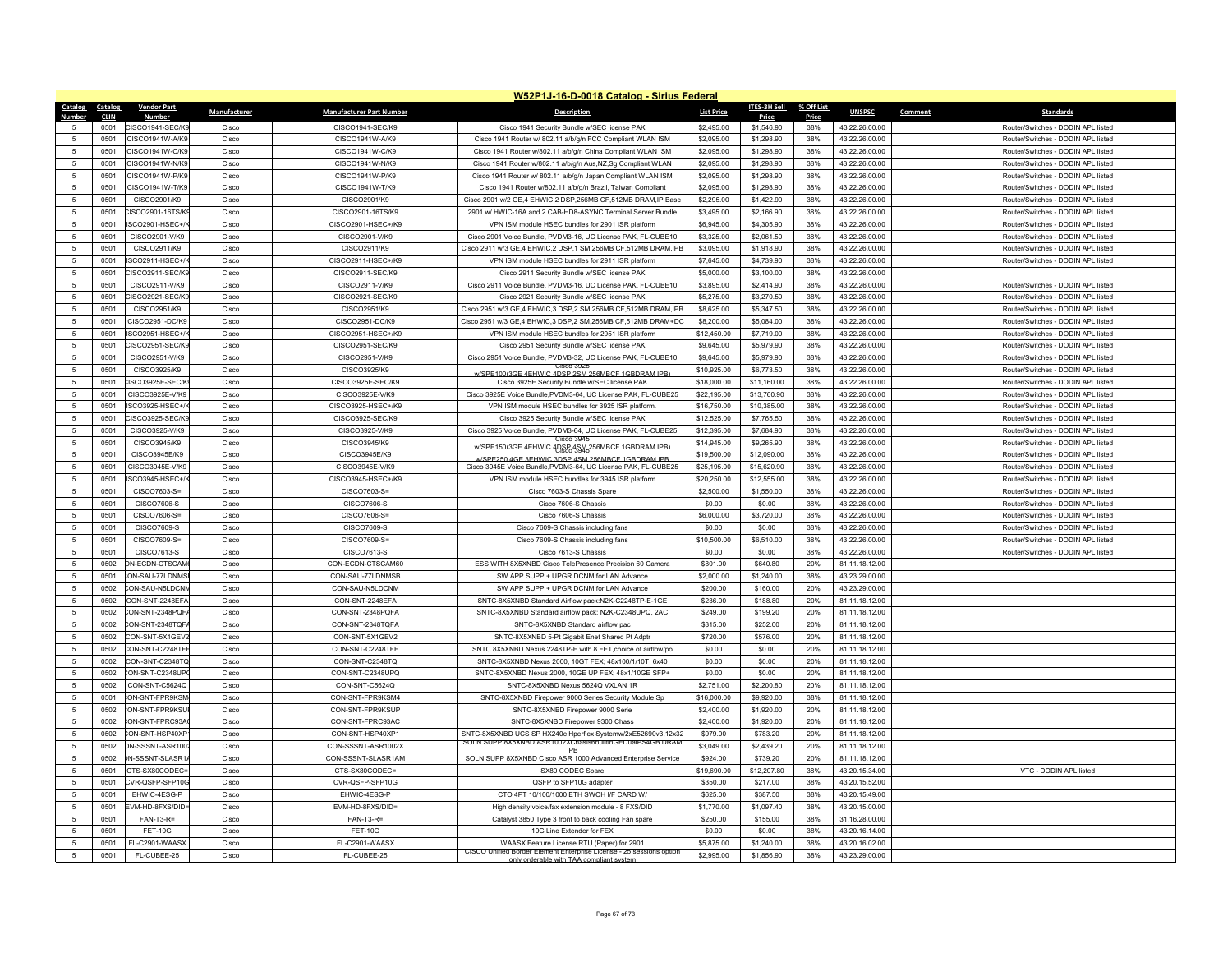|                 |              |                                    |                        |                                      | W52P1J-16-D-0018 Catalog - Sirius Federal                                                          |                   |                            |            |                |         |                                    |
|-----------------|--------------|------------------------------------|------------------------|--------------------------------------|----------------------------------------------------------------------------------------------------|-------------------|----------------------------|------------|----------------|---------|------------------------------------|
| Catalog         | Catalog      | <b>Vendor Part</b>                 | Manufacturer           | <b>Manufacturer Part Number</b>      | <b>Description</b>                                                                                 | <b>List Price</b> | <b>ITES-3H Sell</b>        | % Off List | <b>UNSPSC</b>  | Comment | <b>Standards</b>                   |
| Number          | <b>CLIN</b>  | <b>Number</b>                      |                        |                                      |                                                                                                    |                   | Price                      | Price      |                |         |                                    |
| -5              | 0501         | FPR9K-SM-24=                       | Cisco                  | FPR9K-SM-24=                         | Firepower 9000 Series Security Module Spare                                                        | \$199,995.00      | \$123,996.90               | 38%        | 31.16.28.00.00 |         |                                    |
| 5               | 0501<br>0501 | PR9K-SM24-FTD-BL<br>FPR-CH-9300-AC | Cisco<br>Cisco         | FPR9K-SM24-FTD-BUN<br>FPR-CH-9300-AC | Cisco FPR9300 SM-24 FTD Bundle                                                                     | \$149,996.25      | \$92,997.68<br>\$18,596.90 | 38%<br>38% | 31.16.28.00.00 |         |                                    |
| 5               |              |                                    |                        |                                      | Firepower 9300 Chassis for AC Power Supply 2 PSU/4 fans                                            | \$29,995.00       |                            |            | 39.12.10.04.00 |         |                                    |
| 5               | 0501         | $GLC-T=$                           | Cisco                  | $GLC-T=$                             | 1000BASE-T SFP                                                                                     | \$450.00          | \$279.00                   | 38%        | 43.20.14.04.00 |         |                                    |
| 5               | 0501         | HX240C-BZL-M4SX                    | Cisco                  | HX240C-BZL-M4SX                      | HX240C M4 Security Bezel                                                                           | \$140.00          | \$86.80                    | 38%        | 25.17.44.01.00 |         |                                    |
| -5              | 0501         | <b>HXDP001-1YR</b>                 | Cisco                  | <b>HXDP001-1YR</b>                   | Cisco HyperFlex HX Data Platform SW Subscription 1 Year                                            | \$9,375.00        | \$5,812.50                 | 38%        | 43 23 29 00 00 |         |                                    |
| 5               | 0501         | HXDP-001-1YR<br>X-SP-240M4SXP1-    | Cisco                  | HXDP-001-1YR                         | Cisco HyperFlex HX Data Platform SW 1 year Subscription                                            | \$9,375.00        | \$5,812.50                 | 38%        | 43.23.29.00.00 |         |                                    |
| 5               | 0501         |                                    | Cisco                  | HX-SP-240M4SXP1-1A                   | UCS SP HX240c Hyperflex Systemw/2xE52690v3,16x32Gmem,1yrSW                                         | \$58,500.00       | \$36,270.00                | 38%        | 43.23.29.00.00 |         |                                    |
| -5              | 0501         | HX-VSP-FND-D                       | Cisco                  | HX-VSP-FND-D                         | Factory Installed - vSphere SW (Fnd user to provide License)                                       | \$0.00            | \$0.00                     | 38%        | 43.23.29.00.00 |         |                                    |
| $\sqrt{5}$      | 0501         | HX-VSP-FND-DI                      | Cisco                  | HX-VSP-FND-DI                        | Factory Installed - VMware vSphere6 Fnd SW Download                                                | \$0.00            | \$0.00                     | 38%        | 43.23.29.00.00 |         |                                    |
| 5               | 0501         | ICX7450-PREM-LIC                   | Brocade                | ICX7450-PREM-LIC                     | ICX 7450 Layer 3 Premium Software License                                                          | \$1,200.00        | \$744.00                   | 38%        | 43.22.26.00.00 |         |                                    |
| 5               | 0501         | IR809G-I TF-NA-KS                  | Cisco                  | <b>IR809G-I TF-NA-K9</b>             | 809 Industrial ISR, 4G/LTE multimode ATT/Canada                                                    | \$1,900.00        | \$1,178.00                 | 38%        | 43 22 26 00 00 |         | Router/Switches - DODIN API listed |
| $\sqrt{5}$      | 0501         | IR809G-LTE-VZ-K9                   | Cisco                  | IR809G-LTE-VZ-K9                     | 809 Industrial ISR, 4G/LTE multimode Verizon                                                       | \$1,900.00        | \$1,178.00                 | 38%        | 43.22.26.00.00 |         | Router/Switches - DODIN API listed |
| 5               | 0501         | 829GW-LTE-GA-CI                    | Cisco                  | IR829GW-LTE-GA-CK9                   | 829 Industrial ISR, 4G/LTE multimode Malaysia, 802.11n ETSI                                        | \$2,995.00        | \$1,856.90                 | 38%        | 43.22.26.00.00 |         | Router/Switches - DODIN APL listed |
| 5               | 0501         | 8829GW-I TF-GA-FI                  | Cisco                  | IR829GW-I TF-GA-FK9                  | 829 Industrial ISR, 4G/LTF multimode Global-FU, 802,11n FTSI                                       | \$2,995.00        | \$1,856.90                 | 38%        | 43.22.26.00.00 |         | Router/Switches - DODIN API listed |
| 5               | 0501         | 829GW-LTE-GA-SH                    | Cisco                  | IR829GW-LTE-GA-SK9                   | 829 Industrial ISR, 4G/LTE multimode Singapore, 802,11n ETSI                                       | \$2,995.00        | \$1,856.90                 | 38%        | 43 22 26 00 00 |         | Router/Switches - DODIN APL listed |
| 5               | 0501         | <b>829GW-LTE-GA-ZI</b>             | Cisco                  | IR829GW-LTE-GA-ZK9                   | 829 Industrial ISR, 4G/LTE multimode Global-ANZ, 802.11n ANZ                                       | \$2,995.00        | \$1,856.90                 | 38%        | 43.22.26.00.00 |         | Router/Switches - DODIN APL listed |
| 5               | 0501         | 8829GW-I TF-NA-AI                  | Cisco                  | IR829GW-I TF-NA-AK9                  | 829 Industrial ISR, 4G/LTE multimode ATT/Canada, 802.11n FCC                                       | \$2,995.00        | \$1,856.90                 | 38%        | 43.22.26.00.00 |         | Router/Switches - DODIN API listed |
| 5               | 0501         | <b>829GW-LTE-VZ-AR</b>             | Cisco                  | IR829GW-LTE-VZ-AK9                   | 829 Industrial ISR, 4G/LTE multimode Verizon, 802.11n FCC                                          | \$2,995.00        | \$1,856.90                 | 38%        | 43.22.26.00.00 |         | Router/Switches - DODIN API listed |
| 5               | 0501         | ISR4321/K9                         | Cisco                  | ISR4321/K9                           | ISR 4321 2GF 2NIM 4GB FL 4G DRAM IPB<br>URAM,IPB (USCOD) JPD DRAM,IPB                              | \$1,995.00        | \$1,236.90                 | 38%        | 32.10.16.21.00 |         |                                    |
| $\,$ 5 $\,$     | 0501         | ISR4321/K9-RF                      | Cisco                  | ISR4321/K9-RF                        | <b>REMANUEACTURED</b>                                                                              | \$1,197.00        | \$742.14                   | 38%        | 43.22.26.00.00 |         | Router/Switches - DODIN APL listed |
| 5               | 0501         | ISR4321-AX/K9                      | Cisco                  | ISR4321-AX/K9                        | Cisco ISR 4321 AX Bundle w/APP, SEC lic                                                            | \$4,293,00        | \$2,661.66                 | 38%        | 43 22 26 00 00 |         | Router/Switches - DODIN API listed |
| 5               | 0501         | ISR4321-V/K9                       | Cisco                  | ISR4321-V/K9                         | Cisco ISR 4321 Bundle, w/UC License, CUBE-10                                                       | \$3,620.00        | \$2,244.40                 | 38%        | 43 22 26 00 00 |         | Router/Switches - DODIN API listed |
| 5               | 0501         | ISR4321-VSEC/K9                    | Cisco                  | ISR4321-VSEC/K9                      | Cisco ISR 4321 Bundle w/UC & SEC License, CUBE-10<br>CiscolSR4331(3GE.2NIM.1SM.4GFLASH.4GDRAM.IPB) | \$4,095.00        | \$2,538.90                 | 38%        | 43.22.26.00.00 |         | Router/Switches - DODIN APL listed |
| 5               | 0501         | ISR4331/K9-RF                      | Cisco                  | ISR4331/K9-RF                        | <b>REMANUEACTURED</b>                                                                              | \$1,980.00        | \$1,227.60                 | 38%        | 43.22.26.00.00 |         | Router/Switches - DODIN API listed |
| 5               | 0501         | ISR4331-AX/K9                      | Cisco                  | ISR4331-AX/K9                        | Cisco ISR 4331 AX Bundle w/ APP SEC lic                                                            | \$5,300.00        | \$3,286.00                 | 38%        | 43.22.26.00.00 |         | Router/Switches - DODIN API listed |
| 5               | 0501         | ISR4331-AXV/K9                     | Cisco                  | ISR4331-AXV/K9                       | Cisco ISR 4331 AXV Bundle, PVDM4-32 w/APP, SEC, UC lic, CUBE-10                                    | \$7,000.00        | \$4,340.00                 | 38%        | 43.22.26.00.00 |         | Router/Switches - DODIN APL listed |
| 5               | 0501         | ISR4331-SFC/K9                     | Cisco                  | ISR4331-SFC/K9                       | Cisco ISR 4331 Sec bundle w/SEC license                                                            | \$4,500.00        | \$2,790.00                 | 38%        | 43.22.26.00.00 |         | Router/Switches - DODIN APL listed |
| -5              | 0501         | ISR4331-V/K9                       | Cisco                  | ISR4331-V/K9                         | Cisco ISR 4331 UC Bundle, PVDM4-32, UC License, CUBEE10                                            | \$5,000.00        | \$3,100.00                 | 38%        | 43.22.26.00.00 |         | Router/Switches - DODIN APL listed |
| $\sqrt{5}$      | 0501         | ISR4351/K9                         | Cisco                  | ISR4351/K9                           | Cisco ISR 4351 (3GE, 3NIM, 2SM, 4G FLASH, 4G DRAM, IPB)                                            | \$8,000.00        | \$4,960.00                 | 38%        | 43.22.26.00.00 |         | Router/Switches - DODIN API listed |
| 5               | 0501         | ISR4351/K9-RF                      | Cisco                  | ISR4351/K9-RF                        | CISCO ISR 4351(3GE3NIM2SM4G FLASH4G DRAM, IPB)<br>REMANUEACTURED                                   | \$4,800.00        | \$2,976.00                 | 38%        | 43.22.26.00.00 |         | Router/Switches - DODIN APL listed |
| 5               | 0501         | ISR4351-SEC/K9                     | Cisco                  | <b>ISR4351-SEC/K9</b>                | Cisco ISR 4351 Sec bundle w/SEC license                                                            | \$10,000.00       | \$6,200.00                 | 38%        | 43.22.26.00.00 |         | Router/Switches - DODIN API listed |
| $\sqrt{5}$      | 0501         | ISR4351-V/K9                       | Cisco                  | ISR4351-V/K9                         | Cisco ISR 4351 UC Bundle, PVDM4-64, UC License, CUBEE25                                            | \$11,000.00       | \$6,820.00                 | 38%        | 43.22.26.00.00 |         | Router/Switches - DODIN API listed |
| 5               | 0501         | ISR4351-VSEC/K9                    | Cisco                  | ISR4351-VSEC/K9                      | Cisco ISR 4351 Bundle with UC & Sec Lic, PVDM4-64, CUBE-25                                         | \$13,500.00       | \$8,370.00                 | 38%        | 43.22.26.00.00 |         | Router/Switches - DODIN APL listed |
| -5              | 0501         | SR4430LLMEM-SS                     | Cisco                  | ISR4430LLMEM-SSD                     | Upgrade to 16GB DRAM/16GB Flash, 200GB SSD+NIM bundle                                              | \$4,000.00        | \$2,480.00                 | 38%        | 43.22.26.00.00 |         | Router/Switches - DODIN API listed |
| $\overline{5}$  | 0501         | ISR4431/K9-RF                      | Cisco                  | ISR4431/K9-RF                        | CISCOISR 4431 (4GE, 3NIM, 8G FLASH, 4G DRAM, IPB)<br><b>REMANUEACTURED</b>                         | \$6,600.00        | \$4,092.00                 | 38%        | 43.22.26.00.00 |         | Router/Switches - DODIN APL listed |
| 5               | 0501         | ISR4431-AX/K9                      | Cisco                  | ISR4431-AX/K9                        | Cisco ISR 4431 AX Bundle with APP and SEC license                                                  | \$17,000.00       | \$10,540.00                | 38%        | 43.22.26.00.00 |         | Router/Switches - DODIN APL listed |
| 5               | 0501         | ISR4431-AXV/K9                     | Cisco                  | ISR4431-AXV/K9                       | Cisco ISR 4431 AXV Bundle.PVDM4-64 w/APP.SEC.UC lic.CUBE-25                                        | \$20,000.00       | \$12,400.00                | 38%        | 43 22 26 00 00 |         | Router/Switches - DODIN API listed |
| $\overline{5}$  | 0501         | ISR4431-SEC/K9                     | Cisco                  | <b>ISR4431-SEC/K9</b>                | Cisco ISR 4431 Sec bundle w/SEC license                                                            | \$14,000.00       | \$8,680.00                 | 38%        | 43 22 26 00 00 |         | Router/Switches - DODIN API listed |
| 5               | 0501         | ISR4431-V/K9                       | Cisco                  | ISR4431-V/K9                         | Cisco ISR 4431 UC Bundle, PVDM4-64, UC License, CUBE-25                                            | \$14,000.00       | \$8,680.00                 | 38%        | 43 22 26 00 00 |         | Router/Switches - DODIN API listed |
| 5               | 0501         | ISR4431-VSEC/K9                    | Cisco                  | ISR4431-VSEC/K9                      | Cisco ISR 4431 Bundle with UC & Sec Lic, PVDM4-64, CUBE-25                                         | \$18,000.00       | \$11,160.00                | 38%        | 43.22.26.00.00 |         | Router/Switches - DODIN APL listed |
| 5               | 0501         | SR4451-UCSE-S/K                    | Cisco                  | ISR4451-UCSE-S/KS                    | Cisco ISR 4451 CI Bundle w 24 port SM, UCS-F Single Wide SM                                        | \$19,500.00       | \$12,090.00                | 38%        | 43 22 26 00 00 |         | Router/Switches - DODIN APL listed |
| 5               | 0501         | ISR4451-X-AX/K9                    | Cisco                  | ISR4451-X-AX/K9                      | Cisco ISR 4451 AX Bundle with APP and SEC license                                                  | \$24,000.00       | \$14,880.00                | 38%        | 43 22 26 00 00 |         | Router/Switches - DODIN API listed |
| $5\phantom{.0}$ | 0501         | ISR4451-X-AXV/K9                   | Cisco                  | ISR4451-X-AXV/K9                     | Cisco ISR 4451 AXV Bundle, PVDM4-64 w/APP, SEC, UC lic, CUBE-25                                    | \$32,808.32       | \$20,341.16                | 38%        | 43.22.26.00.00 |         | Router/Switches - DODIN APL listed |
| $\overline{5}$  | 0501         | ISR4451-X-VSEC/K                   | Cisco                  | ISR4451-X-VSEC/K9                    | Cisco ISR 4451 VSEC Bundle, PVDM4-64 w/ UC, SEC Lic, CUBE-25                                       | \$25,000.00       | \$15,500.00                | 38%        | 43.22.26.00.00 |         | Router/Switches - DODIN API listed |
| -5              | 0501         | SR4451XWAAS-200                    | Cisco                  | ISR4451XWAAS-200G                    | ISRWAAS BUN, DRAM 16GB, Flash Mem 32G, (200+200) GB SSD                                            | \$5,000.00        | \$3,100.00                 | 38%        | 43.22.26.00.00 |         | Router/Switches - DODIN API listed |
| -5              | 0501         | <b>JG245A</b>                      | <b>Hewlett Packard</b> | <b>JG245A</b>                        | FIO 5120 24G EI TAA Swch w/ 2 I/F Slots                                                            | \$1,980.00        | \$1,227.60                 | 38%        | 43.22.26.00.00 |         | Router/Switches - DODIN APL listed |
| 5               | 0501         | IG246A                             | <b>Hewlett Packard</b> | JG246A                               | FIO 5120 48G FI TAA Swch w/ 2 I/F Slots                                                            | \$3,470.00        | \$2,151.40                 | 38%        | 43.22.26.00.00 |         | Router/Switches - DODIN API listed |
| -5              | 0501         | -ASA5585-20-TAM                    | Cisco                  | L-ASA5585-20-TAM=                    | Cisco ASA5585-20 FirePOWER IPS and AMP Licenses                                                    | \$0.00            | \$0.00                     | 38%        | 43.23.29.00.00 |         |                                    |
| -5              | 0501         | -ASA5585-20-TAM1                   | Cisco                  | L-ASA5585-20-TAM1Y                   | Cisco ASA5585-20 FirePOWER IPS and AMP 1YR Subs                                                    | \$17,000.00       | \$10,540.00                | 38%        | 43.23.29.00.00 |         | Router/Switches - DODIN API listed |
| $\overline{5}$  | 0501         | L-C4500F-IP-FS                     | Cisco                  | L-C4500E-IP-ES                       | Catalyst 4500E IP Base to Enterprise Services software upgrade license                             | \$10,495.00       | \$6,506.90                 | 38%        | 43.23.29.00.00 |         |                                    |
| -5              | 0501         | $L$ -C4500E-LIC=                   | Cisco                  | L-C4500E-LIC=                        | Base PID for Licensing on the cat4500                                                              | \$0.00            | \$0.00                     | 38%        | 43.23.29.00.00 |         |                                    |
| $\sqrt{5}$      | 0501         | L-FPR9K-24T-TM=                    | Cisco                  | I-FPR9K-24T-TM=                      | Cisco FPR9K SM-24 Threat Defense Threat and Malware License                                        | \$0.00            | \$0.00                     | 38%        | 43 23 29 00 00 |         |                                    |
| $\overline{5}$  | 0501         | -FPR9K-24T-TM-1                    | Cisco                  | L-FPR9K-24T-TM-1Y                    | Cisco FPR9K SM-24 Threat Defense Threat and Malware 1Y Subs                                        | \$50,995.00       | \$31,616.90                | 38%        | 43.23.29.00.00 |         |                                    |
| -5              | 0501         | L-FPR9K-TD-RASE:                   | Cisco                  | I-FPR9K-TD-BASF=                     | License to run Firepower Threat Defense on Firepower 9300                                          | \$0.00            | \$0.00                     | 38%        | 43 23 29 00 00 |         |                                    |
| 5               | 0501         | LIC-EXP-ROOM                       | Cisco                  | LIC-EXP-ROOM                         | Expressway Room License                                                                            | \$0.00            | \$0.00                     | 38%        | 43.23.29.00.00 |         |                                    |
| 5               | 0501         | IC-UWL-STD-SLED                    | Cisco                  | LIC-UWL-STD-SLED-B                   | Services Mapping SKU, 1K-10K UWL STD users                                                         | \$0.00            | \$0.00                     | 38%        | 43.23.29.00.00 |         |                                    |
| -5              | 0501         | MA-SFP-1GB-LX10                    | Cisco                  | MA-SFP-1GB-I X10                     | Meraki 1000Base J X10 Single-Mode                                                                  | \$995.00          | \$616.90                   | 38%        | 31.16.28.00.00 |         |                                    |
| $\overline{5}$  | 0501         | MEM-4320-4GU8G                     | Cisco                  | MEM-4320-4GU8G                       | 4G TO 8G DRAM UPG 4G+4G FOR ISR 4320                                                               | \$800.00          | \$496.00                   | 38%        | 32.10.16.02.00 |         |                                    |
| 5               | 0501         | MEMUSB-1024FT                      | Cisco                  | MEMUSB-1024FT                        | CTO 1GB USB FLASH TOKEN                                                                            | \$850.00          | \$527.00                   | 38%        | 32.10.16.22.00 |         |                                    |
| $\sqrt{5}$      | 0501         | MR32-HW                            | Cisco                  | MR32-HW                              | MR32 Cloud-Managed 802.11ac Access Point                                                           | \$799.00          | \$495.38                   | 38%        | 43.22.26.40.00 |         |                                    |
|                 |              |                                    |                        |                                      |                                                                                                    |                   |                            |            |                |         |                                    |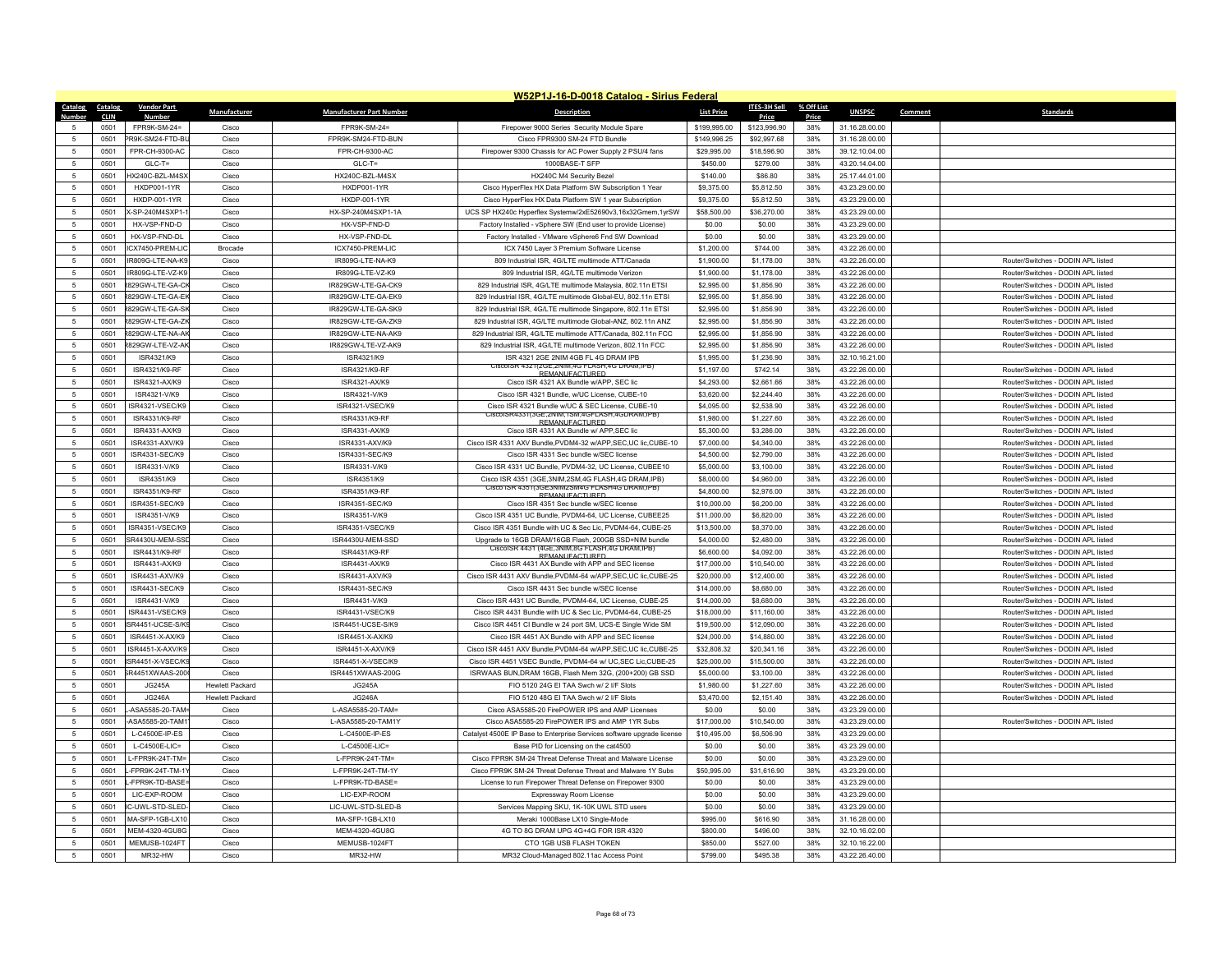|                 |                     |                                |              |                                 | W52P1J-16-D-0018 Catalog - Sirius Federal                        |                   |                     |              |                |         |                                    |
|-----------------|---------------------|--------------------------------|--------------|---------------------------------|------------------------------------------------------------------|-------------------|---------------------|--------------|----------------|---------|------------------------------------|
| Catalog Catalog |                     | <b>Vendor Part</b>             | Manufacturer | <b>Manufacturer Part Number</b> | <b>Description</b>                                               | <b>List Price</b> | <b>ITES-3H Sell</b> | % Off List   | <b>UNSPSC</b>  | Comment | <b>Standards</b>                   |
| Numhei          | <b>CLIN</b><br>0501 | <b>Numbe</b><br><b>MX84-HW</b> | Cisco        | MX84-HW                         | Meraki MX84 Cloud Managed Security Appliance                     | \$1,995.00        | Price<br>\$1,236.90 | Price<br>38% | 43.22.25.00.00 |         |                                    |
| $\sqrt{2}$      | 0501                | N10-MGT013                     | Cisco        | N10-MGT013                      | UCS Manager 3.0 for FI 6324 use only                             | \$0.00            | \$0.00              | 38%          | 43.23.29.00.00 |         |                                    |
| -5              | 0501                | N20-FW013                      | Cisco        | N20-FW013                       | UCS Blade Server Chassis FW Package 3.0 for FI6324 only          | \$0.00            | \$0.00              | 38%          | 43.20.16.02.00 |         |                                    |
| $\overline{5}$  | 0501                | J2200-PAC-400W-S               | Cisco        | N2200-PAC-400W-SN               | N2200-PAC-400W Power Supply - Service Specific                   | \$0.00            | \$0.00              | 38%          | 39.12.10.04.00 |         |                                    |
| 5               | 0501                | N2348TQ-FA-BUN                 | Cisco        | N2348TQ-FA-BUN                  | Standard airflow pack: N2K-C2348TQ, 2AC PS, 4Fan                 | \$0.00            | \$0.00              | 38%          | 40.10.16.04.00 |         |                                    |
| 5               | 0501                | N2348UPQ-FA-BUN                | Cisco        | N2348UPO-FA-BUN                 | Port Side Exhaust, airflow pack: N2K-C2348UPQ, 2AC PS, 3Fan      | \$0.00            | \$0.00              | 38%          | 32.13.10.01.00 |         |                                    |
| $\overline{5}$  | 0501                | N2K-C2248TF-E++                | Cisco        | N2K-C2248TF-E++                 | N2K-C2248TF-E++ TAA PID                                          | \$11,000.00       | \$6,820.00          | 38%          | 43.20.16.14.00 |         |                                    |
| 5               | 0501                | N2K-C2348TQ                    | Cisco        | N2K-C2348TQ                     | Nexus 2000, 10GT FEX; 48x1/10T; 6x40G QSFP                       | \$14,000.00       | \$8,680.00          | 38%          | 43.22.26.12.00 |         | Router/Switches - DODIN APL listed |
| 5               | 0501                | N2K-F10G-F10G                  | Cisco        | N2K-F10G-F10G                   | N2K Uplink option FET-10G to FET-10G                             | \$0.00            | \$0.00              | 38%          | 43 20 14 04 00 |         |                                    |
| $\overline{5}$  | 0501                | N55-M16UP                      | Cisco        | N55-M16UF                       | Nexus 5500 Unified Mod 16p 10GE Eth/FCoE OR 16p 8/4/2/1G FC      | \$6,400.00        | \$3,968.00          | 38%          | 43 22 26 12 00 |         | Router/Switches - DODIN API listed |
| $\overline{5}$  | 0501                | N5600-M12O                     | Cisco        | N5600-M12O                      | Nexus 5624Q/5648Q 12 ports 40G VXLAN GEM                         | \$14,000.00       | \$8,680.00          | 38%          | 43.22.26.00.00 |         | Router/Switches - DODIN API listed |
| 5               | 0501                | N5600-M-BLNK                   | Cisco        | N5600-M-BLNK                    | Nexus 5624/5648 Module Blank Cover                               | \$0.00            | \$0.00              | 38%          | 31.16.28.00.00 |         |                                    |
| $\overline{5}$  | 0501                | N5624Q-EL2P-SSK9               | Cisco        | N5624Q-EL2P-SSK9                | Limited Time Promo: Nexus 56240 Enhanced Laver 2 License         | \$4,000.00        | \$2,480.00          | 38%          | 43.23.29.00.00 |         |                                    |
| 5               | 0501                | N5672UP-12FFX-10               | Cisco        | N5672UP-12FFX-1G                | N5672UP Chassis with 12 x 1G FEXes with FETs                     | \$139,500.00      | \$86,490.00         | 38%          | 43.22.26.00.00 |         | Router/Switches - DODIN API listed |
| 5               | 0501                | N5K-C5548UP-FA                 | Cisco        | N5K-C5548UP-FA                  | Nexus 5548 UP Chassis, 32 10GbE Ports, 2 PS, 2 Fans              | \$32,200.00       | \$19,964.00         | 38%          | 43.22.26.00.00 |         | Router/Switches - DODIN APL listed |
| $\overline{5}$  | 0501                | N5K-C5596T-FA                  | Cisco        | N5K-C5596T-FA                   | Nexus 5596T 2RU, 2PS/4Fans, 32x10GT/16xSFP+ Fixed Ports          | \$40,500.00       | \$25,110.00         | 38%          | 43.22.26.00.00 |         | Router/Switches - DODIN APL listed |
| 5               | 0501                | N5K-C5596T-NFA                 | Cisco        | N5K-C5596T-NFA                  | Nexus 5596T Chassis(Port Side Exhaust), 2 PS and 4 Fans          | \$40,500.00       | \$25,110.00         | 38%          | 43.22.26.00.00 |         | Router/Switches - DODIN API listed |
| 5               | 0501                | <b>V5K-C5596UP-B-S4</b>        | Cisco        | N5K-C5596UP-B-S48               | N5596UP Storage Solutions Bundle, 48 port storage serv Licen     | \$42,000.00       | \$26,040.00         | 38%          | 43.22.26.00.00 |         | Router/Switches - DODIN APL listed |
| $\sqrt{2}$      | 0501                | N5K-C56128P                    | Cisco        | N5K-C56128P                     | Nexus 56128P 2RU Chassis, 48x10G SFP+, 4x40G QSFP+               | \$36,000.00       | \$22,320.00         | 38%          | 43.22.26.00.00 |         | Router/Switches - DODIN API listed |
| -5              | 0501                | N5K-C5624O                     | Cisco        | N5K-C5624O                      | Nexus 5624Q VXLAN 1RU Chassis, 12x40G QSFP+                      | \$23,000.00       | \$14,260.00         | 38%          | 43.22.26.00.00 |         | Router/Switches - DODIN API listed |
| $\overline{5}$  | 0501                | N5K-C5624O=                    | Cisco        | N5K-C5624Q=                     | Nexus 5624Q VXLAN 1RU Chassis, 12x40G QSFP+                      | \$23,000.00       | \$14,260.00         | 38%          | 43.22.26.00.00 |         | Router/Switches - DODIN API listed |
| 5               | 0501                | N5K-C5648Q                     | Cisco        | N5K-C5648Q                      | Nexus 5648Q VXLAN 2RU Chassis, 24x40G QSFP+                      | \$40,000.00       | \$24,800.00         | 38%          | 43.22.26.00.00 |         | Router/Switches - DODIN APL listed |
| -5              | 0501                | N5K-C5672UP                    | Cisco        | N5K-C5672UP                     | Nexus 5672UP 1RU. 32x10G SFP+, 16pxUP SFP+, 6x40G QSFP+          | \$33,775.49       | \$20,940.80         | 38%          | 43.22.26.00.00 |         | Router/Switches - DODIN API listed |
| $\overline{5}$  | 0501                | N5K-C5672UP=                   | Cisco        | N5K-C5672UP=                    | Nexus 5672UP 1RU, 32x10G SFP+, 16pxUP SFP+, 6x40G QSFP+          | \$37,702.51       | \$23,375.56         | 38%          | 43.22.26.00.00 |         | Router/Switches - DODIN APL listed |
| 5               | 0501                | N5K-C5672UP-16G                | Cisco        | N5K-C5672UP-16G                 | Nexus 5672UP 1RU, 24x10G SFP+, 24pxUP SFP+, 6x40G QSFP+          | \$32,000.00       | \$19,840.00         | 38%          | 43.22.26.00.00 |         | Router/Switches - DODIN APL listed |
| 5               | 0501                | 5K-C5672UP-OSM-                | Cisco        | N5K-C5672UP-OSM-FD              | Nexus 5672UP OSM PID,DC ,Forward airflow                         | \$36,000.00       | \$22,320.00         | 38%          | 43.22.26.00.00 |         | Router/Switches - DODIN API listed |
| $\overline{5}$  | 0501                | V7010-U-B2S2ER-P               | Cisco        | N7010-U-B2S2ER-P1               | Nexus 7010 Promotional Upgrade Bundle (2xSUP2E,5xFAB2)           | \$106,250.00      | \$65,875.00         | 38%          | 43.22.26.00.00 |         | Router/Switches - DODIN APL listed |
| 5               | 0501                | N7010-U-B2S2R-P                | Cisco        | N7010-U-B2S2R-P1                | Nexus 7010 Promotional Upgrade Bundle (2xSUP2,5xFAB2)            | \$81,250.00       | \$50,375.00         | 38%          | 43.22.26.00.00 |         | Router/Switches - DODIN APL listed |
| 5               | 0501                | N7702-S2E-10G-P                | Cisco        | N7702-S2E-10G-P1                | Nexus 7702 10G Promotional Bundle                                | \$55,000.00       | \$34,100.00         | 38%          | 43.22.26.00.00 |         | Router/Switches - DODIN APL listed |
| $\overline{5}$  | 0501                | N7702-S2E-40G-P                | Cisco        | N7702-S2E-40G-P1                | Nexus 7702 40G Promotional Bundle                                | \$70,000.00       | \$43,400.00         | 38%          | 43.22.26.00.00 |         | Router/Switches - DODIN API listed |
| 5               | 0501                | N77-C7702=                     | Cisco        | N77-C7702=                      | Nexus 7700 2 Slot Chassis, No Power Supplies, Fan included       | \$8,000.00        | \$4,960.00          | 38%          | 43.22.26.00.00 |         | Router/Switches - DODIN APL listed |
| 5               | 0501                | N77-C7702-S2E-AC               | Cisco        | N77-C7702-S2E-AC                | Nexus 7702 Bundle (Chassis,1xSUP2E, 2x3KW AC Power Supplies)     | \$43,000.00       | \$26,660.00         | 38%          | 43.22.26.00.00 |         | Router/Switches - DODIN APL listed |
| $\overline{5}$  | 0501                | N77-C7706-B23S2F               | Cisco        | N77-C7706-B23S2F                | Nexus 7706 Bundle (Chassis, 1xSUP2E, 3xFAB2), No Power Supplies  | \$65,000.00       | \$40,300.00         | 38%          | 43 22 26 00 00 |         | Router/Switches - DODIN API listed |
| 5               | 0501                | N77-C7706-B26S2E               | Cisco        | N77-C7706-B26S2E                | Nexus 7706 Bundle (Chassis, 1xSUP2E, 6xFAB2), No Power Supplies  | \$85,000.00       | \$52,700.00         | 38%          | 43.22.26.00.00 |         | Router/Switches - DODIN APL listed |
| 5               | 0501                | N77-C7706-SD-P1                | Cisco        | N77-C7706-SD-P1                 | N7706 Bundle (7706,2xSUP2E,3xFAB2,4xAC-3KW,2xF348,1xSBUN-P2)     | \$160,000.00      | \$99,200.00         | 38%          | 43.22.26.00    |         | Router/Switches - DODIN APL listed |
| 5               | 0501                | N77-C7710                      | Cisco        | N77-C7710                       | Nexus 7700 10 Slot Chassis, No Power Supplies, Fans included     | \$30,000.00       | \$18,600.00         | 38%          | 43.22.26.00.00 |         | Router/Switches - DODIN APL listed |
| 5               | 0501                | N77-C7710=                     | Cisco        | N77-C7710=                      | Nexus 7700 10 Slot Chassis, No Power Supplies, Fans included     | \$30,000.00       | \$18,600.00         | 38%          | 43.22.26.00.00 |         | Router/Switches - DODIN APL listed |
| 5               | 0501                | N77-C7710-B23S2E               | Cisco        | N77-C7710-B23S2E                | Nexus 7710 Bundle (Chassis, 1xSUP2E, 3xFAB2), No Power Supplies  | \$100,000.00      | \$62,000.00         | 38%          | 43.22.26.00.00 |         | Router/Switches - DODIN APL listed |
| 5               | 0501                | 77-C7710-B23S2E-               | Cisco        | N77-C7710-B23S2E-R              | Nexus 7710 Bundle (Chassis.2xSUP2E.3xFAB2).No Power Supplies     | \$140,000.00      | \$86,800.00         | 38%          | 43.22.26.00.00 |         | Router/Switches - DODIN APL listed |
| -5              | 0501                | N77-C7710-B26S2F               | Cisco        | N77-C7710-B26S2F                | Nexus 7710 Bundle (Chassis, 1xSUP2E, 6xFAB2), No Power Supplies  | \$130,000.00      | \$80,600.00         | 38%          | 43.22.26.00.00 |         | Router/Switches - DODIN API listed |
| $\overline{5}$  | 0501                | 77-C7710-B26S2E                | Cisco        | N77-C7710-B26S2E-R              | Nexus 7710 Bundle (Chassis, 2xSUP2E, 6xFAB2), No Power Supplies  | \$170,000.00      | \$105,400.00        | 38%          | 43.22.26.00.00 |         | Router/Switches - DODIN APL listed |
| 5               | 0501                | N77-C7718                      | Cisco        | N77-C7718                       | Nexus 7700 18 Slot chassis, No Power Supplies, Fans Included     | \$50,000.00       | \$31,000.00         | 38%          | 43.22.26.00    |         | Router/Switches - DODIN APL listed |
| 5               | 0501                | N77-C7718=                     | Cisco        | N77-C7718=                      | Nexus 7700 18 Slot chassis, No Power Supplies, Fans Included     | \$50,000.00       | \$31,000.00         | 38%          | 43 22 26 00    |         | Router/Switches - DODIN API listed |
| $\overline{5}$  | 0501                | N77S2K9-73                     | Cisco        | N77S2K9-73                      | Cisco NX-OS Release 7.3 for Nexus 7700 Series                    | \$0.00            | \$0.00              | 38%          | 43.23.29.00.00 |         |                                    |
| 5               | 0501                | N7K-ASA5585-K9                 | Cisco        | N7K-ASA5585-K9                  | Nexus 7000 and ASA bundles                                       | \$0.00            | \$0.00              | 38%          | 43.22.26.00.00 |         | Router/Switches - DODIN APL listed |
| 5               | 0501                | N7K-C7004                      | Cisco        | N7K-C7004                       | 4 Slot Chassis, No Power Supply, Includes Fans                   | \$12,500.00       | \$7,750.00          | 38%          | 43.22.26.00.00 |         | Router/Switches - DODIN APL listed |
| $\overline{5}$  | 0501                | N7K-C7004-S2                   | Cisco        | N7K-C7004-S2                    | Nexus 7004 Bundle (Chassis, 1xSUP2), No Power Supplies           | \$40,000.00       | \$24,800.00         | 38%          | 43.22.26.00    |         | Router/Switches - DODIN APL listed |
| 5               | 0501                | N7K-C7004-S2E                  | Cisco        | N7K-C7004-S2E                   | Nexus 7004 Bundle (Chassis, 1xSUP2E), No Power Supplies          | \$52,500.00       | \$32,550.00         | 38%          | 43.22.26.00.00 |         | Router/Switches - DODIN APL listed |
| 5               | 0501                | N7K-C7004-S2E-R                | Cisco        | N7K-C7004-S2E-R                 | Nexus7004 Bundle(Chassis,2xSUP2E),No Power Supplies              | \$102,500.00      | \$63,550.00         | 38%          | 43.22.26.00.00 |         | Router/Switches - DODIN APL listed |
| $\overline{5}$  | 0501                | N7K-C7004-S2E-RF               | Cisco        | N7K-C7004-S2E-RF                | s/004 Bundle(Chassis.1xSUP2E)NoPwr Supp<br><b>REMANUEACTURED</b> | \$31,500.00       | \$19,530.00         | 38%          | 43.22.26.00.00 |         | Router/Switches - DODIN APL listed |
| 5               | 0501                | N7K-C7009                      | Cisco        | N7K-C7009                       | 9 Slot Chassis, No Power Supply, Includes Fans                   | \$25,000.00       | \$15,500.00         | 38%          | 43.22.26.00.00 |         | Router/Switches - DODIN APL listed |
| 5               | 0501                | N7K-C7009-40G                  | Cisco        | N7K-C7009-40G                   | Nexus 70009 40G Fabric Bundle                                    | \$207,000.00      | \$128,340.00        | 38%          | 43.22.26.00.00 |         | Router/Switches - DODIN APL listed |
| 5               | 0501                | N7K-C7009-B2S2                 | Cisco        | N7K-C7009-B2S2                  | Nexus 7009 Bundle (Chassis, 1xSUP2, x5xFAB2), No Power Supplies  | \$75,000.00       | \$46,500.00         | 38%          | 43.22.26.00.00 |         | Router/Switches - DODIN API listed |
| 5               | 0501                | V7K-C7009-B2S2E-I              | Cisco        | N7K-C7009-B2S2E-R               | Nexus7009 Bundle(Chassis,2xSUP2E,5xFAB2),No Power Supplies       | \$140,000.00      | \$86,800.00         | 38%          | 43.22.26.00.00 |         | Router/Switches - DODIN APL listed |
| 5               | 0501                | N7K-C7010-B2S2                 | Cisco        | N7K-C7010-B2S2                  | Nexus 7010 Bundle (Chassis, 1xSUP2, 5xFAB2), No Power Supplies   | \$97,500.00       | \$60,450.00         | 38%          | 43.22.26.00.00 |         | Router/Switches - DODIN APL listed |
| 5               | 0501                | V7K-C7010-B2S2E-               | Cisco        | N7K-C7010-B2S2E-R               | Nexus 7010 Bundle (Chassis,2xSUP2E,5xFAB2),No Power Supplies     | \$162,500.00      | \$100,750.00        | 38%          | 43.22.26.00.00 |         | Router/Switches - DODIN APL listed |
| -5              | 0501                | N7K-C7010-B2S2-R               | Cisco        | N7K-C7010-B2S2-R                | Nexus 7010 Bundle (Chassis, 2xSUP2, 5xFAB2), No Power Supplies   | \$128,750.00      | \$79,825.00         | 38%          | 43.22.26.00.00 |         | Router/Switches - DODIN APL listed |
| 5               | 0501                | 7K-C7010-FAB-2+                | Cisco        | N7K-C7010-FAB-2++=              | Nexus 7000 - 10 Slot Chassis, 110Gbps/Slot Fabric Module TAA     | \$15,000.00       | \$9,300.00          | 38%          | 43.20.16.02.00 |         | Router/Switches - DODIN APL listed |
| 5               | 0501                | N7K-C7018                      | Cisco        | N7K-C7018                       | 18 Slot Chassis, No Power Supplies, Fans Included                | \$37,500.00       | \$23,250.00         | 38%          | 43.22.26.00.00 |         | Router/Switches - DODIN APL listed |
| -5              | 0501                | N7K-C7018=                     | Cisco        | N7K-C7018=                      | 18 Slot Chassis, No Power Supplies, No Fans                      | \$30,000.00       | \$18,600.00         | 38%          | 43.22.26.00.00 |         | Router/Switches - DODIN API listed |
| $\overline{5}$  | 0501                | V7K-F248XP-25E++               | Cisco        | N7K-F248XP-25E++=               | Nexus 7000 F2-Series 48 Port 1/10G (SFP+) Enhanced               | \$50,600.00       | \$31,372.00         | 38%          | 43.22.26.12.00 |         | Router/Switches - DODIN APL listed |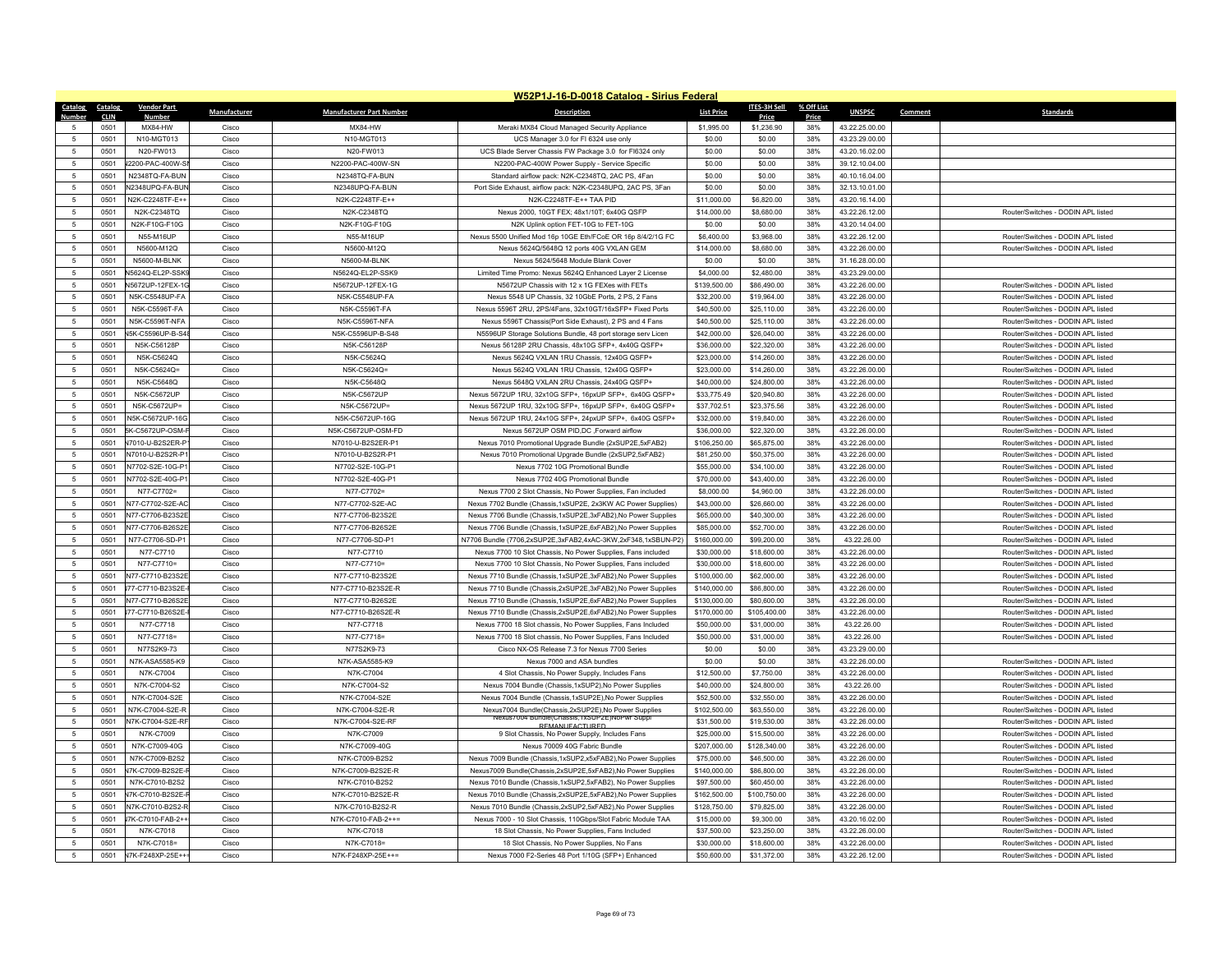|                 |                     |                                     |                |                                       | W52P1J-16-D-0018 Catalog - Sirius Federal                                                                  |                            |                            |              |                                  |                                                                          |
|-----------------|---------------------|-------------------------------------|----------------|---------------------------------------|------------------------------------------------------------------------------------------------------------|----------------------------|----------------------------|--------------|----------------------------------|--------------------------------------------------------------------------|
| Catalog Catalog |                     | <b>Vendor Part</b>                  | Manufacturer   | <b>Manufacturer Part Number</b>       | <b>Description</b>                                                                                         | <b>List Price</b>          | <b>ITES-3H Sell</b>        | % Off List   | <b>UNSPSC</b><br>Comment         | <b>Standards</b>                                                         |
| Numhei          | <b>CLIN</b><br>0501 | Numbe<br>N7K-F3-N9372-P1            | Cisco          | N7K-F3-N9372-P1                       | 2 Nexus 7000 12-port F3 40G + 2 N9372PX + 16 QSFP Bidi                                                     | \$98,000.00                | Price<br>\$60,760.00       | Price<br>38% | 43.22.26.00.00                   | Router/Switches - DODIN APL listed                                       |
| $\sqrt{2}$      | 0501                | N7K-I AN1K9=                        | Cisco          | N7K-I AN1K9=                          | Nexus 7000 LAN Enterprise License (L3 Protocols)                                                           | \$15,000.00                | \$9,300.00                 | 38%          | 43.23.29.00.00                   |                                                                          |
| -5              | 0501                | N7KS2K9-73                          | Cisco          | N7KS2K9-73                            | Cisco NX-OS Release 7.3 for Nexus 7000 Series                                                              | \$0.00                     | \$0.00                     | 38%          | 43.23.29.00.00                   |                                                                          |
| 5               | 0501                | N7K-USB-8GB                         | Cisco          | N7K-USB-8GB                           |                                                                                                            | \$1,400.00                 | \$868.00                   | 38%          | 32.10.16.22.00                   |                                                                          |
| 5               |                     |                                     |                |                                       | Nexus 7K USB Flash Memory - 8GB (Log Flash)                                                                |                            |                            |              |                                  | Router/Switches - DODIN APL listed                                       |
|                 | 0501                | N9300-4FEX-10G<br>N9300-4FFX-10GT   | Cisco          | N9300-4FEX-10G                        | Nexus 9396PX bundle w/ 4 x Nexus 2232PP with FETs                                                          | \$61,904.76                | \$38,380.95                | 38%          | 43.22.26.00.00                   |                                                                          |
| -5<br>5         | 0501<br>0501        | N9300-4FEX-1G                       | Cisco<br>Cisco | N9300-4FEX-10GT<br>N9300-4FEX-1G      | Nexus 9396PX bundle w/ 4 x Nexus 2232TM-E with FETs<br>Nexus 9396PX bundle w/ 4 x Nexus 2248TP-E with FETs | \$66,000.00                | \$40,920.00<br>\$32,892.63 | 38%<br>38%   | 43.22.26.00.00                   | Router/Switches - DODIN APL listed<br>Router/Switches - DODIN APL listed |
| 5               |                     |                                     |                |                                       |                                                                                                            | \$53,052.63                |                            |              | 43.22.26.00.00                   |                                                                          |
| 5               | 0501<br>0501        | N9K-C92160YC-X=<br>9K-C92160YCX-B18 | Cisco<br>Cisco | N9K-C92160YC-X=<br>N9K-C92160YCX-B18Q | Nexus 9K,48p 10G SFP+&6p 40G QSFP+,Spare(No Acc kit,PS&fan)<br>2 Nexus 92160YC-X with 8 QSFP-40G-SR-BD     | \$18,400.00<br>\$40,000.00 | \$11,408.00<br>\$24,800.00 | 38%<br>38%   | 43.22.26.00.00<br>43.22.26.00.00 | Router/Switches - DODIN APL listed<br>Router/Switches - DODIN APL listed |
| $\overline{5}$  | 0501                | N9K-C9300-ACK                       | Cisco          | N9K-C9300-ACK                         | Nexus 9K Fixed Accessory Kit                                                                               | \$0.00                     | \$0.00                     | 38%          | 31.16.28.00.00                   |                                                                          |
| 5               | 0501                | N9K-C9300-FAN2-E                    | Cisco          | N9K-C9300-FAN2-B                      | Nexus 9K Fan 2, Port-side Exhaust                                                                          | \$0.00                     | \$0.00                     | 38%          | 40.10.16.04.00                   |                                                                          |
| 5               | 0501                | N9K-C9300-RMK                       | Cisco          | N9K-C9300-RMK                         | Nexus 9K Fixed Rack Mount Kit                                                                              | \$0.00                     | \$0.00                     | 38%          | 31.16.23.13.00                   |                                                                          |
| $\overline{5}$  | 0501                | N9K-C93120TX                        | Cisco          | N9K-C93120TX                          | Nexus 9300 with 96p 1/10G-T and 6p 40G QSFP                                                                | \$28,000.00                | \$17,360.00                | 38%          | 43.22.26.00.00                   | Router/Switches - DODIN APL listed                                       |
|                 |                     |                                     |                |                                       |                                                                                                            |                            |                            |              |                                  |                                                                          |
| 5               | 0501                | V9K-C93120TX-B18                    | Cisco          | N9K-C93120TX-B18Q                     | 2 Nexus 93120TX with 8 QSFP-40G-SR-BD                                                                      | \$56,000.00                | \$34,720.00                | 38%          | 43.22.26.00.00                   | Router/Switches - DODIN APL listed                                       |
| 5               | 0501                | N9K-C93128TX                        | Cisco          | N9K-C93128TX                          | Nexus 9300 96p 1/10G-T & additional uplink module req.                                                     | \$26,000.00                | \$16,120.00                | 38%          | 43.22.26.00.00                   | Router/Switches - DODIN APL listed                                       |
| $\overline{5}$  | 0501                | N9K-C93180YC-EX                     | Cisco          | N9K-C93180YC-EX                       | Nexus 9300 with 48p 10/25G SFP+ and 6p 100G QSFP28                                                         | \$26,937.00                | \$16,700.94                | 38%          | 43.22.26.00.00                   | Router/Switches - DODIN APL listed                                       |
| 5               | 0501                | N9K-C93180YC-EX                     | Cisco          | N9K-C93180YC-EX=                      | Nexus 9K,48p 10/25G&6p 100G QSFP28,Spare(No Acc kit,PS&fan)                                                | \$20,200.00                | \$12,524.00                | 38%          | 43.22.26.00.00                   | Router/Switches - DODIN APL listed                                       |
| 5               | 0501                | 9K-C93180YCEXB1                     | Cisco          | N9K-C93180YCEXB18Q                    | 2 Nexus 93180YC-EX with 8 QSFP-40G-SR-BD                                                                   | \$45,000.00                | \$27,900.00                | 38%          | 43.22.26.00.00                   | Router/Switches - DODIN APL listed                                       |
| $\overline{5}$  | 0501                | N9K-C9332PO                         | Cisco          | N9K-C9332PO                           | Nexus 9332 ACI Leaf switch with 32p 40G QSFP                                                               | \$28,000.00                | \$17,360.00                | 38%          | 43.22.26.00.00                   | Router/Switches - DODIN API listed                                       |
| $\overline{5}$  | 0501                | N9K-C9336PO                         | Cisco          | N9K-C9336PO                           | Nexus 9K ACI Spine, 36p 40G QSFP+                                                                          | \$36,000.00                | \$22,320.00                | 38%          | 43.22.26.00.00                   | Router/Switches - DODIN API listed                                       |
| 5               | 0501                | N9K-C9336PQ=                        | Cisco          | N9K-C9336PQ=                          | Nexus 9K ACI Spine, 36p 40G QSFP+, Spare (No Acc kit, PS& fans)                                            | \$32,375.00                | \$20,072.50                | 38%          | 43.22.26.00.00                   | Router/Switches - DODIN APL listed                                       |
| $\overline{5}$  | 0501                | N9K-C9372PX                         | Cisco          | N9K-C9372PX                           | Nexus 9300 with 48p 10G SFP+ and 6p 40G OSFP+                                                              | \$32,200.00                | \$19,964.00                | 38%          | 43.22.26.00.00                   | Router/Switches - DODIN API listed                                       |
| $\overline{5}$  | 0501                | N9K-C9372PX-E                       | Cisco          | N9K-C9372PX-E                         | Nexus 9300 with 48p 10G SFP+ and 6p 40G QSFP+                                                              | \$32,200.00                | \$19,964.00                | 38%          | 43.22.26.00.00                   | Router/Switches - DODIN API listed                                       |
| 5               | 0501                | N9K-C9372TX                         | Cisco          | N9K-C9372TX                           | Nexus 9300 with 48p 1/10G-T and 6p 40G QSFP+                                                               | \$32,200.00                | \$19,964.00                | 38%          | 43.22.26.00.00                   | Router/Switches - DODIN APL listed                                       |
| $\sqrt{2}$      | 0501                | N9K-C9372TX=                        | Cisco          | N9K-C9372TX=                          | Nexus 9K,48p 1/10G-T & 6p 40G QSFP+,Spare(No Acc kit,PS&fan)                                               | \$29,555.00                | \$18,324.10                | 38%          | 43.22.26.00.00                   | Router/Switches - DODIN API listed                                       |
| $\overline{5}$  | 0501                | N9K-C9372TX-B180                    | Cisco          | N9K-C9372TX-B18Q                      | 2 Nexus 9372TX with 8 QSFP-40G-SR-BD                                                                       | \$45,000.00                | \$27,900.00                | 38%          | 43.22.26.00.00                   | Router/Switches - DODIN API listed                                       |
| 5               | 0501                | N9K-C9372TX-E                       | Cisco          | N9K-C9372TX-E                         | Nexus 9300 with 48p 1/10G-T and 6p 40G QSFP+                                                               | \$28,000.00                | \$17,360.00                | 38%          | 43.22.26.00.00                   | Router/Switches - DODIN APL listed                                       |
| $\overline{5}$  | 0501                | 9K-C9372TX-E-B18                    | Cisco          | N9K-C9372TX-E-B18Q                    | 2 Nexus 9372TX-E with 8 QSFP-40G-SR-BD<br>10G-1 & 6p 40G QSFP+, no PS & fan:                               | \$45,000.00                | \$27,900.00                | 38%          | 43.22.26.00.00                   | Router/Switches - DODIN APL listed                                       |
| $\overline{5}$  | 0501                | N9K-C9372TX-RF                      | Cisco          | N9K-C9372TX-RF                        | REMANUEACTURED.                                                                                            | \$14,220.00                | \$8,816.40                 | 38%          | 43.22.26.00.00                   | Router/Switches - DODIN API listed                                       |
| $\overline{5}$  | 0501                | N9K-C9396PX=                        | Cisco          | N9K-C9396PX=                          | Nexus 9K,48p 10G SFP+,Spare(No Uplink mod, Acc kit,PS & fan)                                               | \$25,525.00                | \$15,825.50                | 38%          | 43.22.26.00.00                   | Router/Switches - DODIN APL listed                                       |
| $\overline{5}$  | 0501                | N9K-C9396PX-B180                    | Cisco          | N9K-C9396PX-B18Q                      | 2 NEXUS 9396PX W/ 8 QSFP-40G-SR-BD                                                                         | \$42,000.00                | \$26,040.00                | 38%          | 31.16.28.00.00                   | Router/Switches - DODIN APL listed                                       |
| -5              | 0501                | N9K-C9396PX-BUN                     | Cisco          | N9K-C9396PX-BUN                       | Nexus 9396PX bundle PID                                                                                    | \$0.00                     | \$0.00                     | 38%          | 31.16.28.00.00                   |                                                                          |
| $\overline{5}$  | 0501                | N9K-C9396TX                         | Cisco          | N9K-C9396TX                           | Nexus 9300 48p 1/10GBASE-T & additional uplink module req.                                                 | \$20,500.00                | \$12,710.00                | 38%          | 43.22.26.00.00                   | Router/Switches - DODIN API listed                                       |
| $\overline{5}$  | 0501                | N9K-C9396TX=                        | Cisco          | N9K-C9396TX=                          | Nexus 9K,48p 1/10G-T,Spare(No Uplink mod, Acc kit, PS & fan)                                               | \$18,025.00                | \$11,175.50                | 38%          | 43.22.26.00.00                   | Router/Switches - DODIN APL listed                                       |
| 5               | 0501                | N9K-M12PQ                           | Cisco          | N9K-M12PQ                             | ACI UPLINK MOD NEXUS 9300 12P 40G QSFP                                                                     | \$9,200.00                 | \$5,704.00                 | 38%          | 43.20.14.04.00                   |                                                                          |
| $\overline{5}$  | 0501                | N9K-PAC-650W-B                      | Cisco          | N9K-PAC-650W-B                        | Nexus 9300 650W AC PS, Port-side Exhaust                                                                   | \$0.00                     | \$0.00                     | 38%          | 32.13.10.01.00                   |                                                                          |
| 5               | 0501                | NIM-2T                              | Cisco          | NIM-2T                                | 2-Port Serial WAN Interface card                                                                           | \$810.00                   | \$502.20                   | 38%          | 43.20.14.04.00                   |                                                                          |
| 5               | 0501                | $NIM-FS2-4=$                        | Cisco          | $NIM-FS2-4=$                          | 4-port Laver 2 GE Switch Network Interface Module                                                          | \$630.00                   | \$390.60                   | 38%          | 43.20.14.04.00                   |                                                                          |
| 5               | 0501                | XA-FAN-30CFM-F-S                    | Cisco          | NXA-FAN-30CFM-F-SN                    | Service Specific - Fan                                                                                     | \$0.00                     | \$0.00                     | 38%          | 31.16.28.00.00                   |                                                                          |
| 5               | 0501                | DNENTWK-EN-07-1                     | Cisco          | ONENTWK-EN-07-10                      | 4507+2xSUP8e, 2x4748-UPoE, 10P Bundle                                                                      | \$0.00                     | \$0.00                     | 38%          | 43.22.26.00.00                   | Router/Switches - DODIN APL listed                                       |
| 5               | 0501                | NENTWK-ENT-10-                      | Cisco          | ONENTWK-ENT-10-10                     | 4510,2xSUP8e, 4x4748-UPoE,10AP Bundle                                                                      | \$0.00                     | \$0.00                     | 38%          | 43.22.26.00.00                   | Router/Switches - DODIN APL listed                                       |
| $\overline{5}$  | 0501                | POE-COVER-4450                      | Cisco          | POE-COVER-4450                        | Cover for empty POE slot on Cisco ISR 4450                                                                 | \$0.00                     | \$0.00                     | 38%          | 31.16.28.00.00                   |                                                                          |
| 5               | 0501                | PVDM3-32U64                         | Cisco          | PVDM3-32U64                           | PVDM3 32-channel to 64-channel factory upgrade                                                             | \$1,500.00                 | \$930.00                   | 38%          | 31.16.28.00.00                   |                                                                          |
| 5               | 0501                | PVDM3-64                            | Cisco          | <b>PVDM3-64</b>                       | 64-channel high-density voice DSP module                                                                   | \$3,200.00                 | \$1,984.00                 | 38%          | 43.20.15.00.00                   |                                                                          |
| $\overline{5}$  | 0501                | PWR-1900-POF                        | Cisco          | PWR-1900-POE                          | POE PWR ADPT FOR CISCO 1921 1905 1906C                                                                     | \$200.00                   | \$124.00                   | 38%          | 39.12.10.06.00                   |                                                                          |
| $\overline{5}$  | 0501                | <b>PWR-4450-AC</b>                  | Cisco          | PWR-4450-AC                           | AC Power Supply for Cisco ISR 4450 and ISR4350                                                             | \$0.00                     | \$0.00                     | 38%          | 39.12.10.04.00                   |                                                                          |
| 5               | 0501                | PWR-C2-1025WAC/                     | Cisco          | PWR-C2-1025WAC/2                      | CISCO 1025W AC CONFIG 2 SECONDARY POWER SUPPLY                                                             | \$1,800.00                 | \$1,116.00                 | 38%          | 39.12.10.04.00                   |                                                                          |
| $\overline{5}$  | 0501                | PWR-C2-250WAC                       | Cisco          | PWR-C2-250WAC                         | 250W AC Config 2 Power Supply                                                                              | \$450.00                   | \$279.00                   | 38%          | 39.12.10.04.00                   |                                                                          |
| 5               | 0501                | PWR-C2-640WAC/2                     | Cisco          | PWR-C2-640WAC/2                       | CISCO 640W AC CONFIG 2 SECONDARY POWER SUPPLY                                                              | \$1,200.00                 | \$744.00                   | 38%          | 39.12.10.04.00                   |                                                                          |
| 5               | 0501                | PWR-C3-BLANK                        | Cisco          | PWR-C3-BLANK                          | Config 3 Power Supply Blank                                                                                | \$0.00                     | \$0.00                     | 38%          | 31.16.28.00.00                   |                                                                          |
| $\overline{5}$  | 0501                | PWR-C45-1000AC                      | Cisco          | PWR-C45-1000AC                        | Catalyst 4500 1000W AC Power Supply (Data Only)                                                            | \$1,045.00                 | \$647.90                   | 38%          | 39.12.10.04.00                   |                                                                          |
| $\overline{5}$  | 0501                | PWR-C45-1300AC\                     | Cisco          | PWR-C45-1300ACV                       | Catalyst 4500 1300W AC Power Supply (Data and PoE)                                                         | \$19,486.76                | \$12,081.79                | 38%          | 31.16.28.00.00                   |                                                                          |
| 5               | 0501                | WR-C45-1300ACV                      | Cisco          | PWR-C45-1300ACV/2                     | Catalyst 4500 1300W AC Power Supply (Data and PoE)                                                         | \$1,045.00                 | \$647.90                   | 38%          | 39.12.10.04.00                   |                                                                          |
| $\overline{5}$  | 0501                | PWR-C45-2800AC\                     | Cisco          | PWR-C45-2800ACV                       | Catalyst 4500 2800W AC Power Supply (Data and PoE)                                                         | \$2,095.00                 | \$1,298.90                 | 38%          | 39.12.10.04.00                   |                                                                          |
| 5               | 0501                | WR-C45-2800ACV                      | Cisco          | PWR-C45-2800ACV/2                     | Catalyst 4500 2800W AC Power Supply (Data and PoE)                                                         | \$2,095.00                 | \$1,298.90                 | 38%          | 39.12.10.04.00                   |                                                                          |
| $\overline{5}$  | 0501                | PWR-CORD-FUR-                       | Cisco          | PWR-CORD-EUR-A                        | Pwr Cord Euro 1.8m Black YP-23 To YC-12                                                                    | \$0.00                     | \$0.00                     | 38%          | 26.12.16.36.00                   |                                                                          |
| $\sqrt{2}$      | 0501                | PWR-COVER-4450                      | Cisco          | PWR-COVER-4450                        | Cover for empty 2nd Power Supply slot on Cisco ISR 4450                                                    | \$0.00                     | \$0.00                     | 38%          | 31.16.28.00.00                   |                                                                          |
| -5              | 0501                | QSFP-40G-SR-BD                      | Cisco          | QSFP-40G-SR-BD                        | OSEP40G BiDi Short-reach Transceiver                                                                       | \$1,095.00                 | \$678.90                   | 38%          | 39.12.15.5200                    |                                                                          |
| $\overline{5}$  | 0501                | SFP-H40G-ACU10                      | Cisco          | QSFP-H40G-ACU10M                      | 40GBASE-CR4 Active Copper Cable, 10m                                                                       | \$1,250.00                 | \$775.00                   | 38%          | 26.12.16.04.00                   |                                                                          |
| $\overline{5}$  | 0501                | R-CUWL-STD-K9                       | Cisco          | R-CUWL-STD-K9                         | Unified Workspace Licensing - Top Level for STD - 9.x                                                      | \$0.00                     | \$0.00                     | 38%          | 43.23.29.00.00                   |                                                                          |
| 5               | 0501                | S375XVK9T-15203E                    | Cisco          | S375XVK9T-15203E                      | CAT 3750X IOS UNIVERSAL WITH WEB BASE DEV MGR                                                              | \$0.00                     | \$0.00                     | 38%          | 43.23.29.00.00                   |                                                                          |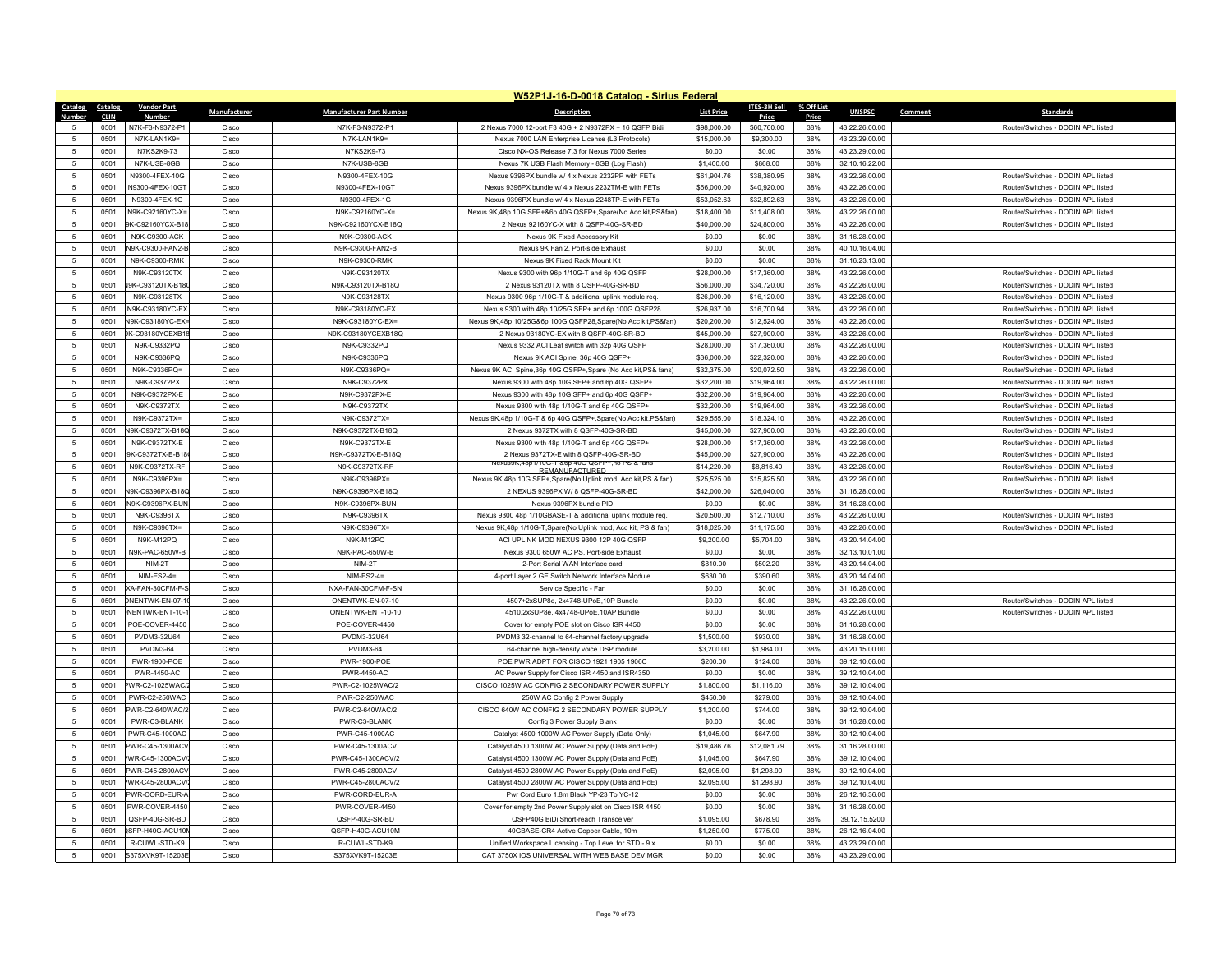| <b>Catalog</b><br>Catalog | <b>Vendor Part</b>                        | Manufacturer           | <b>Manufacturer Part Number</b>        | <b>Description</b>                                                                                                         | <b>List Price</b>          | ITES-3H Sell             | % Off List | <b>UNSPSC</b>                    | Comment | <b>Standards</b>                                                         |
|---------------------------|-------------------------------------------|------------------------|----------------------------------------|----------------------------------------------------------------------------------------------------------------------------|----------------------------|--------------------------|------------|----------------------------------|---------|--------------------------------------------------------------------------|
| <b>CLIN</b>               |                                           |                        |                                        |                                                                                                                            |                            | Price                    | Price      |                                  |         |                                                                          |
| 0501<br>5                 | S3G4K9W7-15303JA                          | Cisco                  | S3G4K9W7-15303JA                       | Cisco 2700 Series IOS WIRELESS LAN                                                                                         | \$0.00                     | \$0.00                   | 38%        | 43.23.29.00.00                   |         |                                                                          |
| 0501<br>5<br>0501<br>-5   | S45EU-S8-37E<br>S45XUK9-37F               | Cisco<br>Cisco         | S45EU-S8-37E<br>S45XUK9-37F            | CAT4500e SUP8e Universal Image                                                                                             | \$0.00<br>\$0.00           | \$0.00<br>\$0.00         | 38%<br>38% | 43.23.29.00.00                   |         |                                                                          |
|                           |                                           |                        |                                        | CAT4500-X Universal Crypto Image                                                                                           |                            |                          |            | 43.23.29.00.00                   |         |                                                                          |
| 5<br>050'                 | SASR1K2XU-316S                            | Cisco                  | SASR1K2XU-316S                         | Cisco ASR 1002-X IOS XE UNIVERSAL - NO ENCRYPTION                                                                          | \$0.00                     | \$0.00                   | 38%        | 43 23 29 00 00                   |         |                                                                          |
| 0501<br>5                 | SF-ASA-K-9.6-K8                           | Cisco                  | SF-ASA-K-9.6-K8                        | ASA 9.6 Software image for ASA 5506/5508/5516 series                                                                       | \$0.00                     | \$0.00                   | 38%        | 43.23.29.00.00                   |         |                                                                          |
| $\overline{5}$<br>050'    | SF-F9K-TD6.0.1-K9                         | Cisco                  | SF-F9K-TD6.0.1-K9                      | Cisco Firepower Threat Defense software v6.0.1 for FPR9300                                                                 | \$0.00                     | \$0.00                   | 38%        | 43.23.29.00.00                   |         |                                                                          |
| 5<br>050'                 | SF-FXOS9K-1.1-K9                          | Cisco                  | SF-FXOS9K-1.1-K9                       | Firepower Extensible Operating System version 1.1<br>Security License for Cisco 3900 Series option only orderable with TAA | \$0.00                     | \$0.00                   | 38%        | 43.23.29.00.00                   |         |                                                                          |
| 0501<br>$\sqrt{5}$        | SL-39-SEC-K9                              | Cisco                  | SL-39-SEC-K9                           | ISCO AppX License for Cisco ISR 4330 Series option only orderable wr                                                       | \$2,000.00                 | \$1,240.00               | 38%        | 43.23.27.00.00                   |         |                                                                          |
| -5<br>050'                | SL-4330-APP-K9                            | Cisco                  | SI-4330-APP-K9                         | TAA compliant syster                                                                                                       | \$1,000.00                 | \$620.00                 | 38%        | 43.23.27.00.00                   |         |                                                                          |
| $\overline{5}$<br>050'    | SL-4330-APP-K9=                           | Cisco                  | SL-4330-APP-K9=                        | AppX License for Cisco ISR 4330 Series<br>on Clear-Channel 13/E3 Service Module - For Wide Area                            | \$1,150.00                 | \$713.00                 | 38%        | 43 23 29 00 00                   |         |                                                                          |
| $\sqrt{5}$<br>0501        | SM-X-1T3/E3=                              | Cisco                  | SM-X-1T3/E3=                           | Network - 1 x T3/F3 WAN34 37 Mhit/s                                                                                        | \$10,750.00                | \$6,665.00               | 38%        | 43.22.26.00.00                   |         |                                                                          |
| $\overline{5}$<br>0501    | SNS-PSU1-770W                             | Cisco                  | SNS-PSU1-770W                          | 770W power supply                                                                                                          | \$0.00                     | \$0.00                   | 38%        | 31.15.17.06.00                   |         |                                                                          |
| 5<br>0501                 | SP6TISK9-15301S'                          | Cisco                  | SP6TISK9-15301SY                       | CAT6800-VS-S6T IOS IP SERV FULL ENCRYPT                                                                                    | \$10,000.00                | \$6,200.00               | 38%        | 43.23.29.00.00                   |         |                                                                          |
| 0501<br>$\sqrt{5}$        | WAP2700-CMB-A1-                           | Cisco                  | SWAP2700-CMB-A1-K9                     | Cisco 2700 Series Combined Unified and Autonomous (xxxxx) SW                                                               | \$0.00                     | \$0.00                   | 38%        | 43.23.29.00.00                   |         |                                                                          |
| $\overline{5}$<br>0502    | <b>U3FY0F</b>                             | <b>Hewlett Packard</b> | U3FY0F                                 | CAREPACK 3YR 24X7 51XX SWCH PROD FC SVC                                                                                    | \$887.00                   | \$709.60                 | 20%        | 81.11.18.12.00                   |         |                                                                          |
| 0502<br>-5                | <b>U3GJ8E</b>                             | <b>Hewlett Packard</b> | <b>U3GJ8E</b>                          | CAREPACK 4YR 24X7 51XX SWCH PROD FC SVC                                                                                    | \$1,173.00                 | \$938.40                 | 20%        | 81.11.18.12.00                   |         |                                                                          |
| 0502<br>-5                | IISGVAF                                   | <b>Hewlett Packard</b> | LI3GV4F                                | CAREPACK 5YR 24X7 51XX SWCH PROD FC SVC                                                                                    | \$1,445.00                 | \$1,156.00               | 20%        | 81.11.18.12.00                   |         |                                                                          |
| $5\phantom{.0}$<br>0501   | UCSB-B200-M4                              | Cisco                  | <b>UCSB-B200-M4</b>                    | UCS B200 M4 w/o CPU, mem, drive bays, HDD, mezz                                                                            | \$2,995.00                 | \$1,856.90               | 38%        | 43.20.16.02.00                   |         |                                                                          |
| $5\phantom{.0}$<br>0501   | JCSB-HS-EP-M4-F                           | Cisco                  | UCSB-HS-EP-M4-F                        | CPU Heat Sink for UCS B200 M4/B420 M4 (Front)                                                                              | \$99.00                    | \$61.38                  | 38%        | 32.13.10.01.00                   |         |                                                                          |
| 0501<br>$\sqrt{5}$        | UCSB-HS-FP-M4-F                           | Cisco                  | UCSB-HS-EP-M4-R                        | CPU Heat Sink for UCS B200 M4/B420 M4 (Rear)                                                                               | \$99.00                    | \$61.38                  | 38%        | 32.13.10.01.00                   |         |                                                                          |
| $\overline{5}$<br>0501    | UCSB-LSTOR-BK                             | Cisco                  | UCSB-LSTOR-BK                          | FlexStorage blanking panels w/o controller, w/o drive bays                                                                 | \$0.00                     | \$0.00                   | 38%        | 31.16.28.00.00                   |         |                                                                          |
| $\sqrt{5}$<br>0501        | CSB-MLOM-40G-0                            | Cisco                  | UCSB-MLOM-40G-01                       | Cisco UCS VIC 1240 modular LOM for blade servers                                                                           | \$1,499.00                 | \$929.38                 | 38%        | 31.16.28.00.00                   |         |                                                                          |
| 0501<br>-5                | CSB-MI OM-40G-0                           | Cisco                  | <b>UCSB-MLOM-40G-03</b>                | Cisco UCS VIC 1340 modular LOM for blade servers                                                                           | \$1,499.00                 | \$929.38                 | 38%        | 39.12.15.52.00                   |         |                                                                          |
| $5\phantom{.0}$<br>0501   | CSB-PSU-2500ACD                           | Cisco                  | UCSB-PSU-2500ACDV                      | 2500W Platinum AC Hot Plug Power Supply - DV                                                                               | \$936.00                   | \$580.32                 | 38%        | 39.12.10.04.00                   |         |                                                                          |
| $5\phantom{.0}$<br>0501   | UCSC-HS-C240M4                            | Cisco                  | UCSC-HS-C240M4                         | Heat sink for UCS C240 M4 rack servers                                                                                     | \$99.00                    | \$61.38                  | 38%        | 32.13.10.01.00                   |         |                                                                          |
| 0501<br>5                 | <b>ICSC-MLOM-CSC-0</b>                    | Cisco                  | LICSC-MLOM-CSC-02                      | Cisco UCS VIC1227 VIC MLOM - Dual Port 10Gb SFP+                                                                           | \$1,499.00                 | \$929.38                 | 38%        | 43 20 14 04 00                   |         |                                                                          |
| $\sqrt{5}$<br>0501        | JCSC-PCI-1C-240M                          | Cisco                  | UCSC-PCI-1C-240M4                      | Right PCI Riser Bd (Riser 1) 2onbd SATA bootdrvs+ 2PCI slts                                                                | \$148.00                   | \$91.76                  | 38%        | 43.20.14.11.00                   |         |                                                                          |
| $\overline{5}$<br>050'    | CSC-PSU2V2-1200                           | Cisco                  | UCSC-PSU2V2-1200W                      | 1200W / 800W V2 AC Power Supply for 2U C-Series Servers                                                                    | \$749.00                   | \$464.38                 | 38%        | 39.12.10.04.00                   |         |                                                                          |
| 0501<br>-5                | UCS-CPU-F52620D                           | Cisco                  | LICS-CPU-F52620D                       | 2.40 GHz E5-2620 v3/85W 6C/15MB Cache/DDR4 1866MHz                                                                         | \$1,500.00                 | \$930.00                 | 38%        | 43.20.15.00.00                   |         |                                                                          |
| $5\phantom{.0}$<br>050'   | UCS-CPU-E52640E                           | Cisco                  | UCS-CPU-E52640E                        | 2.40 GHz E5-2640 v4/90W 10C/25MB Cache/DDR4 2133MHz                                                                        | \$2,842.00                 | \$1,762.04               | 38%        | 32.10.16.37.00                   |         |                                                                          |
| $5\phantom{.0}$<br>0501   | UCS-CPU-E52690D                           | Cisco                  | UCS-CPU-E52690D                        | 2.60 GHz E5-2690 v3/135W 12C/30MB Cache/DDR4 2133MHz                                                                       | \$6,307.00                 | \$3,910.34               | 38%        | 43.20.15.00.00                   |         |                                                                          |
| 0501<br>-5                | UCSC-RAILB-M4                             | Cisco                  | <b>UCSC-RAILB-M4</b>                   | Ball Bearing Rail Kit for C220 M4 and C240 M4 rack servers                                                                 | \$220.00                   | \$136.40                 | 38%        | 31.16.28.00.00                   |         |                                                                          |
| 0501<br>5                 | JCS-HD12TB10K12                           | Cisco                  | UCS-HD12TB10K12G                       | 1.2 TB 12G SAS 10K RPM SFF HDD                                                                                             | \$1,460.00                 | \$905.20                 | 38%        | 43.20.20.00.00                   |         |                                                                          |
| $5\phantom{.0}$<br>050'   | UCS-MINI-Z0001                            | Cisco                  | UCS-MINI-Z0001                         | Cisco Unified Computing System                                                                                             | \$0.00                     | \$0.00                   | 38%        | 31.16.28.00.00                   |         |                                                                          |
| 050'<br>-5                | CS-MR-1X162RU-                            | Cisco                  | UCS-MR-1X162RU-A                       | 16GB DDR4-2133-MHz RDIMM/PC4-17000/dual rank/x4/1.2v                                                                       | \$1,008.00                 | \$624.96                 | 38%        | 32.10.16.21.00                   |         |                                                                          |
| $5\phantom{.0}$<br>050'   | CS-MR-1X322RU-                            | Cisco                  | UCS-MR-1X322RU-A                       | 32GB DDR4-2133-MHz RDIMM/PC4-17000/dual rank/x4/1.2v                                                                       | \$2,055.00                 | \$1,274.10               | 38%        | 32.10.16.21.00                   |         |                                                                          |
| -5<br>0501                | S-SD16TB12S3-E                            | Cisco                  | UCS-SD16TB12S3-EP                      | 1.6TB 2.5 inch Ent. Performance 6GSATA SSD(3X endurance)                                                                   | \$7,875.00                 | \$4,882.50               | 38%        | 43.20.18.00.00                   |         |                                                                          |
| 0501<br>5                 | VIC2-2FXO                                 | Cisco                  | VIC2-2FXO                              | Two-port Voice Interface Card - FXO (Universal)                                                                            | \$440.00                   | \$272.80                 | 38%        | 43.20.14.04.00                   |         |                                                                          |
| 0501<br>5                 | VS-C6504E-SUP2T                           | Cisco                  | VS-C6504E-SUP2T                        | Catalyst Chassis+Fan Tray + Sup2T; IP Services ONLY incl VSS                                                               | \$31,000.00                | \$19,220.00              | 38%        | 43.22.26.00.00                   |         | Router/Switches - DODIN APL listed                                       |
| $5\phantom{.0}$<br>0501   | /S-C6506E-SUP2T                           |                        | VS-C6506E-SUP2T                        | Catalyst Chassis+Fan Tray + Sup2T; IP Services ONLY incl VSS                                                               |                            | \$21,080.00              | 38%        |                                  |         | Router/Switches - DODIN APL listed                                       |
| 0501<br>5                 | VS-C6509F-SUP21                           | Cisco<br>Cisco         | VS-C6509F-SUP2T                        | Catalyst Chassis+Fan Tray + Sup2T; IP Services ONLY incl VSS                                                               | \$34,000.00<br>\$38,000.00 | \$23,560.00              | 38%        | 43.22.26.00.00<br>43 22 26 00 00 |         | Router/Switches - DODIN APL listed                                       |
| 0501<br>5                 | VS-C6509VE-SUP2                           | Cisco                  | VS-C6509VE-SUP2T                       |                                                                                                                            | \$40,000.00                | \$24,800.00              | 38%        | 43.22.26.00.00                   |         | Router/Switches - DODIN APL listed                                       |
| 5<br>0501                 | VS-C6513E-SUP2T                           | Cisco                  | VS-C6513F-SUP2T                        | Catalyst Chassis+Fan Tray + Sup2T; IP Services ONLY incl VSS                                                               | \$44,000.00                | \$27,280.00              | 38%        | 43 22 26 00 00                   |         | Router/Switches - DODIN API listed                                       |
| -5<br>0501                | WS-C2960C-12PC-                           | Cisco                  | WS-C2960C-12PC-I                       | Catalyst Chassis+Fan Tray + Sup2T; IP Services ONLY incl VSS<br>Catalyst 2960C Switch 12 FE PoE, 2 x Dual Uplink, Lan Base | \$1,195.00                 | \$740.90                 | 38%        | 43 22 26 00 00                   |         | Router/Switches - DODIN API listed                                       |
| 0501<br>5                 | WS-C2960C-8TC-J                           | Cisco                  | WS-C2960C-8TC-J1                       | Catalyst 2960-C 8TC-L for Japan Post                                                                                       | \$795.00                   | \$492.90                 | 38%        | 43.22.26.00.00                   |         | Router/Switches - DODIN APL listed                                       |
| 5<br>0501                 | WS-C2960C-8TC-L                           | Cisco                  | WS-C2960C-8TC-L                        | Catalyst 2960C Switch 8 FE, 2 x Dual Uplink, Lan Base                                                                      | \$845.00                   | \$523.90                 | 38%        | 43.22.26.00.00                   |         | Router/Switches - DODIN APL listed                                       |
| 0501<br>-5<br>0501        | WS-C2960C-8TC-<br>VS-C2960CPD-8PT         | Cisco<br>Cisco         | WS-C2960C-8TC-S<br>WS-C2960CPD-8PT-I   | Catalyst 2960C Switch 8 FE, 2 x Dual Uplink, Lan Lite<br>Catalyst 2960C PD PSE Switch 8 FE PoE, 2 x 1G, PoE+ LAN Base      | \$595.00<br>\$945.00       | \$368.90<br>\$585.90     | 38%<br>38% | 43.22.26.00.00<br>43.22.26.00.00 |         | Router/Switches - DODIN APL listed<br>Router/Switches - DODIN APL listed |
| 5<br>0501                 | WS-C2960CX-8PC-                           | Cisco                  | WS-C2960CX-8PC-L                       | Cisco Catalyst 2960-CX 8 Port PoE, LAN Base                                                                                | \$1,345.00                 | \$833.90                 | 38%        | 43.22.26.00.00                   |         | Router/Switches - DODIN APL listed                                       |
| -5<br>0501                | WS-C2960CX-8TC-                           | Cisco                  | WS-C2960CX-8TC-L                       | Cisco Catalyst 2960-CX 8 Port Data Lan Base                                                                                | \$1,095.00                 | \$678.90                 | 38%        | 43 22 26 00 00                   |         | Router/Switches - DODIN API listed                                       |
| 0501<br>5<br>-5<br>0501   | WS-C2960S-24TD-<br>WS-C2960S-24TS-        | Cisco                  | WS-C2960S-24TD-L<br>WS-C2960S-24TS-I   | Catalyst 2960S 24 GigE, 2 x 10G SFP+ LAN Base                                                                              | \$4,175.00<br>\$2,855.00   | \$2,588.50<br>\$1,770.10 | 38%<br>38% | 43.22.26.00.00<br>43 22 26 00 00 |         | Router/Switches - DODIN APL listed<br>Router/Switches - DODIN API listed |
| 5<br>0501                 | WS-C2960S-24TS-                           | Cisco<br>Cisco         | WS-C2960S-24TS-S                       | Catalyst 2960S 24 GigE, 4 x SFP LAN Base<br>Catalyst 2960S 24 GigE, 2 x SFP LAN Lite                                       | \$2,085.00                 | \$1,292.70               | 38%        | 43.22.26.00.00                   |         | Router/Switches - DODIN APL listed                                       |
| 0501<br>-5                | VS-C2960S-48FPS                           | Cisco                  | WS-C2960S-48FPS-I                      | Catalyst 2960S 48 GigE PoE 740W, 4 x SFP LAN Base                                                                          | \$7,255.00                 | \$4,498.10               | 38%        | 43.22.26.00.00                   |         | Router/Switches - DODIN APL listed                                       |
| 0501                      | S-C2960S-48LPD-                           | Cisco                  | WS-C2960S-48LPD-I                      | Catalyst 2960S 48 GigE PoE 370W, 2 x 10G SFP+ LAN Base                                                                     | \$7,695.00                 | \$4,770.90               | 38%        | 43.22.26.00.00                   |         | Router/Switches - DODIN APL listed                                       |
| -5<br>0501<br>5<br>0501   | <b>NS-C2960S-48LPS</b><br>WS-C2960S-48TD- | Cisco<br>Cisco         | WS-C2960S-48LPS-L<br>WS-C2960S-48TD-L  | Catalyst 2960S 48 GigE PoE 370W, 4 x SFP LAN Base<br>Catalyst 2960S 48 GigE, 2 x 10G SFP+ LAN Base                         | \$6,155.00<br>\$6,155.00   | \$3,816.10<br>\$3,816.10 | 38%<br>38% | 43 22 26 00 00<br>43.22.26.00.00 |         | Router/Switches - DODIN API listed<br>Router/Switches - DODIN APL listed |
| 0501<br>-5                | <b>NS-C2960S-48TS-J</b>                   | Cisco                  | WS-C2960S-48TS-J1                      | Catalyst 2960-S 48TS-L for Japan Post                                                                                      | \$4,615.00                 | \$2,861.30               | 38%        | 43 22 26 00 00                   |         | Router/Switches - DODIN API listed                                       |
| 0501<br>5                 | WS-C2960S-48TS-                           | Cisco                  | WS-C2960S-48TS-L                       | Catalyst 2960S 48 GigE, 4 x SFP LAN Base                                                                                   | \$4,615.00                 | \$2,861.30               | 38%        | 43.22.26.00.00                   |         | Router/Switches - DODIN APL listed                                       |
| 5<br>0501<br>0501<br>5    | WS-C2960X-24PD-<br>/S-C2960X-24PD-L       | Cisco<br>Cisco         | WS-C2960X-24PD-L<br>WS-C2960X-24PD-L++ | Catalyst 2960-X 24 GigE PoE 370W, 2 x 10G SFP+, LAN Base<br>Catalyst 2960-X 24 GigE PoE 370W, 2 x 10G SFP+, LAN Base       | \$4,595.00<br>\$4,595.00   | \$2,848.90<br>\$2,848.90 | 38%<br>38% | 43.22.26.00.00<br>43.22.26.12.00 |         | Router/Switches - DODIN APL listed<br>Router/Switches - DODIN APL listed |
| 0501<br>5                 | WS-C2960X-24PS-                           | Cisco                  | WS-C2960X-24PS-L                       | Catalyst 2960-X 24 GigE PoE 370W, 4 x 1G SFP, LAN Base                                                                     | \$3,195.00                 | \$1,980.90               | 38%        | 43.22.26.00.00                   |         | Router/Switches - DODIN APL listed                                       |
| 0501<br>-5                | VS-C2960X-24PSQ                           | Cisco                  | WS-C2960X-24PSQ-L                      | Catalyst 2960-X 24 GigE PoE 110W, 2xSFP + 2x1GBT, LAN Base                                                                 | \$3,195.00                 | \$1,980.90               | 38%        | 43.22.26.00.00                   |         | Router/Switches - DODIN APL listed                                       |
| 0501<br>5<br>0501         | WS-C2960X-24TD-<br>WS-C2960X-24TS-L       | Cisco                  | WS-C2960X-24TD-L<br>WS-C2960X-24TS-LI  | Catalyst 2960-X 24 GigE, 2 x 10G SFP+, LAN Base                                                                            | \$3,795.00<br>\$1,895.00   | \$2,352.90               | 38%<br>38% | 43.22.26.00.00                   |         | Router/Switches - DODIN APL listed<br>Router/Switches - DODIN APL listed |
| -5<br>0501                | VS-C2960X-48FPD-                          | Cisco<br>Cisco         | WS-C2960X-48FPD-I                      | Catalyst 2960-X 24 GigE, 2 x 1G SFP, LAN Lite<br>Catalyst 2960-X 48 GigE PoE 740W, 2 x 10G SFP+, LAN Base                  | \$7,995.00                 | \$1,174.90<br>\$4,956.90 | 38%        | 43.22.26.00.00<br>43 22 26 00 00 |         | Router/Switches - DODIN API listed                                       |
| -5                        |                                           | Cisco                  | WS-C2960X-48LPD-L                      | Catalyst 2960-X 48 GigE PoE 370W, 2 x 10G SFP+ LAN Base                                                                    | \$6,995.00                 | \$4,336.90               | 38%        | 43.22.26.00.00                   |         | Router/Switches - DODIN APL listed                                       |
| 5<br>0501                 | VS-C2960X-48LPS-L                         | Cisco                  | WS-C2960X-48LPS-L                      | Catalyst 2960-X 48 GigE PoE 370W, 4 x 1G SFP, LAN Base                                                                     | \$5,595.00                 | \$3,468.90               | 38%        | 43.22.26.00.00                   |         | Router/Switches - DODIN APL listed                                       |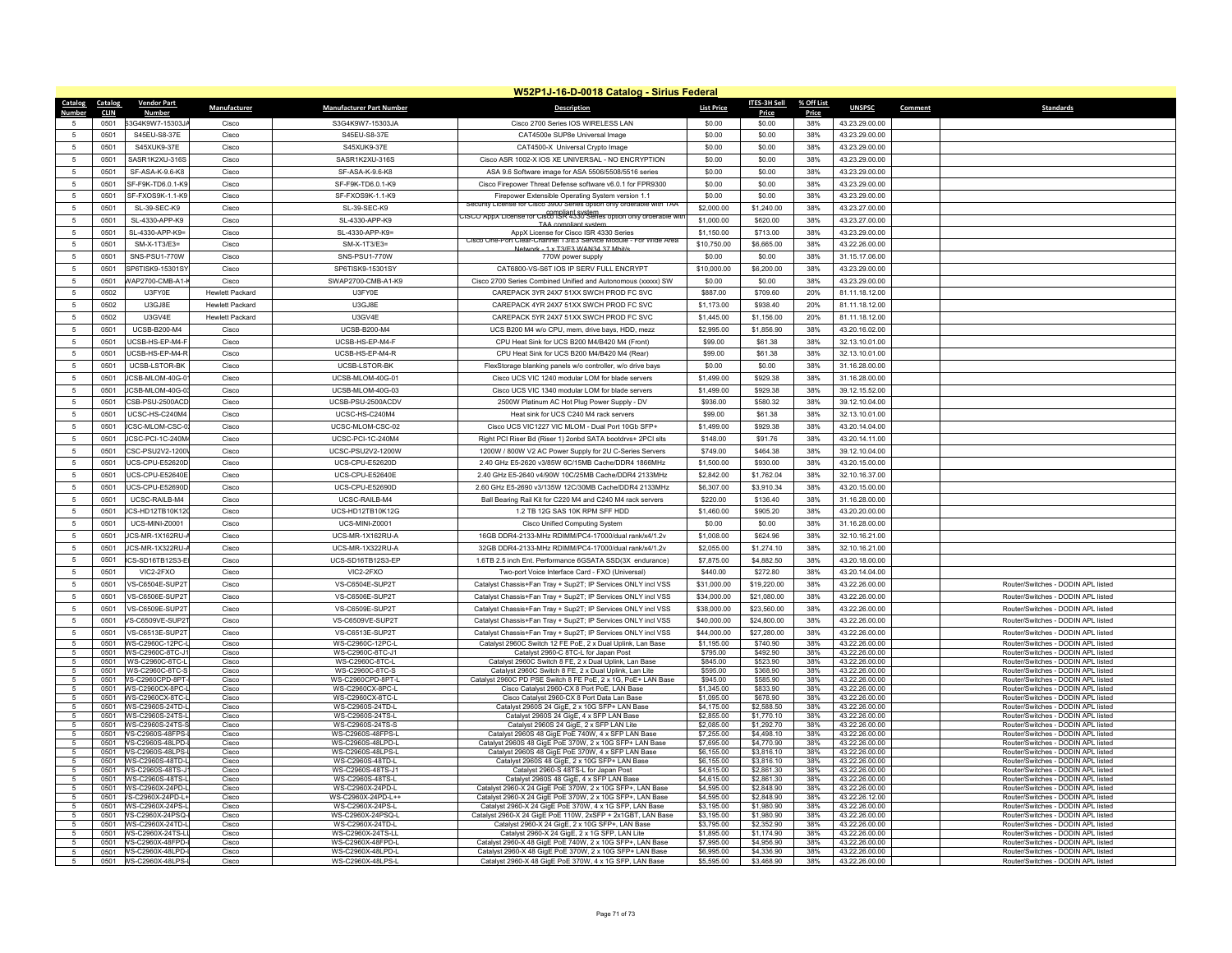|                 |                                                   |                |                                        | W52P1J-16-D-0018 Catalog - Sirius Federal                                                                                |                             |                            |            |                                  |                                                                          |
|-----------------|---------------------------------------------------|----------------|----------------------------------------|--------------------------------------------------------------------------------------------------------------------------|-----------------------------|----------------------------|------------|----------------------------------|--------------------------------------------------------------------------|
| Catalog         | <b>Catalog</b><br><b>Vendor Part</b>              | Manufacturer   | <b>Manufacturer Part Number</b>        | <b>Description</b>                                                                                                       | <b>List Price</b>           | ITES-3H Sell % Off List    |            | <b>UNSPSC</b>                    | Comment<br><b>Standards</b>                                              |
|                 | <b>CLIN</b><br>Number                             |                |                                        |                                                                                                                          |                             | Price                      | Price      |                                  |                                                                          |
| -5.<br>5        | 0501 WS-C2960X-48TD-                              | Cisco          | WS-C2960X-48TD-L                       | Catalyst 2960-X 48 GigE, 2 x 10G SFP+, LAN Base                                                                          | \$5,595.00                  | \$3,468.90                 | 38%        | 43.22.26.00.00                   | Router/Switches - DODIN APL listed                                       |
| 5               | 0501 WS-C2960X-48TS-I<br>0501 WS-C2960X-48TS-L    | Cisco<br>Cisco | WS-C2960X-48TS-L<br>WS-C2960X-48TS-LL  | Catalyst 2960-X 48 GigE, 4 x 1G SFP, LAN Base                                                                            | \$4,195.00<br>\$3,395.00    | \$2,600.90<br>\$2,104.90   | 38%<br>38% | 43.22.26.00.00<br>43.22.26.00.00 | Router/Switches - DODIN APL listed<br>Router/Switches - DODIN APL listed |
|                 | 0501<br><b>NS-C2960XR-24PS</b>                    | Cisco          | WS-C2960XR-24PS-I                      | Catalyst 2960-X 48 GigE, 2 x 1G SFP, LAN Lite<br>Catalyst 2960-XR 24 GigE PoE 370W, 4 x 1G SFP, IP Lite                  | \$5,848.78                  | \$3,626.24                 | 38%        | 43.22.26.00.00                   | Router/Switches - DODIN APL listed                                       |
| $\sqrt{5}$      | 0501 VS-C2960XR-48FPS                             | Cisco          | WS-C2960XR-48FPS-                      | Catalyst 2960-XR 48 GigF PoF 740W 4 x 1G SFP IP Lite                                                                     | \$9,695.00                  | \$6,010.90                 | 38%        | 43 22 26 00 00                   | Router/Switches - DODIN API listed                                       |
| 5               |                                                   | Cisco          | WS-C2960XR-48LPD-I                     | Catalyst 2960-XR 48 GigE PoE 370W, 2 x 10G SFP+, IP Lite                                                                 | \$10,095.00                 | \$6,258.90                 | 38%        | 43.22.26.00.00                   | Router/Switches - DODIN APL listed                                       |
| -5              | 0501 WS-C2960XR-48TD                              | Cisco          | WS-C2960XR-48TD-I                      | Catalyst 2960-XR 48 GigE, 2 x 10G SFP+, IP Lite                                                                          | \$8,695.00                  | \$5,390.90                 | 38%        | 43.22.26.00.00                   | Router/Switches - DODIN APL listed                                       |
| 5               | <b>NS-C2960XR-48TS</b><br>0501                    | Cisco          | WS-C2960XR-48TS-I                      | Catalyst 2960-XR 48 GigE, 4 x 1G SFP, IP Lite                                                                            | \$7,295.00                  | \$4,522.90                 | 38%        | 43.22.26.00.00                   | Router/Switches - DODIN APL listed                                       |
| 5               |                                                   | Cisco          | WS-C3560C-8PC-S                        | Catalyst 3560C Switch 8 FE PoE, 2 x Dual Uplink, IP Base                                                                 | \$1,600.00                  | \$992.00                   | 38%        | 43.22.26.00.00                   | Router/Switches - DODIN APL listed                                       |
| 5               |                                                   | Cisco          | WS-C3560CG-8PC-S                       | Catalyst 3560C Switch 8 GE PoE, 2 x Dual Uplink, IP Base                                                                 | \$2,050.00                  | \$1,271.00                 | 38%        | 43.22.26.00.00                   | Router/Switches - DODIN APL listed                                       |
|                 | <b>NS-C3560CG-8TC-</b><br>0501                    | Cisco          | WS-C3560CG-8TC-S                       | Catalyst 3560C Switch 8 GE, 2 x Dual Uplink, IP Base                                                                     | \$1,700.00                  | \$1,054.00                 | 38%        | 43.22.26.00.00                   | Router/Switches - DODIN APL listed                                       |
| 5               | 0501<br>VS-C3560CPD-8PT<br>0501 VS-C3560CX-12PC-  | Cisco<br>Cisco | WS-C3560CPD-8PT-9<br>WS-C3560CX-12PC-S | Catalyst 3560C PD PSE Switch 8 GE PoE 2 x 1G, IP Base<br>Cisco Catalyst 3560-CX 12 Port PoE IP Base                      | \$1,950.00<br>\$2,432.00    | \$1,209.00<br>\$1,507.84   | 38%<br>38% | 43.22.26.00.00<br>43.22.26.00.00 | Router/Switches - DODIN APL listed<br>Router/Switches - DODIN APL listed |
| -5              | 0501 VS-C3560CX-12PD-                             | Cisco          | WS-C3560CX-12PD-S                      | Cisco Catalyst 3560-CX 12 Port PoE, 10G Uplinks IP Base                                                                  | \$2,782.00                  | \$1,724.84                 | 38%        | 43.22.26.00.00                   | Router/Switches - DODIN APL listed                                       |
|                 | VS-C3560CX-12TC<br>0501                           | Cisco          | WS-C3560CX-12TC-S                      | Cisco Catalyst 3560-CX 12 Port Data IP Base                                                                              | \$1,845.00                  | \$1,143.90                 | 38%        | 43.22.26.00.00                   | Router/Switches - DODIN APL listed                                       |
| -5              |                                                   | Cisco          | WS-C3560CX-8PC-S                       | Cisco Catalyst 3560-CX 8 Port PoE IP Base                                                                                | \$2,032.00                  | \$1,259.84                 | 38%        | 43.22.26.00.00                   | Router/Switches - DODIN APL listed                                       |
| 5               |                                                   | Cisco          | WS-C3560CX-8PT-S                       | Cisco Catalyst 3560-CX PD PSE 8 Port PoE, 1G Uplinks IP Base                                                             | \$1,595.00                  | \$988.90                   | 38%        | 43.22.26.00.00                   | Router/Switches - DODIN APL listed                                       |
| -5              | 0501 VS-C3560CX-8XPD-                             | Cisco          | WS-C3560CX-8XPD-S                      | Cisco Catalyst 3560-CX 2 x mGig, 6 x 1G PoE, IP Base                                                                     | \$2,845.00                  | \$1,763.90                 | 38%        | 43 22 26 00 00                   | Router/Switches - DODIN API listed                                       |
| 5               | VS-C3560V2-24PS-<br>0501                          | Cisco          | WS-C3560V2-24PS-E                      | Catalyst 3560V2 24 10/100 PoE + 2 SFP + IPS (Enhanced) Image                                                             | \$6,390.00                  | \$3,961.80                 | 38%        | 43.22.26.00.00                   | Router/Switches - DODIN APL listed                                       |
| $\overline{5}$  |                                                   | Cisco          | WS-C3560V2-24PS-S                      | Catalyst 3560V2 24 10/100 PoE + 2 SFP + IPB (Standard) Image                                                             | \$4.195.00                  | \$2,600.90                 | 38%        | 43 22 26 00 00                   | Router/Switches - DODIN API listed                                       |
| 5               |                                                   | Cisco          | WS-C3560V2-48PS-S                      | Catalyst 3560V2 48 10/100 PoE + 4 SFP + IPB (Standard) Image                                                             | \$6,995.00<br>\$7,690.00    | \$4,336.90<br>\$4,767.80   | 38%<br>38% | 43.22.26.00.00                   | Router/Switches - DODIN APL listed                                       |
| 5               | 0501                                              | Cisco<br>Cisco | WS-C3560V2-48TS-E                      | Catalyst 3560V2 48 10/100 + 4 SFP + IPS (Enhanced) Image                                                                 |                             |                            |            | 43.22.26.00.00                   | Router/Switches - DODIN APL listed                                       |
| 5               | VS-C3560V2-48TS<br>0501<br>WS-C3560X-24P-E        | Cisco          | WS-C3560V2-48TS-S<br>WS-C3560X-24P-E   | Catalyst 3560V2 48 10/100 + 4 SFP + IPB (Standard) Image<br>Catalyst 3560X 24 Port PoE IP Services                       | \$5,495.00<br>\$10,500.00   | \$3,406.90<br>\$6,510.00   | 38%<br>38% | 43.22.26.00.00<br>43.22.26.00.00 | Router/Switches - DODIN APL listed<br>Router/Switches - DODIN APL listed |
| 5               | 0501 WS-C3560X-24P-S                              | Cisco          | WS-C3560X-24P-S                        | Catalyst 3560X 24 Port PoE IP Base                                                                                       | \$5,900.00                  | \$3,658.00                 | 38%        | 43.22.26.00.00                   | Router/Switches - DODIN APL listed                                       |
|                 | WS-C3560X-24T-E<br>0501                           | Cisco          | WS-C3560X-24T-E                        | Catalyst 3560X 24 Port Data IP Services                                                                                  | \$9,500.00                  | \$5,890.00                 | 38%        | 43.22.26.00.00                   | Router/Switches - DODIN APL listed                                       |
| 5               | 0501<br>WS-C3560X-24T-                            | Cisco          | WS-C3560X-24T-I                        | Catalyst 3560X 24 Port Data LAN Base                                                                                     | \$3,900.00                  | \$2,418.00                 | 38%        | 43.22.26.00.00                   | Router/Switches - DODIN APL listed                                       |
| 5               | 0501 WS-C3560X-24T-S                              | Cisco          | WS-C3560X-24T-S                        | Catalyst 3560X 24 Port Data IP Base                                                                                      | \$4,900.00                  | \$3,038.00                 | 38%        | 43.22.26.00.00                   | Router/Switches - DODIN APL listed                                       |
| -5              | 0501 WS-C3560X-24U-E                              | Cisco          | WS-C3560X-24U-E                        | Catalyst 3560X 24 Port UPOE IP Services                                                                                  | \$11,400.00                 | \$7,068.00                 | 38%        | 43.22.26.00.00                   | Router/Switches - DODIN APL listed                                       |
|                 | 0501<br>WS-C3560X-24U-L                           | Cisco          | WS-C3560X-24U-L                        | Catalyst 3560X 24 Port UPOE LAN Base                                                                                     | \$5,800.00                  | \$3,596.00                 | 38%        | 43.22.26.00.00                   | Router/Switches - DODIN APL listed                                       |
| -5              | WS-C3560X-24U-S<br>0501                           | Cisco          | WS-C3560X-24U-S                        | Catalyst 3560X 24 Port UPOF IP Base                                                                                      | \$6,800.00                  | \$4,216.00                 | 38%        | 43.22.26.00.00                   | Router/Switches - DODIN APL listed                                       |
| 5               | 0501 WS-C3560X-48PF-E<br>0501 WS-C3560X-48P-L     | Cisco          | WS-C3560X-48PF-E<br>WS-C3560X-48P-I    | Catalyst 3560X 48 Port Full PoE IP Services<br>Catalyst 3560X 48 Port PoF LAN Base                                       | \$16,100.00                 | \$9,982.00<br>\$5,394.00   | 38%<br>38% | 43.22.26.00.00                   | Router/Switches - DODIN APL listed                                       |
| 5<br>5          | WS-C3560X-48P-S<br>0501                           | Cisco<br>Cisco | WS-C3560X-48P-S                        | Catalyst 3560X 48 Port PoE IP Base                                                                                       | \$8,700.00<br>\$10,400.00   | \$6,448.00                 | 38%        | 43 22 26 00 00<br>43.22.26.00.00 | Router/Switches - DODIN API listed<br>Router/Switches - DODIN APL listed |
| $5\overline{)}$ | 0501<br>WS-C3560X-48T-I                           | Cisco          | WS-C3560X-48T-I                        | Catalyst 3560X 48 Port Data LAN Base                                                                                     | \$7,000.00                  | \$4,340.00                 | 38%        | 43 22 26 00 00                   | Router/Switches - DODIN API listed                                       |
| 5               | WS-C3560X-48T-S<br>0501                           | Cisco          | WS-C3560X-48T-S                        | Catalyst 3560X 48 Port Data IP Base                                                                                      | \$8,600.00                  | \$5,332.00                 | 38%        | 43.22.26.00.00                   | Router/Switches - DODIN APL listed                                       |
| 5               | WS-C3560X-48U-L<br>0501                           | Cisco          | WS-C3560X-48U-I                        | Catalyst 3560X 48 Port UPOE LAN Base                                                                                     | \$10,500.00                 | \$6,510.00                 | 38%        | 43.22.26.00.00                   | Router/Switches - DODIN APL listed                                       |
| -5              | 0501<br>WS-C3560X-48U-S                           | Cisco          | WS-C3560X-48U-S                        | Catalyst 3560X 48 Port UPOE IP Base                                                                                      | \$12,100.00                 | \$7,502.00                 | 38%        | 43.22.26.00.00                   | Router/Switches - DODIN APL listed                                       |
|                 |                                                   | Cisco          | WS-C3650-24PWD-S                       | Catalyst 3650 24 Port PoE 2x10G Uplink w/5 AP licenses IPB                                                               | \$7,240.00                  | \$4,488.80                 | 38%        | 43.22.26.00.00                   | Router/Switches - DODIN APL listed                                       |
| 5               |                                                   | Cisco          | WS-C3650-24PWS-S                       | Catalyst 3650 24 Port PoE 4x1G Uplink w/5 AP licenses IPB                                                                | \$5,600.00                  | \$3,472.00                 | 38%        | 43.22.26.00.00                   | Router/Switches - DODIN APL listed                                       |
|                 | 0501<br>WS-C3650-48FD-L                           | Cisco          | WS-C3650-48FD-I                        | Cisco Catalyst 3650 48 Port Full PoE 2x10G Uplink LAN Base                                                               | \$10,100.00                 | \$6,262.00                 | 38%        | 43.22.26.12.00                   | Router/Switches - DODIN APL listed                                       |
| -5              |                                                   | Cisco          | WS-C3650-48FWD-S                       | Catalyst 3650 48 Port EPoE 2x10G Uplink w/5 AP licenses IPB                                                              | \$12,650.00                 | \$7,843.00                 | 38%        | 43 22 26 00 00                   | Router/Switches - DODIN API listed                                       |
| 5<br>-5         |                                                   | Cisco<br>Cisco | WS-C3650-48PWD-S<br>WS-C3650-48PWQ-S   | Catalyst 3650 48 Port PoE 2x10G Uplink w/5 AP licenses IPB<br>Catalyst 3650 48 Port PoF 4x10G Uplink w/5 AP licenses IPB | \$11,630.00<br>\$12,650.00  | \$7,210.60<br>\$7,843.00   | 38%<br>38% | 43.22.26.00.00<br>43 22 26 00 00 | Router/Switches - DODIN APL listed<br>Router/Switches - DODIN API listed |
|                 | <b>NS-C3650-48PWS-</b><br>0501                    | Cisco          | WS-C3650-48PWS-S                       | Catalyst 3650 48 Port PoE 4x1G Uplink w/5 AP licenses IPB                                                                | \$10,100.00                 | \$6,262.00                 | 38%        | 43.22.26.00.00                   | Router/Switches - DODIN APL listed                                       |
| $\overline{5}$  | WS-C3650-48TS-S<br>0501                           | Cisco          | WS-C3650-48TS-S                        | Cisco Catalyst 3650 48 Port Data 4x1G Uplink IP Base                                                                     | \$8,060.00                  | \$4,997.20                 | 38%        | 43.22.26.12.00                   | Router/Switches - DODIN APL listed                                       |
| -5              | 0501 WS-C3750X-48PF-L                             | Cisco          | WS-C3750X-48PF-L                       | Catalyst 3750X 48 Port Full PoE LAN Base                                                                                 | \$13,100.00                 | \$8,122.00                 | 38%        | 43.22.26.12.00                   | Router/Switches - DODIN APL listed                                       |
| 5               | WS-C3850-12S-F<br>0501                            | Cisco          | WS-C3850-12S-F                         | Cisco Catalyst 3850 12 Port GF SFP IP Services                                                                           | \$14,564.75                 | \$9,030.15                 | 38%        | 43.22.26.00.00                   | Router/Switches - DODIN API listed                                       |
| 5               | WS-C3850-12S-S<br>0501                            | Cisco          | WS-C3850-12S-S                         | Cisco Catalyst 3850 12 Port GE SFP IP Base                                                                               | \$10,000.00                 | \$6,200.00                 | 38%        | 43.22.26.00.00                   | Router/Switches - DODIN APL listed                                       |
| $\overline{a}$  | VS-C3850-12X48U-I<br>0501                         | Cisco          | WS-C3850-12X48U-E                      | Cisco Catalyst 3850 48 Port (12 mGig+36 Gig) UPoE IPServices                                                             | \$23,770.00                 | \$14,737.40                | 38%        | 43.22.26.00.00                   | Router/Switches - DODIN APL listed                                       |
| 5               |                                                   | Cisco          | WS-C3850-12X48U-L                      | Cisco Catalyst 3850 48 Port (12 mGig+36 Gig) UPoE LAN Base                                                               | \$12,750.00                 | \$7,905.00                 | 38%        | 43.22.26.00.00                   | Router/Switches - DODIN APL listed                                       |
| 5               | S-C3850-12X48UW<br>0501                           | Cisco          | WS-C3850-12X48UW-S                     | Cisco Catalyst 3850 48 port(12 mGig) UPOE IPB with 5 AP Lic                                                              | \$16,120.00                 | \$9,994.40                 | 38%        | 43.22.26.00.00                   | Router/Switches - DODIN APL listed                                       |
| 5               | 0501<br>WS-C3850-12XS-E                           | Cisco          | WS-C3850-12XS-E                        | Cisco Catalyst 3850 12 Port 10G Fiber Switch IP Services                                                                 | \$16,280.00                 | \$10,093.60                | 38%        | 43.22.26.00.00                   | Router/Switches - DODIN APL listed                                       |
| 5<br>-5         | 0501<br>WS-C3850-12XS-S<br>0501 WS-C3850-16XS-E   | Cisco<br>Cisco | WS-C3850-12XS-S<br>WS-C3850-16XS-E     | Cisco Catalyst 3850 12 Port 10G Fiber Switch IP Base<br>Cisco Catalyst 3850 16 Port 10G Fiber Switch IP Services         | \$134,674.98<br>\$20,480.00 | \$83,498.49<br>\$12,697.60 | 38%<br>38% | 43.22.26.00.00                   | Router/Switches - DODIN APL listed<br>Router/Switches - DODIN APL listed |
|                 | 0501<br>WS-C3850-24P-E                            | Cisco          | WS-C3850-24P-E                         | Cisco Catalyst 3850 24 Port PoE IP Services                                                                              | \$13,743.02                 | \$8,520.67                 | 38%        | 43.22.26.00.00<br>43.22.26.00.00 | Router/Switches - DODIN APL listed                                       |
| -5              | WS-C3850-24P-S<br>0501                            | Cisco          | WS-C3850-24P-S                         | Cisco Catalyst 3850 24 Port PoF IP Base                                                                                  | \$10,276.90                 | \$6,371.68                 | 38%        | 43 22 26 00 00                   | Router/Switches - DODIN API listed                                       |
| 5               | 0501<br>WS-C3850-24PW-S                           | Cisco          | WS-C3850-24PW-S                        | Cisco Catalyst 3850 24 Port PoE with 5 AP license IP Base                                                                | \$7,960.00                  | \$4,935.20                 | 38%        | 43.22.26.00.00                   | Router/Switches - DODIN APL listed                                       |
| -5              | WS-C3850-24S-E<br>0501                            | Cisco          | WS-C3850-24S-E                         | Cisco Catalyst 3850 24 Port GE SFP IP Services                                                                           | \$28,957.01                 | \$17,953.35                | 38%        | 43.22.26.00.00                   | Router/Switches - DODIN APL listed                                       |
| 5               | WS-C3850-24T-E<br>0501                            | Cisco          | WS-C3850-24T-E                         | Cisco Catalyst 3850 24 Port Data IP Services                                                                             | \$10,710.00                 | \$6,640.20                 | 38%        | 43.22.26.00.00                   | Router/Switches - DODIN APL listed                                       |
| -5              | 0501<br>WS-C3850-24T-S                            | Cisco          | WS-C3850-24T-S                         | Cisco Catalyst 3850 24 Port Data IP Base                                                                                 | \$9,117.70                  | \$5,652.97                 | 38%        | 43.22.26.00.00                   | Router/Switches - DODIN APL listed                                       |
| 5               | 0501 WS-C3850-24U-E                               | Cisco          | WS-C3850-24U-E                         | Cisco Catalyst 3850 24 Port UPOE IP Services                                                                             | \$12,040.00                 | \$7,464.80                 | 38%        | 43.22.26.00.00                   | Router/Switches - DODIN APL listed                                       |
|                 | WS-C3850-24U-L<br>0501                            | Cisco          | WS-C3850-24U-L                         | Cisco Catalyst 3850 24 Port UPOE LAN Base                                                                                | \$6,630.00                  | \$4,110.60                 | 38%        | 43.22.26.00.00                   | Router/Switches - DODIN APL listed                                       |
| 5               | 0501<br>WS-C3850-24U-S<br>0501<br>WS-C3850-24XS-E | Cisco<br>Cisco | WS-C3850-24U-S<br>WS-C3850-24XS-E      | Cisco Catalyst 3850 24 Port UPOE IP Base<br>Cisco Catalyst 3850 24 Port 10G Fiber Switch IP Services                     | \$10,996.82<br>\$33,591.49  | \$6,818.03<br>\$20,826.72  | 38%<br>38% | 43.22.26.00.00<br>43.22.26.00.00 | Router/Switches - DODIN APL listed<br>Router/Switches - DODIN APL listed |
| -5              | 0501 WS-C3850-24XS-S                              | Cisco          | WS-C3850-24XS-S                        | Cisco Catalyst 3850 24 Port 10G Fiber Switch IP Base                                                                     | \$37,735.01                 | \$23,395.71                | 38%        | 43.22.26.00.00                   | Router/Switches - DODIN APL listed                                       |
|                 | 0501<br>WS-C3850-24XU-E                           | Cisco          | WS-C3850-24XU-E                        | Cisco Catalyst 3850 24 mGig Port UPoE IP Services                                                                        | \$18,260.00                 | \$11,321.20                | 38%        | 43.22.26.00.00                   | Router/Switches - DODIN APL listed                                       |
| 5               | 0501 WS-C3850-24XU-S                              | Cisco          | WS-C3850-24XU-S                        | Cisco Catalyst 3850 24 mGig Port UPoE IP Base                                                                            | \$14,180.00                 | \$8,791.60                 | 38%        | 43.22.26.00.00                   | Router/Switches - DODIN APL listed                                       |
| 5               |                                                   | Cisco          | WS-C3850-24XUW-S                       | Cisco Catalyst 3850 24 mGig Port UPOE IP Base 5 AP License                                                               | \$14,690.00                 | \$9,107.80                 | 38%        | 43.22.26.00.00                   | Router/Switches - DODIN APL listed                                       |
| -5              | 0501 WS-C3850-32XS-F                              | Cisco          | WS-C3850-32XS-F                        | Cisco Catalyst 3850 32 Port 10G Fiber Switch IP Services                                                                 | \$32,550.00                 | \$20,181.00                | 38%        | 43 22 26 00 00                   | Router/Switches - DODIN API listed                                       |
| 5               | WS-C3850-32XS-S<br>0501                           | Cisco          | WS-C3850-32XS-S                        | Cisco Catalyst 3850 32 Port 10G Fiber Switch IP Base                                                                     | \$28,350.00                 | \$17,577.00                | 38%        | 43.22.26.00.00                   | Router/Switches - DODIN APL listed                                       |
| -5              | 0501 WS-C3850-48P-F                               | Cisco          | WS-C3850-48P-F                         | Cisco Catalyst 3850 48 Port PoF IP Services                                                                              | \$29,252.92                 | \$18,136.81                | 38%        | 43 22 26 00 00                   | Router/Switches - DODIN API listed                                       |
| 5               | WS-C3850-48P-S<br>0501                            | Cisco          | WS-C3850-48P-S                         | Cisco Catalyst 3850 48 Port PoE IP Base                                                                                  | \$15,836.55                 | \$9,818,66                 | 38%        | 43.22.26.00.00                   | Router/Switches - DODIN APL listed                                       |
| 5               | WS-C3850-48PW-9<br>0501                           | Cisco          | WS-C3850-48PW-S                        | Cisco Catalyst 3850 48 Port Full PoE w/ 5 AP license IP Base                                                             | \$14,790.00                 | \$9,169.80                 | 38%        | 43.22.26.00.00                   | Router/Switches - DODIN APL listed                                       |
| 5               | WS-C3850-48T-E<br>0501<br>WS-C3850-48T-L<br>0501  | Cisco<br>Cisco | WS-C3850-48T-E<br>WS-C3850-48T-L       | Cisco Catalyst 3850 48 Port Data IP Services<br>Cisco Catalyst 3850 48 Port Data LAN Base                                | \$27,147.05<br>\$44,000.00  | \$16,831.17<br>\$27,280.00 | 38%<br>38% | 43.22.26.00.00<br>43.22.26.00.00 | Router/Switches - DODIN APL listed<br>Router/Switches - DODIN APL listed |
| 5               | 0501<br>WS-C3850-48T-S                            | Cisco          | WS-C3850-48T-S                         | Cisco Catalyst 3850 48 Port Data IP Base                                                                                 | \$11,730.00                 | \$7,272.60                 | 38%        | 43.22.26.00.00                   | Router/Switches - DODIN APL listed                                       |
|                 | WS-C3850-48T-S<br>0501                            | Cisco          | WS-C3850-48T-S                         | Cisco Catalyst 3850 48 Port Data IP Base                                                                                 | \$16,082.32                 | \$9,971.04                 | 38%        | 43.21.15.15                      | Router/Switches - DODIN APL listed                                       |
|                 | 0501<br>WS-C3850-48U-F                            | Cisco          | WS-C3850-48U-F                         | Cisco Catalyst 3850 48 Port UPOE IP Services                                                                             | \$22,440.00                 | \$13,912.80                | 38%        | 43.22.26.00.00                   | Router/Switches - DODIN APL listed                                       |
|                 |                                                   | Cisco          | WS-C3850-48U-S                         | Cisco Catalyst 3850 48 Port UPOE IP Base                                                                                 | \$14,280.00                 | \$8,853.60                 | 38%        | 43.22.26.00.00                   | Router/Switches - DODIN APL listed                                       |
| 5               | 0501 WS-C3850-48UW-S                              | Cisco          | WS-C3850-48UW-S                        | Cisco Catalyst 3850 48 Port UPOE with 5 AP licenses IP Base                                                              | \$14,790.00                 | \$9.169.80                 | 38%        | 43.22.26.00.00                   | Router/Switches - DODIN APL listed                                       |
|                 | 0501<br>WS-C3850-48W-S                            | Cisco          | WS-C3850-48W-S                         | Cisco Catalyst 3850 48 Port PoE with 5 AP licenses IP Base                                                               | \$13,770.00                 | \$8,537.40                 | 38%        | 43.22.26.00.00                   | Router/Switches - DODIN APL listed                                       |
| -5              | 0501<br>WS-C3850-48XS-F-S                         | Cisco          | WS-C3850-48XS-F-S                      | Cisco Catalyst 3850 48 Port 10G Fiber Switch IP Base                                                                     | \$26,500.00                 | \$16,430.00                | 38%        | 43.22.26.00.00                   | Router/Switches - DODIN APL listed                                       |